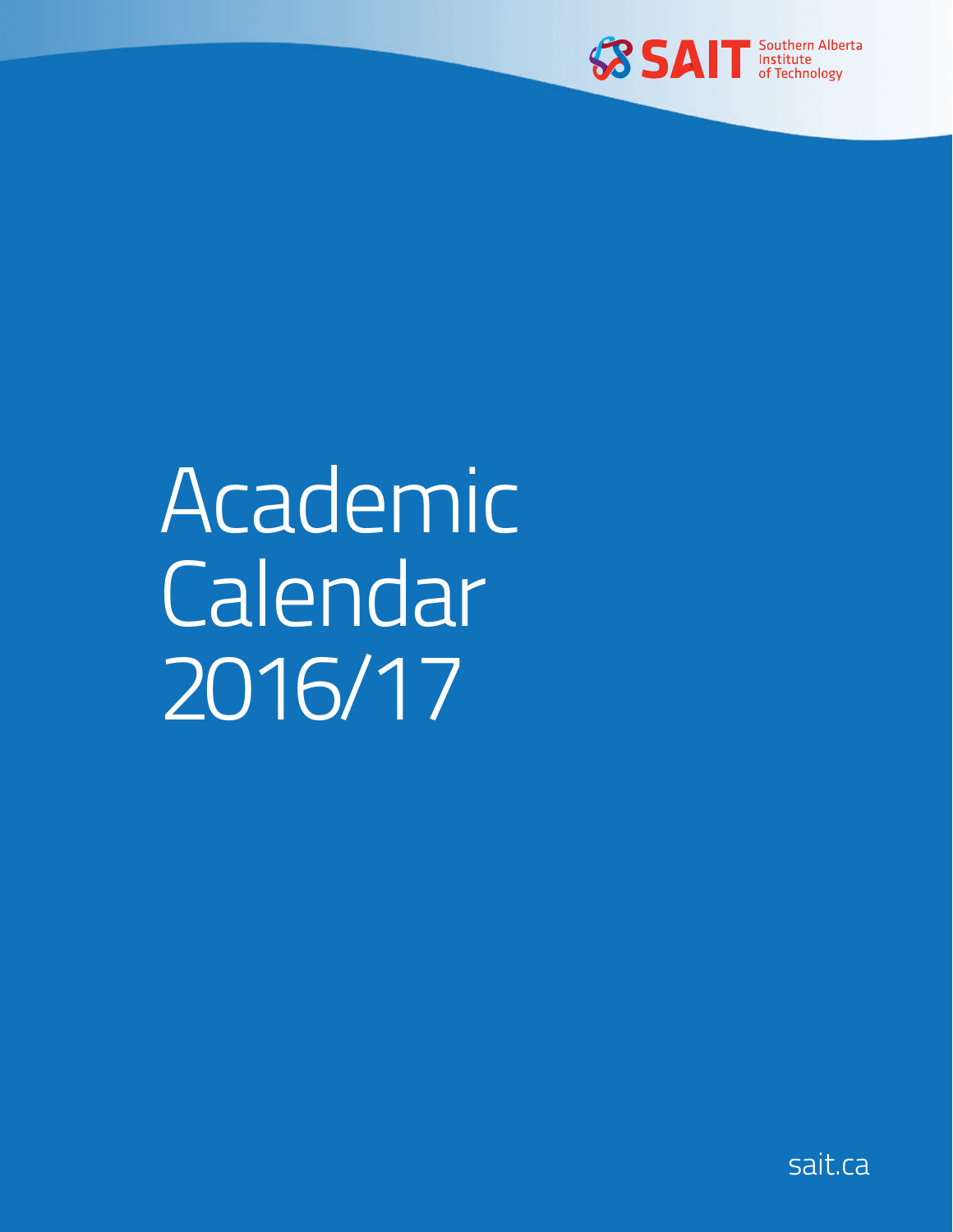# Welcome to SAIT

Selecting a post-secondary program is a career- and life-shaping choice. By choosing the Southern Alberta Institute of Technology you are embarking on a journey that will launch your career and propel you towards your goals and dreams.

 The 2015 SAIT Graduate Employment Survey results show that 86 per cent of graduates were employed. When asked if they would hire a SAIT graduate again, 99% of employers said they would.

 SAIT provides students with the skills they require to successfully enter the workforce and provides business and industry with the talented employees they need to compete in today's marketplace.

The keys to your success are simple: we provide practical training tailored to employer requirements. We can do this because of our close ties to industry. In fact more than 1,000 private and public sector professionals provide advice and guidance to ensure that what we teach in the classroom is what's required in the workplace.

At SAIT you will learn both theory and the application of skills — a perfect combination to get your career off to a great start.



**Dr. David G. Ross,** *President and CEO*

**SSAIT** Southern Alberta

# *Shaping your future starts here.*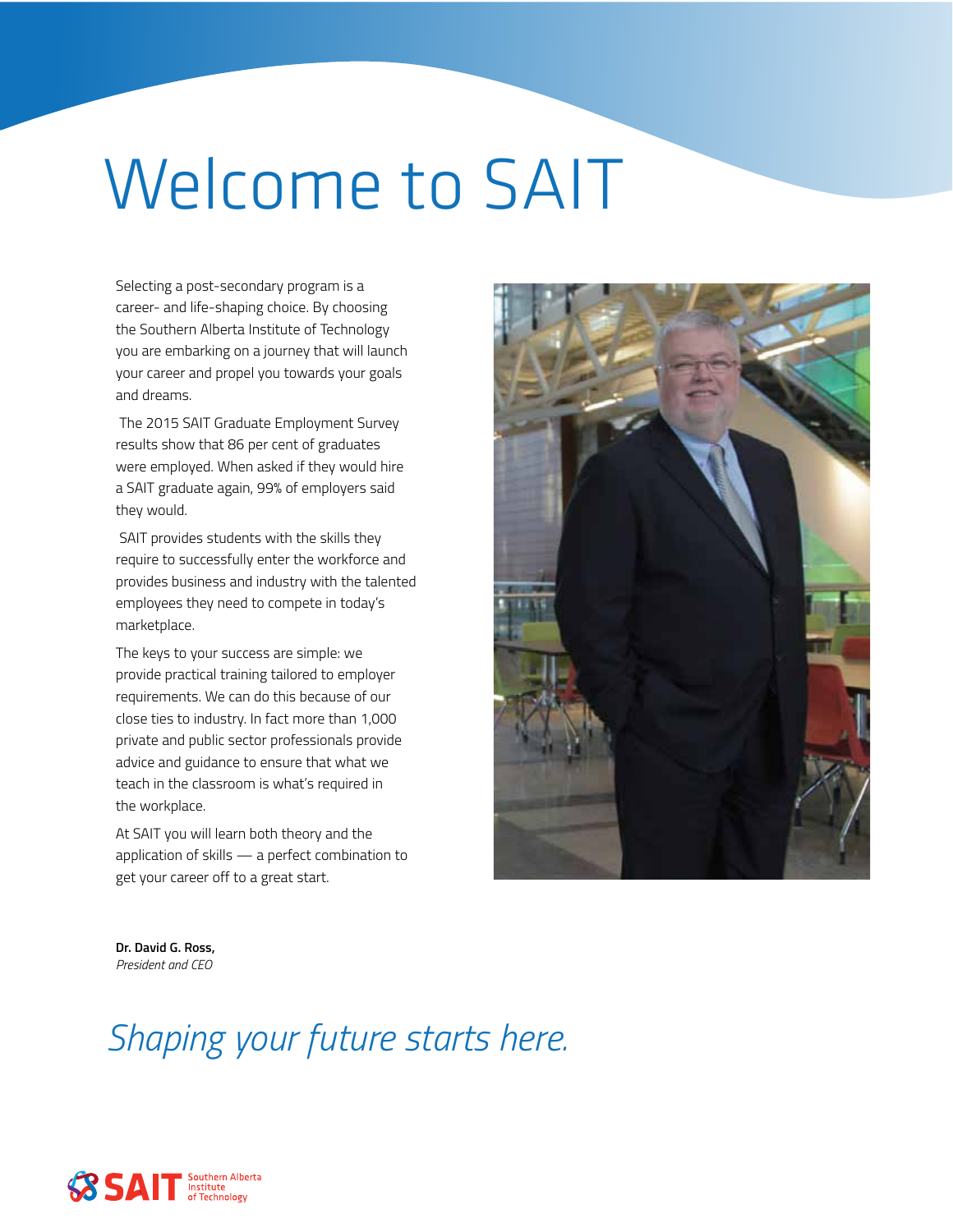# **Table of Contents**

| 4  | Academic Upgrading                                               |
|----|------------------------------------------------------------------|
| 6  | Accounting Oil and Gas Production                                |
| 8  | Administrative Information Management                            |
| 10 | Aircraft Maintenance Engineers<br>Technology                     |
| 12 | Aircraft Structures Technician                                   |
| 14 | Architectural Technologies Diploma                               |
| 16 | Automotive Service Technology                                    |
| 18 | Avionics Technology                                              |
| 20 | Bachelor of Applied Business<br>Administration                   |
| 22 | Bachelor of Applied Technology<br>Geographic Information Systems |
| 24 | Bachelor of Applied Technology —<br>Petroleum Engineering        |
| 27 | Bachelor of Business Administration                              |
| 34 | Bachelor of Science - Construction<br>Project Management         |
| 38 | Baking and Pastry Arts                                           |
| 40 | Broadcast Systems Technology                                     |
| 42 | Business Administration Diploma                                  |
| 46 | Business Administration - Automotive<br>Management               |
| 48 | Business Intelligence: Data Analysis<br>and Reporting            |
| 50 | Butchery and Charcuterie Management                              |
| 52 | Chemical Engineering Technology                                  |
| 54 | Chemical Laboratory Technology                                   |
| 56 | Civil Engineering Technology Diploma                             |
| 59 | Community Economic Development                                   |
| 60 | Database Administrator                                           |
| 62 | Dental Assisting                                                 |
| 65 | Diagnostic Medical Sonography                                    |
| 69 | Diesel Equipment Technician                                      |
| 71 | <b>Electrical Engineering Technology</b>                         |
| 73 | Electronics Engineering Technology                               |
| 75 | <b>Emergency Medical Technician</b>                              |
| 78 | Emergency Medical Technology -<br>Paramedic                      |
| 82 | Energy Asset Management                                          |
| 84 | Engineering Design and Drafting<br>Technology                    |
| 86 | English Language Foundations                                     |
| 88 | Environmental Technology                                         |
| 90 | Film and Video Production                                        |
| 92 | Geomatics Engineering Technology                                 |
| 94 | Geoscience Information Technology                                |
| 96 | Graphic Communications and Print<br>Technology                   |
| 98 | <b>Health Information Management</b>                             |

- 
- Hospitality Management
- Information Technology Diploma
- Instrumentation Engineering Technology Journalism Diploma Legal Assistant Library Information Technology Machinist Technician Mechanical Engineering Technology Medical Device Reprocessing Technician Medical Laboratory Assistant Medical Laboratory Technology Medical Office Assistant and Unit Clerk Medical Radiologic Technology Medical Transcriptionist Mobile Application Developer Network Technician 143 New Media Production and Design Non-Destructive Testing Foundations Nuclear Medicine Technology Nutrition for Healthy Lifestyles Object Oriented Software Development Office Professional Petroleum Engineering Technology Petroleum Land Administration Pharmacy Assistant Power and Process Operations Power Engineering Technology Pre-employment Cabinetmaker Pre-employment Carpenter Pre-Employment Electrician Pre-Employment Millwright Pre-employment Plumbing Pre-Employment Refrigeration and Air **Conditioning**  Pre-employment Sheet Metal Pre-employment Steamfitter-Pipefitter Process Piping Drafting Production Field Operations Professional Cooking Radio, Television and Broadcast News Diploma Railway Conductor Rehabilitation Therapy Assistant Respiratory Therapy
- 
- Technology Infrastructure Analyst
- Travel and Tourism
- Web Developer
- Welding Engineering Technology
- Welding Technician
- 2 Dates to Remember
- 3 Programs
- 201 Apprenticeship Training and Pre-employment
- Regulations
- 227 Financial Information
- 240 Glossary

#### **WAIVER**

\* This calendar is published online annually for information to the general public. Every effort is made to ensure accuracy. SAIT reserves the right to change information in the calendar without notice, including course and program revisions or cancellations, standards of admission, and fees and charges. SAIT does not accept responsibility or liability for any person who may suffer loss or who may be otherwise adversely affected by such change, however caused.

\*\* The Board of Governors of Southern Alberta Institute of Technology (SAIT) reserves the right to make additions, deletions, changes, or modifications to its policies, practices and procedures and/or to its tuition fees, course and program availability, delivery modes, schedules, or program requirements at any time without prior notice. The publication of information in this Calendar does not bind SAIT to the provision of courses, programs, services or facilitie as listed herein and, notwithstanding any offer of placement made by SAIT to an applicant, SAIT reserves the right to cancel or modify any courses, programs or services or dispose of any facilities at any time. Students are responsibl for informing themselves of SAIT's regulations and policies and the specific requirements associated with the credentials sought. Every student accepted for registration by SAIT shall be deemed to have agreed to be bound by the regulations and policies of SAIT, as the same may be revised from time to time. All such regulations and policies are available for viewing online, at the SAIT library or at the office of the registrar. SAIT specifically reserves the right to exercise its sole, absolute, and unfettered discretion in admitting individuals to SAIT, its programs, courses and facilities. SAIT shall incur no liability for losses, damages or costs incurred by any applicant, student or third party as a result of the delay, alteration, or termination of services, courses, programs or tuition or other fees, as the case may be, by reason of causes beyond SAIT's reasonable control, including without limitation, acts of God or the public enemy, acts of government, fire, strikes, lock-outs, work stoppages, damages to SAIT property or facilities, inability of SAIT to procure or produce materials, civil unrest or disobedience and also by reason of financial or budgetary exigencies or restraints. SAIT does not warrant the results or outcome of participating in programs or courses.

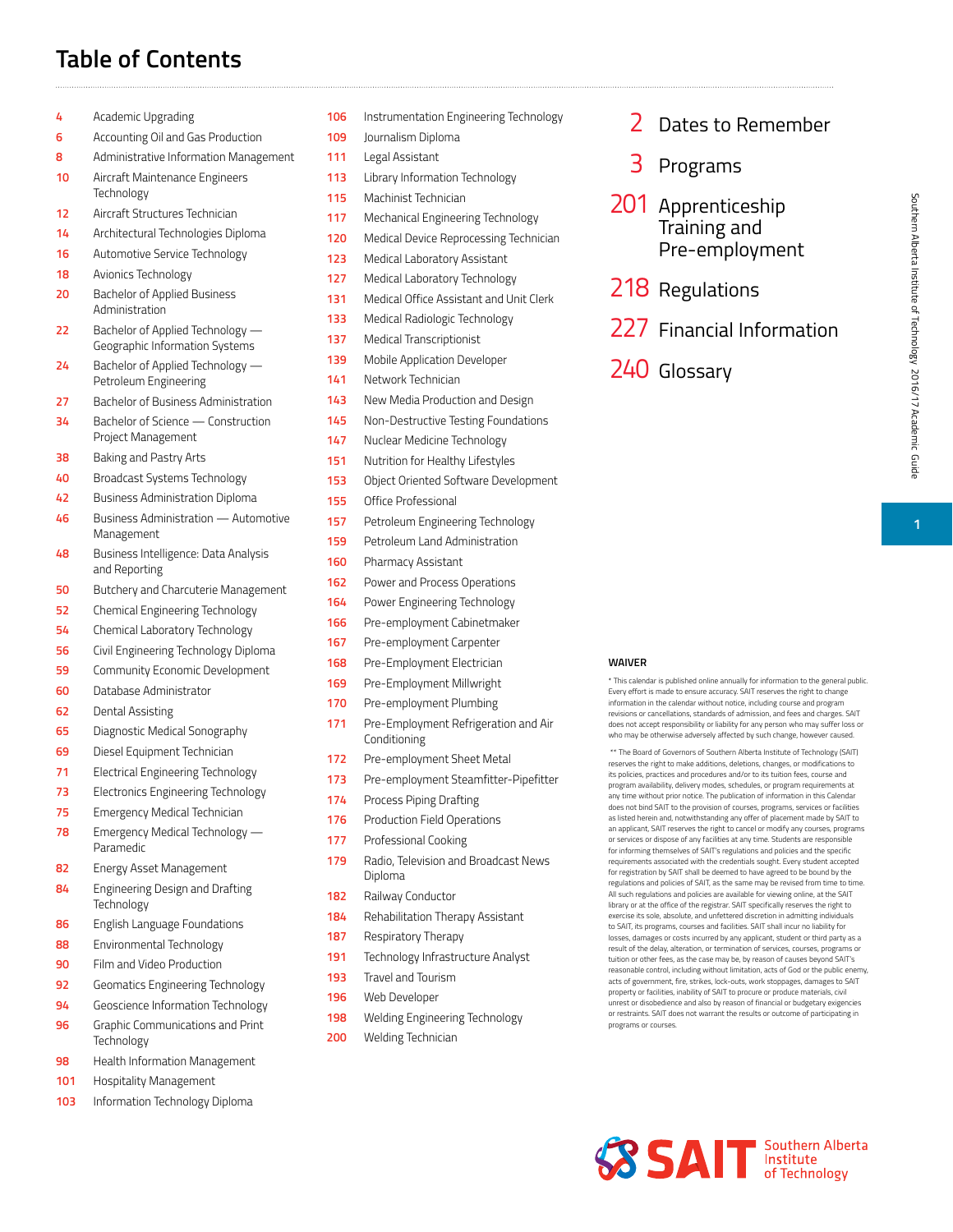# **Dates to Remember**

# 2016/17 Academic Year

| Fall 2016: Sep. 6 to Dec. 16, 2017 • Winter 2017: Jan. 9 to April 28, 2017 • Spring/Summer 2017: May 8 to Aug. 18, 2017 |  |  |
|-------------------------------------------------------------------------------------------------------------------------|--|--|
|                                                                                                                         |  |  |

| Orientation Week continues<br>Labour Day - Institute closed<br>Fall classes commence<br>Fee payment deadline for continuing<br>students (most full-time programs)<br>Add/Drop period begins for most full-<br>time programs*<br>The date for the Add/Drop period is<br>based on term length. Please see<br>below for the period length of your | January 2017<br>1<br>$\overline{2}$<br>9<br>9<br>9 | Winter 2017<br>New Year's Day - Institute closed<br>Institute open<br>Winter classes commence<br>Fee payment deadline for continuing<br>students (most full-time programs)<br>Add/Drop period begins for most full-<br>time programs* | May 2017<br>8<br>8<br>8                                    | Spring/Summer 2017<br>Spring/summer classes commence<br>Fee payment deadline for continuing<br>students (most full-time programs)<br>Add/Drop period begins for most full-<br>time programs |
|------------------------------------------------------------------------------------------------------------------------------------------------------------------------------------------------------------------------------------------------------------------------------------------------------------------------------------------------|----------------------------------------------------|---------------------------------------------------------------------------------------------------------------------------------------------------------------------------------------------------------------------------------------|------------------------------------------------------------|---------------------------------------------------------------------------------------------------------------------------------------------------------------------------------------------|
|                                                                                                                                                                                                                                                                                                                                                |                                                    |                                                                                                                                                                                                                                       |                                                            |                                                                                                                                                                                             |
|                                                                                                                                                                                                                                                                                                                                                |                                                    |                                                                                                                                                                                                                                       |                                                            |                                                                                                                                                                                             |
|                                                                                                                                                                                                                                                                                                                                                |                                                    |                                                                                                                                                                                                                                       |                                                            |                                                                                                                                                                                             |
|                                                                                                                                                                                                                                                                                                                                                |                                                    |                                                                                                                                                                                                                                       |                                                            |                                                                                                                                                                                             |
|                                                                                                                                                                                                                                                                                                                                                |                                                    |                                                                                                                                                                                                                                       |                                                            |                                                                                                                                                                                             |
|                                                                                                                                                                                                                                                                                                                                                |                                                    |                                                                                                                                                                                                                                       |                                                            |                                                                                                                                                                                             |
|                                                                                                                                                                                                                                                                                                                                                |                                                    |                                                                                                                                                                                                                                       |                                                            | *The date for the Add/Drop period<br>is based on term length. Please see<br>below for the period length of your                                                                             |
|                                                                                                                                                                                                                                                                                                                                                |                                                    | The date for the Add/Drop period is                                                                                                                                                                                                   |                                                            | course.                                                                                                                                                                                     |
|                                                                                                                                                                                                                                                                                                                                                |                                                    | based on term length. Please see<br>below for the period length of your<br>course.                                                                                                                                                    | 19                                                         | Add/Drop period ends for most full-<br>time programs                                                                                                                                        |
| Add/Drop period ends for most full-<br>time programs                                                                                                                                                                                                                                                                                           | 20                                                 | Add/Drop period ends for most full-<br>time programs                                                                                                                                                                                  | 19                                                         | Final day to receive prior learning<br>assessment for the spring/summer<br>term                                                                                                             |
| Final day to receive prior learning<br>assessment for the fall term                                                                                                                                                                                                                                                                            | 20                                                 | Final day to receive prior learning<br>assessment for the winter term                                                                                                                                                                 | 22                                                         | Victoria Day - Institute closed                                                                                                                                                             |
| Final day to opt-out, opt-in or add                                                                                                                                                                                                                                                                                                            | 27                                                 | Final day for new winter students to                                                                                                                                                                                                  | <b>July 2017</b>                                           |                                                                                                                                                                                             |
| family to the SAITSA Health and Dental                                                                                                                                                                                                                                                                                                         |                                                    | opt-out, opt-in or add family to the                                                                                                                                                                                                  | 1                                                          | Canada Day                                                                                                                                                                                  |
|                                                                                                                                                                                                                                                                                                                                                |                                                    | SAITSA Health and Dental Benefits<br>Plan                                                                                                                                                                                             | 3                                                          | Institute closed in observance of<br>Canada Day                                                                                                                                             |
| Thanksgiving Day - Institute closed                                                                                                                                                                                                                                                                                                            | February 2017                                      |                                                                                                                                                                                                                                       | 7                                                          | Calgary Stampede Parade Day -                                                                                                                                                               |
| <b>Fall Convocation Ceremony</b>                                                                                                                                                                                                                                                                                                               | 20                                                 | Family Day - Institute closed                                                                                                                                                                                                         |                                                            | Institute closed until 1 pm                                                                                                                                                                 |
| Applications open for full-time<br>programs starting in Fall 2017                                                                                                                                                                                                                                                                              | $21 - 24$                                          | Reading Week - no classes with the<br>exception of apprenticeship programs,                                                                                                                                                           | 20                                                         | Withdrawal deadline<br>(15-week courses)**See below                                                                                                                                         |
|                                                                                                                                                                                                                                                                                                                                                |                                                    | unless otherwise stated                                                                                                                                                                                                               |                                                            | August 2017                                                                                                                                                                                 |
| Remembrance Day – Institute closed                                                                                                                                                                                                                                                                                                             | <b>March 2017</b>                                  |                                                                                                                                                                                                                                       | 1                                                          | Final transcript deadline for fall term                                                                                                                                                     |
| Withdrawal deadline (15-week                                                                                                                                                                                                                                                                                                                   | 29                                                 | Withdrawal deadline (15-week<br>courses)**See below                                                                                                                                                                                   |                                                            | applicants                                                                                                                                                                                  |
| courses)**See below                                                                                                                                                                                                                                                                                                                            |                                                    |                                                                                                                                                                                                                                       | $\overline{7}$                                             | Civic Holiday - Institute closed                                                                                                                                                            |
|                                                                                                                                                                                                                                                                                                                                                |                                                    |                                                                                                                                                                                                                                       |                                                            | Fee payment deadline for new<br>students starting in September (most                                                                                                                        |
| Final transcript deadline for winter                                                                                                                                                                                                                                                                                                           |                                                    | summer term applicants                                                                                                                                                                                                                |                                                            | full-time programs)                                                                                                                                                                         |
| term applicants<br>Fee payment deadline for new<br>students starting in January (most full-                                                                                                                                                                                                                                                    | 10                                                 | Fee payment deadline for new<br>students starting in May (most full-<br>time programs)                                                                                                                                                | 18                                                         | End of spring/summer term                                                                                                                                                                   |
|                                                                                                                                                                                                                                                                                                                                                | 14                                                 | Good Friday - Institute closed                                                                                                                                                                                                        |                                                            |                                                                                                                                                                                             |
|                                                                                                                                                                                                                                                                                                                                                | 17                                                 | Easter Monday - Institute closed                                                                                                                                                                                                      |                                                            |                                                                                                                                                                                             |
| Final exam week                                                                                                                                                                                                                                                                                                                                | $24 - 28$                                          | Final exam week                                                                                                                                                                                                                       |                                                            |                                                                                                                                                                                             |
| End of fall term                                                                                                                                                                                                                                                                                                                               | 28                                                 |                                                                                                                                                                                                                                       |                                                            |                                                                                                                                                                                             |
| time programs)                                                                                                                                                                                                                                                                                                                                 | Winter break - Institute closed                    | 1                                                                                                                                                                                                                                     | <b>April 2017</b><br>Final transcript deadline for spring/ | 8<br>End of winter term                                                                                                                                                                     |

program, and the amount of weeks you're registered in for a specific term (see below). Not all programs allow add/drop. Please consult your Academic Chair or Coordinator to ensure you can add or drop a course from your program.

| <b>Term Length</b>    | <b>Add/Drop period</b>                     |
|-----------------------|--------------------------------------------|
| • 13 or more weeks    | Second Friday from program term start date |
| $-8-12$ weeks         | First Friday from program term start date  |
| $-2-7$ weeks          | Two days from program term start date      |
| • Less than two weeks | There is no add/drop period                |
|                       |                                            |

withdraw prior to completing 70 per cent of the course/program.

#### **AC.3.1: Grading and Progression Policy**

**Clearing an Incomplete Grade:** Incomplete grades ("I") must be cleared within eight weeks from the end of the course.

**Remedy a Course Deficiency:** To remedy a deficient grade, you must apply to your Academic Chair or Coordinator within 30 calendar days of the end of the course.

DATES ARE SUBJECT TO CHANGE.

# Freedom of Information and Protection of Privacy Act (FOIP)

The personal information you provide on the application form is collected under the authority of the Freedom of Information and Protection of Privacy Act of the Province of Alberta, Section 33(c), the Statistics Act (Canada), and the Taxation Act (Canada). It will be used to determine your eligibility for admission to program(s)/course(s) of studies at SAIT, to facilitate your enrolment, to contact you regarding SAIT programs and services, to administer and evaluate institute programs/courses, and for statistical purposes. It will form part of your record as an applicant and alumnus and will be disclosed to academic and administrative units at SAIT

and to Statistics Canada and Alberta Enterprise and Advanced Education for statistical, funding, planning, and market research purposes, and to the Students' Association of SAIT and the SAIT Alumni Association for contact purposes and membership services. This information will also be maintained in a mailing list for direct marketing purposes, market research surveys or the distribution of other promotional material as approved by the Director of Student Services. Your personal information is protected by Alberta's Freedom of Information and Protection of Privacy Act and can be reviewed on request. If you have any questions about the collection or use of this information, contact the Student Services' FOIP representative at 403.284.8069.

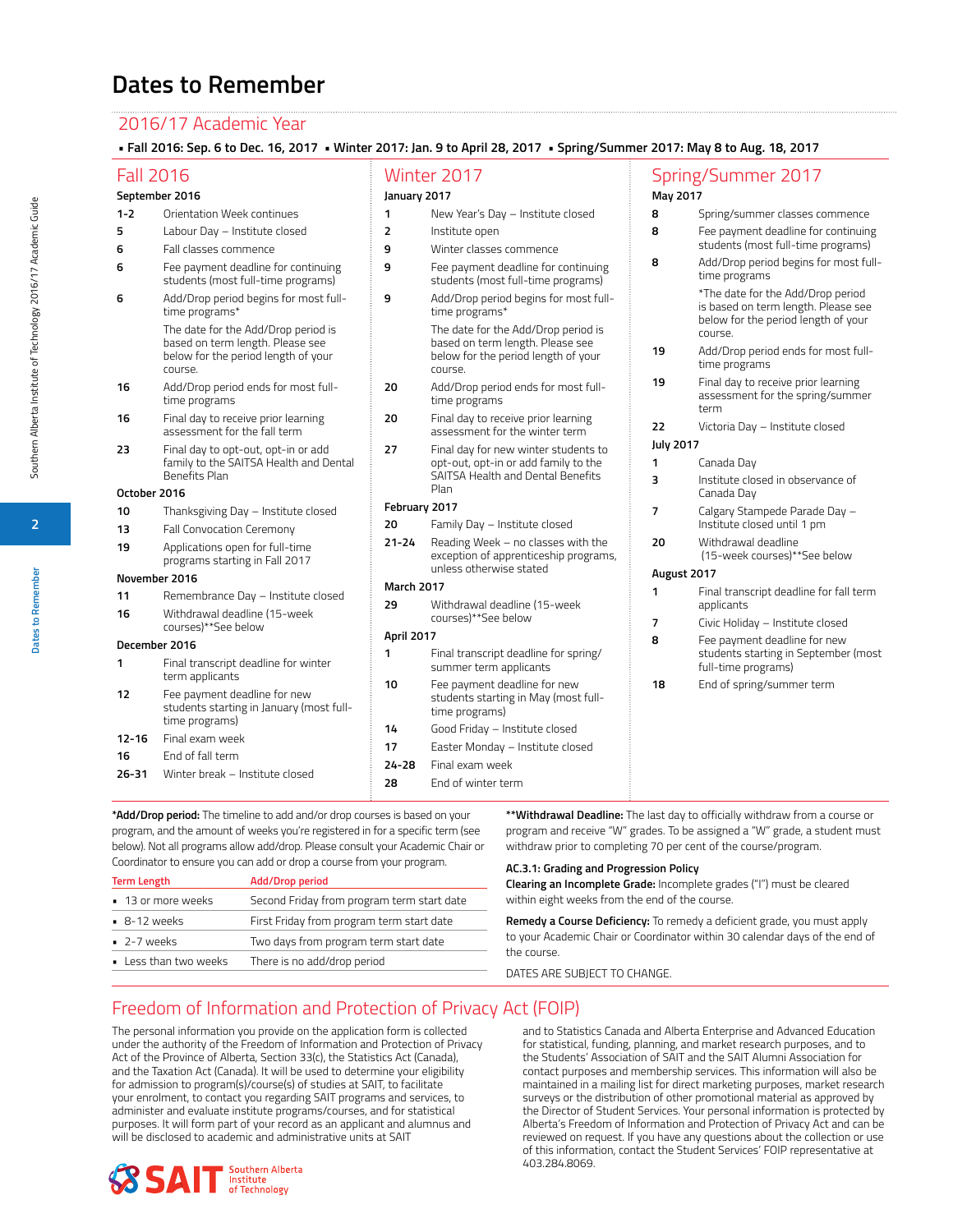# Programs

sait.ca /1.877.284.7248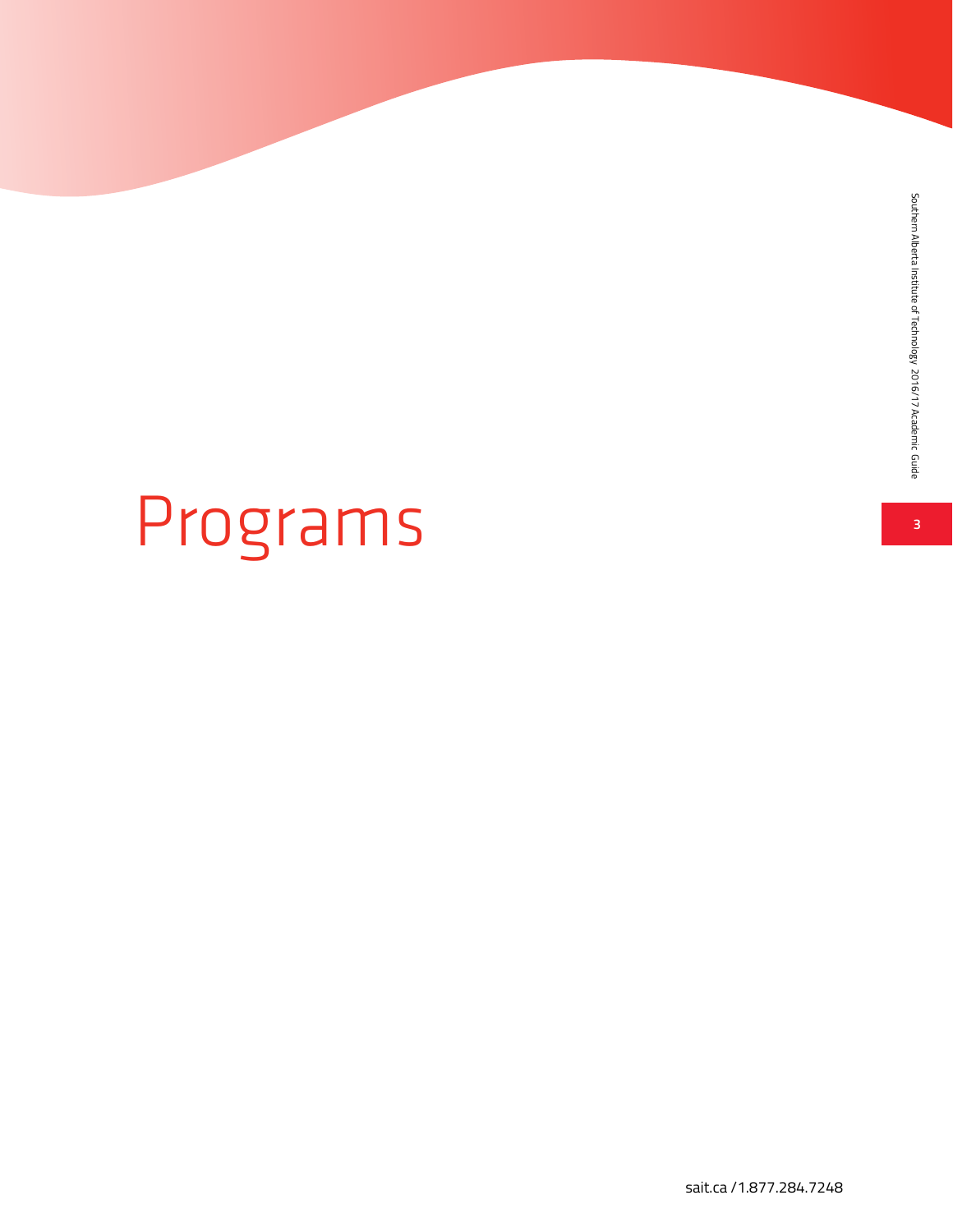# **Academic Upgrading**

- **• Fall, winter and spring starts**
- **• Daytime and full- and part-time studies**

#### **Contact Us**

Call: 403.210.5756 Email: upgrading@sait.ca Room: MC217, Stan Grad Centre

# Program Description

SAIT academic upgrading courses prepare students for admission to SAIT career programs. For SAIT program admission requirements, refer to the appropriate sections of the SAIT Academic Calendar. SAIT academic upgrading courses are Alberta high school equivalency courses, not Alberta Education courses. They may be accepted for admission purposes by other Alberta post-secondary educational institutions. Check the current Alberta Transfer Guide published by The Alberta Council on Admissions and Transfer for a listing of all formalized transfer agreements among Alberta post-secondary institutions.

SAIT academic upgrading courses provide students with a flexible approach for their transition into post-secondary studies. Courses can be taken part-time or full-time in the day, evening or online. Students become accustomed to the SAIT environment and culture and develop successful strategies for learning.

Government grant funding may be available for eligible students. For more information on funding, please check the following website: sait.ca/sip. Student loans are not available for upgrading courses.

It is recommended that all students have access to a personal computer.

# Program Overview

#### **Your Career**

Students complete upgrading courses in order to meet the admission requirements for programs at SAIT and most other post-secondary education institutions in Alberta.

#### **Student Success**

Attendance and punctuality are directly related to academic success. Students who attend all of their classes do better on assignments and tests. Students are encouraged to access free SAIT student services such as tutoring, learning strategy workshops, appointments with a learning strategist, and student counselling services. Learn more about these services on SAIT.ca.

#### **Credentials and Accreditation**

No credential awarded.

## Progression

Students must pass the necessary prerequisite courses to progress through the program. Admission to SAIT and other postsecondary programs can be highly competitive. Grades higher than a minimal pass improve opportunities for admission to postsecondary programs. For information about course sequencing and prerequisites, go to Academic Upgrading.

## Admission Requirements

- Minimum of 50% in the following courses or their equivalents:
	- English Language Arts 10-1 or 10-2, AND,
	- Pure Math 10 or Applied Math 10 or Math 10C or Math 10-3 or successful completion of a math placement test.
- Students will be required to complete testing in the relevant subject areas if transcripts are not current or available.
- All applicants to SAIT must demonstrate English language proficiency prior to admission, including students educated in Canada. For more information, please see English Proficiency.
- View High School Course Equivalencies by Province.

#### Assessments

- Transcripts will be reviewed by the Academic Upgrading team to determine the appropriate level of upgrading courses.
- Placement tests may be recommended or required.
- An individualized Program Plan will be created. A Program Plan, maps out the courses that need to be taken each semester and will be created for students based on their transcript and/or test results.

Contact Academic Upgrading at 403.210.5756 for more information, or email upgrading@sait.ca.

#### **Selection Criteria**

Students must meet the admission requirements to be accepted to Academic Upgrading daytime courses. Students must have the prerequisites before being allowed to register in some courses. For information about course sequencing and prerequisites, go to sait.ca.

# Costs and Supplies

#### **Tuition and Fees (Subject to change)**

- Please refer to the **Tuition and Fee Table.**
- International students, please refer to **International Student Fees.**
- Tuition and other general fees vary depending on the course(s) the student requires.
- For student funding, please refer to **Financial Assistance.**

**4**

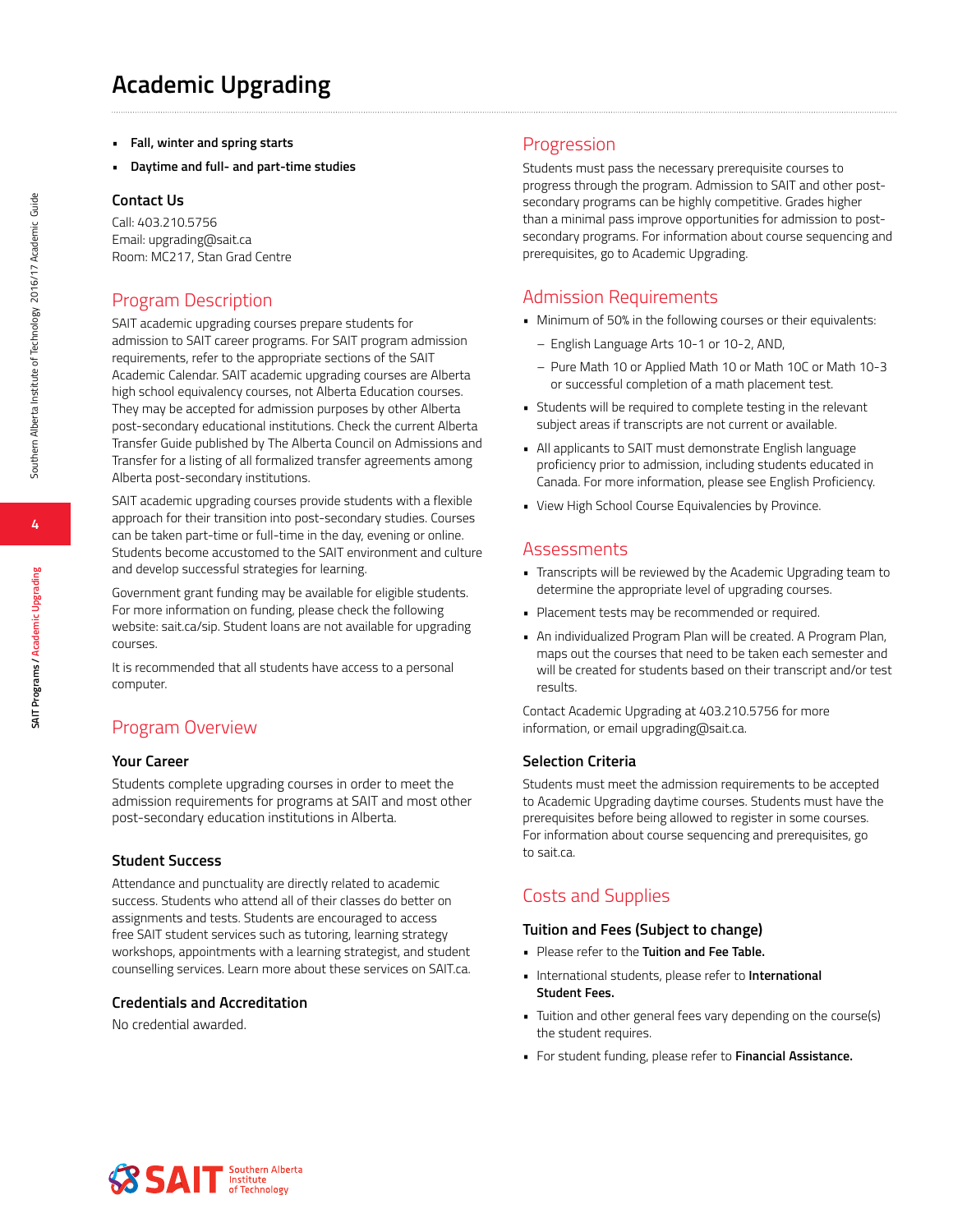#### **Books and Supplies (Subject to change)**

• Books and Supplies are approximately \$150 to \$200 per course.

# Progression

Students must pass the necessary prerequisite courses to progress through the program. Admission to SAIT and other postsecondary programs can be highly competitive. Grades higher than a minimal pass improve opportunities for admission to postsecondary programs. For information about course sequencing and prerequisites, go to Academic Upgrading.

# Program Outline

|   | APSC 180 - Science Preparation           | 3 credits |
|---|------------------------------------------|-----------|
| ٠ | BIOL 181 - Biology I                     | 3 credits |
| ٠ | BIOL 182 - Biology II                    | 3 credits |
|   | CHEM 181 - Chemistry I                   | 3 credits |
|   | CHEM 182 - Chemistry II                  | 3 credits |
|   | COMM 180 - Communications Preparation    | 3 credits |
|   | COMM 181 - Literature and Composition I  | 3 credits |
|   | COMM 182 - Literature and Composition II | 3 credits |
|   | MATH 100 - Mathematics Foundations       | 3 credits |
| ٠ | MATH 161 - Technical Mathematics I       | 3 credits |
|   | MATH 162 - Technical Mathematics II      | 3 credits |
| ٠ | MATH 172 - Applied Mathematics II        | 3 credits |
| ٠ | MATH 180 - Mathematics Preparation       | 3 credits |
| ٠ | MATH 181 - Mathematics I                 | 3 credits |
|   | MATH 182 - Mathematics II                | 3 credits |
|   | PHYS 181 - Physics I                     | 3 credits |
| ٠ | PHYS 182 - Physics II                    | 3 credits |
|   | <b>Total Credits</b>                     | 51        |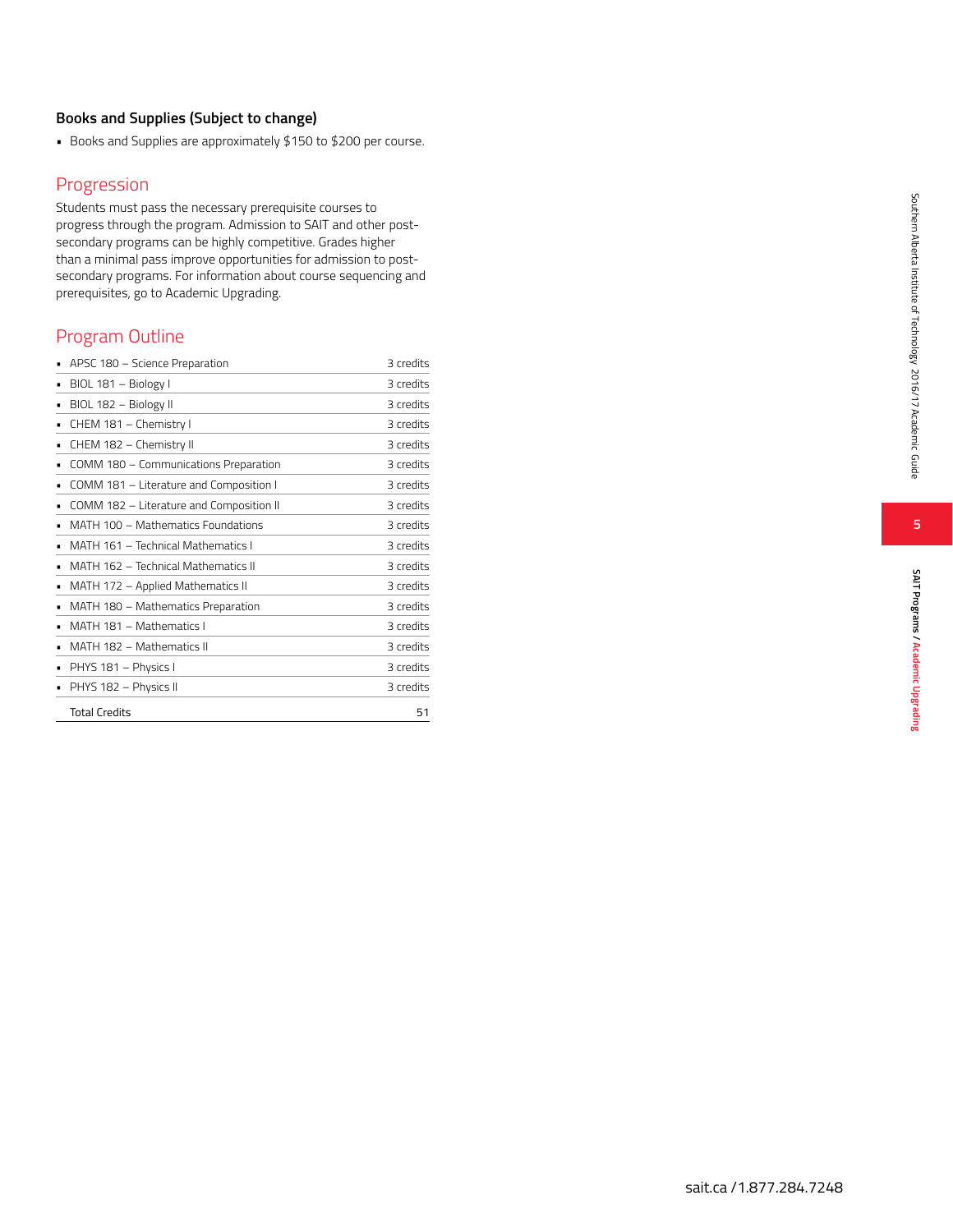- **• Eight-month certificate**
- **• Fall start**

#### **Contact Us**

Phone: 403.284.8818 Email: aogp.info@sait.ca

# Program Description

Oil and Gas Production Accounting teaches the basics of petroleum production accounting and how they relate to the petroleum industry. Oil and gas production accountants are responsible for compiling, managing and reporting financial and production data for the oil and gas industry. Production accountants are specialists in their field and must have a sound knowledge of petroleum products in addition to an understanding of the industry's financial practices and government regulations. This program was developed and certified by the Canadian Association of Petroleum Production Accounting (CAPPA).

This program is offered full-time on campus via an intensive, full-time 35-week elite program accredited by Alberta Advanced Education.

# Program Overview

#### **Your Career**

Graduates find work as production, operations, revenue or joint venture accountants in the petroleum industry.

#### **Student Success**

A course in financial accounting or previous financial accounting experience is highly recommended if taking the production accounting courses part-time or through distance education.

#### **Credentials and Accreditation**

After successfully completing this program, graduates will receive a SAIT certificate and a CAPPA certificate in Accounting – Oil and Gas Production.

#### **Accreditation**

The program is nationally accredited by the Canadian Association of Petroleum Production Accounting. To receive the CAPPA certificate students must attain 70% in all levels of the CAPPA courses.

**Note:** This program is eligible for the Canada-Alberta Job Grant.

### Progression

Students must attain a PGPA and/or a CGPA of 2.0 or better in each semester and pass the necessary prerequisite courses to progress through the program. To qualify for graduation students must pass all courses and attain a CGPA of 2.0 or better and complete course requirements within the prescribed timelines.

# Admission Requirements

• All applicants must demonstrate English Language Proficiency prior to admission, including students educated in Canada.

#### Selection

- The selection process begins after the information session on Thursday, May 12.
- Applications along with all supporting documents (listed below) must be submitted to be included in selection. Applications received after Aug. 31 will be placed on a secondary waitlist.
- In-person interviews start July 4. **Important Note:** Due to the high volume of applications, not all applicants in selection will be interviewed. No telephone interviews will be conducted.
- There will be 24 seats offered once per year.
- Those who have been offered a seat must sign an agreement prior to final acceptance to the program.

#### **Selection Criteria**

Applicants must submit a portfolio to the department, containing:

- One page handwritten summary of why you want to be in the program (only one page please)
- Current resumé or CV
- Two job reference letters (on company letterhead)
- Transcripts from prior education (original to Student Services and a copy to the department) **Note:** If the transcripts are from outside of Canada, an assessment (e.g. SAIT, IQAS or WES) must be attached. International students are required to connect with the International Centre and send a copy of your transcripts to

An academic ranking based on the above criteria will be performed and a limited number of qualified prospective applicants will be interviewed.

The portfolio must be submitted in person, by mail, or by fax.

#### **Tuition and Fees (Subject to change)**

international.transcripts@sait.ca.

- Please refer to the **Tuition and Fee Table.**
- International students, please refer to **International Student Fees.**
- For student funding, please refer to **Financial Assistance.**

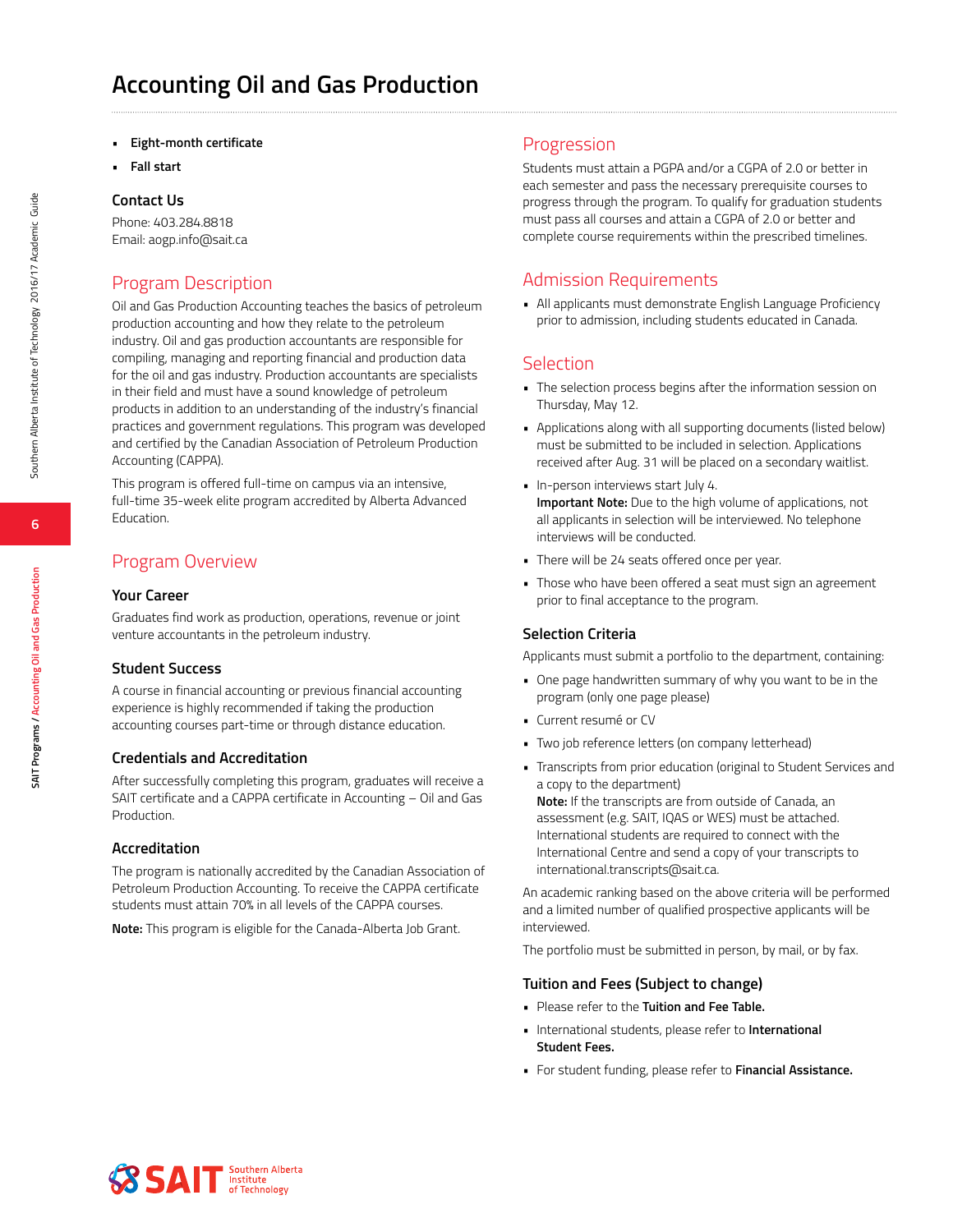# **Books and Supplies (Subject to change)**

• Included in the total cost of the courses or programs.

# Program Outline

| • ACCT 212 - Financial Accounting for Production Accountants | 3 credits   |
|--------------------------------------------------------------|-------------|
| COMP 151 - Computer Production Accounting on the PC          | 3 credits   |
| COMP 152 - Computer Production Accounting PA System          | 1.5 credits |
| MATH 108 - Math for Production Acct.                         | 1.5 credits |
| • OGPA 210 - Production Accounting - Oil Patch -             |             |
| Introduction - Level 1                                       | 3 credits   |
| • OGPA 212 - Production Accounting - Oil - Level 2           | 3 credits   |
| • OGPA 214 - Production Accounting - Gas - Level 3           | 3 credits   |
| OGPA 216 - Production Accounting - Advanced - Level 4        | 3 credits   |
| OGPA 226 - CAPPA Level 5: Case Study                         | 3 credits   |
| ORNT 105 - Academic Preparation                              | 1.5 credits |
| PERS 101 - Job Search and Career Develop.                    | 1.5 credits |
| PRAC 295 - Practicum for AOGP                                | 3 credits   |
| <b>Total Credits</b>                                         | 30          |

# Transfer Options

Transfer credit may be available at other post-secondary institutions where credits from SAIT programs could be evaluated on an individual basis. Interested students should contact the postsecondary institute of their choice for more information.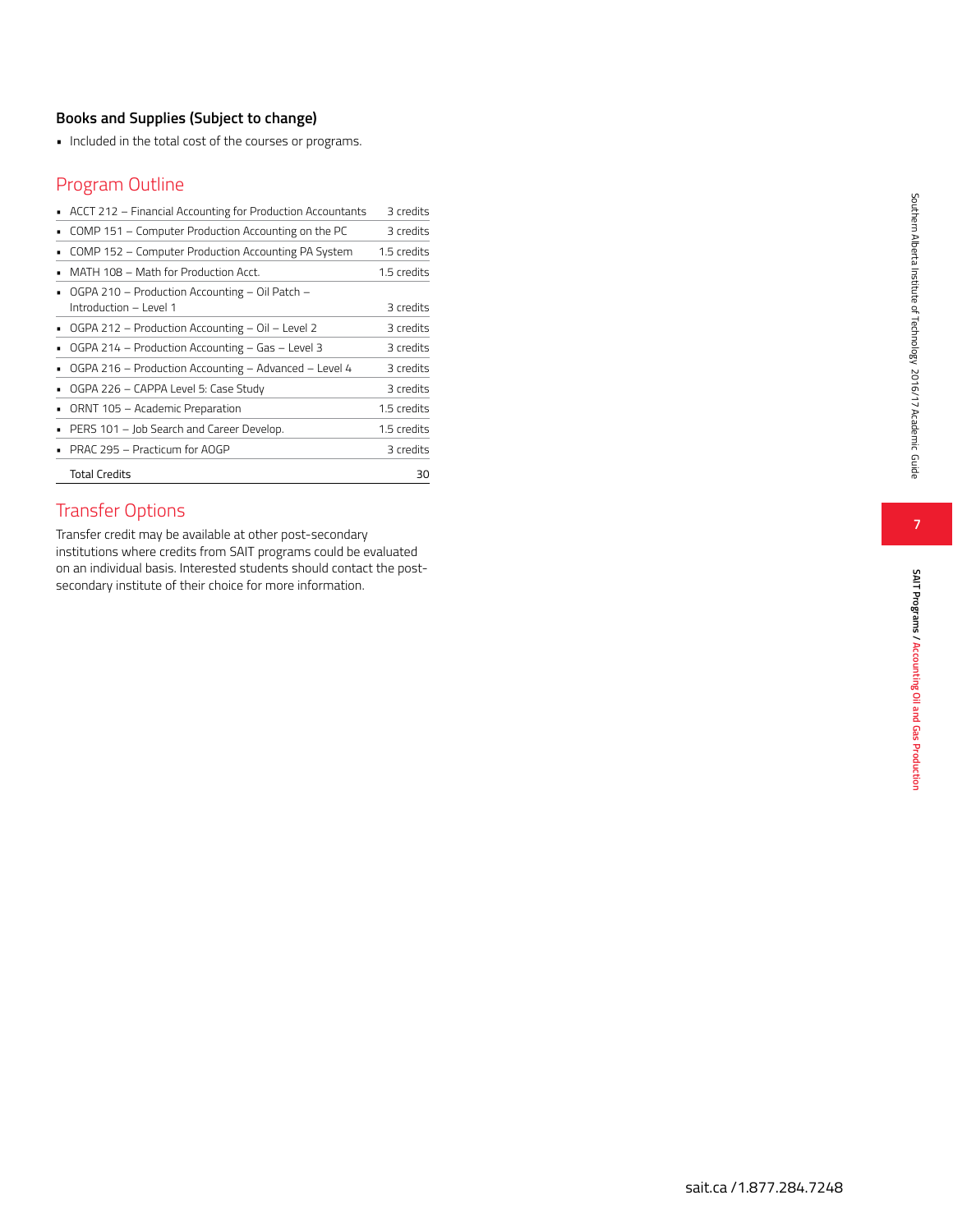# **Administrative Information Management**

- **• Two-year diploma**
- **• Fall start**
- **• Laptop-based program using SAIT-issued laptop**
- **• Includes a four-week unpaid practicum placement**
- **• First year courses are also available through Continuing Education**

#### **Contact Us**

School of Business Room N701, Senator Burns Building Phone: 403.284.8485 Email: business.advising@sait.ca

# Program Description

The Administrative Information Management (AIM) diploma is a two-year program that provides the skills needed for office professionals to keep pace in today's rapidly changing business world. This program is designed to meet the growing demand for creative and innovative employees who can solve problems, create efficiencies, and increase productivity using business software applications. This program provides students with advanced to expert skills in word processing, database applications, spreadsheets, and presentation software. Through practical experience students gain a firm understanding of the role and importance of technology in an office environment. This program also includes courses in collaboration technologies and tools, communication and presentation skills, organizational behaviour, office administration, meetings and events, project management software, and integrated business applications. The diploma includes a four-week unpaid practicum placement in an office environment to give students real industry experience.

Students interested in this program should consider applying to the one-year Office Professional certificate which ladders into the second year of the AIM diploma. This pathway provides students with two credentials: a certificate at the end of their first year of study and a diploma at the end of year two. Students who enroll directly into the diploma are not eligible for the certificate after their first year of study.

# Program Overview

#### **Your Career**

Graduates are well-prepared to put their business technology and organizational skills to use in roles such as administrative coordinator, administrative services manager, business support professional, office computer specialist, office administrator, project administrative support, reports administrator, executive assistant and many more.

Recent graduates have secured roles in oil and gas, health care, transportation, technology and many more exciting industries.

#### **Student Success**

To achieve success in this program, students should:

- Attend and actively participate in class
- Spend approximately six hours per week on each course outside of regular class time
- Be proficient in the use of a Windows-based computer and Microsoft Office software
- Be prepared to work in teams
- Become familiar with and adhere to SAIT's academic policies

Also, students who are engaged in campus life and take advantage of SAIT services and resources usually experience more success in SAIT's programs.

#### **Credentials and Accreditation**

After successfully completing this program, graduates will receive a SAIT Administrative Information Management diploma.

#### **Professional Designations and Certifications**

Students have the opportunity to write up to seven Microsoft Office Specialist certification exams in this program:

- Word 2013 Specialist
- Excel 2013 Specialist
- PowerPoint 2013 Specialist
- Outlook 2013 Specialist
- Word 2013 Expert
- Excel 2013 Expert
- Access 2013 Specialist

Students who successfully complete Word Expert, Excel Expert, PowerPoint Specialist, and one additional certification can also earn a Microsoft Office Specialist Master certification.

With additional work experience, Administrative Information Management graduates can write the exam for the Certified Administrative Professional (CAP) designation under the International Association of Administrative Professionals.

### Progression

Students must attain a PGPA and/or a CGPA of 2.0 or better in each semester and pass the necessary prerequisite courses to progress through the program. To qualify for graduation students must pass all courses and attain a CGPA of 2.0 or better and complete course requirements within the prescribed timelines.



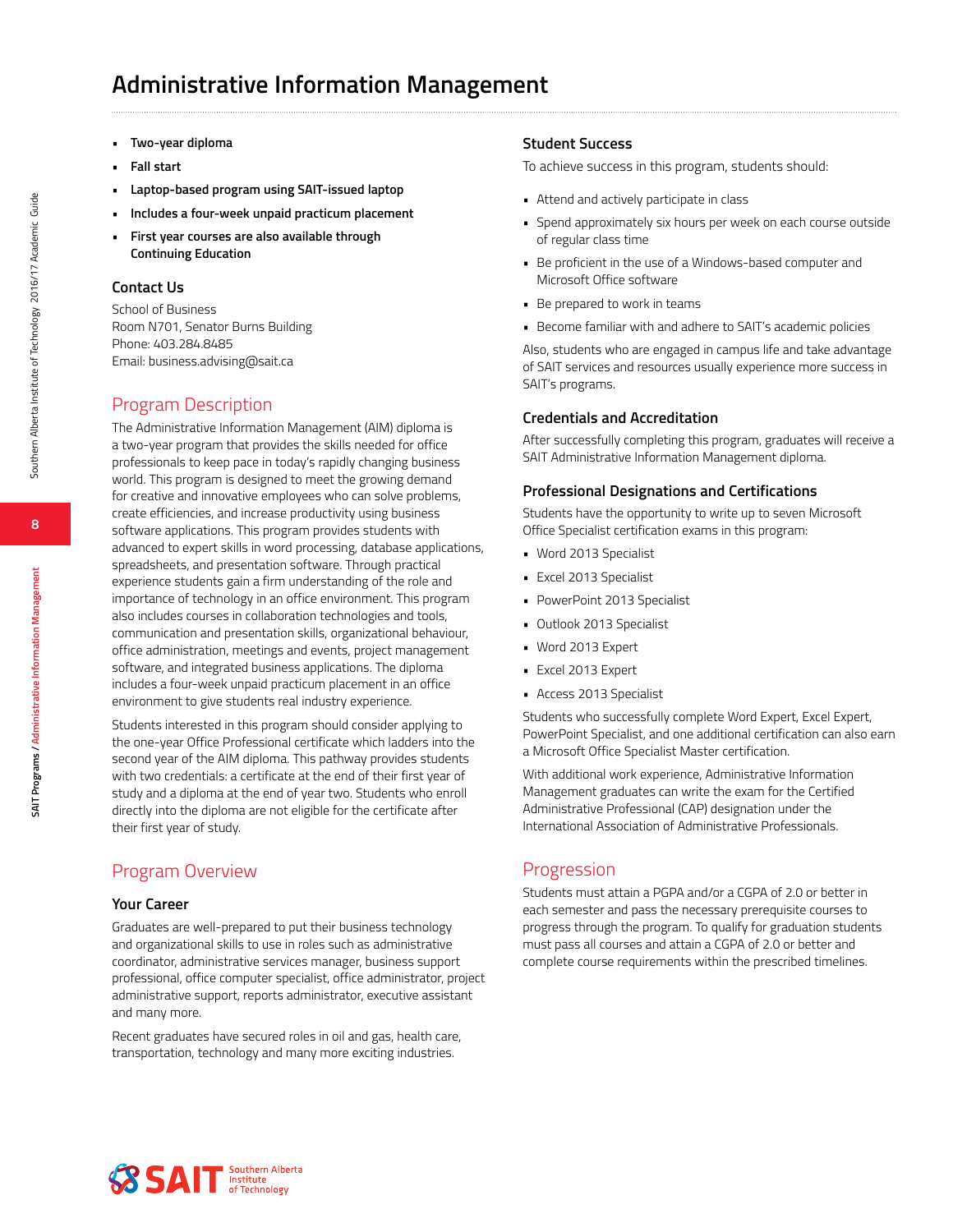# **9**

# Admission Requirements

At least 50% in the following courses or their equivalents:

- Math 10C or Math 20-3 or Pure Math 10 or Applied Math 10, AND,
- English Language Arts 30-1 or English Language Arts 30-2
- All applicants to SAIT must demonstrate English Language Proficiency prior to admission, including students educated in Canada.

# Selection

There are no additional selection requirements. Admission will be extended on a first-qualified, first-offered basis until the program is full.

# Costs and Supplies

### **Tuition and Fees (Subject to change)**

- Please refer to the **Tuition and Fee Table.**
- International students, please refer to **International Student Fees.**
- For student funding, please refer to **Financial Assistance.**

### **Books and Supplies (Subject to change)**

- Books and Supplies are approximately \$1,400 for the first year and \$800 for the second year.
- There is a \$400 refundable security deposit required for the use of the laptop.

# Program Outline

# First Year

| Semester 1                                            |           |
|-------------------------------------------------------|-----------|
| OADM 211 - Business Studies                           | 3 credits |
| • BCMP 220 - Business Software Foundations            | 3 credits |
| • BCMP 270 - Presentation Software                    | 3 credits |
| • AMAT 240 - Applied Mathematics for Business         | 3 credits |
| COMN 220 - Communication and Presentation Skills      | 3 credits |
| Semester 2                                            |           |
| OADM 257 - Office Administration<br>×.                | 3 credits |
| • BCMP 215 - Collaborative Software and Technologies  | 3 credits |
| BCMP 250 - Word Processing Essentials                 | 3 credits |
| • BCMP 260 - Spreadsheet Essentials                   | 3 credits |
| • COMN 280 - Communication and Presentation Skills II | 3 credits |
| Second Year<br>Semester 3                             |           |
| • BCMP 300 - Advanced Word Processing Applications    | 3 credits |
| • BCMP 310 - Advanced Spreadsheet Applications        | 3 credits |
| BCMP 320 - Database Software for Business             | 3 credits |
| • BCMP 330 - Design Software for Business             | 3 credits |
| MNGT 250 - Organizational Behaviour                   | 3 credits |
| Semester 4                                            |           |
| BCMP 340 - Project Management Software<br>٠.          | 3 credits |
| • OADM 355 - Meetings and Events                      | 3 credits |
| • OADM 375 - Industry Studies                         | 3 credits |
| • OADM 396 - Integrated Business Applications         | 6 credits |
| Semester 5                                            |           |

• PRCT 365 – Practicum 1.5 credits Total Credits 61.5

# Transfer Options

Through SAIT transfer agreements and institution partnerships, graduates of this program may be eligible for credit at the following universities and colleges:

- Athabasca University
- Royal Roads University
- University of New Brunswick, Saint John
- University of Ontario Institute of Technology
- To learn more, visit Transfer Options.

Transfer options may also be available at other post-secondary institutions where credits from SAIT programs are evaluated on an individual basis. Interested students should contact the postsecondary institute of their choice for more information.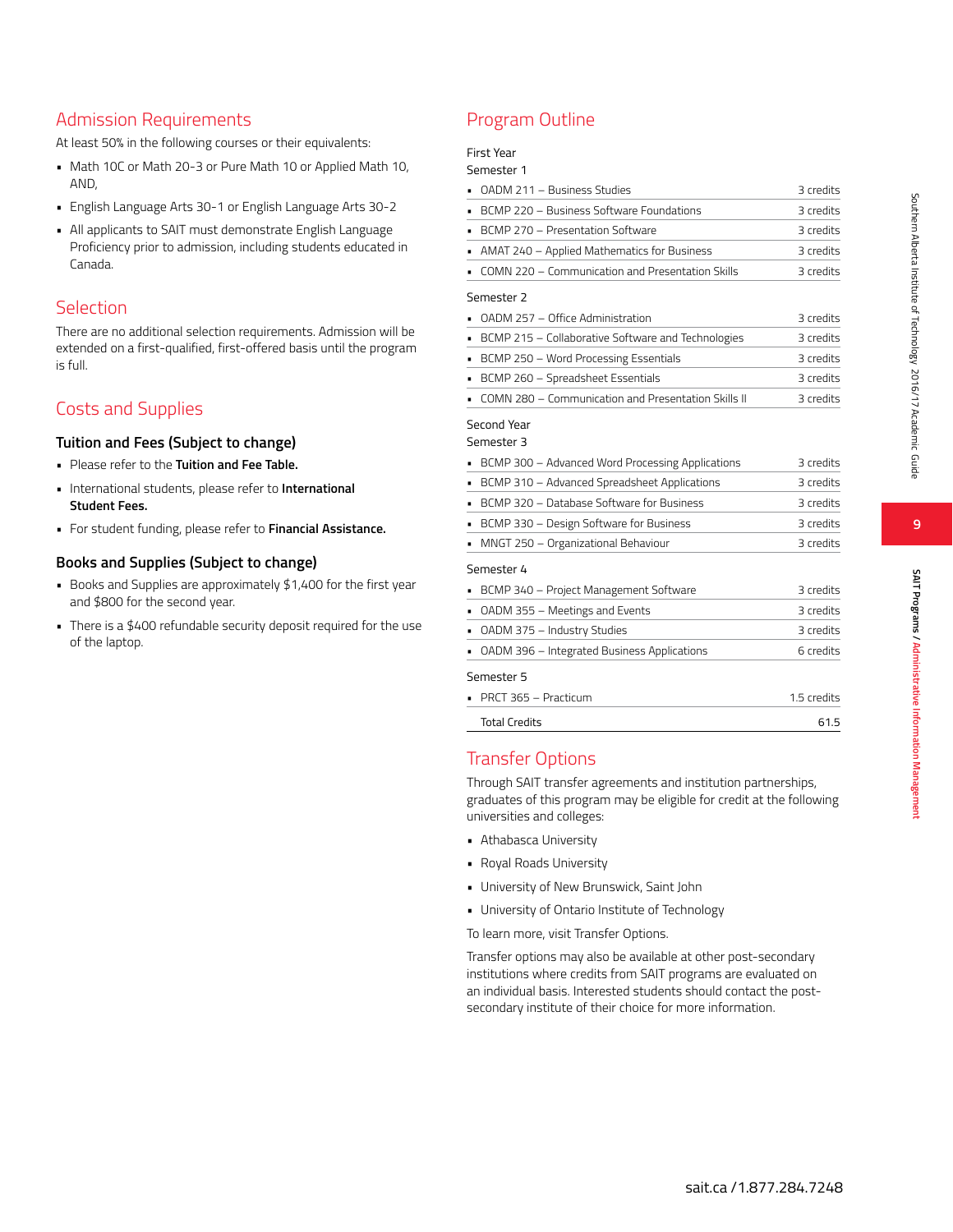- **• Two-year diploma**
- **• Fall and winter starts**

#### **Contact Us**

School of Transportation Phone: 403.284.7018 Email: aerocentre@sait.ca

# Program Description

The Aircraft Maintenance Engineers Technology program offers the student the knowledge and skills required to enter a career as an Aircraft Maintenance Technician. Once employed in the aviation industry, students may work toward the Aircraft Maintenance Engineer "M" (AME) license. An Aircraft Maintenance Technician/ Engineer is responsible for the servicing and repair of aircraft and aircraft components.

The program covers all the aspects of aircraft maintenance including general aviation, corporate, charter, transport category aircraft, and helicopters. This is a two-year diploma program and all classes are scheduled at the Art Smith Aero Centre for Training and Technology, located at the Calgary International Airport.

Some of the courses in this program are web based and will require the students to access information from the Internet. These courses are delivered in one of the two computer labs available at the Art Smith Aero Centre. Students are not required to purchase a laptop for this program.

# Program Overview

#### **Your Career**

Graduates find work as aircraft maintenance technicians leading to an aircraft maintenance engineer (AME)"M" license. Upon successful program completion and achieving 70% or greater in all of the courses and a minimum of 95% program attendance, you will receive 18-months credit toward a mandatory 48-month work experience requirement from Transport Canada in order to obtain your AME license.

• Graduates of the Aircraft Maintenance Engineers Technology program have a 94% employment rate

#### **Student Success**

Most successful students spend approximately two hours per day doing homework and review, with additional study required to prepare for exams. The material is presented at a fairly rapid rate so for the greatest level of success, students must be present and take responsibility for their learning experience. Students must be able to read, write and comprehend the English language at a level exceeding basic conversational English. Students with higher grades in high school usually experience more success in SAIT's programs.

#### **Credentials and Accreditation**

Upon successfully completing this program, graduates will be awarded a SAIT diploma in Aircraft Maintenance Engineers Technology.

#### **Accreditation**

The program's accreditation is ongoing and subject to periodic audits from Transport Canada and the Canadian Council for Aviation and Aerospace (CCAA). Students achieving 50 per cent or higher in each course as well as maintain a 2.0 GPA will receive a SAIT diploma.

Graduates who are in compliance with the required attendance (95%) and minimum marks of 70% in each course will receive Transport Canada credit of 18-months' work experience towards the "M" category AME license.

#### Progression

Students must attain a PGPA and/or a CGPA of 2.0 or better in each semester and pass the necessary prerequisite courses to progress through the program. To qualify for graduation, students must pass all courses, attain a CGPA of 2.0 or better and complete course requirements within the prescribed timelines.

### Admission Requirements

At least 50% in the following courses or equivalents:

- Math 30-1 or Math 30-2 or Pure Math 30 or Applied Math 30, AND,
- English Language Arts 30-1 or English Language Arts 30-2
- All applicants must demonstrate English Language Proficiency prior to admission, including students educated in Canada.

#### **Selection**

- Applications and proof of the admission requirements (transcripts and/or anticipated final grades) must be submitted prior to March 31 (for the fall intake) or Nov. 1 (for the winter intake) to be considered for selection.
- Applications received after March 31 (for the fall intake) or Nov. 1 (for the winter intake) will be placed on a secondary waitlist and applicants will be contacted if seats become available.
- Applicants who fail to complete the selection requirements will be excluded from selection.
- There will be 64 seats offered in fall and 32 seats offered in winter.

#### **Selection Criteria**

- Qualified applicants will receive a selection package and be asked to complete a career investigation report.
- Packages will be scored based on completeness, following direction, and the content of the career investigation.
- If required, an interview may be requested.

#### **Reserved Seats**

Two seats are reserved for applicants having industry experience as approved by the academic chair. Two seats are reserved for students in the James Fowler Aviation Program or other high schools that have an aviation technician program.



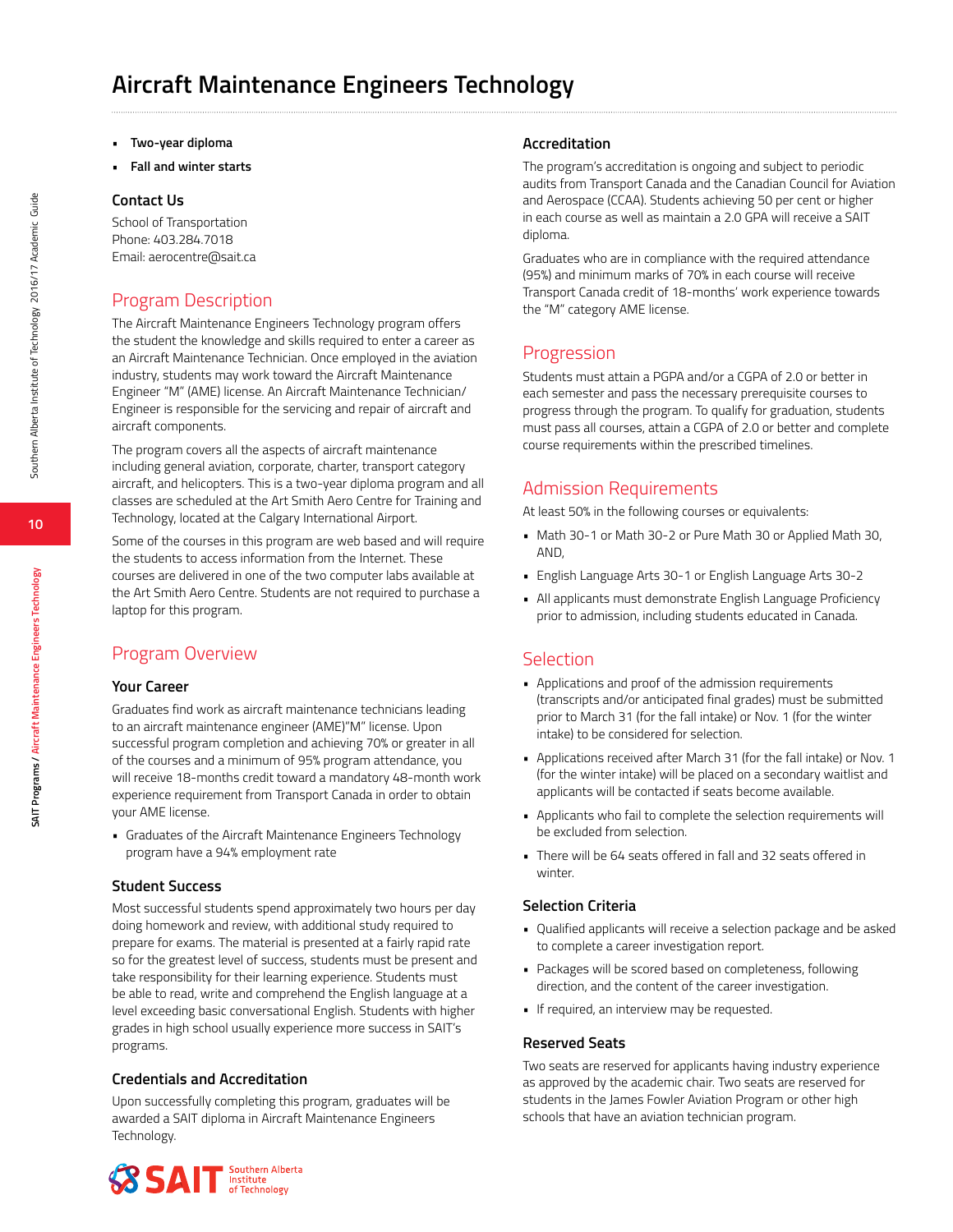# Program Outline

#### First Year

#### Semester 1 – Group A

|    | Semester 1 – Group A                                                    |             |
|----|-------------------------------------------------------------------------|-------------|
|    | AMAT 220 – Applied Mathematics for Aircraft Maintenance                 | 1.5 credits |
|    | ARCP 270 – Reciprocating Engine Fundamentals                            | 6 credits   |
| ٠. | AREG 250 - Introduction to Canadian Aviation                            |             |
|    | Regulatory Requirements                                                 | 1.5 credits |
| ٠  | ASYS 245 – Aircraft Systems I                                           | 3 credits   |
| ٠  | STDP 240 - Aircraft Standard Practices                                  | 3 credits   |
|    | Semester 1 – Group B                                                    |             |
|    | ASYS 245 - Aircraft Systems I                                           | 3 credits   |
|    | AMAT 220 - Applied Mathematics for Aircraft Maintenance                 | 1.5 credits |
|    | • EMTL 240 - Aircraft Sheet Metal Basics                                | 1.5 credits |
|    | • EMTL 255 - Aircraft Structural Theory                                 | 3 credits   |
|    | EMTL 260 – Sheet Metal and Composite Lab                                | 3 credits   |
|    | STDP 240 - Aircraft Standard Practices                                  | 3 credits   |
|    | Semester 1 (Winter) – Group C                                           |             |
|    | AMAT 220 - Applied Mathematics for Aircraft Maintenance                 | 1.5 credits |
|    | AREG 250 - Introduction to Canadian Aviation                            |             |
|    | Regulatory Requirements                                                 | 1.5 credits |
|    | • ASYS 245 – Aircraft Systems I                                         | 3 credits   |
|    | • COMM 249 - Technical Communications                                   | 1.5 credits |
|    | • ELEC 269 – Basic Electricity for Aircraft                             | 3 credits   |
|    | EMTL 240 - Aircraft Sheet Metal Basics                                  | 1.5 credits |
|    | STDP 240 - Aircraft Standard Practices                                  | 3 credits   |
|    | Semester 2 – Group A                                                    |             |
|    | COMM 249 - Technical Communications                                     | 1.5 credits |
|    | ELEC 269 - Basic Electricity for Aircraft                               | 3 credits   |
|    | EMTL 240 - Aircraft Sheet Metal Basics                                  | 1.5 credits |
|    | EMTL 255 – Aircraft Structural Theory                                   | 3 credits   |
| ٠  | EMTL 260 - Sheet Metal and Composite Lab                                | 3 credits   |
|    | HELI 280 - Helicopter Fundamentals                                      | 3 credits   |
|    |                                                                         |             |
|    | Semester 2 – Group B                                                    |             |
|    | ARCP 270 - Reciprocating Engine Fundamentals                            | 6 credits   |
|    | AREG 250 - Introduction to Canadian Aviation Regulatory<br>Requirements | 1.5 credits |
|    | COMM 249 - Technical Communications                                     | 1.5 credits |
|    | ELEC 269 - Basic Electricity for Aircraft                               |             |
|    |                                                                         | 3 credits   |
|    | HELI 280 – Helicopter Fundamentals                                      | 3 credits   |
|    | Semester 2 (Spring/Summer) - Group C                                    |             |
|    | ARCP 270 - Reciprocating Engine Fundamentals                            | 6 credits   |
|    | ELEC 279 - Aircraft Electricity and Electronics                         | 3 credits   |
|    | EMTL 255 - Aircraft Structural Theory                                   | 3 credits   |
|    | EMTL 260 – Sheet Metal and Composite Lab                                | 3 credits   |
|    | Second Year                                                             |             |
|    | Semester 3 – Group A                                                    |             |
|    | ASYS 340 - Aircraft Systems II                                          | 3 credits   |
|    | ELEC 279 - Aircraft Electricity and Electronics                         | 3 credits   |
|    | ELTR 310 - Aircraft Instrument and Communications Systems               | 3 credits   |

• INSP 310 – Intro to Aircraft Inspection 3 credits • INSP 350 – Advanced Aircraft Inspection 3 credits

#### Semester 3 – Group B

| ı  | ASYS 340 - Aircraft Systems II                              | 3 credits   |
|----|-------------------------------------------------------------|-------------|
| ı  | ELEC 279 – Aircraft Electricity and Electronics             | 3 credits   |
|    | • ELTR 310 – Aircraft Instrument and Communications Systems | 3 credits   |
| ı. | HELI 320 – Helicopter Maintenance Practices                 | 3 credits   |
| ı  | TRBN 360 - Aircraft Turbine Engine Essentials               | 3 credits   |
|    | Semester 3 (Winter) – Group C                               |             |
|    | ASYS 340 - Aircraft Systems II                              | 3 credits   |
| ı  | AVTR 315 - Aircraft Technical Records                       | 1.5 credits |
| ı  | ELTR 310 - Aircraft Instrument and Communications Systems   | 3 credits   |
|    | • ELTR 315 – Aircraft Navigation                            | 3 credits   |
| ı. | HELI 280 – Helicopter Fundamentals                          | 3 credits   |
|    | MGMT 315 – Aircraft Maint. Management                       | 1.5 credits |
|    | Semester 4 – Group A                                        |             |
|    | AVTR 315 - Aircraft Technical Records                       | 1.5 credits |
| ı  | ELTR 315 - Aircraft Navigation                              | 3 credits   |
| ٠  | HELI 320 – Helicopter Maintenance Practices                 | 3 credits   |
| ٠  | MGMT 315 – Aircraft Maint. Management                       | 1.5 credits |
|    | ▪ STDP 310 − Emp. Fund. for Aircraft Maint.                 | 3 credits   |
| ٠  | TRBN 360 - Aircraft Turbine Engine Essentials               | 3 credits   |
|    | Semester 4 – Group B                                        |             |
| a, | AVTR 315 - Aircraft Technical Records                       | 1.5 credits |
| ×, | ELTR 315 - Aircraft Navigation                              | 3 credits   |
| ı  | INSP 310 - Intro to Aircraft Inspection                     | 3 credits   |
| ı  | INSP 350 – Advanced Aircraft Inspection                     | 3 credits   |
|    | • MGMT 315 – Aircraft Maint. Management                     | 1.5 credits |
| ×. | STDP 310 - Emp. Fund. for Aircraft Maint.                   | 3 credits   |
|    | Semester 4 (Spring/Summer) – Group C                        |             |
|    | HELI 320 – Helicopter Maintenance Practices                 | 3 credits   |
| ı  | INSP 310 - Intro to Aircraft Inspection                     | 3 credits   |
| ı  | INSP 350 - Advanced Aircraft Inspection                     | 3 credits   |
| ٠  | STDP 310 - Emp. Fund. for Aircraft Maintenance              | 3 credits   |
| ٠  | TRBN 360 - Aircraft Turbine Engine Essentials               | 3 credits   |
|    | Total Credits                                               | 60          |

# Transfer Options

Through SAIT transfer agreements and institution partnerships, graduates of this program may be eligible for credit at the following universities and colleges:

- Athabasca University
- Royal Roads University
- University of New Brunswick, Saint John
- University of Ontario Institute of Technology
- To learn more, visit Transfer Options.

Transfer options may also be available at other post-secondary institutions where credits from SAIT programs are evaluated on an individual basis. Interested students should contact the postsecondary institute of their choice for more information.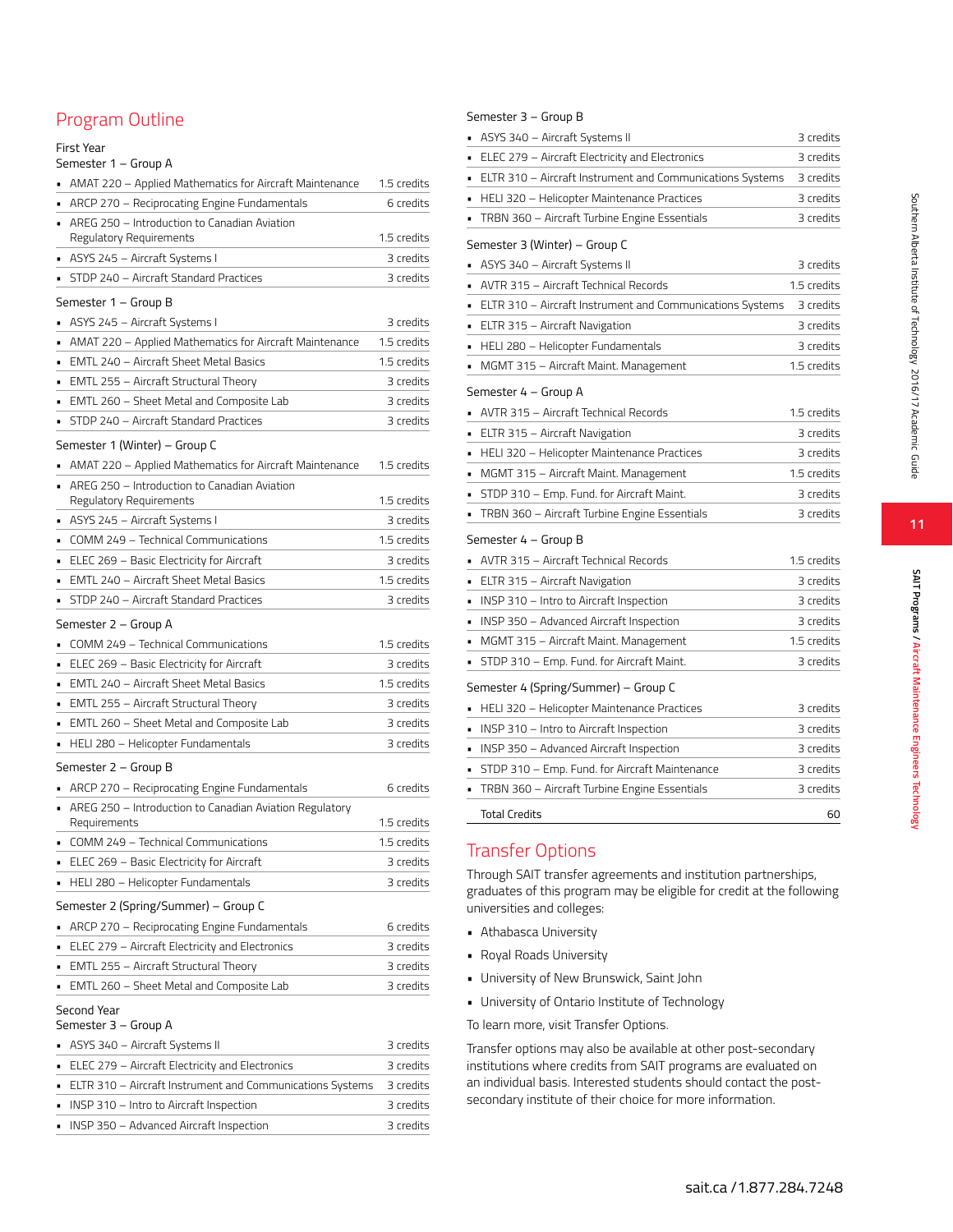- **• One-year certificate**
- **• Fall start**
- **• Only program of its kind in Alberta**

#### **Contact Us**

School of Transportation Phone: 403.284.7018 Email: aerocentre@sait.ca

# Program Description

The Aircraft Structures Technician program offers the student the knowledge and skills required to enter a career to become an aircraft maintenance engineer (AME) "S." As an "S" licensed aircraft maintenance engineer, you will be responsible for the manufacture and repair of aircraft and aircraft components. The Aircraft Structures Technician program covers all the aspects of aircraft structure repair to general aviation, corporate, charter, transport category aircraft, and helicopters. Training includes traditional aluminum sheet metal structure as well as advanced composite material manufacturing and repair.

The program is two semesters in length. All classes are scheduled at the Art Smith Aero Centre for Training and Technology, located at the Calgary International Airport.

Some of the courses in this program are web-based and will require the students to access information from the Internet. These courses are delivered in one of the two computer labs available at the Art Smith Aero Centre. Students are not required to purchase a laptop for this program.

# Program Overview

#### **Your Career**

Graduates find work as aircraft structures technicians leading to an aircraft maintenance engineer (AME) 'S' License.

• Graduates of the Aircraft Structures Technician program have a 100% employment rate

#### **Student Success**

Most successful students spend approximately one hour each day doing homework and review, with additional study required to prepare for exams.

The material is presented at a fairly rapid rate so for the greatest level of success students must be present and take responsibility for their learning experience.

Students must be able to read, write and comprehend the English language at a level exceeding basic conversational English.

Students with higher grades usually experience more success in SAIT programs.

#### **Credentials and Accreditation**

The program's accreditation is ongoing and subject to periodic audits from Transport Canada and the Canadian Council for Aviation and Aerospace (CCAA). Students achieving 50% or higher in each course as well as maintain a 2.0 CPA will receive a SAIT diploma.

To receive Transport Canada or CCAA credit towards the Aircraft Maintenance Engineers "S" license, graduates who are in compliance with the required attendance (95%) and minimum marks of 70% receive 10 months credit towards the "S" Category AME license.

# Progression

Students must attain a PGPA and/or a CGPA of 2.0 or better in each semester and pass the necessary prerequisite courses to progress through the program. To qualify for graduation, students must pass all courses, attain a CPGPA of 2.0 or better and complete course requirements within the prescribed timelines.

# Admission Requirements

At least 50% in the following courses or their equivalents:

- Math 20-1 or Math 20-2 or Pure Math 20 or Applied Math 20, AND,
- English Language Arts 30-1 or English Language Arts 30-2
- All applicants must demonstrate English Language Proficiency prior to admission, including students educated in Canada.

### **Selection**

- Applications and proof of the admission requirements (transcripts and/or anticipated final grades) must be submitted by March 31 to be included in selection.
- Applications received after March 31 will be placed on a secondary waitlist and applicants will be contacted if seats become available.
- Applicants who fail to complete the selection requirements will be excluded from selection.
- There will be 18 seats offered.

#### **Selection Criteria**

- Qualified applicants will receive a selection package and be asked to complete a career investigation report.
- Completed packages will be scored based on package completeness, following direction, and the content of the career investigation.
- If required, an interview may be requested.

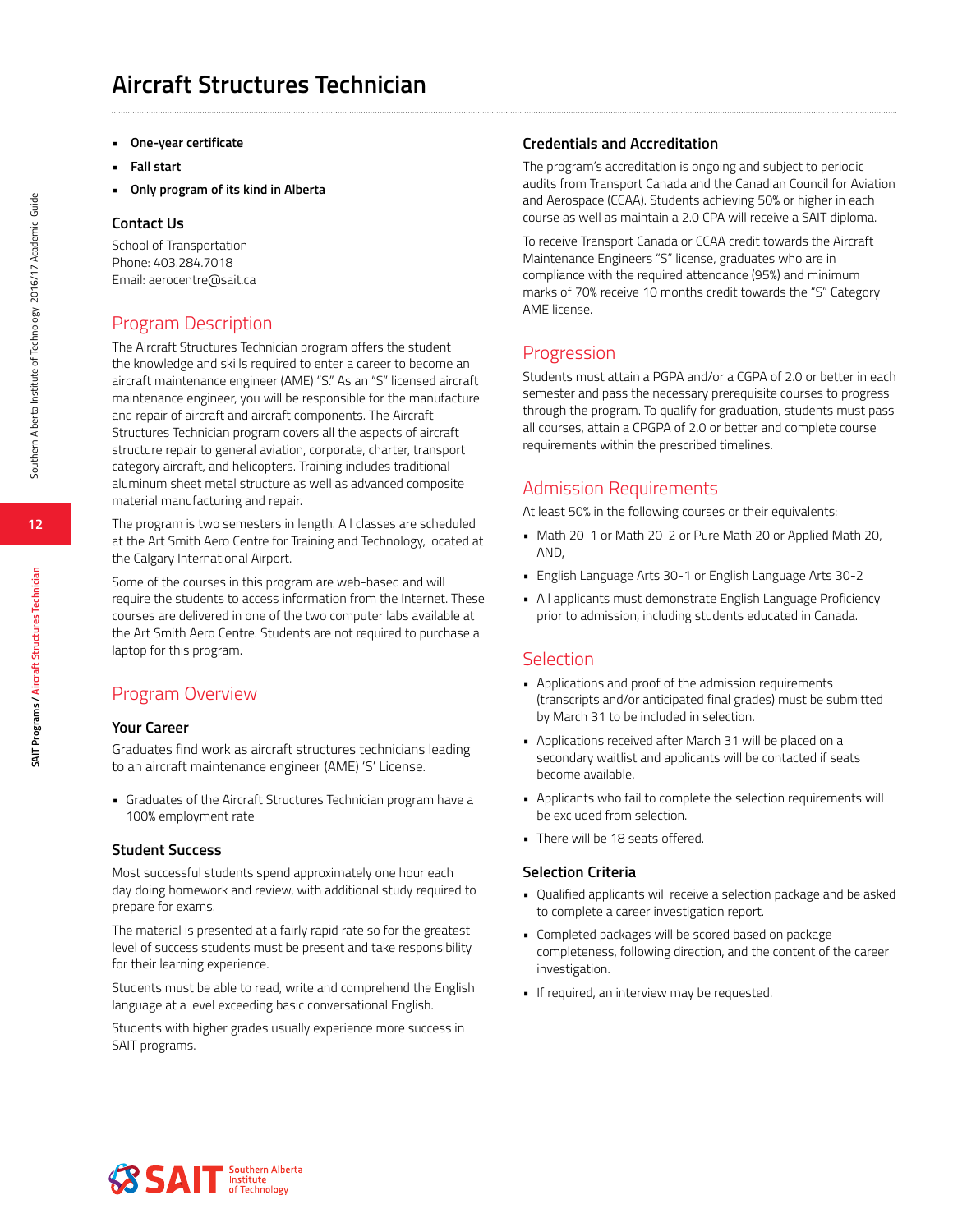# Program Outline

#### Semester 1

| AERO 203 - Aircraft Wood and Fabric Repair                              | 1.5 credits |
|-------------------------------------------------------------------------|-------------|
| AERO 204 - Aircraft Windows and Lenses                                  | 1.5 credits |
| AERO 207 - Aerodynamics for Aircraft Structures                         | 1.5 credits |
| AERO 300 - Interpretation of Aircraft Drawings                          | 1.5 credits |
| AREG 250 - Introduction to Canadian Aviation<br>Regulatory Requirements | 1.5 credits |
| EMTL 224 - Intro to Aircraft Metallurgy                                 | 1.5 credits |
| EMTL 335 - Introduction to Aircraft Metal Structures                    | 6 credits   |
| ENGN 230 - Aircraft Propulsion                                          | 1.5 credits |
| INSP 203 - NDI Introduction for Aircraft                                | 1.5 credits |
| STDP 230 - Standard Practices Lab                                       | 1.5 credits |
| STDP 235 - Standard Practices Theory                                    | 1.5 credits |
| Semester 2                                                              |             |
| ASYS 306 - Airframe Systems Theory                                      | 1.5 credits |
| EMTL 330 - Aircraft Composite Structures                                | 6 credits   |
| <b>EMTL 336 - Advanced Aircraft Metal Structures</b>                    | 6 credits   |
| HFAC 245 - Human Factors                                                | 1.5 credits |
| INSP 226 - Aircraft Corrosion                                           | 1.5 credits |
| PNTG 234 - Aircraft Sealing                                             | 1.5 credits |
| <b>Total Credits</b>                                                    | 39          |

# Transfer Options

Transfer credit may be available at other post-secondary institutions where credits from SAIT programs could be evaluated on an individual basis. Interested students should contact the post-secondary institute of their choice for more information.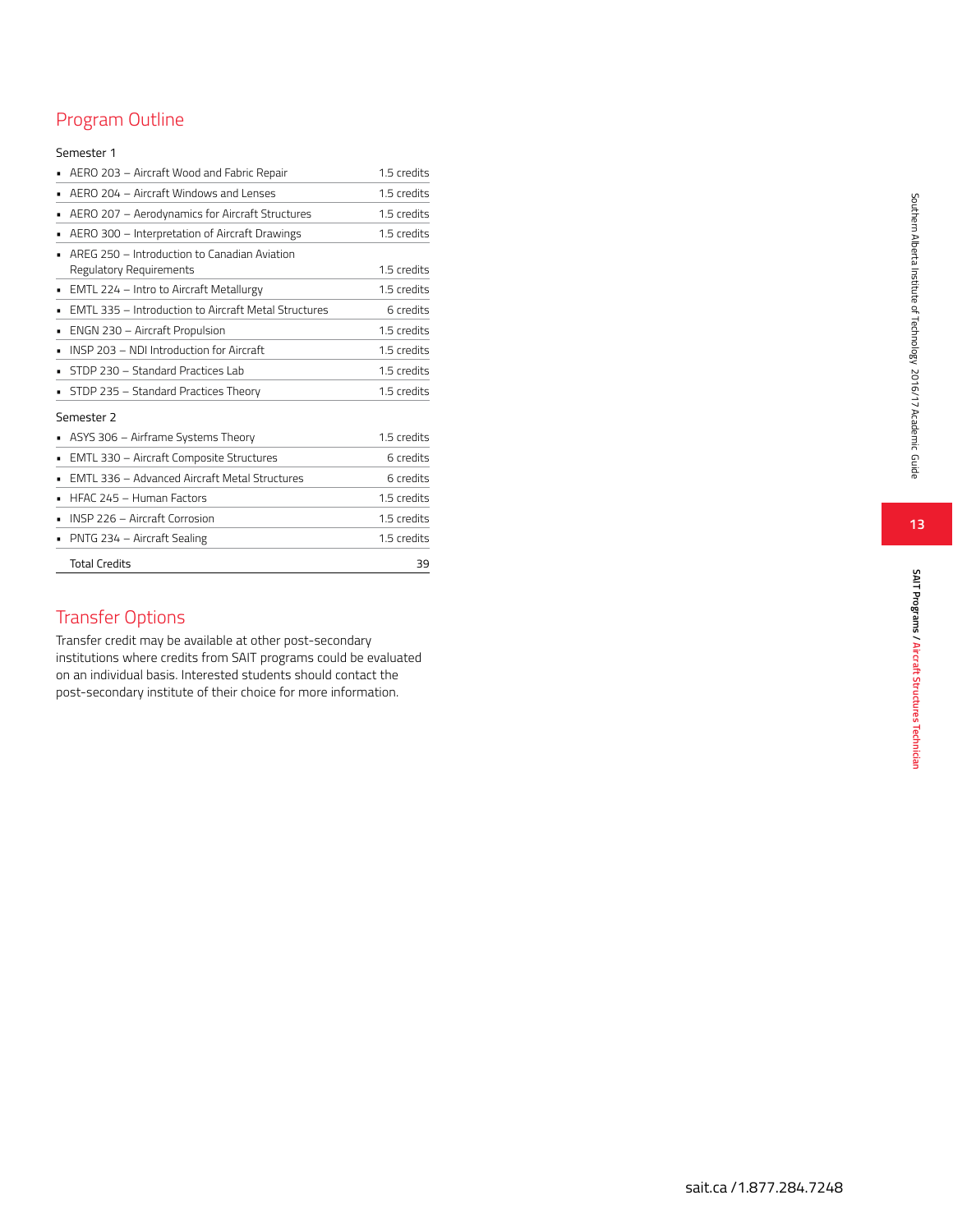# **Architectural Technologies Diploma**

- **• Two-year diploma**
- **• Architectural or Building Development majors**
- **• Fall and winter start**
- **• Variety of employment opportunities available**
- **• E-Learning**

#### **Contact Us**

School of Construction Room CB410, Aldred Centre Phone: 403.284.8367 Fax: 403.210.4271 Email: construction.info@sait.ca

# Program Description

The Architectural Technologies program is designed to provide you with the essential skills and knowledge required to work as an Architectural Technologist for architectural firms, residential builders and many other companies involved in the construction industry.

This Diploma program is two years in length, consisting of four 15-week semesters. The first three semesters are common to all students in the program. In the fourth semester, you will have the ability to specialize in the Architectural or the Building Development options.

This program accepts students into first semester in September as well as January.

**Note:** This program utilizes an e-Learning (SAIT issued laptop computer) instructional delivery method.

## Program Overview

#### **Your Career**

Graduates find diverse work in architectural offices and in building construction as architect assistants, building inspectors, building products sales and graphic designers.

• Graduates of the Architectural Technologies program have a 91% employment rate

#### **Student Success**

The most successful students in the program are those with a solid foundation in high school Math and Physics and the aptitude to apply those skills to solving real problems. The ability to visualize in three dimensions and an affinity towards computerized graphics software are valuable assets.

#### **Credentials and Accreditation**

Upon successfully completing this program, graduates will be awarded a SAIT diploma in Architectural Technologies.

#### **Accreditation**

There are no formal accreditation arrangements at this time. Please contact the school for more information.

#### Progression

Students must attain a PGPA and/or a CGPA of 2.0 or better in each semester and pass the necessary prerequisite courses to progress through the program. To qualify for graduation, students must pass all courses, attain a CGPA of 2.0 or better and complete course requirements within the prescribed timelines.

#### Admission Requirements

- Fall 2016 start: applications are accepted Oct. 21, 2015 to April 15, 2016.
- Winter 2017 start: applications are accepted June 1, 2016 to Nov. 15, 2016.

At least 50% in the following courses or their equivalents:

- Math 30-1 or Math 30-2 or Pure Math 30 or Applied Math 30, AND,
- English Language Arts 30-1 or English Language Arts 30-2, AND,
- A Grade 12 Science.
- All applicants must demonstrate English Language Proficiency prior to admission, including students educated in Canada.

# **Selection**

#### **Competitive Entry: Five Step Process**

**Step 1:** Ensure that you meet all of the admission requirements listed above.

**Step 2:** This is a competitive program; SAIT receives more qualified applications than available seats. It is important to review the selection information below to understand the process and deadlines.

- Applications for the fall intake are accepted Oct. 21 to April 15. Applications received after April 15 will be placed on a secondary waitlist.
- The competitive entry/selection process for the fall intake is done on a continuous basis starting in January and the program is typically waitlisted by early spring.
- Applications for the winter intake are accepted June 1 to Nov. 15. Applications received after Nov. 15 will be placed on a secondary waitlist.
- The competitive entry/selection process for the winter intake starts in September.

In the selection process, applicants will be assessed according to the following criteria and seats will be offered accordingly.

- Academic Achievement
- Quality of the Career Investigation Report
- Quality of a personal interview (applicants may be required to attend a personal interview to determine program fit)

Once the program is full, applicants will be placed on a waitlist in order of their ranking.

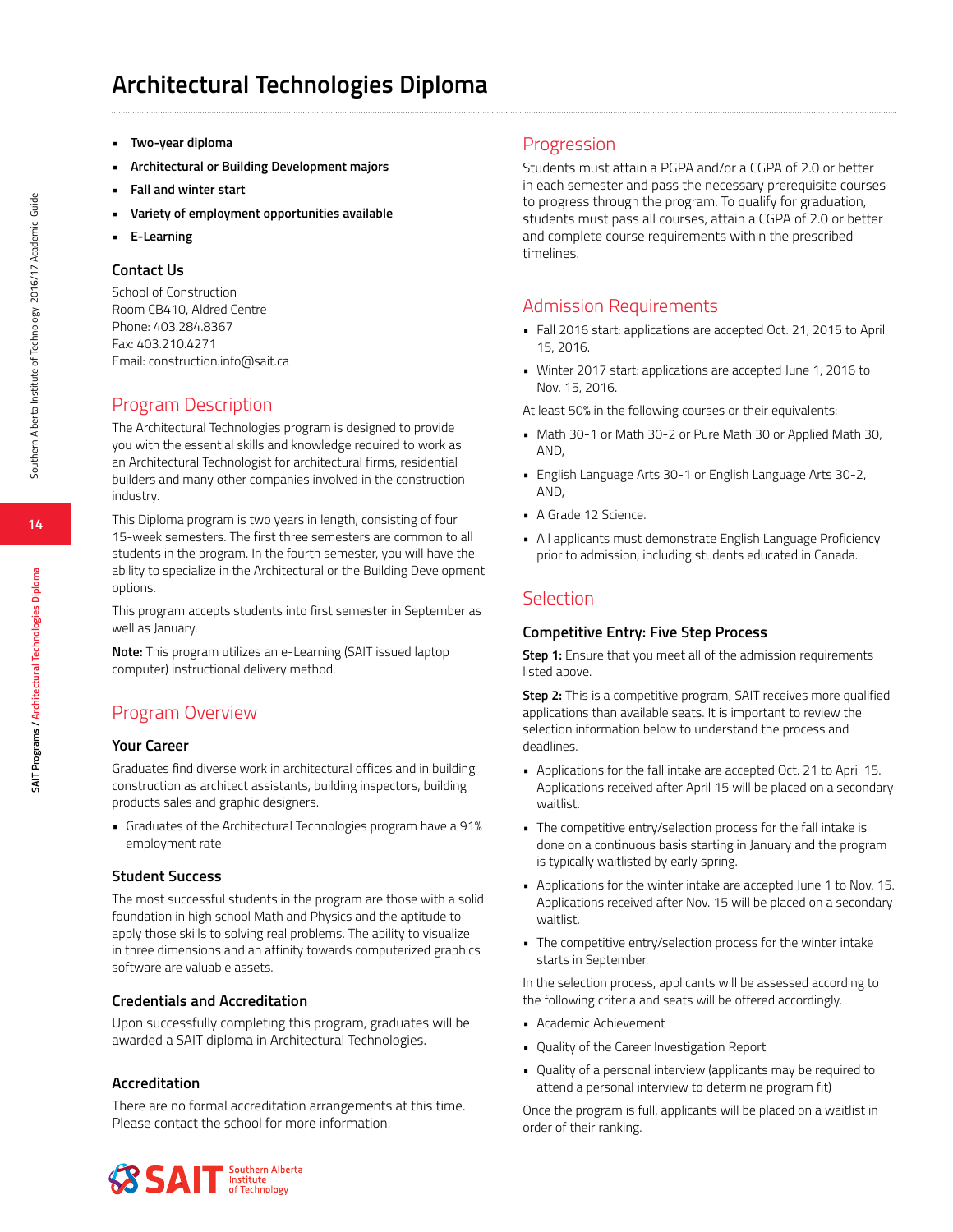**15**

**SAIT Programs / Architectural Technologies Diploma** 

SAIT Programs / Architectural Technologies Diplom

**Step 3:** Apply to the Architectural Technologies program. You will be required to submit your transcripts and/or anticipated final grades in order to be included in the selection process.

**Step 4:** Log in to mySAIT to check your admission status. If your status indicates you're "In Selection," complete the Career Investigation Report and submit it according to the instructions.

- Applicants who fail to complete the Career Investigation Report will be excluded from selection.
- You will be contacted by SAIT if you are required to attend a personal interview.

**Step 5:** Continue to monitor changes to your application decision through mySAIT.ca.

Failure to meet anticipated final grades will result in offers being rescinded.

#### **Communication During Selection**

Email is the primary source of communication during the selection process. Ensure your personal email account is managed appropriately to receive our emails, files and communications.

Due to the significant number of applications for this program, the selection process can take some time. Every effort will be made to maintain the timelines outlined above. We appreciate your patience.

Unfortunately, due to the extremely large volume of applicants, we cannot provide any assistance or follow-up as to why the candidate was not competitive.

# Costs and Supplies

#### **Tuition and Fees (Subject to change)**

- Please refer to the **Tuition and Fee Table.**
- International students, please refer to **International Fees.**
- Student funding, please refer to **Financial Assistance.**

#### **Books and Supplies (Subject to change)**

- Books and Supplies are approximately \$1,500 in the first year and \$1,000 in the second year.
- Students may also need to buy safety clothing or equipment for work week and other specific classes.
- A \$400 security deposit to use a SAIT issued laptop.

# Program Outline

#### First Year

Semester 1

| • ARCH 215 - Architectural Drafting 1                 | 6 credits   |
|-------------------------------------------------------|-------------|
| • ARCH 241 - Architectural Design and Presentation I  | 3 credits   |
| • ARCH 265 - Building Systems Technology I            | 6 credits   |
| • ARCH 260 - Architectural History: Theory and Design | 1.5 credits |
| • COMM 325 - Team Building and Group Projects         | 1.5 credits |

#### Semester 2

| • ARCH 252 - Architectural Design and Presentation II | 3 credits   |
|-------------------------------------------------------|-------------|
| • ARCH 271 - Building Systems Technology II           | 3 credits   |
| • ARCH 276 - Architectural Drafting II                | 6 credits   |
| • ARCH 280 – Introduction to Structures               | 1.5 credits |
| CODE 233 - Building Code I                            | 1.5 credits |
| • COMM 260 - Technical Communications                 | 3 credits   |
|                                                       |             |

#### Second Year Semester 3

| • ARCH 244 - Mechanical/Electrical System    | 1.5 credits |
|----------------------------------------------|-------------|
| • ARCH 340 - Basic Structural Components     | 1.5 credits |
| • ARCH 360 - Building Systems Technology III | 6 credits   |
| $\blacksquare$ ARCH 363 - Building Code II   | 1.5 credits |
| • ARCH 377 - Architectural CAD Applications  | 3 credits   |
| • ESTM 260 - Estimating I                    | 1.5 credits |

#### **Architectural Option**

Semester 4

| • ARCH 350 - Principles of Construction Documentation | 1.5 credits |
|-------------------------------------------------------|-------------|
| • ARCH 355 - Sustainable Methods                      | 1.5 credits |
| • ARCH 384 - Advanced Building Science                | 3 credits   |
| • PRAC 378 - Architectural Practicum                  | 1.5 credits |
| SURV 232 - Surveying                                  | 1.5 credits |

| • ARCH 370 - Building Systems Technology IV                     | 6 credits   |
|-----------------------------------------------------------------|-------------|
| and                                                             |             |
| $\blacksquare$ ARCH 371 – Architectural Design and Presentation | 1.5 credits |
| or                                                              |             |
| • ARCH 390 – Res. Arch. Building Systems IV                     | 6 credits   |
| and                                                             |             |
| • ARCH 391 – Res. Arch. Design and Pres.                        | 1.5 credits |
| Dullaling Development Ontion                                    |             |

#### **Building Development Option**

Semester 4

| <b>Total Credits</b>                                           | 67.5        |
|----------------------------------------------------------------|-------------|
| SURV 232 - Surveying                                           | 1.5 credits |
| • PRAC 378 - Architectural Practicum                           | 1.5 credits |
| • ESTM 360 - Estimating II                                     | 3 credits   |
| • ARCH 384 – Advanced Building Science                         | 3 credits   |
| • ARCH 381 – Construction Planning and Scheduling              | 3 credits   |
| $\blacksquare$ ARCH 364 – Construction Contract Administration | 1.5 credits |
| • ARCH 355 – Sustainable Methods                               | 1.5 credits |
| • ARCH 350 - Principles of Construction Documentation          | 1.5 credits |

## Transfer Options

Graduates may be eligible for transfer credit at:

- Athabasca University
- Griffith University, Australia
- SAIT
- Thompson Rivers University
- University of Ontario Institute of Technology
- VIA University College, Denmark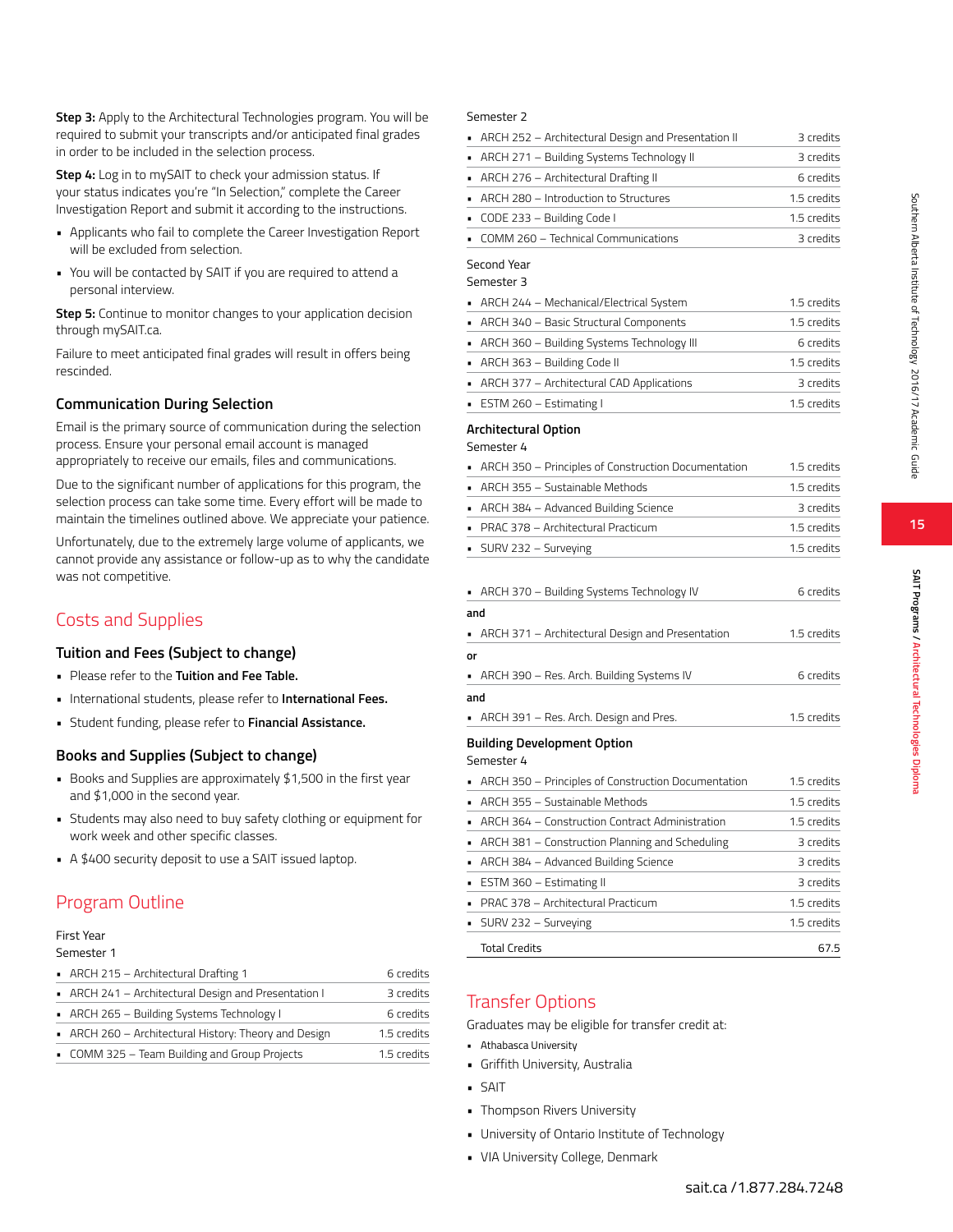# **Automotive Service Technology**

- **• Two-year diploma**
- **• Fall start**
- **• High-industry demand**

#### **Contact Us**

School of Transportation Room BA319, Clayton Carroll Automotive Centre Phone: 403.284.8471 or Email: transportation.info@sait.ca

# Program Description

This Automotive Service Technology program provides excellent preparation for an apprenticeship as an Automotive Service Technician. This is a two-year diploma. Automotive courses are provided in a combination of classroom, lab and shop environments. Students will utilize up-to-date equipment, carrying out diagnosis and repairs that meet manufacturer's specifications and customer's satisfaction. Business and communications courses will better prepare you in your career and provide opportunities to advance. The maintenance and repair requirements of the large volume vehicles in Alberta provide many employment opportunities for well trained technicians. The primary location for this program is the Clayton Carroll Automotive Centre at SAIT's main campus.

# Program Overview

#### **Your Career**

Graduates may find work as automotive service technicians and upon successful completion of their apprenticeship can specialize in various areas such as engines, driveability, electrical, chassis systems, wheel alignment, automatic transmissions, etc. There is potential to advance to shop foreman, service managers and other management positions.

• Graduates of the Automotive Service Technology program have a 100% employment rate

#### **Student Success**

Students with higher grades usually experience more success in SAIT's programs.

#### **Credentials and Accreditation**

Upon successfully completing this program, graduates will be awarded a SAIT diploma in Automotive Service Technology.

#### **Accreditation**

Most graduates continue their training and complete an apprenticeship that includes an Alberta Journeyman Certificate as an Automotive Service Technician and an Inter-provincial Standards Red Seal. Diploma graduates are eligible for 16 months of credit towards their Alberta apprenticeship contract. In addition, students may be granted trade-related work experience between the first and second year toward your apprenticeship. Students are also eligible to write apprenticeship exams upon completion of training. The pass mark for apprenticeship exams is 70%.

#### Progression

Students must attain a PGPA and/or a CGPA of 2.0 or better in each semester and pass the necessary prerequisite courses to progress through the program. To qualify for graduation students must pass all courses and attain a CGPA of 2.0 or better and complete course requirements within the prescribed timelines.

### Admission Requirements

At least 50% in the following courses or their equivalents:

- Math 20-1 or Math 20-2 or Math 20-3 or Pure Math 20 or Applied Math 20, AND,
- English Language Arts 30-1 or English Language Arts 30-2, AND,
- A Grade 11 Science
- All applicants must demonstrate English Language Proficiency prior to admission, including students educated in Canada.

### **Selection**

Applications and proof of the admission requirements (transcripts and/or anticipated final grades) must be submitted by May 1 to be included in selection.

Applications received after May 1 will be placed on a secondary waitlist and applicants will be contacted if seats become available.

Selection is done on a continuous basis beginning in December and will continue until the program is full.

The Automotive Service Technology (AST) program has one intake a year of 58 students.

#### **Selection Process**

Qualified applicants will be contacted by the School of Transportation to write an aptitude test evaluating the following:

- Mechanical Reasoning
- English Comprehension
- Mathematics

Applicants who receive an acceptable designation will be ranked academically based on admission requirements and offered seats accordingly. All remaining applicants will be placed on a waitlist.

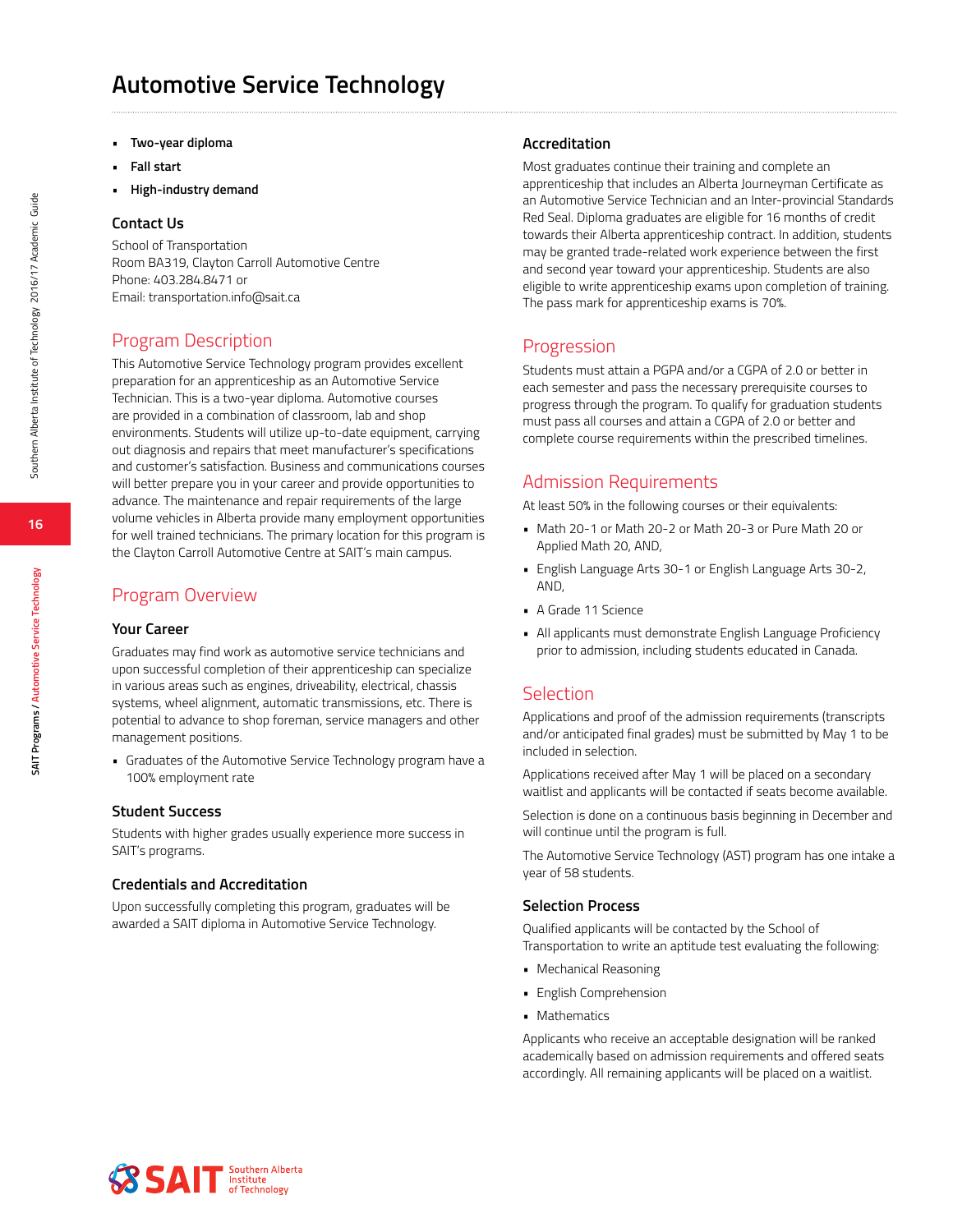# **17**

# Costs and Supplies

# **Tuition and Fees (Subject to change)**

- Please refer to the **Tuition and Fee Table.**
- International students, please refer to **International Student Fees.**
- Student funding, please refer **Financial Assistance.**

# **Books and Supplies (Subject to change)**

- Books and Supplies are approximately \$450 per year.
- A tool kit and coveralls are required, costing about \$1,750 for the first year and \$750 for the second year.

# Program Outline

# First Year

Semester 1 "A" Class

| • ELTR 248 - Electrical/Electronics I | 1.5 credits |
|---------------------------------------|-------------|
| $\blacksquare$ MATH 202 – Mathematics | 1.5 credits |
| • MOTR 220 - Automotive Shop I        | 6 credits   |
| • MOTR 221 - Automotive Theory IA     | 3 credits   |
| • MOTR 222 - Automotive Theory IB     | 3 credits   |
|                                       |             |

#### "B" Class

| • COMM 238 – Technical Communications L | 3 credits   |
|-----------------------------------------|-------------|
| • ELTR 248 - Electrical/Electronics I   | 1.5 credits |
| $\blacksquare$ MATH 202 – Mathematics   | 1.5 credits |
| MOTR 260 - Automotive Shop II           | 6 credits   |
| • MOTR 261 - Automotive Theory II       | 3 credits   |
|                                         |             |

#### Semester 2

"A" Class

| • APSC 250 – Science for Trades and Technicians     | 1.5 credits |
|-----------------------------------------------------|-------------|
| • COMM 238 – Technical Communications L             | 3 credits   |
| • ELTR 288 - Electrical/Electronics II              | 1.5 credits |
| • MOTR 260 – Automotive Shop II                     | 6 credits   |
| • MOTR 261 – Automotive Theory II                   | 3 credits   |
| "B" Class                                           |             |
| • APSC 250 – Science for Trades and Technicians     | 1.5 credits |
| $\blacksquare$ ELTR 288 - Electrical/Electronics II | 1.5 credits |
| • MOTR 220 – Automotive Shop I                      | 6 credits   |
| • MOTR 221 – Automotive Theory IA                   | 3 credits   |
|                                                     |             |

• MOTR 222 – Automotive Theory IB 3 credits

#### Second Year

#### Second year students in group "C" Class follow "A" Class. Semester 3

#### "A" Class

| • ADMN 201 – Business Fundamentals | 3 credits   |
|------------------------------------|-------------|
| • MOTR 303 - Climate Control       | 1.5 credits |
| • MOTR 320 - Automotive Shop III   | 6 credits   |
| • MOTR 321 - Automotive Theory III | 3 credits   |
| • MOTR 370 – Vehicle Modifications | 15 credits  |

#### "B" Class

| • ADMN 201 - Business Fundamentals                  | 3 credits   |
|-----------------------------------------------------|-------------|
| $\blacksquare$ ELTR 348 – Electrical/Electronics IV | 1.5 credits |
| • MOTR 360 – Automotive Shop IV                     | 6 credits   |
| • MOTR 361 - Automotive Theory IV                   | 3 credits   |
| • MOTR 370 - Vehicle Modifications                  | 1.5 credits |

#### Semester 4

#### "A" Class

| $\blacksquare$ ELTR 328 - Electrical/Electronics III | 1.5 credits |
|------------------------------------------------------|-------------|
| $\blacksquare$ ELTR 348 – Electrical/Electronics IV  | 1.5 credits |
| • MOTR 360 – Automotive Shop IV                      | 6 credits   |
| • MOTR 361 – Automotive Theory IV                    | 3 credits   |
| $\blacksquare$ PROJ 348 – AST Capstone Project       | 3 credits   |
| "B" Class                                            |             |

| $\blacksquare$ ELTR 328 - Electrical/Electronics III | 15 credits  |
|------------------------------------------------------|-------------|
| $\blacksquare$ MOTR 303 – Climate Control            | 1.5 credits |
| • MOTR 320 – Automotive Shop III                     | 6 credits   |
| • MOTR 321 – Automotive Theory III                   | 3 credits   |
| • PROJ 348 – AST Capstone Project                    | 3 credits   |
| <b>Total Credits</b>                                 | 60          |
| Program Total "A" Class                              | 60          |
| Program Total "B" Class                              |             |

# Transfer Options

Graduates may be eligible for transfer credit at:

- British Columbia Institute of Technology
- Montana State University Northern
- NAIT
- Thompson Rivers University
- University of New Brunswick, Saint John
- University of Ontario Institute of Technology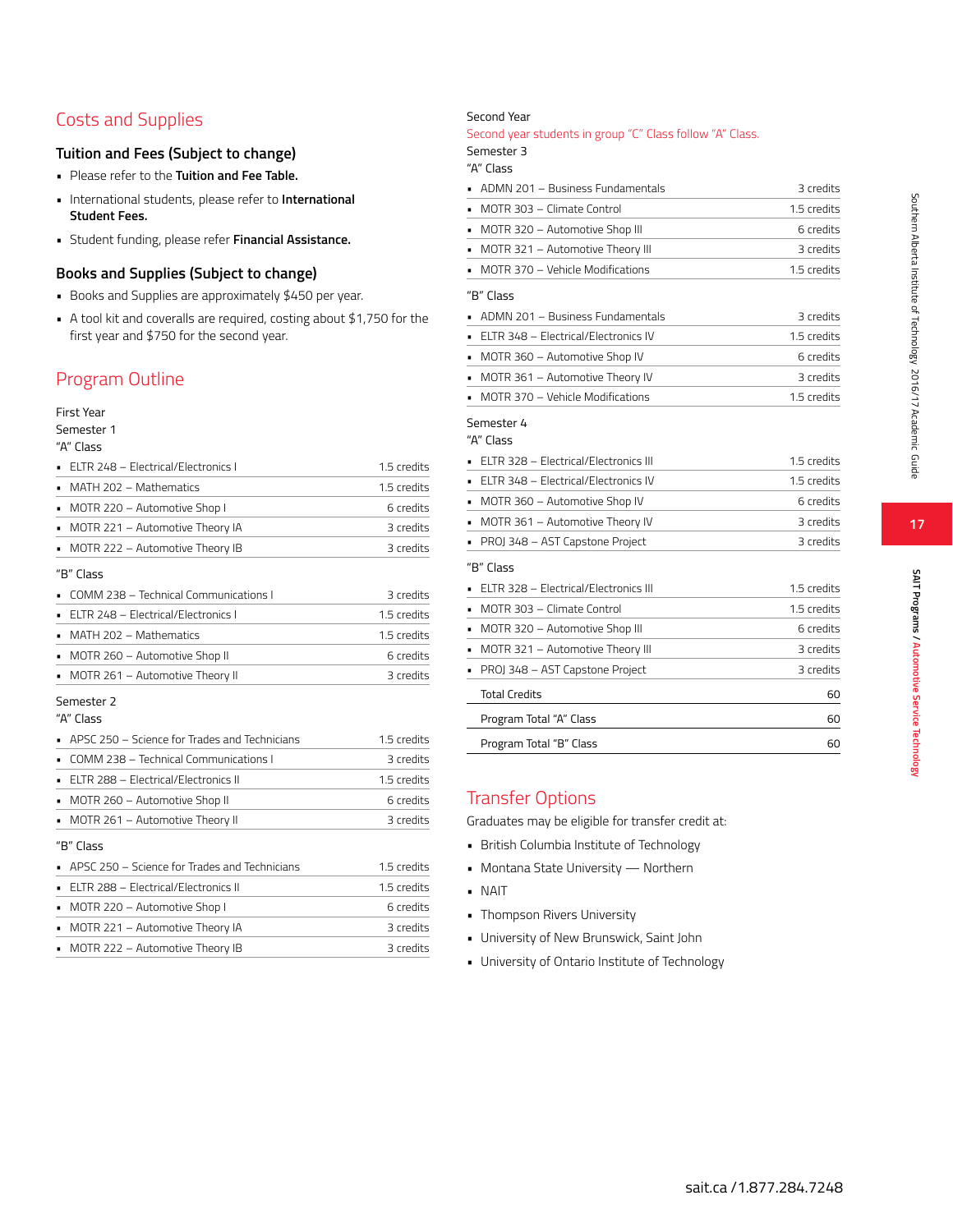# **Avionics Technology**

- **• Two-year diploma**
- **• Fall start**
- **• High-industry demand**

#### **Contact Us**

School of Avionics Phone: 403.284.7018 Email: aerocentre@sait.ca

# Program Description

The Avionics Technology program offers the student the knowledge and skills required to start a career as an aircraft maintenance engineer (AME) "E." As an "E" licensed AME, you will be responsible for the servicing and repair of aircraft electrical and electronic systems. An "E" licensed aircraft maintenance engineer will maintain and repair the aircraft communication, navigation and data systems. The Avionic Technology program covers all the aspects of aircraft avionics systems used in general aviation, corporate, charter, transport category aircraft, and helicopters.

The program is four semesters in length with a break between semesters two and three. All classes are scheduled at the Art Smith Aero Centre for Training and Technology, located at the Calgary International Airport.

Some of the courses in this program are web-based and will require the students to access information from the Internet. These courses are delivered in one of the two computer labs available at the Art Smith Aero Centre. Students are not required to purchase a laptop for this program.

# Program Overview

#### **Your Career**

Graduates find work as avionics technicians and technologists.

• Graduates of the Avionics Technology program have a 89% employment rate

#### **Student Success**

- Most successful students spend approximately two hours each day doing homework and review, with additional study required to prepare for exams.
- The material is presented at a fairly rapid rate so for the greatest level of success, students must be present and take responsibility for their learning experience.
- Students must be able to read, write and comprehend the English language at a level exceeding basic conversational English.
- Students with higher grades usually experience more success in SAIT programs.

#### **Credentials and Accreditation**

After successfully completing this program, graduates will be awarded a SAIT diploma in Avionics Technology.

#### **Accreditation**

The program's accreditation is ongoing and subject to periodic audits from Transport Canada and the Canadian Council for Aviation and Aerospace (CCAA). Students achieving 50% or higher in each course as well as maintain a 2.0 GPA will receive a SAIT diploma.

Graduates who are in compliance with the required attendance (95%) and minimum marks of 70% in each course will receive Transport Canada credit of 18 months work experience towards the 'E' category AME license.

#### Progression

Students must attain a PGPA and/or a CGPA of 2.0 or better in each semester and pass the necessary prerequisite courses to progress through the program. To qualify for graduation, students must pass all courses, attain a CGPA of 2.0 or better and complete course requirements within the prescribed timelines.

# Admission Requirements

At least 50% in the following courses or their equivalents:

- Math 30-1 or Math 30-2 or Pure Math 30 or Applied Math 30, AND,
- English Language Arts 30-1 or English Language Arts 30-2
- All applicants must demonstrate English Language Proficiency prior to admission, including students educated in Canada.

#### **Selection**

- Applications and proof of the admission requirements (transcripts and/or anticipated final grades) must be submitted prior to March 31 to be considered for selection.
- Applications received after March 31 will be placed on a secondary waitlist and applicants will be contacted if seats become available.
- Applicants who fail to complete the selection requirements will be excluded from selection.
- There will be 18 seats offered.

#### **Selection Criteria**

- Qualified applicants will receive a selection package and be asked to complete a career investigation report.
- Packages will be scored based on completeness, following direction, and the content of the career investigation.
- If required, an interview may be requested.

#### **Reserved Seats**

Two seats are reserved for applicants having industry experience as approved by the academic chair. Two seats are reserved for students in the James Fowler Aviation Program or other high schools that have an aviation technician program.

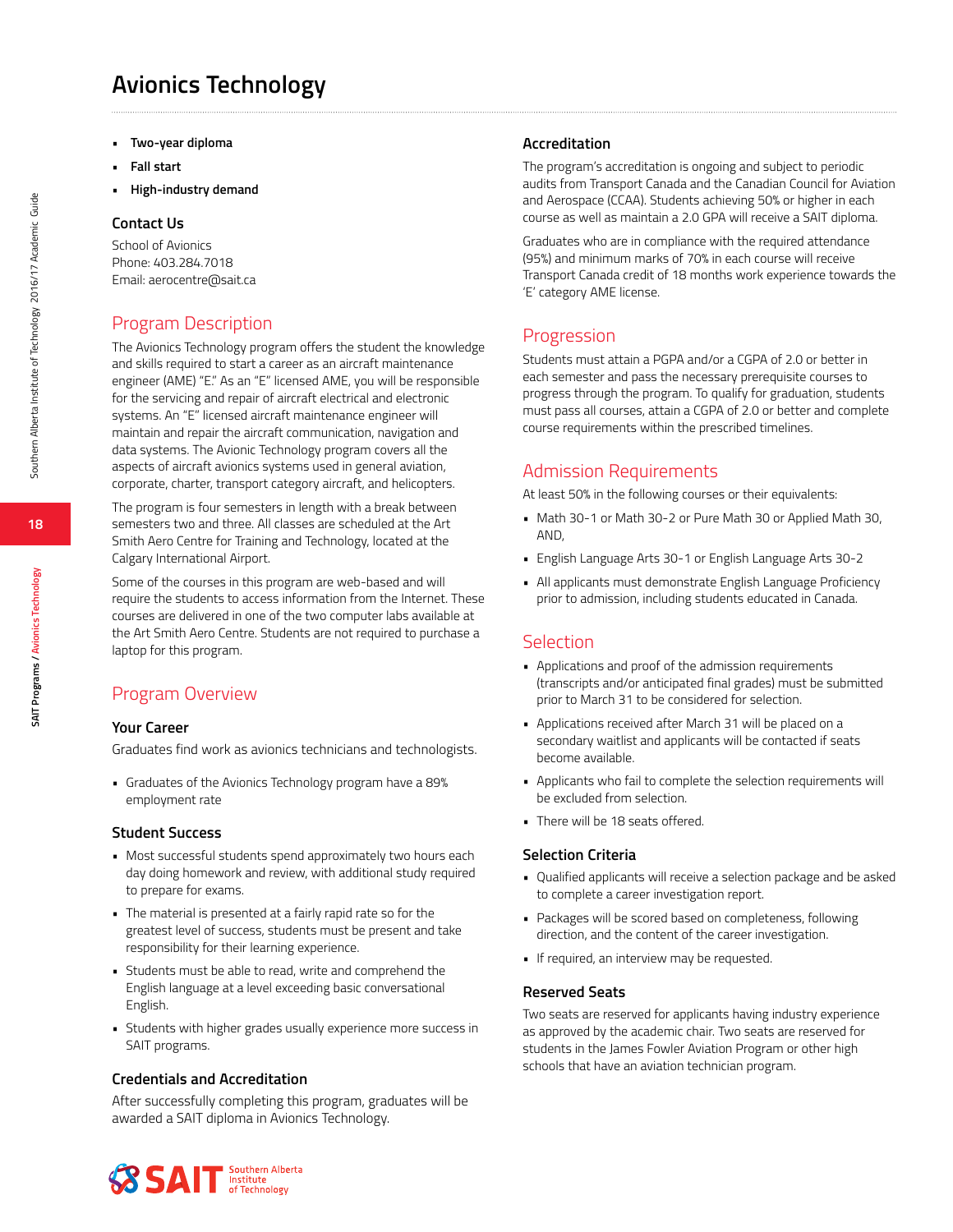# Costs and Supplies

#### **Tuition and Fees (Subject to change)**

- Please refer to the **Tuition and Fee Table.**
- International students, please refer to **International Student Fees.**
- Student funding, please refer to **Financial Assistance.**

#### **Books and Supplies (Subject to change)**

- Books and Supplies are approximately \$400 to \$500 for the first year and are approximately \$500 to \$650 for the second year.
- Students are also required to purchase approximately \$1,200 in personal safety equipment, coveralls and a basic tool kit.

# Program Outline

#### First Year

#### Semester 1

| $\blacksquare$ AERO 220 - Aerodynamics         | credits     |
|------------------------------------------------|-------------|
| • ELCM 355 - Avionics Systems Intro Theory     | 1.5 credits |
| • ELCM 356 - Avionics Systems Introduction Lab | 1.5 credits |
| • ELEC 214 - Electricity for Aircraft Theory   | 1.5 credits |
| • ELTR 216 - Applied Electronics Problems      | 1.5 credits |
| • ELTR 235 - Electronics I Theory              | 3 credits   |
| • ELTR 236 - Electronics I Lab                 | 3 credits   |
| • STDP 215 - Standard Practices I Theory       | 1.5 credits |
| • STDP 224 - Standard Practices I Lab          | 1.5 credits |
|                                                |             |

#### Semester 2

| AREG 250 - Introduction to Canadian Aviation        |             |
|-----------------------------------------------------|-------------|
| Regulatory Requirements                             | 1.5 credits |
| • DATA 310 - Aircraft Instruments                   | 1.5 credits |
| • DFTG 250 – Aircraft Electrical Drawing I          | 1.5 credits |
| • DIGI 235 – Digital I Theory                       | 3 credits   |
| • DIGI 236 – Digital I Lab                          | 1.5 credits |
| • ELCM 250 - Electronic Communications Theory       | 1.5 credits |
| • ELTR 259 – Electronics II Theory                  | 3 credits   |
| $\blacksquare$ ELTR 260 – Electronics II Lab        | 1.5 credits |
| $\blacksquare$ STDP 283 – Standard Practices II Lab | 1.5 credits |
|                                                     |             |

# Second Year

#### Semester 3

| ASYS 310 - Aircraft Navigation Systems       | credits     |  |
|----------------------------------------------|-------------|--|
| ASYS 320 - Electrical Interface I Theory     | 1.5 credits |  |
| ASYS 350 - Electrical Interface II Theory    | 1.5 credits |  |
| ASYS 351 - Electrical Interface II Lab       | 1.5 credits |  |
| COMM 249 - Technical Communications          | 1.5 credits |  |
| DFTG 305 - Aircraft Electrical Drawing II    | 1.5 credits |  |
| ELCM 348 - Communications Systems II Lab     | 3 credits   |  |
| ELCM 349 - Communications Systems II Theory  | 3 credits   |  |
| Semester 4                                   |             |  |
| ASYS 220 - Aircraft Systems Theory           | 1.5 credits |  |
| ASYS 225 - Aircraft Systems Lab              | 1.5 credits |  |
| AVTR 353 - Introduction to Technical Records | 1.5 credits |  |
| CMPH 365 - Aircraft Computers                | 1.5 credits |  |
| CNTR 360 - AutoPilot and Control Systems     | 1.5 credits |  |
| EFAB 340 - Avionics System Installation      | 1.5 credits |  |
| ELCM 390 - Avionics Systems Lab              | 3 credits   |  |
| ENGN 240 - Aircraft Engines Theory           | 1.5 credits |  |
| HFAC 245 - Human Factors                     | 1.5 credits |  |
| <b>Total Credits</b>                         | 63          |  |

# Transfer Options

Graduates may be eligible for transfer credit at:

- British Columbia Institute of Technology
- NAIT
- Thompson Rivers University
- University of New Brunswick, Saint John
- University of Ontario Institute of Technology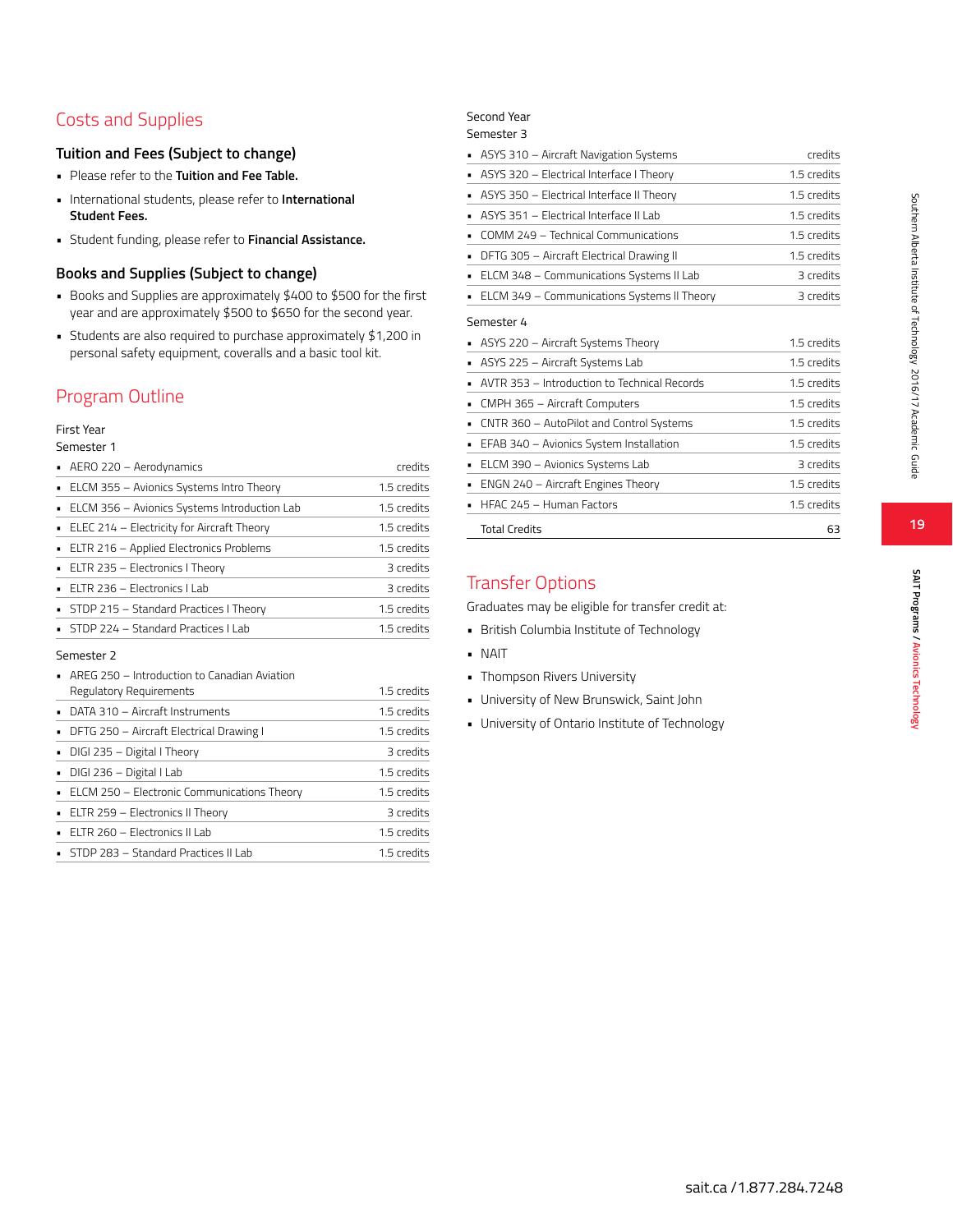# **Bachelor of Applied Business Administration**

- **• Can be completed in Two-years of full-time study or up to seven years part-time**
- **• Paid work terms (Directed Field Studies)**
- **• Recognized as meeting the pre-requisites for the Chartered Professional Accounting (CPA) Professional Education Program**

#### **Contact Us**

School of Business Room NJ212, Senator Burns Building Phone: 403.284.8485 Email: business.advising@sait.ca

# Program Description

The Bachelor of Applied Business Administration (Accounting) is a post-diploma applied degree program. Students will learn the advanced accounting, business and management skills needed to succeed in the field of accounting. Faculty in the program bring extensive real-world accounting experience and students benefit from a highly engaging applied learning environment. Students will develop practical knowledge in the areas of taxation, advanced management and financial accounting, auditing, leadership, and more.

This program consists of ten academic courses and the opportunity for paid work experience through two semesters of Directed Field Studies (DFS). DFS is the hands-on, practical component of the program, allowing students to integrate their academic knowledge with on-the-job learning, completion of assigned readings, applied research, case analyses and written projects. Students will work with an academic mentor who will help you develop techniques to succeed in your accounting career. Students are responsible for securing their own placement, which must be approved by the Academic Chair.

This program is recognized as meeting the pre-requisite educational requirements needed to enter the Chartered Professional Accountant (CPA) Professional Education Program.

# Program Overview

#### **Your Career**

Graduates find work in accounting, financial and information management in business, industry, government and public practice accounting. The majority of graduates go on to pursue a professional accounting designation.

Past graduates have found positions such as: Accountant, Accounting Manager, Auditor, Controller, Financial Analyst, Project Accountant, and Tax Consultant.

#### **Student Success**

Students who invest more time and energy into their coursework have a higher chance of success.

Due to the amount of technology used in the curriculum, we strongly recommend that you have access to a computer prior to enrolling in the program.

You must be able to read, write, and understand the English language at a high level.

#### **Credentials and Accreditation**

After successfully completing this program, graduates will receive a SAIT Bachelor of Applied Business Administration degree.

This applied degree is recognized as meeting the pre-requisite educational requirements needed to enter the Chartered Professional Accountant (CPA) Professional Education Program.

# Progression

Students must attain a PGPA and/or a CGPA of 2.0 or better in each semester and pass the necessary prerequisite courses to progress through the program. To qualify for graduation, students must pass all courses, attain a CGPA of 2.0 or better and complete course requirements within the prescribed timelines.

# Admission Requirements

- Applicants must have completed a two-year Business Administration or Accounting diploma or equivalent at an accredited post-secondary institution, with a minimum 2.3 grade-point average, (65% or C+). This diploma must include a minimum of 20 courses, or 60 credits, and contain the following coursework: Intermediate Accounting, Business Communications, Financial Management, Management Accounting, Systems and Marketing.
- All applicants must demonstrate English Language Proficiency prior to admission, including students educated in Canada.

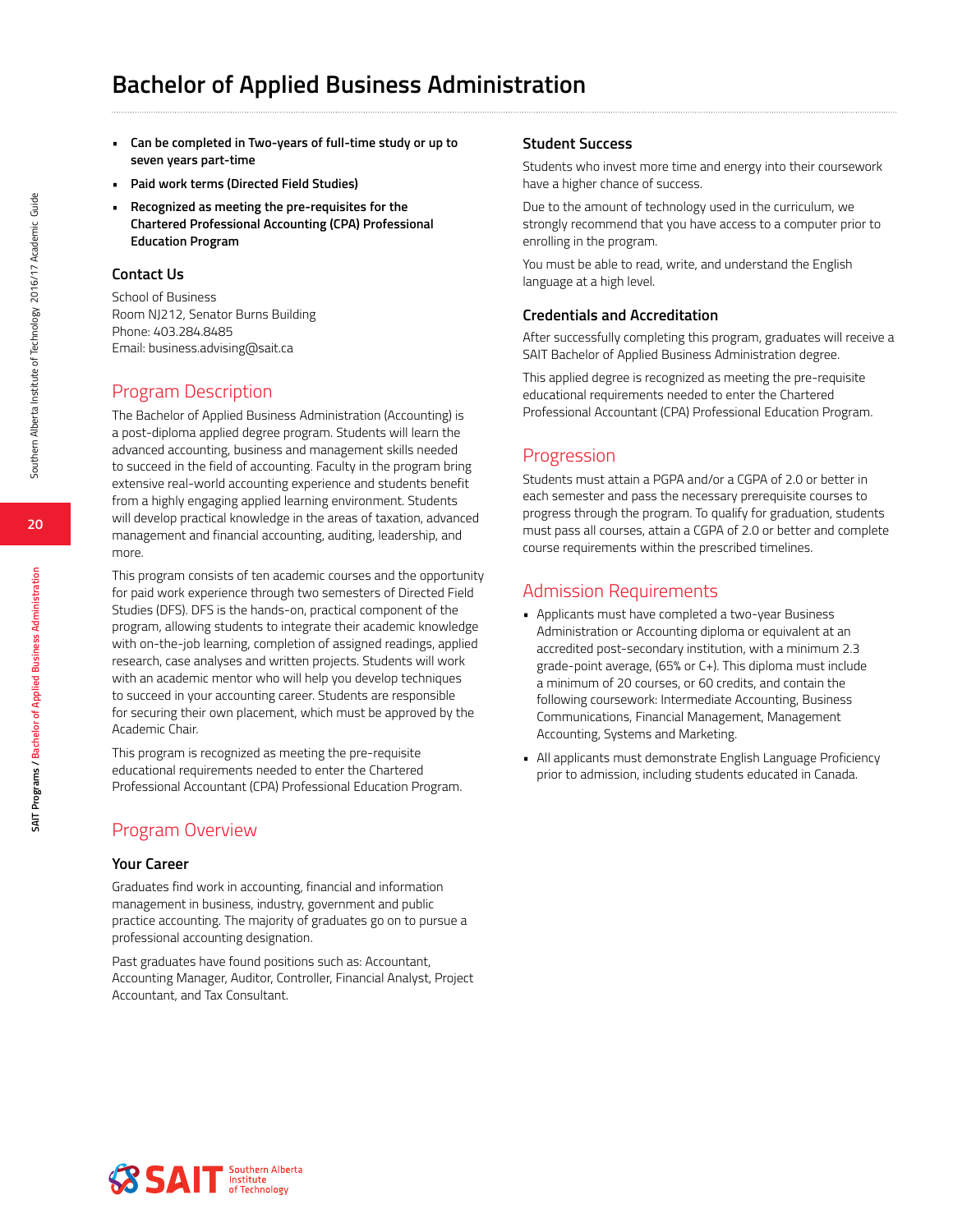# Selection

- Applicants who have graduated from SAIT with a diploma in Business Administration majoring in Accounting with a minimum GPA of 2.3 will be offered admission on a first-qualified, firstoffered basis. Once the program is full, qualified applicants will be placed on a waitlist.
- Applicants who do not have a diploma in accounting from SAIT will be placed into selection for review. Eligibility will be based on an in-depth review of relevant course work the applicant has completed. Both international and domestic education will be considered for admission purposes regardless of completion date.
- Applicants who have not completed the following SAIT courses must demonstrate successful completion of course work containing content similar to the following courses (click to review the course content):
	- Intermediate Financial Accounting II ACCT 350
	- Communication and Presentation Skills COMN 220
	- Finance Management FNCE 390
	- Introductory Management Accounting ACCT 338
	- Management Information Systems ACCT 320
	- Marketing Essentials MKTG 260
- Applicants in selection should submit transcripts and a current résumé to Andrew Julio, Academic Advisor, School of Business at andrew.julio@sait.ca.

#### **Program Completion**

- Students in applied degree programs have seven years to complete the credential requirements.
- The time limitation begins on the date the student starts with the first course in the credential.
- For more information, refer to AC 3.1.1 Grading and Progression Procedure.

# Costs and Supplies

#### **Tuition and Fees (Subject to change)**

- Please refer to the **Tuition and Fee Table**.
- International students, please refer to **International Student Fees.**
- Student funding, please refer to **Financial Assistance.**

#### **Books and Supplies (Subject to change)**

• Cost of Books and Supplies depends on when the directed field studies component is completed and choice of electives. Approximate cost of supplies is \$2,600 – \$3,200 total.

# Program Outline

#### **Accounting Major**

# Third Year

| Semester 5                                  |           |
|---------------------------------------------|-----------|
| ACCT 411 - Personal and Corporate Taxation  | 3 credits |
| ACCT 434 - Advanced Financial Accounting    | 3 credits |
| ACCT 491 - Advanced Management Accounting   | 3 credits |
| ACCT 495 - External Auditing                | 3 credits |
| LDSH 405 - Leadership                       | 3 credits |
| Semester 6                                  |           |
| $\blacksquare$ ACCT 415 – Accounting Theory | 3 credits |
| ACCT 480 - E-Business                       | 3 credits |
| Electives (3 courses required)              |           |
| ACCT 413 – Internal Auditing and Controls   | 3 credits |
| ACCT 416 - Advanced Information Systems     | 3 credits |
| ACCT 420 - Public Sector Financial Mgmt     | 3 credits |
| ACCT 451 - Advanced Taxation                | 3 credits |
| ACCT 497 - Advanced External Auditing       | 3 credits |
| BFIN 492 - Advanced Corporate Finance       | 3 credits |
| MNGT 405 - Strategic Management             | 3 credits |
| MNGT 407 - Operations Management            | 3 credits |

**Note:** Not all electives in semester 6 are offered as day time, full time study. For certain electives students will have to study in the evening and/or part time to complete this semester.

| Fourth Year                                |            |
|--------------------------------------------|------------|
| Semester 7                                 |            |
| Directed Field Studies (DFS)               |            |
| • ACWE 407 – DFS – Accounting I            | 15 credits |
| Semester 8<br>Directed Field Studies (DFS) |            |
| • ACWE 457 - DFS - Accounting II           | 15 credits |
| <b>Total Credits</b>                       | 60         |

# Transfer Options

Graduates may be eligible to apply for SAIT's Bachelor of Business Administration degree in Accounting.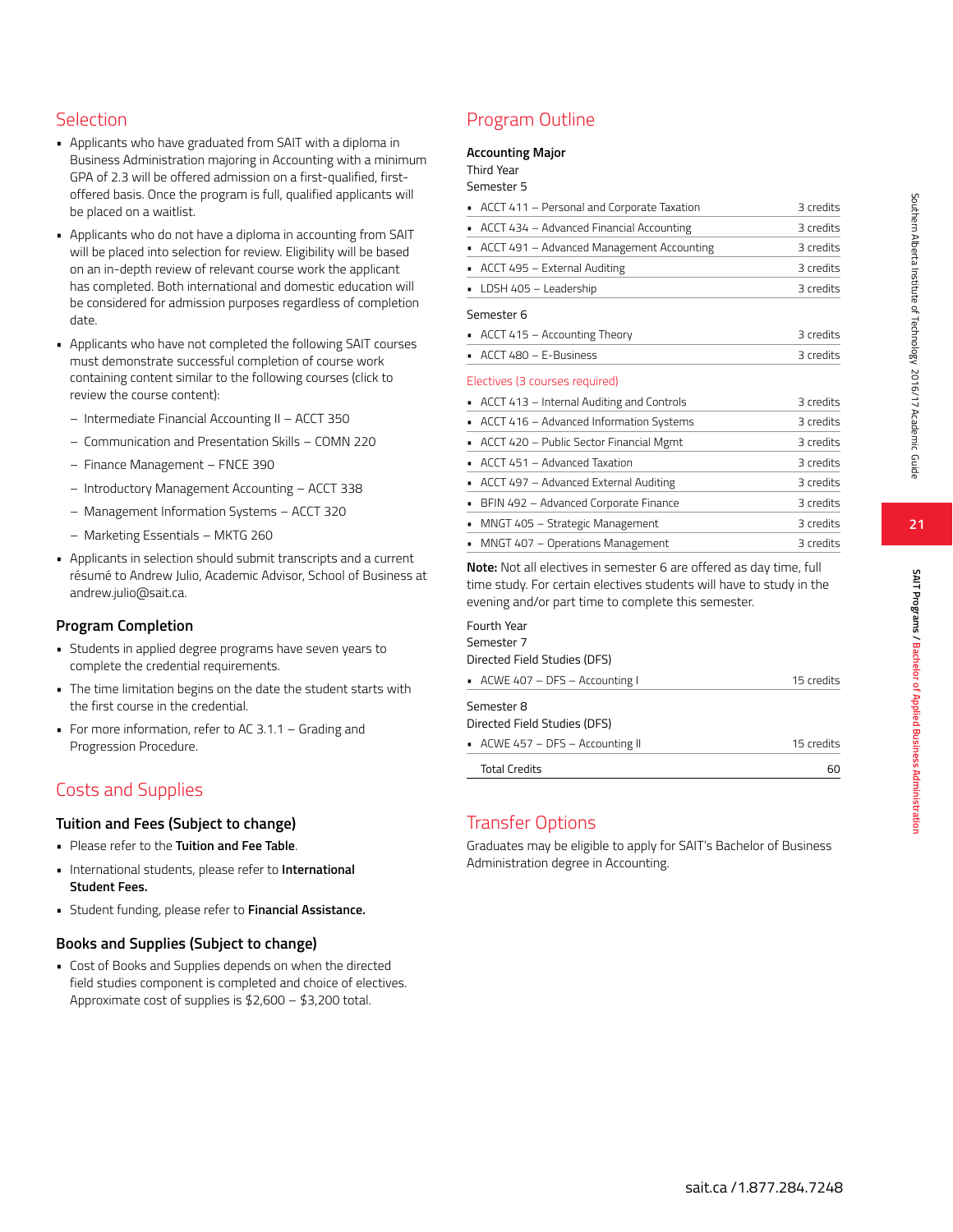- **• Two-year applied degree**
- **• Fall and winter start**

#### **Contact Us**

School of Construction Room CB 410, Aldred Centre Phone: 403.284.8367 Email: construction.bgis@sait.ca

# Program Description

The Bachelor of Applied Technology Geographic Information Systems program will provide you with the skills and knowledge to succeed in one of the fastest growing sectors of information technology. Geographic Information System (GIS) combines the power of relational database management systems with the flexibility of cartographic display technology and is used for problem solving and decision making.

To succeed in the program, you will need to be comfortable working in a computer environment, and have a good working knowledge of file management, word processing and spreadsheet software applications.

This is a two-year, applied degree program consisting of two 15-week semesters in year one, followed by a paid practicum in year two.

The program accepts students into first semester in September as well as January.

# Program Overview

#### **Your Career**

As a graduate from the Bachelor of Applied Technology Geographic Information Systems your opportunities for employment include geographic information systems technologist, technician, analyst, specialist, team leader or manager. GIS professionals work in many industries: forestry, natural resource exploration, environmental, engineering, consulting, government (municipal, provincial, and federal), information technology, health care and tourism.

• Graduates of the Bachelor of Applied Technology Geographic Information Systems program have a 82% employment rate.

#### **Student Success**

Students with higher grades usually experience more success in SAIT programs.

Typical geographic information systems job placement advertisements suggest that the ideal practitioner has a sound technical background, is self-motivated and disciplined in achieving results.

Successful geographic information systems professionals are also associated with individuals who can problem solve through the application of creative and innovative solutions, and provide service based on the concept of continuous improvement.

Contact time with instructors in lectures and labs is about twenty five hours per week. The average student is expected to spend about an additional twenty five hours per week on assignments, studying, and projects.

BGIS graduates will often work in teams of various sizes. In the BGIS program, all courses require working in teams for projects or lab assignments. This requires good communication and interpersonal skills.

#### **Credentials and Accreditation**

Although there are no formal accreditation arrangements at this time discussions are pending with several national level accreditation agencies. Please contact the School of Construction for more information.

# **Progression**

Students must attain a PGPA and/or a CGPA of 2.0 or better in each semester and pass the necessary prerequisite courses to progress through the program. To qualify for graduation, students must pass all courses and attain a CGPA of 2.0 or better and complete course requirements within the prescribed timelines.

### Admission Requirements

- A two-year diploma from a recognized Canadian college, technical institute or equivalent, or successful completion of two years at a recognized post-secondary academic institution.
- All applicants must demonstrate English Language Proficiency prior to admission, including students educated in Canada.

### **Selection**

#### **Competitive Entry: Five Step Process**

**Step 1:** Ensure that you meet all of the admission requirements listed above.

**Step 2:** This is a competitive program and we receive more qualified applications than available seats in the program. It is important to review the selection information below to understand the process and deadlines.

- The competitive entry/selection process is done on a continuous basis starting in January (fall intake) and August (winter intake).
- There will be 64 seats offered for the fall intake and 32 seats offered for the winter intake.

In the selection process, applicants will be assessed according to the following criteria and seats will be offered accordingly.

- Academic Achievement
- Computer skills testing
- Quality of the Letter of Intent and Resumé
- Quality of the personal interview (applicants may be required to attend a personal interview to determine program fit)

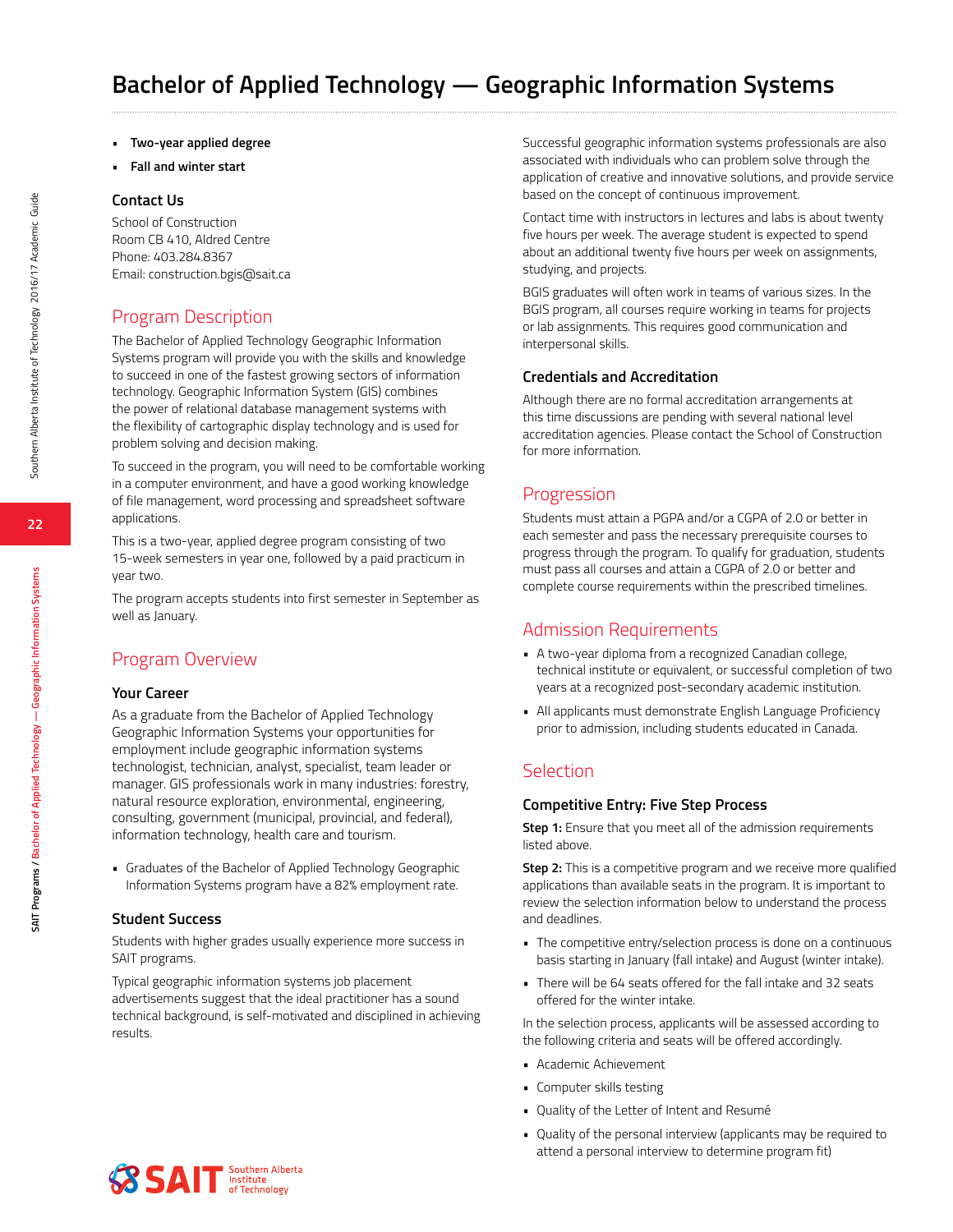Once the program is full, applicants will be placed on a waitlist in order of selection score composed of the above criteria.

**Step 3:** Apply to the Bachelor of Applied Technology Geographic Information Systems (BGIS) program. You will be required to submit your transcripts and/or anticipated final grades at this time in order to be included in the competitive entry/selection process.

**Step 4:** Log in to mySAIT to check your admission status. If your status indicates you're "In Selection," complete the Letter of Intent and Resumé and submit it according to the instructions.

- You will receive an email from the program with the deadlines to submit your files for selection.
- Applicants who fail to submit their Letter of Intent and Resumé within the timelines will be excluded from selection.
- You will be contacted by the program directly if you will be required to attend a personal interview.

**Step 5:** Continue to monitor changes to your application decision through mySAIT.ca.

• Failure to meet anticipated final grades will result in offers being rescinded.

#### **Selection Priority**

Priority will be given to students who have a diploma or degree in a field related to Geographic Information Systems (GIS).

#### **Communication During Selection**

Email is the primary source of communication during the selection process. Ensure your personal email account is managed appropriately to receive our emails, files and communications.

Due to the significant number of applications for this program, the selection process can take some time. Every effort will be made to maintain the timelines outlined above. We appreciate your patience.

Unfortunately, due to the extremely large volume of applicants, we cannot provide any assistance or follow-up as to why the candidate was not competitive.

#### **Program Completion**

- Students in applied degree programs have seven years to complete the credential requirements.
- The time limitation begins on the date the student starts the first course in the credential.
- For more information, refer to AC 3.1.1 Grading and Progression Procedure.

# Costs and Supplies

# **Tuition and Fees (Subject to change)**

- Please refer to the **Tuition and Fee Table.**
- International students, please refer to **International Student Fees.**
- For student funding, please refer to **Financial Assistance.**
- Course fees for classes conducted in non-daytime standard times are not financially supported by Advanced Education and thus priced on a cost recovery basis. This is significantly more expensive than regular daytime fees, and priced on a credit-bycredit basis.

#### **Books and Supplies (Subject to change)**

• Books and Supplies are approximately \$800 per year.

# Program Outline

| Third Year                                          |             |
|-----------------------------------------------------|-------------|
| Semester 5                                          |             |
| COMM 415 - Professional Communications              | 1.5 credits |
| GEOS 406 - Geospatial Project Foundations           | 1.5 credits |
| GEOS 409 - GIS Data Capture I                       | 3 credits   |
| GEOS 410 - GIS Data Manipulation and Transformation | 3 credits   |
| GEOS 418 - GIS Data Modeling<br>٠                   | 3 credits   |
| GEOS 419 - GIS Data Analysis and Output             | 3 credits   |
| Semester 6                                          |             |
| GEOS 451 - GIS Data Capture II                      | 3 credits   |
| GEOS 453 - Data Management and Analysis             | 3 credits   |
| GEOS 455 - Geoprocessing and Programming            | 3 credits   |
| GEOS 457 - Cartography and Geovisualization         | 3 credits   |
| GEOS 459 - Applied GIS Capstone Project             | 3 credits   |
| Fourth Year                                         |             |
| GEOS 540 - Applied GIS Directed Field Studies       | 30 credits  |
| <b>Total Credits</b>                                | 60          |

# Transfer Options

Transfer credit may be available at other post-secondary institutions where credits from SAIT programs could be evaluated on an individual basis. Interested students should contact the post-secondary institute of their choice for more information.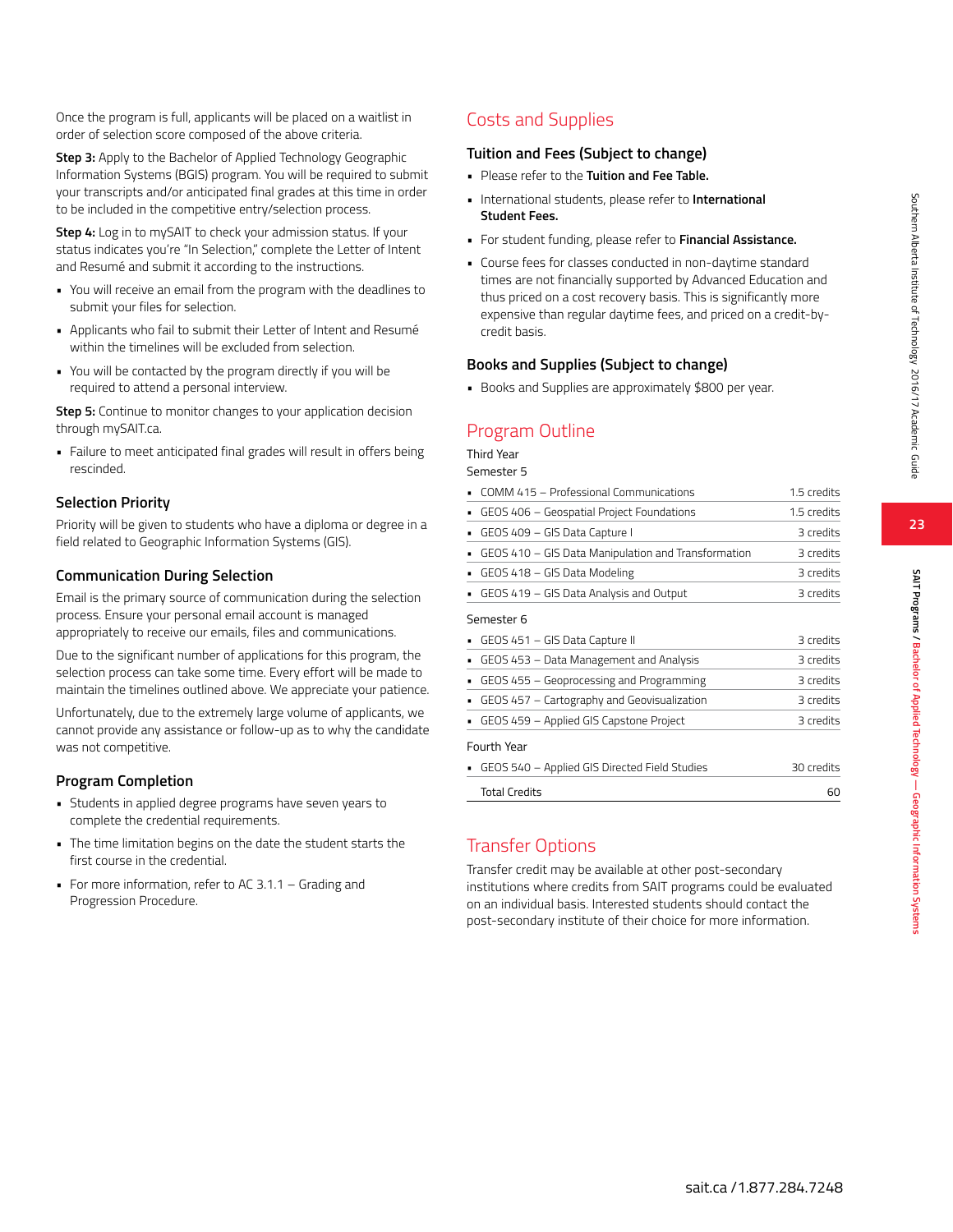# **Bachelor of Applied Technology — Petroleum Engineering**

- **• Two-year applied degree**
- **• Fall and winter starts**
- **• High-industry demand**

#### **Contact Us**

MacPhail School of Energy Room KA440, Johnson-Cobbe Energy Centre Phone: 403.284.8451 Fax: 403.284.8262 Email: energy.info@sait.ca

# Program Description

The BAPT program is designed for students who have completed technical degrees or diplomas and wish to receive training for a career in the petroleum industry. There are many optional courses providing detailed training in specialized fields such as oil and gas exploration, drilling, reservoir and production engineering, oil and gas facilities design and operation, upgrading and refining operations, and economic analysis. This allows students to personalize their training to better suit their interests and career needs.

# Program Overview

#### **Your Career**

This program prepares graduates for career opportunities in the petroleum industry in such areas as oil and gas exploration, drilling, reservoir and production engineering, gas process engineering, oil and gas facilities design and operation, upgrading and refining operations and economic analyses.

#### **Student Success**

Students with higher secondary or post-secondary marks usually experience greater success in SAIT programs.

#### **Credentials and Accreditation**

After successfully completing this program, graduates will receive a SAIT Bachelor of Applied Technology Petroleum Engineering degree.

#### **Accreditation**

It should be noted that this degree does not currently provide the requirements leading to registration as a professional engineer. The degree is designed to provide the graduate with in-depth applicable training that will allow the graduate to function as a highly skilled member of an engineering team working in one of the areas outlined above.

#### **Progression**

Students must attain a PGPA and/or a CGPA of 2.0 or better in each semester and pass the necessary prerequisite courses to progress through the program. To qualify for graduation, students must pass all courses, attain a CGPA of 2.0 or better and complete course requirements within the prescribed timelines.

## Admission Requirements

- A two-year SAIT diploma in Petroleum Engineering Technology, Chemical Engineering Technology, Mechanical Engineering Technology, Instrumentation Engineering Technology, Civil Engineering Technology, Electrical Engineering Technology, or similar engineering technology, with a grade point average of 2.5 or better is the normal entrance requirement.
- University graduates holding relevant science (mathematics, physics, chemistry, geology, or geophysics) or engineering degrees are accepted. Additional courses may be required before starting the program. Applicants with other qualifications may be considered upon submission of certified background information.
- A transcript of marks for all post-secondary courses or programs is required for all applicants and must be submitted to Student Services at the time of application. Foreign documents need to be assessed by either World Education Services (WES) or SAIT Prior Learning Assessment Recognition (PLAR). Registration in a Canadian Professional Engineering or a Certified Technologist organization can be substituted for the WES or PLAR assessments, subject to academic chair approval.
- All applicants must demonstrate English Language Proficiency prior to admission, including students educated in Canada.

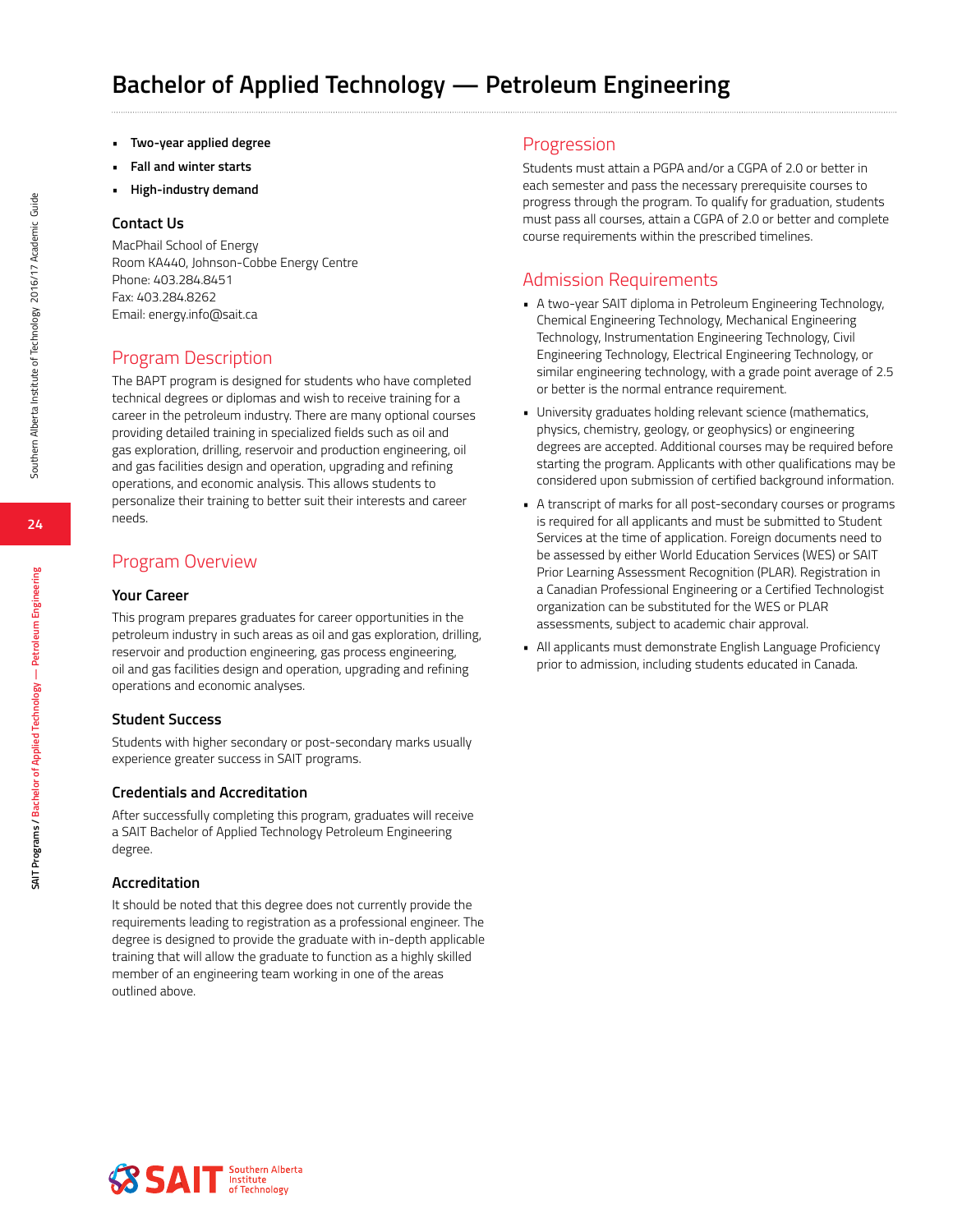**25**

**SAIT Programs / Bachelor of Applied Technology — Petroleum Engineering**

SAIT Programs / Bachelor of Applied Technology — Petroleum Engineerin

# Selection

#### **Competitive Entry: Six Step Process**

**Step 1:** Read the program information to see the qualities needed for Student Success

**Step 2:** Ensure that you meet all of the admission requirements listed above

**Step 3:** Review the selection information to understand the process and deadlines

- Applications and proof of the admission requirements (transcripts and/or anticipated final grades) must be submitted by June 1 (for the fall intake) or Aug. 15 (for the winter intake) to be included in selection.
- In the selection process, applicants will be assessed on the following criteria and seats will be offered accordingly.
	- Academic Ranking 50%
	- Quality of Career Investigation Questionnaire 50%
- Selection will be done on a continuous basis until the program has been filled, therefore we encourage you to apply early.

**Step 4:** Apply to Bachelor of Applied Technology Petroleum Engineering and submit your transcripts.

For international applicants for the winter intake, we recommend that you have your transcripts assessed byWorld Education Services (WES) prior to applying to ensure all selection timelines are met.

**Step 5:** Complete the Career Investigation Questionnaire and submit it by June 1 (for fall intake) or Aug. 15 (for winter intake). Offers will be sent out prior to these dates however, so early submission of the Career Investigation Questionnaire will improve your opportunity to receive an offer.

Log in to mySAIT.ca to check your admission status frequently. If your status indicates you're "In Selection," complete the Career Investigation Questionnaire and submit it according to the instructions specified in the questionnaire. Hand written submissions will not be accepted.

Please save the file with the naming convention: LastName, FirstName-StudentID

Applicants who fail to complete the Career Investigation Questionnaire will not receive an offer.

**Step 6:** Continue to monitor changes to your application status through mySAIT.ca.

Failure to meet anticipated final grades will result in offers being rescinded.

# **Communication During Selection**

Email is the primary source of communication during the selection process. Ensure your personal email account is managed appropriately to receive our emails, files and communications.

Due to the significant number of applications for this program, the selection process can take some time. Every effort will be made to maintain the timelines outlined above. We appreciate your patience.

Unfortunately, due to the extremely large volume of applicants, we cannot provide any assistance or follow-up as to why the candidate was not competitive.

Program Completion

- Students in applied degree programs have seven years to complete the credential requirements.
- The time limitation begins on the date the student starts the first course in the credential.
- For more information, refer to AC 3.1.1 Grading and Progression Procedure.

# Costs and Supplies

#### **Tuition and Fees (Subject to change)**

- Please refer to the **Tuition and Fee Table.**
- International students, please refer to **International Student Fees.**
- Student funding, please refer to **Financial Assistance.**

#### **Books and Supplies (Subject to change)**

• Books and Supplies are approximately \$1,000 per year.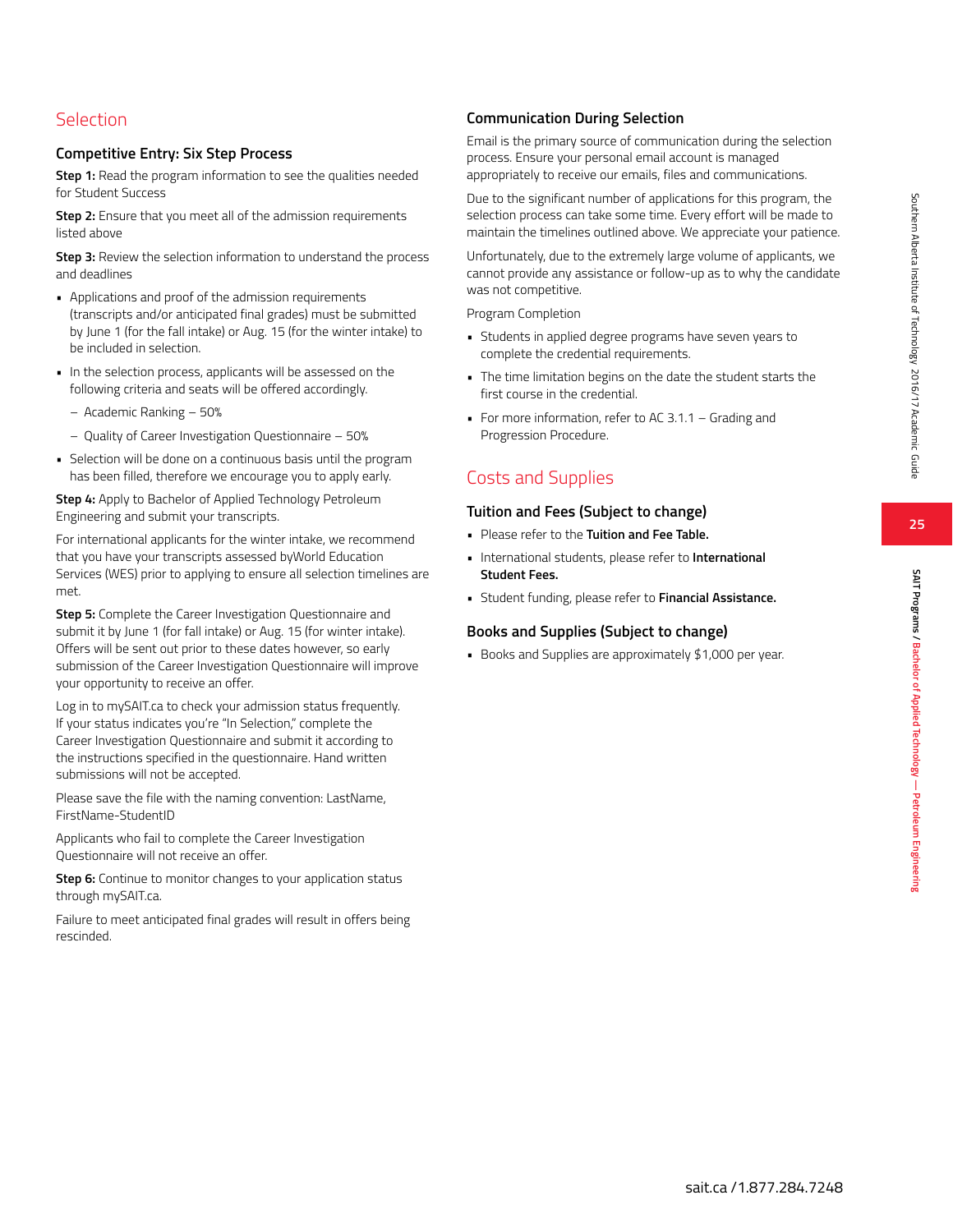# Program Outline

#### Required Core Courses (Select All)

| • CHEN 402 - Fluid Phase Behavior                   | 1.5 credits |
|-----------------------------------------------------|-------------|
| $\blacksquare$ DRLG 412 – Drilling                  | 1.5 credits |
| GEOL 410 - Petroleum Geology                        | 1.5 credits |
| $\blacksquare$ COMM 405 – Industrial Communications | 3 credits   |
| • PTPR 412 - Production Operations Engineering      | 1.5 credits |
| $RFSR 412 - Reservoir$                              | 1.5 credits |
| • ECON 404 - Petroleum Economics                    | 1.5 credits |

#### Required (May be waived by Academic Chair depending upon Applicant's prior education)

| • MATH 403 - Intermediate Engineering Mathematics     | 1.5 credits |
|-------------------------------------------------------|-------------|
| • THRM 405 - Fundamentals of Engineering              | 1.5 credits |
| Core Elective Courses (Select 3 to 6 credits)         |             |
| $\blacksquare$ ADMN 411 – Team Skills                 | 1.5 credits |
| • BFIN 430 - Financial Control, Budgets, and Planning | 1.5 credits |

#### • PROJ 421 – Project Management 1.5 credits • SAFE 412 – Safety in the Petroleum Industry 1.5 credits

#### **Additional Courses:** (Select remaining courses to reach 27 credit total)

All courses with the exception of ENVS 470, EVAL 464, PETR 409, PTPR 465, PROP 425, RESR 424, and RESR 473 are offered in the fall and winter semesters, although seat availability for some can be limited by demand.

The courses ENVS 470, EVAL 464, PETR 409, PTPR 465, PROP 425, RESR 424, and RESR 473 are only offered in the winter semester. Most of the required courses and some of the options are also available through distance delivery. International students are not able to take courses by distance delivery except for ADMN 411.

| CHEN 405 - Process Engineering                       | 3 credits   |
|------------------------------------------------------|-------------|
| CNTR 405 - Instrumentation and Process Control       | 1.5 credits |
| ENVS 402 - Environmental Considerations              | 1.5 credits |
| PETR 409 – Refining and Petrochemical Technology     | 1.5 credits |
| PTPR 470 - Well Completion Stimulations and Workover | 3 credits   |
| CHEN 465 - Process Design Using Computers            | 3 credits   |
| DRLG 451 – Drilling Technology – Advanced            | 3 credits   |
| ENVS 470 - Advanced Environmental Considerations     | 1.5 credits |
| EVAL 402 - Well Logging                              | 1.5 credits |
| EVAL 464 - Evaluation of Oil and Gas Projects        | 1.5 credits |
| PETR 461 – Advanced Exploration Technology           | 3 credits   |
| PTPR 465 - Advanced Production Engineering           | 1.5 credits |
| PROP 425 - Gas Process Engineering - Advanced        | 3 credits   |
| RESR 425 - Reservoir Simulation                      | 3 credits   |
| RESR 424 - Advanced Reservoir Engineering            | 1.5 credits |
| RESR 464 - Heavy Oil Recovery                        | 1.5 credits |
| RESR 473 - Oilsands Mining and Processing            | 1.5 credits |
|                                                      |             |

**Required Work Experience:** At least 800 hours of work experience in a paid position in the petroleum industry. Students are responsible for finding this position, but the SAIT Advisor will facilitate this as much as possible.

| $\blacksquare$ PRAC 400 – Practicum I for BAPT | 15 credits |
|------------------------------------------------|------------|
| • PRAC 410 - Practicum Project for BAPT        | 15 credits |
| <b>Required Work Experience: 800 hours</b>     |            |
| Total Credits                                  |            |

# Transfer Options

Graduates may be eligible for transfer credit at:

• Athabasca University

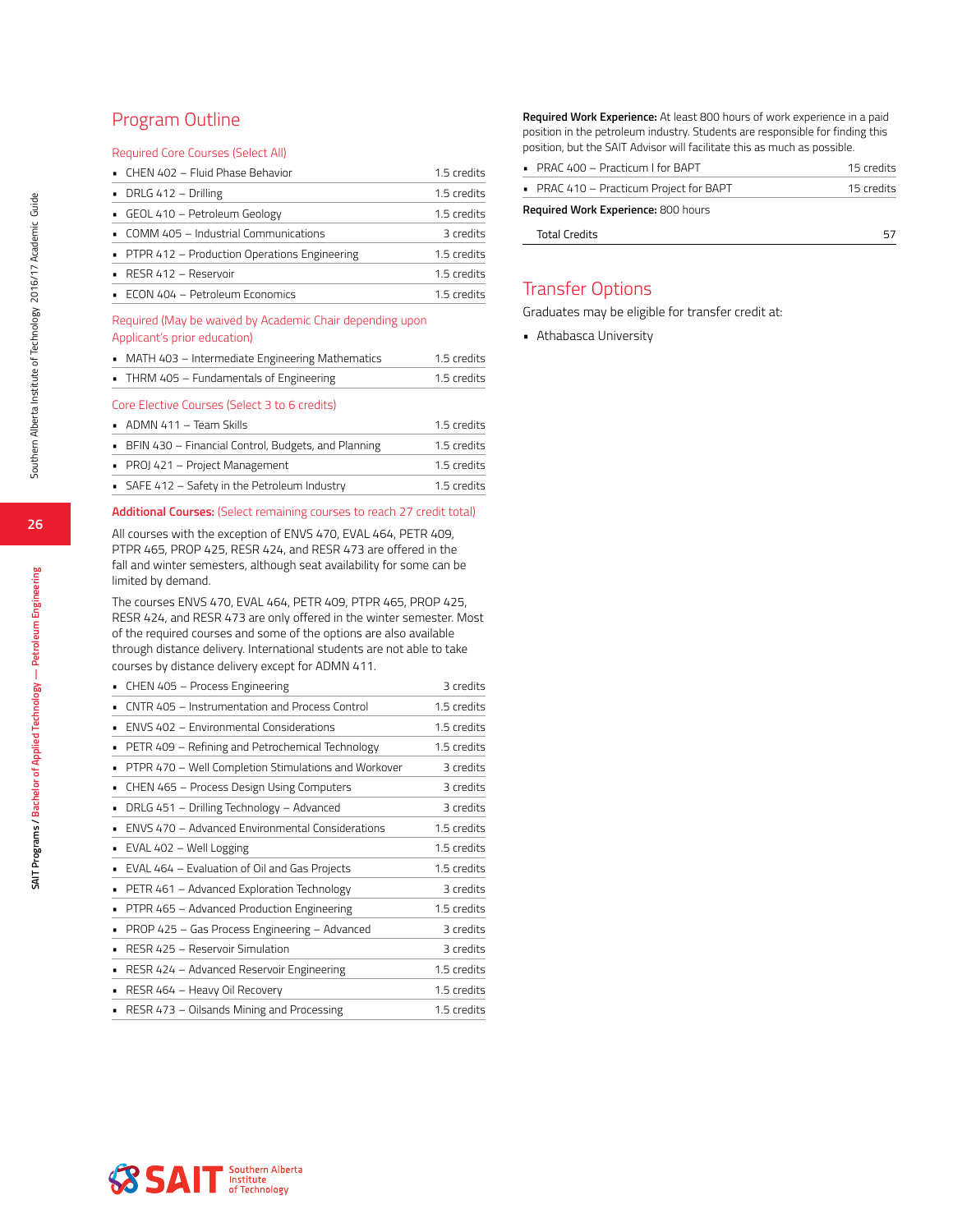- **• Four-year bachelor's degree**
- **• Fall start**
- **• Small class sizes: 40 student maximum**
- **• Choice of six majors:**
	- **Accounting**
	- **Financial Services**
	- **Human Resource Management**
	- **Management**
	- **Marketing**
	- **Supply Chain Management**
- **Choice of two minors: Construction Project Management and Energy, Oil and Gas**
- **• Bring Your Own Device laptop-based program**
- **• First year and advanced standing intake options**

### **Contact Us**

School of Business Room N701, Senator Burns Building Phone: 403.284.8485 Email: business.advising @sait.ca

# Program Description

The Bachelor of Business Administration (BBA) is an industryrecognized bachelor's degree. This Bring Your Own Device (BYOD) laptop-based program gives career-focused students the opportunity to learn from qualified instructors with real-world business experience in a practical and technologically-rich learning environment. SAIT's BBA offers a unique advantage: a high level of coursework dedicated specifically to business studies and each major, giving in-depth knowledge to prepare students for the job market. Complementary courses in interdisciplinary fields give students the academic breadth and research skills needed to prepare for future graduate studies. This program was designed with extensive input from industry advisors to meet the needs of Alberta businesses and employers and to prepare graduates to excel in their field.

Students will complete a common first year and then specialize in one of the following majors: Accounting, Financial Services, Human Resource Management, Management, Marketing, and Supply Chain Management. Core business courses ensure each student gains essential business knowledge and include topics such as accounting, economics, marketing, productivity tools and technology, international business and strategic management. Students will also develop professional skills and gain academic breadth through courses in communications, critical thinking, statistics, research, and ethics. Complementary elective courses include a range of relevant real-world topics in humanities, science, and social sciences. Students also have the option of enhancing their industry literacy through specialized minors in Construction Project Management and Energy, Oil and Gas.

At the end of the program, students complete a practical capstone course, which will integrate all previous areas of coursework and challenge students' analytic and critical thinking skills in a real-world business situation. Upon graduation, students will be qualified for excellent career prospects in their field of study and will be eligible to continue their studies at the graduate level or pursue an industry designation (varies by major and career field).

Bachelor of Business Administration degree students can choose between the following majors:

- **• Accounting:** includes courses recognized for the Chartered Professional Accountant (CPA) designation, focusing on introductory through advanced accounting topics, internal and external auditing, taxation, finance management, and information systems. Students will not only gain practical skills in accounting but an understanding of the strategic, communication and leadership functions that accounting fulfills in organizations.
- **• Financial Services:** consists of coursework designed to prepare students for the fast-paced financial services sector including the areas of financial planning, banking, risk management, client relationships, insurance, and trusts and estates. Courses are aligned to Personal Financial Planner (PFP) and Certified Financial Planner (CFP) designations. Depending on their choice of electives and success on national certification exams written during their courses, students can graduate with all the course requirements for the PFP designation. Students have the opportunity to write in-course exams equivalent to the Investments Funds in Canada (IFC) and Canadian Securities Course (CSC) national exams.
- **• Human Resource Management:** prepares students for the everchanging world of human resources (HR), including in-depth coverage of strategic human resource and talent management topics, as well as employment law, total rewards, negotiation, HR information systems, and more. Graduates can pursue a Certified Human Resources Professional (CHRP) designation.
- **• Management:** provides a wide range of management and business administration skills in the areas of operations management, continuous improvement, project management, supply chain, international management and more. The Management major offers a unique opportunity to further specialize with a minor in the following in-demand fields: Construction Project Management or Energy, Oil and Gas.
- **• Marketing:** offers a range of in-demand topics in the areas of brand management, consumer insight, international marketing, planning and strategy, public relations, innovation, and digital technology. Graduates will not only learn strategic marketing theory, but how to apply it in real-world business scenarios.
- **• Supply Chain Management:** prepares students to excel in this rapidly growing field in areas such as operations, logistics, procurement and contracts, negotiation, change management, data management using technology, and quality control through industry-leading processes, with a special emphasis on social responsibility and ethics. Students will be exposed to the wide variety of specialized roles and professional associations within the supply chain field.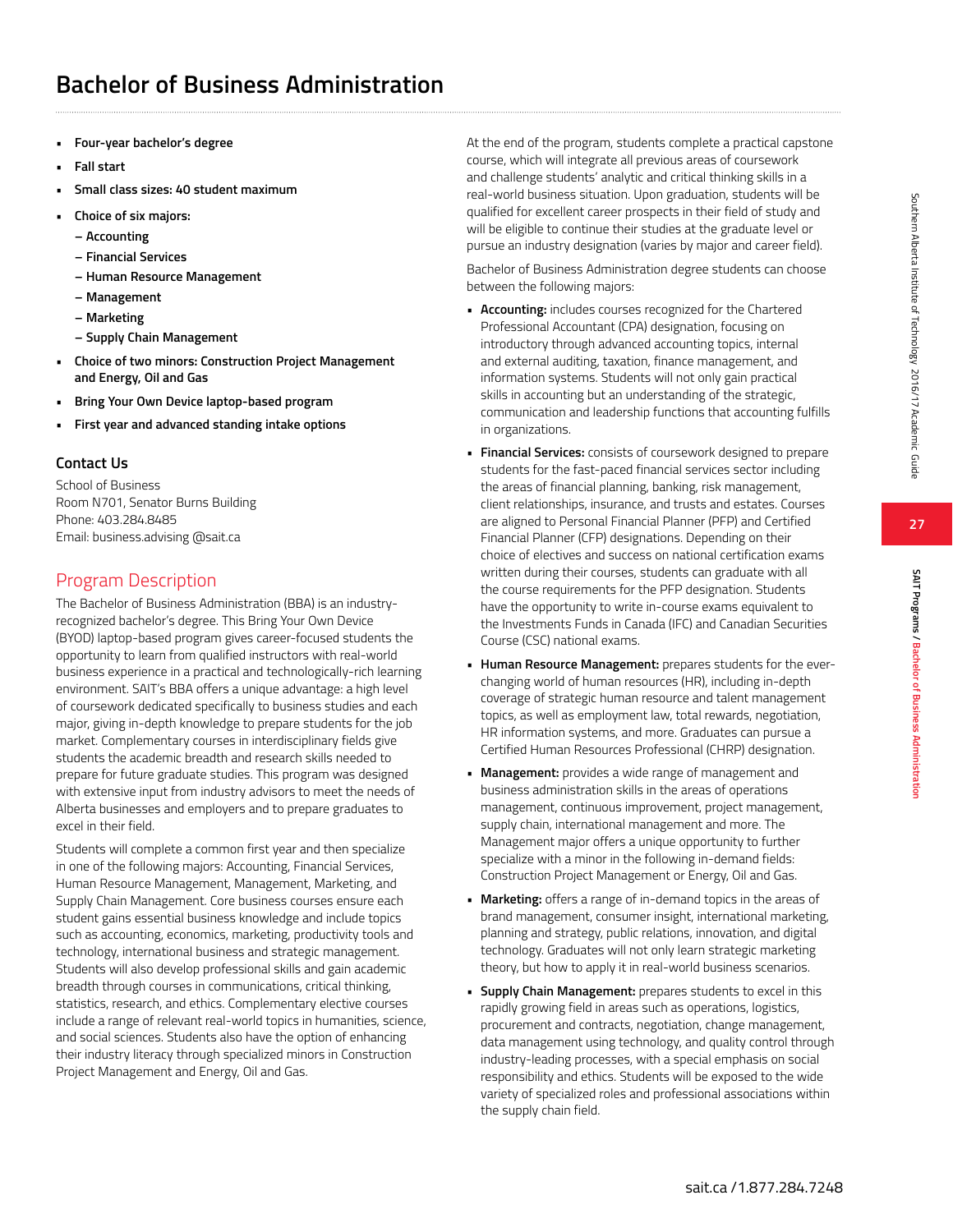#### **Minors**

BBA students have the option to take a specialized minor to further enhance their business knowledge. The minors are optional components of the BBA Management major. Students not enrolled in the Management major are eligible to complete a minor, but they may need to take more than the required 120 program credits.

**Construction Project Management:** exposes students to the project management process for large capital construction projects. They will gain insight into the Canadian construction industry, risk and conflict as they pertain to a construction site, design considerations, and more.

**Energy, Oil and Gas:** offers a deeper understanding of the oil and gas industry. Students can choose to learn more about the technical side of oil and gas, its exploration and development, economic and regulatory considerations, and more.

# Program Overview

#### **Your Career**

Examples of positions students can pursue upon graduation from the BBA:

**Accounting:** Accountant, Forensic Accountant, Financial Analyst, Joint Venture Analyst, Procurement Officer, Tax Analyst

**Financial Services:** Asset Manager, Financial Advisor, Investment Consultant, Premium Banker, System Branch Manager

**Human Resource Management:** Change Management Specialist, Health and Wellness Advisor, Learning and Development Specialist, Talent Acquisition Specialist

**Management:** Business Manager, Consultant, Operations Manager, Production Manager, Owner/Operator of Small Business

**Marketing:** Account Manager, Business Development Advisor, Digital Marketing Specialist, Events Coordinator, Merchandising Analyst, Entrepreneur

**Supply Chain Management:** Buyer, Category Manager, Commercial Analyst, Contracts Specialist, Inventory Manager, Logistics and Materials Planner, Procurement Specialist, Supply Chain Coordinator, Transportation Manager

#### **Student Success**

The BBA has a high level of academic challenge and rigour. The level of difficulty will increase with each year of the program. Students who invest sufficient time and energy in their studies are more likely to achieve success. Due to the high level of technology use in the program, students should be competent in using a Windows-based computer and Microsoft Office programs prior to enrollment.

To achieve success in this program students should:

- Attend and actively participate in all classes
- Spend six to nine hours per week on each course outside of regular class time
- Be proficient in the use of a Windows-based computer and Microsoft Office
- Be prepared to work in teams
- Become familiar with and adhere to SAIT's policies and procedures
- Have strong written and oral communication skills

Students who are engaged in campus life and who take advantage of SAIT services and resources are more likely to experience success in SAIT's programs.

#### **Credentials and Accreditation**

Upon successful completion of this program, graduates will receive a four year Bachelor of Business Administration degree in their choice of major.

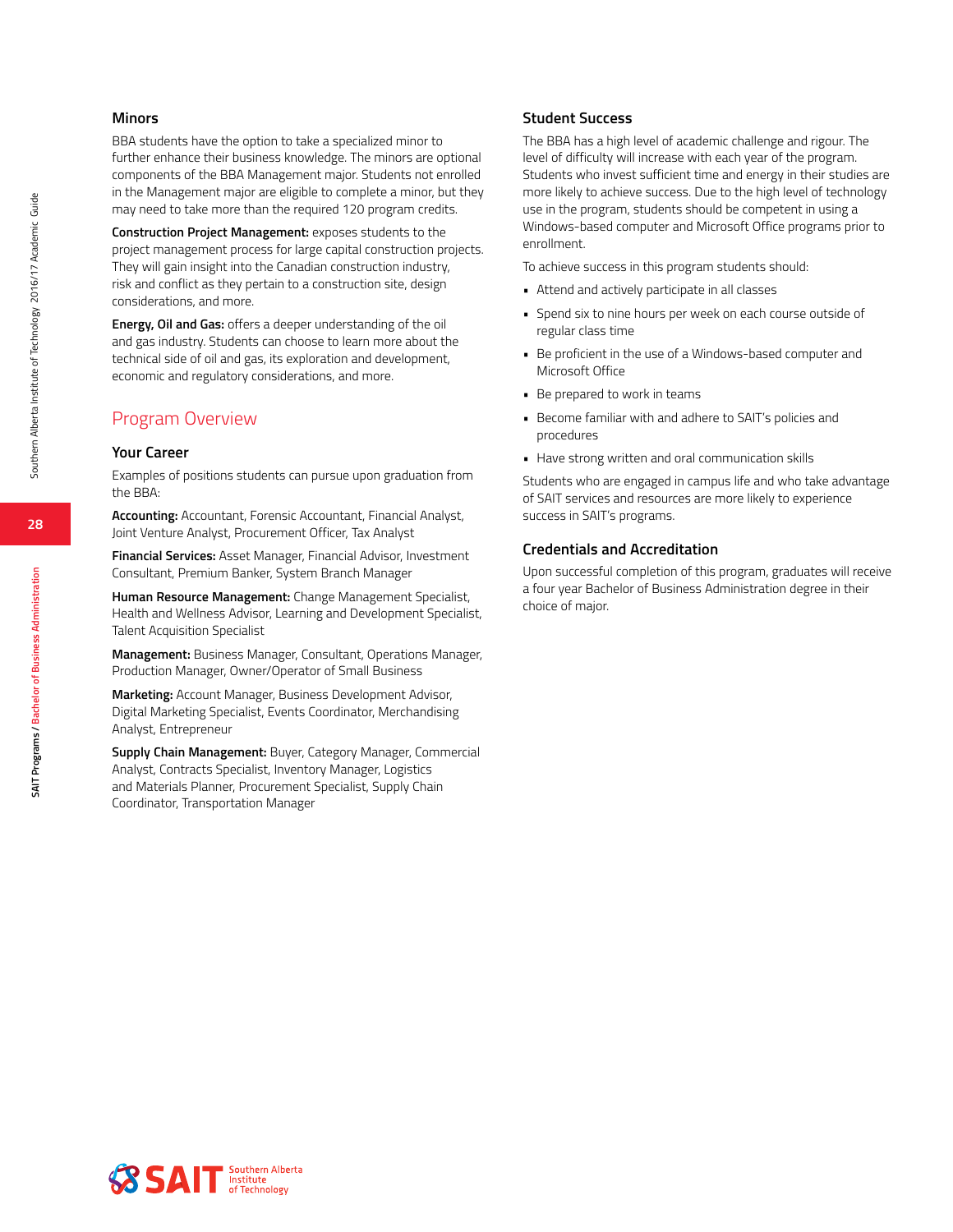# **29**

# **Professional Designations and Certifications**

Graduates will have the opportunity to pursue a variety of professional designations, depending on their major. SAIT has negotiated formal agreements with a number of professional associations to ensure BBA coursework is recognized for educational requirements of the respective designations. Additional exam, education, or work requirements may apply for earning a designation or certification.

**Accounting (formal agreement):** Accounting major students will have all pre-requisite educational requirements needed to enter the Chartered Professional Accountant (CPA) Professional Education Program.

**Financial Services (formal agreements):** Financial Services major students will have the opportunity to complete the Investment Funds in Canada (IFC) and Canadian Securities Course (CSC) exams. Students will have the opportunity to graduate with their Personal Financial Planner (PFP) designation in hand if they pass the necessary exams. The Financial Planning Standards Council recognizes the program as meeting the Core Curriculum requirements for the Certified Financial Planner (CFP) certification. The program will cover the foundational financial and business knowledge to assist in preparing students for the rigorous Chartered Financial Analyst (CFA) program later in their careers.

#### **Human Resource Management\* (no formal agreement in place):**

Graduates can pursue a number of designations including: Certified Human Resource Professional (CHRP), Registered Professional Recruiter (RPR), and Certified Training and Development Professional (CTDP).

**Management\* (no formal agreement in place):** Certified in Management (CIM), Project Management Professional (PMP)

**Marketing\* (no formal agreement in place):** Certified Sales Professional (CSP).

**Supply Chain Management\* (no formal agreement in place):** Supply Chain Management Professional (SCMP), Professional Logistician (P.Log), Certified Supply Chain Professional (CSCP).

\*SAIT will pursue formal agreements with designating bodies for newly approved majors.

# Progression

Students must attain a PGPA and/or a CGPA of 2.0 or better in each semester and pass the necessary prerequisite courses to progress through the program. To qualify for graduation, students must pass all courses, attain a CGPA of 2.0 or better and complete course requirements within the prescribed timelines.

# Admission Requirements

Applicants must meet **one** of the following (or equivalent), as well as the English Proficiency requirement\*:

1. An overall minimum average of 65% where English 30-1 **and** Math 30-1 or Pure Math 30 have to be at least 60%. The average will be calculated using English 30-1, and Math 30-1 or Pure Math 30, and two courses from Group A, and one course from either Group A or B.

| Group A (Academics) | Group B (Other) (5 credits)                                                                     |
|---------------------|-------------------------------------------------------------------------------------------------|
| Mathematics 31      | Art 30 or 31                                                                                    |
| Biology 30          | Drama 30                                                                                        |
| Chemistry 30        | Music 30 (choral, instrumental, general)                                                        |
| Physics 30          | Physical Education 30                                                                           |
| Science 30          | Religion 35                                                                                     |
| Social Studies 30-1 | Social Studies 30-2                                                                             |
| One language 30     | Other five-credit grade 12 subject or a<br>combination of two three-credit grade 12<br>subjects |
|                     | Five credits of advanced career and<br>technology courses                                       |

2. A SAIT Business Administration diploma or a Bachelor of Applied Business Administration or their equivalent from an accredited post-secondary institution, with a minimum 2.3 cumulative GPA, (67% or C+).

\*All applicants must demonstrate English Language Proficiency prior to admission, including students educated in Canada.

# **Selection**

Applications and proof of the admission requirements (transcripts and/or anticipated final grades) must be submitted to be included in selection.

There will be 240 seats offered in the fall intake for year one, and 240 seats for advanced standing applicants.

#### **Early Admission Criteria**

Early admission will be offered to qualified applicants based on the following criteria.

- 1. An overall minimum average of 75% where English 30-1 and Math 30-1 or Pure Math 30 have to be at least 60%. The average will be calculated using English 30-1, and Math 30-1 or Pure Math 30, and two courses from Group A, and one course from either Group A or B, OR,
- 2. Applicants who have achieved, or will achieve, a minimum GPA of 2.7 in the post-secondary admission requirement.

Early admission will be offered until March 4 or until the program is full.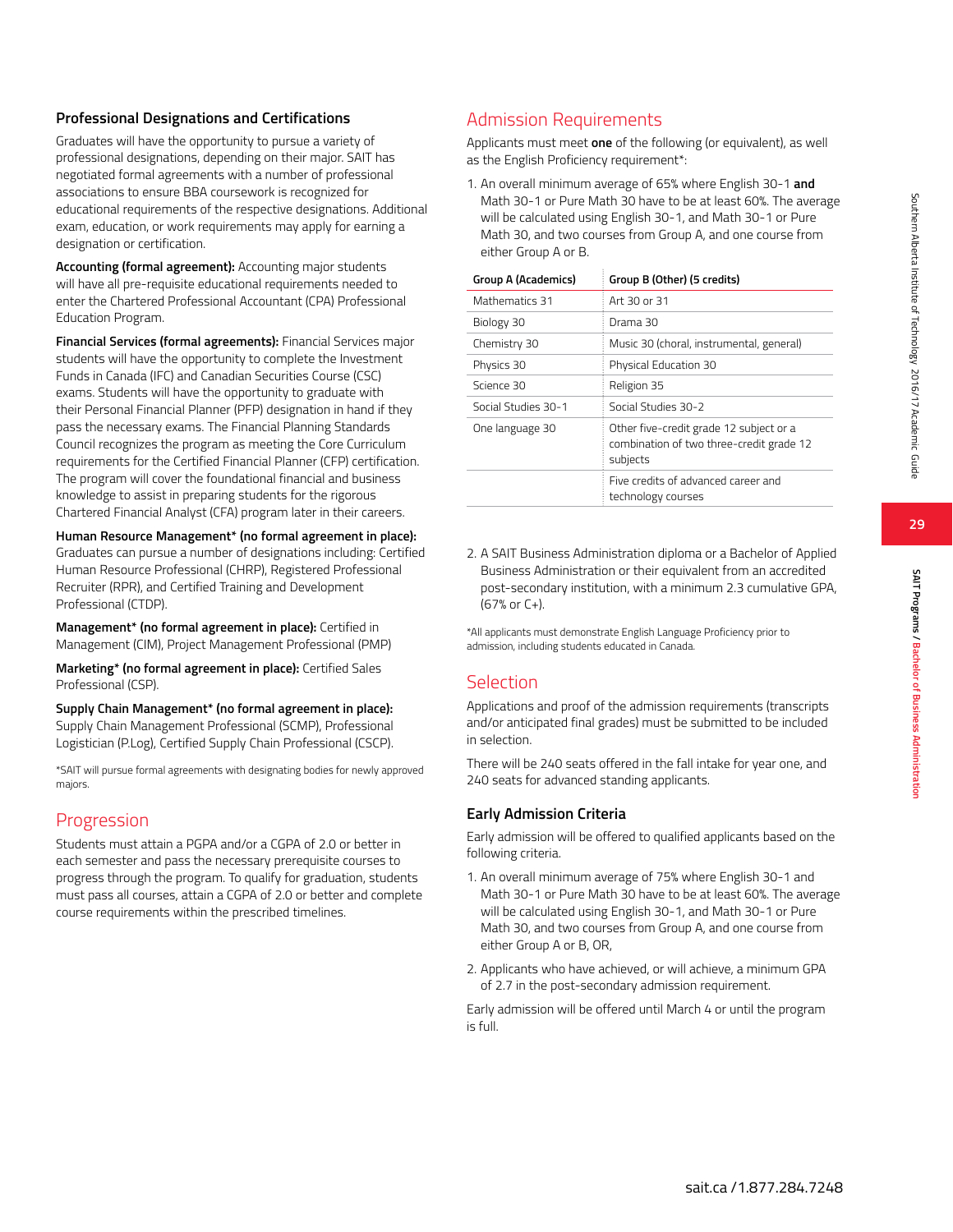#### **Selection Criteria**

- Applicants who do not qualify for early admission, or who qualify after the early admission deadline has passed, will be placed in selection and academically ranked according to the admission requirements.
- Interviews may also be required as part of the selection process.
- Selection will begin on March 7 and be done on a continuous basis until the program has been filled.
- Applicants will then be offered a seat or waitlisted, based on ranking and seat availability.

Failure to meet anticipated final grades may result in offers being rescinded.

#### **Program Completion**

- Students starting in a degree program after July 1, 2015, have 10 years to complete the credential requirements.
- Students who started the program prior to July 1, 2015, are under the previous policy and will have 7 years to complete the credential requirements.

# Costs and Supplies

#### **Tuition and Fees (Subject to change)**

- Please refer to the **Tuition and Fee Table**.
- International students, please refer to **International Student Fees.**
- Student funding, please refer to **Financial Assistance.**

#### **Books and Supplies (Subject to change)**

- Books and Supplies are approximately \$1,000 \$1,500 per fulltime year.
- Bring Your Own Device program: approx. \$600-\$800 for a laptop that meets the minimum BYOD requirements.
- The Bachelor of Business Administration (Financial Services major) has a maximum of six courses that require registration and payment to an external accrediting body of approximately \$400 to \$700 per course for an industry licensing exam.

# Program Outline

The Bachelor of Business Administration requires 120 credits (39 courses) for completion, including at least 72 credits at the senior level. All courses are 3 credits, except for the 6-credit Integrative Experience. Junior-level course are indicated by  $* -$  all others are senior-level.

The program consists of:

- Business Core Courses 45 credits (14 courses)
- Complementary Core Courses 18 credits (6 courses)
- Complementary Elective Courses 12 credits (4 courses)
- Major Courses 45 credits (15 courses)

Students take common first year courses, then move into open-registration for year two. The first semester is common for all majors: Accounting, Financial Services, Human Resource Management, Management, Marketing, and Supply Chain Management. Students declare a major in second semester, subject to a competitive screening process.

#### **Year 1 – Semester 1**

- ACCT 1010 Introductory Financial Accounting I
- BCMP 1225 Business Productivity Tools and Technology
- BMAT 1040 Business Mathematics
- ECON 1010 Microeconomics
- MNGT 1200 Introduction to Business

#### **Year 1 – Semester 2**

- COMM 1070 Communication and Presentation Skills
- ECON 1110 Macroeconomics
- STAT 2040 Quantitative Methods
- ACCT or MKTG choice<sup>1</sup>
- **Semester 2 Elective**<sup>2</sup>

#### 1 Choose 1 of 2 – Speak to an advisor about which to choose

- ACCT 2010 Accounting for Managers
- MKTG 1060 Marketing Essentials

#### 2 Semester 2 Electives – Choose 1 of 5

- ACCT 2110 Introductory Financial Accounting II
- BFIN 1255 Personal Financial Planning
- MKTG 1275 Marketing You
- MNGT 1255 Introduction to Management
- SCMT 1255 Introduction to Supply Chain Management

**Note:** Not all courses will run every year or every semester.

Contact an academic advisor to discuss your individual learning plan: business.advising@sait.ca or 403.284.8485.

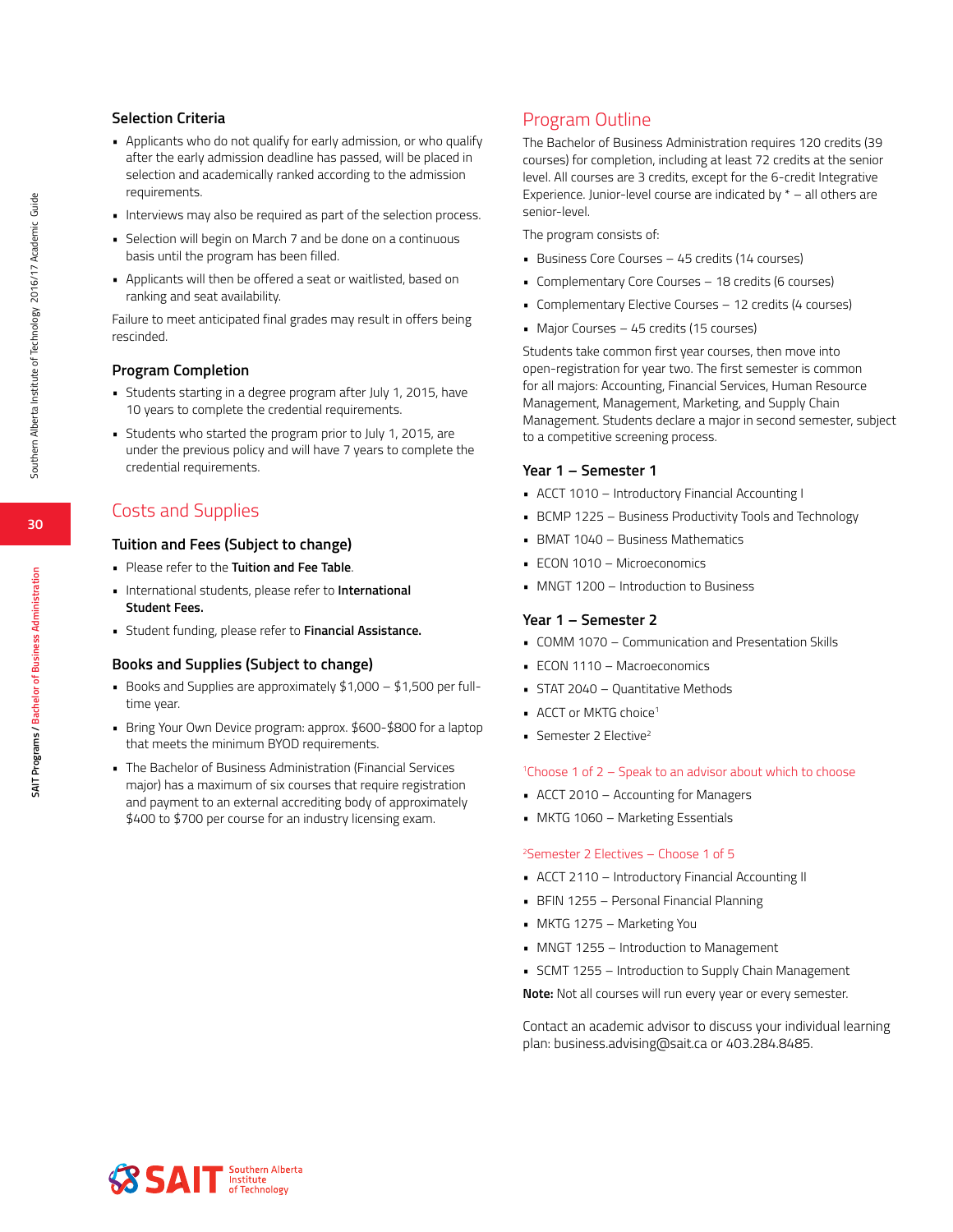#### **Business Core (45 Total Credits)**

| • ACCT 1010 - Introductory Financial Accounting I        | 3 credits* |
|----------------------------------------------------------|------------|
| • BCMP 1225 - Business Productivity Tools and Technology | 3 credits* |
| BLAW 2030 - Business Law                                 | 3 credits  |
| • BMAT 1040 – Business Mathematics                       | 3 credits* |
| $\blacksquare$ ECON 1010 – Microeconomics                | 3 credits* |
| $\blacksquare$ ECON 1110 – Macroeconomics                | 3 credits* |
| • MKTG 1060 – Marketing Essentials                       | 3 credits* |
| • MNGT 1200 - Introduction to Business                   | 3 credits* |
| • MNGT 2250 - Organizational Behaviour                   | 3 credits  |
| $\blacksquare$ MNGT 2360 $-$ International Business      | 3 credits  |
| • MNGT 4050 – Strategic Management                       | 3 credits  |
| Business Core Elective 1 (choose 1 of 2)                 |            |

| • ACCT 2010 – Accounting for Managers                              | 3 credits  |
|--------------------------------------------------------------------|------------|
| • ACCT 2110 - Introductory Financial Accounting II                 | 3 credits* |
| Note: Accounting majors must take ACCT 2110 Introductory Einancial |            |

**Note:** Accounting majors must take ACCT 2110 – Introductory Financial Accounting II\*.

#### Business Core Elective 2 (choose 1 of 2)

|                                                                          | • BFIN 2301 – Finance for Managers | 3 credits |  |
|--------------------------------------------------------------------------|------------------------------------|-----------|--|
|                                                                          | • FNCE 3060 – Finance Management   | 3 credits |  |
| <b>Note:</b> Accounting majors must take FNCE 3060 – Finance Management. |                                    |           |  |

Business Core Integrative Experience Elective (choose 1 of 2)

| • ACWE 4990 - Business Practicum | 6 credits |
|----------------------------------|-----------|
| MNGT 4990 – Business Capstone    | 6 credits |
|                                  |           |

\* Junior Courses

#### **Complementary Core (18 Total Credits)**

| • COMM 1070 – Communication and Presentation Skills | 3 credits* |
|-----------------------------------------------------|------------|
| $\Box$ COMM 3310 – Presentations                    | 3 credits  |
| • PHIL 1011 - Critical Thinking                     | 3 credits* |
| $\blacksquare$ PHIL 3010 – Ethics                   | 3 credits  |
| • STAT 2040 - Quantitative Methods                  | 3 credits* |
| • STAT 4010 – Research Methodologies                | 3 credits  |
| * Junior Courses                                    |            |

#### **Complementary Elective Courses (12 Total Credits)**

#### Junior Science Elective (choose 1 of 4)

| • BIOL 2220 - Organisms and their Relationships        | 3 credits* |
|--------------------------------------------------------|------------|
| • ENVS 2010 - Environmental Science for Sustainability | 3 credits* |
| SCIE 2230 – Science of Health and Wellness             | 3 credits* |
| • SCIE 2240 - Science Past, Present and Future         | 3 credits* |

#### Junior Humanities Elective (choose 1 of 5)

| • ARCH 1010 - History of Architecture      | 3 credits*      |
|--------------------------------------------|-----------------|
| • ENGL 1010 – Critical Reading and Writing | 3 credits*      |
| • HUMN 2010 - Introduction to Humanities   | 3 credits*      |
| • PHIL 1030 - Ethics in Technology         | 3 credits*      |
| • PHIL 1040 – Introduction to Philosophy   | $3$ credits $*$ |

#### Junior Social Sciences Elective (choose 1 of 3)

| • ANTH 2230 - Aboriginal Studies         | 3 credits* |
|------------------------------------------|------------|
| • PSYC 1010 - Introduction to Psychology | 3 credits* |
| • SOCI 2010 – Introduction to Sociology  | 3 credits* |

#### Senior Complementary Elective (choose 1 of 5)

#### Senior Humanities Elective

|   | COMM 3300 - Intercultural Communications                             | 3 credits |
|---|----------------------------------------------------------------------|-----------|
|   | ENGL 3370 - Comparative World Literature                             | 3 credits |
|   | <b>Senior Social Sciences Elective</b>                               |           |
|   | SOCI 3060 - Technology and Society                                   | 3 credits |
|   | SOCI 3340 - Society and the Workplace                                | 3 credits |
|   | SOCI 3380 – Conformity and Deviance in the Workplace                 | 3 credits |
|   | * Junior Courses                                                     |           |
|   | Senior Business Electives                                            |           |
|   | ACCT 2375 - Introduction to Taxation                                 | 3 credits |
|   | BFIN 2333 - Money and Banking                                        | 3 credits |
|   | ECON 2355 - Economic Development Fundamentals                        | 3 credits |
|   | ELAW 2350 - Employment Law                                           | 3 credits |
|   | ENTR 2350 - Entrepreneurship                                         | 3 credits |
|   | HRMT 2300 - Talent Management I: Recruitment and Selection 3 credits |           |
|   | HRMT 2350 - Human Resource Information Management                    | 3 credits |
|   | HRMT 2360 – Talent Management II: Training and Development 3 credits |           |
| п | HRMT 3010 – Health, Safety and Wellness                              | 3 credits |
|   | HRMT 3020 - Talent Management III: Total Rewards                     | 3 credits |
|   | HRMT 4010 - Labour Relations                                         | 3 credits |
|   | LDSH 3050 - Leadership                                               | 3 credits |
|   | MKTG 2306 - Brand Management                                         | 3 credits |
|   | MKTG 2336 – Marketing Action                                         | 3 credits |
|   | MKTG 2340 - Consumer Behavior                                        | 3 credits |
|   | MNGT 2320 – Project Management                                       | 3 credits |
|   | MNGT 2367 - Municipal Structure and Governance                       | 3 credits |
|   | MNGT 2370 – Principles of Supply Chain Management                    | 3 credits |
|   | MNGT 3010 - Continuous Improvement                                   | 3 credits |
|   | MNGT 3020 - Conflict Management and Negotiation Skills               | 3 credits |
|   | MNGT 3365 - International Management                                 | 3 credits |
|   | MNGT 4010 - Change Management                                        | 3 credits |
|   | MNGT 4040 – Human Resource Management                                | 3 credits |
|   | SCMT 2300 - Operations Planning and Scheduling                       | 3 credits |
|   | SCMT 2310 - Logistics I                                              | 3 credits |
|   | SCMT 2320 - Quality: A Supply Chain Perspective                      | 3 credits |
|   | SCMT 2350 - Operational Performance Analytics                        | 3 credits |
|   | SCMT 2370 - Procurement I                                            | 3 credits |
|   | SCMT 2380 - Materials Management                                     | 3 credits |

\*SAIT BA graduates who enter into the BBA may use this course as a senior business elective.

• MNGT 395 – Managing Strategically\* 3 credits

#### **Business Electives**

| • LDSH 3050 - Leadership                | 3 credits |
|-----------------------------------------|-----------|
| • MNGT 4040 – Human Resource Management | 3 credits |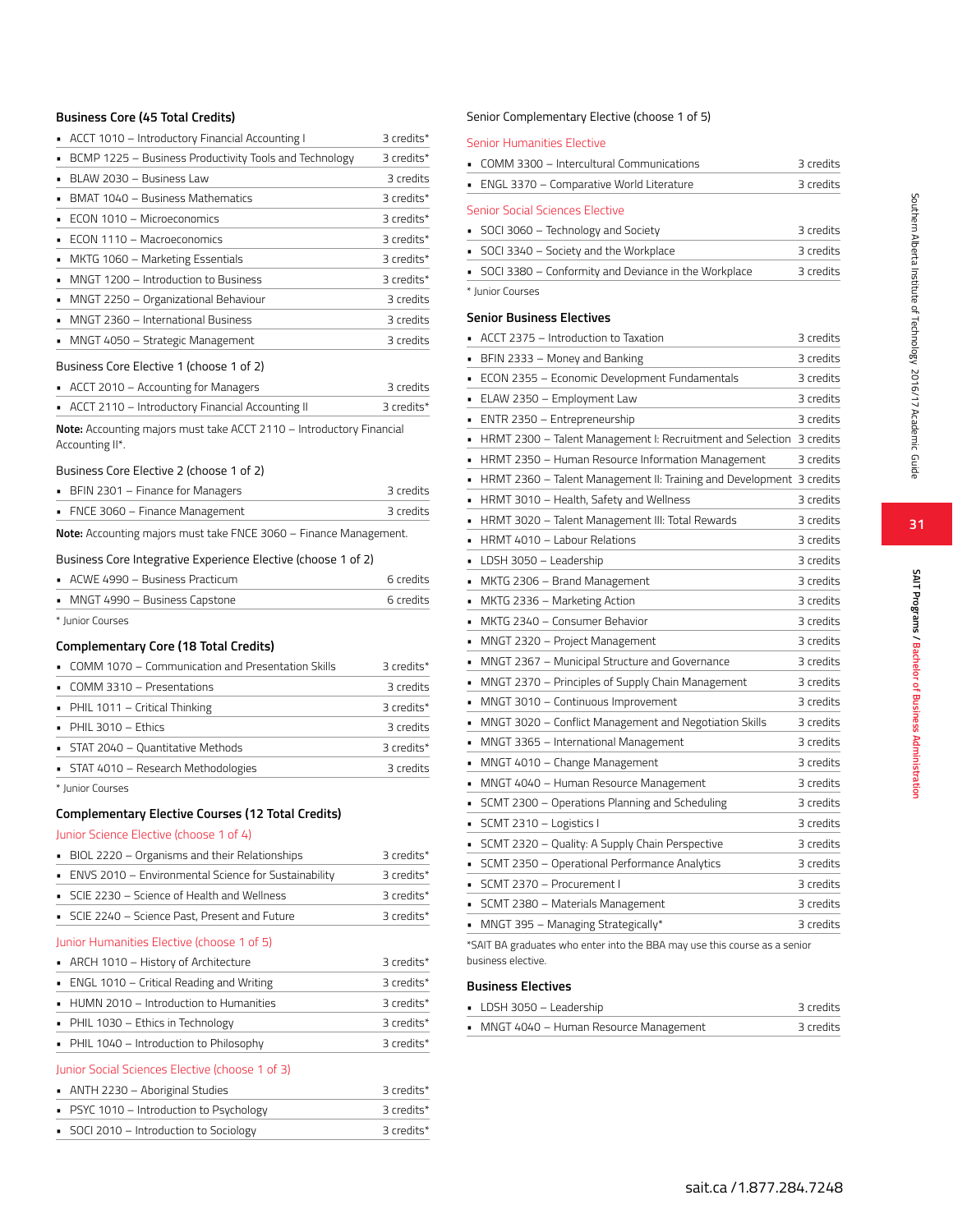#### **Accounting Major (45 Total Credits)**

| • ACCT 2020 - Introductory Management Accounting   | 3 credits |
|----------------------------------------------------|-----------|
| • ACCT 2030 - Management Information Systems       | 3 credits |
| • ACCT 3010 - External Auditing                    | 3 credits |
| • ACCT 3020 - Personal and Corporate Taxation      | 3 credits |
| • ACCT 3120 - Intermediate Management Accounting   | 3 credits |
| • ACCT 3210 - Intermediate Financial Accounting I  | 3 credits |
| • ACCT 3310 - Intermediate Financial Accounting II | 3 credits |
| • ACCT 4020 - Accounting Theory                    | 3 credits |
| • ACCT 4140 – Internal Auditing and Controls       | 3 credits |
| • ACCT 4220 – Advanced Management Accounting       | 3 credits |
| • ACCT 4410 - Advanced Financial Accounting        | 3 credits |
| • MNGT 4070 - Operations Management                | 3 credits |
| and Business Elective (choose 1 of 2)              |           |

(See Business Electives above)

#### Accounting Elective (choose 2 of 4)

| • ACCT 4110 - Advanced External Audit      | 3 credits |
|--------------------------------------------|-----------|
| • ACCT 4130 - Advanced Information Systems | 3 credits |
| • ACCT 4150 - Advanced Taxation            | 3 credits |
| • FNCE 4120 - Advanced Corporate Finance   | 3 credits |

#### **Financial Services Major (45 Total Credits)**

| ACCT 2375 - Introduction to Taxation                     | 3 credits  |
|----------------------------------------------------------|------------|
| BFIN 1255 - Personal Financial Planning                  | 3 credits* |
| BFIN 2333 - Money and Banking<br>٠                       | 3 credits  |
| BFIN 2341 – Risk Management and Retirement Planning<br>٠ | 3 credits  |
| BFIN 2360 - Relationship Selling<br>٠                    | 3 credits  |
| BFIN 2380 - Financial Planning Process and<br>٠.         |            |
| <b>Estate Planning</b>                                   | 3 credits  |
| BFIN 2386 - Integrated Finance<br>٠.                     | 3 credits  |
| BEIN 3010 - Intermediate Finance I                       | 3 credits  |
| BFIN 3020 - Intermediate Finance II                      | 3 credits  |
| BFIN 4010 - Client Advice<br>٠                           | 3 credits  |
| BEIN 4020 - Advanced Finance L                           | 3 credits  |
| BEIN 4030 - Advanced Finance II                          | 3 credits  |
| MNGT 4070 - Operations Management<br>٠                   | 3 credits  |
| and Business Elective (choose 1 of 2)                    |            |

(See Business Electives above)

#### Financial Services Certification Elective (choose 1)

| • BFIN 2356 - Mutual Funds and Securities | 3 credits |
|-------------------------------------------|-----------|
| • BFIN 4040 - Applied Client Planning     | 3 credits |

#### or Senior Business Elective (choose 1)

#### (See Senior Business Electives above)

\* Junior Course

#### **Human Resource Management Major (45 Total Credits)**

| ELAW 2350 - Employment Law                                    | 3 credits  |
|---------------------------------------------------------------|------------|
| HRMT 2300 - Talent Management I:<br>Recruitment and Selection | 3 credits  |
| HRMT 2310 - Technical Skills for HR Professionals             | 3 credits  |
| HRMT 2350 - Human Resource Information Management             | 3 credits  |
| HRMT 2360 - Talent Management II: Training<br>and Development | 3 credits  |
| HRMT 3010 - Health, Safety and Wellness                       | 3 credits  |
| HRMT 3020 - Talent Management III: Total Rewards              | 3 credits  |
| HRMT 4010 - Labour Relations                                  | 3 credits  |
| LDSH 3050 - Leadership                                        | 3 credits  |
| MNGT 1255 - Introduction to Management                        | 3 credits* |
| MNGT 3020 - Conflict Management and Negotiation Skills        | 3 credits  |
| MNGT 4010 - Change Management                                 | 3 credits  |
| MNGT 4040 - Human Resource Management                         | 3 credits  |
| MNGT 4070 - Operations Management                             | 3 credits  |
| and Senior Business Elective (choose 1)                       |            |

(See Senior Business Electives above)

\* Junior Course

#### **Management Major (45 Total Credits) BBA Management Major Required (21 credits)**

| • MNGT 1255 - Introduction to Management                 | 3 credits* |
|----------------------------------------------------------|------------|
| MNGT 2320 - Project Management                           | 3 credits  |
| • MNGT 3020 – Conflict Management and Negotiation Skills | 3 credits  |
| • MNGT 4010 - Change Management                          | 3 credits  |
| • MNGT 4020 - Project Management II                      | 3 credits  |
| • MNGT 4040 - Human Resource Management                  | 3 credits  |
| • MNGT 4070 - Operations Management                      | 3 credits  |
|                                                          |            |

\* Junior Course

#### **BBA Management Major Elective without Minor (choose 8) (24 credits)**

| • ECON 2355 - Economic Development Fundamentals     | 3 credits |
|-----------------------------------------------------|-----------|
| • ENTR 2350 - Entrepreneurship                      | 3 credits |
| • LDSH 3050 - Leadership                            | 3 credits |
| • MNGT 2367 - Municipal Structure and Governance    | 3 credits |
| • MNGT 2370 - Principles of Supply Chain Management | 3 credits |
| • MNGT 3010 - Continuous Improvement                | 3 credits |
| • MNGT 3365 - International Management              | 3 credits |
| • Senior Business Elective                          | 3 credits |
|                                                     |           |

(See Senior Business Electives above)

OR

Senior Business Electives (choose 8, 3 credit courses) (See Senior Business Electives above)

OR

Senior Elective (choose 8, 3 credit courses)

 – With prior, written program approval, other senior business electives or other senior electives may be selected.

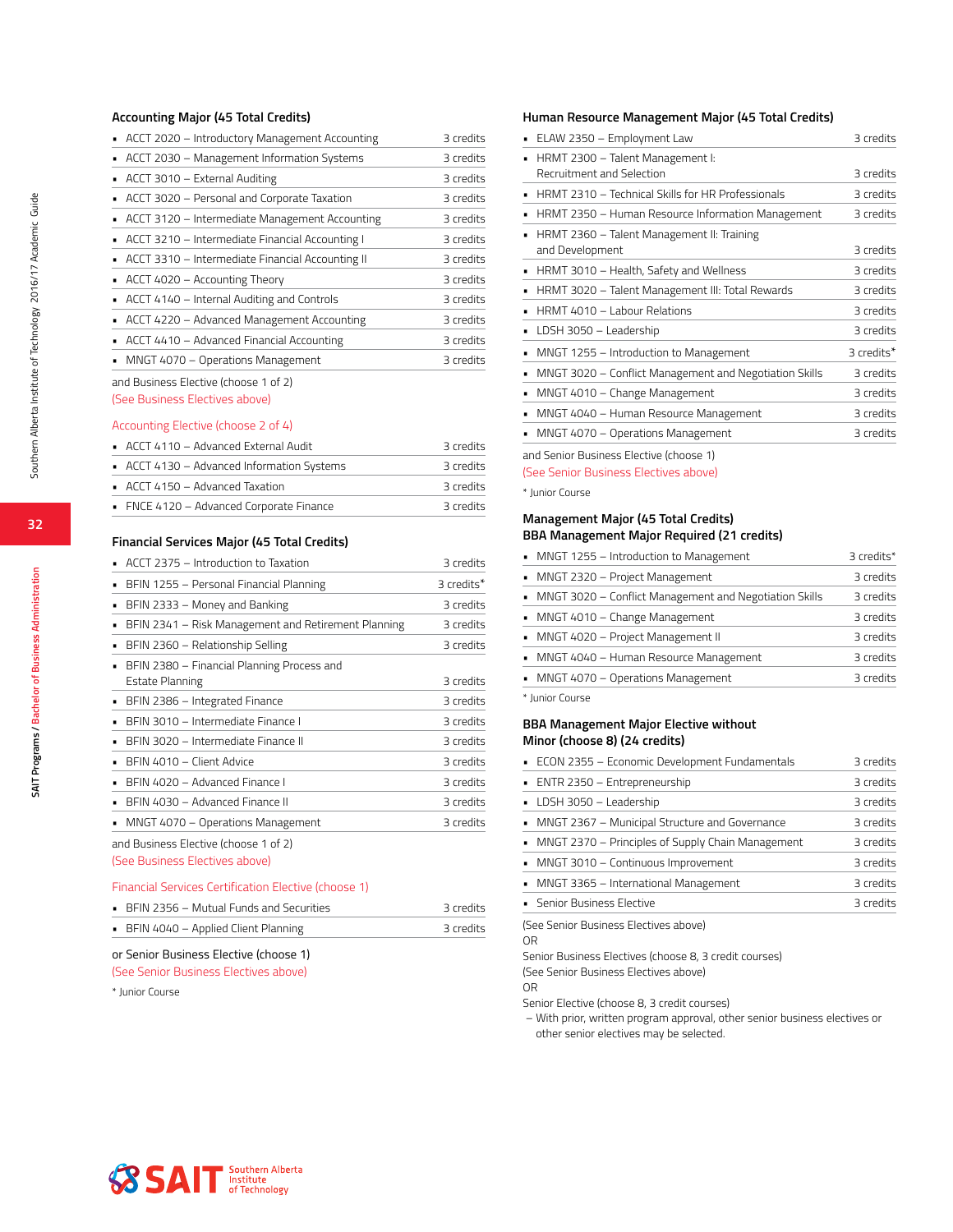**33**

**SAIT Programs / Bachelor of Business Administration** 

SAIT Programs / Bachelor of Business Administration

#### **BBA Management Major Elective with Minor (choose 4) (12 credits)**

| 3 credits                                                                                                                                                                                                                                                                                                  |
|------------------------------------------------------------------------------------------------------------------------------------------------------------------------------------------------------------------------------------------------------------------------------------------------------------|
| 3 credits                                                                                                                                                                                                                                                                                                  |
| 3 credits                                                                                                                                                                                                                                                                                                  |
| 3 credits                                                                                                                                                                                                                                                                                                  |
| 3 credits                                                                                                                                                                                                                                                                                                  |
| 3 credits                                                                                                                                                                                                                                                                                                  |
| 3 credits                                                                                                                                                                                                                                                                                                  |
| • ECON 2355 - Economic Development Fundamentals<br>• ENTR 2350 - Entrepreneurship<br>• LDSH 3050 - Leadership<br>• MNGT 2367 - Municipal Structure and Governance<br>• MNGT 2370 - Principles of Supply Chain Management<br>• MNGT 3010 - Continuous Improvement<br>• MNGT 3365 - International Management |

#### OR

Senior Business Electives (choose 4, 3 credit courses) (See Senior Business Electives above)

OR

Senior Elective (choose 4, 3 credit courses)

- With prior, written approval, other senior business electives or other senior electives may be selected.

#### **BBA Management Minors – choose 1 of the minors (12 credits) Construction Project Management Minor**

| • CPMT 2030 - Construction Management Overview     | 3 credits* |
|----------------------------------------------------|------------|
| • CPMT 3060 - Project Risk and Conflict Management | 3 credits  |
| • CPMT 4060 - Scope and Design Management          | 3 credits  |

#### Construction Project Management Minor Elective (choose 1 of 3)

| • CIVL 2110 – Project Delivery Systems            | 3 credits |
|---------------------------------------------------|-----------|
| • SCMT 2320 - Quality: A Supply Chain Perspective | 3 credits |
| SCMT 2370 - Procurement I                         | 3 credits |
| * Iunior Course                                   |           |

# **Energy, Oil and Gas Minor**

| • PTPR 1255 - Canadian Oil and Gas Industry                            | 3 credits* |
|------------------------------------------------------------------------|------------|
| Energy, Oil and Gas Minor Elective (choose 3 of 4)                     |            |
| • ENVS 3370 - Reg, Environ and Sustainability                          | 3 credits  |
| • MNGT 3310 – Petroleum Management                                     | 3 credits  |
| • PTOP 3350 - Technology and Canadian Oil and Gas Operations 3 credits |            |
| • SCMT 2320 - Quality: A Supply Chain Perspective                      | 3 credits  |
| * Junior Cource                                                        |            |

#### Junior Course

#### **Marketing Major (45 Total Credits)**

| MKTG 1275 - Marketing You                         | 3 credits* |
|---------------------------------------------------|------------|
| • MKTG 2306 - Brand Management                    | 3 credits  |
| • MKTG 2322 – Marketing Research                  | 3 credits  |
| • MKTG 2336 – Marketing Action                    | 3 credits  |
| MKTG 2340 - Consumer Behavior                     | 3 credits  |
| MKTG 2366 - Business Development                  | 3 credits  |
| • MKTG 2375 - Integrated Marketing Communications | 3 credits  |
| • MKTG 2380 – Strategic Marketing                 | 3 credits  |
| • MKTG 3020 - Innovation and Design               | 3 credits  |
| • MKTG 4020 - Public Relations                    | 3 credits  |
| MKTG 4040 - Advertising                           | 3 credits  |
| MNGT 4070 - Operations Management                 | 3 credits  |
| and Business Elective (choose 1 of 2)             |            |

(See Business Electives above)

#### Marketing Elective 1 (choose 1 of 2)

| • MKTG 3359 - International Marketing                                           | 3 credits |
|---------------------------------------------------------------------------------|-----------|
| • MKTG 4010 – Digital Marketing                                                 | 3 credits |
| Marketing Elective 2 (choose 1 of 2)                                            |           |
| $MKTG$ 4030 – Go To Market                                                      | 3 credits |
| or Senior Business Elective (choose 1)<br>(See Senior Business Electives above) |           |
| * Junior Course                                                                 |           |
|                                                                                 |           |

#### **Supply Chain Management Major (45 Total Credits)**

| LDSH 3050 - Leadership                                                           | 3 credits  |
|----------------------------------------------------------------------------------|------------|
| MNGT 2320 - Project Management<br>٠                                              | 3 credits  |
| MNGT 3020 - Conflict Management and Negotiation Skills<br>٠                      | 3 credits  |
| MNGT 4010 - Change Management<br>٠                                               | 3 credits  |
| SCMT 1255 - Introduction to Supply Chain Management                              | 3 credits* |
| SCMT 2300 - Operations Planning and Scheduling<br>٠                              | 3 credits  |
| SCMT 2310 - Logistics I<br>٠                                                     | 3 credits  |
| SCMT 2320 - Quality: A Supply Chain Perspective<br>٠                             | 3 credits  |
| SCMT 2350 - Operational Performance Analytics<br>٠                               | 3 credits  |
| SCMT 2360 - Professional Practice in<br>Supply Chain Management                  | 3 credits  |
| SCMT 2370 - Procurement I                                                        | 3 credits  |
| SCMT 2380 - Materials Management<br>٠                                            | 3 credits  |
| SCMT 4010 - Procurement II                                                       | 3 credits  |
| SCMT 4020 – Logistics II<br>٠                                                    | 3 credits  |
| and Senior Business Elective (choose 1)<br>(See Senior Business Electives above) |            |
| * Junior Course                                                                  |            |

| 120 |
|-----|
|     |

# Transfer Options

Graduates of this program are eligible to continue on to graduate studies at a variety of institutions.

# **Transferring into the Degree**

Students from SAIT's Business Administration diploma are eligible to apply for advanced standing into this degree program.

Students who have a business diploma from other post-secondary institutions seeking to enter this degree should visit sait.ca for the latest updates on formal transfer agreements.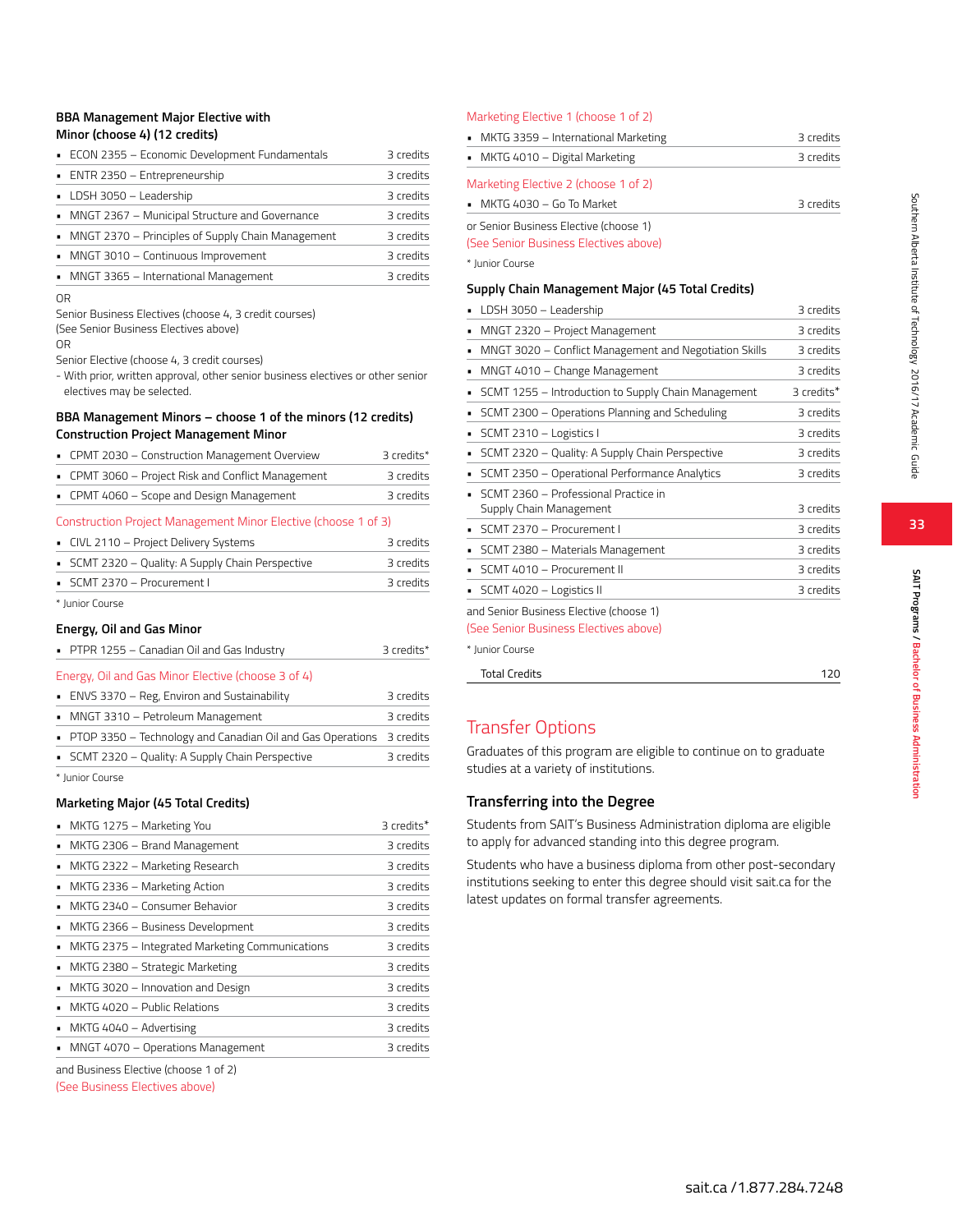- **• Four-year baccalaureate degree**
- **• Fall start**
- **• E-Learning**

#### **Contact Us**

School of Construction Room CB410, Aldred Centre Phone: 403.284.8367 Fax: 403.210.4271 Email: construction.cpm@sait.ca

# Program Description

The Bachelor of Science in Construction Project Management provides graduates with structured management and leadership techniques, further providing the basis for broader management decisions as well as on-site leadership in construction operations. The program prepares you for leadership roles in the construction industry. It consists of a combination of core courses, specialty courses and general education courses.

As a Construction Project Manager you will ultimately be responsible for every aspect of a client's project including planning, scheduling, managing equipment and materials, budgeting, staff management, procurement, risk analysis, or a combination of any of these.

This degree program is four years in length, consisting of eight 15-week semesters.

This program accepts students into first semester in September.

**Note:** This program utilizes an e-Learning (SAIT issued laptop computer) instructional delivery method.

# Program Overview

#### **Your Career**

Graduates participate in construction project management, facilities management, and infrastructure development both locally and globally.

Graduates also pursue graduate-level credentials in the construction project management domain.

Numerous career paths exist for graduates of the BSc CPM. Some examples of typical entry level opportunities for graduates include the following:

• Assistant Project Coordinator

• Junior Contract Administrator • Assistant Facilities Manager

• Assistant Site Supervisor

• Junior Estimator

- Assistant Construction Manager
- Assistant Project Manager • Project Assistant
- Site Supervisor
- 
- Construction Inspector • Project Coordinator
- 
- Project Document Controller

There are also opportunities for graduates of BSc CPM to pursue a variety of self-employment opportunities such as: consulting, general contracting, small businesses, or other entrepreneurial ventures.



#### **Student Success**

Students with higher grades usually experience more success in SAIT's programs. There is a direct correlation between the time and energy invested in studies to the success achieved.

**Note:** Course difficulty levels are higher for a degree program than they are for a diploma program.

#### **Credentials and Accreditation**

Upon successful completion of this program, graduates will receive a SAIT Bachelor of Science in Construction Project Management baccalaureate degree.

The Bachelor of Science in Construction Project Management program has received full accreditation from the Canadian Institute of Quantity Surveyors (CIQS), a self-regulatory, professional body that sets the highest standard for construction economics in Canada. It is the first program in Alberta to be accredited by CIQS.

The School of Construction is also seeking accreditation for the BSc CPM Program from three related accreditation bodies:

- The Project Management Institute Global Accreditation Center (PMIGAC). This is the only specialized international accrediting body that assures the quality of Project Management degree programs at the graduate and undergraduate levels.
- The Gold Seal program by the Canadian Construction Association (CCA) is a national certification program that recognizes construction management excellence, based on education, experience and examination. CCA Gold Seal and PMI-GAC accreditation for the BSc CPM will be diligently sought in the coming years.
- The Chartered Institute of Building (CIOB) an international body that enables members who wish to enter a management career in construction.

# Progression

Students must attain a PGPA and/or a CGPA of 2.0 or better in each semester and pass the necessary prerequisite courses to progress through the program. To qualify for graduation, students must pass all courses, attain a CGPA of 2.0 or better and complete course requirements within the prescribed timelines.

# Admission and Selection

• Fall 2016 start: applications are accepted Oct. 21, 2015 to Sept. 16, 2016.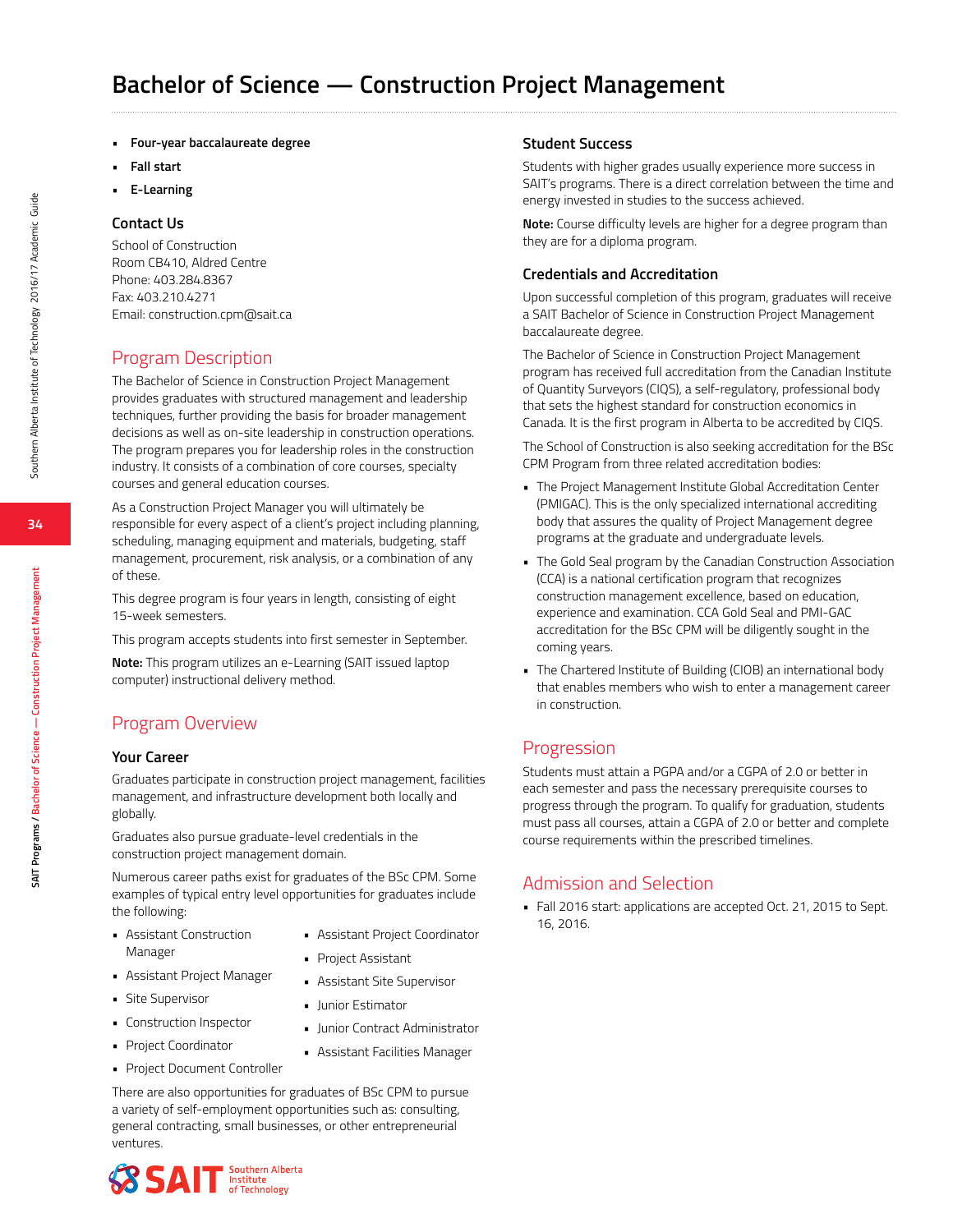# Admission Requirements

An overall minimum average of 70% in the following courses or equivalents:

- Math 30-1 or Pure Math 30, AND,
- English Language Arts 30-1, AND,
- Two courses from Group A, AND,
- One course from Group A or B.

| Group A (Academics) | Group B (Other) (5 credits)                                                                      |  |
|---------------------|--------------------------------------------------------------------------------------------------|--|
| Mathematics 31      | Art 30 or 31                                                                                     |  |
| Biology 30          | Drama 30                                                                                         |  |
| Chemistry 30        | Music 30 (choral, instrumental, general)                                                         |  |
| Physics 30          | Physical Education 30                                                                            |  |
| Science 30          | Religion 35                                                                                      |  |
|                     | Social Studies 30-1                                                                              |  |
|                     | Social Studies 30-2                                                                              |  |
|                     | One language 30                                                                                  |  |
|                     | Other five-credit grade 12 subjects or a<br>combination of two three-credit grade 12<br>subjects |  |
|                     | Five credits of advanced career and<br>technology courses                                        |  |

All applicants must demonstrate English Language Proficiency prior to admission, including students educated in Canada.

# **Competitive Entry: Five Step Process**

**Step 1:** Ensure that you meet all of the admission requirements listed above.

**Step 2:** This is a competitive program and we receive more qualified applications than available seats in the program. It is important to review the selection information below to understand the process and deadlines.

- Applications for fall 2016 are accepted Oct. 21, 2015 to Sept. 16, 2016.
- Applications received after April 29 will be placed on a secondary waitlist and applicants will be contacted if seats become available.
- The competitive entry/selection process is done on a continuous basis starting in November.

In the selection process, applicants will be assessed according to the following criteria and seats will be offered accordingly.

- Academic Achievement
- Quality of the Career Investigation Report
- Quality of the personal interview (applicants may be required to attend a personal interview to determine program fit)

Once the program is full, applicants will be placed on a waitlist in order of their ranking.

**Step 3:** Apply to the Bachelor of Science Construction Project Management program. You will be required to submit your transcripts and/or anticipated final grades at this time in order to be included in the competitive entry/selection process.

**Step 4:** Log in to mySAIT to check your admission status. If your status indicates you're "In Selection," you will be contacted to complete the Career Investigation Report and submit it according to the instructions.

- Applicants who fail to complete the Career Investigation Report within the timelines listed on the document will be excluded from selection.
- You will be contacted by the program directly if you will be required to attend a personal interview.

**Step 5:** Continue to monitor changes to your application decision through mySAIT.ca.

This program requires a review of courses for which anticipated final grades were submitted. A transcript for courses completed in January must be submitted by March 11. You will be contacted by the program directly with a request for these transcripts. These transcripts will then be forwarded to the Admissions office in SAIT Student Services.

Failure to meet anticipated final grades will result in offers being rescinded.

# **Communication During Selection**

Email is the primary source of communication during the selection process. Ensure your personal email account is managed appropriately to receive our emails, files and communications.

Due to the significant number of applications for this program, the selection process can take some time. Every effort will be made to maintain the timelines outlined above. We appreciate your patience.

Unfortunately, due to the extremely large volume of applicants, we do not provide assistance or follow-up as to why a particular candidate was not competitive.

Program Completion

- Students starting in a degree program after July 1, 2015, have 10 years to complete the credential requirements.
- Students who started the program prior to July 1, 2015, are under the previous policy and will have 7 years to complete the credential requirements.
- The time limitation begins on the date the student started the first course in the credential.
- For more information, refer to AC 3.1.1 Grading and Progression Procedure.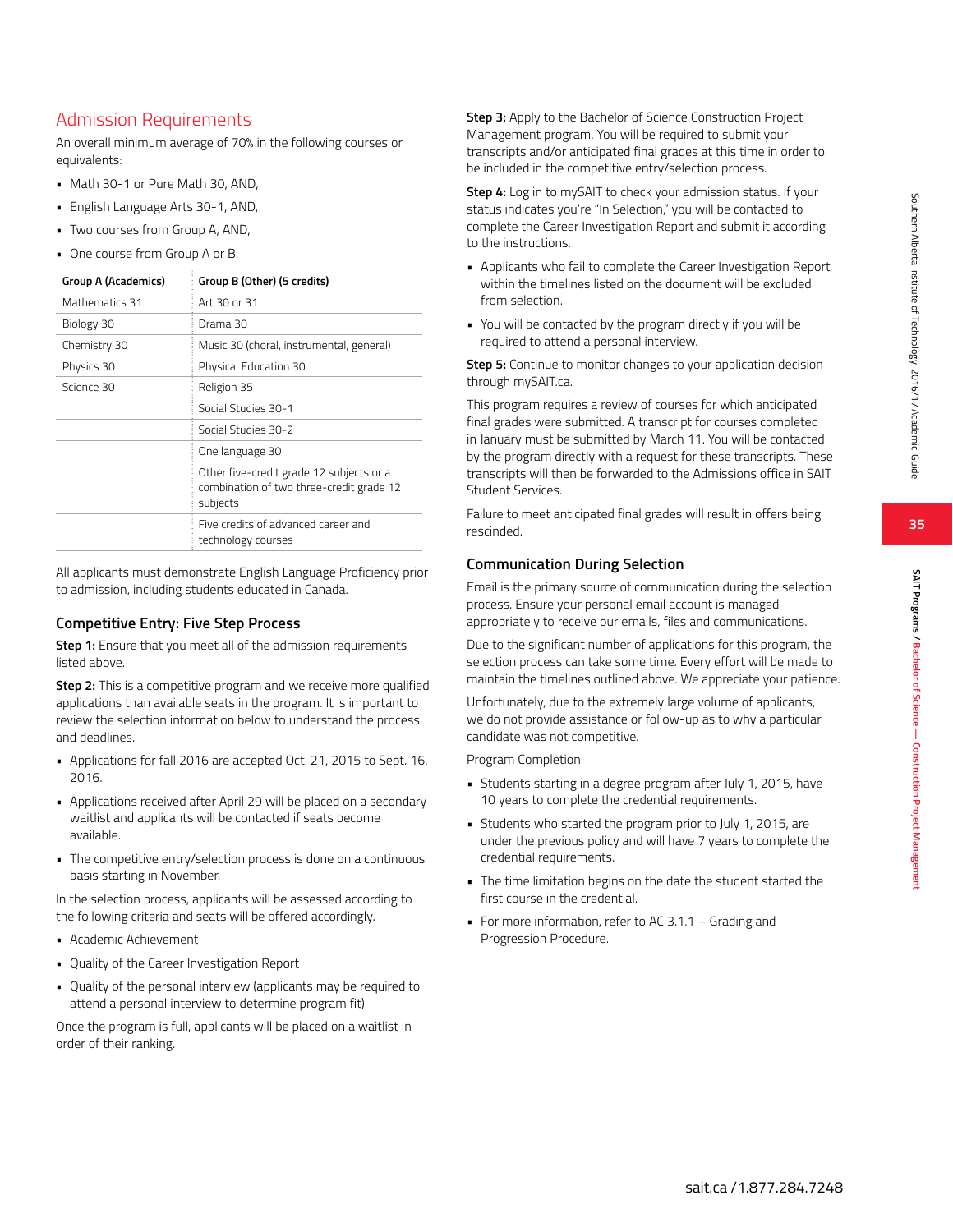# Costs and Supplies

### **Tuition and Fees (Subject to change)**

- Please refer to the **Tuition and Fee Table.**
- International students, please refer to **International Student Fees.**
- For student funding, please refer to **Financial Assistance.**

### **Books and Supplies (Subject to change)**

- Books and Supplies are approximately \$1,000 \$1,500 per fulltime year.
- A \$400 security deposit to use a SAIT issued laptop.

### Program Outline

### First Year

| Semester 1 |  |
|------------|--|
|------------|--|

| CIVL 1010 - Introduction to Construction          | 3 credits |
|---------------------------------------------------|-----------|
| MATH 1010 - Technical Mathematics I               | 3 credits |
| PHYS 1011 - Introductory Physics                  | 3 credits |
| Plus one Communications Elective                  | 3 credits |
| Plus one Science Elective                         | 3 credits |
| Semester 2                                        |           |
| ARCH 1020 - Construction Presentation Graphics    | 3 credits |
| SURV 1010 - Construction Surveying                | 3 credits |
| CIVL 1110 - Materials and Methods of Construction | 3 credits |
| SMTL 1010 - Statics and Strength of Materials     | 3 credits |
| MATH 1110 - Technical Mathematics II              | 3 credits |
| Second Year                                       |           |
| Semester 3                                        |           |
| CIVL 2020 - Building Structures I                 | 3 credits |
| ESTM 2010 - Project Cost Estimation               | 3 credits |
| CIVL 2110 - Project Delivery Systems              | 3 credits |
| CPMT 2010 - Project Planning and Scheduling       | 3 credits |
| Plus one Law Elective                             | 3 credits |
| Semester 4                                        |           |
| CODE 3010 - Building Codes and Specifications     | 3 credits |
|                                                   |           |

# • CIVL 3120 – Building Structures II • CPMT 3130 – Cost Planning and Control 3 credits • CIVL 3130 – Mechanical and Electrical Systems 3 credits

• CIVL 2120 – Soil Mechanics and Foundations 3 credits

# • CLAW 3010 – Construction Law 3 credits • CPMT 2020 – Introduction to Construction Project Management 3 credits • CPMT 3110 – Construction Equipment and Methods 3 credits • PHYS 1110 – Physics II 3 credits • STAT 3110 - Statistics for Science and Engineering 3 credits

Third Year Semester 5

Semester 6 • MGMT 3010 – Business Skills and Processes 3 credits • CPMT 3030 – Construction Contracts and Procurement Management 3 credits • CPMT 4130 – Construction Safety Management 3 credits • CIVL 3310 – Total Building Performance 3 credits Plus one Social Science Elective 3 credits Internship • ITRN 4000 – Internship 3 credits Fourth Year Semester 7 • ENVS 3010 – Environmental Issues in Construction 3 credits • CPMT 4110 - Project Organization and Supervision 3 credits • CIVL 4010 – Real Estate Principles and Construction Finance 3 credits • CPMT 4060 - Scope and Design Management 3 credits • Plus one Technical Elective 3 credits Semester 8 • CPMT 4990 – Capstone Project credits • CPMT 4310 – E-Project Management 3 credits • CPMT 4070 - International Construction Project Management 3 credits • Plus one Humanities Elective 3 credits • Plus one Technical Elective 3 credits

#### **Communications Electives**

Students choose one (1) of the following electives

| • COMM 1030 – Business Communications      | 3 credits |
|--------------------------------------------|-----------|
| • ENGL 1010 - Critical Reading and Writing | 3 credits |

#### **Humanities Electives**

Students choose one (1) of the following electives

| • PHIL 1011 - Critical Thinking          | 3 credits |
|------------------------------------------|-----------|
| $\blacksquare$ PHIL 3010 - Ethics        | 3 credits |
| • PHIL 1030 - Ethics in Technology       | 3 credits |
| • ARCH 1010 - History of Architecture    | 3 credits |
| • HUMN 2010 - Introduction to Humanities | 3 credits |
| • PHIL 1040 - Introduction to Philosophy | 3 credits |
| • PHIL 1020 - Symbolic Logic             | 3 credits |

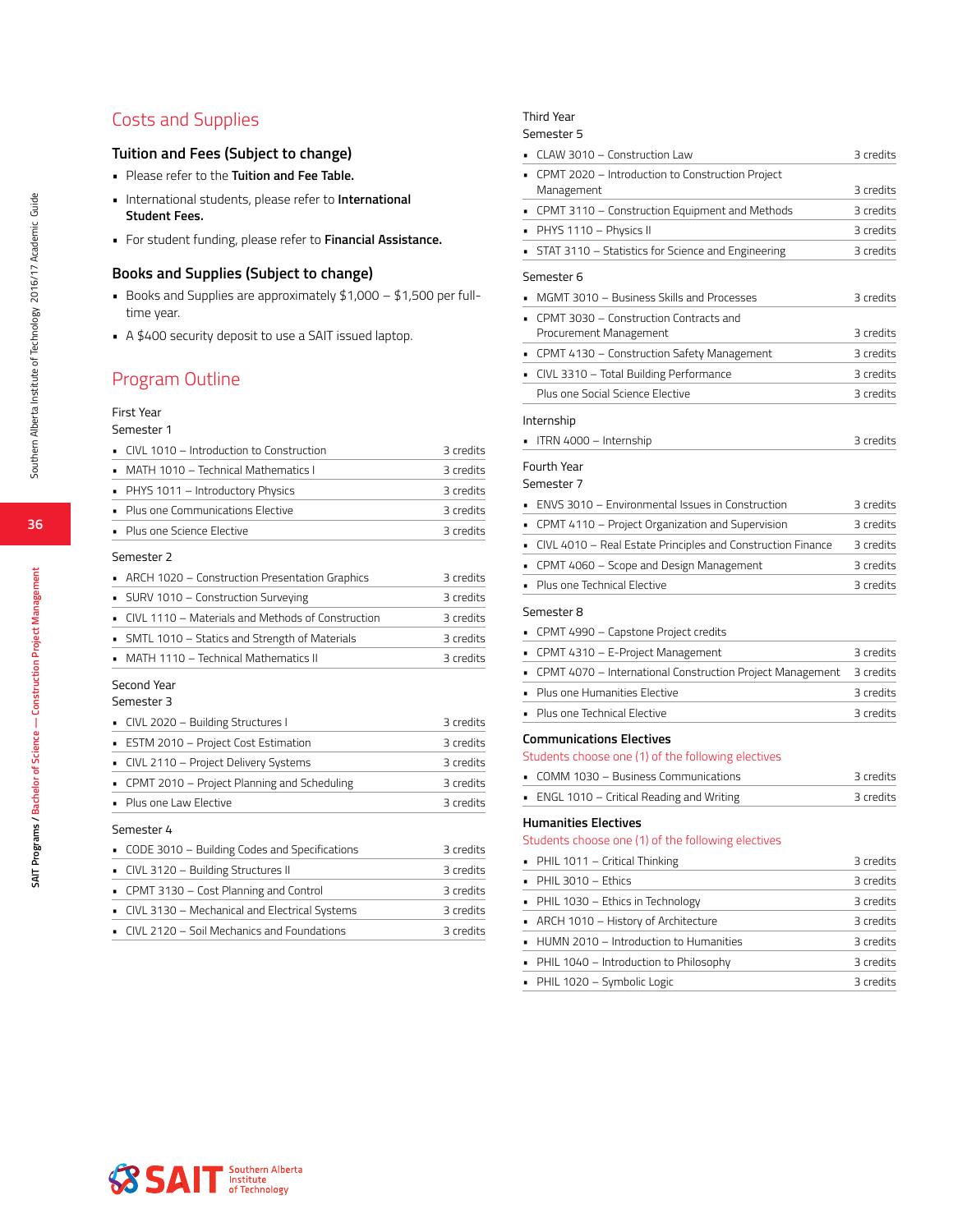#### **Law Electives**

Students choose one (1) of the following electives

| BLAW 2030 - Business Law                                  | 3 credits |
|-----------------------------------------------------------|-----------|
| $\blacksquare$ CLAW 1010 – Canadian and Environmental Law | a credits |

#### **Social Science Electives**

#### Students choose one (1) of the following electives

| • PSYC 1010 - Introduction to Psychology | 3 credits |
|------------------------------------------|-----------|
| • SOCI 2010 – Introduction to Sociology  | 3 credits |
| • ECON 1110 – Macroeconomics             | 3 credits |
| • ECON 1010 - Microeconomics             | 3 credits |
| • STAT 4010 - Research Methodologies     | 3 credits |
| SOCI 3060 - Technology and Society       | 3 credits |

### **Technical Electives**

### Students choose two (2) of the following electives

| • CIVL 3110 - Construction Productivity                | 3 credits |  |
|--------------------------------------------------------|-----------|--|
| • CPMT 3120 – Construction Project Admin and Marketing | 3 credits |  |
| • CPMT 4040 - Facilities Planning and Management       | 3 credits |  |
| • CPMT 3040 – Human Resource Management                | 3 credits |  |
| • CPMT 4020 – Maintainability of Facilities            | 3 credits |  |
| • CPMT 3060 – Project Risk and Conflict Management     | 3 credits |  |
| • CPMT 4030 – Strategic Facilities Management          | 3 credits |  |
| • CPMT 4050 - Utilities Management                     | 3 credits |  |
| • CIVL 4110 - Value Engineering                        | 3 credits |  |
| • CPMT 3050 - Quality Management                       | 3 credits |  |
| <b>Science Electives</b>                               |           |  |

# Students choose one (1) of the following electives

| • CPNT 1010 - Internetworking Fundamentals |                                           | 3 credits |
|--------------------------------------------|-------------------------------------------|-----------|
|                                            | • CMPP 1010 - Introduction to Programming | 3 credits |
|                                            | <b>Total Credits</b>                      | 123       |

# Transfer Options

Graduates of this program are eligible to continue on to graduate studies at a variety of institutions. Contact transfer.options@sait.ca for additional information.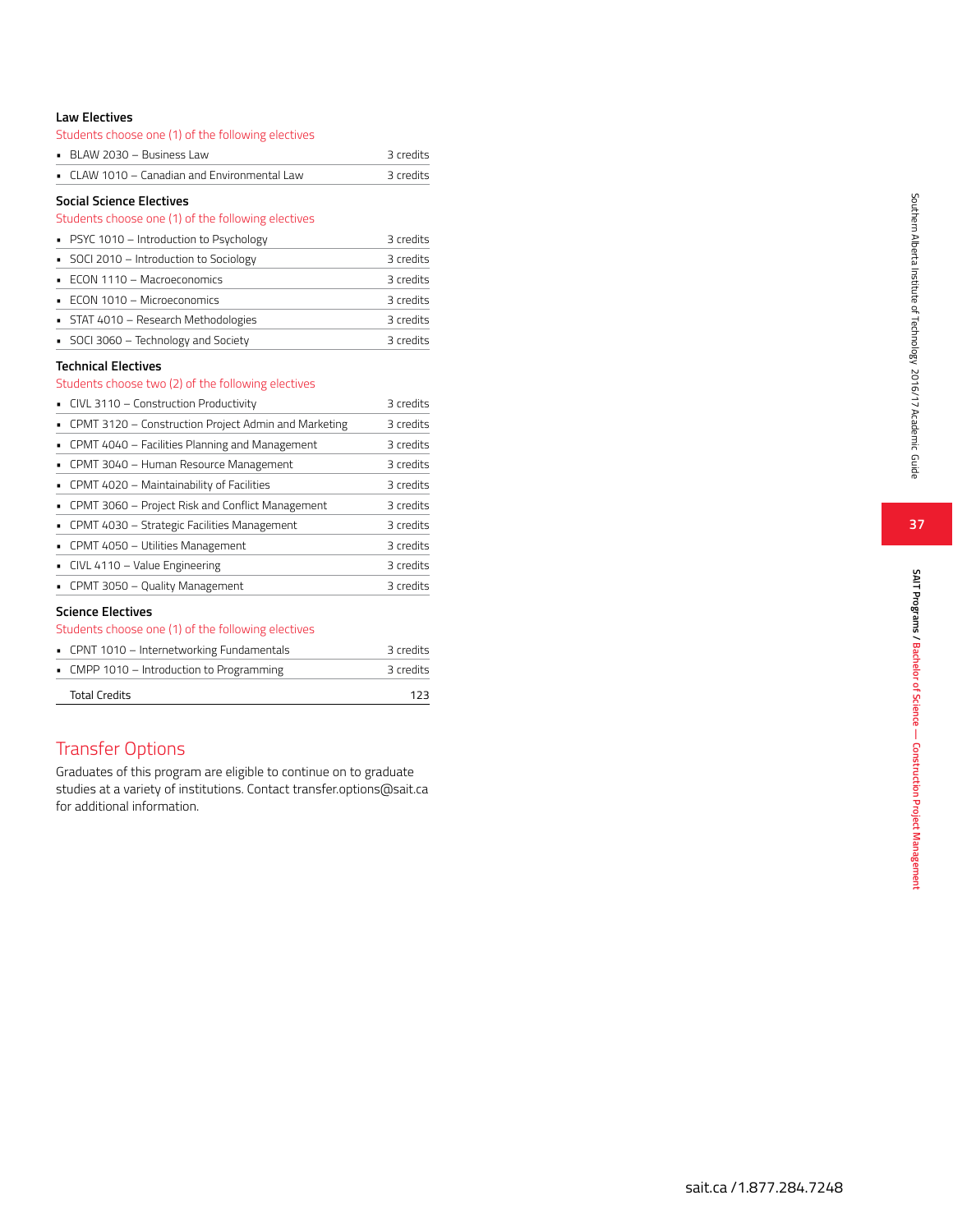# **Baking and Pastry Arts**

- **• Two-year diploma**
- **• Live training in chocolate lab and retail food outlet**
- **• Professional paid internship**
- **• Application process begins in October for start in the following September**
- **• High-industry demand**

### **Contact Us**

School of Hospitality and Tourism Phone: 403.284.8612 Email: culinary@sait.ca

## Program Description

Take exceptional instructors with backgrounds in traditional and contemporary baking and pastry arts from around the world, add state-of-the-art training facilities and a progressive curriculum, and you get the top Baking and Pastry Arts program in Canada.

If you have baked all of your life, have an artistic flair and are interested in creating magic with elegant dessert showpieces, we can help take your passion to the next level. A career in baking and pastry arts will have you balancing exact measurements and chemistry on one hand, while using your imagination and creativity to develop exciting new recipes on the other.

In an industry experiencing high demand, graduates from SAIT's Baking and Pastry Arts program are well prepared for a diverse range of career options after graduation. In this technical discipline, the craft of pastry is teamed with the art of baking, sugar artistry and fine artisanal chocolate production.

At SAIT, we focus on your success through a personalized approach, small class sizes, plenty of hands-on training and exciting new facility upgrades. Our labs are state-of-the-art and include a specialized chocolate lab and downtown Culinary Campus.

During this full-time two year diploma program, you will be trained in baking fundamentals and advanced baking practices. The program covers yeast goods, artisan breads, pastries, sugar artistry, chocolate, special occasion and wedding cakes, flans, tortes and much more. You will also learn important management skills on food regulations, customer service, costing, pricing, merchandising and starting your own business.

### **Hands-on, production environment**

Our main goal is to prepare you for the real world in a hands-on, productionstyle environment. Over your two-year education, you will receive about 1,400 practical training hours in the bakery labs. You'll learn Step-by-Step tactics and come away knowing best practices, as well as practical strategies to implement in the real world. You will also have the chance to feature your talents by baking bread and pastry products to sell in our gourmet retail food outlets including the renowned Highwood restaurant, the Market Place and the downtown Culinary Campus.

### **Learn from top instructors from around the world**

In addition to learning the science of baking, our instructors will also inspire your creativity. The highly distinguished instructors in the Baking and Pastry Arts program are truly second to none. Their diverse backgrounds and specialties range from executive pastry chefs from top hotels in New York, Hawaii and Bermuda, to local, entrepreneurial bakers.

### **Professional paid internship and study tours**

Between your first and second year of study, you will get to apply your skills in a professional paid internship. In addition to gaining experience in a real-world environment, internships provide valuable connections and opportunities to network with future employers.

As a student, you can also take advantage of exciting international study tours. Previous tour locations have included France, Australia, Thailand, Germany, Spain and Portugal.

### **Work toward becoming a certified journeyman baker**

Students who successfully complete the baking diploma can choose to write the journeyman baker exam. To become a certified journeyman baker, students must complete additional required employment hours.

# Program Overview

### **Your Career**

You will be prepared for a diverse range of career options in baking and pastry arts after graduation. You may find work locally or abroad as a(n):

- Pastry Chef
- Specialty Cake Decorator
- Bakery Manager
- Retail Baker
- Chocolatier
- Entrepreneur
- Did you know graduates of the Baking and Pastry Arts program have a 96% employment rate?

### **Student Success**

- Keep in mind hospitality industry hours can range from early morning to late in the evening and often include holidays.
- The baking and pastry industry is a fast-paced, dynamic environment with a focus on quality and customer service. You should be able to handle stressful situations appropriately (e.g., dealing with a line-up of customers).
- You will be required to groom and dress according to industry expectations while in your practical training.
- You must be in good physical condition for this demanding trade where you will be on your feet for long hours, doing repetitive production work.

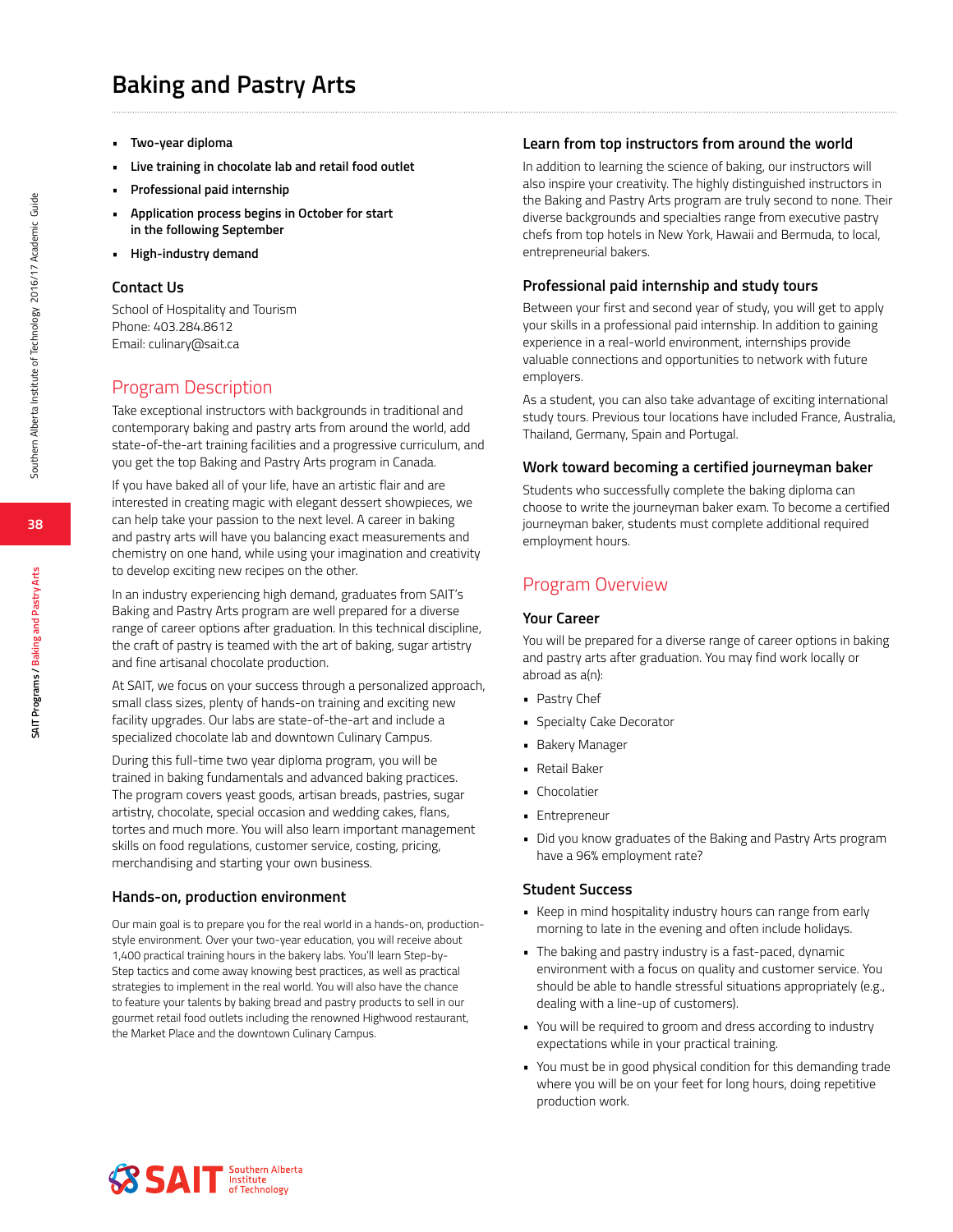- Most successful students spend approximately 20 hours per week doing homework and review, with additional study required to prepare for exams.
- The material is presented at a fairly rapid rate. For the greatest level of success you must be present and take responsibility for your learning experience.
- You must be able to read, write and comprehend the English language at a level exceeding basic conversational English.
- Students with higher grades in high school usually experience more success in SAIT programs.

### **Credentials and Accreditation**

After successfully completing this program, graduates will receive a SAIT diploma in Baking and Pastry Arts.

Students are encouraged to write all three periods of the Alberta Journeyman Baker exams after they have successfully completed the corresponding courses in the first and second year of the Baking and Pastry Arts diploma program.

### **Progression**

Students must attain a PGPA and/or a CGPA of 2.0 or better in each semester and pass the necessary prerequisite courses to progress through the program. To qualify for graduation, students must pass all courses, attain a CGPA of 2.0 or better and complete course requirements within the prescribed timelines.

### Admission Requirements

A minimum of 50% in the following courses or their equivalents:

- English Language Arts 10-1 or 10-2, AND,
- Math 10C or Math 10-3 or Pure Math 10 or Applied Math 10.
- All applicants must demonstrate English Language Proficiency prior to admission, including students educated in Canada.

### **Selection**

Applications and proof of the admission requirements (transcripts and/or anticipated final grades) must be submitted by July 1 to be included in selection.

Preference will be given to applicants who apply prior to April 1 and have industry experience or food training.

### **Selection Criteria**

Qualified applicants will be emailed a selection package and will be required to provide the following:

- Current resumé
- Two letters of reference
- Career Investigation Report

Completed selection packages will be reviewed and successful applicants will be invited to attend an interview with

representatives of the Baking and Pastry Arts program. Offers of admission will be determined based on the selection package and the interview.

# Costs and Supplies

### **Tuition and Fees (Subject to change)**

- Please refer to the **Tuition and Fee Table.**
- International students, please refer to **International Fees.**
- Student funding, please refer to **Financial Assistance.**

### **Books and Supplies (Subject to change)**

• Books and Supplies are approximately \$1,200.

# Program Outline

Transfer Options

SAIT graduates and incoming students.

### First Year

| Semester 1                                     |             |
|------------------------------------------------|-------------|
| • FSAN 212 – Bakery Safety and Sanitation      | 3 credits   |
| BAKE 209 - Bakery Fundamentals                 | 3 credits   |
| BAKE 219 - Yeast Fundamentals                  | 3 credits   |
| • BAKE 221 - Artisan Breads and Viennoiserie   | 3 credits   |
| • BAKE 227 - Introduction to Cooking           | 3 credits   |
| Semester 2                                     |             |
| COMM 209 - Business Communications<br>×.       | 1.5 credits |
| BAKE 256 - Pastry Fundamentals I               | 3 credits   |
| BAKE 266 - Pastry Fundamentals II              | 3 credits   |
| • MNGT 256 - Starting Your Own Business        | 3 credits   |
| • NUTR 256 – Nutrition and Recipe Modification | 1.5 credits |
| BAKE 276 - Art and Design                      | 3 credits   |
| Semester 3                                     |             |
| PRAC 293 - Professional Internship - BPA       | 3 credits   |
| Second Year<br>Semester 4                      |             |
| BAKE 300 - Art of Chocolate                    | 3 credits   |
| BAKE 320 - Fine Pastries                       | 3 credits   |
| PROJ 323 - Special Projects                    | 3 credits   |
| BAKE 365 - Artistic Baking                     | 3 credits   |
| • MNGT 209 - Customer Relationship Management  | 3 credits   |
| Semester 5                                     |             |
| BAKE 360 - Plating and Pairing                 | 3 credits   |
| • MNGT 350 - Sensational Alternatives          | 1.5 credits |

PROJ 353 – Capstone Project 1.5 credits • BAKE 310 – Classic Desserts 3 credits • BAKE 450 – Wedding Cakes 3 credits • BAKE 380 – Sugar Artistry 3 credits Total Credits 63

Once completed, this SAIT credential may be eligible for transfer credit at another post-secondary institution. Visit Transfer Options to learn more about the transfer agreements currently available to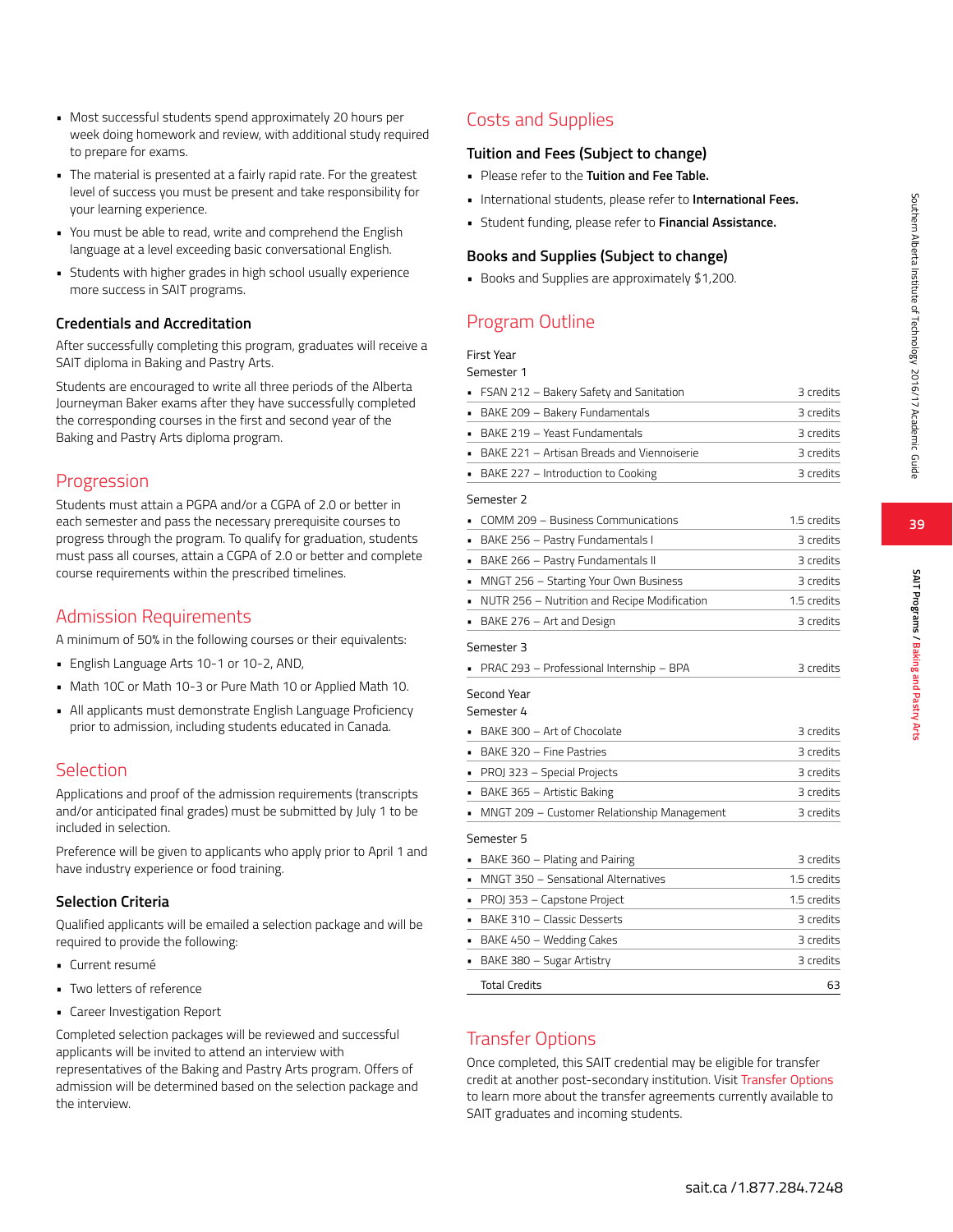# **Broadcast Systems Technology**

- **• Two-year diploma**
- **• Fall start**
- **• High-industry demand**

### **Contact Us**

School of Information and Communication Technologies Phone: 403.284.8081 Email: bxst.info@sait.ca

# Program Description

The Broadcast Systems Technology (BXST) program is a unique program and prepares you for employment installing and maintaining electronic and computer based equipment for the Broadcast industry. You will discover how to maintain and repair broadcast equipment as the electrical signal flows from the source through the audio and video mixing consoles to the station's link to the transmitter and then to your home. You may also be involved in the design of facilities. You will also acquire professional and business skills and learn comprehensive technical applications that will help you achieve a great career in the broadcast industry.

# Program Overview

### **Your Career**

Opportunities exist in many areas, including television and radio broadcast stations, systems and networks, post-production facilities, educational television and audiovisual systems, equipment manufacturers (technical field support) equipment sales and communications providers. Career progression may lead to employment as assistant chief and chief station engineers.

There is a major migration from analog systems to digital audio and video systems with the most prominent being High Definition Television (HDTV). It is common to have facilities that employ both analog and digital systems or just one or the other. The broadcast industry is now enhancing the delivery of content through streaming audio and video over the Internet.

• Graduates of the Broadcast Systems Technology program have a 100% employment rate

### **Student Success**

Characteristics of a successful student in this program include:

- Enjoy keeping up-to-date on new technological developments, continue to take training and enjoy learning new skills.
- Are able to manage their time and work effectively while facing deadlines.
- Able to work independently with little supervision but can also perform as a vital member of a team of professionals.
- Pay attention to detail and take personal pride in their technical problem-solving skills.
- A working knowledge of the MS Office Suite would be an asset.

### **Credentials and Accreditation**

After successfully completing this program, graduates will be awarded a SAIT diploma in Broadcast Systems Technology.

### **Accreditation**

This program is accredited by the Society of Broadcast Engineers (SBE).

### Progression

Students must attain a PGPA and/or a CGPA of 2.0 or better in each semester and pass the necessary prerequisite courses to progress through the program. To qualify for graduation, students must pass all courses, attain a CGPA of 2.0 or better and complete course requirements within the prescribed timelines.

### Admission Requirements

Completion of the following courses or equivalents:

- At least 50% in Math 30-1 or Pure Math 30, or 60% in Math 30-2, or 65% in Applied Math 30, AND,
- At least 50% in English Language Arts 30-1 or English Language Arts 30-2, AND,
- A minimum 20 level science (excluding Science 24 and 26)
- All applicants must demonstrate English Language Proficiency prior to admission, including students educated in Canada.

### **Selection**

There are no additional selection requirements. Admission will be extended on a first-qualified, first-offered basis until the program is full.

## Costs and Supplies

### **Tuition and Fees (Subject to change)**

- Please refer to the **Tuition and Fee Table.**
- International students, please refer to the **International Student Fees.**
- For student funding, please refer to **Financial Assistance.**

### **Books and Supplies (Subject to change)**

• Books and Supplies are approximately \$1,000 for the first year and \$500 for the second year.

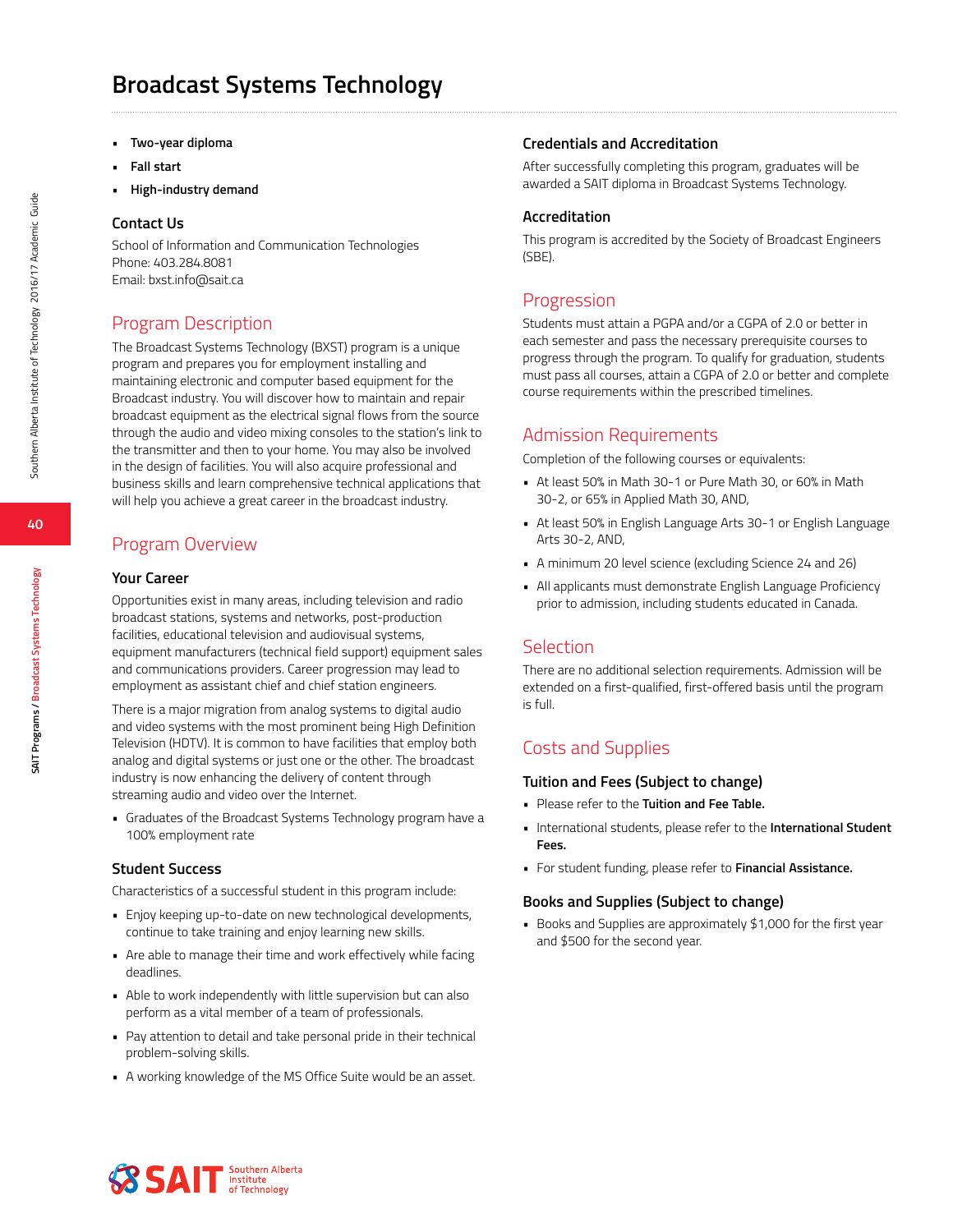# Program Outline

### First Year

#### Semester 1

| CMPH 211 - Computer Hardware and Operating                              |           |
|-------------------------------------------------------------------------|-----------|
| System Essentials                                                       | 3 credits |
| COMM 256 - Professional Communications and                              |           |
| <b>Presentation Skills</b>                                              | 3 credits |
| CPNT 220 - Introduction to Networking                                   | 3 credits |
| ELCM 211 - World of Broadcasting                                        | 3 credits |
| ELTR 209 - Troubleshooting Electrical Circuits                          | 3 credits |
| Semester 2                                                              |           |
| CMPS 268 - Broadcast Communications Systems                             | 3 credits |
| DIGI 252 - Digital Logic Troubleshooting                                | 3 credits |
| • ELCM 254 - Structured Cabling                                         | 3 credits |
| ELTR 263 - Troubleshooting Electronic Components and Circuits 3 credits |           |
| HREL 250 - Business Dynamics                                            | 3 credits |
| Second Year<br>Semester 3                                               |           |
| ELCM 314 - Broadcast RF Fundamentals                                    | 3 credits |
| ELCM 323 - Broadcast Systems Instrumentation                            | 3 credits |
| PROJ 304 - Project Preparation                                          | 3 credits |
| SYST 300 - Acoustic and Audio Systems                                   | 3 credits |
| SYST 305 - Video Standards and Systems                                  | 3 credits |
| Semester 4                                                              |           |
| ELCM 364 - RF Transmission Systems                                      | 3 credits |
| PROJ 354 - Capstone Project                                             | 3 credits |
| SYST 350 - Advanced Audio Systems                                       | 3 credits |
| SYST 355 - Playout and Automation                                       | 3 credits |
| SYST 365 - Broadcast Video Equipment                                    | 3 credits |
| <b>Total Credits</b>                                                    | 60        |

# Transfer Options

Graduates may be eligible for transfer credit at:<br>• British Columbia Institute of Technology<br>• NAIT<br>• Thompson Rivers University<br>• University of New Brunswick, Saint John

- 
- 
- 
- 
- University of Ontario Institute of Technology

41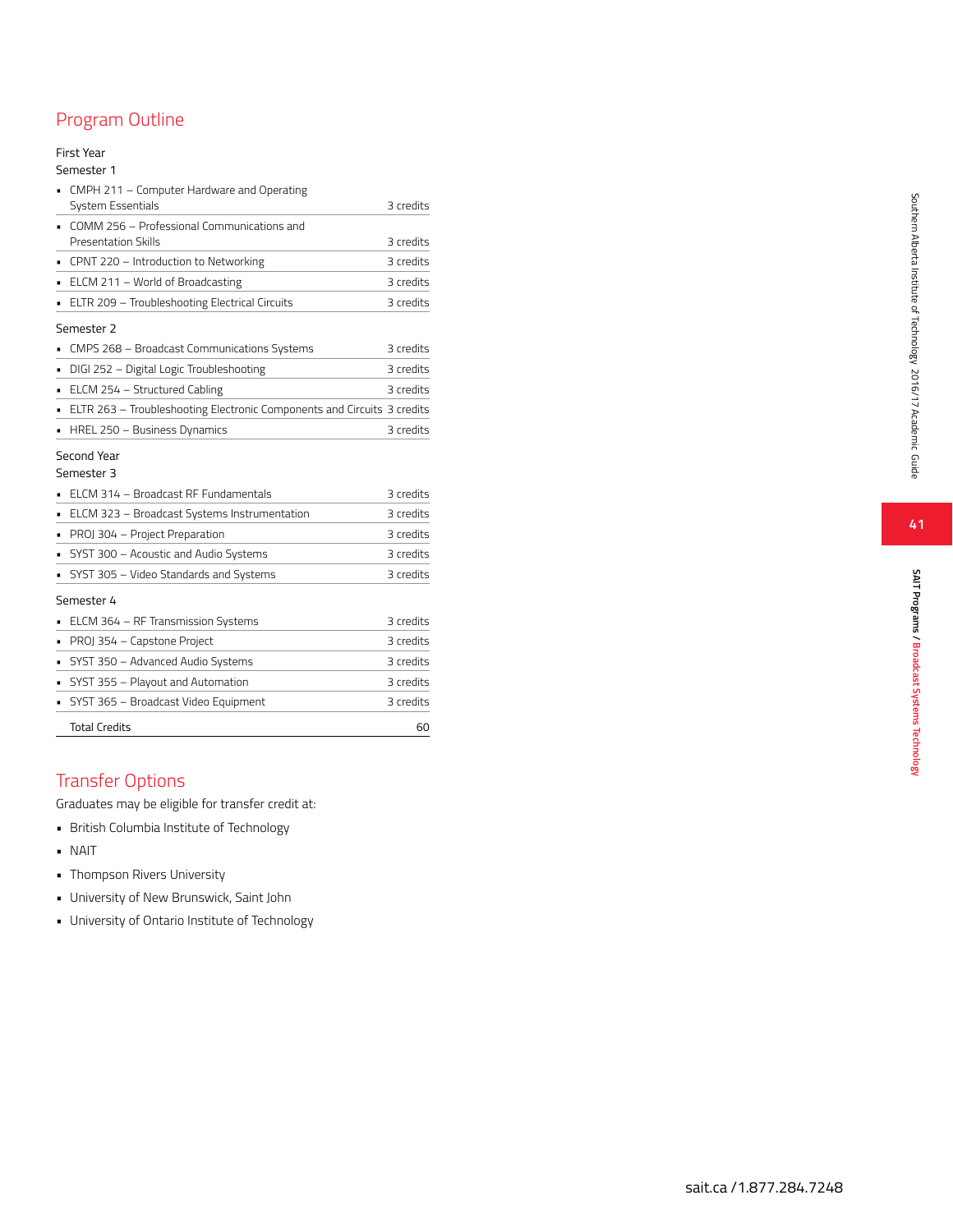# **Business Administration Diploma**

- **• Two-year diploma**
- **• Fall and winter starts**
- **• Laptop-based program**
- **• Small class sizes: 40 students maximum**
- **• Choice of majors: Accounting, Financial Services, Human Resource Management, Management, Marketing, or Supply Chain Management**
- **• Also available through Continuing and Distance Education (certain majors only)**

### **Contact Us**

School of Business Room N701, Senator Burns Building Phone: 403.284.8485 Email: business.advising@sait.ca

# Program Description

The Business Administration diploma is an industry-recognized laptop-based program that prepares students for in-demand career prospects in Accounting, Financial Services, Human Resource (HR) Management, Management, Marketing, or Supply Chain Management.

Students will gain the practical business knowledge as well as interpersonal, organizational, technological and decisionmaking skills needed to succeed in today's fast-changing global business environment. Under the guidance of instructors with real-world experience, students learn to apply theory in actual business situations through simulations, case studies, team projects and hands-on training. Students will develop an essential understanding of core business topics such as accounting, economics, management, marketing, organizational behaviour, productivity tools and technology, and communication skills.

The program consists of a common first year with an elective option. In year two, students will specialize by choosing one of the following majors: Accounting, Financial Services, Human Resource Management, Management, Marketing, and Supply Chain Management.

Upon graduation, students will be eligible for an entry level career in their field of choice and will have the option to pursue a degree or earn an industry designation (varies by major).

### **Majors**

Business Administration diploma students can choose between the following majors:

- **• Accounting:** gain intermediate-level accounting skills and practical knowledge in finance management, management information systems, and more, for the in-demand field of accounting. Graduates will be well prepared to ladder into the Accounting major in SAIT's Bachelor of Business Administration or another degree program in order to pursue a Chartered Professional Accountant (CPA) designation.
- **• Financial Services:** gain skills in financial planning, banking, insurance, and investments. Graduates will be well-qualified to land an entry-level position in the financial services industry with banks, investment companies, insurance companies, credit unions and more.
- **• Human Resource Management:** become knowledgeable in human resource (HR) matters and understand the recruitment process, the role of training in an organization, employment law, and HR information systems. Graduates can launch a career in human resources in a variety of industries in areas such as recruitment, training, payroll, and more.
- **• Management:** develop general management skills in project management, international management, human resources and leadership. Graduates will be ready to take on a range of entry level positions towards a career in management in areas such as human resources, administration, operations, projects, and more in any industry. Students can also pursue a Certified Institute of Management (CIM) designation.
- **• Marketing:** explore and apply marketing fundamentals as well as the latest trends in the areas of brand management, strategic marketing, international marketing, research, and communication planning. Students can pursue careers in public relations, media, advertising, sales, promotions, events and more for a variety of industries. This program is recognized by the Canadian Professional Sales Association (CPSA) for their industry designation.
- **• Supply Chain Management:** learn how to support efficient supply chain management in a complex environment through an understanding of operations, procurement, logistics, analytics and quality. Students can pursue careers in Alberta's rapidly growing supply chain profession in a variety of industries including transportation, manufacturing, oil and gas, and more.



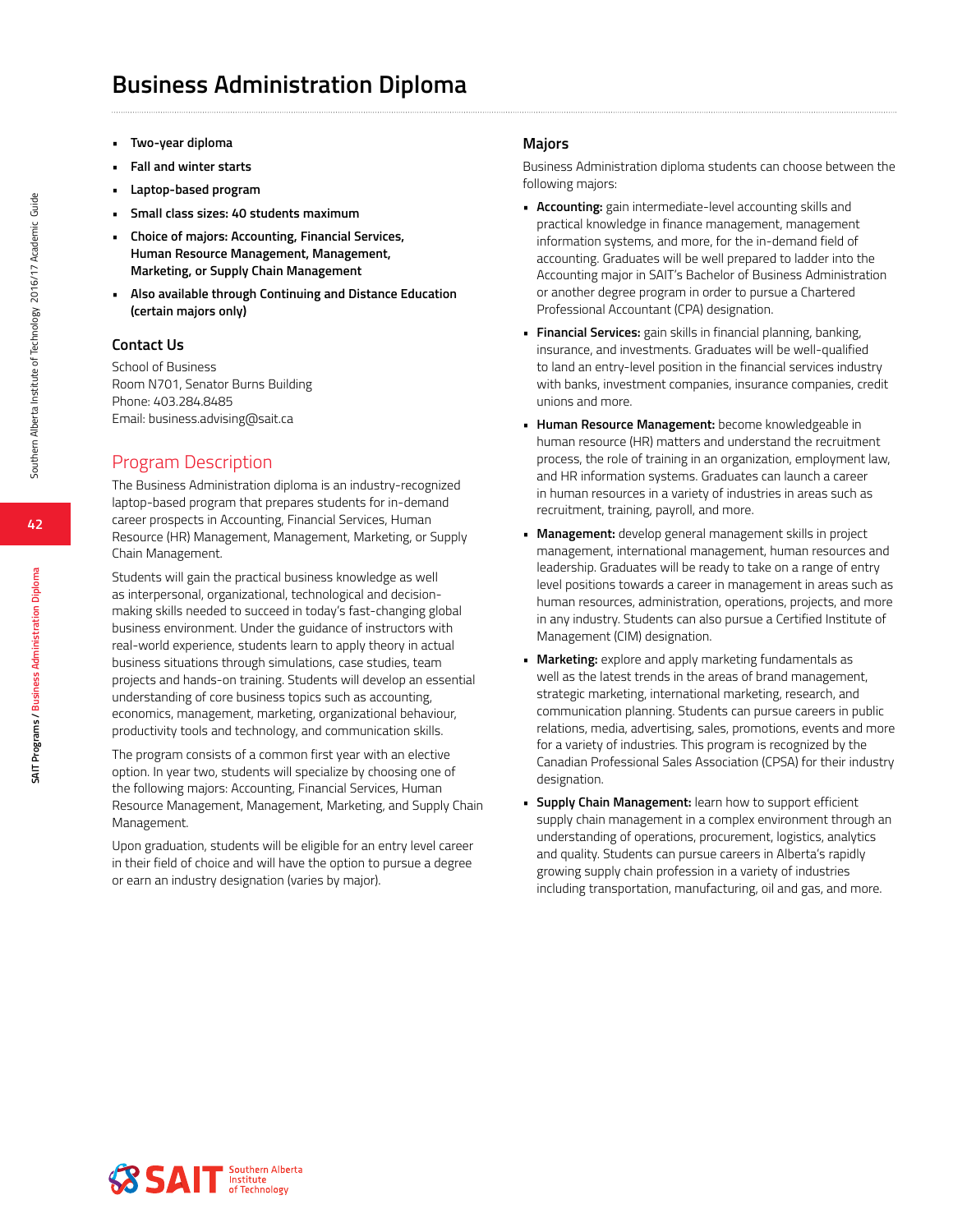# Program Overview

# **Your Career**

**Accounting** graduates can find employment in a variety of positions in public practice and private corporations. Many students go on to pursue a degree and accounting designation. Past graduates have obtained positions such as: Accountant, Accounting Clerk, Bookkeeper, Business Analyst, Payroll Clerk, Royalty Analyst, and Tax Accountant.

**Financial Services** graduates can find work in retail or corporate banking, investing, insurance, trusts and compliance. Past graduates landed roles such as: Fraud Investigator, Financial Planner, Financial Services Representative, Insurance Claims, Representative, Mortgage Assistant, and Personal Banking Specialist.

**Human Resource Management** graduates can find employment in virtually any industry. Potential positions include: Benefits Advisor, HR Coordinator, Labour Relations Advisor, Payroll Coordinator, and Recruiter.

**Management** graduates will have a solid foundation in management and problem solving skills for a business administration role in almost any industry. Past graduates have found positions such as: Account Manager, Conference Director, Management Trainee, Operations Manager, Project Coordinator, Purchasing Specialist, and Store Manager.

**Marketing** graduates will be prepared for a variety of creative and/ or strategic marketing opportunities in areas such as advertising, public relations, digital marketing, promotions, marketing management, special event marketing, and sales. Past graduates have had roles such as: Advertising Coordinator, Business Analyst, Business Development Advisor, Marketing and Communications Specialist, Marketing Coordinator, and Online Advertising Sales Representative.

**Supply Chain Management** graduates will be well-prepared for a wide variety of roles in the ever-changing global supply chain, from negotiating and decision-making to in-depth data mining and analytics and everything in between. Potential positions include: Buyer, Commodity Manager, Inventory Analyst, Logistics Coordinator, Supply Chain Analyst, and Procurement Specialist.

## **Student Success**

To achieve success in this program, students should:

- Attend and actively participate in all classes
- Spend five to eight hours per week on each course outside of regular class time
- Be proficient in the use of a Windows-based computer and Microsoft Office
- Be prepared to work in teams
- Become familiar with and adhere to SAIT's policies and procedures
- Have strong written and oral communication skills

Students who are engaged in campus life and who take advantage of SAIT services and resources are more likely to experience success in SAIT's programs.

# **Credentials and Accreditation**

After successfully completing this program, graduates will receive a two year SAIT diploma in Business Administration.

# **Professional Designations and Certifications**

Graduates will have the opportunity to pursue a variety of professional designations, depending on their major. Additional exams, education, or work requirements may apply for earning a designation or certification. Completion of a degree is required in some cases.

**Accounting** major students can pursue the Chartered Professional Accountant (CPA) Professional Education Program, upon completion of a degree. See SAIT's Bachelor of Business Administration or Bachelor of Applied Business Administration (Accounting).

**Financial Services** major students will have the opportunity to complete the Investment Funds in Canada (IFC) exam. The Financial Planning Standards Council recognizes the program as meeting the Core Curriculum requirements for the Certified Financial Planner (CFP) certification.

**Human Resource Management** (no formal agreement in place): Graduates can pursue a number of designations including: Certified Human Resource Professional (CHRP), Registered Professional Recruiter (RPR), and Certified Training and Development Professional (CTDP). A degree is required in some cases.

**Management** (no formal agreement in place): Project Management Professional (PMP) certification, Canadian Institute of Management (CIM)

**Marketing:** Certified Sales Professional (CSP)

**Supply Chain Management** (no formal agreement in place): Supply Chain Management Professional (SCMP), Professional Logistician (P.Log), Certified Supply Chain Professional (CSCP)

# Progression

Students must attain a PGPA and/or a CGPA of 2.0 or better in each semester and pass the necessary prerequisite courses to progress through the program. To qualify for graduation, students must pass all courses, attain a CGPA of 2.0 or better and complete course requirements within the prescribed timelines.

# Admission Requirements

Completion of the following courses or equivalents:

- At least 50% in Math 30-1 or Math 30-2 or Pure Math 30, or at least 60% in Applied Math 30, AND,
- At least 50% in English Language Arts 30-1, or at least 60% in English Language Arts 30-2
- All applicants must demonstrate English Language Proficiency prior to admission, including students educated in Canada.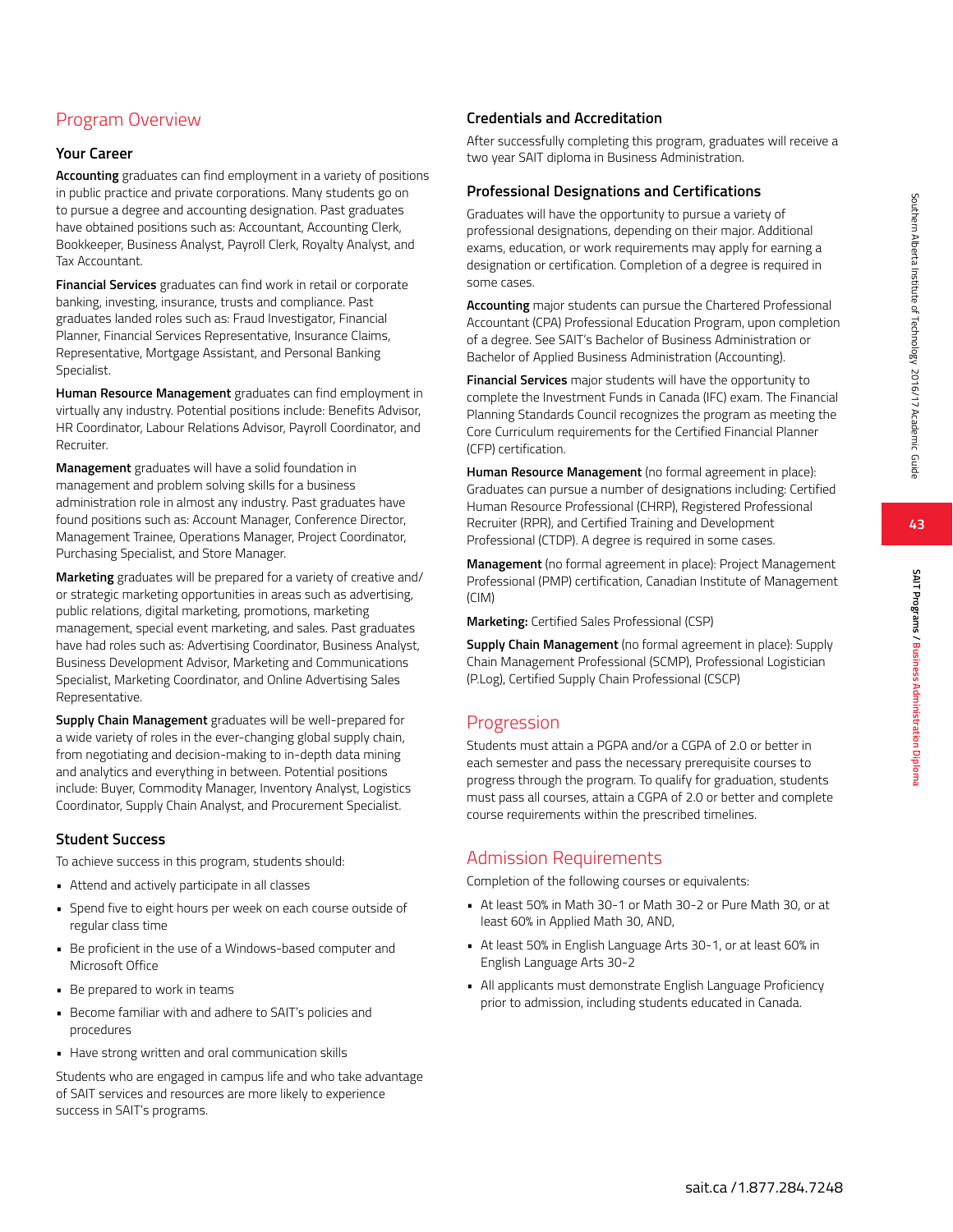# **Selection**

Applications and proof of the admission requirements (transcripts and/or anticipated final grades) must be submitted to be considered for selection or early admission.

### **Early Admission**

Early admission will be offered to applicants who have achieved or will achieve one of the following requirements:

- An average of 60% in one of: Math 30-1, or Math 30-2 or Pure Math 30; and one of: English Language Arts 30-1 or 30-2,
- Or an average of 60% in Applied Math 30 and English Language Arts 30-1,
- Or an average of 65% in Applied Math 30 and English Language Arts 30-2.

Early admission will be offered until March 4 (fall start) and Sept. 30 (winter start) or until the program is full.

### **Selection Process**

- Applicants who do not qualify for early admission, or who qualify after the early admission deadline has passed, will be placed in selection and academically ranked according to the admission requirements.
- Selection will begin on March 7 (fall start) and Oct. 3 (winter start) and be done on a continuous basis until the program has been filled.
- Applicants will then be offered a seat or waitlisted, based on ranking and seat availability.

Failure to meet anticipated final grades will result in offers being rescinded.

# Costs and Supplies

### **Tuition and Fees (Subject to change)**

- Please refer to the **Tuition and Fee Table.**
- International students, please refer to **International Student Fees.**
- Student funding, please refer to **Financial Assistance.**

### **Books and Supplies (Subject to change)**

- Books and Supplies are approximately \$1,000 \$1,500 per fulltime year.
- The Business Administration Financial Services major has a 4th semester course that requires registration and payment to an external accrediting body of approximately \$400 for an industry licensing exam.
- Bring Your Own Device (BYOD) program: approx. \$600-\$800 for a Windows-based laptop that meets the minimum requirements.

# Program Outline

First Year

| Semester 1 Common |  |
|-------------------|--|
|                   |  |

| • ACCT 215 - Introductory Financial Accounting I   | 3 credits |
|----------------------------------------------------|-----------|
| • BCMP 225 - Business Computers                    | 3 credits |
| BMAT 230 - Business Mathematics                    | 3 credits |
| • COMN 220 - Communication and Presentation Skills | 3 credits |
| • MNGT 200 - Introduction to Business              | 3 credits |

#### Semester 2 Common

| $\blacksquare$ ECON 250 – Microeconomics | 3 credits |
|------------------------------------------|-----------|
| MKTG 260 - Marketing Essentials          | 3 credits |
| • MNGT 250 - Organizational Behaviour    | 3 credits |
| • STAT 270 - Quantitative Methods        | 3 credits |

#### Semester 2 Electives (Choose 1 of 5)

| • ACCT 255 - Introductory Financial Accounting II    | 3 credits |
|------------------------------------------------------|-----------|
| • BFIN 255 - Personal Financial Planning             | 3 credits |
| • MKTG 275 - Marketing You                           | 3 credits |
| • MNGT 255 - Introduction to Management              | 3 credits |
| • SCMT 255 - Introduction to Supply Chain Management | 3 credits |

#### **Accounting Major**

Second Year

| Semester 3 |  |  |  |
|------------|--|--|--|
|            |  |  |  |

| • ACCT 315 - Intermediate Financial Accounting I | 3 credits |
|--------------------------------------------------|-----------|
| • ACCT 320 – Management Information Systems      | 3 credits |
| • ACCT 338 - Introductory Management Accounting  | 3 credits |
| • BLAW 300 - Business Law                        | 3 credits |
| • ECON 305 - Macroeconomics                      | 3 credits |
| Semester 4                                       |           |

| • ACCT 350 – Intermediate Financial Accounting II  | 3 credits |
|----------------------------------------------------|-----------|
| • ACCT 380 – Intermediate Management Accounting    | 3 credits |
| • FNCE 390 - Finance Management                    | 3 credits |
| • MNGT 395 – Managing Strategically                | 3 credits |
| Accounting Electives (choose 1 of 3)               |           |
| $\blacksquare$ ACCT 375 – Introduction to Taxation | 3 credits |
| • ACCT 395 - Computer Accounting Software          | 3 credits |
| • PHIL 241 – Critical Thinking                     | 3 credits |

Total Credits 60





Southern Alberta<br>
Institute<br>
of Technology **SSSA**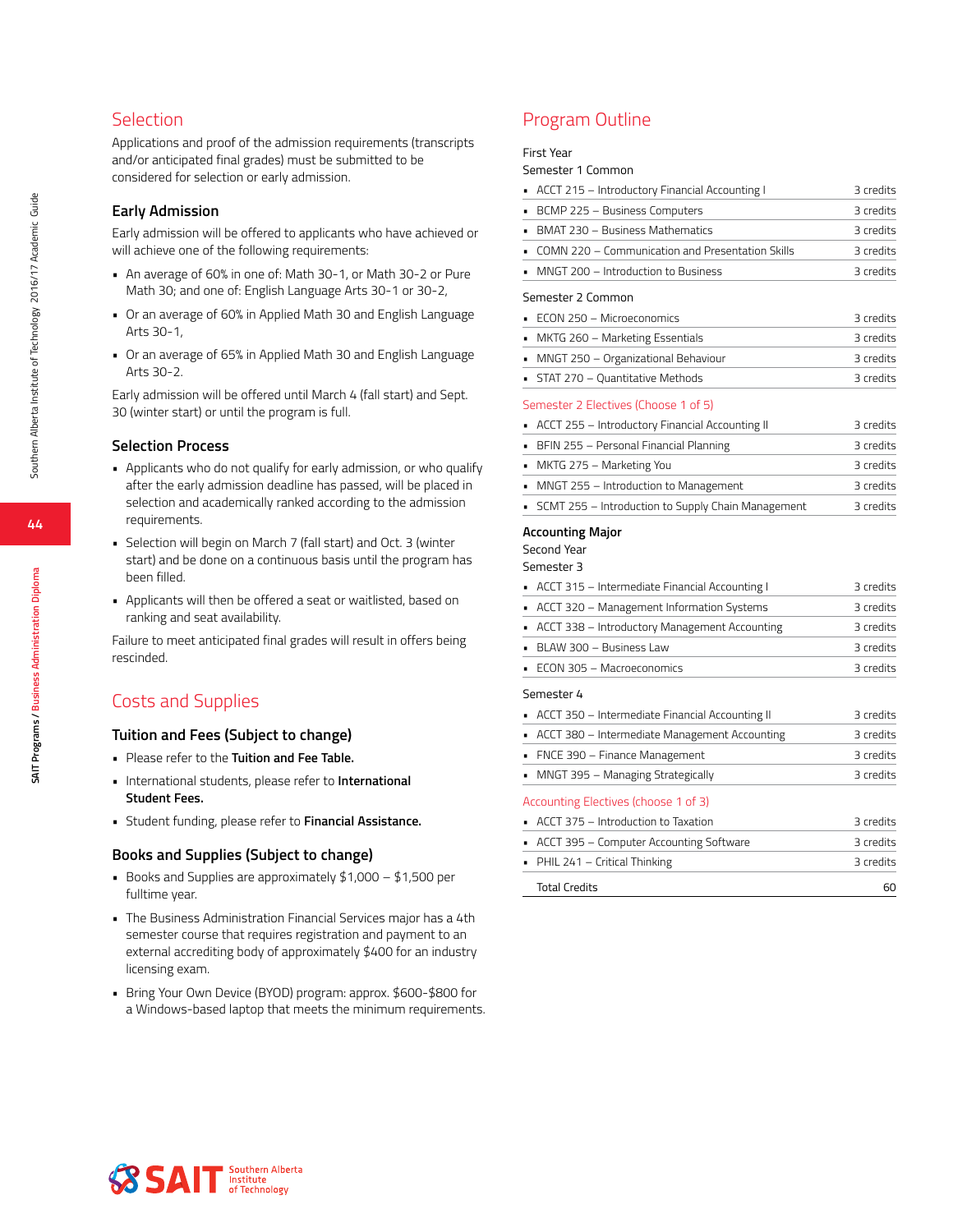#### **Financial Services Major**

### Second Year

Semester 3

| • ACCT 375 - Introduction to Taxation                | 3 credits |
|------------------------------------------------------|-----------|
| • BFIN 333 - Money and Banking                       | 3 credits |
| • BFIN 341 – Risk Management and Retirement Planning | 3 credits |
| • BLAW 300 - Business Law                            | 3 credits |
| • ECON 305 - Macroeconomics                          | 3 credits |

#### Semester 4

| • BFIN 356 - Mutual Funds and Securities                    | 3 credits |
|-------------------------------------------------------------|-----------|
| • BFIN 360 - Relationship Selling                           | 3 credits |
| • BFIN 380 – Financial Planning Process and Estate Planning | 3 credits |
| • BFIN 386 - Integrated Finance                             | 3 credits |
| • MNGT 395 – Managing Strategically                         | 3 credits |
| <b>Total Credits</b>                                        |           |

### **Human Resource Management Major**

### Second Year

Semester 3

| BLAW 300 - Business Law                                         | 3 credits |
|-----------------------------------------------------------------|-----------|
| • ECON 305 - Macroeconomics                                     | 3 credits |
| $\blacksquare$ HRMT 310 – Technical Skills for HR Professionals | 3 credits |
| • LDSH 360 - Business Leadership                                | 3 credits |
| • MNGT 335 – Human Resource Management                          | 3 credits |

#### Semester 4

| <b>Total Credits</b>                                        | 60        |
|-------------------------------------------------------------|-----------|
| • MNGT 395 - Managing Strategically                         | 3 credits |
| • HRMT 360 – Talent Management II: Training and Development | 3 credits |
| • HRMT 350 – Human Resource Information Management          | 3 credits |
| • HRMT 300 - Talent Management I: Recruitment and Selection | 3 credits |
| • ELAW 350 - Employment Law                                 | 3 credits |

### **Management Major**

Second Year Semester 3

| • BFIN 301 - Finance for Managers      | 3 credits |
|----------------------------------------|-----------|
| • BLAW 300 - Business Law              | 3 credits |
| • ECON 305 - Macroeconomics            | 3 credits |
| • MNGT 320 – Project Management        | 3 credits |
| • MNGT 335 – Human Resource Management | 3 credits |
|                                        |           |

#### Semester 4

| • LDSH 360 - Business Leadership                 | 3 credits |
|--------------------------------------------------|-----------|
| $\blacksquare$ MNGT 360 - International Business | 3 credits |
| • MNGT 395 - Managing Strategically              | 3 credits |
| Electives (choose 2 of 4)                        |           |

| <b>Total Credits</b>                               | 60        |
|----------------------------------------------------|-----------|
| • MNGT 370 - Principles of Supply Chain Management | 3 credits |
| • MNGT 367 - Municipal Structure and Governance    | 3 credits |
| • ENTR 350 - Entrepreneurship                      | 3 credits |
| • ECON 355 - Economic Development Fundamentals     | 3 credits |

### **Marketing Major**

Second Year

### Semester 3

| $\blacksquare$ BLAW 300 - Business Law | 3 credits |
|----------------------------------------|-----------|
| • ECON 305 - Macroeconomics            | 3 credits |
| MKTG 306 - Brand Management            | 3 credits |
| • MKTG 336 - Marketing Action          | 3 credits |
| MKTG 340 - Consumer Behaviour          | 3 credits |
|                                        |           |

### Semester 4

| • MKTG 322 – Marketing Research                  | 3 credits |
|--------------------------------------------------|-----------|
| • MKTG 375 - Integrated Marketing Communications | 3 credits |
| • MKTG 380 – Strategic Marketing                 | 3 credits |
| • MNGT 395 - Managing Strategically              | 3 credits |

### Electives (choose 1 of 3)

| • ENTR 350 - Entrepreneurship                      | 3 credits |
|----------------------------------------------------|-----------|
| MKTG 366 - Business Development                    | 3 credits |
| • MNGT 370 – Principles of Supply Chain Management | 3 credits |
| <b>Total Credits</b>                               | ഹ         |

### **Supply Chain Management Major**

Second Year Semester 3

| BLAW 300 - Business Law                                               | 3 credits |
|-----------------------------------------------------------------------|-----------|
| ECON 305 - Macroeconomics                                             | 3 credits |
| SCMT 300 - Operations Planning and Scheduling                         | 3 credits |
| SCMT 310 - Logistics I                                                | 3 credits |
| SCMT 370 - Procurement I                                              | 3 credits |
| Semester 4                                                            |           |
|                                                                       |           |
| MNGT 395 - Managing Strategically<br>٠                                | 3 credits |
| SCMT 320 - Quality: A Supply Chain Perspective                        | 3 credits |
| SCMT 350 - Operational Performance Analytics                          | 3 credits |
| SCMT 360 - Professional Practice in Supply Chain Management 3 credits |           |
| SCMT 380 - Materials Management                                       | 3 credits |

# Transfer Options

Graduates of this diploma can apply for advanced standing in SAIT's Bachelor of Business Administration degree.

Other degree options available at sait.ca/transferoptions .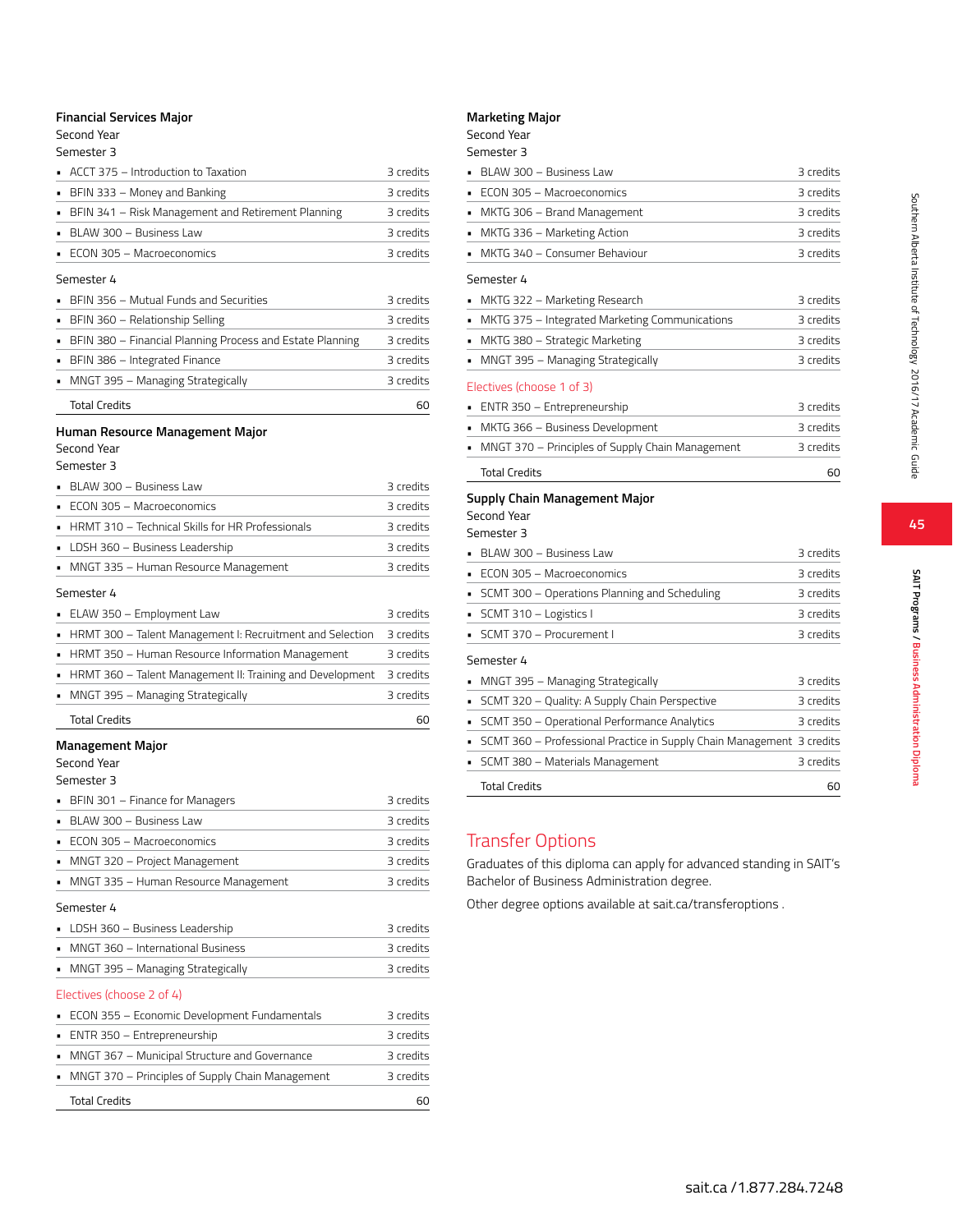# **Business Administration — Automotive Management**

- **• Two-year diploma**
- **• Fall start**
- **• One co-operative work term**
- **• E-Learning**

### **Contact Us**

School of Transportation Room BA319, Clayton Carroll Automotive Centre Phone: 403.284.8471 Email: transportation.info@sait.ca

# Program Description

The Business Administration — Automotive Management program is Western Canada's only management-oriented training program designed in cooperation with, and specifically for, the automotive industry.

The Student will learn from industry connected instructors the skills needed to get started on a path to a management position in car dealership, vehicle credit division, after-market companies and many other automotive related businesses. During this two-year diploma program, valuable industry experience will be gained through a paid practicum work term. This program will also utilize an e-Learning (SAIT-issued laptop computer) instructional delivery method. This format offers the combination of classroom instruction and network delivery using Desire2Learn via laptop computers. This program is held on SAIT's main campus.

# Admission Requirements

Completion of the following courses or equivalents:

- At least 50% in Math 30-1 or Math 30-2 or Pure Math 30, or at least 60% in Applied Math 30, AND,
- At least 50% in English Language Arts 30-1 or at least 60% in English Language Arts 30-2.
- All applicants must demonstrate English Language Proficiency prior to admission, including students educated in Canada.

### Selection

- Applications and proof of the admission requirements (transcripts and/or anticipated final grades) must be submitted to be included in selection.
- Applicants who fail to complete the selection requirements will be excluded from selection.
- There will be 40 seats offered.

### **Selection Criteria**

- Qualified applicants will receive a selection package and asked to complete a career investigation report and may be contacted for an interview.
- Completed packages will be scored based on package completeness, following direction, and the content of the career investigation.

## Costs and Supplies

### **Tuition and Fees (Subject to change)**

- Please refer to the **Tuition and Fee Table.**
- International students, please refer to **International Student Fees.**
- Student funding, please refer **Financial Assistance.**

### **Books and Supplies (Subject to change)**

- Books and Supplies are approximately \$1,500 per year.
- There is a \$400 refundable damage deposit required for the use of the laptop.

**46**

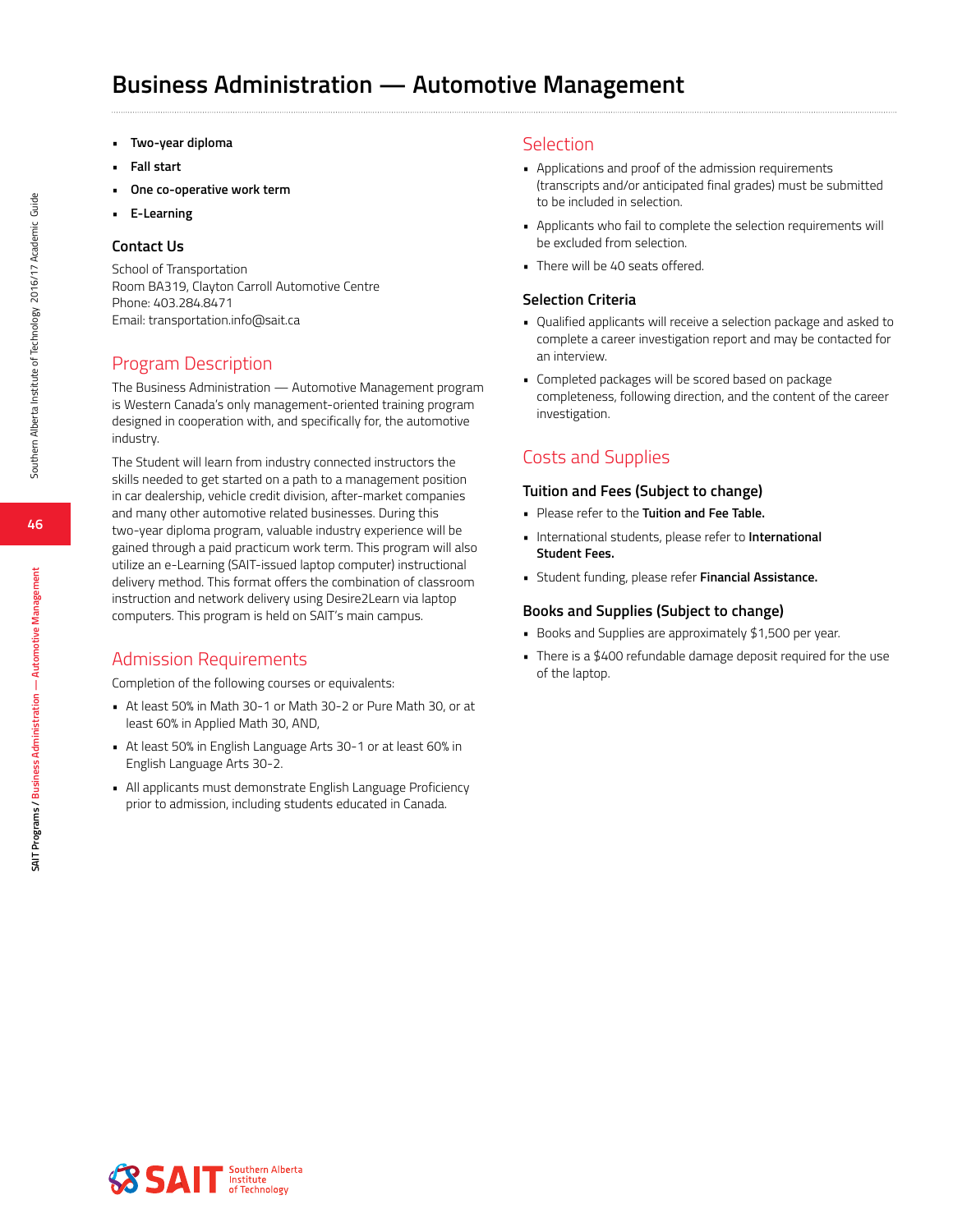# Program Outline

### First Year

#### Semester 1

|   | BMAT 230 - Business Mathematics                                          | 3 credits   |
|---|--------------------------------------------------------------------------|-------------|
|   | COMP 220 - Computer Fundamentals                                         | 3 credits   |
|   | ECON 250 - Microeconomics                                                | 3 credits   |
|   | INRY 206 - Introduction to Automotive Technology                         | 1.5 credits |
|   | MKTG 206 - Concepts of the Automotive Industry                           | 1.5 credits |
|   | MKTG 260 - Marketing Essentials                                          | 3 credits   |
|   | Semester 2                                                               |             |
|   | ACCT 215 - Introductory Financial Accounting I                           | 3 credits   |
|   | COMM 256 - Professional Communications and<br><b>Presentation Skills</b> | 3 credits   |
|   | MKTG 306 - Brand Management                                              | 3 credits   |
|   | MNGT 250 – Organizational Behaviour                                      | 3 credits   |
|   | STAT 270 - Quantitative Methods                                          | 3 credits   |
|   | Semester 3                                                               |             |
|   | PRAC 284 - Automotive Industry Work Term                                 | 3 credits   |
|   | Second Year<br>Semester 4                                                |             |
|   | BFIN 301 - Finance for Managers                                          | 3 credits   |
|   | BLAW 300 - Business Law                                                  | 3 credits   |
|   | FNCE 207 - Leasing, Finance and Insurance                                | 1.5 credits |
| ٠ | MKTG 216 - Canadian Auto Aftermarket                                     | 1.5 credits |
|   | MKTG 375 - Integrated Marketing Communications                           | 3 credits   |
|   | MKTG 336 - Marketing Action                                              | 3 credits   |
|   | Semester 5                                                               |             |
|   | ECON 305 - Macroeconomics                                                | 3 credits   |
|   | FNCE 205 - Introduction to Fixed Operations                              | 1.5 credits |
|   | MNGT 335 - Human Resource Management                                     | 3 credits   |
| ٠ | PROJ 365 - Automotive Management Capstone                                | 3 credits   |
|   | PRTS 302 - DMS - Parts and Service                                       | 1.5 credits |
|   | SELL 315 - Automotive Business and Sales Management                      | 3 credits   |
|   | <b>Total Credits</b>                                                     | 63          |

# Transfer Options

Graduates may be eligible for transfer credit at:<br>• Athabasca University

- 
- 
- 
- 
- 
- 
- 
- 
- Georgian College<br>• Griffith University, Australia<br>• Mount Royal University<br>• NAIT<br>• Northwood University<br>• Royal Roads University<br>• University of Lethbridge<br>• University of New Brunswick, Saint John<br>• University of Ontar
- of Technology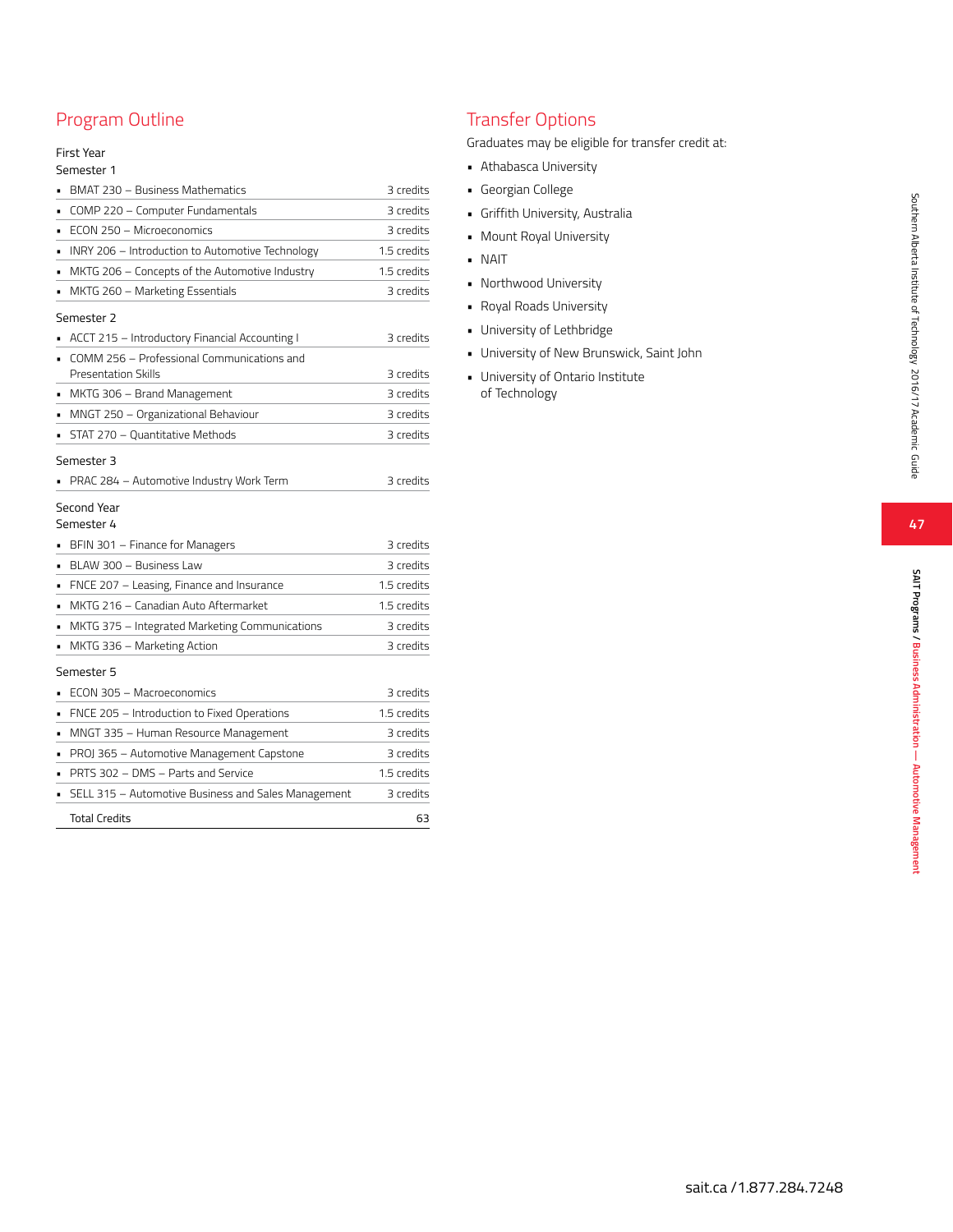# **Business Intelligence: Data Analysis and Reporting**

- **• 24-week Fast-Track certificate now including an eight-week practicum**
- **• May start**

### **Contact Us**

Phone: 403.210.4522 Email: fast-track@sait.ca

## Program Description

Access to corporate information to make business decisions has made database and reporting tools critical for business success. The Business Intelligence (BSN) program will use the Microsoft SQL Server and B.I. toolset to give you the skills you need to develop, administer and analyze corporate data. You will learn industrystandard data management best practices and techniques. Visit microsoft.com/bi for more information on this exciting specialization.

You will master the technical aspects of data gathering using SQL Server within a Windows platform. You will also learn to use and manage multiple databases, then apply these skills to develop corporate reports using specific reporting tools. With additional relevant work experience and exam preparation study, you will be prepared to successfully challenge and complete the relevant Microsoft designation.

### Program Overview

#### **Your Career**

Graduates may find employment as a business intelligence analyst, business intelligence consultant or data warehouse analyst.

### **Student Success**

The ideal candidate for the Business Intelligence program has:

- Previous post-secondary education in business or technology.
- A technical aptitude and a desire to combine their business and technology skills to assist business through technology solutions.
- Experience with relational databases, computer programming or operating systems (e.g. Linux/Unix, Windows).

This is an intensive program requiring a commitment of both time and energy, students who experience success are those who make their education a priority throughout the program.

Students with higher grades usually experience more success in SAIT programs.

### **Credentials and Accreditation**

After successfully completing this program, graduates will receive a SAIT certificate in Business Intelligence: Data Analysis and Reporting.

#### **Accreditation**

The program, offered in conjunction with the Microsoft IT Academy initiative, is delivered using Microsoft Official Curriculum for many courses. With additional relevant work experience and additional exam preparation study, you will be prepared to successfully challenge and complete appropriate Microsoft Certifications.

### Progression

Students must attain a PGPA and/or a CGPA of 2.0 or better in each semester and pass the necessary prerequisite courses to progress through the program. To qualify for graduation, students must pass all courses, attain a CGPA of 2.0 or better and complete course requirements within the prescribed timelines.

### Admission Requirements

- At least 60% in English Language Arts 30-1 or English Language Arts 30-2 or equivalent, OR,
- A minimum of two years post-secondary education from a recognized university, institute or college.
- All applicants must demonstrate English Language Proficiency prior to admission, including students educated in Canada.

Due to the tight integration of the courses in the Business Intelligence – Data Analysis and Reporting (BSN) program, credit for Prior Learning is not available.

### **Selection**

Selection is done on a continuous basis. It is important to apply early and ensure all supporting documents are submitted promptly since the program is in high demand.

If student financing is required, apply at least 8-12 weeks prior to the program start date to ensure adequate time to complete the process. Financing must be in place prior to the program start date.

Email is the main form of communication during the admission/ selection process. Check your email account regularly to ensure you do not miss any important communications. Please remember to check your "junk" mail, or add sait.ca to your safe senders list.

There will be 24 seats offered in each intake.

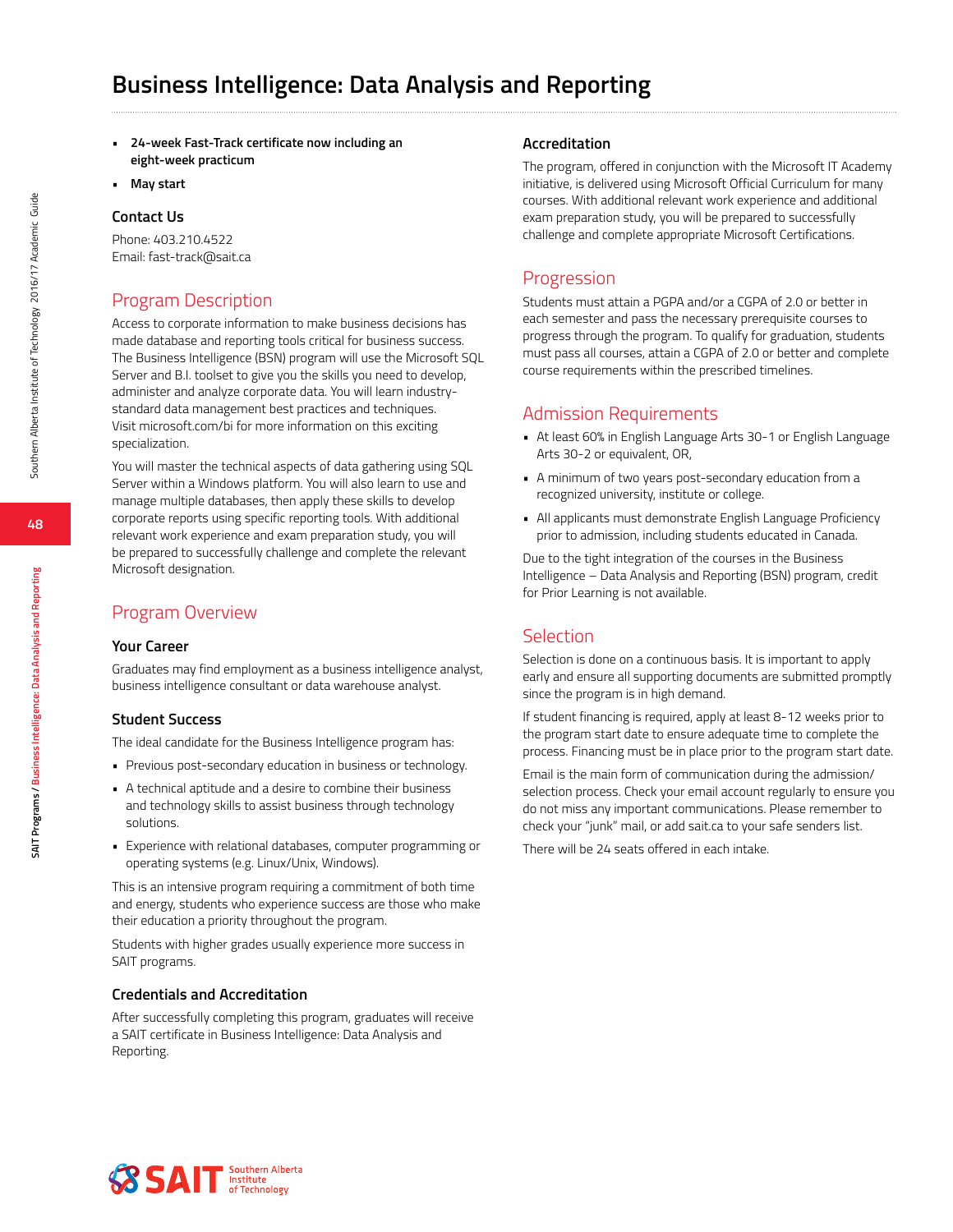**SAIT Programs / Business Intelligence: Data Analysis and Reporting**

SAIT Programs / Business Intelligence: Data Analysis and Reportin

# **Selection Criteria**

Selection is based on the following criteria:

- Current resumé outlining previous education and experience.
- ICT Fast-Track Career and Program Investigation Form This form will be emailed to you once you have applied. It will be scored to determine suitability for the program; please be detailed and thorough.
- In addition to the transcripts submitted to Student Services/ Office of the Registrar, please provide a photocopy of your educational transcripts and any other supporting documents to the School of ICT Fast-Track office by email to fast-track@sait.ca or fax to 403.210.4523.
- Proof of previous computer programming and/or relational database experience. Transcripts, substantial industry experience or certifications will be considered. An introductory computer programming course such as CMPP-205 Introduction to Programming in C, or a specified online tutorial may be required. Please refer to this document outlining the technical expectations of students entering this program.
- Attend a mandatory selection appointment once the above documents have been submitted and scored by the department. Telephone appointments can be scheduled for out-of-town applicants.

The final decision for acceptance into the program will be determined by the Academic Chair.

### **Ideal Applicant**

The ideal candidate for the Business Intelligence program is a motivated, mature learner with post-secondary education in either Business or IT. You want to specialize or to upgrade existing skills. You understand the benefits to business of properly analyzing and reporting information. You are analytical, technically proficient and detail-oriented. Your approach to problem solving is both creative and logical, depending on the circumstances. You work well as part of a team and enjoy interacting with others.

### **Selection Process**

Selection appointments are arranged once documentation has been submitted. Applicants are contacted on a first-come, firstselected basis. Once the program is full, applicants will continue to be selected and added to the waitlist.

# Costs and Supplies

### **Tuition and Fees (Subject to change)**

- Please refer to the **Tuition and Fee Table.**
- International students, please refer to **International Student Fees.**
- For student funding, please refer to **Financial Assistance.**

### **Books and Supplies (Subject to change)**

• Microsoft Official Curriculum and other textbook resources and supplies are included in the tuition.

Business Intelligence has become increasingly cloud-based. In order to get the full value from the program, students will need to purchase subscriptions to Microsoft Office 365 Business Premium and Microsoft Power BI.

# Program Outline

| • CPSY 201 - Introduction to Data Management         | 3 credits   |
|------------------------------------------------------|-------------|
| • CPSY 203 - Architecture and Design                 | 1.5 credits |
| • CPSY 205 – ETL (Extract, Transform, Load)          | 1.5 credits |
| • CPSY 207 - Reporting and Analytics                 | 1.5 credits |
| • CPSY 209 - OLAP (Online Analytical Processing)     | 1.5 credits |
| • MMGT 205 - Business Analysis for B.I. Applications | 1.5 credits |
| • MMGT 206 - Performance Management Applications     | 3 credits   |
| PRAC 249 - Business Intelligence Practicum           | 3 credits   |
| • PROJ 212 - Applied Business Intelligence Project   | 3 credits   |
| <b>Total credits</b>                                 | 19.5        |

# Transfer Options

Transfer credit may be available at other post-secondary institutions where credits from SAIT programs could be evaluated on an individual basis. Interested students should contact the post-secondary institute of their choice for more information.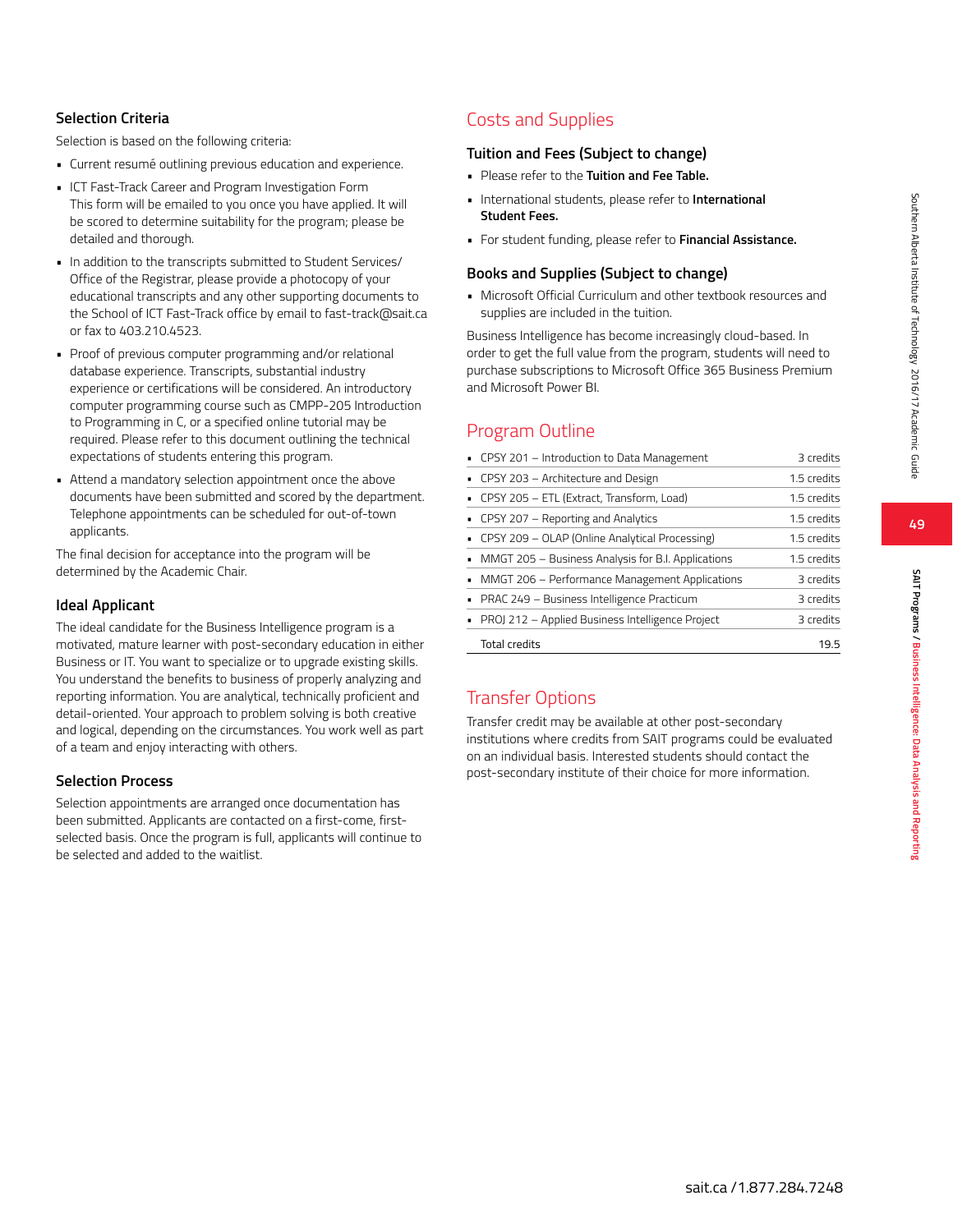# **Butchery and Charcuterie Management**

- **• One-year certificate**
- **• Full-time program**
- **• Application process begins in October for start in the following September**
- **• High-industry demand**

### **Contact Us**

School of Hospitality and Tourism Room E179, John Ware Building Phone: 403.284.8612 or Email: hospitality.info@sait.ca

# Program Description

A one-of-a-kind educational experience in Canada, the Butchery and Charcuterie Management certificate will provide you with comprehensive theoretical and practical knowledge in meat science, processing and management – all required for entry into this rapidly growing trade.

At SAIT, we continue to set the standard for excellence in culinary education. The Butchery and Charcuterie Management program is another example of training based on what employers are looking for, and preparing our students for success in the global hospitality industry.

During this full-time one year certificate program, you will work in state-of-the-art facilities as you gain practical skills in value-added butchery, carcass identification and breaking, sanitation and much more. Specific to charcuterie, you will learn extensive curing and product creation methods for salamis, sausages, prosciutto, cured and smoked products along with a host of other proteins. We focus on sustainability and help you understand where the product came from, how to process it and how to get the most value from it.

By preparing proteins for our dynamic Market Place at SAIT and the new student-run butcher shop, you will also learn how to properly cut and present proteins, as well as gain skills in customer service and business management.

# Program Overview

### **Your Career**

You will be prepared for a diverse range of career options in butchery and charcuterie after graduation. You may find work locally or abroad as a(n):

> • Owner/ Operator • Meat Inspector • Merchandiser

- Butcher
- Culinarian
- In-store Meat Cutter
- Consultant

### **Student Success**

- This program is very hands-on with students spending approximately 25 hours per week in our labs.
- The retail meat industry is a fast-paced, dynamic environment with a focus on customer service and quality of food.
- You must be in good physical condition for this physically demanding trade.
- You will be required to groom and dress according to industry expectations while in your practical training.
- The material is presented at a fairly rapid rate. For the greatest level of success you must be present and take responsibility for your learning experience.
- You must be able to read, write and comprehend the English language at a level exceeding basic conversational English.

### **Credentials and Accreditation**

After successfully completing this program, graduates will receive a SAIT certificate in Butchery and Charcuterie Management.

There are no formal accreditation arrangements at this time. Please contact the School of Hospitality and Tourism for more information.

### Progression

Students must attain a PGPA and/or a CGPA of 2.0 or better in each semester and pass the necessary prerequisite courses to progress through the program. To qualify for graduation, students must pass all courses, attain a CGPA of 2.0 or better and complete course requirements within the prescribed timelines.

## Admission Requirements

A minimum of 35 Alberta high school credits with at least 50% in the following courses or their equivalents:

- Math 10C or Math 10-3 or Pure Math 10 or Applied Math 10, AND,
- English Language Arts 10-1 or English Language Arts 10-2 or Humanities 10.
- All applicants must demonstrate English Language Proficiency prior to admission, including students educated in Canada.

### Selection

Applications and proof of the admission requirements (transcripts and/or anticipated final grades) must be submitted by July 1 to be included in selection.

Preference will be given to applicants who apply prior to April 1 and have industry experience or food training.

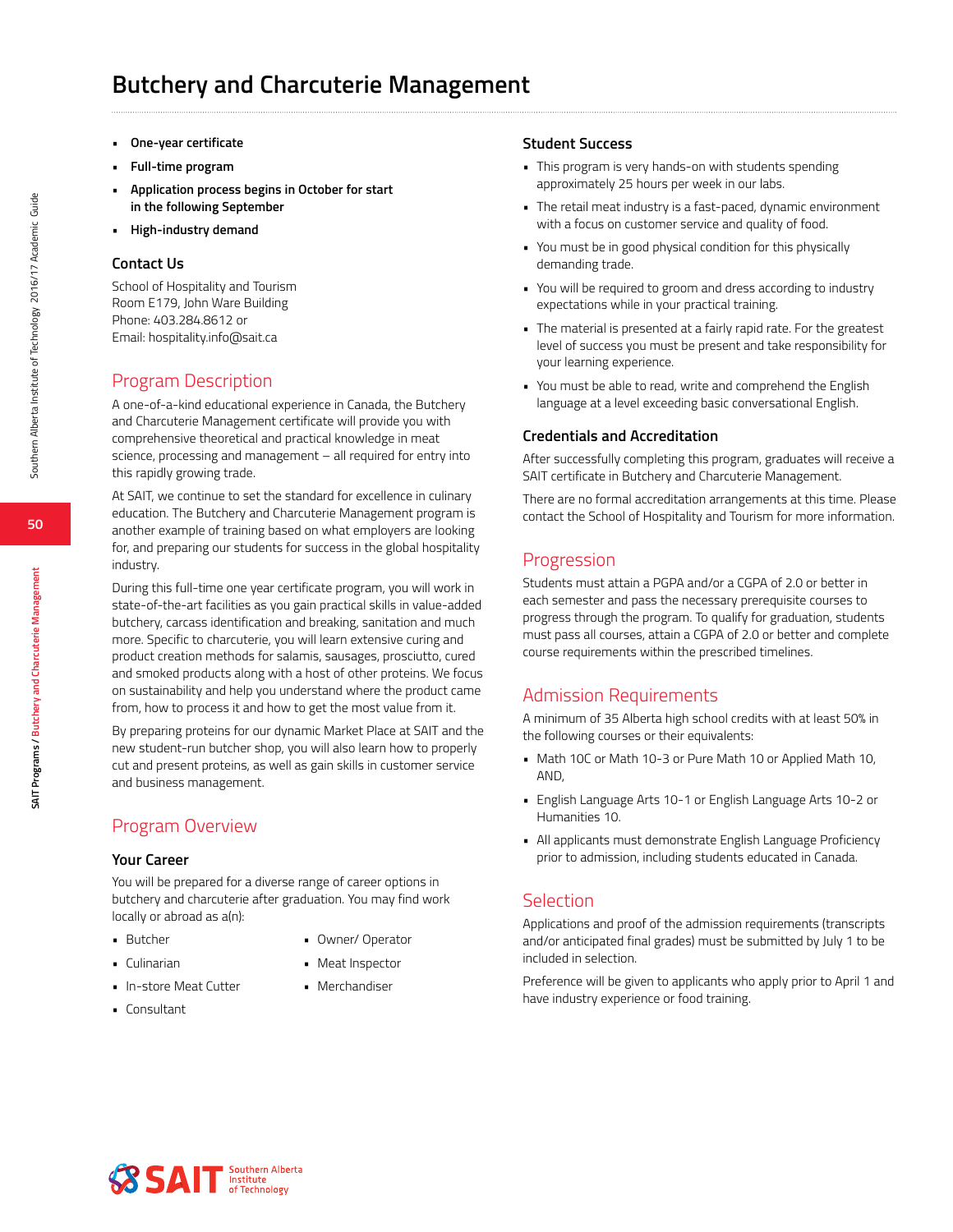### **Selection Criteria**

Qualified applicants will be emailed a selection package and will be required to provide the following:

- Current resumé
- Two letters of reference
- Career Investigation Report

Completed selection packages will be reviewed and successful applicants will be invited to attend an interview with representatives of the Butchery and Charcuterie Management program. Offers of admission will be determined based on the selection package and the interview.

Applications submitted prior to April 1 are given preference. There is no guarantee of an interview for those who apply after April 1.

Interviews are normally conducted from November to April. Students who do not receive an interview in the initial rounds may be considered for an interview at a later date.

# Costs and Supplies

### **Tuition and Fees (Subject to change)**

- Please refer to the **Tuition and Fee Table.**
- International students, please refer to **International Student Fees.**
- For student funding, please refer **Financial Assistance.**

### **Books and Supplies (Subject to change)**

- Books, supplies and uniform are approximately \$800.
- Find out more about the required supplies for this program.

# Program Outline

#### Semester 1

|   | • FSAN 207 – Food Handling and Safety                           | 1.5 credits |
|---|-----------------------------------------------------------------|-------------|
|   | • MEAT 206 - Meat Science I                                     | 3 credits   |
| ٠ | MEAT 208 – Meat Management I                                    | 3 credits   |
|   | • MEAT 210 – Charcuterie and Cooking Trends                     | 1.5 credits |
|   | • MEAT 212 – Practical Shop I                                   | 6 credits   |
|   | Semester 2<br>• MEAT 220 – Charcuterie and Value Added Products | 3 credits   |
|   |                                                                 |             |
|   | • MEAT 222 – Practical Shop II                                  | 6 credits   |
|   | • MEAT 226 – Meat Management II                                 | 3 credits   |
|   | • MEAT 228 - Meat Science II                                    | 3 credits   |
|   | <b>Total Credits</b>                                            | 30          |

# Transfer Options

Transfer credit may be available at other post-secondary institutions where credits from SAIT programs could be evaluated on an individual basis. Interested students should contact the postsecondary institute of their choice for more information.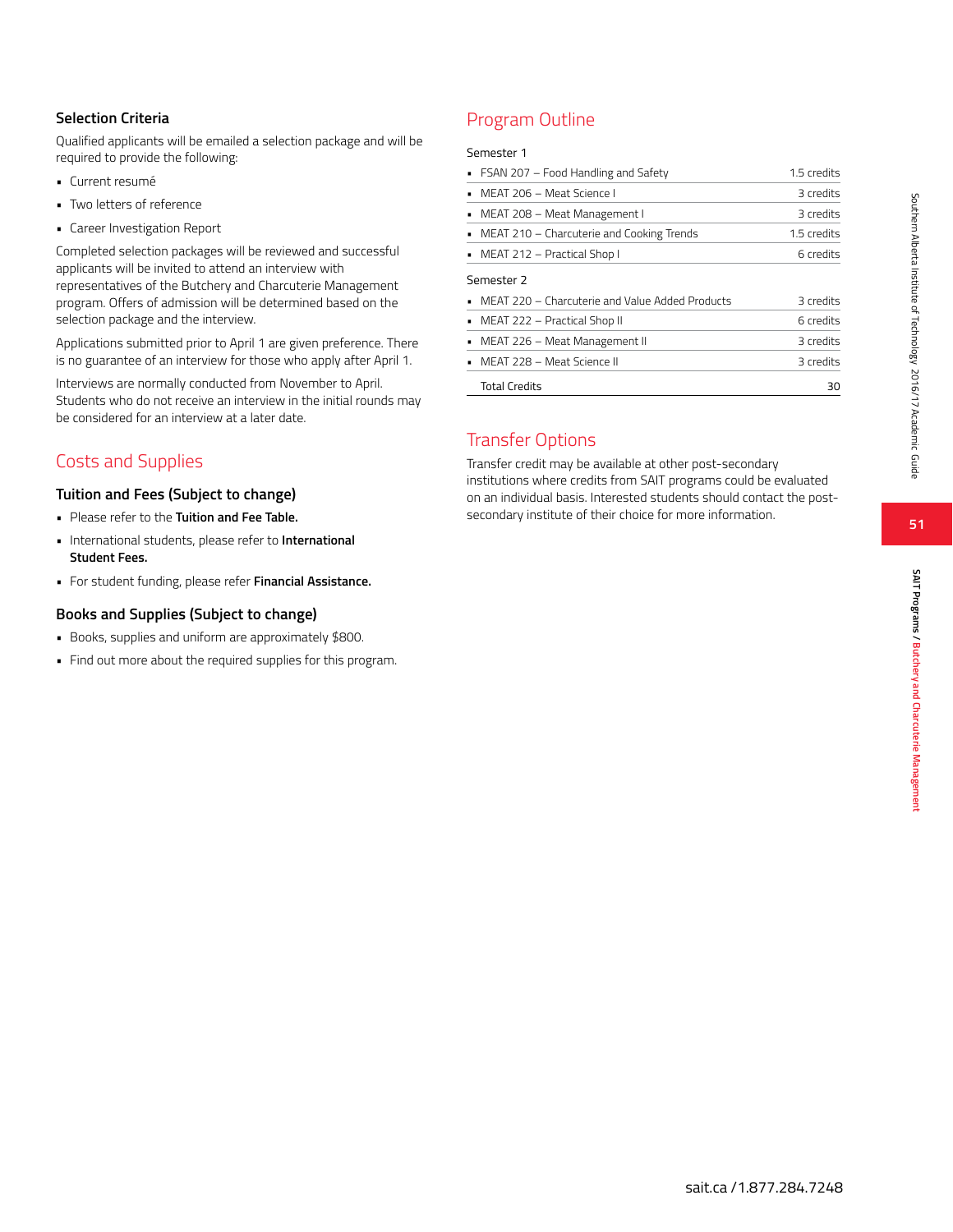# **Chemical Engineering Technology**

- **• Two-year diploma**
- **• Fall start**

#### **Contact Us**

MacPhail School of Energy Room KA440, Johnson-Cobbe Energy Centre Phone: 403.284.8451 Fax: 403.284.8262 Email: energy.info@sait.ca

## Program Description

Your formula for success starts here. In the Chemical Engineering Technology program you'll study engineering design calculations, chemical process unit operations, process simulation and control, industry safety, and environmental engineering. Upon graduation you may find yourself working as a chemical technologist, an environmental technician, a process engineering technologist, or a process designer.

## Program Overview

### **Your Career**

Graduates find work as engineering design assistants, production operators, technologists, technical sales, environmental field technicians and production technologists. Career opportunities exist in engineering design, computer-based process simulation, technical sales, field operations and environmental work.

### **Student Success**

An interest in science and mathematics would be an asset. Specific interest in physics and chemistry are desirable.

### **Credentials and Accreditation**

After successfully completing this program, graduates will receive a SAIT diploma in Chemical Engineering Technology.

### **Accreditation**

This program has national accreditation under the Canadian Technology Accreditation Board. Graduates are eligible for registration in the Alberta Society of Engineering Technologists. The program is also accredited by the Canadian Council of Technicians and Technologists. Periodical registration agreements exist with U.S. and British societies.

## Progression

Students must attain a PGPA and/or a CGPA of 2.0 or better in each semester and pass the necessary prerequisite courses to progress through the program. To qualify for graduation, students must pass all courses, attain a CGPA of 2.0 or better and complete course requirements within the prescribed timelines.

### Admission Requirements

Completion of the following courses or equivalents:

- At least 60% in Math 30-1 or Pure Math 30, or at least 75% in Math 30-2, AND,
- At least 60% in English Language Arts 30-1 or 75% in English Language Arts 30-2, AND,
- At least 60% in Chemistry 30, AND,
- At least 60% in Physics 20.
- All applicants must demonstrate English Language Proficiency prior to admission, including students educated in Canada.
- Update: The application deadline for the Fall 2016 intake has been extended to June 1, 2016.

### **Competitive Entry: Six Step Process**

**Step 1:** Read the program information to see the qualities needed for Student Success

**Step 2:** Ensure that you meet all of the admission requirements listed above

**Step 3:** Review the selection information to understand the process and deadlines

Applications and proof of the admission requirements (transcripts and/or anticipated final grades) along with all supporting documents must be submitted by June 1 to be included in selection.

Applications received after June 1 will be put on a secondary waitlist and applicants will be contacted if seats are available.

Selection is done on a continuous basis, therefore we encourage you to apply early.

In the selection process, applicants will be assessed on the following criteria and seats will be offered accordingly.

- Academic Ranking
- Quality of Career Investigation Questionnaire

**Step 4:** Apply to Chemical Engineering Technology and submit your transcripts

**Step 5:** Complete the Career Investigation Questionnaire and submit it by June 1. Offers will be sent out prior to these dates however, so early submission of the Career Investigation Questionnaire will improve your opportunity to receive an offer.

Log in to mySAIT.ca to check your admission status frequently. If your status indicates you're "In Selection," complete the Career Investigation Questionnaire and submit it according to the instructions specified in the questionnaire. Hand written submissions will not receive an offer.

Applicants who fail to complete the Career Investigation Questionnaire will not receive an offer.

**Step 6:** Continue to monitor changes to your application status through mySAIT.ca

Failure to meet anticipated final grades will result in offers being rescinded.

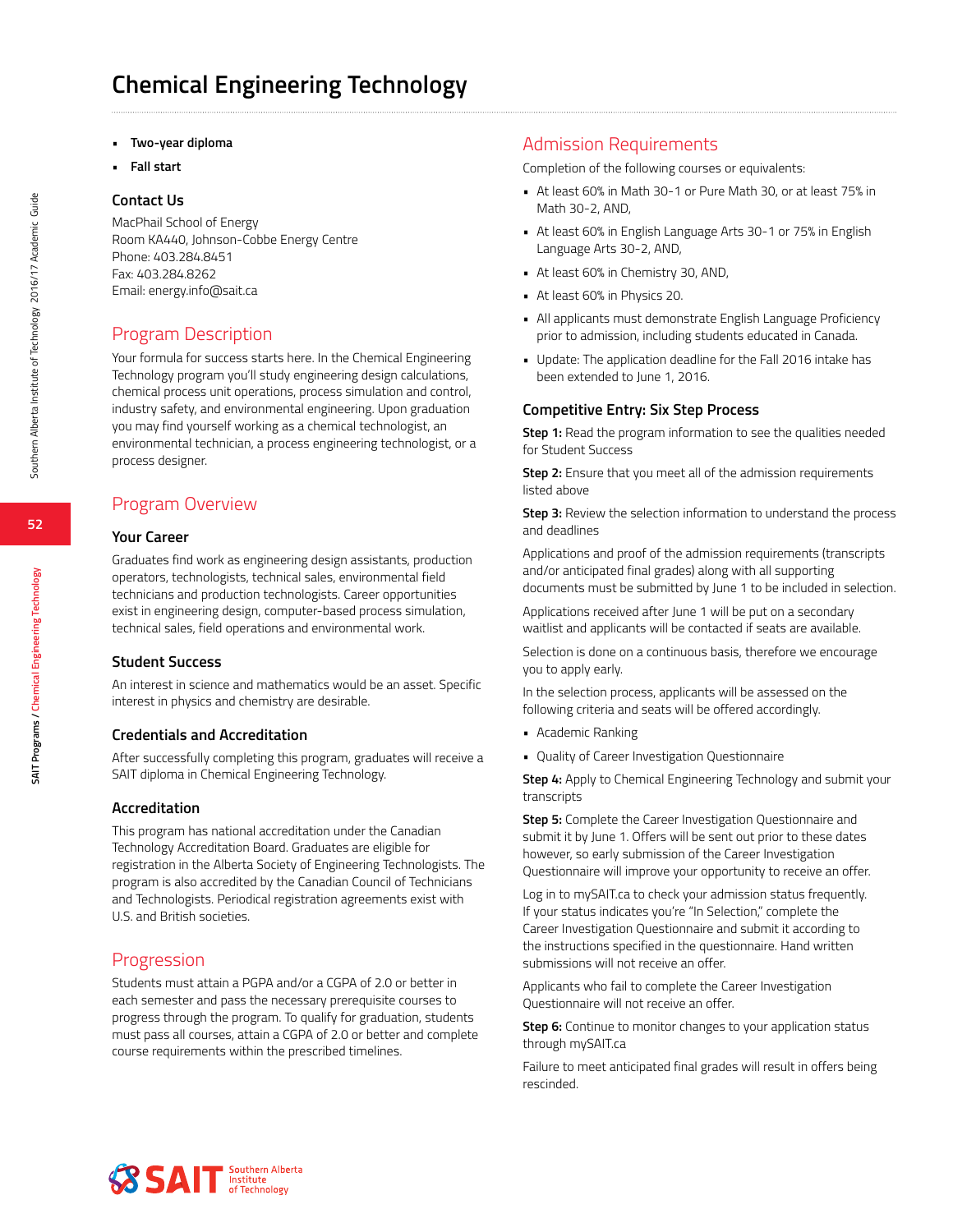**SAIT Programs / Chemical Engineering Technology**

SAIT Programs / Chemical Engineering Technology

### **Communication During Selection**

Email is the primary source of communication during the selection process. Ensure your personal email account is managed appropriately to receive our emails, files and communications.

Due to the significant number of applications for this program, the selection process can take some time. Every effort will be made to maintain the timelines outlined above. We appreciate your patience.

Unfortunately, due to the extremely large volume of applicants, we cannot provide any assistance or follow-up as to why the candidate was not competitive.

# Costs and Supplies

### **Tuition and Fees (Subject to change)**

- Please refer to the **Tuition and Fee Table.**
- International students, please refer to **International Fees.**
- For student funding, please refer to **Financial Assistance.**

### **Books and Supplies (Subject to change)**

• Books and Supplies cost approximately \$1,800 in the first year and \$900 in the second year.

# Program Outline

#### First Year

#### Semester 1

| • INRY 200 – Introduction to Chemical Engineering     | 1.5 credits |  |  |
|-------------------------------------------------------|-------------|--|--|
| • THRM 235 - Thermodynamics                           | 3 credits   |  |  |
| MATH 238 - Math for Engineering and Tech I            | 3 credits   |  |  |
| • COMM 256 - Professional Communications and          |             |  |  |
| Presentation Skills                                   | 3 credits   |  |  |
| • CHEM 224 – Engineering Chemistry I                  | 1.5 credits |  |  |
| • COMP 220 - Computer Fundamentals                    | 3 credits   |  |  |
| Semester 2                                            |             |  |  |
| • MATH 288 – Math for Engineering and Tech II         | 3 credits   |  |  |
| <b>INST 256 - Instrumentation and Process Control</b> | 3 credits   |  |  |
| ENGD 275 - Flow Diagram Development and Auto Cad      | 1.5 credits |  |  |
| • FLDS 255 - Industrial Fluid Systems                 | 3 credits   |  |  |

• STAT 245 – Statistics for Engineering and Tech I 3 credits • CHEM 264 – Engineering Chemistry II 3 credits

# Second Year

| Semester 3                                          |             |
|-----------------------------------------------------|-------------|
| CHEN 314 - Mass Transfer                            | 3 credits   |
| CHEN 313 - Heat Transfer                            | 3 credits   |
| CHEN 308 - Chemical Engineering Calculations        | 3 credits   |
| CHEN 309 - Process Computer Simulation Lab          | 1.5 credits |
| CHEN 312 - Unit Operations Laboratory               | 1.5 credits |
| PROJ 327 - Technical Project Management             | 3 credits   |
| Semester 4                                          |             |
| PROJ 396 – Energy Capstone Project                  | 3 credits   |
| EMTL 350 - Materials                                | 1.5 credits |
| PETR 310 - Petroleum Production                     | 1.5 credits |
| OCHS 350 - Occupational Health and Safety           | 3 credits   |
| ENVS 365 - Environmental Engineering and Management | 3 credits   |
| CHEN 350 - Analytical Instrumentation               | 3 credits   |
| <b>Total Credits</b>                                | 61.5        |

## Transfer Options

Graduates may be eligible for transfer credit at:

- Athabasca University
- British Columbia Institute of Technology
- Cape Breton University
- Lakehead University
- Memorial University of Newfoundland
- NAIT
- Royal Roads University
- Thompson Rivers University
- University of Calgary
- University of New Brunswick, Saint John
- University of Ontario Institute of Technology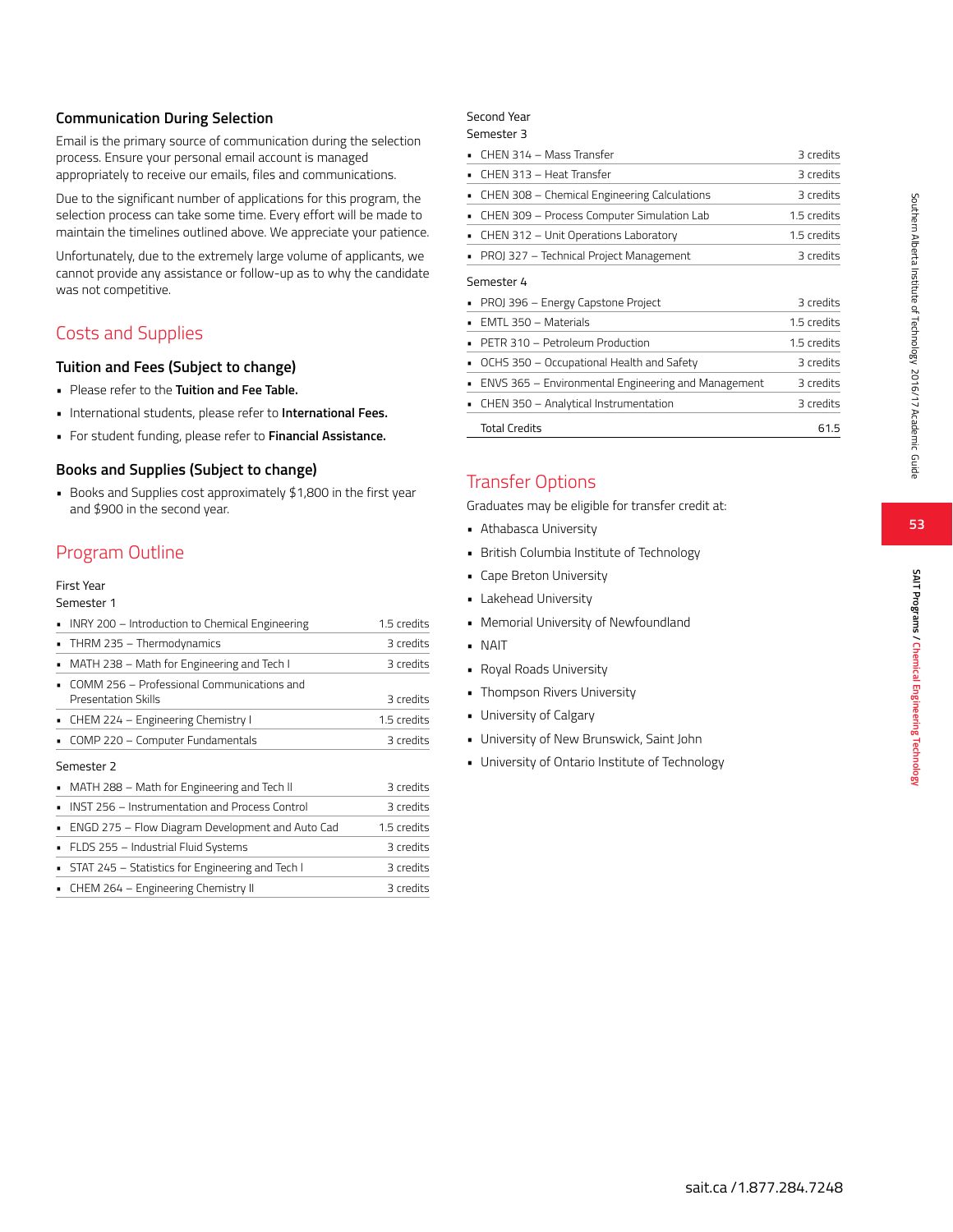# **Chemical Laboratory Technology**

- **• Two-year diploma**
- **• Fall start**
- **• Includes a one-week practicum**
- **• Includes a 12-month co-op program (optional)**

### **Contact Us**

MacPhail School of Energy Room KA440, Johnson-Cobbe Energy Centre Phone: 403.284.8451 Fax: 403.284.8262 Email: energy.info@sait.ca

# Program Description

Want a career that's sure to get a positive reaction? In the Chemical Laboratory Technology program you'll learn the fundamentals in chemistry, get hands-on experience performing experiments and analyzing samples in laboratories, and you can participate in a 12-month paid work placement program. As a Chemical Laboratory Technologist you'll work in a wide range of industrial and research settings.

# Program Overview

### **Your Career**

Graduates find work as chemical technologists, laboratory technologists, research technologists, technical sales and service specialists and technical assistants in the chemical industry. Opportunities exist in petroleum and natural gas processing, petrochemicals, metallurgical refining, food and beverage processing, agriculture, environmental consulting and government departments of agriculture, forestry and education.

### **Student Success**

Students with higher grades and recent upgrading in Math 30 (Pure Math) and Chemistry 30 will experience more success in this program.

Additionally, students who experience success in this program have good work ethics and communication skills.

### **Credentials and Accreditation**

After successfully completing this program, graduates will receive a SAIT diploma in Chemical Laboratory Technology.

### **Accreditation**

The program is nationally accredited by the Canadian Technology Accreditation Board and by the Canadian Council of Technicians and Technologists. Graduates can also register with the Alberta Society of Engineering Technologists and Chemical Institute of Canada.

### Progression

Students must attain a PGPA and/or a CGPA of 2.0 or better in each semester and pass the necessary prerequisite courses to progress through the program. To qualify for graduation, students must pass all courses, attain a CGPA of 2.0 or better and complete course requirements within the prescribed timelines.

## Admission Requirements

Completion of the following courses or equivalents:

- At least 60% in Math 30-1 or Pure Math 30, or 75% in Math 30-2, AND,
- At least 60% in English Language Arts 30-1 or 75% in English Language Arts 30-2, AND,
- At least 60% in Chemistry 30.
- All applicants must demonstrate English Language Proficiency prior to admission, including students educated in Canada.

### **Competitive Entry: Five Step Process**

**Step 1:** Read the program information to see the qualities needed for Student Success

**Step 2:** Ensure that you meet all of the admission requirements listed above

**Step 3:** Review the selection information to understand the process and deadlines

- Applications and proof of the admission requirements (transcripts and/or anticipated final grades) must be submitted by July 1 to be included in selection.
- Applications received on or after July 1 will be put on a secondary waitlist and applicants will be contacted if seats are available.
- Applicants who have achieved, or will achieve, a minimum average of 70% in the admission requirements and a minimum of 75% in Chemistry 30 will be academically ranked and offers will be extended accordingly.
- Once the program is full, remaining applicants who do not meet the above requirement or did not receive an offer will be academically ranked and waitlisted.
- You can view changes to your application status in mySAIT.ca.
- There will be 32 seats offered.

**Step 4:** Apply to Chemical Laboratory Technology and submit your transcripts

**Step 5:** Log in to mySAIT to look for changes to your application status

Failure to meet anticipated final grades will result in offers being rescinded.

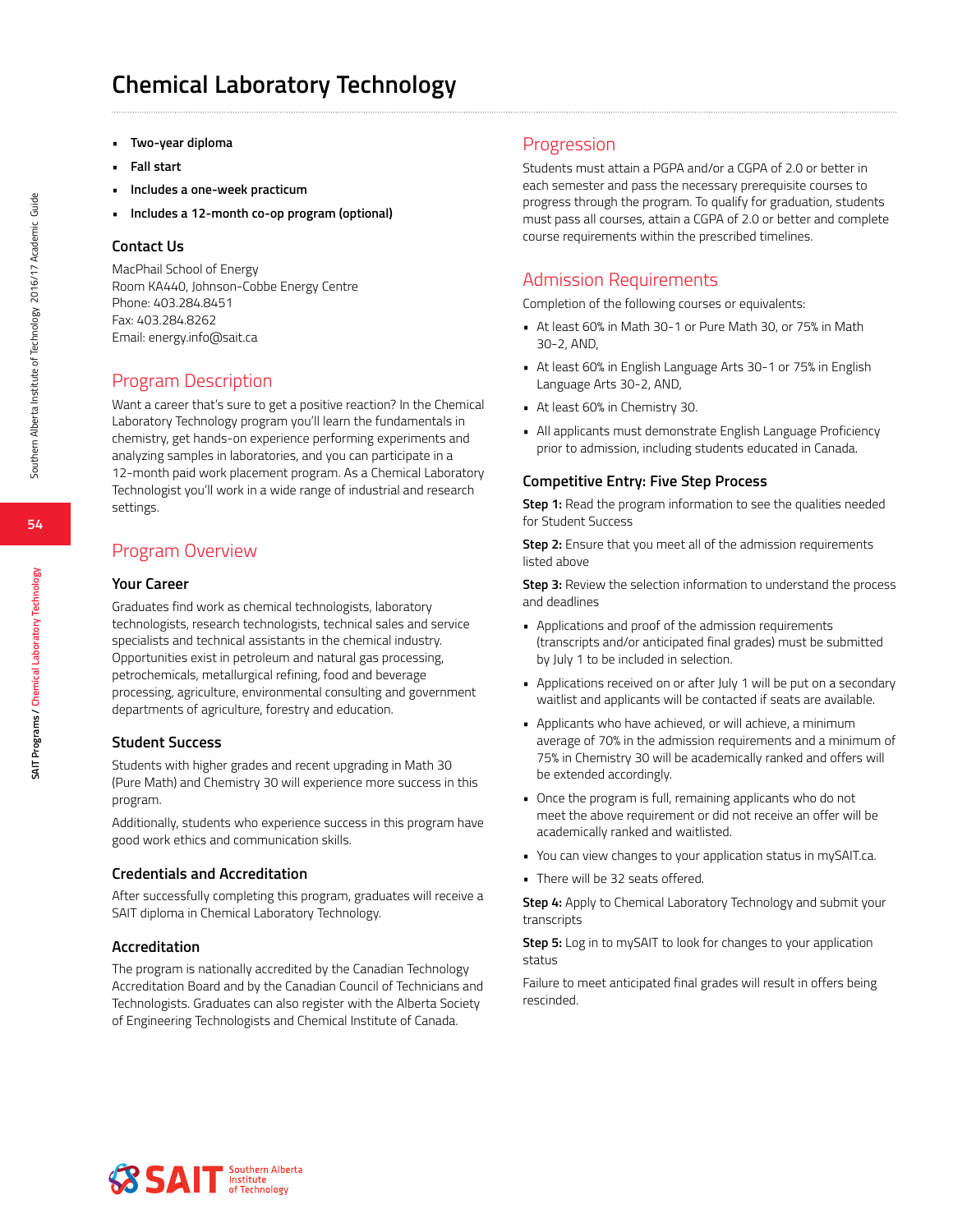**SAIT Programs / Chemical Laboratory Technology**

SAIT Programs / Chemical Laboratory Technology

# Costs and Supplies

### **Tuition and Fees (Subject to change)**

- Please refer to the Tuition and Fee Table
- International students, please refer to International Fees
- For student funding, please refer to Financial Assistance

### **Books and Supplies (Subject to change)**

• Books and Supplies are approximately \$1,000 for the first year and \$500 for the second year.

# Program Outline

### First Year

#### Semester 1

| MATH 237 - Math for Technologists                      | 3 credits   |
|--------------------------------------------------------|-------------|
| CHEM 240 - General Chemistry                           | 3 credits   |
| CHEM 270 - Basic Laboratory Techniques<br>٠            | 6 credits   |
| COMP 261 - MS Office: An Introduction                  | 1.5 credits |
| COMM 238 - Technical Communications I                  | 3 credits   |
| Semester 2                                             |             |
| CHEM 253 - Organic Chemistry                           | 6 credits   |
| CHEM 245 - Inorganic Chemistry                         | 3 credits   |
| CHEM 275 - Analytical Chemistry                        | 1.5 credits |
| INST 297 - Chemical Instrumentation Lab                | 3 credits   |
| INST 296 - Chemical Instrumentation Theory             | 1.5 credits |
| Second Year<br>Semester 3                              |             |
| SFTY 201 - Chemical Safety                             | 1.5 credits |
| CHEM 303 - Chemometric Applications<br>٠.              | 1.5 credits |
| CHEM 345 - Unit Chemical Process Operations            | 1.5 credits |
| ENVS 301 - Water Treatment<br>٠                        | 1.5 credits |
| INST 300 - Applied Analytical Instrumentation I        | 6 credits   |
| THRM 318 - Thermodynamics                              | 3 credits   |
| Co-op Work Term (Optional)                             |             |
| PRAC 303 - Work Term for Chemistry Co-op               | 0 credits   |
| Semester 4                                             |             |
| CHEM 325 - Technical Project Week                      | 1.5 credits |
| CHEM 351 - Oil Field Chemistry and Fluids Introduction | 1.5 credits |
| INST 396 - Applied Analytical Instrumentation II<br>٠  | 6 credits   |
| ENVS 320 - Environmental Science/Ecology               | 3 credits   |
| QUAL 352 - Quality Assurance and Quality Control       | 3 credits   |
| <b>Total Credits</b>                                   | 61.5        |

# Transfer Options

Graduates may be eligible for transfer credit at:

- Athabasca University
- British Columbia Institute of Technology
- Cape Breton University
- Memorial University of Newfoundland
- NAIT
- Royal Roads University
- Thompson Rivers University
- University of New Brunswick, Saint John
- University of Ontario Institute of Technology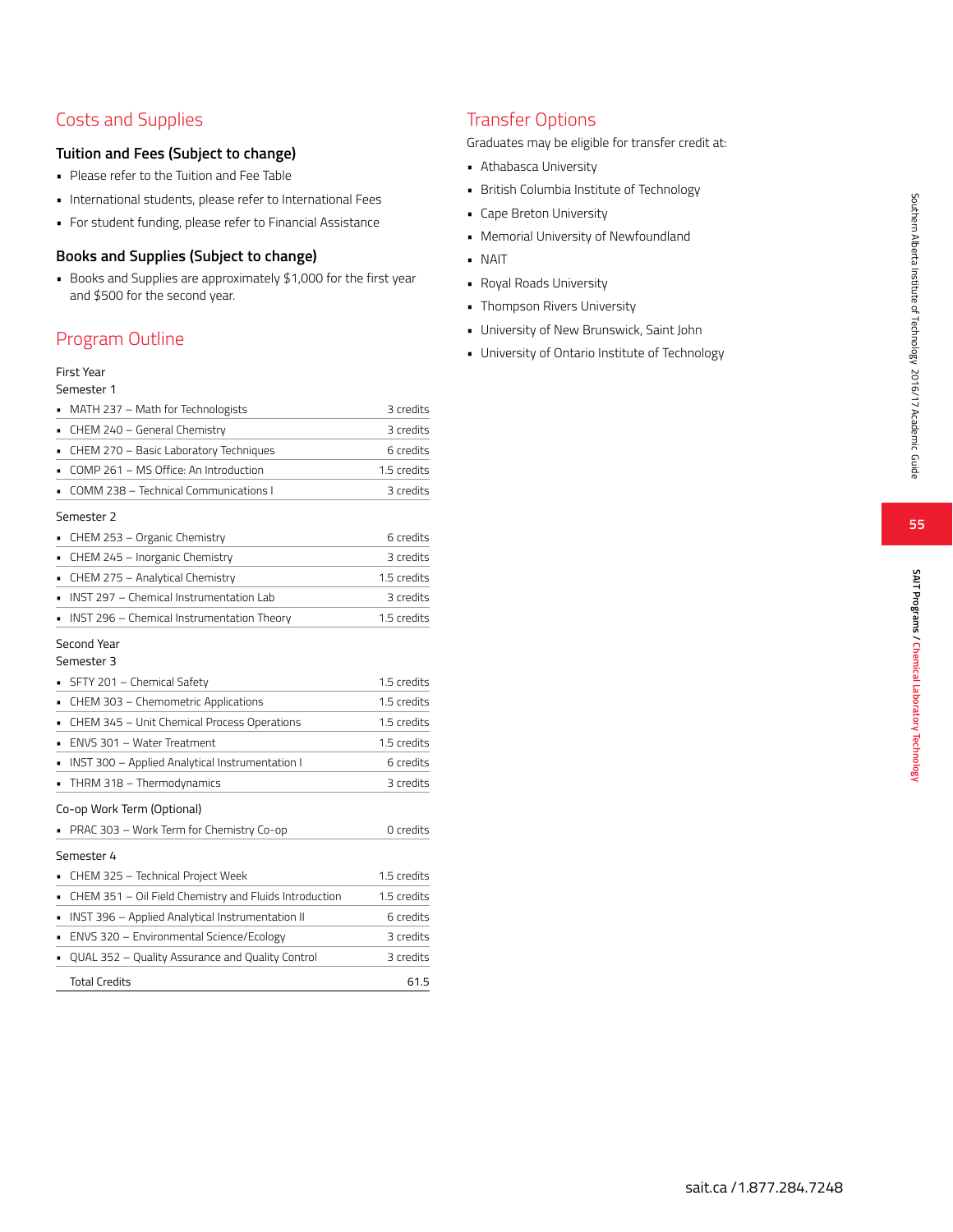# **Civil Engineering Technology Diploma**

- **• Two-year diploma**
- **• Construction Management or Municipal majors**
- **• Fall and winter starts**
- **• Graduates in high demand**
- **• E-Learning**

#### **Contact Us**

School of Construction Room CB410, Aldred Centre Phone: 403.284.8367 Fax: 403.210.4271 Email: construction.cvt@sait.ca

### Program Description

Civil Engineering Technology uses math, science and technical communication skills to design and manage the construction of buildings, roads, bridges and other infrastructure projects. The program will prepare you to become a civil engineering design and construction professional. You will receive courses in: math, construction management, structural design, geotechnical engineering, material science, urban services, water resources, transportation infrastructure and technical communications.

In the labs, you will build a house, explore the strength of building materials, mix and test concrete and asphalt samples, and discover the importance of soil mechanics to building projects. In class, the program combines theoretical training, applied skills and laptop delivery modules.

This diploma program is two years in length, consisting of four 15-week semesters. The first two semesters are common to all students in the program. In the third and fourth semester, you will have the ability to specialize in Construction Management or Municipal Engineering. If an option is oversubscribed, selection is based on the first year cumulative grade point average.

This program accepts students into first semester in September as well as January. Students starting in the fall will study for two semesters per year with a summer break in between. Students starting in the winter semester will study for four consecutive semesters with a one or two week break between semesters.

**Note:** This program utilizes an e-Learning (SAIT issued laptop computer) instructional delivery method.

# Program Overview

### **Your Career**

Graduates find diverse work as civil engineering technologists. The following job titles may be received upon completion of program: civil engineering design technologist, traffic technologist, building inspector, materials testing technologist, estimator and construction project coordinator.

• Graduates of the Civil Engineering Technology program have a 89% employment rate

### **Student Success**

Proficiency in the following skills will help Student success: mathematical skills, science skills (Physics), communication skills (oral and written), problem-solving skills, and ability to work in a team environment or on your own.

If you are an applicant with Applied Math 30 you should consider upgrading as the path to enter SAIT. If you are confident of your algebra and trigonometry skills, you may wish to complete an assessment exam to evaluate your math skills. Achieving a score of at least 65 per cent on the SAIT Mathematics 30 Assessment Exam demonstrates knowledge to the level required and is acceptable as an equivalent.

Students with higher grades usually experience more success in SAIT's programs.

### **Credentials and Accreditation**

After successfully completing this program, graduates will be awarded a SAIT diploma in Civil Engineering Technology.

#### **Accreditation**

This program is nationally accredited, at the technologist level, by the Canadian Council of Technicians and Technologists. Graduates are eligible for membership in The Association of Science and Engineering Technology Professionals in Alberta (ASET). The Canadian Institute of Quantity Surveyors recognizes the program as training for a qualified estimator and quantity surveyor.

### Progression

Students must attain a PGPA and/or a CGPA of 2.0 or better in each semester and pass the necessary prerequisite courses to progress through the program. To qualify for graduation, students must pass all courses, attain a CGPA of 2.0 or better and complete course requirements within the prescribed timelines.

### Admission Requirements

- Fall 2016 start: applications are accepted Oct. 21, 2015 to May 31, 2016.
- Winter 2017 start: applications are accepted June 1, 2016 to Oct. 16, 2016.

Completion of the following courses or equivalents:

- At least 60% in Math 30-1 or Pure Math 30, AND,
- At least 60% in English Language Arts 30-1 or at least 75% in English Language Arts 30-2, AND,
- At least 60% in Science 30 or Physics 20.
- All applicants must demonstrate English Language Proficiency prior to admission, including students educated in Canada.

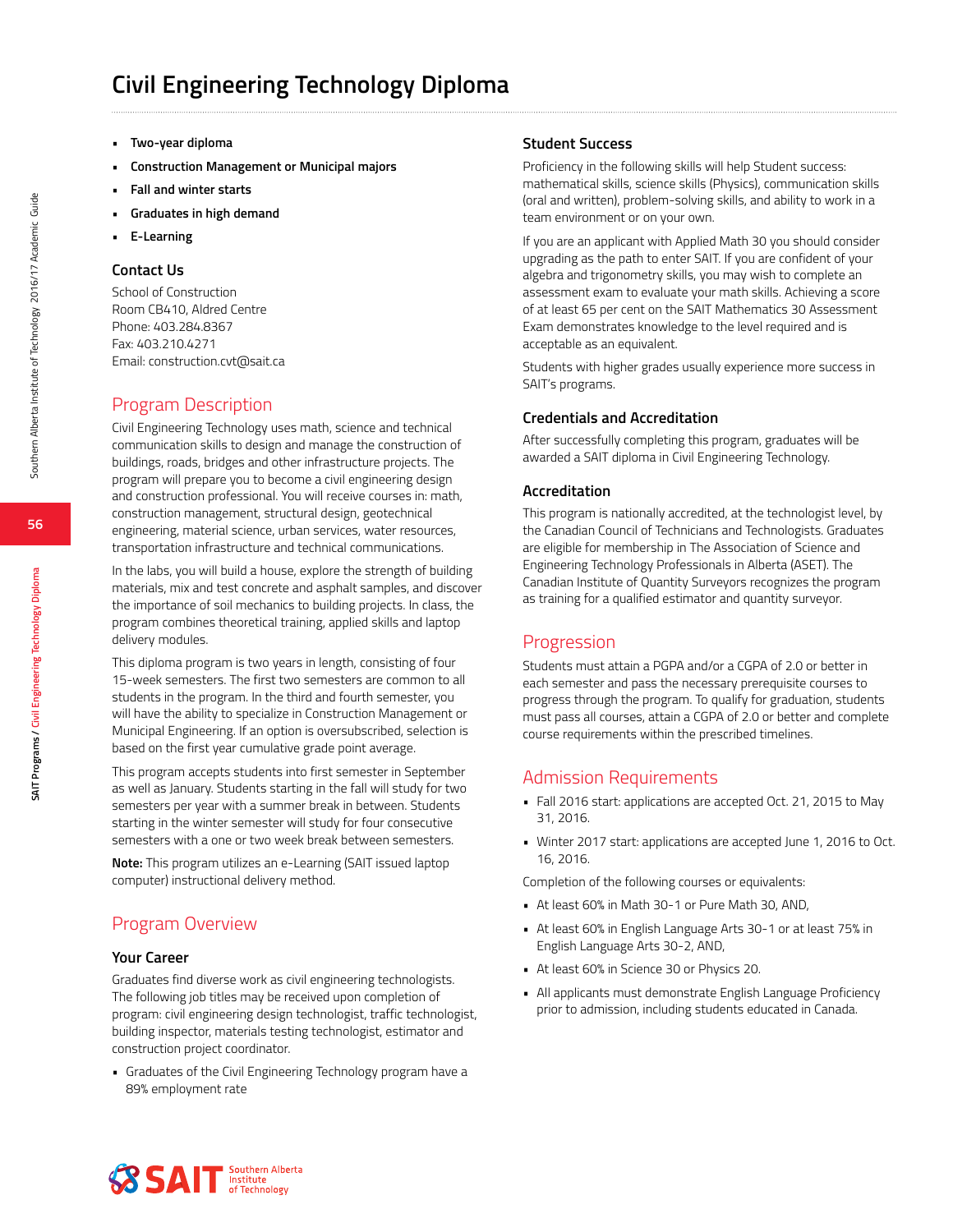### **Competitive Entry: Five Step Process**

**Step 1:** Ensure that you meet all of the admission requirements listed above.

**Step 2:** Civil Engineering Technology is a competitive program; SAIT receives more qualified applications than available seats. It is important to review the student selection information below to understand the application process.

- Applications for the fall intake are accepted Oct. 21 to May 31.
- The competitive entry/selection process for the fall intake is done monthly starting in December and ending in July.
- Applications for the winter intake are accepted June 1 to Oct. 16.
- The competitive entry/selection process for the winter intake is done monthly starting in September and ending in November.

In the selection process, applicants will be assessed according to the following criteria and seats will be offered accordingly.

- Academic Achievement
- Quality of the Career Investigation Report

Once the program is full, applicants will be placed on a waitlist in order of their ranking.

**Step 3:** Apply to the Civil Engineering Technology program. You will be required to submit your transcripts and/or anticipated final grades in order to be included in the selection process.

**Step 4:** Log in to mySAIT to check your admission status. If your status indicates you're "In Selection," complete the Career Investigation Report and submit it to construction.cvt@sait.ca.

• Applicants who fail to complete the Career Investigation Report will be excluded from selection.

**Step 5:** Continue to monitor changes to your application status through mySAIT.ca.

Civil Engineering Technology requires a review of courses for which anticipated final grades were submitted.

- For the fall intake, a transcript for courses completed in January must be submitted by March 1.
- For the winter intake, a transcript for courses completed in June must be submitted by Aug. 1.

Please send transcripts with these grades to construction.cvt@ sait.ca and to the Admissions office in SAIT Student Services.

Failure to meet anticipated final grades will result in offers being rescinded.

### **Communication During Selection**

Email is the primary source of communication during the selection process. Ensure your personal email account is managed appropriately to receive our emails, files and communications.

Enquiries regarding your application can be sent to construction. cvt@sait.ca.

# Costs and supplies

### **Tuition and Fees (Subject to change)**

- Please refer to the **Tuition and Fee Table.**
- International students, please refer to **International Fees.**
- Student funding, please refer to **Financial Assistance.**

### **Books and Supplies (Subject to change)**

- Books and Supplies are approximately \$1,500 in the first year and \$1,200 in the second year.
- A \$400 security deposit to use a SAIT issued laptop.

# Program Outline

First Year

Semester 1

| • CIVL 222 - Concrete Technology                     | 3 credits   |
|------------------------------------------------------|-------------|
| • CIVL 252 - Construction Practices Theory           | 3 credits   |
| $\blacksquare$ COMP 261 – MS Office: An Introduction | 1.5 credits |
| • MATH 238 – Math for Engineering and Tech I         | 3 credits   |
| STCS 242 - Structural Statics                        | 1.5 credits |
| Semester 2                                           |             |
|                                                      |             |
| $\blacksquare$ CIVL 226 – Soil Mechanics             | 3 credits   |
| • CIVL 255 – Civil Drafting and Surveying            | 1.5 credits |
| • MATH 288 – Math for Engineering and Tech II        | 3 credits   |
| • SMTL 246 – Strength of Materials                   | 3 credits   |
| • STAT 245 – Statistics for Engineering and Tech I   | 3 credits   |

Course offered in either Semester 1 or 2

| • COMM 238 – Technical Communications L               | 3 credits |
|-------------------------------------------------------|-----------|
| • ESTM 262 – Estimating I and Construction Laboratory | 3 credits |

### **Construction Management Option**

Second Year Semester 3

"A" Class

| • CIVL 312 - Contracts and Regulations  | 1.5 credits |
|-----------------------------------------|-------------|
| CIVL 315 - Construction Management      | 3 credits   |
| CIVL 326 - Geotechnical Design          | 3 credits   |
| • CIVL 351 - Structural Steel Design    | 3 credits   |
| • ESTM 360 - Estimating II              | 3 credits   |
| • SURV 325 - Surveys and GIS            | 1.5 credits |
| "B"Class                                |             |
| CIVL 340 - Building Science and Systems | 3 credits   |
| • CIVL 351 - Structural Steel Design    | 3 credits   |
| CIVL 355 - Reinforced Concrete Design   | 3 credits   |
| CIVL 356 - Construction Economics       | 3 credits   |
| CIVL 358 – Structural Wood Design       | 1.5 credits |
| • ENVS 302 – Environmental Engineering  | 1.5 credits |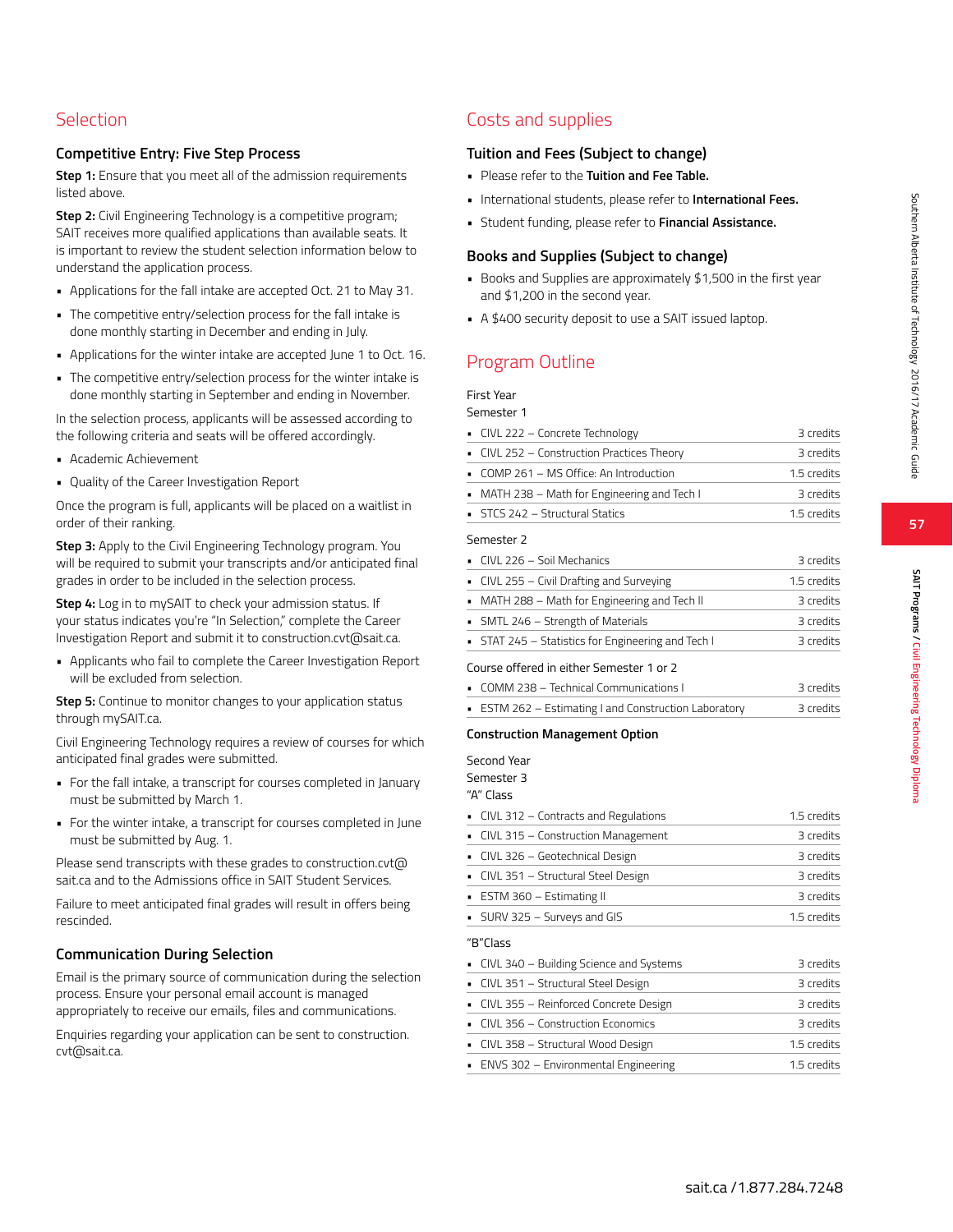### Semester 4

### "A" Class

| CIVL 340 - Building Science and Systems                | 3 credits   |
|--------------------------------------------------------|-------------|
| CIVL 355 - Reinforced Concrete Design                  | 3 credits   |
| CIVL 356 - Construction Economics                      | 3 credits   |
| CIVL 358 - Structural Wood Design                      | 1.5 credits |
| ENVS 302 - Environmental Engineering                   | 1.5 credits |
| PROJ 386 – CVT Construction Management Capstone        | 3 credits   |
| "B" Class                                              |             |
| CIVL 312 - Contracts and Regulations                   | 1.5 credits |
| CIVL 315 - Construction Management                     | 3 credits   |
| CIVL 326 - Geotechnical Design                         | 3 credits   |
| ESTM 360 - Estimating II                               | 3 credits   |
| PROJ 386 - CVT Construction Management Capstone        | 3 credits   |
| SURV 325 - Surveys and GIS                             | 1.5 credits |
| <b>Total Credits</b>                                   | 61.5        |
| Program Total Construction Management Option "A" Class | 61.5        |
| Program Total Construction Management Option "B" Class | 61.5        |

### **Municipal Option**

#### Second Year Semester 3

| ۰.<br>٧<br>×<br>w<br>×<br>٧<br>., |
|-----------------------------------|

| $\blacksquare$ CIVL 310 – Urban Services | 3 credits   |
|------------------------------------------|-------------|
| • CIVL 318 - Water Resources             | 3 credits   |
| • CIVL 326 – Geotechnical Design         | 3 credits   |
| • CIVL 328 - Asphalt Technology          | 1.5 credits |
| • CIVL 355 - Reinforced Concrete Design  | 3 credits   |
| • ENVS 302 – Environmental Engineering   | 1.5 credits |
|                                          |             |

### "B" Class

| • CIVL 315 – Construction Management    | 3 credits   |
|-----------------------------------------|-------------|
| • CIVL 351 - Structural Steel Design    | 3 credits   |
| • CIVL 353 – Transportation Engineering | 3 credits   |
| • CIVL 355 - Reinforced Concrete Design | 3 credits   |
| • CIVL 312 - Contracts and Regulations  | 1.5 credits |
| • SURV 325 - Surveys and GIS            | 1.5 credits |

#### Semester 4

| "A" Class                                   |             |
|---------------------------------------------|-------------|
| • CIVL 315 – Construction Management        | 3 credits   |
| • CIVL 351 - Structural Steel Design        | 3 credits   |
| • CIVL 353 – Transportation Engineering     | 3 credits   |
| • CIVL 312 - Contracts and Regulations      | 1.5 credits |
| • PROJ 387 - CVT Municipal Capstone Project | 3 credits   |
| • SURV 325 - Surveys and GIS                | 1.5 credits |
|                                             |             |

#### "B" Class

| $\blacksquare$ CIVL 310 – Urban Services    | 3 credits   |
|---------------------------------------------|-------------|
| $\blacksquare$ CIVL 318 – Water Resources   | 3 credits   |
| • CIVL 326 – Geotechnical Design            | 3 credits   |
| • CIVL 328 – Asphalt Technology             | 1.5 credits |
| • ENVS 302 – Environmental Engineering      | 1.5 credits |
| • PROJ 387 - CVT Municipal Capstone Project | 3 credits   |
| <b>Total Credits</b>                        | 61.5        |
| Program Total Municipal Option "A" Class    | 61.5        |
| Program Total Municipal Option "B" Class    | 61.5        |
|                                             |             |

# Transfer Options

Graduates may be eligible for transfer credit at:

- Athabasca University
- British Columbia Institute of Technology
- Camosun College
- Cape Breton University
- Lakehead University
- Memorial University of Newfoundland
- Montana Tech
- NAIT
- SAIT
- Thompson Rivers University
- University of British Columbia
- University of New Brunswick, Saint John
- University of Ontario Institute of Technology

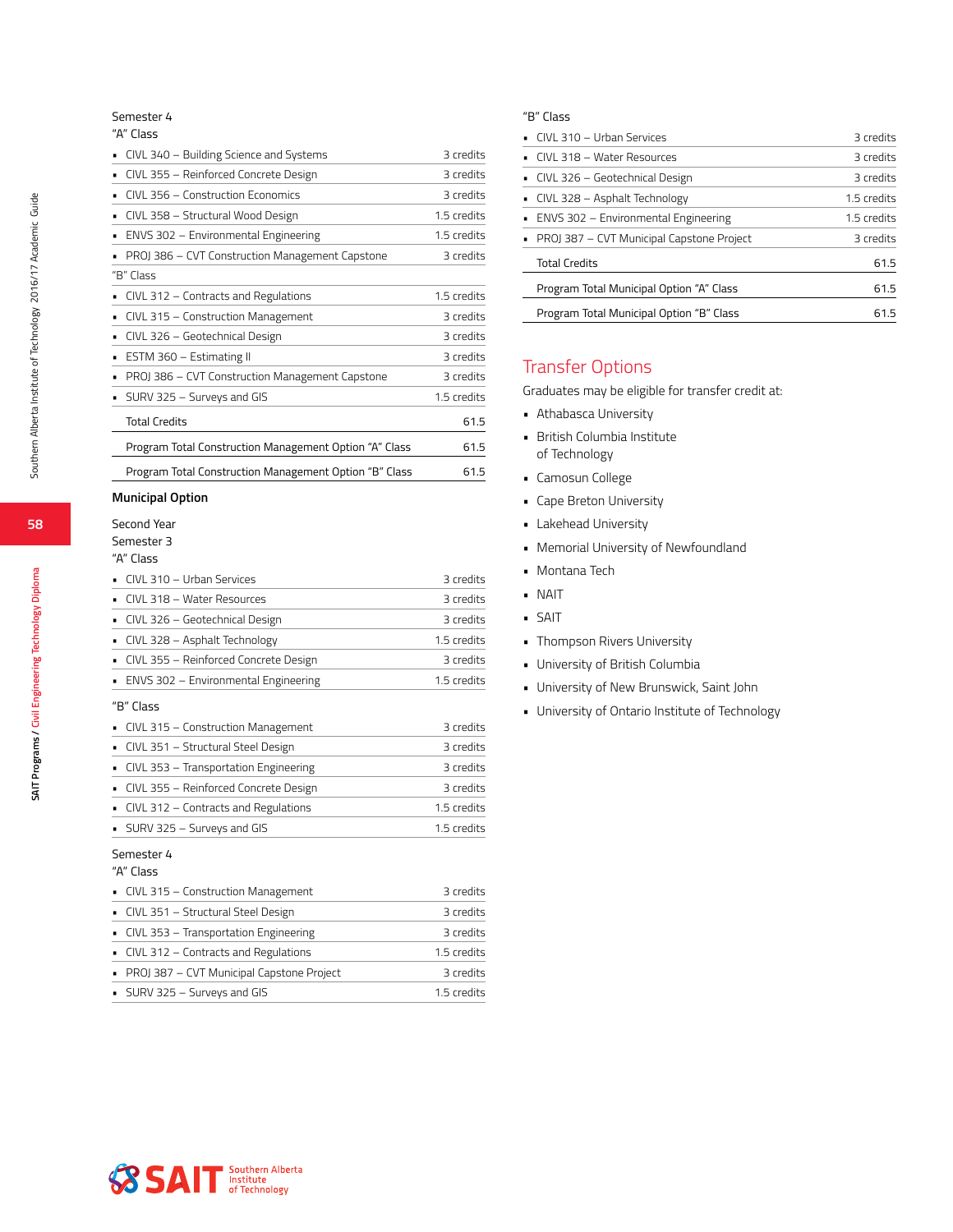**SAIT Programs / Community Economic Development**

SAIT Programs / Community Economic Developmer

# **Contact Us**

School of Business Phone: 403.284.8485 Email: business.advising@sait.ca

# Program Description

The Community Economic Development certificate is designed for individuals currently working in or wanting to enter the growing field of community economic development including small business development and municipal or government relations. These practical business courses cover key topics such as partnerships between business and government, project management, writing business plans and project proposals, and communication skills. Students can develop the holistic skill set needed for local economic development in rural and urban communities.

This program is available entirely online through Distance Education, with some courses also available through part-time studies. Students can transfer these courses to the full-time or part-time Business Administration diploma (Management major).

# Program Overview

### **Your Career**

Graduates of this program will gain the skills and knowledge needed to start or advance their career in positions such as economic development officer, liaison officer, community development officer, planning officer, and program officer in a variety of organizations such as municipal governments, economic development agencies, small businesses, and nonprofits.

### **Student Success**

The ability to work and learn independently is critical in Distance Education. Other factors relating to student success include:

- Time management skills
- Analytical skills
- Computer skills

Students who are engaged and take advantage of various services usually experience more success in SAIT programs.

# **Credentials and Accreditation**

Upon successful completion of this program, students will earn a SAIT Community Economic Development certificate.

This certificate ladders into the SAIT Business Administration diploma, provided students meet the admission requirements for the diploma. Students continuing their education have the option to take the diploma through full-time, part-time or online studies.

The program is eligible for certification by Economic Development Alberta and the Canadian Economic Developers Association. The program is eligible for certification by the Council for the Development of Native Development Officers, CANDO towards their certified competencies in Economic Development.

# Admission Requirements

To get started, simply submit an application through ApplyAlberta. All applicants, including students educated in Canada, must demonstrate English Language Proficiency prior to admission. There are no additional entrance requirements for this program.

# Program Outline

| • ACCT 215 - Introductory Financial Accounting I                   | 3 credits |
|--------------------------------------------------------------------|-----------|
| COMN 220 - Communication and Presentation Skills<br>$\blacksquare$ | 3 credits |
| $\blacksquare$ ECON 305 – Macroeconomics                           | 3 credits |
| • ECON 355 - Economic Development Fundamentals                     | 3 credits |
| • ENTR 350 - Entrepreneurship                                      | 3 credits |
| • LDSH 360 – Business Leadership                                   | 3 credits |
| • MKTG 260 - Marketing Essentials                                  | 3 credits |
| • MNGT 250 - Organizational Behaviour                              | 3 credits |
| • MNGT 320 – Project Management                                    | 3 credits |
| • MNGT 367 - Municipal Structure and Governance                    | 3 credits |
| <b>Total Credits</b>                                               | 30        |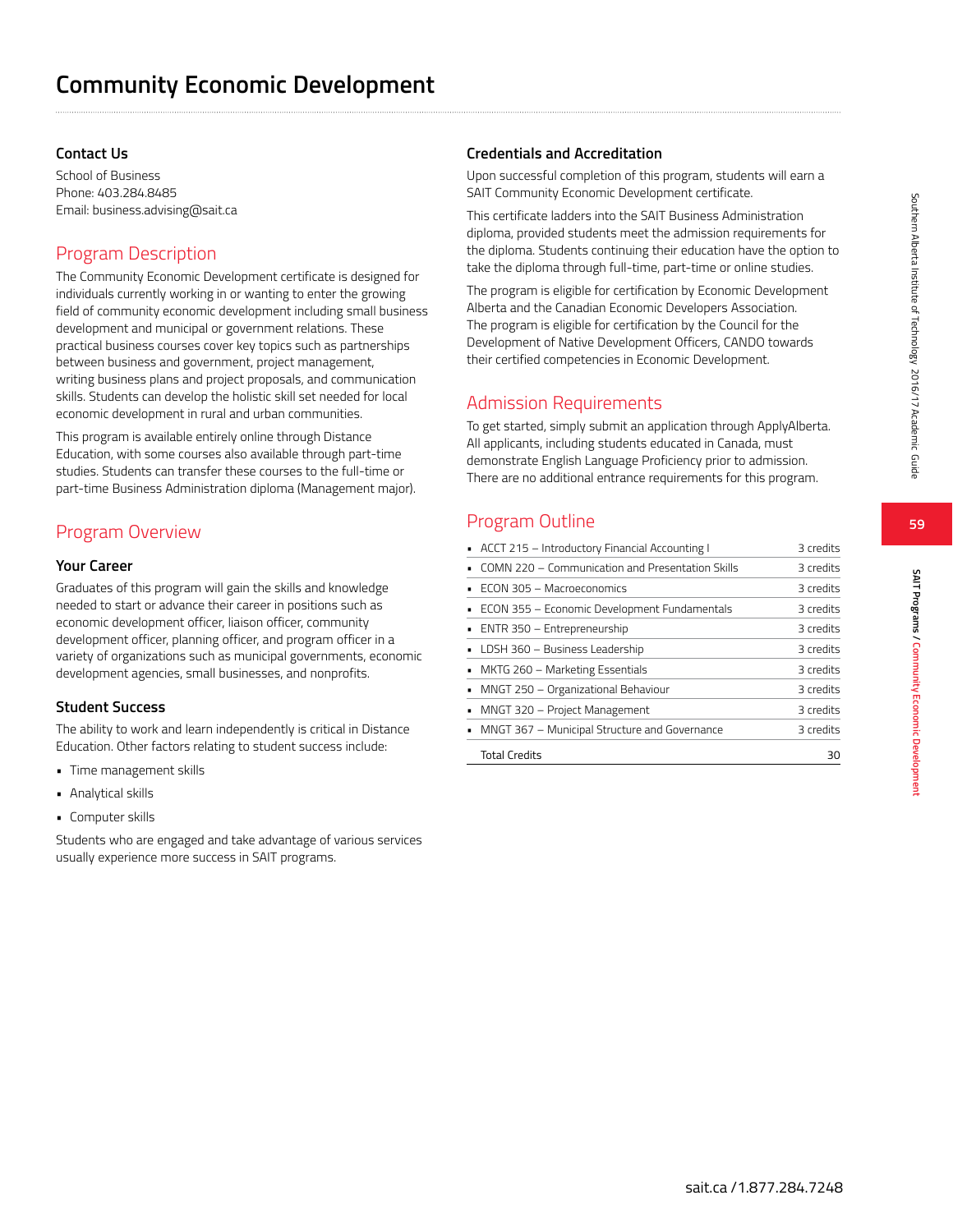# **Database Administrator**

- **• 40-week Fast-Track certificate**
- **• September and May starts**
- **• Includes an eight-week practicum**

### **Contact Us**

School of Information and Communication Technologies Phone: 403.210.4522 Email: fast-track@sait.ca

# Program Description

Industry relies on database technology to store, retrieve and present information in a customized and user-friendly format. The Database Administrator (DBA) program develops your knowledge of relational database design, system performance, backup and recovery, and database security. The program builds on your existing relevant skills of reliability, logical thinking and good attention to detail.

This intensive 40 week program, designed for learners with previous IT experience, prepares you for challenging and exciting opportunities in database administration.

You will master the technical aspects of database administration, using Oracle tools within Windows and Linux platforms. You will also learn to use and manage existing relational databases, then apply these skills in the design and implementation of new databases in accordance with user requirements.

This program is offered in conjunction with the Oracle Workforce Development Program. With additional relevant work experience and exam preparation study, you will be prepared to successfully challenge and complete the Oracle Certified Professional (OCP) DBA designation. Discount vouchers are available to qualified students.

# Program Overview

### **Your Career**

Graduates may find employment as an Oracle database administrator, database developer, data analyst or database architect.

• Graduates of the Database Administrator program have a 93% employment rate

### **Student Success**

- Students possessing prior experience with relational databases (e.g. Microsoft Access) and operating systems (e.g. Linux/ Unix, Windows) tend to be more successful in the Database Administrator program.
- Students with higher grades usually experience more success in SAIT programs.
- This is an intensive program requiring a commitment of both time and energy; students who experience success are those who make their education a priority throughout the program.

### **Credentials and Accreditation**

After successfully completing this program, graduates will receive a SAIT certificate as a Database Administrator.

### **Accreditation**

The program, offered in conjunction with the Oracle Workforce Development Program, includes core Oracle Education courses needed to challenge the Oracle Certified Professional Database Administrator designation. With additional relevant work experience and additional exam preparation study, you will be prepared to successfully challenge and complete the Oracle Certified Professional (OCP) Database Administration designation.

### Progression

Students must attain a PGPA and/or a CGPA of 2.0 or better in each semester and pass the necessary prerequisite courses to progress through the program. To qualify for graduation, students must pass all courses, attain a CGPA of 2.0 or better and complete course requirements within the prescribed timelines.

### Admission Requirements

- At least 60% in English Language Arts 30-1 or English Language Arts 30-2 or equivalent, OR,
- A minimum of two years post-secondary education from a recognized university, institute or college.
- All applicants must demonstrate English Language Proficiency prior to admission, including students educated in Canada.

Due to the tight integration of the courses in the Database Administrator (DBA) program, credit for Prior Learning is not available.

## Selection

Selection is done on a continuous basis. It is important to apply early and ensure all supporting documents are submitted promptly since the program is in high demand.

If student financing is required, apply at least 8-12 weeks prior to the program start date to ensure adequate time to complete the process. Financing must be in place prior to the program start date.

Email is the main form of communication during the admission/ selection process. Check your email account regularly to ensure you do not miss any important communications. Please remember to check your "junk" mail, or add sait.ca to your safe senders list.

There will be 24 seats offered in each intake.



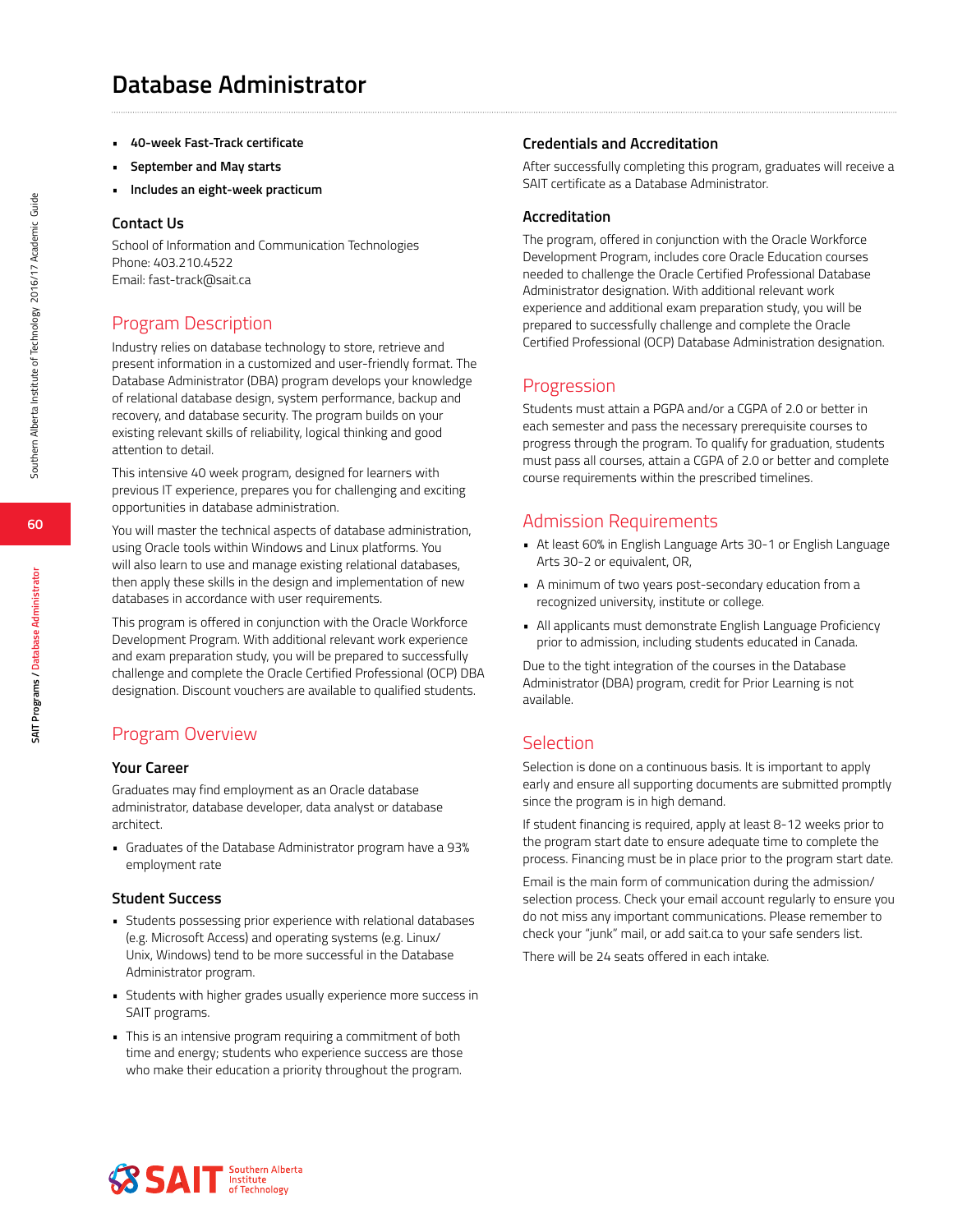**SAIT Programs / Database Administrator**

SAIT Programs / Database Administrato

# **Selection Criteria**

Selection is based on the following criteria:

- Current resumé outlining previous education and experience.
- ICT Fast-Track Career and Program Investigation Form This form will be emailed to you once you have applied. It will be scored to determine suitability for the program; please be detailed and thorough.
- In addition to the transcripts submitted to Student Services/ Office of the Registrar, please provide a photocopy of your educational transcripts and any other supporting documents to the School of ICT Fast-Track office by email to fast-track@sait.ca or fax to 403.210.4523.
- Proof of previous computer programming and/or relational database experience. Transcripts, substantial industry experience or certifications will be considered. An introductory computer programming course such as CMPP-205 Introduction to Programming in C or completion of a specified online tutorial may be required. Please refer to this document outlining the technical expectations of students entering this program.
- Attend a mandatory selection appointment once the above documents have been submitted. Telephone appointments can be scheduled for out-of-town applicants.

The final decision for acceptance into the program will be determined by the Academic Chair.

### **Ideal Applicant**

The ideal candidate for the Database Administrator (DBA) program is a motivated, mature learner with an IT background who wants to specialize or to upgrade existing skills. You are analytical, technically proficient and detail-oriented. Your approach to problem solving is both creative and logical, depending on the circumstances. You work well as part of a team and enjoy interacting with others.

You possess good working knowledge of operating systems such as Windows or UNIX/Linux. You also have some experience working with relational databases, such as Microsoft Access.

Applicants are interviewed once documentation has been submitted. Applicants are contacted on a first-come, firstinterviewed basis. Once the program is full, applicants will continue to be selected and added to the waiting list.

### **Selection Process**

Selection appointments are arranged once documentation has been submitted. Applicants are contacted on a first-come, firstselected basis. Once the program is full, applicants will continue to be selected and added to the waitlist.

# Costs and Supplies

### **Tuition and Fees (Subject to change)**

- Please refer to the **Tuition and Fee Table.**
- International students, please refer to **International Student Fees.**
- For student funding, please refer **Financial Assistance.**

### **Books and Supplies (Subject to change)**

• The tuition fee includes all course materials, books and access to appropriate technology.

# Program Outline

This is a 40 week Fast-track certificate offered over multiple semesters.

| CMPN 274 - Oracle Architecture and Administration | 3 credits   |
|---------------------------------------------------|-------------|
| CMPN 295 - Oracle: Network Administration         | 1.5 credits |
| CMPP 238 - Scripting for Databases                | 1.5 credits |
| CMPP 252 - Oracle Fundamentals: SQL and PL/SQL    | 3 credits   |
| CMPP 267 - Database Operating Systems Network     |             |
| <b>Fundamentals</b>                               | 3 credits   |
| CMPP 273 - Data Modelling and RDB Design          | 1.5 credits |
| CMPP 276 - Data Warehousing and Mining            | 1.5 credits |
| CMPP 277 - Oracle: Backup and Recovery            | 3 credits   |
| CMPP 278 - Database Administration Project        | 6 credits   |
| CMPP 279 - Oracle Performance and Tuning          | 1.5 credits |
| CPLN 240 - Career Planning and Management         | 1.5 credits |
| CPRG 203 - Microsoft SQL Server Database          | 1.5 credits |
| CPRG 205 - Linux Fundamentals                     | 1.5 credits |
| CPRG 206 - Database Web Integration               | 1.5 credits |
| CPRG 209 - Database Skills in Unix/Linux          | 1.5 credits |
| DBAD 205 - Database Security Fundamentals         | 1.5 credits |
| DBAD 390 - Database Administration Practicum      | 3 credits   |
| PROJ 237 - Project Management for DBA             | 1.5 credits |
| <b>Total Credits</b>                              | 39          |

# Transfer Options

Transfer credit may be available at other post-secondary institutions where credits from SAIT programs could be evaluated on an individual basis. Interested students should contact the post-secondary institute of their choice for more information.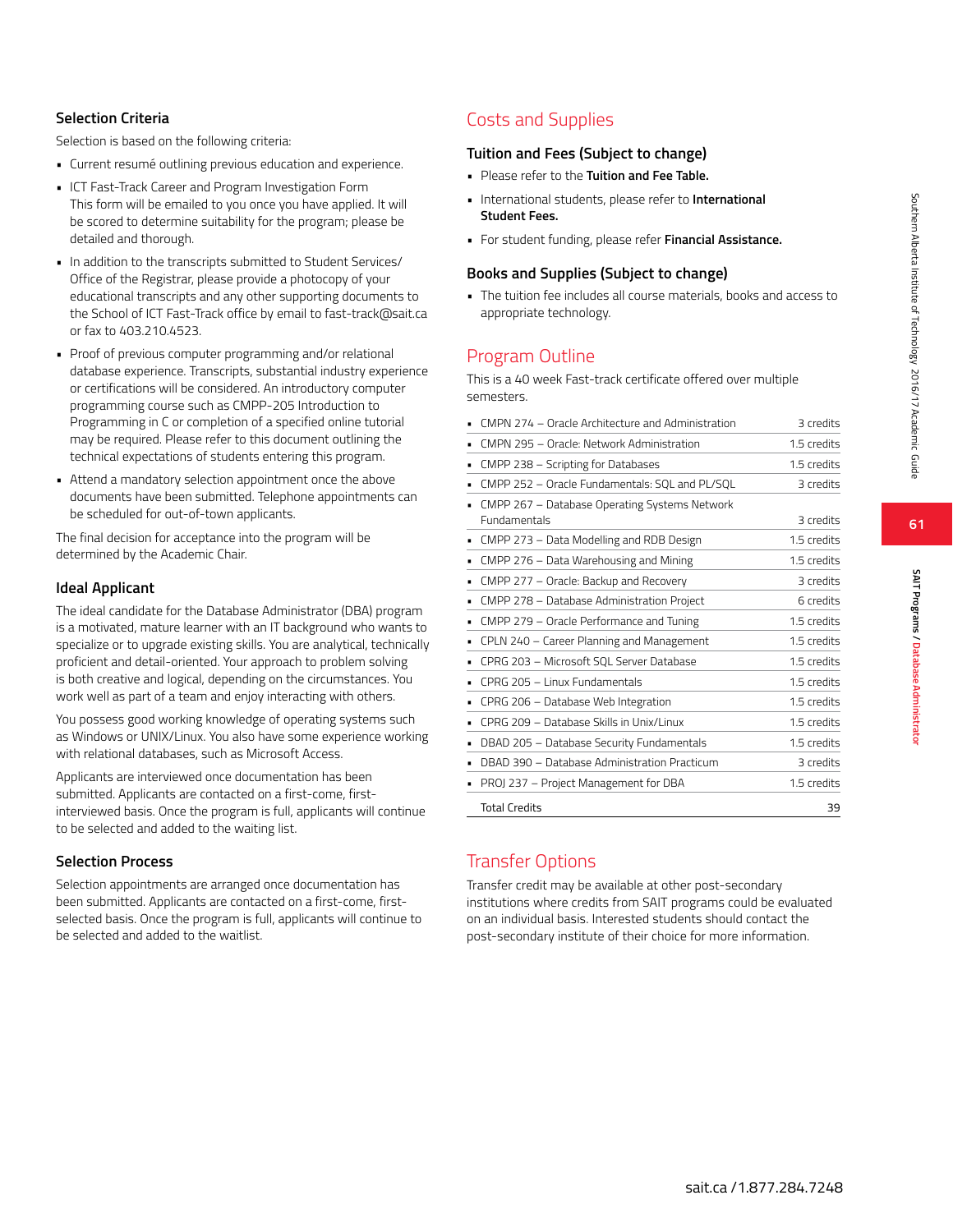# **Dental Assisting**

- **• 10-month certificate**
- **• Fall start**
- **• Includes dental office practicum**
- **• Graduates in high demand**
- **• Accredited by the Commission on Dental Accreditation of Canada**
- **• Recognized by the Canadian Forces as aligning with military occupational training**

### **Contact Us**

School of Health and Public Safety Room NR502, Senator Burns Building Phone: 403.284.8500 Email: hps.info@sait.ca

## Program Description

The Dental Assisting program focuses on patient-centered care in support of improving oral health as a key to personal health and well-being. As vital members of the dental health team, dental assistants work in private dental clinics, specialists' offices and community health centres. Skills and content covered include clinic operations, chair-side procedures, intra-oral procedures, patient education and interpersonal skills.

The program is divided into two 15-week semesters and one eight-week semester. Students are required to attend classes on SAIT campus for this program. Classroom learning is integrated into a dental clinic setting. The clinical components include patient education, radiographs, selective rubber cup polishing and fluoride application.

This program includes one unpaid four-week practicum in the third semester at a dental office which may be outside of Calgary. Students in this program require access to a personal computer and the Internet to facilitate completion of required online courses.

## Program Overview

### **Your Career**

Graduates work under a supervising professional in private clinics, specialists' offices and community health centres as a registered dental assistant.

• Graduates of the Dental Assisting program have a 98% employment rate

### **Student Success**

Students with higher secondary or post-secondary marks usually experience greater success in SAIT programs.

Basic computer skills are advantageous to dental assistants. Students who experience success in this program have effective communication skills in English. Health care practitioners are detail oriented in the care they provide and enjoy working in a team environment.

Updated immunization records are required (see Program and Practicum Requirements) prior to undertaking clinical work in the SAIT Dental Clinic.

### **Credentials and Accreditation**

After successfully completing this program, graduates will receive a SAIT Dental Assisting certificate. Graduates must write the National Dental Assisting Examining Board examination to be registered in Alberta. Graduates are licensed by the College of Alberta Dental Assistants as Registered Dental Assistants once they have passed the National Dental Assisting Examining Board examination.

### **Accreditation**

The Dental Assisting program delivered by SAIT is accredited by the Commission on Dental Accreditation of Canada.

## Progression

Students must attain a PGPA and/or a CGPA of 2.0 or better in each semester and pass the necessary prerequisite courses to progress through the program. To qualify for graduation, students must pass all courses, attain a CGPA of 2.0 or better and complete course requirements within the prescribed timelines.

## Admission Requirements

Completion of the following courses or equivalents with an overall average of at least 60%:

- Math 30-1 or Math 30-2 or Pure Math 30 or Applied Math 30, AND,
- English Language Arts 30-1 or English Language Arts 30-2, AND,
- Biology 30, AND,
- Chemistry 30.
- All applicants to SAIT must demonstrate English Language Proficiency prior to admission, including students educated in Canada.

### Selection

There are no additional selection requirements. Admission will be extended on a first-qualified, first-offered basis until the program is full.

A minimum of 74 seats will be offered for the fall intake.

**Additional Requirements:** Student information and dental health examination required by the first day of class.

Email is the primary source of communication during the selection process. Ensure your email account is managed appropriately to receive our emails, files and communications. It is not recommended to use a Microsoft email account such as @hotmail. com or @live.com as there have been some issues in the past in receiving SAIT communications using these types of accounts.

**62**

Southern Alberta Institute of Technology 2016/17 Academic Guide

Southern Alberta Institute of Technology 2016/17 Academic Guide

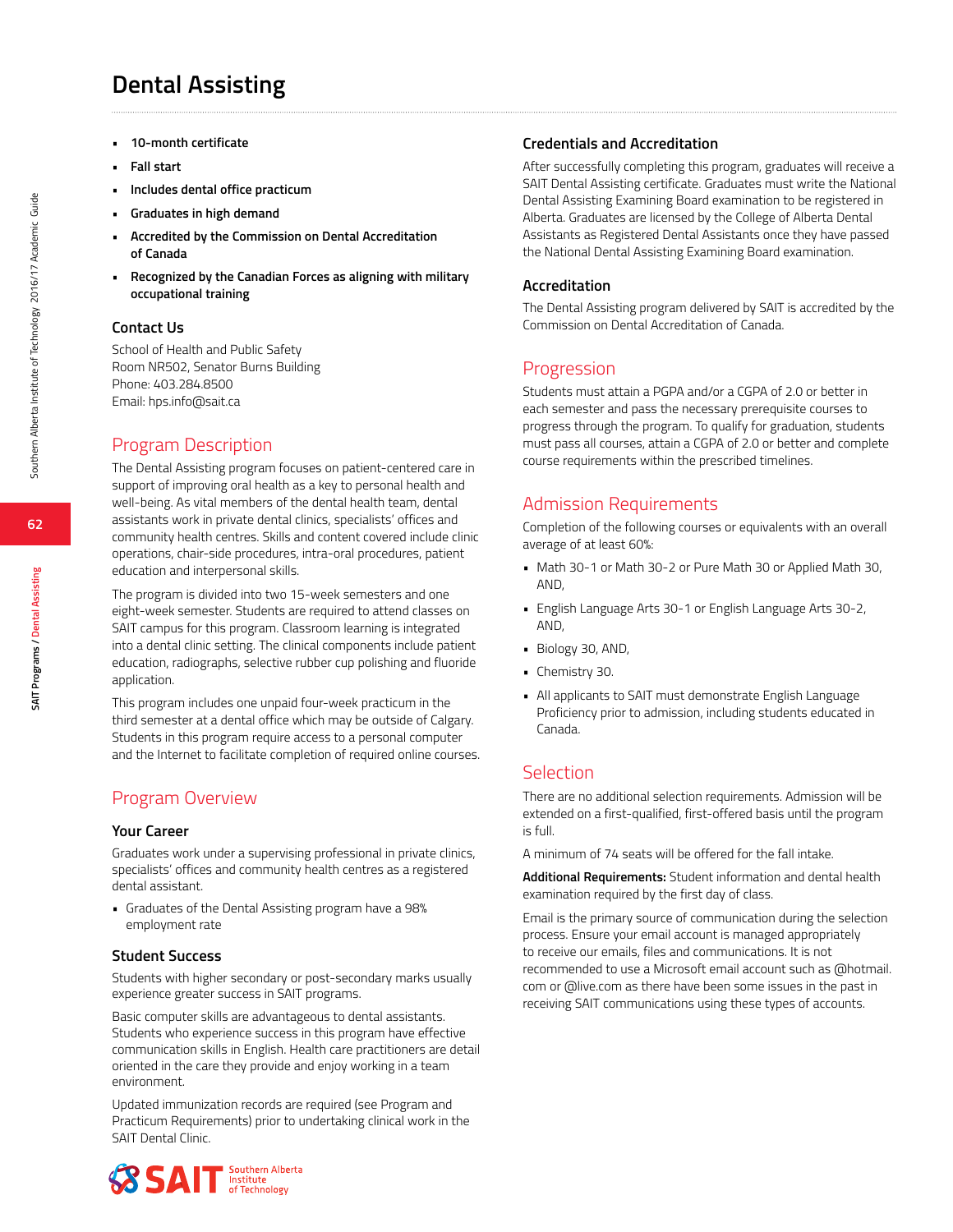**SAIT Programs / Dental Assisting**

SAIT Programs / Dental Assisting

# Program and Practicum Requirements

The School of Health and Public Safety has many practica partners located within Alberta and across Canada. Practicum placements in Calgary are limited and students may be required to relocate outside of Calgary for practicum.

Successful candidates will be informed of the allocation of their practicum placement by the program. There is no guarantee that students will be placed at their desired practicum location. Special considerations of personal circumstances will not be given in regards to assigning practicum placements. Students will be responsible for fees associated with practicum such as relocation and travel costs. In compliance with the practica agreements with our clinical partners, successful candidates will be requested to provide proof of the following requirements:

- **Current Heart and Stroke Foundation Health Care Provider Level (C) CPR** must be valid from October until the end of June for the academic year of study. SAIT offers the above CPR course on a continuous basis (CPRS 212 Health Care Provider). Please note that only Heart and Stroke Foundation of Canada CPR certification will be accepted.
- **• Updated Immunization Records:** Most practicum sites require students to demonstrate updated immunization status prior to attending practicum. Successful candidates will be asked to provide an up-to-date immunization record to the SAIT Health Clinic as part of the program orientation. Failure to do so could jeopardize a student's ability to complete the practicum portion of his/her program. The receiving practicum site has the right to refuse students who cannot prove they have met all the required immunizations. Please review the immunization process document for specific details. It is advised to start the immunization process early as it can take some time to complete.
- **• Police Information Check and Vulnerable Sector Check:** According to the Protection for Persons in Care Act, our practica sites require that students obtain a Police Information Check including Vulnerable Sector Check, prior to going on practicum. Any criminal code offence for which a pardon has not been received may be a deterrent to a student's entry into practicum, and therefore will result in an uncompleted program or nongraduating status. Successful candidates will be asked to provide a clear Police Information Check including Vulnerable Sector Check record to the School of Health and Public Safety main office by orientation day. Please review the Police Information Check process document for specific details. Be aware that the record must be dated no earlier than 90 days prior to your program orientation day (typically orientation day is held the week prior to the first day of class). Online Police Information Checks/Vulnerable Sector Checks are not acceptable.
- **• Health and Wellness Status:** Due to the demanding nature of the work in the health care field and Occupational Health and Safety requirements, the health care field has a strong focus on health and wellness. Students with a medical condition or disability that may impact them in a practicum setting are strongly advised to discuss concerns with the program academic chair and/or SAIT Accessibility Services as soon as possible upon acceptance into the program. Please review the attached document for guidance on entering an allied health program with a medical condition or disability.

More details on the practica requirements per program are outlined on a pre-orientation website for successful candidates.

# Costs and Supplies

### **Tuition and Fees (Subject to change)**

- Please refer to the **Tuition and Fee Table.**
- International students, please refer to **International Student Fees.**
- For student funding, please refer to **Financial Assistance.**
- CPRS 212 Health Care Provider course in CPR. Annual update required – CPRS 222 Health Care Provider Renewal. All CPR courses must be from the Heart and Stroke Foundation. Call SAIT Life Support Training at 403.210.4009 for further information.
- Students are responsible for any additional expenses related to their practicum including relocation costs.
- There is a fee associated with obtaining a police information check (including Vulnerable Sector Check), payable to the Police or the Royal Canadian Mounted Police (RCMP).
- National Dental Assisting Examining Board exam fee is approximately \$450.
- College of Alberta Dental Assistants annual dues are approximately \$300.

### **Books and Supplies (Subject to change)**

- Books, supplies and uniform are approximately \$1,500.
- Personal Protective Equipment (Rx safety glasses, face shields) may range from \$100 – \$750 depending on individual requirements.
- Students are required to have access to a personal computer, printer and Internet. Computers must meet the specifications listed in Fees and Expenses.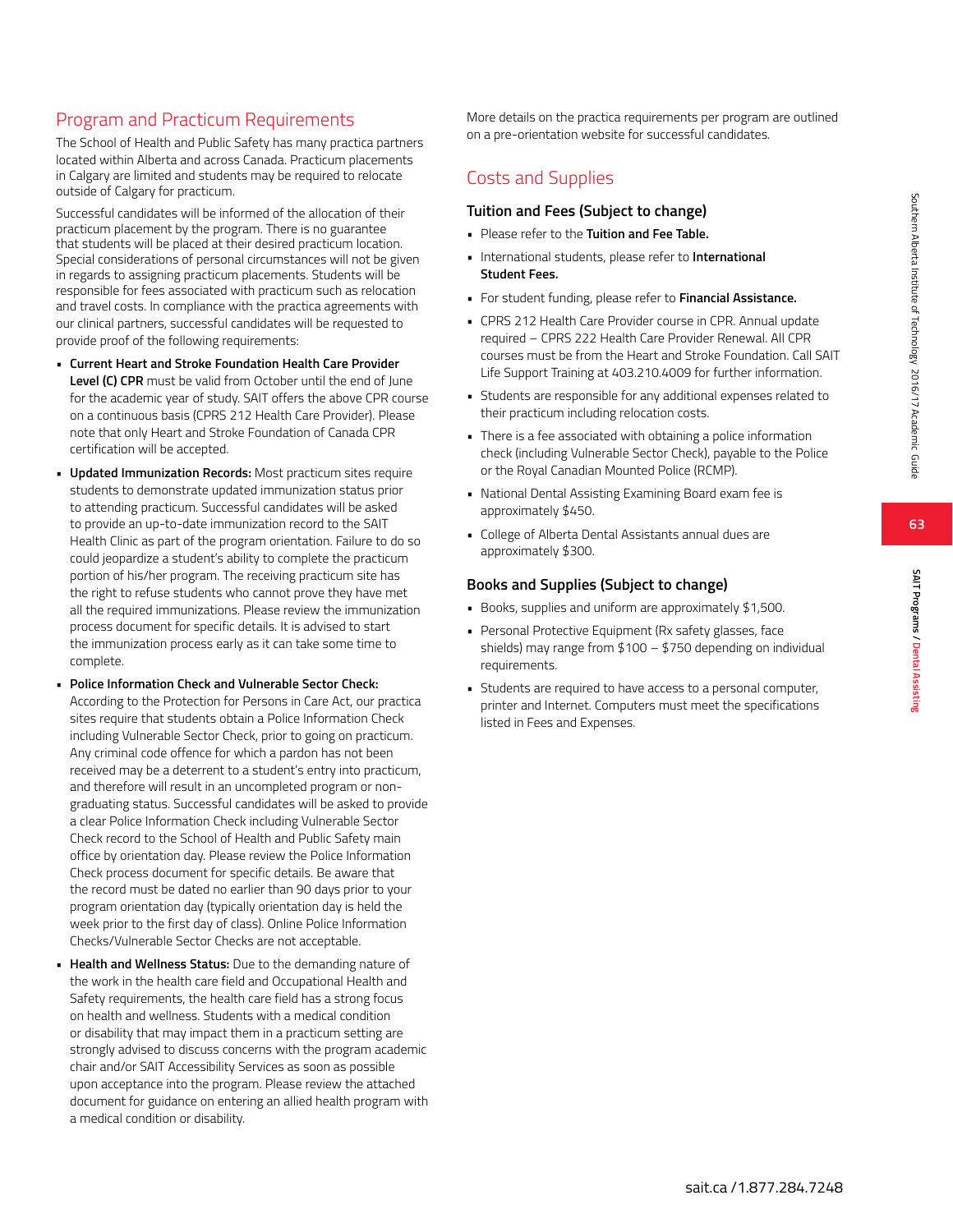# Program Outline

### Semester 1 – Fall

| DENT 201 - Clinical Foundations             | 1.5 credits |
|---------------------------------------------|-------------|
| DENT 202 - Preventive Procedures 1          | 3 credits   |
| DENT 206 - Restorative Procedures 1         | 3 credits   |
| DENT 207 - Dental Emergencies and Records   | 3 credits   |
| DENT 237 - Oral Anatomy and Histology       | 3 credits   |
| INFC 215 - Infection Prevention and Control | 1.5 credits |
| XRAY 200 - Dental Radiography I             | 3 credits   |
| Semester 2 - Winter                         |             |
| DENT 227 - Dental Specialties 1             | 1.5 credits |
| DENT 252 - Prosthodontics 1                 | 3 credits   |
| DENT 262 - Preventive Procedures 2          | 1.5 credits |
| DENT 263 - Practice Management              | 3 credits   |
| DENT 276 - Restorative Procedures 2         | 1.5 credits |
| NUTR 230 - Nutrition                        | 1.5 credits |
| XRAY 250 – Dental Radiography 2             | 1.5 credits |
| Semester 3 - Spring                         |             |
| DENT 278 - Prosthodontic Procedures 2       | 1.5 credits |
| DENT 294 - Dental Specialties 2             | 1.5 credits |
| DENT 297 - Preventive Procedures            | 3 credits   |
| PRAC 278 - DA Practicum                     | 3 credits   |
| <b>Total Credits</b>                        | 40.5        |

# Transfer Options

Graduates may be eligible for transfer credit at:

• Canadian Forces

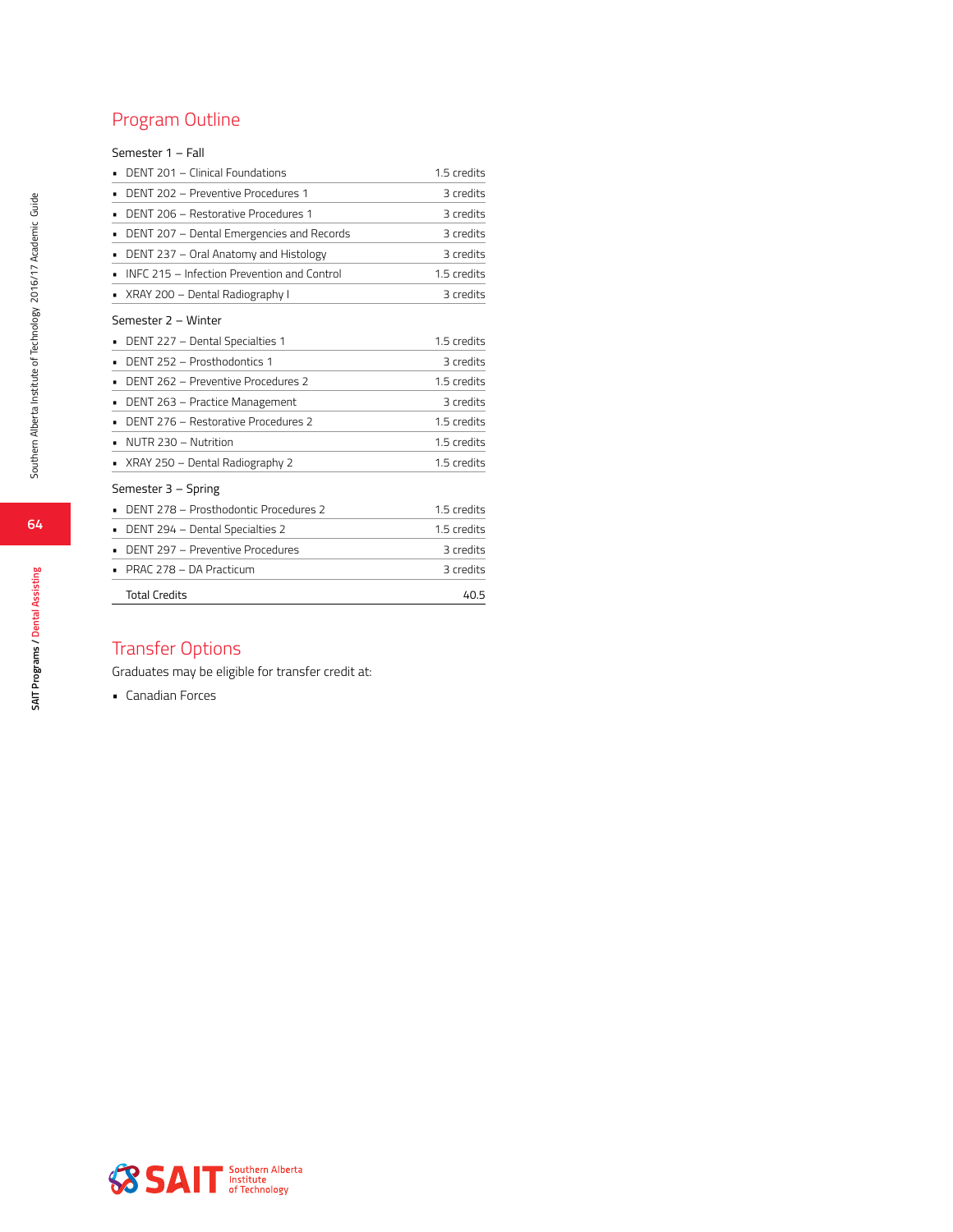- **• 26-month diploma**
- **• Fall start**
- **• Four clinical practica**
- **• Graduates in high demand**

### **Contact Us**

School of Health and Public Safety Room NR502, Senator Burns Building Phone: 403.284.8500 Email: diagnostic.imaging@sait.ca

# Program Description

As a two year program offered full-time, diagnostic medical sonography, also known as ultrasound, is a technology involving the application of high-frequency sound waves toward patients to help physicians in medical diagnoses. Diagnostic medical sonographers work as members of patient care teams, assessing patients and providing information to physicians for diagnoses and monitoring patients' health status. This is a specialized vocation requiring a high-degree of technical skills and exceptional interpersonal skills. This program teaches key aspects of ultrasound technology including obstetrics and gynecology, the cardiac and vascular systems and abdomen and superficial structures. Studies also include patient care, physics, anatomy and physiology, equipment instrumentation, quality control and the performance of diagnostic scanning procedures.

The Diagnostic Medical Sonography program is 26 months in length and consists of theory and lab courses onsite at SAIT along with practicum rotations off campus. Practicum locations are constantly changing. All students can expect to be placed outside of Calgary (including out of province) more than once during the program. Students are expected to return to SAIT campus for classes in the second and third year of the program. These on-campus classes will provide an opportunity to integrate theory with the hands-on skills learned during practica.

Certain courses are available by distance education or continuing education – ANPH 209 Anatomy and Physiology, INFC 215 Infection Prevention and Control and MEDT 211 Medical Terminal Technology I. The courses must be completed within the time frame shown in the Program Outline. Please be advised that fulltime student status requires the student to take 60 percent of a full course load per semester. Depending on the number of courses completed by distance education or continuing education, students may be considered a part-time student, which may impact their financial loan status.

To support their learning, students will be required to participate online throughout their practicum and will require access to a computer with Internet access and a printer. Students will be evaluated on lab, competency and performance in the program using a competency tracking system called CompTracker. Students are required to have an iPad with Bluetooth keyboard to support the CompTracker system while in the program.

# Program Overview

### **Your Career**

Graduates find work as diagnostic medical sonographers in hospitals, doctors' offices and community clinics. Diagnostic Medical Sonographers work in environments where they may spend a considerable amount of time standing or sitting and performing tasks that may be repetitive. They must observe safety precautions and ergonomics to reduce the risk of exposures and injury. Graduates of the Diagnostic Medical Sonography program have a 100% employment rate.

### **Student Success**

- Students with higher secondary or post-secondary marks usually experience greater success in SAIT programs.
- Students are expected to spend approximately 20 hours per week outside of class studying.
- Students who experience success in this program have exceptional communication skills in English.
- Health care practitioners are detail oriented in the care they provide, utilize critical thinking in practice, are eager, persevere and enjoy working in a team environment.
- In order to be successful in this program, applicants must have basic computer literacy. An acceptable computer skill level would include the ability to use word processing and communication software. Educational interaction in this program depends on these basic computer skills. It is the student's responsibility to ensure adequacy of these skills prior to program admission.
- Students who experience success in this program have the following characteristics:
	- Intrinsic motivation,
	- Ability to handle unpleasant situations,
	- Ability to lift heavy patients,
	- Ability to sit and stand for long periods of time,
	- Upper body strength and stamina while scanning patients in difficult positions,
	- Good wrist and hand dexterity and stamina,
	- Full body muscle stamina; and
	- Strong vision and hearing.
- Individuals with previous chronic or repetitive strain injuries have experienced re-injury or aggravation of these conditions in this program and/or as a sonographer.
- Employers for sonography professionals indicate that working hours could be days, evenings, weekends and 24/7 shift expectations.

**65**

**SAIT Programs / Diagnostic Medical Sonography**

SAIT Programs / Diagnostic Medical Sonography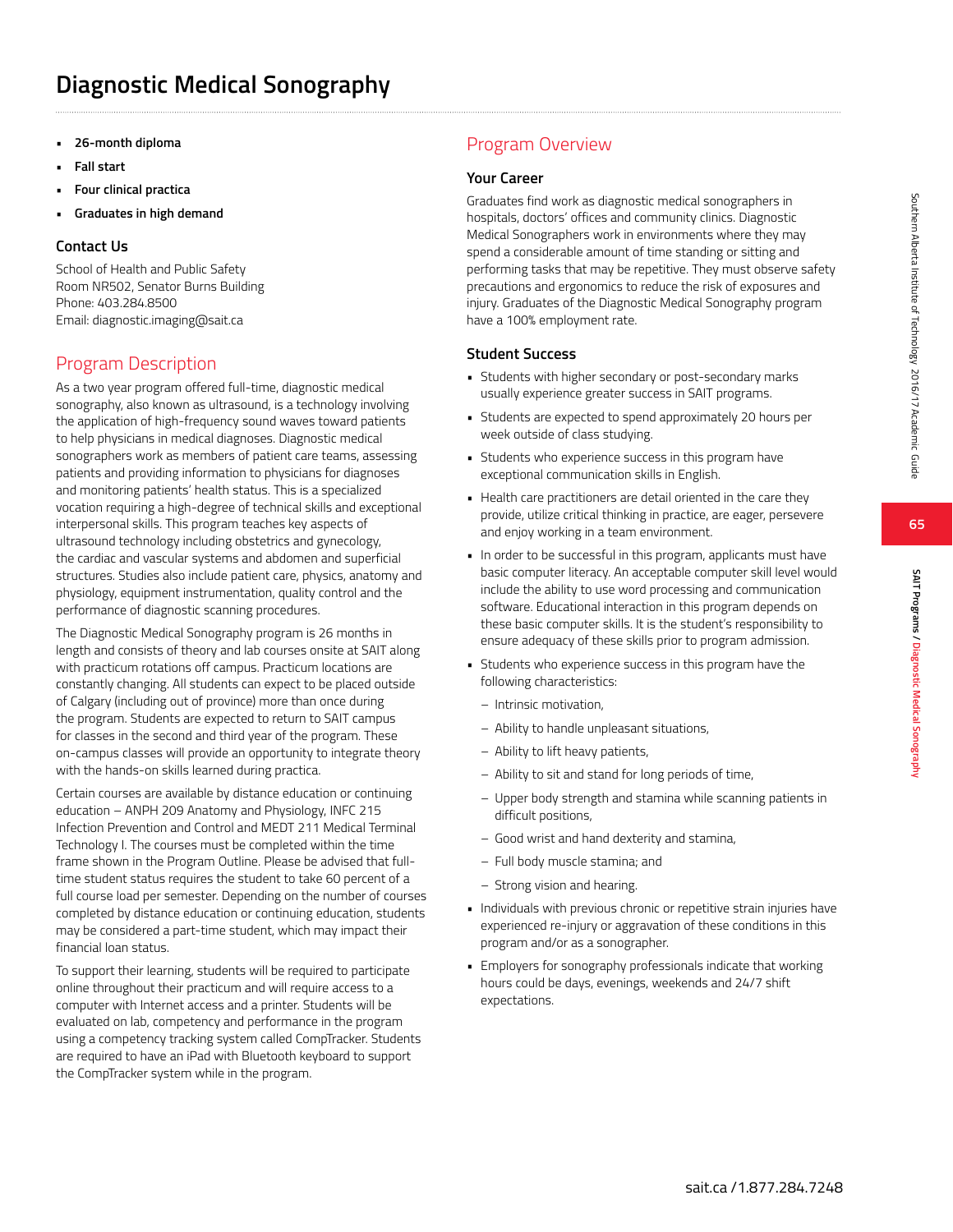### **Credentials and Accreditation**

After successfully completing this program, graduates will receive a SAIT Diagnostic Medical Sonography diploma.

Graduates are eligible to write Sonography Canada and American Registry for Diagnostic Medical Sonography exams. Graduates will be eligible to write registry exams in Core (Physics), Abdomen and Superficial Structures, Obstetrics and Gynecology, and Adult Echocardiography. In addition, students will have received the foundational theory needed to enable them to work towards their Vascular Sonography credential after graduation.

The Diagnostic Medical Sonography program delivered by SAIT is accredited by the Canadian Medical Association. The program also works closely with our Diagnostic Imaging Advisory Committee to ensure that our curriculum continues to meet or exceed provincial and national accreditation standards.

### Progression

Students must attain a PGPA and/or a CGPA of 2.0 or better in each semester and pass the necessary prerequisite courses to progress through the program. To qualify for graduation, students must pass all courses, attain a CGPA of 2.0 or better and complete course requirements within the prescribed timelines.

### Admission Requirements

At least 75% in each of the following courses or equivalents:

- Math 30-1, Math 30-2, or Pure Math 30, AND,
- English Language Arts 30-1, AND,
- Biology 30, AND,
- Physics 30
- All applicants must demonstrate English Language Proficiency prior to admission, including students educated in Canada.

### Selection

Applications and proof of the admission requirements (transcripts and/or anticipated final grades) must be submitted by Dec. 1 to be included in selection. Selection is done on a continuous basis.

Competitive academic averages are not a portion of the Diagnostic Medical Sonography (DMS) program selection process.

There will be 22 seats offered for the fall intake. Additional seats are reserved for Saskatchewan residents through an interprovincial agreement.

#### **Selection Process**

**Phase 1:** Program Selection Package

Applicants who meet the admission requirements will be sent a program selection package via email. We recommend you add diagnostic.imaging@sait.ca and the sait.ca domain to your safe senders list or you risk missing critical email messages. It is not recommended to use a Microsoft email account such as @hotmail. com or @live.com as there have been some issues in the past in receiving SAIT communications using these types of accounts.

The selection package must be completed and returned to diagnostic.imaging@sait.ca within two weeks of the initial email date.

**• Resource:** Preparing for the Diagnostic Medical Sonography Selection Process

You are solely responsible to ensure the information in the selection package is legible, articulate and best reflects you as a candidate. Falsifying information will result in your application being removed immediately from the selection process and may result in the initiation of SAIT's Student Code of Conduct Procedure AC.3.4.1.

Selection packages are evaluated using standardized answer keys and will be scored within two weeks of submission.

- If the selection package score is above the benchmark established by the School of Health and Public Safety, the applicant will move to Phase 2 of the selection process.
- If the selection package score is below benchmark, the applicant will be declined in selection.
- Those applicants who fail to complete and submit their packages by the deadline date will also be declined from further selection.

Applicants will be informed of selection status on their mySAIT account.

#### **Phase 2:** Interview

Applicants who successfully move to Phase 2 of the selection process will be emailed an interview invitation as well as a group interview explanation and Confidentiality form.

- Group interviews will not begin until mid-February to ensure a sufficient applicant pool.
- The applicant will receive two weeks' notice of the scheduled interview, when possible.
- The completed and signed Confidentiality form should be brought to the group interview.
- Four applicants will be interviewed at one time by two members of the program selection committee.

Interviewees should attend the group interview session in person. Individuals residing outside of Alberta may have the opportunity to participate in a web video conference group interview. Please note that web video conference group interviews may be delayed until there are sufficient web video conference applicants to complete a group interview session.

The program and selection committee are not responsible for technical support to the applicant or any loss of connectivity through the group interview process. Web conference interviews will not be rebooked if an individual has technical difficulties, loses connectivity, or cannot hear the group interview responses.





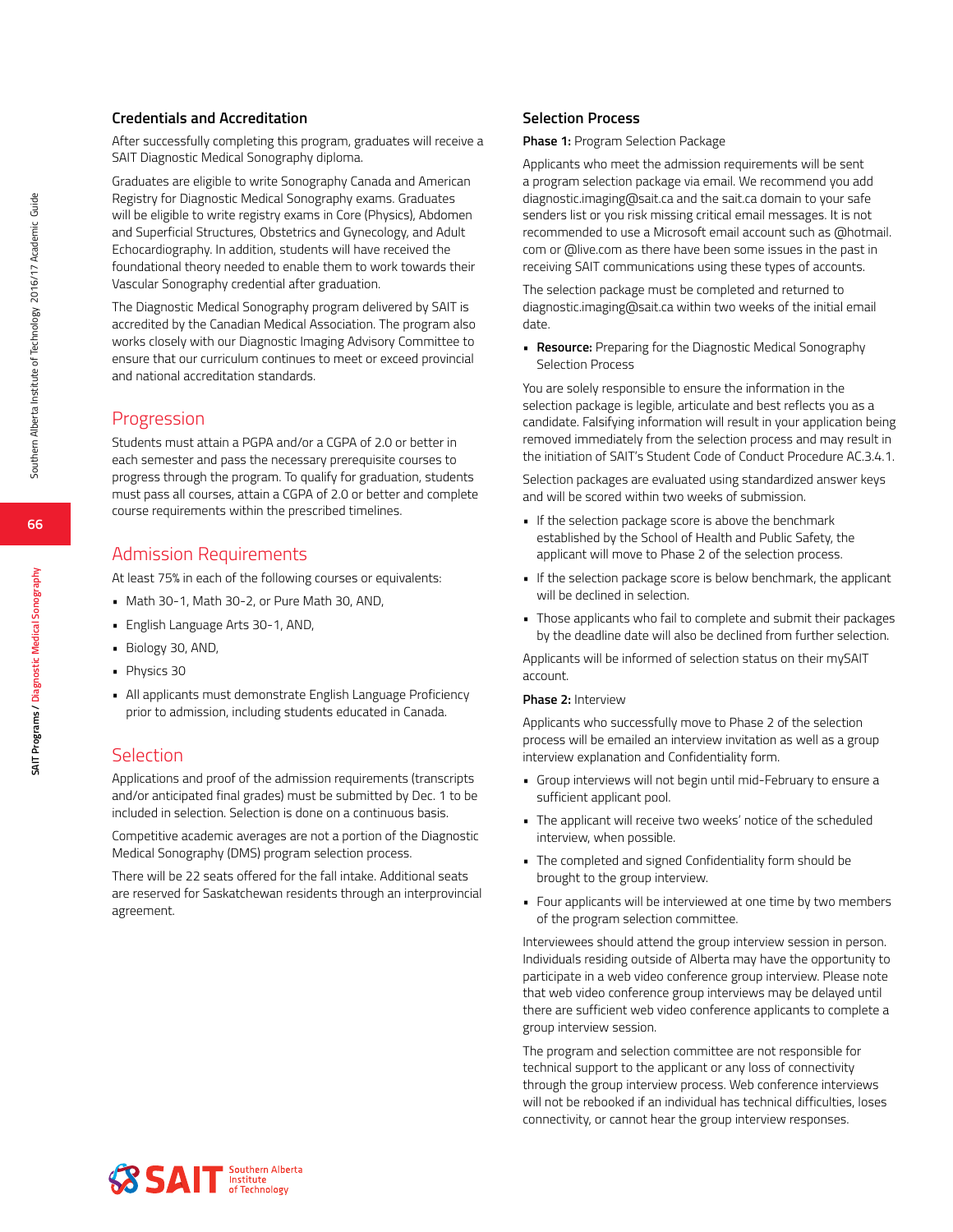**SAIT Programs / Diagnostic Medical Sonography**

SAIT Programs / Diagnostic Medical Sonography

Web video conference interviewees must submit a signed copy of the Confidentiality form in advance of their interview time or they will not be permitted to join the interview.

Once the interview round is complete, the interview is evaluated using a rubric.

- If the group interview score is above the benchmark established by the School of Health and Public Safety, the applicant will be offered a seat in the program until it is full. Once the program is full, those exceeding the benchmark will be placed on a qualified waitlist.
- If the group interview score is below benchmark, applicants may remain in selection until all interviews are completed.
- Those applicants who fail to notify or attend their scheduled interview will be declined from further selection.

Applicants will be informed of selection status on their mySAIT account.

## **Communication During Selection**

Email is the primary source of communication during the selection process. Ensure your personal email account is managed appropriately to receive our emails, files and communications. We recommend you add diagnostic.imaging@sait.ca and the sait.ca domain to your safe senders list or you risk missing critical email messages. It is not recommended to use a Microsoft email account such as @hotmail.com or @live.com as there have been some issues in the past in receiving SAIT communications using these types of accounts.

Due to the significant number of applications for this program, the selection process can take some time. Every effort will be made to maintain the timelines outlined above. We appreciate your patience. You can also log on to mySAIT.ca to check your admission decision status.

Unfortunately, due to the extremely large volume of applicants, we cannot provide any assistance or follow-up as to why the candidate was not competitive or where the applicant is ranked on the waitlist.

# Program and Practicum Requirements

The School of Health and Public Safety has many practica partners located within Alberta and across Canada. Practicum placements in Calgary are limited and students will be required to relocate outside of Calgary for practicum.

Successful candidates will be informed of the allocation of their practicum placement by the program. There is no guarantee that students will be placed at their desired practicum location. Special considerations of personal circumstances will not be given in regards to assigning practicum placements. Students will be responsible for fees associated with practicum such as relocation and travel costs.

In compliance with the practica agreements with our clinical partners, successful candidates will be requested to provide proof of the following requirements:

- **Current Heart and Stroke Foundation Health Care Provider Level (C) CPR** must be valid for the duration of your practicum. SAIT offers the above CPR course on a continuous basis (CPRS 212 Health Care Provider). Please note that only Heart and Stroke Foundation of Canada CPR certification will be accepted.
- **• Updated Immunization Records:** Most practicum sites require students to demonstrate updated immunization status prior to attending practicum. Successful candidates will be asked to provide an up-to-date immunization record to the SAIT Health Clinic as part of the program orientation. Failure to do so could jeopardize a student's ability to complete the practicum portion of his/her program. The receiving practicum site has the right to refuse students who cannot prove they have met all the required immunizations. Please review the immunization process document for specific details. It is advised to start the immunization process early as it can take some time to complete.
- **• Police Information Check and Vulnerable Sector Check:** According to the Protection for Persons in Care Act, our practica sites require that students obtain a Police Information Check including Vulnerable Sector Check, prior to going on practicum. Any criminal code offence for which a pardon has not been received may be a deterrent to a student's entry into practicum, and therefore will result in an uncompleted program or nongraduating status. Successful candidates will be asked to provide a clear Police Information Check including Vulnerable Sector Check record to the School of Health and Public Safety main office by orientation day. Please review the Police Information Check process document for specific details. Be aware that the record must be dated no earlier than 90 days prior to your program orientation day (typically orientation day is held the week prior to the first day of class). Online Police Information Checks/Vulnerable Sector Checks are not acceptable.
- **• N95 Respiratory Mask:** Fit testing is done to determine which make and model of N95 respiratory mask should be used by an individual. In compliance with Alberta's Occupational Health and Safety Code 2009, students are fit-tested for respiratory masks prior to their practica. Occupational Health and Safety Bulletin, Respiratory Protective Equipment: An Employer's Guide states the effectiveness of the respiratory protective equipment depends on an effective face piece seal to the skin of the face. The mask must be tight enough so that the person is breathing only air which has been filtered. The seal is dependent on facial differences (shape or size) or facial hair. Facial hair must be removed where the mask contacts the face for the test. Failure to adequately fit an N95 mask may result in a restricted practicum and\or limited employment. Additionally, a student may need to be tested again in two years or if there are changes to the face which impact the ability of the respirator to form an effective seal (e.g. weight gain/loss, growth of facial hair, dental surgery, or facial scarring).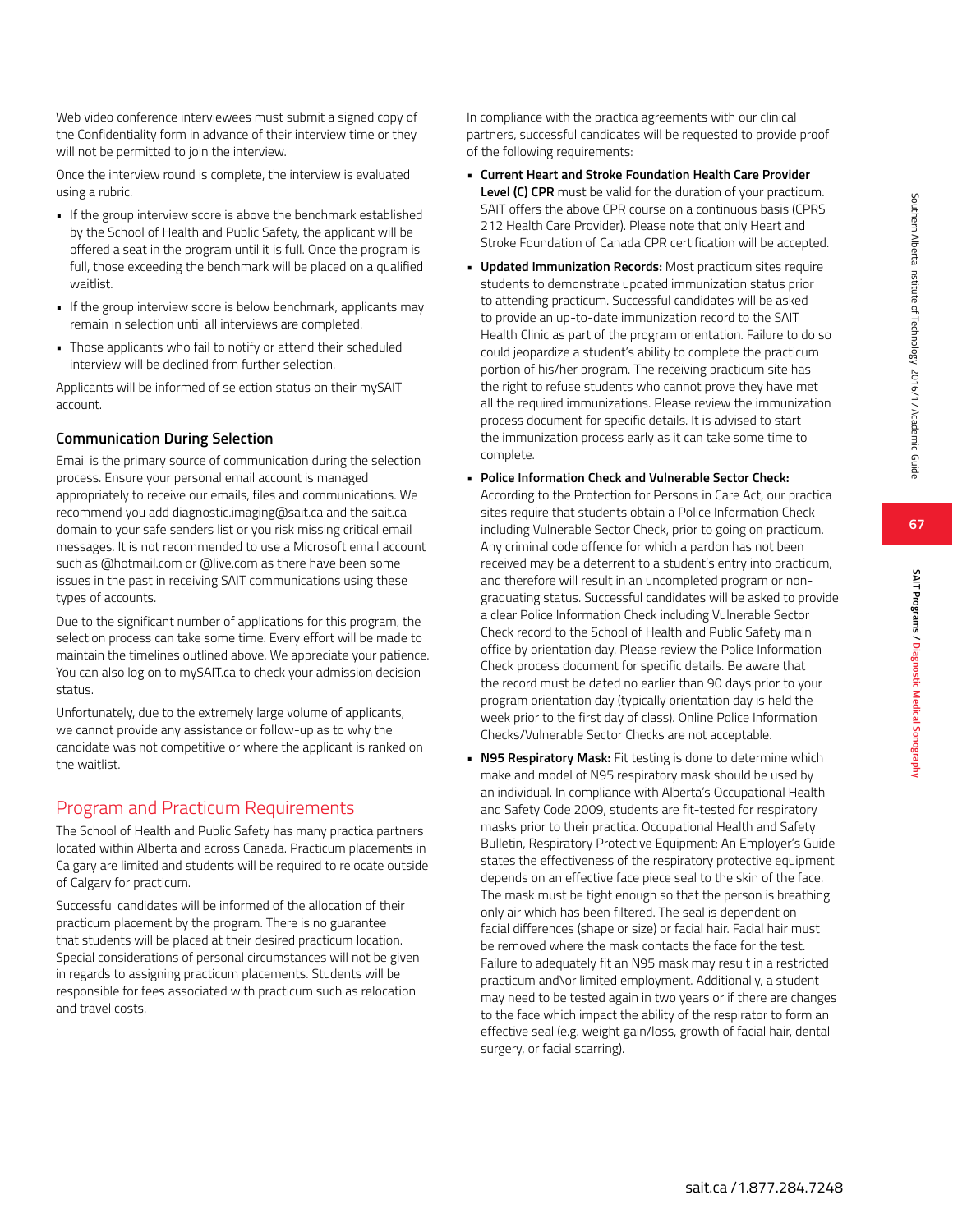**• Health and Wellness Status:** Due to the demanding nature of the work in the health care field and Occupational Health and Safety requirements, the health care field has a strong focus on health and wellness. Students with a medical condition or disability that may impact them in a practicum setting are strongly advised to discuss concerns with the program academic chair and/or SAIT Accessibility Services as soon as possible upon acceptance into the program. Please review the attached document for guidance on entering an allied health program with a medical condition or disability.

More details on the practica requirements per program are outlined on a pre-orientation website for successful candidates.

# Costs and Supplies

### **Tuition and Fees (Subject to change)**

- Please refer to the **Tuition and Fee Table.**
- International students, please refer to **International Student Fees.**
- For student funding, please refer to **Financial Assistance.**
- CPRS 212 Health Care Provider course in CPR. Annual update required (CPRS 222 Health Care Provider Renewal). All CPR courses must be from the Heart and Stroke Foundation. Call SAIT Life Support Training at 403.210.4009 for further information.
- American Registry for Diagnostic Medical Sonographers (ARDMS) certification exam fees total approximately \$1,000.
- Sonography Canada certification exam fees are approximately \$950.
- Students are responsible for any additional expenses related to their practica including relocation costs to practicum sites outside Calgary.
- There is a fee associated with obtaining a Police Information check (including vulnerable sector check) and is payable to the Police or the Royal Canadian Mounted Police (RCMP).

### **Books and Supplies (Subject to change)**

- Books, supplies and uniform are approximately \$2,700 for the first year, \$600 for the second year and \$500 for the third year.
- Students are required to have access to a personal computer, printer and Internet. Computers must meet the specifications listed in Fees and Expenses.
- Students require an Apple personal digital assistant (iPad with blue tooth keyboard) with the ability to run the most current Apple iOS to support the CompTracker system.
- There is a \$75 CompTracker user fee per semester.

# Program Outline

### First Year

Semester 1 – Fall

| ANPH 205 - Sectional Anatomy                                                                           | 3 credits   |
|--------------------------------------------------------------------------------------------------------|-------------|
| ANPH 209 - Anatomy and Physiology<br>٠                                                                 | 3 credits   |
| DMST 202 - Basic Scanning<br>٠                                                                         | 1.5 credits |
| DMST 217 - Professional Practice 1<br>٠                                                                | 3 credits   |
| MEDT 211 - Medical Terminology 1<br>٠                                                                  | 1.5 credits |
| PHYS 216 - DMS Physics 1                                                                               | 3 credits   |
| Semester 2 – Winter                                                                                    |             |
| DMST 244 - Obstetrics and Gynecology Sonography 1                                                      | 3 credits   |
| DMST 253 - Adult Echocardiography 1<br>٠                                                               | 3 credits   |
| DMST 254 - Abdomen and Superficial Structures 1<br>٠                                                   | 3 credits   |
| DMST 265 - Vascular Sonography 1<br>٠                                                                  | 3 credits   |
| INFC 215 - Infection Prevention and Control                                                            | 1.5 credits |
| PHYS 254 - DMS Physics 2                                                                               | 1.5 credits |
| Semester 3 - Spring                                                                                    |             |
| DMST 276 - Professional Practice 2                                                                     | 1.5 credits |
| DMST 305 - DMS Simulation 1                                                                            | 1.5 credits |
| PRCT 265 - Clinical Practicum 1                                                                        | 3 credits   |
|                                                                                                        |             |
| Second Year<br>Semester 4 - Fall                                                                       |             |
|                                                                                                        | 3 credits   |
| DMST 303 - Obstetrics and Gynecology Sonography 2<br>• DMST 313 - Abdomen and Superficial Structures 2 | 3 credits   |
| • DMST 325 - Adult Echocardiography 2                                                                  | 3 credits   |
| DMST 335 - Vascular Sonography 2                                                                       | 3 credits   |
| PHYS 314 - DMS Physics 3                                                                               | 3 credits   |
|                                                                                                        |             |
| Semester 5 - Winter                                                                                    |             |
| PRCT 310 - Clinical Practicum 2                                                                        | 7.5 credits |
| Semester 6 - Spring/Summer                                                                             |             |
| DMST 352 - Obstetrics and Gynecology Sonography 3                                                      | 1.5 credits |
| DMST 359 - Abdomen and Superficial Structures 3                                                        | 1.5 credits |
| PRCT 362 - Clinical Practicum 3                                                                        | 6 credits   |
| DMST 367 - Adult Echocardiography 3                                                                    | 1.5 credits |
| DMST 381 - Vascular Sonography 3                                                                       | 1.5 credits |
| <b>Third Year</b>                                                                                      |             |
| Semester 7 - Fall                                                                                      |             |
| DMST 375 – Clinical Integration                                                                        | 3 credits   |
| PRCT 370 - Clinical Practicum 4                                                                        | 6 credits   |
| <b>Total Credits</b>                                                                                   | 79.5        |

## Transfer Options

Graduates may be eligible for transfer credit at:

- Athabasca University
- Memorial University of Newfoundland
- NAIT
- Thompson Rivers University
- University of New Brunswick, Saint John
- University of Ontario Institute of Technology



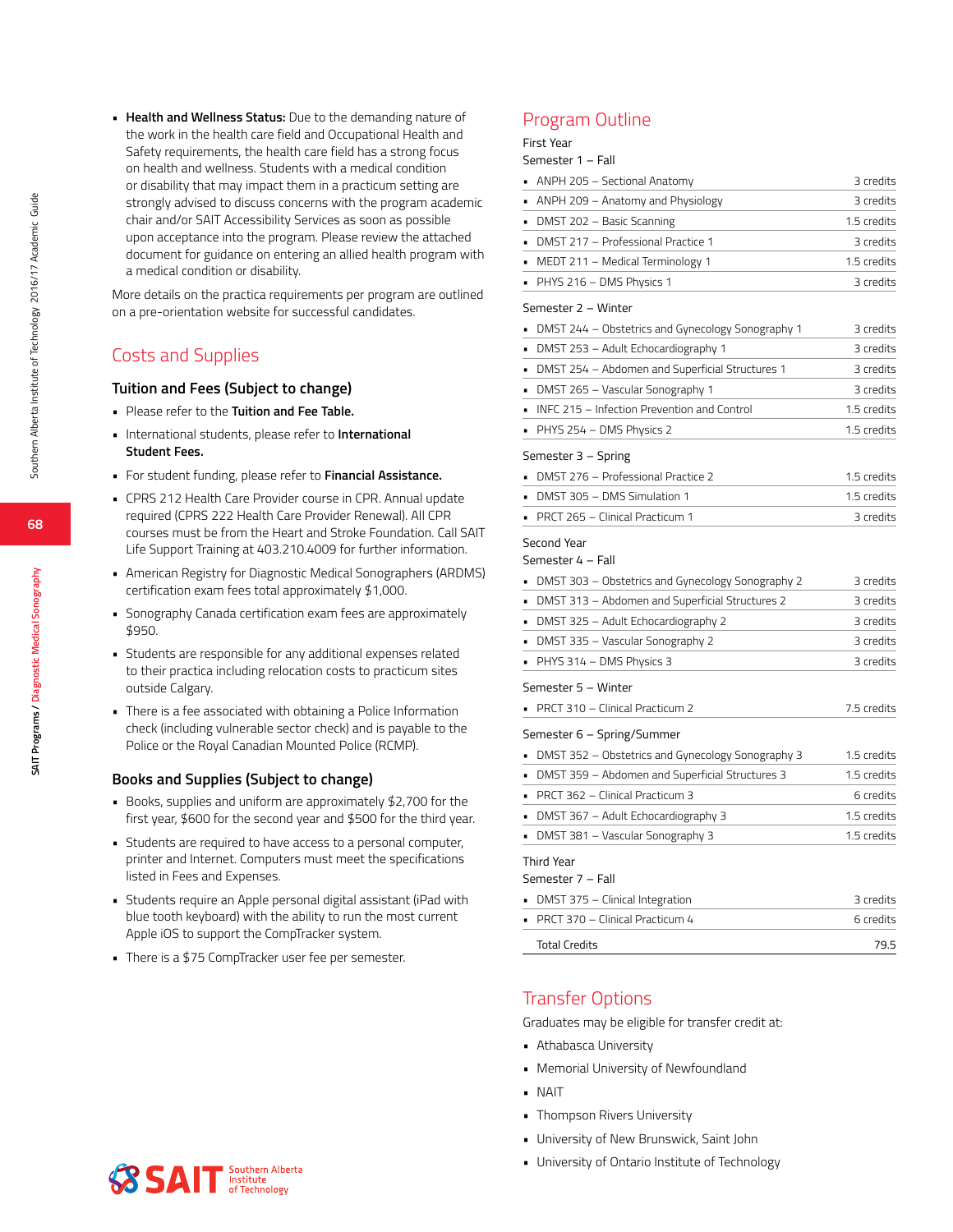# **Diesel Equipment Technician**

- **• One-year certificate**
- **• Fall start**
- **• High-industry demand**

### **Contact Us**

School of Transportation Room BA319, Clayton Carroll Automotive Centre Phone: 403.284.8471 Email: transportation.info@sait.ca

# Program Description

This 30-week program has been designed by industry representatives to meet the specific needs of today's large and diverse heavy equipment industry. After completing the program, you will be a highly trained entry-level tradesperson ready to enter the work force as a Heavy Equipment Technician apprentice. As a graduate of the program you may be credited with up to 600 hours worth of work experience towards your apprenticeship, as well as the opportunity to write your first and second period apprenticeship exams.

# Program Overview

### **Your Career**

This program will prepare you for a mechanical repair career in light and heavy construction, oil field support, forestry, mining, marine, on-highway transportation trucks, public utilities, gas compression, agriculture or any other industry that relies on heavy equipment or diesel engines. Career progression may include shop foreman, service manager, manufacturer district service representative, technical training instructor, factory quality control inspector, regional service manager or fleet maintenance manager.

• Graduates of the Diesel Equipment Technician program have a high employment rate

## **Student Success**

- Students with higher secondary or post-secondary marks usually experience greater success in SAIT's programs.
- Students who have taken automotive mechanics in high school experience greater success in the Diesel Equipment Technician program.

## **Credentials and Accreditation**

After successfully completing this program, graduates will receive a SAIT certificate as a Diesel Equipment Technician.

# **Accreditation**

Students achieving a PGPA and/or a CGPA of 2.0 will be allowed to challenge the Heavy Equipment Technician 1st and 2nd year technical exams from Alberta Apprenticeship and Industry Training. A Prior Learning Assessment (PLA) form and a fee will be required by Alberta Apprenticeship and Industry Training. Successful students may also be granted up to 600 hours of work credit towards their apprenticeship hours.

# Progression

Students must attain a PGPA and/or a CGPA of 2.0 or better in each semester and pass the necessary prerequisite courses to progress through the program. To qualify for graduation, students must pass all courses, attain a CGPA of 2.0 or better and complete course requirements within the prescribed timelines.

# Admission Requirements

A minimum of 70 Alberta High School credits (Grade 11) with at least 50% in the following courses or equivalents:

- Math 20-1 or Math 20-2 or Math 20-3 or Pure Math 20 or Applied Math 20, AND,
- Grade 11 English, AND,
- One Grade 11 Science
- All applicants must demonstrate English Language Proficiency prior to admission, including students educated in Canada.

# **Selection**

## **Application and Selection Timelines**

Applications and proof of the admission requirements (transcripts and/or anticipated final grades) must be submitted by May 1 to be included in selection. Applicants who meet the minimum admission requirements will be invited to participate in selection.

Selection will consist of an aptitude test evaluating the following areas:

- Mechanical reasoning 34%
- English comprehension 33%
- Mathematics 33%

You will receive an email with information about the aptitude test; make sure you provide SAIT with current contact information.

For applicants who live more than 300 km from Calgary and cannot attend a testing session without hardship, alternative arrangements for testing will be considered.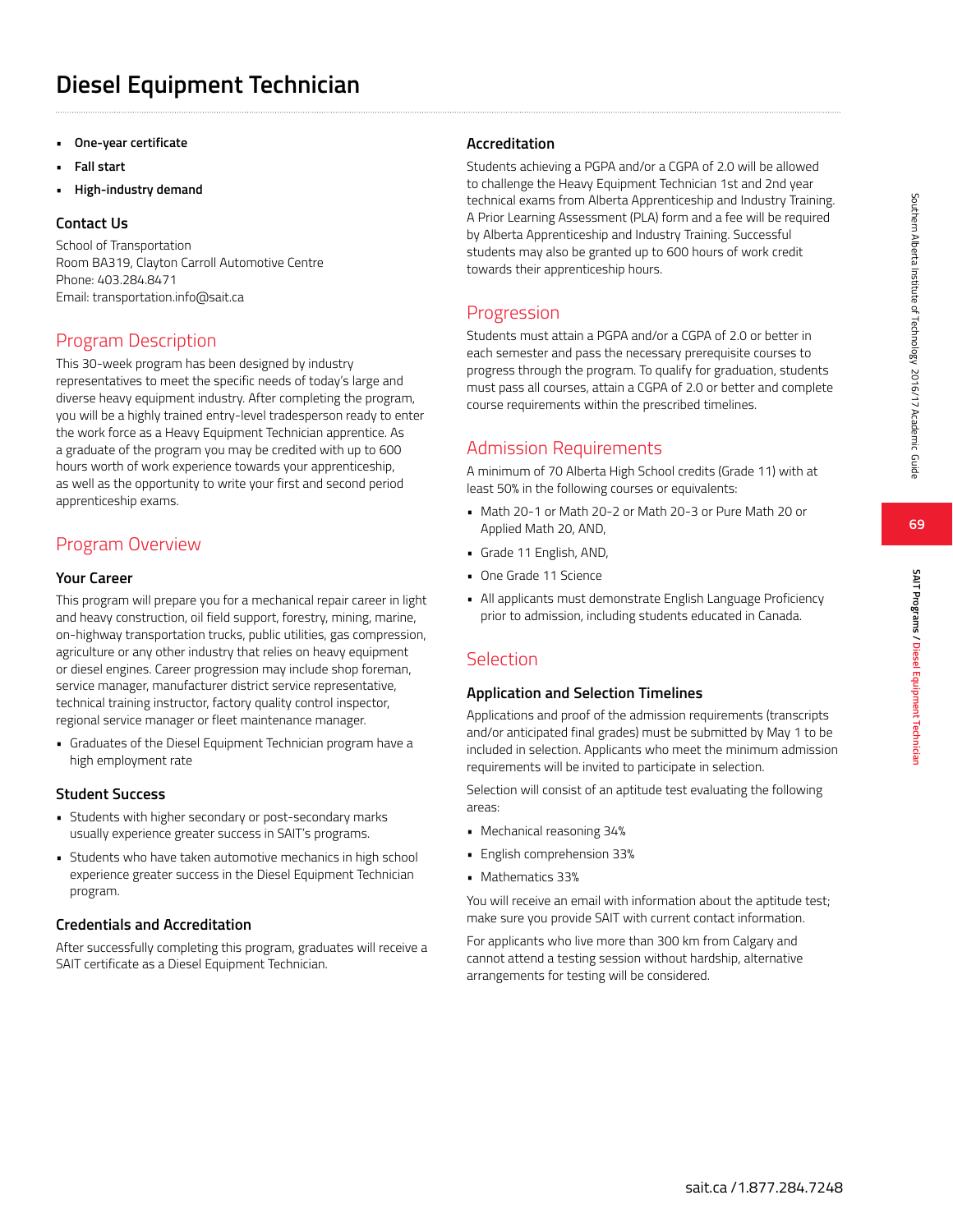Admission decisions will be made based on the following:

| <b>Aptitude Test Score</b> | <b>Next Step</b>                                                                                                                                                                                                                                               |
|----------------------------|----------------------------------------------------------------------------------------------------------------------------------------------------------------------------------------------------------------------------------------------------------------|
| 70% or above               | You will be offered a seat in the program<br>or waitlisted in ranked order, based<br>on aptitude test score. Offers will be<br>dependent on seat availability.                                                                                                 |
| 50-69%                     | You will be required to complete a Career<br>Investigation Report. The report will be<br>emailed to you with further instructions.<br>The report will be assessed and the score<br>will be added to the aptitude test score to<br>determine a composite score. |
|                            | • If the composite score is above 70%<br>you will receive an offer or placed on<br>a ranked waitlist dependent on the<br>availability of seats.                                                                                                                |
|                            | ■ If the composite score is below 70%<br>you will remain in selection until May<br>1. After May 1, a ranked waitlist will<br>be created and seats will be offered as<br>they become available.                                                                 |
| 49% and below              | Applicants who score 49% and below on<br>the aptitude test will be declined.                                                                                                                                                                                   |

# Costs and Supplies

### **Tuition and Fees (Subject to change)**

- Please refer to the **Tuition and Fee Table.**
- International students, please refer to **International Student Fees.**
- For student funding, please refer **Financial Assistance.**

### **Books and Supplies (Subject to change)**

- Books cost approximately \$650.
- Tool costs range from \$750 to \$3,000.

# Program Outline

### Semester 1

| HDMC 200 - Mechanical Skills Theory              | 1.5 credits |
|--------------------------------------------------|-------------|
| HDMC 204 - Mechanical Skills Lab                 | 1.5 credits |
| HDMC 205 - Braking Systems Theory                | 3 credits   |
| HDMC 206 - Braking Systems Lab                   | 3 credits   |
| HDMC 207 - Electrical/Electronics Theory         | 1.5 credits |
| WEPR 207 - Oxygen-Acetylene Equipment Lab        | 1.5 credits |
| HDMC 268 - Hydraulics Theory                     | 1.5 credits |
| HDMC 269 - Hydraulics Lab                        | 1.5 credits |
| HDMC 231 - Suspension, Wheels and Systems Lab    | 1.5 credits |
| HDMC 208 - Electrical/Electronics Lab            | 1.5 credits |
| HDMC 232 - Suspension, Wheels and Systems Theory | 1.5 credits |
| Semester 2                                       |             |
| COMM 209 - Business Communications               | 1.5 credits |
| HDMC 240 - Electrical Charging, Cranking Theory  | 3 credits   |
| HDMC 241 - Elect Charging, Cranking Lab          | 1.5 credits |
| HDMC 255 - Diesel Engine Theory                  | 1.5 credits |
| HDMC 257 - Diesel Engine Lab                     | 3 credits   |
| HDMC 258 - Engine Tune-up Theory                 | 3 credits   |
| HDMC 259 - Engine Tune-Up Lab                    | 3 credits   |
| HDMC 266 - Powertrain Lab                        | 1.5 credits |
| <b>Total Credits</b>                             | 37.5        |

# Transfer Options

Graduates may be eligible for transfer credit at:

- Montana State University Northern
- NAIT

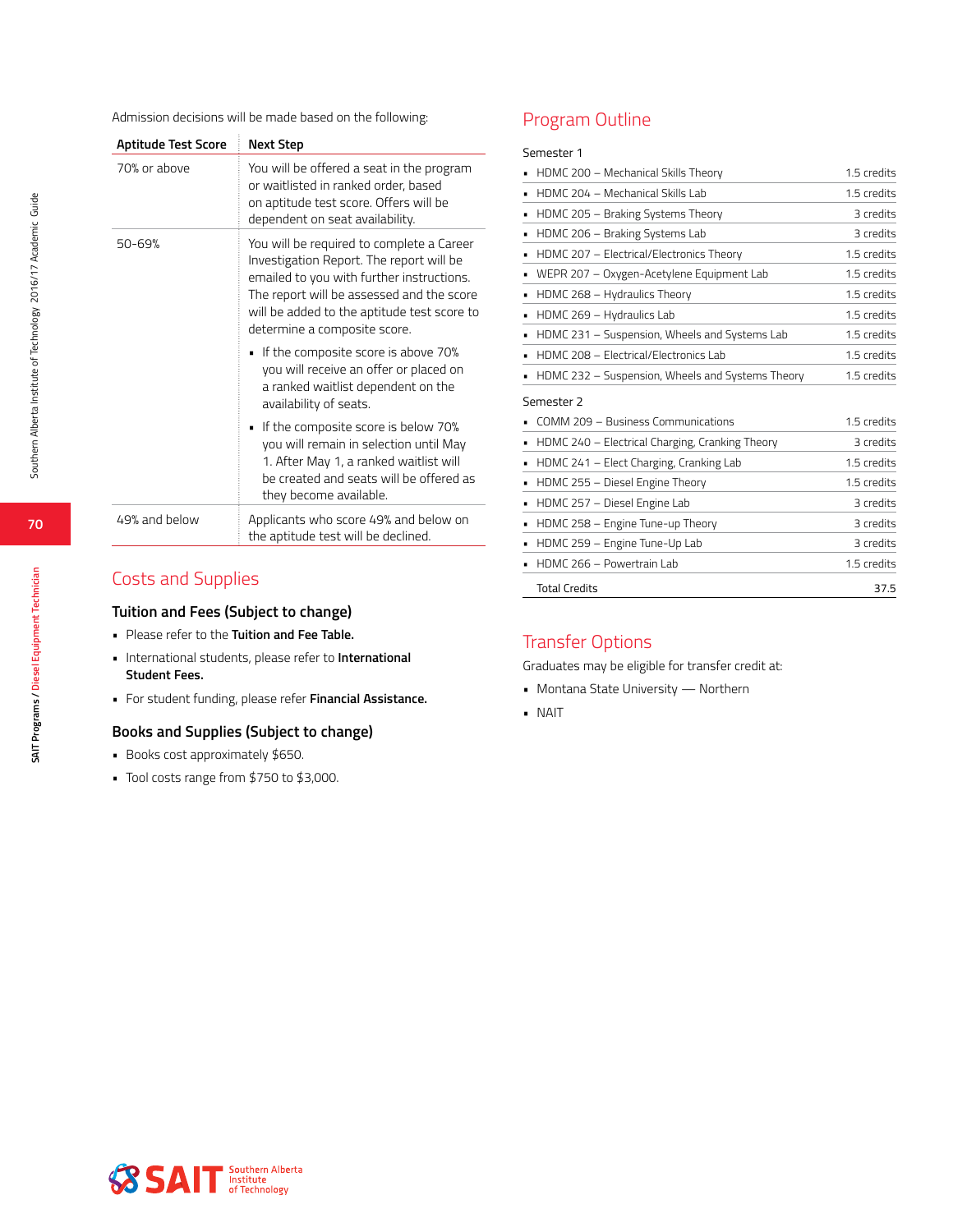# **Electrical Engineering Technology**

- **• Two-year diploma**
- **• Fall start**
- **• Distance course (ELCT 205) is available**

## **Contact Us**

MacPhail School of Energy Phone: 403.284.8451 Fax: 403.284.8262 Email: eet.info@sait.ca

## Program Description

Get wired for a bright future. The Electrical Engineering Technology program offers comprehensive training in power systems, electrical design, and control and automation. The program prepares students for careers managing electrical energy from renewable and conventional energy sources. Graduates work in a variety of settings, including power generating facilities, industrial complexes, substations, laboratories, construction sites, and offices.

## Program Overview

### **Your Career**

Graduates find work as electrical engineering technologists, industrial control technologists and power systems technologists. Graduates may also be employed in design estimating technical sales power generation distribution metering industrial electronic control supervisory control systems and industrial networking. Employers include consulting and design firms the oil and gas industry industrial plants technical sales companies, electrical contractors, utility companies and various manufacturers and distributors.

## **Student Success**

Journeyman Electricians and those with work experience in other related occupations or with related post-secondary education may receive some advance credit after an assessment by SAIT's Prior Learning Assessment and Recognition (PLAR).

## **Credentials and Accreditation**

After successfully completing this program, graduates will receive a SAIT diploma in Electrical Engineering Technology.

### **Accreditation**

The program is nationally accredited by the Canadian Technology Accreditation Board and Canadian Council of Technicians and Technologists at the technologist level.

Graduates are eligible for membership in the following professional association: Association of Science and Engineering Technology Professionals of Alberta (ASET).

## Progression

Students must attain a PGPA and/or a CGPA of 2.0 or better in each semester and pass the necessary prerequisite courses to progress through the program. To qualify for graduation, students must pass all courses, attain a CGPA of 2.0 or better and complete course requirements within the prescribed timelines.

## Admission Requirements

Completion of the following courses or equivalents:

- At least 60% in Math 30-1 or Pure Math 30, or at least 75% in Math 30-2, AND,
- At least 60% in English Language Arts 30-1 or 75% in English Language Arts 30-2, AND,
- At least 60% in Physics 20.
- All applicants must demonstrate English Language Proficiency prior to admission, including students educated in Canada.

## **Competitive Entry: Six Step Process**

**Step 1:** Read the program information to see the qualities needed for Student Success

**Step 2:** Ensure that you meet all of the admission requirements listed above

**Step 3:** Review the selection information to understand the process and deadlines

Applications and proof of the admission requirements (transcripts and/or anticipated final grades) along with all supporting documents must be submitted by July 1 to be included in selection.

Applications received on or after July 1 will be put on a secondary waitlist and applicants will be contacted if seats are available.

Selection is done on a continuous basis.

In the selection process, applicants will be assessed on the following criteria and seats will be offered accordingly.

- Academic Ranking 50%
- Quality of Career Investigation Questionnaire 50%

**Step 4:** Apply to Electrical Engineering Technology and submit your transcripts

**Step 5:** Complete the Career Investigation Questionnaire and submit it by July 1

Log in to mySAIT.ca to check your admission status. If your statusindicates you're "In Selection", complete the Career Investigation Questionnaire, save it in the format of LastName\_FirstName\_IDNumber and submit it to eet.selectionprocess@sait.ca in a PDFformat.

Applicants who fail to complete the Career Investigation Questionnaire will be excluded from selection.

**Step 6:** Continue to monitor changes to your application status through mySAIT.ca

Failure to meet anticipated final grades will result in offers being rescinded.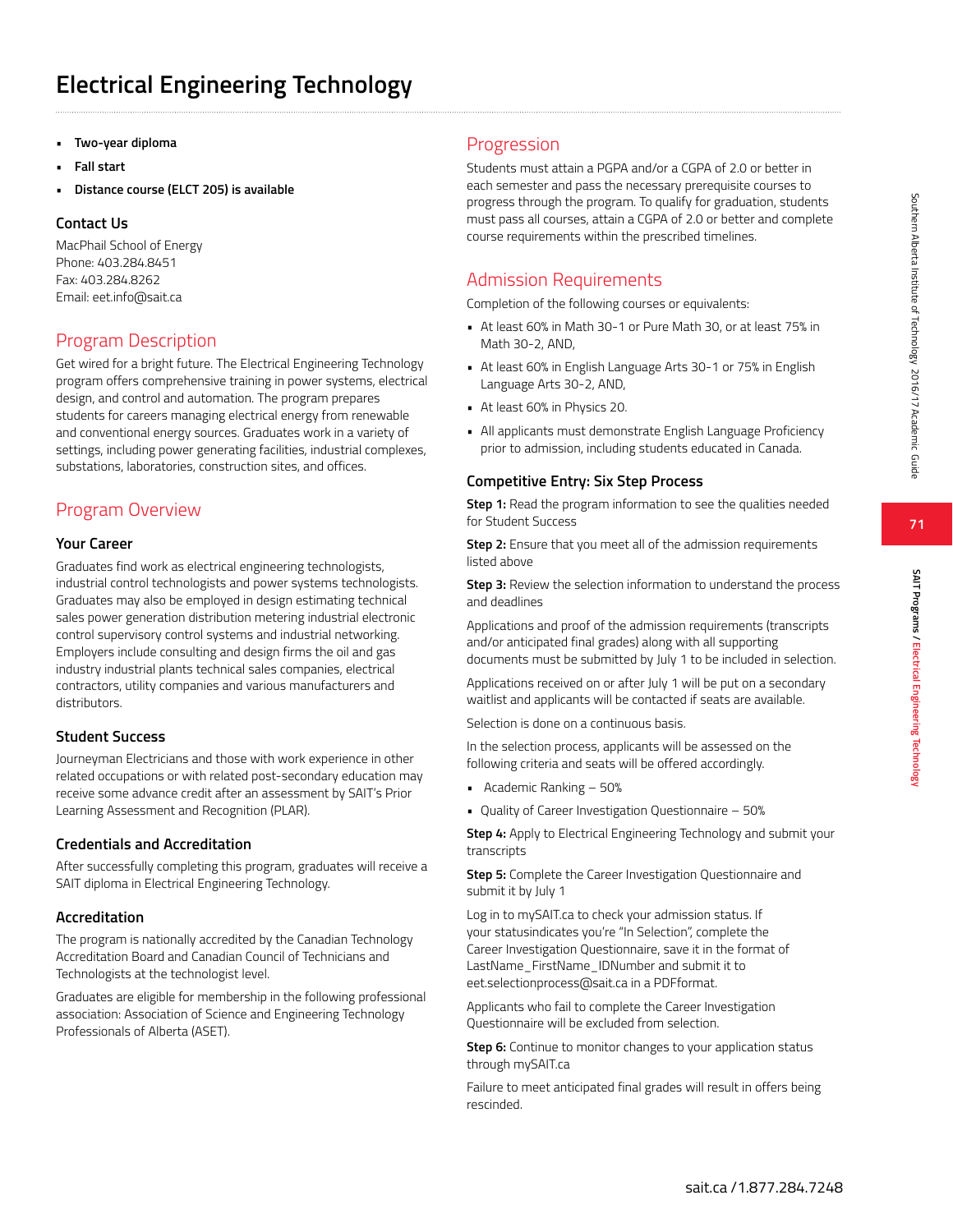#### **Communication During Selection**

Email is the primary source of communication during the selection process. Ensure your personal email account is managed appropriately to receive our emails, files and communications.

Due to the significant number of applications for this program, the selection process can take some time. Every effort will be made to maintain the timelines outlined above. We appreciate your patience.

Unfortunately, due to the extremely large volume of applicants, we cannot provide any assistance or follow-up as to why the candidate was not competitive.

## Costs and Supplies

#### **Tuition and Fees (Subject to change)**

- Please refer to the **Tuition and Fee Table.**
- International students, please refer to **International Student Fees.**
- Student funding, please refer to **Financial Assistance.**

#### **Books and Supplies (Subject to change)**

• Books and Supplies are approximately \$1,000 for the first year and \$700 for the second year.

## Program Outline

#### First Year

#### Semester 1

| COMM 238 - Technical Communications I             | 3 credits   |
|---------------------------------------------------|-------------|
| • COMP 213 – Computing for Engineering Technology | 3 credits   |
| ELCT 205 - Electrical Principles                  | 3 credits   |
| MATH 237 - Math for Technologists                 | 3 credits   |
| ELTR 232 - Digital and Electronic Circuits        | 3 credits   |
| • ENVS 247 - Safety and Environment               | 1.5 credits |
| Semester 2                                        |             |
| • ELEC 291 - Electrical Analysis                  | 3 credits   |
| ELEC 266 - Electrical Practices                   | 3 credits   |
| ENGD 226 - Electrical Diagrams and AutoCAD        | 1.5 credits |
| • MATH 280 – Calculus for Technologists           | 3 credits   |

• COMM 288 – Technical Communications II 3 credits • ELTR 262 – Power Electronics 3 credits

## Second Year

Semester 3

| DSGN 301 - Electrical Design Principles   | 3 credits   |
|-------------------------------------------|-------------|
| ELEC 306 - Machine Applications           | 3 credits   |
| ELEC 352 - Rotating Machines              | 3 credits   |
| ELEC 353 - Transformer Applications       | 3 credits   |
| CNTR 309 – PLC – Premium Unity Pro Appl.  | 3 credits   |
| ELEC 302 - Generation and Grid Operations | 1.5 credits |
| PROJ 333 - Technical Project Management   | 1.5 credits |
| Semester 4                                |             |
| DSGN 396 - Industrial Electrical Design   | 3 credits   |
| ELCM 374 - Industrial Networks and Comm.  | 1.5 credits |
| CNTR 358 - PLC - Contrologix Applications | 3 credits   |
| ELEC 361 - Power System Analysis          | 3 credits   |
| ELEC 364 - Protection and Control         | 3 credits   |
| PROJ 373 - Capstone Project Course        | 3 credits   |
| <b>Total Credits</b>                      | 67.5        |

## Transfer Options

Graduates may be eligible for transfer credit at:

- Athabasca University
- British Columbia Institute of Technology
- Camosun College
- Cape Breton University
- Lakehead University
- Memorial University of Newfoundland
- NAIT
- Thompson Rivers University
- University of New Brunswick, Saint John
- University of Ontario Institute of Technology
- University of Victoria

**72**

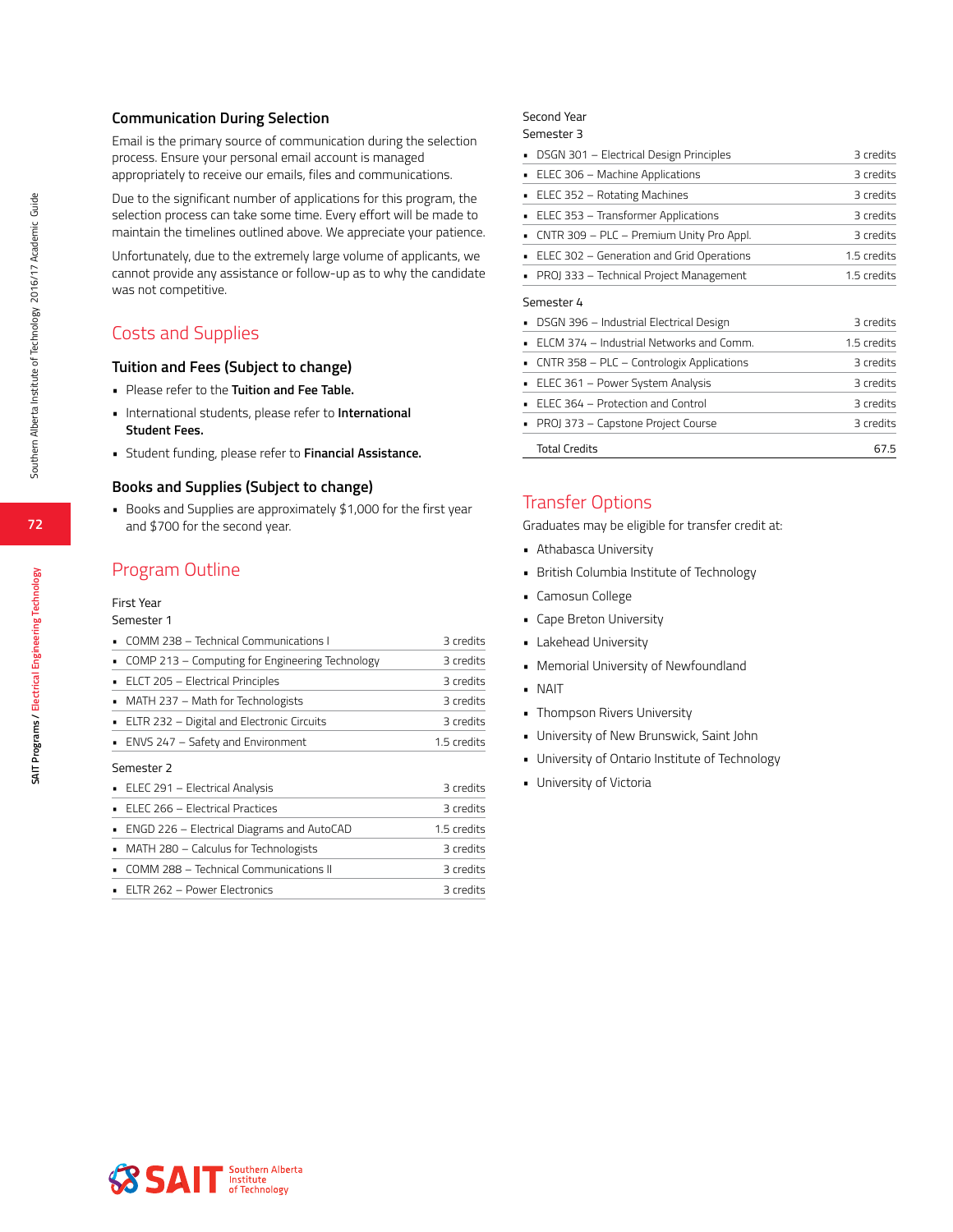# **Electronics Engineering Technology**

- **• Two-year diploma**
- **• Fall start**
- **• E-Learning**

## **Contact Us**

School of Information and Communication Technologies Phone: 403.284.8081 Email: ent.info@sait.ca

## Program Description

The Electronics Engineering Technology program is an analysis and design-oriented program with emphasis given to electronic circuits, systems and sub-systems. This program prepares graduates with professional, technical and practical skills that include problemsolving, research, design, prototyping, implementation, installation and testing of electronics-based systems. Specific studies include digital and analog applications, electronic controls, computerbased circuit design and simulation, microprocessor systems, RF communications, and computer-enhanced test and measurement systems. Areas of employment may include GPS-based systems, measurement, control, security and surveillance and wireless communication systems.

Graduates of the Electronics Engineering Technology program have the relevant technical, applied and professional skills that employers seek in this dynamic industry sector. Graduates may find employment as an electronic engineering technologist assisting in research, design, development of prototyping of electronicbased circuits and systems. They will also have the opportunity to continue their studies toward an Engineering Degree. SAIT offers articulation agreements with a variety of universities across Canada.

Working with electrical engineers who provide the conceptual design, the electronics engineering technologist will assist with the practical aspects of circuit design and analyze circuit performance. Electronics engineering technologists may design and/or evaluate the performance of the circuit using a variety of analysis methods. The technologist also works closely with technicians who fabricate, troubleshoot, measure and calibrate the systems. The learning environment incorporates instructor-led instruction and discussions enhanced with computer-based presentations and simulation software. Most classes integrate time in the lab, allowing students to apply their knowledge in a real, practical environment. This program will also utilize an e-learning (SAIT issued laptop computer) instructional delivery method.

# Program Overview

## **Your Career**

Graduates of this program possess a broad, practical knowledge of electronics for a career in a dynamic industry sector. Electronics Engineering Technologists can expect above-average wages and opportunities for advancement in an occupation that is constantly evolving and diversified. This person will use their creativity, math and science skills to develop and maintain electronics systems.

Electronics Technologists may work independently and/or be a vital member of a design and implementation team. An electronics engineering technologist can pursue a path toward a degree based on the knowledge they gain through training and their work experience.

## **Student Success**

Success in this area of study requires an interest in physics and a strong foundation in mathematics. Electronics Engineering Technologists apply science to practical applications. They learn to think like Engineers while using their experience in manufacturing and analysis. Lifelong learning is an expectation for career growth.

Characteristics of a successful student in this program include:

- Enjoy solving problems using a logical, analytical and systematic approach.
- Being patient persistent meticulous innovative and creative when trying to figure things out.
- Working independently with little supervision but also capable of performing as a vital member of a team of professionals.
- Enjoys keeping up-to-date on new technological developments and continuing to enjoy learning new skills.
- Being able to learn how something works from a written manual, from observations or from experimenting.
- Having working knowledge of the MS office Suite would be an asset.

## **Credentials and Accreditation**

After successfully completing this program, graduates will receive a SAIT diploma in Electronics Engineering Technology.

## **Accreditation**

The Canadian Council of Technicians and Technologists (CCTT) Canadian Technology Accreditation Board (CTAB) accredits this program at the Engineering Technologist level. After two years of suitable industrial experience, graduates are eligible for membership in The Association of Science and Engineering Technology Professionals of Alberta (ASET) as a Certified Engineering Technologist (CET).

## Progression

Students must attain a PGPA and/or a CGPA of 2.0 or better in each semester and pass the necessary prerequisite courses to progress through the program. To qualify for graduation, students must pass all courses, attain a CGPA of 2.0 or better and complete course requirements within the prescribed timelines.

# Admission Requirements

Completion of the following courses or equivalents:

- At least 50% in Pure Math 30, or at least 60% in Math 30-1, or at least 75% in Math 30-2, AND,
- At least 50% in English Language Arts 30-1 or English Language Arts 30-2, AND,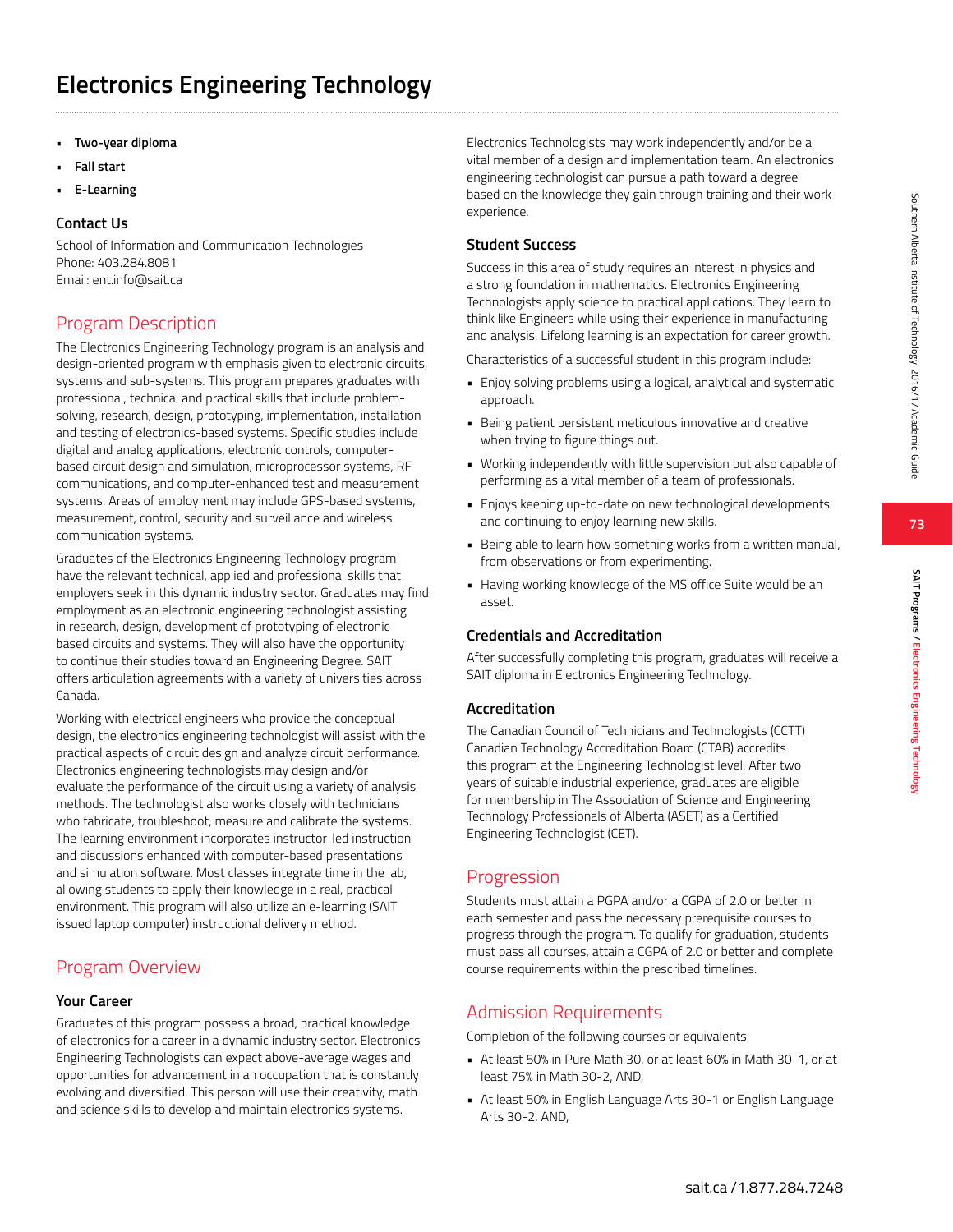**74**

- At least 50% in a minimum 20-level science (Physics preferred, and excludes Science 24 and 26).
- All applicants must demonstrate English Language Proficiency prior to admission, including students educated in Canada.

## **Selection**

- Applications and proof of the admission requirements (transcripts and/or anticipated final grades) must be submitted to be included in selection.
- All applicants must provide a current, valid email address where they can be contacted.
- There will be 32 seats offered in fall.

#### **Early Admission**

Early admission will be offered to applicants who have achieved or will achieve:

- The admission requirements, AND,
- A minimum of 65% in Pure Math 30 or Math 30-1 or equivalent, AND,
- A minimum of 60% in English Language Arts 30-1 or English Language Arts 30-2, or equivalent, AND,
- A 30-level science course (Physics, Chemistry, and/or Biology).

Early admission will be offered until February 15 or until the program is full.

#### **Selection Criteria**

- Applicants who do not qualify for early admission, or who qualify after the early admission deadline has passed, will be placed in selection and academically ranked according to the admission requirements and may be interviewed (by phone or in-person).
- Selection will begin on March 2 and be done on a continuous basis until the program has been filled.
- Applicants will then be offered a seat or waitlisted, based on ranking and seat availability.

Failure to meet anticipated final grades will result in offers being rescinded.

## Costs and Supplies

#### **Tuition and Fees (Subject to change)**

- Please refer to the **Tuition and Fee Table.**
- International students, please refer to **International Student Fees.**
- Student funding, please refer to **Financial Assistance.**

#### **Books and Supplies (Subject to change)**

- Books and Supplies are approximately \$1,000 for the first year and \$1,000 for the second year.
- A \$400 security deposit to use a SAIT issued laptop.

## Program Outline

First Year

| emester 1 |  |
|-----------|--|
|           |  |

| COMM 256 - Professional Communications and             |           |
|--------------------------------------------------------|-----------|
| <b>Presentation Skills</b>                             | 3 credits |
| DIGI 210 - Digital Fundamentals<br>٠                   | 3 credits |
| EFAB 202 - Electronic Fabrication                      | 3 credits |
| ELTR 238 - Electronic Fundamentals                     | 3 credits |
| MATH 237 - Math for Technologists                      | 3 credits |
| Semester 2                                             |           |
| CPRG 252 - C Programming for Technologists             | 3 credits |
| DIGI 260 - Digital Devices and Applications            | 3 credits |
| ELTR 270 - Electronic Devices and Circuits I           | 3 credits |
| HREL 250 - Business Dynamics<br>п                      | 3 credits |
| MATH 280 - Calculus for Technologists                  | 3 credits |
| Second Year                                            |           |
| Semester 3                                             |           |
| ELCM 322 - Wireless Communication Systems              | 3 credits |
| ELEC 305 - Applied Analysis                            | 3 credits |
| ELTR 338 - Electronic Devices and Circuits II          | 3 credits |
| MCRO 310 - Micro Fundamentals<br>٠                     | 3 credits |
| PROJ 306 - Planning and Tools for Electronics Projects | 3 credits |
| Semester 4                                             |           |
| CNTR 362 - Electronic Control Systems                  | 3 credits |
| ELCM 382 - Wireless Applications and Networks<br>٠     | 3 credits |
| INST 355 - Automated Test and Measurement              | 3 credits |
| MCRO 350 - Micro Design and Application                | 3 credits |
| PROJ 354 - Capstone Project                            | 3 credits |
| <b>Total Credits</b>                                   | 60        |

## Transfer Options

Graduates may be eligible for transfer credit at:

- Athabasca University
- British Columbia Institute of Technology
- Camosun College
- Canadian Forces
- Cape Breton University
- Lakehead University
- Memorial University of Newfoundland
- NAIT
- Thompson Rivers University
- University of New Brunswick, Saint John
- University of Ontario Institute of Technology
- University of Victoria

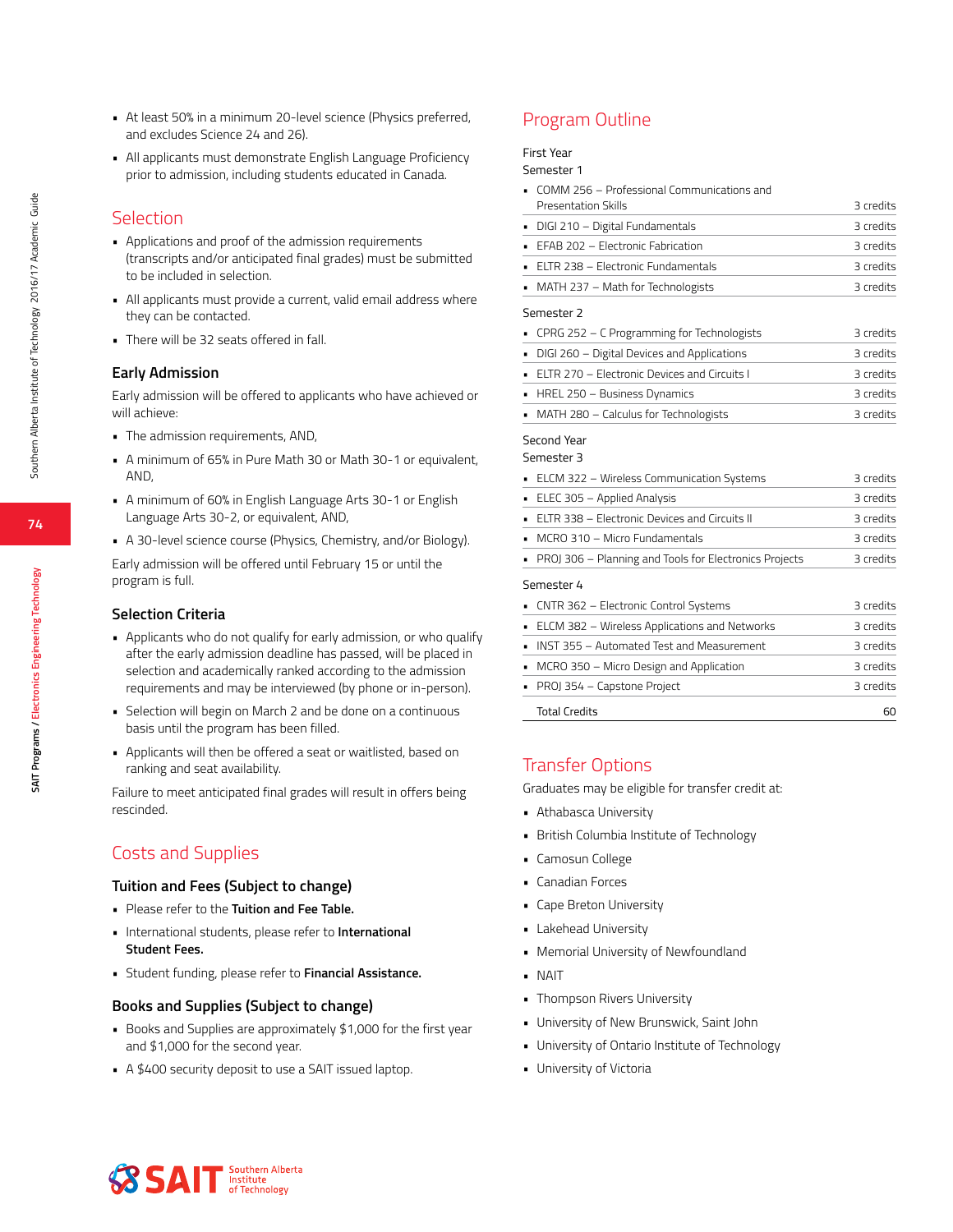- **• 10-month certificate**
- **• Program offered in Calgary**
- **• Fall start**
- **• Includes community-based workplace experience and ambulance practica**
- **• Blended delivery with only and face-to-face components**

#### **Contact Us**

School of Health and Public Safety Room NR502, Senator Burns Building Phone: 403.284.8500 or Email: hps.info@sait.ca

#### **Please note the educational Steps for this profession:**

- 1. Emergency Medical Responder (176-hour certificate of achievement)
- 2. Emergency Medical Technician (10-month certificate program)
- 3. Emergency Medical Technology Paramedic (two-year diploma)

## Program Description

The Emergency Medical Technician (EMT) program provides education and training for pre-hospital care professionals and prepares them to work within a multi-discipline healthcare team. This program is taught by experienced practitioners and covers all aspects of pre-hospital emergency care including Advanced Life Support (ALS) assistance, patient assessment, diagnostics, treatment and critical interventions.

The Emergency Medical Technician program is a competencybased, blended-delivery program which includes face-to-face and on-line learning components. Students must be motivated and organized as this program is fast-paced and requires a significant contribution of time to be successful.

Students will be required to:

- Attend an orientation session.
- Complete all work as assigned.
- Attend mandatory class days for theory and psychomotor skill acquisition practice.
- Attend full-time, one clinical (hospital and/or urgent care based) practicum and one ambulance-specific practicum to apply the theory and skills learned under the direct supervision of a preceptor.

**Note:** Students may have to travel anywhere in Alberta to complete their practica based on practicum spot availability.

This program is offered in Calgary at SAIT .

The EMT program is a requirement for continuing into the Emergency Medical Technology – Paramedic (EMT-P) program.

## Program Overview

### **Your Career**

Graduates are prepared for careers in emergency medical services or on industrial sites in rural and urban settings throughout Canada, as well as internationally.

• Graduates of the Emergency Medical Technician program have a 91% employment rate

#### **Student Success**

- Students with higher secondary or post-secondary marks usually experience greater success in SAIT's programs.
- Students who experience success in this program have effective communication skills in English.
- Health care practitioners are detail oriented in the care they provide and enjoy working in a team environment.
- The student must be a highly motivated and well-organized individual to succeed in this self-directed, non-traditional delivery model.

### **Credentials and Accreditation**

After successfully completing this program, graduates will receive a SAIT Emergency Medical Technician certificate. All graduates are eligible and required to register with the Alberta College of Paramedics to work in Alberta as an EMT.

### **Accreditation**

The Emergency Medical Technician program delivered by SAIT is accredited by the Canadian Medical Association at the Primary Care Paramedic level and meets the Alberta College of Paramedics core competency requirements.

## Progression

Students must attain a PGPA and/or a CGPA of 2.0 or better in each semester and pass the necessary prerequisite courses to progress through the program. To qualify for graduation, students must pass all courses, attain a CGPA of 2.0 or better and complete course requirements within the prescribed timelines.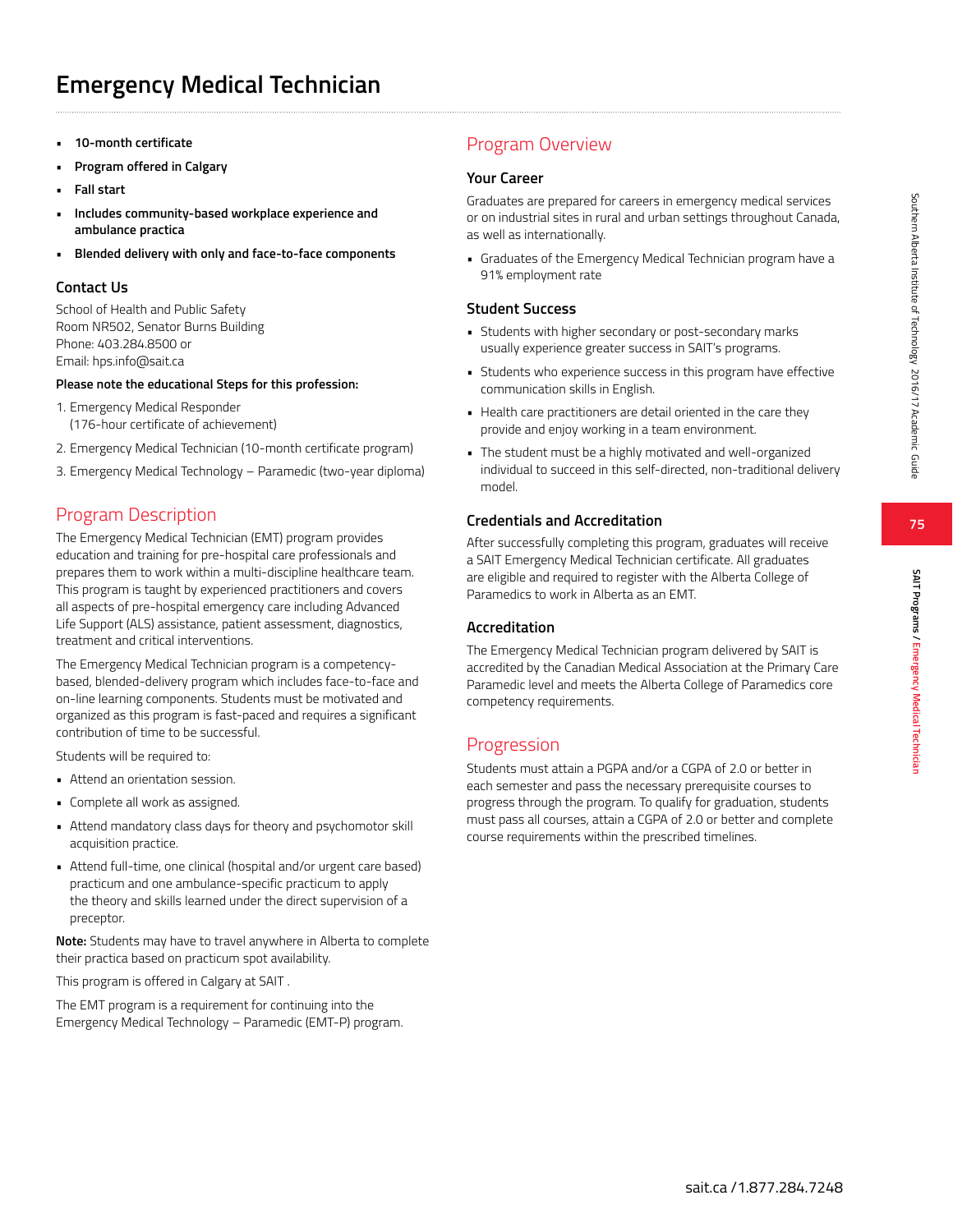## Admission Requirements

At least 50% in each of the following courses or their equivalents:

- Math 20-1 or Math 20-2 or Pure Math 20 or Applied Math 20, AND,
- English Language Arts 30-1 or English Language Arts 30-2, AND,
- Biology 30 or Science 30
- All applicants must demonstrate English Language Proficiency prior to admission, including students educated in Canada.
- Students must be 18 years old by January 1 (second semester of the EMT program).
- Proof of current registration as an Emergency Medical Responder (EMR) with the Alberta College of Paramedics (ACP) by April 30.

## **Selection**

Applications along with all supporting documents must be submitted by April 30 to be included in selection.

Applicants must be registered as an Emergency Medical Responder (EMR) with the Alberta College of Paramedics (ACP).

There will be 72 seats offered for the fall intake.

Email is the primary source of communication during the selection process. Ensure your email account is managed appropriately to receive our emails, files and communications. It is not recommended to use a Microsoft email account such as @hotmail. com or @live.com as there have been some issues in the past in receiving SAIT communications using these types of accounts.

### **Selection Criteria**

Applicants that meet the admission requirements will proceed to the interview phase of the selection process. Applicants will be expected to present an updated resumé with supporting documentation at the interview. They will then be ranked using the following criteria:

- Written examination: 25%
- Written questionnaire: 25%
- Related first response/Emergency Medical Technician experience: 35%
- References: 15%

### **Selection Process**

- Selection will be done on a continuous basis starting in November.
- Applicants will receive a selection package with complete instructions pertaining to the selection process. Your selection will be determined based on the quality of materials submitted in the selection process.
- Students must fulfill the required qualifying criteria as outlined in the practicum agreement by providing proof prior to starting practicum. Students who are unable to comply with the components of the agreement may be unable to complete their clinical placement and therefore unable to graduate from the program.
- Practicum placements are assigned by Alberta Health Services (AHS) and may be located throughout the province of Alberta and across Canada. AHS will endeavor to locate practicum placements in the Calgary region. There may be opportunity in boarding provinces for placements.
- Orientation is mandatory.

## Program and Practicum Requirements

The School of Health and Public Safety has many practica partners located within Alberta and across Canada. Practicum placements in Calgary are limited and students may be required to relocate outside of Calgary for practicum.

Successful candidates will be informed of the allocation of their practicum placement by the program. There is no guarantee that students will be placed at their desired practicum location. Special considerations of personal circumstances will not be given in regards to assigning practicum placements. Students will be responsible for fees associated with practicum such as relocation and travel costs. In compliance with the practica agreements with our clinical partners, successful candidates will be requested to provide proof of the following requirements:

- **Current Heart and Stroke Foundation Health Care Provider Level (C) CPR** must be valid for the duration of your practicum. SAIT offers the above CPR course on a continuous basis (CPRS 212 Health Care Provider). Please note that only Heart and Stroke Foundation of Canada CPR certification will be accepted.
- **• Updated Immunization Records:** Most practicum sites require students to demonstrate updated immunization status prior to attending practicum. Successful candidates will be asked to provide an up-to-date immunization record to the SAIT Health Clinic as part of the program orientation. Failure to do so could jeopardize a student's ability to complete the practicum portion of his/her program. The receiving practicum site has the right to refuse students who cannot prove they have met all the required immunizations. Please review the immunization process document for specific details. It is advised to start the immunization process early as it can take some time to complete.



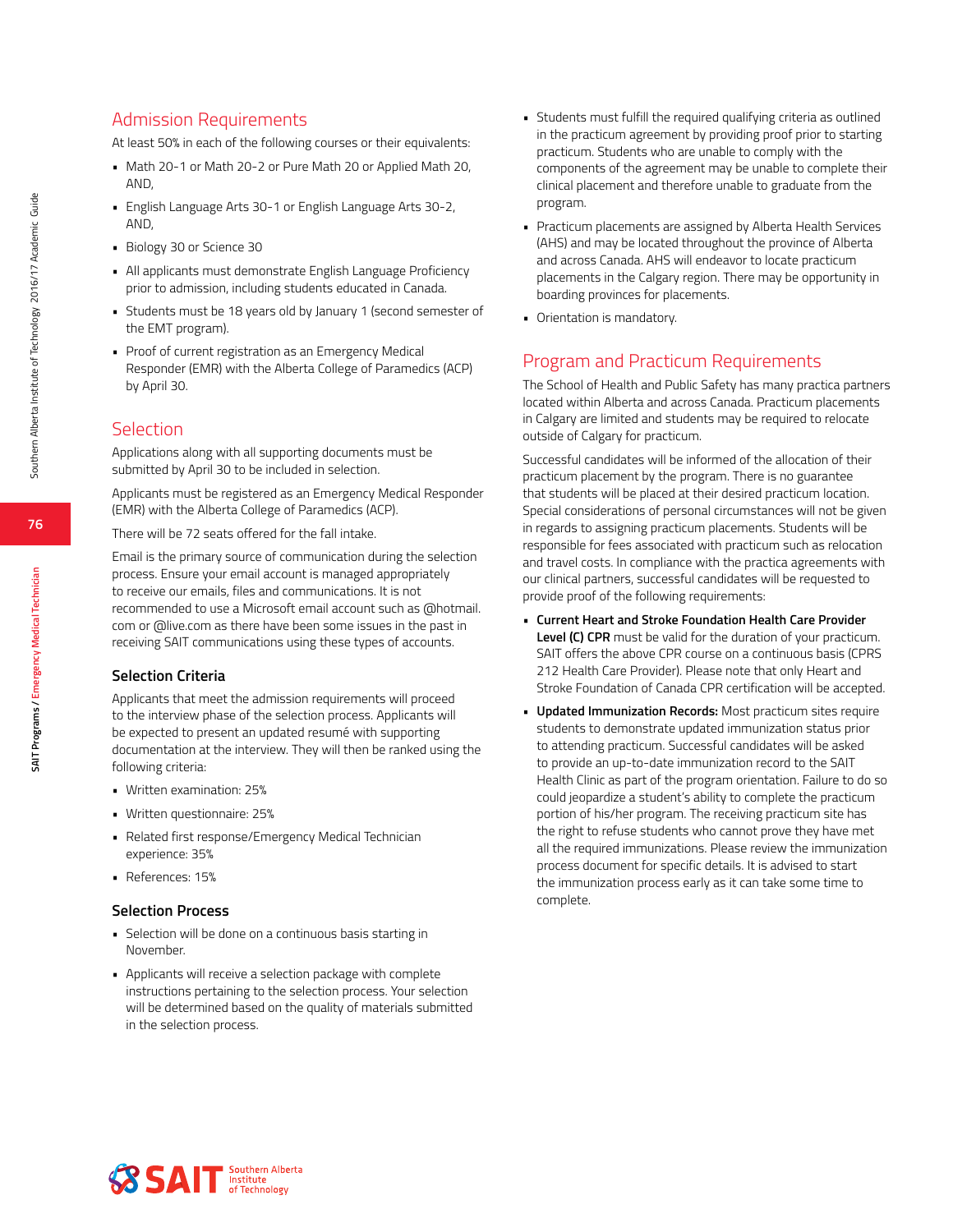- **• Police Information Check and Vulnerable Sector Check:** According to the Protection for Persons in Care Act, our practica sites require that students obtain a Police Information Check including Vulnerable Sector Check, prior to going on practicum. Any criminal code offence for which a pardon has not been received may be a deterrent to a student's entry into practicum, and therefore will result in an uncompleted program or nongraduating status. Successful candidates will be asked to provide a clear Police Information Check including Vulnerable Sector Check record to the School of Health and Public Safety main office by orientation day. Please review the Police Information Check process document for specific details. Be aware that the record must be dated no earlier than 90 days prior to your program orientation day (typically orientation day is held the week prior to the first day of class). Online Police Information Checks/Vulnerable Sector Checks are not acceptable.
- **• N95 Respiratory Mask:** Fit testing is done to determine which make and model of N95 respiratory mask should be used by an individual. In compliance with Alberta's Occupational Health and Safety Code 2009, students are fit-tested for respiratory masks prior to their practica. Occupational Health and Safety Bulletin, Respiratory Protective Equipment: An Employer's Guide states the effectiveness of the respiratory protective equipment depends on an effective face piece seal to the skin of the face. The mask must be tight enough so that the person is breathing only air which has been filtered. The seal is dependent on facial differences (shape or size) or facial hair. Facial hair must be removed where the mask contacts the face for the test. Failure to adequately fit an N95 mask may result in a restricted practicum and\or limited employment. Additionally, a student may need to be tested again in two years or if there are changes to the face which impact the ability of the respirator to form an effective seal (e.g. weight gain/loss, growth of facial hair, dental surgery, or facial scarring).
- **• Health and Wellness Status:** Due to the demanding nature of the work in the health care field and Occupational Health and Safety requirements, the health care field has a strong focus on health and wellness. Students with a medical condition or disability that may impact them in a practicum setting are strongly advised to discuss concerns with the program academic chair and/or SAIT Accessibility Services as soon as possible upon acceptance into the program. Please review the attached document for guidance on entering an allied health program with a medical condition or disability.

More details on the practica requirements per program are outlined on a pre-orientation website for successful candidates.

## Costs and Supplies

#### **Tuition and Fees (Subject to change)**

- Please refer to the **Tuition and Fee Table.**
- International students, please refer to **International Student Fees.**
- Student funding, please refer to **Financial Assistance.**
- CPRS 212 Health Care Provider course in CPR. Annual update required (CPRS 222 Health Care Provider Renewal). All CPR courses must be from the Heart and Stroke Foundation. Call SAIT Life Support Training at 403.210.4009 for further information.
- There is a fee for the Alberta College of Paramedics (ACP) provincial exam and an annual registration fee. Please contact ACP for more information
- ACP annual registration fees are approximately \$425 (initial registration fee is approximately \$475).
- Students are responsible for any additional expenses related to their practicum including relocation costs to practicum sites outside Calgary.
- There is a fee associated with obtaining a police information check including Vulnerable Sector Check and is payable to the Police or the Royal Canadian Mounted Police (RCMP).

### **Books and Supplies (Subject to change)**

- Books and Supplies cost approximately \$1,900 for the program.
- Students must also purchase a uniform (jacket, pants, shirt, belt, and boots) for approximately \$500-\$700.
- Students are required to have access to a personal computer, printer and Internet. Computers must meet the specifications listed in Fees and Expenses.
- Students require an Apple personal digital assistant (iPad) to support the CompTracker system.
- There is a \$75 CompTracker user fee per semester.

## Program Outline

Semester 1 – Fall

| • ANPH 201 – Physiology and Physical Assessment              | 1.5 credits |
|--------------------------------------------------------------|-------------|
| • EMRG 223 – Basic Pharmacology                              | 1.5 credits |
| • EMRG 230 – Community Integration                           | 1.5 credits |
| • EMRG 233 – Respiratory Emergencies                         | 3 credits   |
| $\blacksquare$ EMRG 236 - EMT Lab 1                          | 3 credits   |
| $\blacksquare$ EMRG 244 – Professional Practice 1            | 1.5 credits |
| • EMRG 262 - Cardiac Emergencies                             | 3 credits   |
| Semester 2 - Winter                                          |             |
| $\blacksquare$ FMRG 227 $\blacksquare$ Traumatic Emergencies | a credits   |

| <b>Total Credits</b>                                 | 34.5        |
|------------------------------------------------------|-------------|
| • EMRG 265 - Professional Practice 2                 | 1.5 credits |
| Semester 3 – Spring                                  |             |
| • PRAC 252 - Ambulance Practicum                     | 3 credits   |
| Semester 2 - 3 (Spans two semesters: Winter/ Spring) |             |
| $\blacksquare$ PRAC 242 – Clinical Practicum         | 1.5 credits |
| $\blacksquare$ FTNS 202 – Fitness and Wellness       | 1.5 credits |
| $\blacksquare$ EMRG 266 – EMT Lab 2                  | 3 credits   |
| • EMRG 251 – Special Populations                     | 3 credits   |
| • EMRG 249 - Medical Emergencies                     | 3 credits   |
| • EMRG 227 – Traumatic Emergencies                   | 3 credits   |

## Transfer Options

Transfer credit may be available at other post-secondary institutions where credits from SAIT programs could be evaluated on an individual basis. Interested students should contact the postsecondary institute of their choice for more information.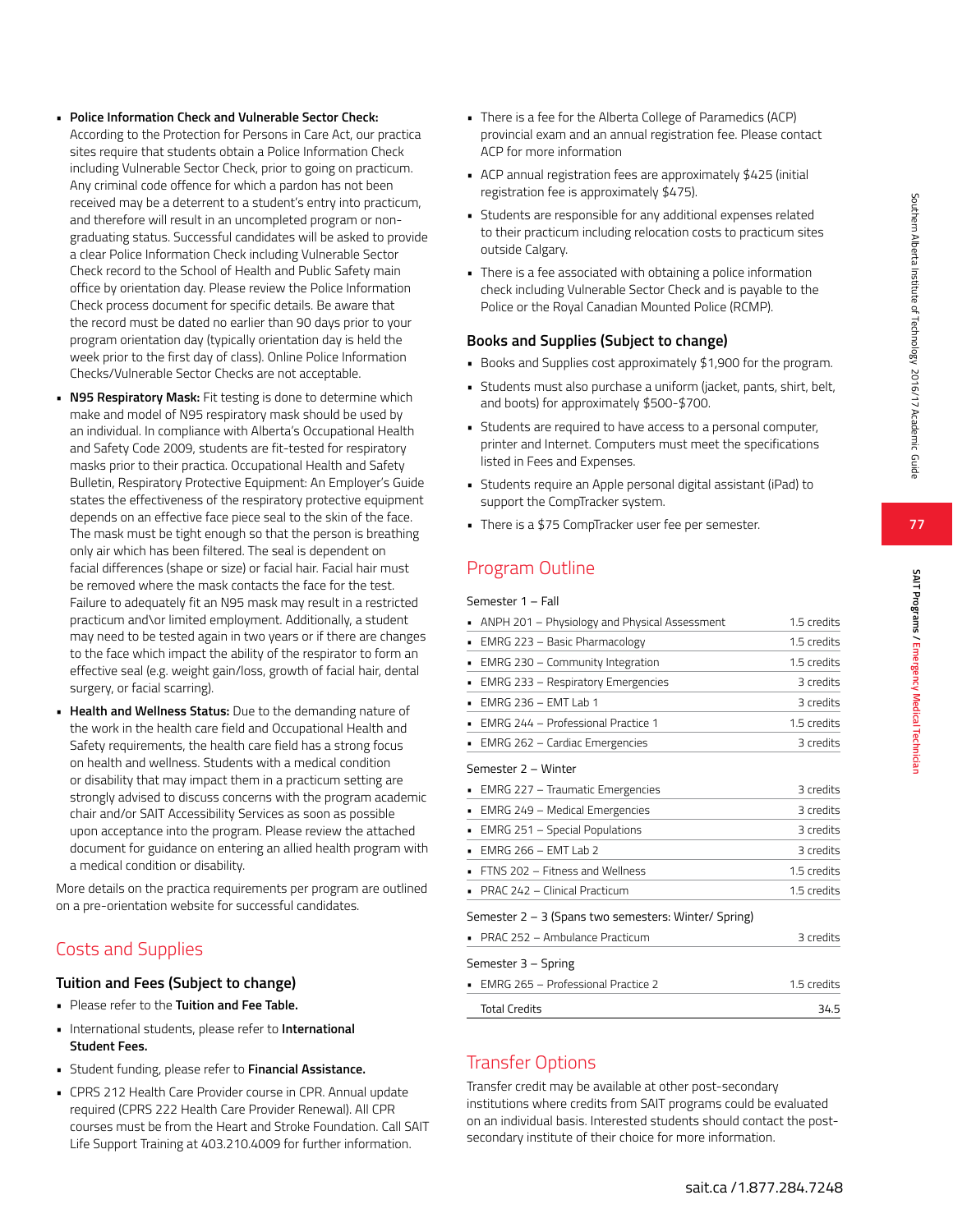# **Emergency Medical Technology — Paramedic**

- **• Two-year diploma**
- **• Fall start**
- **• Includes field (ambulance) and clinical (hospital) practica**
- **• Graduated in high demand**

#### **Contact Us**

School of Health and Public Safety Room NR502, Senator Burns Building Phone: 403.284.8500 Email: hps.info@sait.ca

#### **Please note the Educational Steps for this profession:**

- 1. Emergency Medical Responder (176-hour certificate of achievement)
- 2. Emergency Medical Technician (10-month certificate program)
- 3. Emergency Medical Technology Paramedic (see below)

### Program Description

The SAIT Emergency Medical Technology – Paramedic (EMT-P) program is a two-year full-time program offered to students currently registered with the Alberta College of Paramedics (ACP) as Emergency Medical Technicians who wish to extend their professional training and credentials to work as paramedics. In the EMT-P program, the student will become extensively familiar with human anatomy, physiology and pathophysiology, as well as wide variety of pharmacological and other therapies.

The program commences each year in the fall and consists of 5 semesters which include classroom and simulation learning, two field (ambulance) practica and two clinical (hospital) practica placements.

Students begin Semester 1 with nine weeks of class at the SAIT campus where they learn theory including anatomy, physiology and basic pharmacology. Six weeks of field practicum then follows to fine-tune basic care skills and develop familiarity with advanced procedures such as fluid resuscitation. The ambulance practicum continues in the winter semester, first year, until February.

Students return to SAIT in February for Semester 2 where they will spend nine weeks in class continuing their studies expanding on pharmacological therapies and treatments for various medical and traumatic emergencies. Assessment skills, critical thinking and integrating advanced therapies into basic care are emphasized.

Students will return in the fall for Semester 3 in late August for clinical practicum and then for seven weeks at SAIT for classroom and lab instruction including pediatric and adult advanced life support, rapid sequence induction and other advanced skills. Development of critical thinking and integration skills are key components.

Semester 4 begins in January of the second year with clinical practicum rotations in the pediatric emergency room and labour and delivery. Students will finish with their final ambulance practicum at the end of April.

Students return to SAIT for the spring semester – Semester 5 – where they complete the classroom portion and prepare for registration with the Alberta College of Paramedics (ACP) as an EMT-P.

## Program Overview

#### **Your Career**

Graduates will be prepared for positions in the emergency medical services field, including ambulance services, the oil and gas industry and various international opportunities.

• Graduates of the Emergency Medical Technology – Paramedic program have a 100% employment rate

#### **Student Success**

Students with higher secondary or post-secondary marks usually experience greater success in SAIT's programs.

- Students who experience success in communications skills in English.
- Health care practitioners are detail-oriented in the care they provide and enjoy working in a team environment.
- Students with post-secondary degrees or experience usually experience greater success in SAIT's programs.
- Due to the physical nature of the work required in emergency medical services, the EMT Paramedic program has a strong focus on physical fitness and wellness.

#### **Credentials and Accreditation**

After successfully completing this program, graduates will receive a SAIT Emergency Medical Technology – Paramedic diploma. Other certificates received are Advanced Cardiovascular Life Support (ACLS), Pediatric Advanced Life Support (PALS), International Trauma Life Support (ITLS) Advanced and Neonatal Resuscitation Program (NRP). All graduates are eligible to register with Alberta College of Paramedics and work in Alberta as an EMT-Paramedic.

#### **Accreditation**

The EMT-Paramedic program delivered by SAIT is accredited by the Canadian Medical Association at the Advanced Care Paramedic level. This program exceeds the Alberta College of Paramedics EMT-Paramedic core competency requirements.

### Progression

Students must attain a PGPA and/or a CGPA of 2.0 or better in each semester and pass the necessary prerequisite courses to progress through the program. To qualify for graduation, students must pass all courses, attain a CGPA of 2.0 or better and complete course requirements within the prescribed timelines.

**78**

**SAIT Programs / Emergency Medical Technology — Paramedic**

SAIT Programs / Emergency Medical Technology - Paramedic

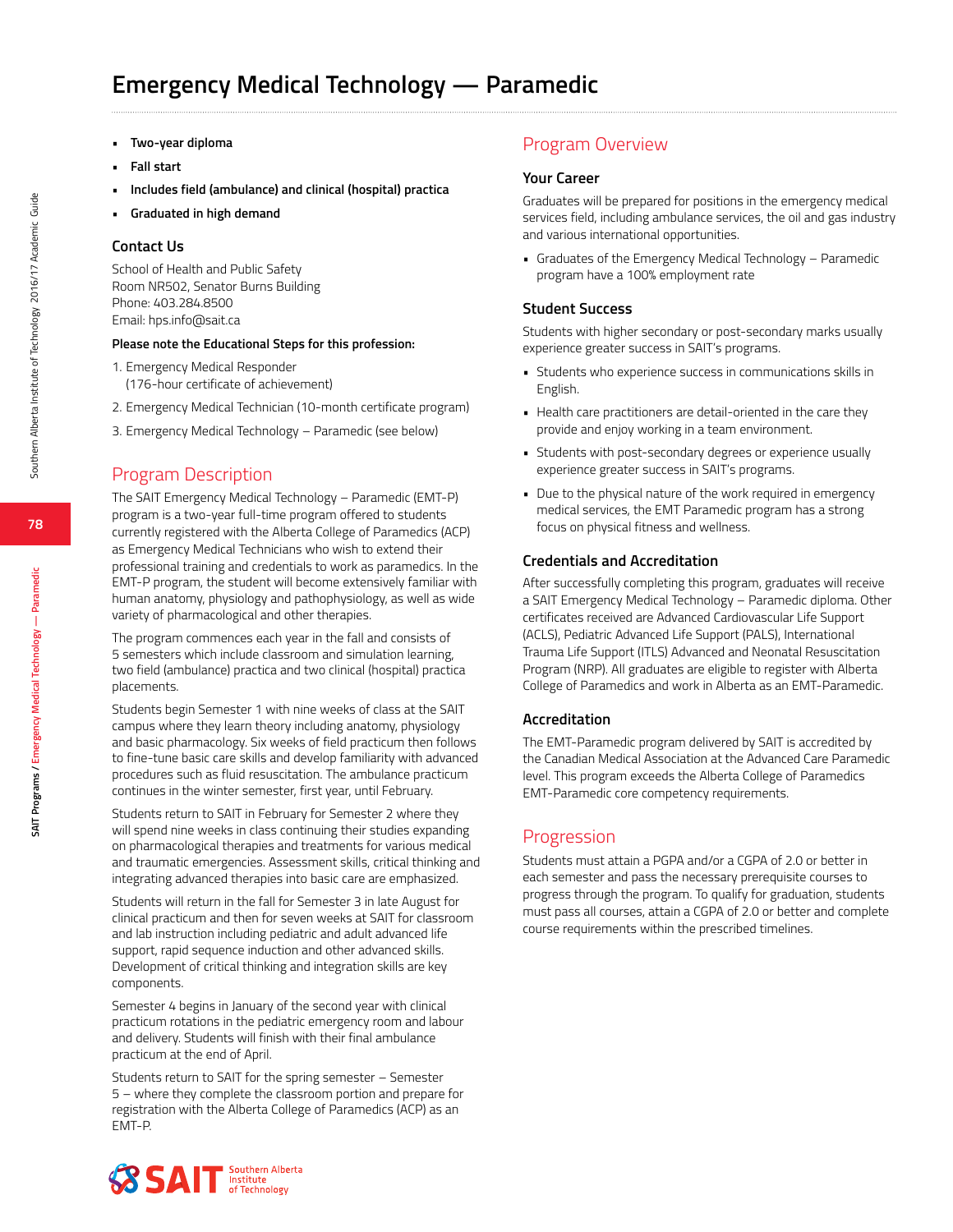## Admission Requirements

At least 50% in each of the following courses or equivalents:

- Math 20-1 or Math 20-2 or Pure Math 20 or Applied Math 20, AND,
- English Language Arts 30-1 or English Language Arts 30-2, AND,
- Biology 30, or Science 30, or SAIT's ANPH 209 **Note:** ANPH 209 can be found in SAIT's Continuing Education calendar.
- All applicants must be registered with the Alberta College of Paramedics (ACP) as an Emergency Medical Technician (EMT) by August 1 prior to the program commencing.
- All applicants must demonstrate English Language Proficiency prior to admission, including students educated in Canada.

### **Selection**

- Applications and proof of the admission requirements (transcripts and/or anticipated final grades) must be submitted by May 30 to be included in selection.
- Applications received after May 30 will be put on a secondary waitlist and will be considered if seats are available.
- A minimum of 40 seats will be offered for the fall intake.
- Applicants must be registered as an Emergency Medical Technician (EMT) with the Alberta College of Paramedics (ACP). An applicant's ACP registration number must be submitted to SAIT by August 1 in order to maintain a seat in the program. Preference will be given to applicants that can provide proof of EMT registration with the ACP at selection.

### **Selection Criteria**

Applicants that meet the admission requirements may proceed to the selection phase. Applicants will be expected to present an updated resumé with supporting documentation at selection. They will then be ranked using the following criteria:

- Written examination: 25%
- Written questionnaire: 25%
- Related first response/Emergency Medical Technician experience: 35%
- References: 15%

### **Selection Process**

- Selection will be done on a continuous basis starting in November.
- Applicants will receive a selection package with complete instructions pertaining to the selection process. Your selection will be determined based on the quality of materials submitted in the selection process.

If you are not selected for admission to the program this year, please re-apply with the above taken into consideration.

Due to the numerous applications received for this program, we will be unable to identify to each candidate the reasons they were not selected for admission. The primary reason for most applicants is the lack of Emergency Medical Services (EMS) exposure/experience, or they were not fully registered as an EMT with the Alberta College of Paramedics by August 1.

Email is the primary source of communication during the selection process. Ensure your email account is managed appropriately to receive our emails, files and communications. It is not recommended to use a Microsoft email account such as @hotmail. com or @live.com as there have been some issues in the past in receiving SAIT communications using these types of accounts.

## Program and Practicum Requirements

The School of Health and Public Safety has many practica partners located within Alberta and across Canada. Practicum placements in Calgary are limited and students may be required to relocate outside of Calgary for practicum.

Successful candidates will be informed of the allocation of their practicum placement by the program. There is no guarantee that students will be placed at their desired practicum location. Special considerations of personal circumstances will not be given in regards to assigning practicum placements. Students will be responsible for fees associated with practicum such as relocation and travel costs.

In compliance with the practica agreements with our clinical partners, successful candidates will be requested to provide proof of the following requirements:

- **Current Heart and Stroke Foundation Health Care Provider Level (C) CPR** must be valid for the duration of your practicum. SAIT offers the above CPR course on a continuous basis (CPRS 212 Health Care Provider). Please note that only Heart and Stroke Foundation of Canada CPR certification will be accepted.
- **• Updated Immunization Records:** Most practicum sites require students to demonstrate updated immunization status prior to attending practicum. Successful candidates will be asked to provide an up-to-date immunization record to the SAIT Health Clinic as part of the program orientation. Failure to do so could jeopardize a student's ability to complete the practicum portion of his/her program. The receiving practicum site has the right to refuse students who cannot prove they have met all the required immunizations. Please review the immunization process document for specific details. It is advised to start the immunization process early as it can take some time to complete.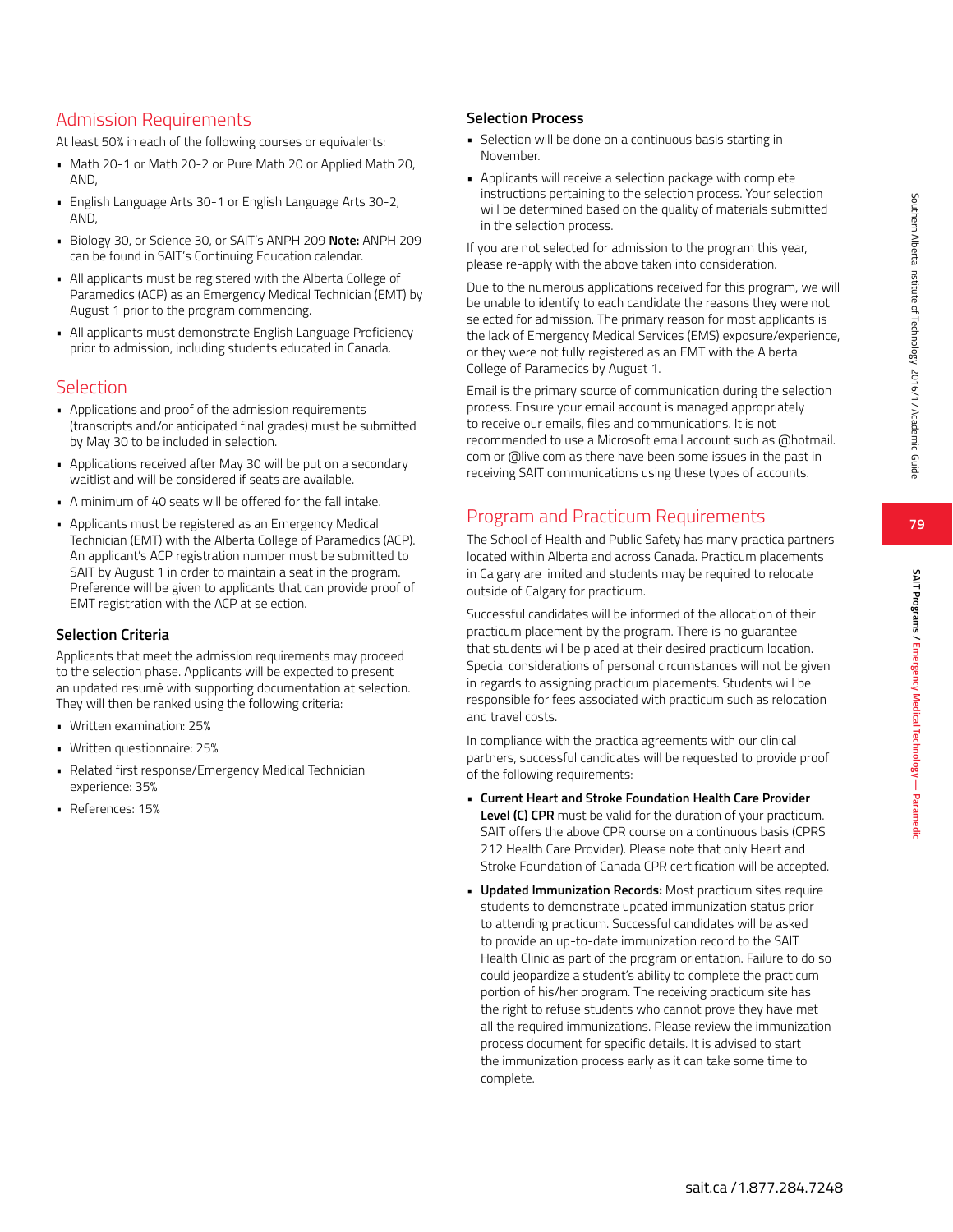- **• Police Information Check and Vulnerable Sector Check:**
	- According to the Protection for Persons in Care Act, our practica sites require that students obtain a Police Information Check including Vulnerable Sector Check, prior to going on practicum. Any criminal code offence for which a pardon has not been received may be a deterrent to a student's entry into practicum, and therefore will result in an uncompleted program or nongraduating status. Successful candidates will be asked to provide a clear Police Information Check including Vulnerable Sector Check record to the School of Health and Public Safety main office by orientation day. Please review the Police Information Check process document for specific details. Be aware that the record must be dated no earlier than 90 days prior to your program orientation day (typically orientation day is held the week prior to the first day of class). Online Police Information Checks/Vulnerable Sector Checks are not acceptable.
- **• N95 Respiratory Mask:** Fit testing is done to determine which make and model of N95 respiratory mask should be used by an individual. In compliance with Alberta's Occupational Health and Safety Code 2009, students are fit-tested for respiratory masks prior to their practica. Occupational Health and Safety Bulletin, Respiratory Protective Equipment: An Employer's Guide states the effectiveness of the respiratory protective equipment depends on an effective face piece seal to the skin of the face. The mask must be tight enough so that the person is breathing only air which has been filtered. The seal is dependent on facial differences (shape or size) or facial hair. Facial hair must be removed where the mask contacts the face for the test. Failure to adequately fit an N95 mask may result in a restricted practicum and\or limited employment. Additionally, a student may need to be tested again in two years or if there are changes to the face which impact the ability of the respirator to form an effective seal (e.g. weight gain/loss, growth of facial hair, dental surgery, or facial scarring).
- **• Health and Wellness Status:** Due to the demanding nature of the work in the health care field and Occupational Health and Safety requirements, the health care field has a strong focus on health and wellness. Students with a medical condition or disability that may impact them in a practicum setting are strongly advised to discuss concerns with the program academic chair and/or SAIT Accessibility Services as soon as possible upon acceptance into the program. Please review the attached document for guidance on entering an allied health program with a medical condition or disability.

More details on the practica requirements per program are outlined on a pre-orientation website for successful candidates.

## Costs and Supplies

#### **Tuition and Fees (Subject to change)**

- Please refer to the **Tuition and Fee Table.**
- International students, please refer to **International Student Fees.**
- Student funding, please refer to **Financial Assistance.**
- CPRS 212 Health Care Provider course in CPR. Annual update required (CPRS 222 Health Care Provider Renewal). All CPR courses must be from the Heart and Stroke Foundation. Call SAIT Life Support Training at 403.210.4009 for further information.
- There is a fee for the Alberta College of Paramedics (ACP) provincial exam and an annual registration fee. Please contact ACP for more information
- Students are responsible for any additional expenses related to their practicum including relocation costs to practicum sites outside of Calgary.
- There is a fee associated with obtaining a police information check including Vulnerable Sector Check, payable to the Police or the Royal Canadian Mounted Police (RCMP).

#### **Books and Supplies (Subject to change)**

- Books, uniforms, and professional supplies cost approximately  $$1,500 - $2,000$  for the two years.
- Students are required to have access to a personal computer, printer and Internet. Computers must meet the specifications listed in Fees and Expenses.
- Students require an Apple personal digital assistant (iPad) to support the CompTracker system.
- There is a \$75 CompTracker user fee per semester.

**80**

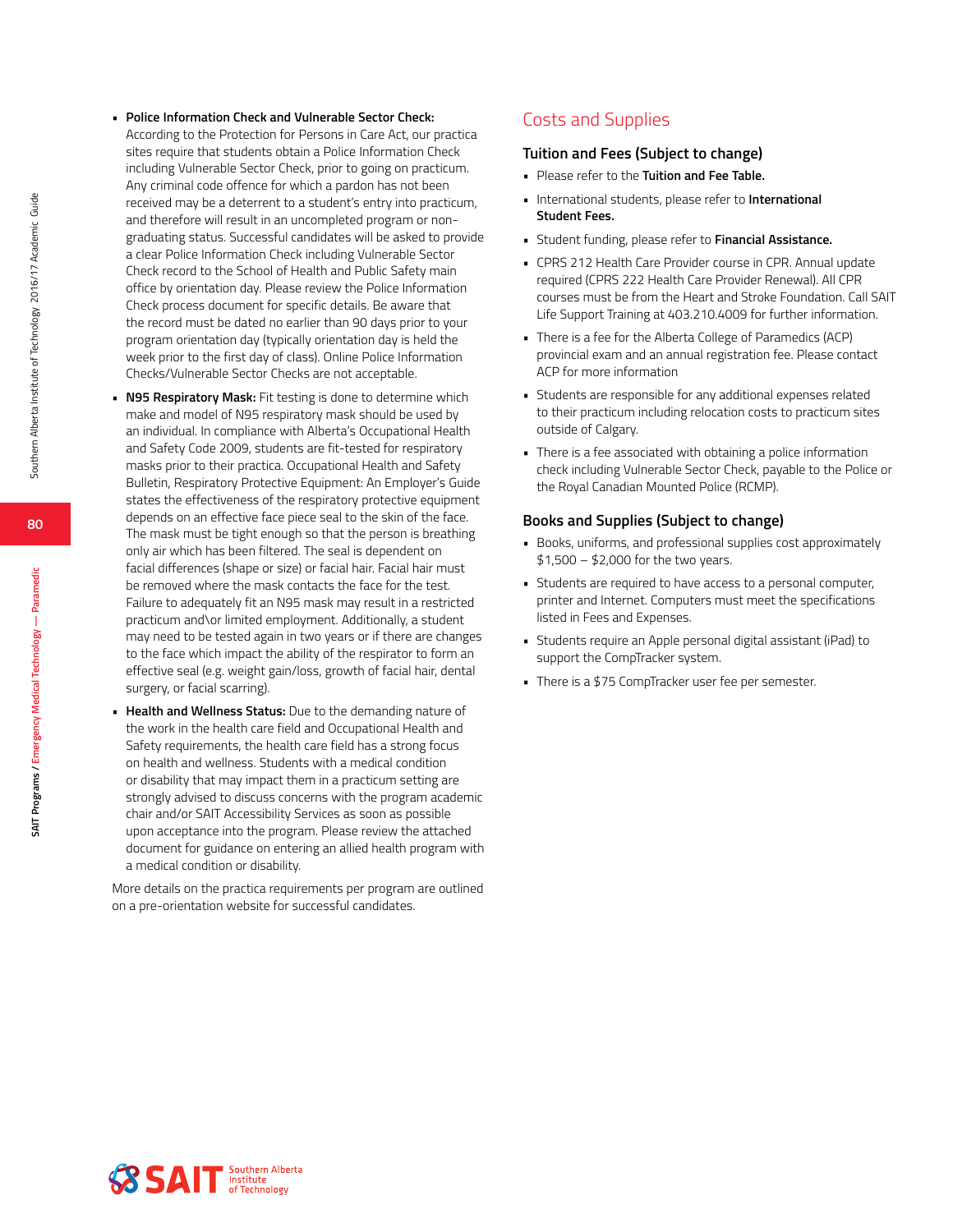## Program Outline

#### First Year

#### Semester 1 – Fall

| • ANPH 200 – Physiology and Physical Assessment    | 3 credits   |
|----------------------------------------------------|-------------|
| • EMRG 202 - Paramedicine Lab 1                    | 3 credits   |
| • EMRG 305 - Neurological Emergencies              | 1.5 credits |
| • EMRG 320 - Gastro/Urinary Emergencies            | 1.5 credits |
| • PHAR 222 - Pharmacology Basics                   | 1.5 credits |
| Semesters 1 - 2 (Spans two semesters: Fall/Winter) |             |
| • PRCT 210 - Introductory Field ALS Practicum      | 6 credits   |

#### Semester 2 – Winter

| • EMRG 215 - Advanced Airway Management | 1.5 credits |
|-----------------------------------------|-------------|
| • EMRG 270 - Cardiac Emergencies        | 3 credits   |
| • EMRG 273 – Respiratory Emergencies    | 3 credits   |
| • EMRG 252 – Paramedicine Lab 2         | 3 credits   |
| • EMRG 254 – Advanced Trauma Management | 3 credits   |
| PROF 200 - Paramedic Practice 1         | 1.5 credits |
| Second Year<br>Semester 3 - Fall        |             |

| EMED 223 - Environmental and Aeromedical Emergencies | 1.5 credits |
|------------------------------------------------------|-------------|
| EMRG 302 - Paramedicine Lab 3                        | 3 credits   |
| EMED 305 - OBGYN and Pediatrics                      | 1.5 credits |
| EMRG 310 - Special Population Groups                 | 1.5 credits |
| EMRG 330 - Critical Care Paramedic                   | 1.5 credits |
| PROF 300 - Paramedic Practice 2                      | 15 credits  |
| PRCT 302 - Clinical Practicum 1                      | 1.5 credits |
| Semester 4 - Winter                                  |             |
| EMRG 340 - Industrial Paramedicine                   | 1.5 credits |
| EMRG 350 - Preceptor Training                        | 1.5 credits |
| EMRG 365 - Healthcare Specialties                    | 3 credits   |
| PRCT 351 - Advanced Field ALS Practicum              | 6 credits   |
| PRCT 352 - Clinical Practicum 2                      | 1.5 credits |
| Semester 5 – Spring                                  |             |
| PROF 350 - Paramedic Practice 3                      | 1.5 credits |
| <b>Total Credits</b>                                 | 58.5        |

## Transfer Options

- 
- 
- 
- 
- 
- Graduates may be eligible for transfer credit at:<br>• Athabasca University<br>• Canadian Forces<br>• Medicine Hat College<br>• NAIT<br>• Thompson Rivers University<br>• University of Ontario Institute of Technology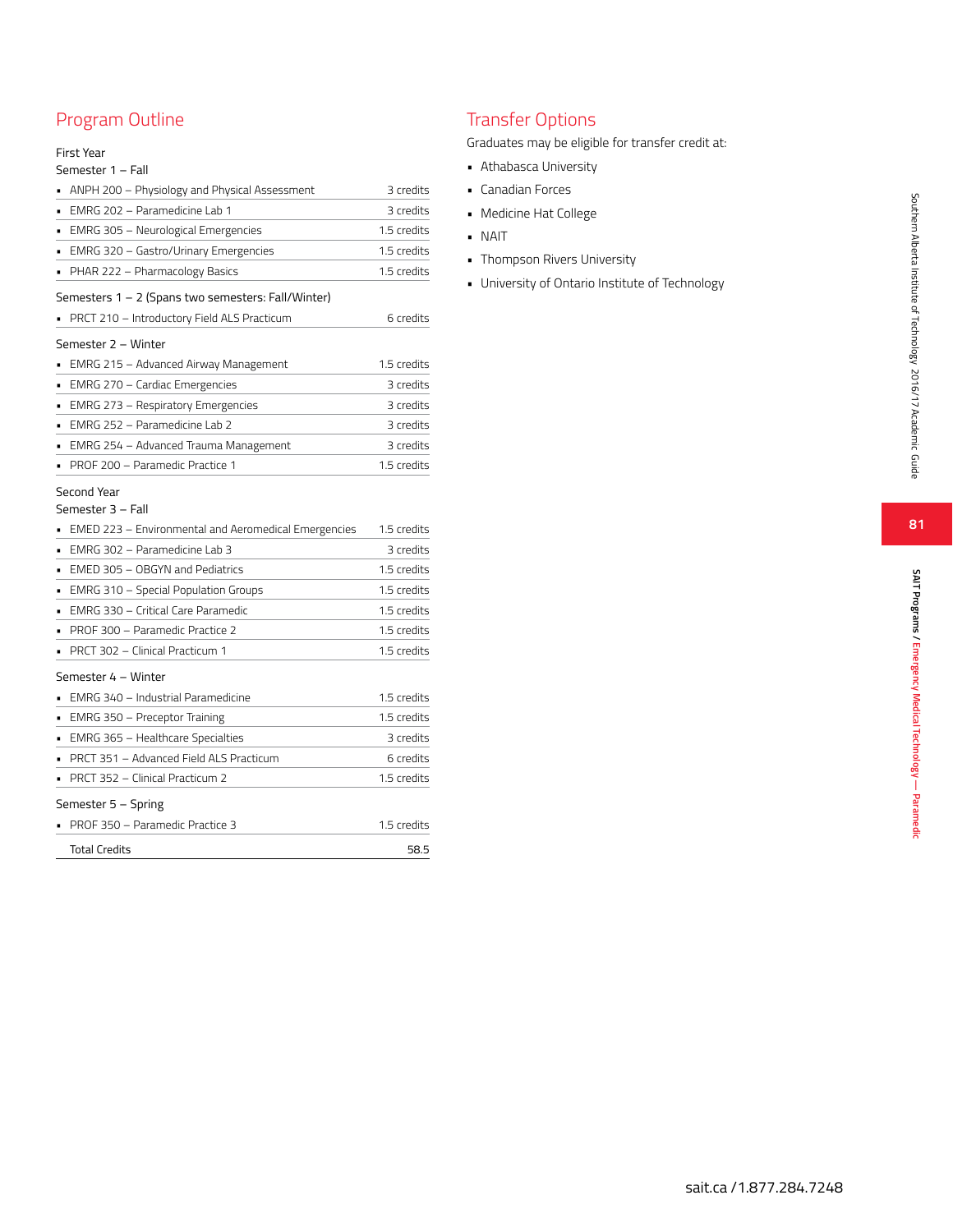# **Energy Asset Management**

- **• Two-year diploma**
- **• Fall start**
- **• Distance delivery available**
- **• Created for industry by industry**
- **• Broad job spectrum for grads**

#### **Contact Us**

MacPhail School of Energy Room KA440, Johnson-Cobbe Energy Centre Phone: 403.284.8451 Fax: 403.284.8262 Email: eam.info@sait.ca

### Program Description

Want to be a mover and a shaker in the oil and gas industry? As a student in the Energy Asset Management program, you'll study the business side of the energy industry and learn to handle contracts, leases, regulatory obligations, and accounting tasks. You'll leave SAIT with the skills you need to confidently enter the high-demand field of energy asset management.

#### Program Overview

#### **Your Career**

As a student of the program, you will learn about all functions within the industry (including an appreciation for the technical side of the business) and will graduate with relevant skills in administration of the regulatory, financial and contractual compliance workflow pertaining to energy industry assets. As a graduate of this program, you will have career opportunities in the petroleum industry in such areas as mineral land, land contracts, surface land, joint ventures, operations accounting, production accounting, well and facility asset management, as well as within various energy service companies, governments and field operations.

#### **Student Success**

- Joint Venture Specialization establish agreements and partnership arrangements
- Mineral Land Management acquire and preserve below-ground rights
- Surface Land Management acquire and preserve above-ground land activity
- Well Asset Management
- Monitor activity, gather information and report to regulatory bodies and partners
- Operations Accounting
- Gather, calculate and report production and financial data

#### **Credentials and Accreditation**

After successfully completing this program, graduates will receive a SAIT diploma in Energy Asset Management.

#### **Accreditation**

There are no formal accreditation arrangements at this time. Please contact the MacPhail School of Energy for more information.

#### Progression

Students must attain a PGPA and/or a CGPA of 2.0 or better in each semester and pass the necessary prerequisite courses to progress through the program. To qualify for graduation, students must pass all courses, attain a CGPA of 2.0 or better and complete course requirements within the prescribed timelines.

### Admission Requirements

Completion of the following courses or equivalents:

- At least 60% in Math 30-1 or Pure Math 30, or 75% in Math 30-2 or Applied Math 30, AND,
- At least 60% in English Language Arts 30-1 or 75% in English Language Arts 30-2.
- All applicants must demonstrate English Language Proficiency prior to admission, including students educated in Canada.
- Fall 2016 start: applications are accepted Oct. 21, 2015 to June 15, 2016.

#### Selection

Applications and proof of the admission requirements (transcripts and/or anticipated final grades) must be submitted by June 15 to be included in selection.

Applications received after May 1 will be placed on a secondary waitlist and applicants will be contacted if seats become available.

- Selection is done on a continuous basis starting in January.
- Qualified applicants will be emailed a selection package beginning Nov. 15.

#### **Selection Criteria**

In the selection process, applicants will be assessed according to the following criteria and seats will be offered accordingly.

- Academic Ranking
- Quality of the Letter of Intent

Applicants will be required to submit a one page letter of intent or a one minute video addressing the following:

- Why are you interested in the Energy Asset Management (EAM) program and where did you hear about it?
- What aspects of EAM interest you the most?
- How will you be an asset to this program?
- How will an EAM diploma enable you to reach your career goals? Please be specific.

Applicants who fail to complete the selection criteria will be

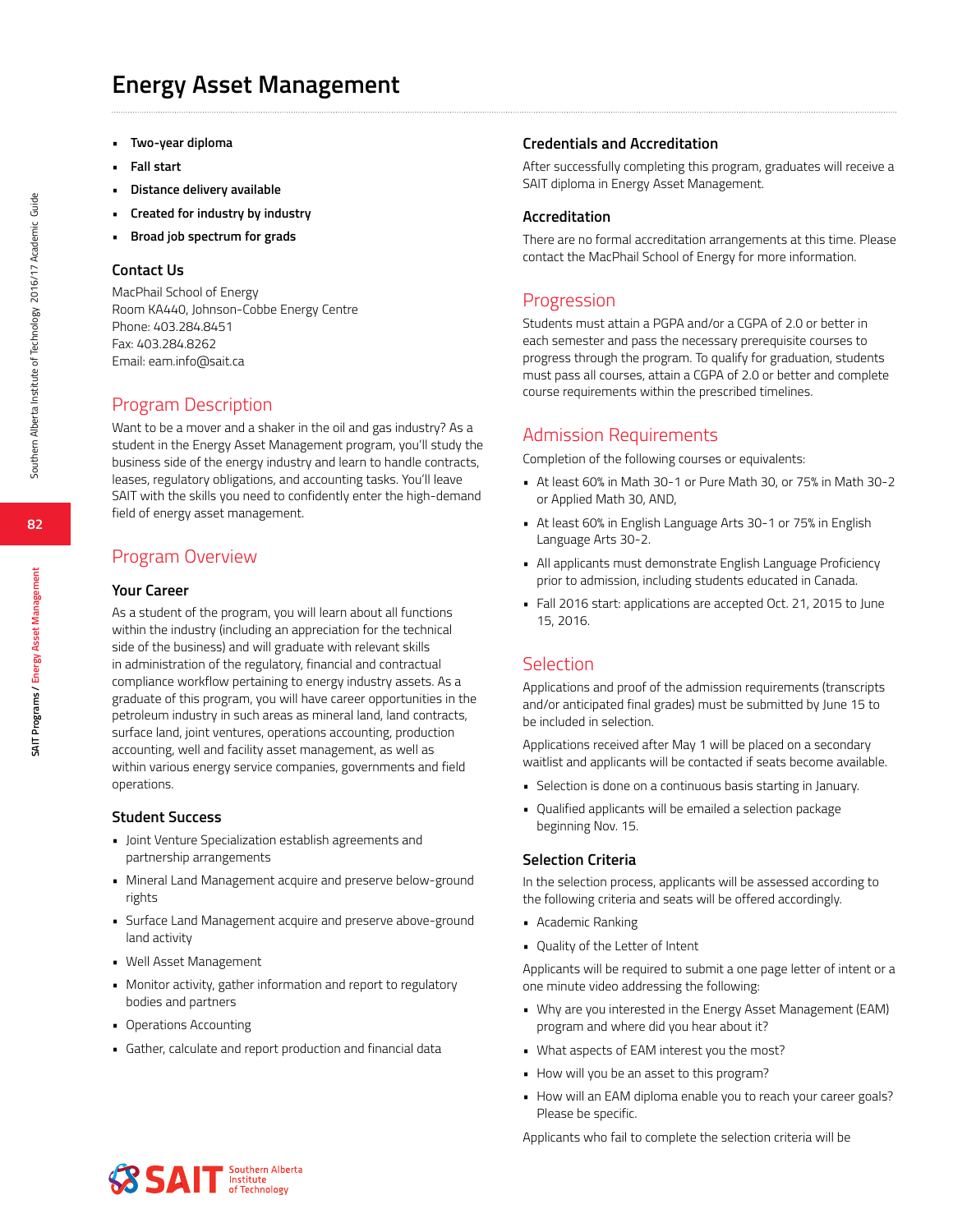excluded from selection.

#### **Reserved Seats**

Two seats are reserved for applicants who have completed and obtained a minimum of 70% in each of the following Career and Technology Studies courses:

- 1. PRS1010 Overview of Alberta Geology
- 2. PRS1020 Non-renewable Resources
- 3. PRS1060 Consumer Products and Services
- 4. PRS2030 Non-Conventional Hydrocarbon Exploration
- 5. PRS2060 Refining Hydrocarbons

#### **Online Program Delivery**

Applicants interested in completing Energy Asset Management through online delivery can apply by selecting and completing the Part-Time Application type, and selecting Energy Asset Management Diploma – Distance Education. Applicants will be required to meet admission requirements and complete the selection process.

## Costs and Supplies

### **Tuition and Fees (Subject to change)**

- Please refer to the **Tuition and Fee Table.**
- International students, please refer to **International Student Fees.**
- Student funding, please refer to **Financial Assistance.**

### **Books and Supplies (Subject to change)**

• Books and Supplies are approximately \$500 per year.

## Program Outline

### First Year

Semester 1

| • COMM 256 - Professional Communications and                   |           |
|----------------------------------------------------------------|-----------|
| Presentation Skills                                            | 3 credits |
| BLAW 205 – EAM – Business Law                                  | 3 credits |
| $\blacksquare$ ACCT 352 – Energy Accounting                    | 3 credits |
| $\blacksquare$ EAMG 250 – EAM Pre-Acquisition and Acquisition  | 3 credits |
| • EAMG 210 – Overview of EAM and Energy Industry               | 3 credits |
| Semester 2                                                     |           |
| $\blacksquare$ COMM 266 – Professional Communication Skills II | 3 credits |
| • EAMG 255 – EAM Drilling and Completion                       | 3 credits |
| • EAMG 220 - Energy Agreements                                 | 3 credits |
| EAMG 230 - Operations Accounting                               | 3 credits |
| • DATA 240 - EAM Software Applications                         | 3 credits |

#### Second Year Semester 3

| $\blacksquare$ ECON 302 – Economics                 | 3 credits |
|-----------------------------------------------------|-----------|
| • EAMG 300 – EAM Maintenance                        | 3 credits |
| • PROJ 399 – EAM Project Management                 | 3 credits |
| • EAMG 350 - EAM Production                         | 3 credits |
| $\blacksquare$ EAMG 306 – EAM Production Facilities | 3 credits |
| Semester 4                                          |           |
| • MNGT 250 - Organizational Behaviour               | 3 credits |
| • EAMG 355 – EAM Abandonment and Relinguishment     | 3 credits |
|                                                     |           |
| EAMG 360 - EAM Capstone                             | 3 credits |
| • FNCE 360 – Financial Decision Making              | 3 credits |
| • MKTG 301 – Oil and Gas Marketing                  | 3 credits |

## Transfer Options

Graduates may be eligible for transfer credit at:

- Athabasca University
- Mount Royal University
- Robert Gordon University, United Kingdom
- University of Lethbridge
- University of New Brunswick, Saint John
- University of Ontario Institute of Technology

**83**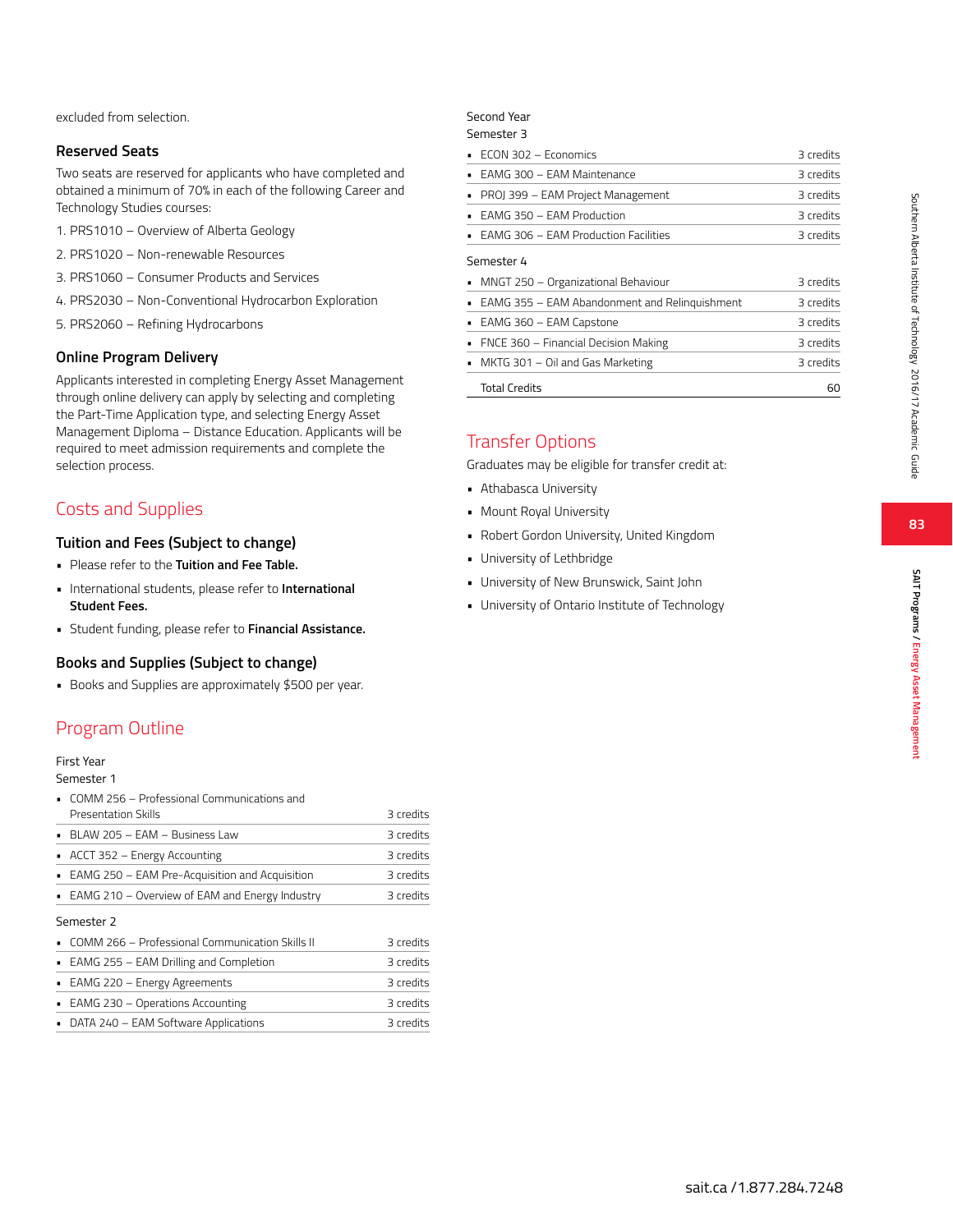# **Engineering Design and Drafting Technology**

- **• Two-year diploma**
- **• Fall and winter starts**
- **• Variety of employment opportunities available**
- **• E-Learning**

#### **Contact Us**

School of Construction Room CB410, Aldred Centre Phone: 403.284.8367 Email: construction.eddt@sait.ca

## Program Description

The program provides graduates with the essential skills sought after by a variety of engineering enterprises. The program will provide you with practical experience through hands-on classes in engineering and drafting principles. Your instructors will be experienced practitioners who will help you develop your technical and professional skills based on relevant practices.

This diploma program is two years in length, consisting of four 15-week semesters.

This program accepts students into first semester in September as well as January.

**Note:** This program also utilizes an e-Learning (SAIT issued laptop computer) instructional delivery method.

## Program Overview

#### **Your Career**

Graduates may find work as junior technologists in fields such as mechanical, electrical, civil, structural and process piping.

#### **Student Success**

The most successful students in the program are those who work well in teams, have strong communication skills and a solid foundation in high school Math and Physics.

### **Credentials and Accreditation**

After successfully completing this program, graduates will be awarded a SAIT diploma in Engineering Design and Drafting Technology.

### **Accreditation**

This program is nationally accredited, at the technologist level, by the Canadian Council of Technicians and Technologists. Graduates are eligible for membership in the Association of Science and Engineering Technology Professionals in Alberta (ASET).

### Progression

Students must attain a PGPA and/or a CGPA of 2.0 or better in each semester and pass the necessary prerequisite courses to progress through the program. To qualify for graduation, students must pass all courses, attain a CGPA of 2.0 or better and complete course requirements within the prescribed timelines.

## Admission Requirements

Completion of the following courses or equivalents:

- At least 60% in Math 30-1 or Pure Math 30, AND,
- At least 60% in English Language Arts 30-1 or at least 75% in English Language Arts 30-2, AND,
- At least 60% in Science 30 or Physics 20.
- All applicants must demonstrate English Language Proficiency prior to admission, including students educated in Canada.

## Selection

#### **Competitive Entry: Five Step Process**

**Step 1:** Ensure that you meet all of the admission requirements listed above.

**Step 2:** Engineering Design and Drafting Technology is a competitive program; SAIT receives more qualified applications than available seats. It is important to review the student selection information below to understand the application process.

- Applications for the fall intake are accepted Oct. 21 to Sept. 6.
- The competitive entry/selection process for the fall intake is done monthly starting in December.
- Applications for the winter intake are accepted June 1 to Oct. 16.
- The competitive entry/selection process for the winter intake is done monthly starting in September and ending in November.

In the selection process, applicants will be assessed according to the following criteria and seats will be offered accordingly.

- Academic Achievement
- Quality of the Career Investigation Report
- Quality of a personal interview (if requested by the Academic Chair)

Once the program is full, applicants will be placed on a waitlist in order of their ranking.

**Step 3:** Apply to the Engineering Design and Drafting Technology program. You will be required to submit yourtranscripts and/or anticipated final grades in order to be included in the selection process.



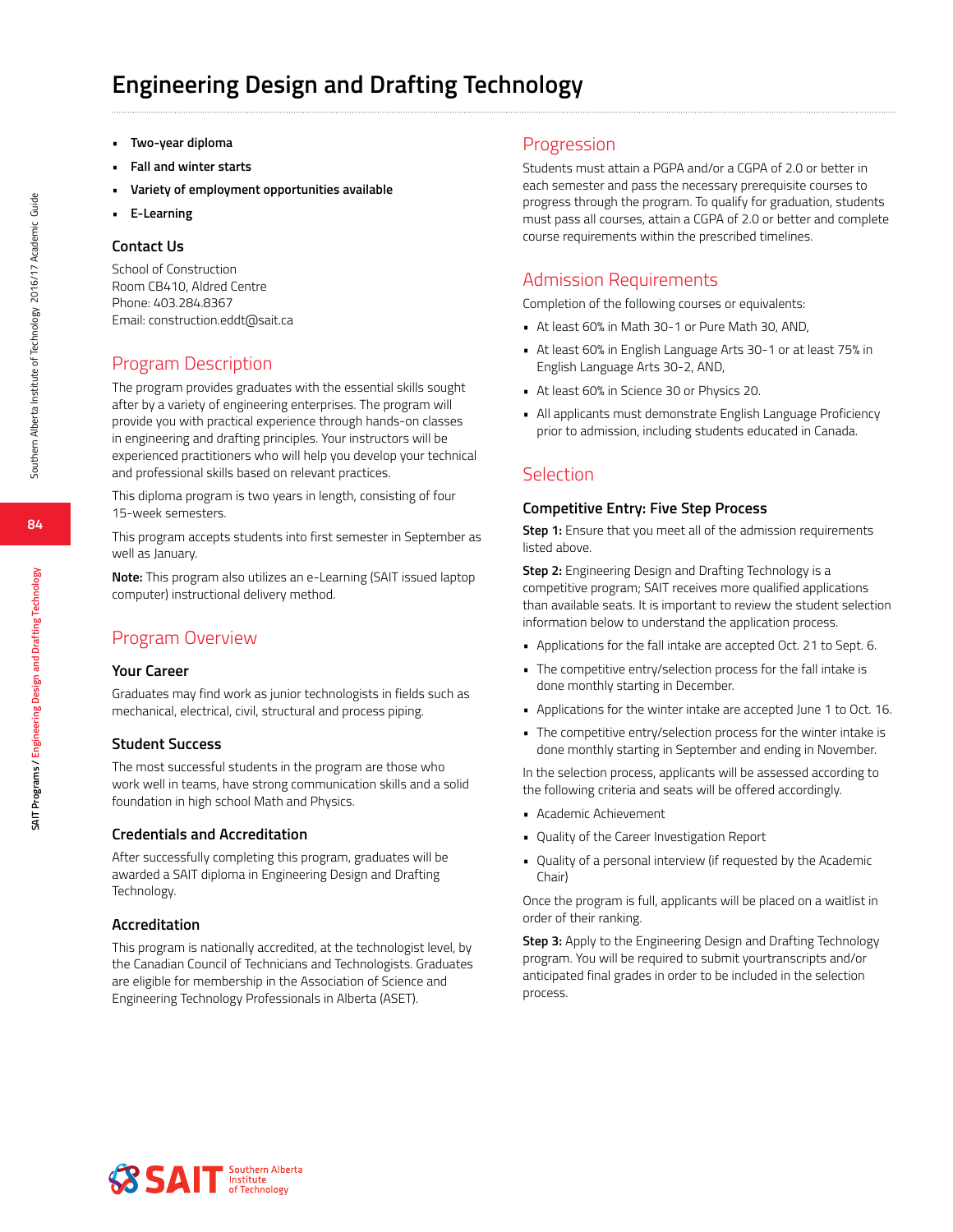**85**

**Step 4:** Log in to mySAIT to check your admission status. If your status indicates you're "In Selection," complete the Career Investigation Report and submit it to construction.eddt@sait.ca.

- Applicants who fail to complete the Career Investigation Report will be excluded from selection.
- You will be contacted by SAIT if you are required to attend a personal interview.

**Step 5:** Continue to monitor changes to your application status through mySAIT.ca.

Engineering Design and Drafting Technology requires a review of courses for which anticipated final grades were submitted.

- For the fall intake, a transcript for courses completed in January must be submitted by March 1.
- For the winter intake, a transcript for courses completed in June must be submitted by Aug. 1.

Please send transcripts with these grades to construction.eddt@ sait.ca. These transcripts will then be forwarded to the Admissions office in SAIT Student Services.

Failure to meet anticipated final grades will result in offers being rescinded.

### **Communication During Selection**

Email is the primary source of communication during the selection process. Ensure your personal email account is managed appropriately to receive our emails, files and communications.

Enquiries regarding your application can be sent to construction. eddt@sait.ca.

## Costs and Supplies

### **Tuition and Fees (Subject to change)**

- Please refer to the **Tuition and Fee Table.**
- International students, please refer to **International Student Fees.**
- Student funding, please refer to **Financial Assistance.**

### **Books and Supplies (Subject to change)**

- Books and Supplies are approximately \$1,500 per year.
- A \$400 security deposit to use a SAIT issued laptop.

## Program Outline

### First Year

#### Semester 1

| ו ואפאוופכ                                       |             |
|--------------------------------------------------|-------------|
| COMP 220 - Computer Fundamentals                 | 3 credits   |
| CNST 249 - Concrete and Soil Basics              | 1.5 credits |
| ENGD 214 - Digital Drafting                      | 3 credits   |
| MATH 238 - Math for Engineering and Tech I       | 3 credits   |
| STAT 245 - Statistics for Engineering and Tech I | 3 credits   |
| STCS 242 - Structural Statics                    | 1.5 credits |
| Semester 2                                       |             |
| ARCH 253 - Building Structures                   | 1.5 credits |
| COMM 238 - Technical Communications I            | 3 credits   |
| ENGD 220 - Advanced Engineering Drafting         | 3 credits   |
| ENGD 221 - Topographical Drafting                | 1.5 credits |
| MATH 288 - Math for Engineering and Tech II      | 3 credits   |
| SMTL 246 - Strength of Materials                 | 3 credits   |
| Second Year                                      |             |
| Semester 3                                       |             |
| CADD 324 - Elect and HVAC CADD Practices         | 1.5 credits |
| ENGD 305 - Process Piping Drafting I             | 3 credits   |
| ENGD 306 - Structural Drafting I                 | 3 credits   |
| ENGD 307 - Civil Drafting I                      | 3 credits   |
| ENGD 321 - Applied Machine Design                | 3 credits   |
| MECH 370 - Fluid Mechanics                       | 1.5 credits |
| Semester 4                                       |             |
| ENGD 376 - Civil Drafting II                     | 3 credits   |
| • FNGD 377 – Structural Drafting II              | a cradits   |

| <b>Total Credits</b>                            | 60          |
|-------------------------------------------------|-------------|
| • PROJ 357 - Applied EDDT Capstone Project      | 3 credits   |
| • ENVS 380 - Environmental Engineering Drafting | 1.5 credits |
| • ENGD 381 - Engineering Practices              | 1.5 credits |
| • ENGD 378 - Process Piping Drafting II         | 3 credits   |
| • ENGD 377 - Structural Drafting II             | 3 credits   |
| $\blacksquare$ ENGD 370 – CIVII DI dI UIIR II   | 3 credits   |

## Transfer Options

Graduates may be eligible for transfer credit at:

- Athabasca University
- British Columbia Institute of Technology
- Cape Breton University
- Memorial University of Newfoundland
- NAIT
- Thompson Rivers University
- University of New Brunswick, Saint John
- University of Ontario Institute of Technology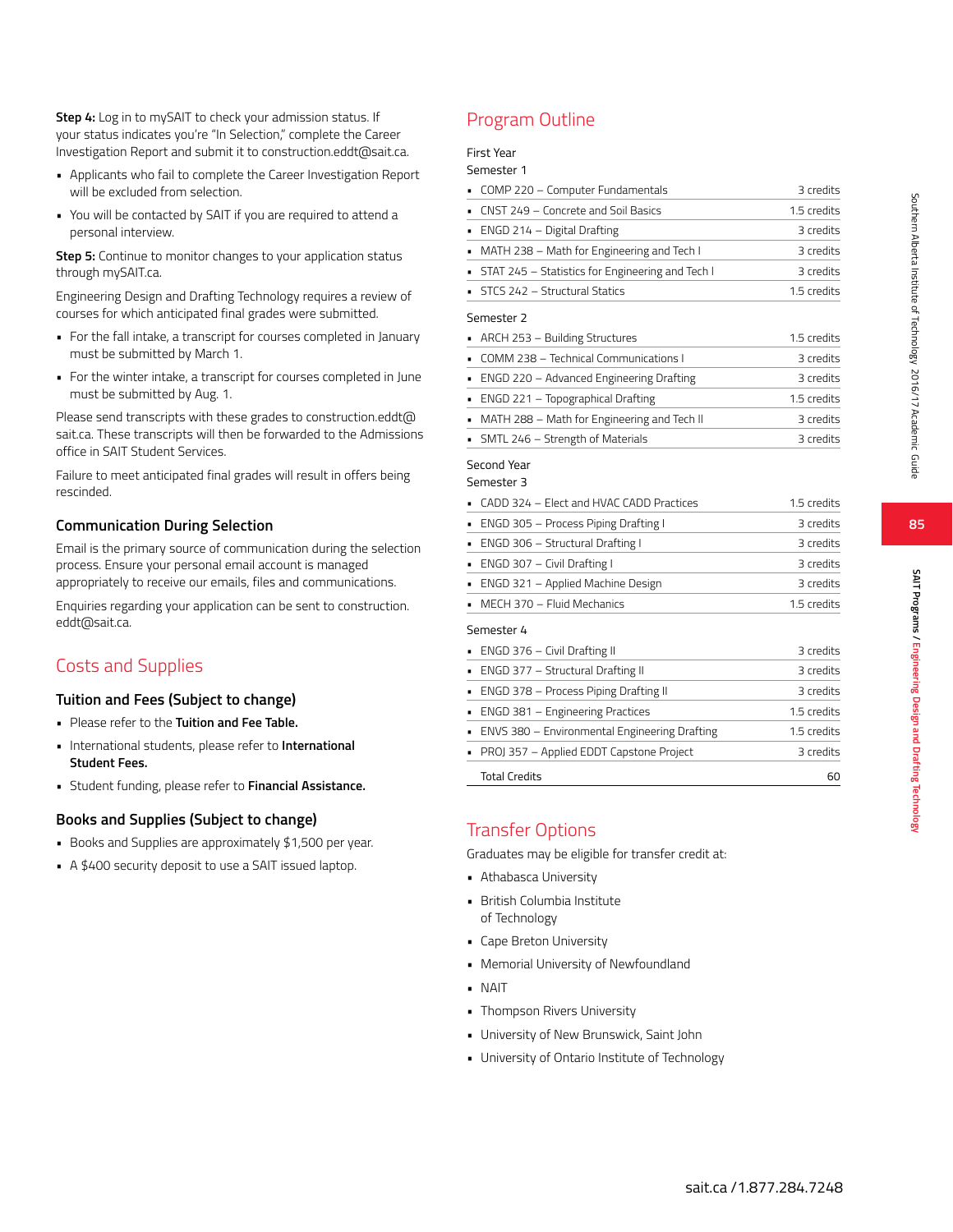# **English Language Foundations**

- **• Six start dates per year (eight-week terms)**
- **• Intensive, skills-focused approach**
- **• Proficiency-based placement and advancement**
- **• Preparation for studies at SAIT**

#### **Contact Us**

English Language Foundations Call: 403.210.4045 Email: english.language@sait.ca Room: MC217, Stan Grad Centre

## Program Description

The English Language Foundations (ELF) program provides English language upgrading for learners whose first language is not English. Students are placed into the program based on demonstrated proficiency in English, using the Canadian Language Benchmarks Assessment. Most students use the ELF program as entry into SAIT career programs.

The ELF curriculum encourages development in all language areas: speaking, listening, reading and writing.

- Five-level program
- Six start dates per year (eight week terms)
- Full and part-time studies; evening/weekend courses available
- Intensive, skills-focused approach
- Proficiency based placement and advancement
- Completion of ELF 5 is accepted in lieu of English 30 for most programs at SAIT

### Program Overview

#### **Your Career**

After successfully completing the ELF program, the majority of graduates are prepared for admission into SAIT career programs as completion of ELF level 5 is accepted as equivalent to English 30 for most programs at SAIT.

Students in ELF Levels 4 and 5 may combine ELF coursework with Academic Upgrading subjects in math or science.

#### **Student Success**

Progress in the ELF Program depends on the student's demonstration of proficiency. Instructors regularly assess student progress through classroom assignments, participation and examinations. Students who achieve a rating of 50% (D) in all subjects can be recommended for promotion to the next level.

ELF is a fast track program. Students should be prepared to dedicate considerable time for study and to actively use their English outside of class time. SAIT career programs require academic appropriate English skills in all areas: reading, writing, listening and speaking.

#### **Credentials and Accreditation**

40 weeks

No credential awarded.

### Progression

Level 1 (communications and speech) leads to level 2 which in turn leads to levels 3, 4 and 5. However students may begin at any level in ELF depending on their CLBA score.

## Admission Requirements

To register for the English Language Foundations program, you must complete a Canadian Language Benchmark Assessment (CLBA) and obtain a minimum score of 4 in all categories. CLBA must be completed at least one week before the course start date.

You can complete a CLBA at SAIT for \$100, to make an appointment call 403.210.4045 or email english.language@sait.ca. We also accepted CLBA results from ILVARC (CLBA is free if you are eligible). Please **Note:**

- CLBA scores must be within six months of the test date.
- Teacher-assessed CLBA scores from LINC schools are not accepted.
- For international students, the \$100 CLBA fee is included in your application fee; if you require additional CLBA testing, you will be charged \$100.
- Effective July 1, 2015, the fee to complete the CLBA at SAIT will be \$140.

The benchmark score on your CLBA will determine the ELF level you will start:

Benchmark  $4 \rightarrow$  ELF level 1

Benchmark  $5 \rightarrow FI$  FLF level 2

Benchmark  $6 \rightarrow$  ELF level 3

Benchmark  $7 \rightarrow$  ELF level  $4 \rightarrow$  ELF level 5

Benchmark 8 and completion of ELF level 5 → Meets English proficiency requirement to enter SAIT career programs\*

\*The SAIT Respiratory Therapy program requires Enhanced Language Training Placement Assessment (ELTPA) with a score of 9 in all sections.

### **Selection**

There are no additional selection requirements. Admission will be extended on a first-qualified, first-offered basis until the program is full.

**86**

**SAIT Programs / English Language Foundations**

SAIT Programs / English Language Foundations

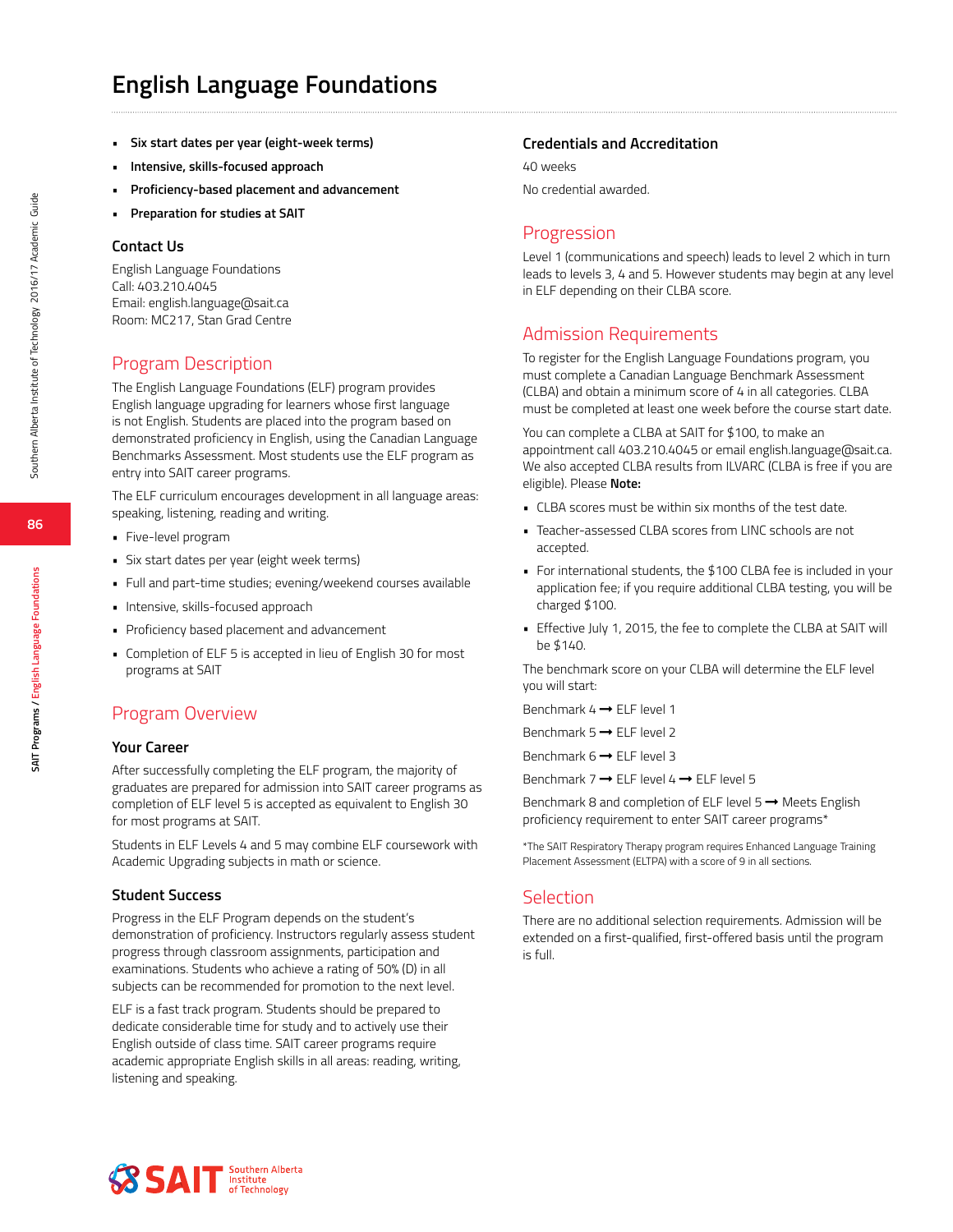## Costs and Supplies

### **Tuition and Fees (Subject to change)**

- Domestic students\* \$657 per course, \$1,314 for one ELF level (two courses)
- International students \$1,314 per course, \$2,628 for one ELF level (two courses)

### **Books and Supplies (Subject to change)**

• Students are not required to purchase books for the program. Supplies are approximately \$10-20 per study term.

\*Domestic students may be eligible for government grant funding through the Funding Advising – Skills Investment Program (SIP). Please review the application process to see if you meet the basic eligibility criteria.

## Program Outline

| $\blacksquare$ COMN 151 – Communications 1 | 3 credits |
|--------------------------------------------|-----------|
| $\blacksquare$ COMN 152 – Communications 2 | 3 credits |
| $\blacksquare$ COMN 153 – Communications 3 | 3 credits |
| $\blacksquare$ COMN 154 – Communications 4 | 3 credits |
| $\blacksquare$ COMN 155 – Communications 5 | 3 credits |
| $\blacksquare$ SPCH 151 – Speech 1         | 3 credits |
| $\blacksquare$ SPCH 152 - Speech 2         | 3 credits |
| $\blacksquare$ SPCH 153 - Speech 3         | 3 credits |
| $\blacksquare$ SPCH 154 – Speech 4         | 3 credits |
| $\blacksquare$ SPCH 155 – Speech 5         | 3 credits |
| <b>Total Credits</b>                       | 30        |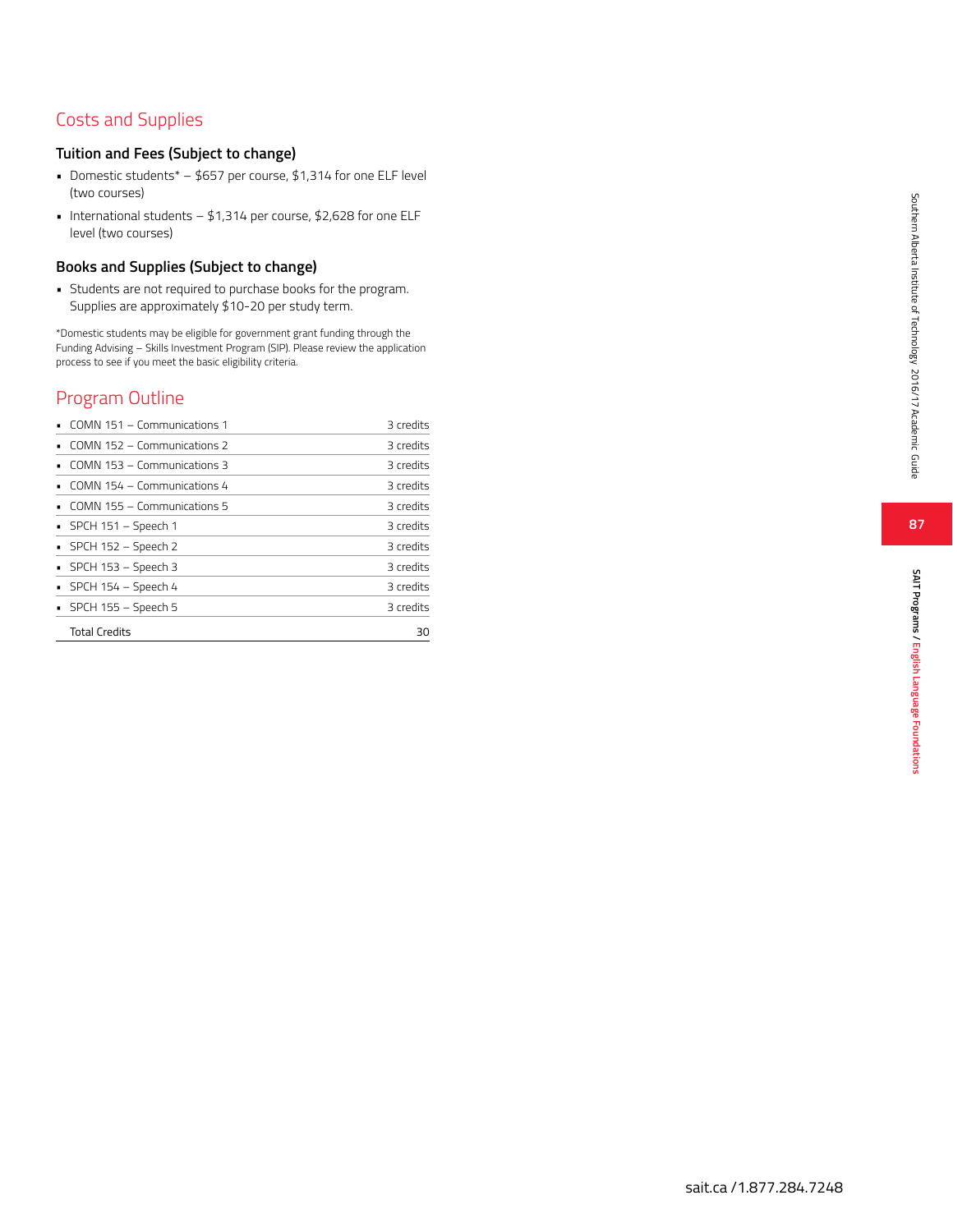# **Environmental Technology**

- **• Two-year diploma**
- **• Fall start**
- **• Features a one week practicum and one week of field school in Kananaskis**

#### **Contact Us**

MacPhail School of Energy Room KA440, Johnson-Cobbe Energy Centre Phone: 403.284.8451 Fax: 403.284.8262 Email: energy.info@sait.ca

## Program Description

Want a career that really makes a difference? The Environmental Technology program will give you the skills and knowledge you need to work in the lab or the field. As an Environmental Technologist you'll work in the protection, conservation, and preservation of our natural environment. Many graduates go on to complete their bachelor's degree at Royal Roads University.

## Program Overview

#### **Your Career**

Graduates of this program find work in environmental protection, conservation and preservation of natural resources, and environmental education, communication and research. More specific fields include utility and mining companies, chemical manufacturers, steel makers, transportation, industry, federal/ provincial government departments, municipalities, education institutions, wastewater management, water treatment, research and health care centers, environmental interest groups and industry associations.

### **Student Success**

Students with higher grades and recent upgrading in Math 30 (Pure Math) and Chemistry 30 will experience more success in SAIT's programs.

Additionally, students who experience success in this program have good work ethics and communication skills.

### **Credentials and Accreditation**

After successfully completing this program, graduates will receive a SAIT diploma in Environmental Technology.

### **Accreditation**

This program will be accredited in the future. Please contact the MacPhail School of Energy for more information. Graduates are eligible for membership in the following professional associations:

- Association of Science and Engineering Technology Professionals of Alberta (ASET)
- ECO Canada
- Chemical Institute of Canada (CIC)

## **Progression**

Students must attain a PGPA and/or a CGPA of 2.0 or better in each semester and pass the necessary prerequisite courses to progress through the program. To qualify for graduation, students must pass all courses, attain a CGPA of 2.0 or better and complete course requirements within the prescribed timelines.

## Admission Requirements

• Update: The application deadline for the Fall 2016 intake has been extended to July 1, 2016.

Completion of the following courses or equivalents:

- At least 60% in Math 30-1 or Pure Math 30, AND,
- At least 50% in English Language Arts 30-1, or at least 60% in English Language Arts 30-2, AND,
- At least 60% in Chemistry 30.

All applicants must demonstrate English Language Proficiency prior to admission, including students educated in Canada.

### **Competitive Entry: Five Step Process**

**Step 1:** Read the program information to see the qualities needed for Student Success

**Step 2:** Ensure that you meet all of the admission requirements listed above

**Step 3:** Review the selection information to understand the process and deadlines

- Applications and proof of the admission requirements (transcripts and/or anticipated final grades) must be submitted by July 1 to be included in selection.
- Applications received on or after July 1 will be put on a secondary waitlist and applicants will be contacted if seats are available.
- Applicants who have achieved, or will achieve, a minimum average of 70% in the admission requirements and a minimum of 75% in Chemistry 30 will be academically ranked and offers will be extended accordingly.
- Once the program is full, remaining applicants who do not meet the above requirement or did not receive an offer will be academically ranked and waitlisted.
- You can view changes to your application status in mySAIT.ca.
- There will be 32 seats offered.

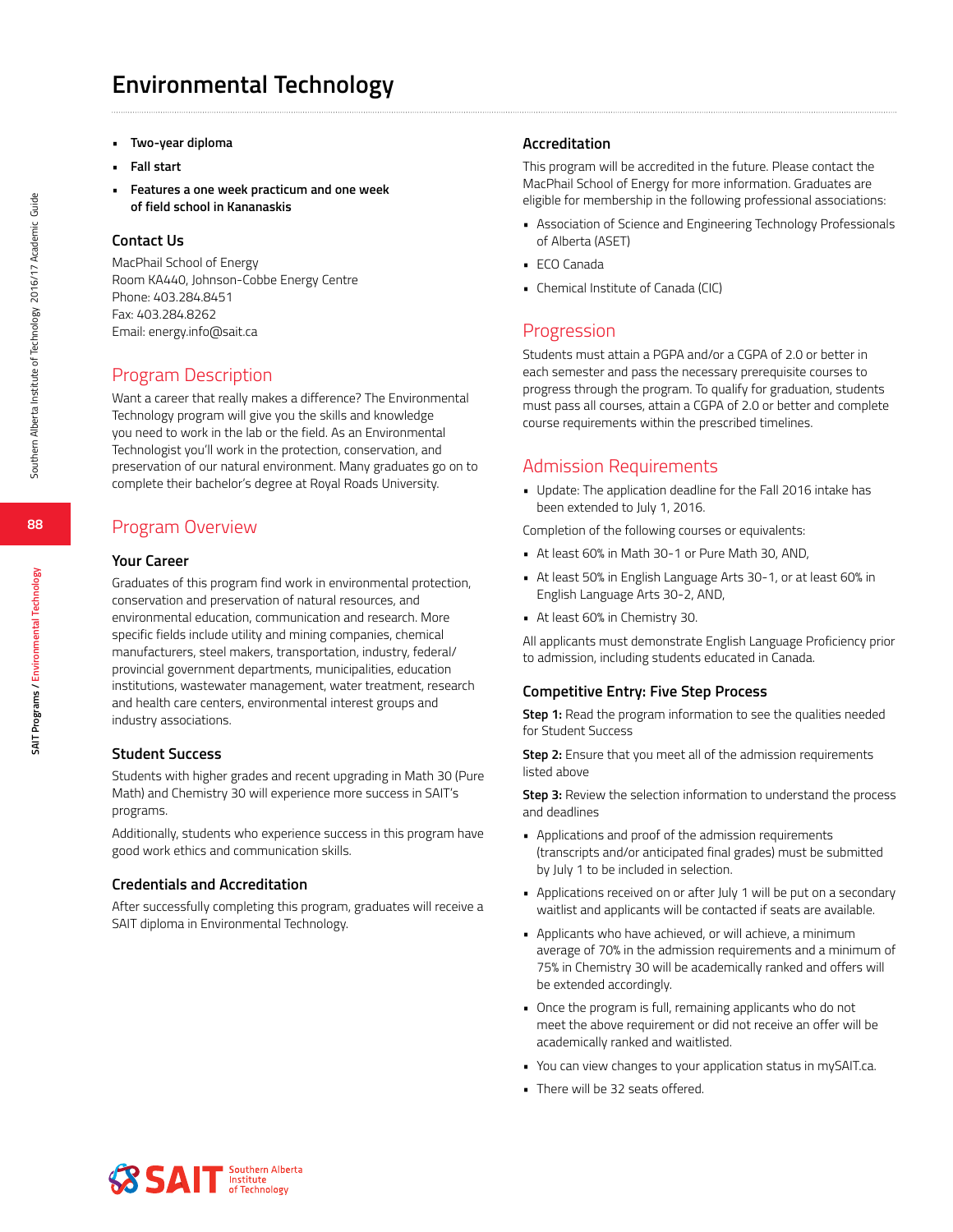**89**

**Step 4:** Apply to Environmental Technology and submit your transcripts

**Step 5:** Log in to mySAIT to look for changes to your application status.

Failure to meet anticipated final grades will result in offers being rescinded.

## Costs and Supplies

## **Tuition and Fees (Subject to change)**

- Please refer to the **Tuition and Fee Table.**
- International students, please refer to **International Student Fees.**
- Student funding, please refer to **Financial Assistance.**

## **Books and Supplies (Subject to change)**

• Books and Supplies are approximately \$1,800 per year.

## Program Outline

### First Year

Semester 1

| • MATH 237 - Math for Technologists                                      | 3 credits   |
|--------------------------------------------------------------------------|-------------|
| BIOL 201 - Biology/Field Ecology                                         | 1.5 credits |
| • CHEM 213 – Chemistry and the Environment                               | 3 credits   |
| • CHEM 276 - Analytical Laboratory Skills                                | 1.5 credits |
| • COMM 238 - Technical Communications I                                  | 3 credits   |
| • COMP 261 – MS Office: An Introduction                                  | 1.5 credits |
| • ENVS 222 – Introduction to Environmental Organic Chemistry 1.5 credits |             |

#### Semester 2

| . ENVS 252 - Environmental Health and Risk Assessment | 1.5 credits |
|-------------------------------------------------------|-------------|
| • ENVS 251 – Air Sampling and Monitoring              | 1.5 credits |
| • ENVS 254 – Remote Sensing – Introduction            | 1.5 credits |
| • ENVS 260 - Environmental Chemistry I                | 1.5 credits |
| • ENVS 344 – Geographical Communications              | 3 credits   |
| GEOL 230 – Geology                                    | 1.5 credits |
| • ENVS 250 – Field Safety                             | 1.5 credits |
| · ENVS 219 - Industrial Process/Environmental Control | 1.5 credits |
| • COMM 270 - Environmental Risk Communication         | 1.5 credits |
|                                                       |             |

#### Second Year Semester 3

| DATA 201 - Data Interpretation                                             | 1.5 credits |
|----------------------------------------------------------------------------|-------------|
| ENVS 303 - Environmental Audits and Management Systems 1.5 credits<br>٠    |             |
| ENVS 229 - Environmental Law and Regulation<br>٠                           | 1.5 credits |
| ENVS 236 - Ecosystems and Environmental Impact Assessment<br>×.<br>credits | 1.5         |
| ENVS 304 - Environmental Sampling and Analysis<br>٠                        | 3 credits   |
| ENVS 360 - Environmental Chemistry II<br>$\blacksquare$                    | 1.5 credits |
| ENVS 330 - Environmental Field School                                      | 3 credits   |
| ENVS 300 - Site Reclamation                                                | 1.5 credits |
| Semester 4                                                                 |             |
| ENVS 361 - Environmental Project Management<br>٠                           | 1.5 credits |
| ENVS 358 - Solid Waste Management<br>٠                                     | 1.5 credits |
|                                                                            |             |
| FNVS 359 - Water/Wastewater Treatment                                      | 1.5 credits |
| ENVS 343 - Water/Wastewater Treatment Laboratory<br>٠                      | 3 credits   |
| ENVS 375 - Environmental Microbiology<br>٠                                 | 1.5 credits |
| ENVS 364 - Sustainable Environmental Analytics                             | 1.5 credits |
| ENVS 354 - Sustainable Urban Design<br>٠                                   | 1.5 credits |
| GEOL 350 - Hydrology and Hydrogeology<br>٠                                 | 1.5 credits |
| PROJ 367 - Environment Practicum<br>٠                                      | 1.5 credits |

## Transfer Options

Graduates may be eligible for transfer credit at:

- British Columbia Institute of Technology
- Business Academy Aarhus, Denmark
- Cape Breton University
- Griffith University, Australia
- Lakeland College
- Mount Royal University
- NAIT
- Royal Roads University
- Thompson Rivers University
- University of Alberta
- University of Lethbridge
- University of New Brunswick, Saint John
- University of Ontario Institute of Technology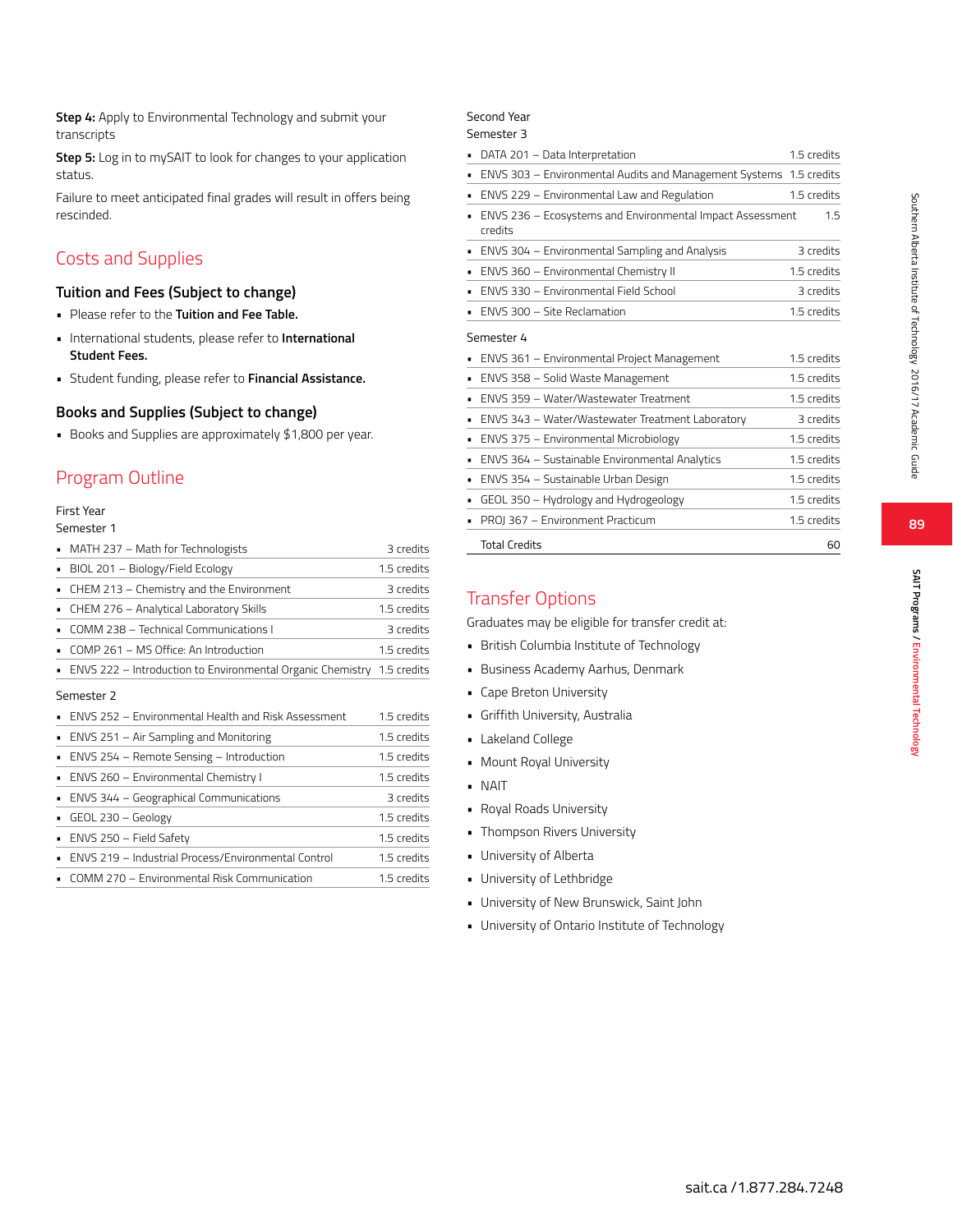# **Film and Video Production**

- **• Two-year diploma**
- **• Fall start**
- **• Includes fourth semester practicum**
- **• E-Learning**

#### **Contact Us**

School of Information and Communication Technologies Phone: 403.284.8470 Email: fvp.info@sait.ca

## Program Description

The Film and video industry entertains, challenges, impacts our understanding of current events, heightens our awareness of social issues, and even influences our buying decisions. Be a part of this cultural phenomenon, and enroll in the Film and Video Production (FVP) program.

The FVP program prepares you for a career in one of Canada's evolving media industries. You will learn the fundamentals of scriptwriting, producing, directing, cinematography, sound recording, editing as well as the business aspects of the film and video industries.

FVP is delivered in a unique environment that combines traditional teaching methods with hands-on production and project models. In the second year, students have the opportunity to specialize, and are further assisted in finding a practicum opportunity to obtain firsthand experience and establish additional contacts in the industry. The program is two years in length with each academic year divided into two 15-week semesters.

All Film and Video Production students participate in e-learning based curriculum. Students lease PC laptop computers from SAIT, which are equipped with various software applications. Internet access, training and technical support are provided throughout the program.

## Program Description

#### **Your Career**

Upon graduation, you may find employment on productions such as: movies of the week, feature films, commercials, music videos, documentaries, specialty channel programming, television series, and public service or corporate productions. Most entry-level work is available on a freelance or contract basis. Some entrepreneurial graduates start their own businesses and employ others. This industry is always seeking innovative new talent. Graduates of this program tend to work primarily on term specific projects as well as with smaller "boutique" type production companies.

• Graduates of the Film and Video Production program have a 89% employment rate

#### **Student Success**

Applicants with previous academic success are usually more successful in SAIT's programs.

#### **Credentials and Accreditation**

Upon successfully completing this program, graduates will receive a SAIT diploma in Film and Video Production.

There are no formal accreditation arrangements at this time. Please contact the School of Information and Communications Technologies (ICT) for more information.

## **Progression**

Students must attain a PGPA and/or a CGPA of 2.0 or better in each semester and pass the necessary prerequisite courses to progress through the program. To qualify for graduation, students must pass all courses, attain a CGPA of 2.0 or better and complete course requirements within the prescribed timelines.

### Admission Requirements

- At least 60% in English Language Arts 30-1 or English Language Arts 30-2 or equivalents.
- All applicants must demonstrate English Language Proficiency prior to admission, including students educated in Canada.

## **Selection**

- Applications and proof of the admission requirements (transcripts and/or anticipated final grades) must be submitted by April 15 to be included in selection.
- Selection will begin in January and sessions will be scheduled every six to eight weeks. Applicants who apply after April 15 will be put on a secondary waitlist and only be asked to forward packages if a seat becomes available.
- All applicants must provide a current, valid email address where they can be contacted.
- Once the program is full, qualified applicants will be placed on a waitlist.

### **Selection Criteria**

Qualified applicants to the Film and Video Production (FVP) program must bring a completed submission package to a selection session.

If you are located more than 300 km from Calgary and cannot attend a selection session without hardship, alternative arrangements for submission will be considered.

- Applicants attending a selection session will be asked to give a brief personal introduction and provide specific written information. They will have an opportunity to ask questions and to do a tour.
- Applicants will be advised of their status within four weeks of the selection session.

The submission package will consist of the following:

- A career and program investigation report
- Resumé
- Two letters of reference

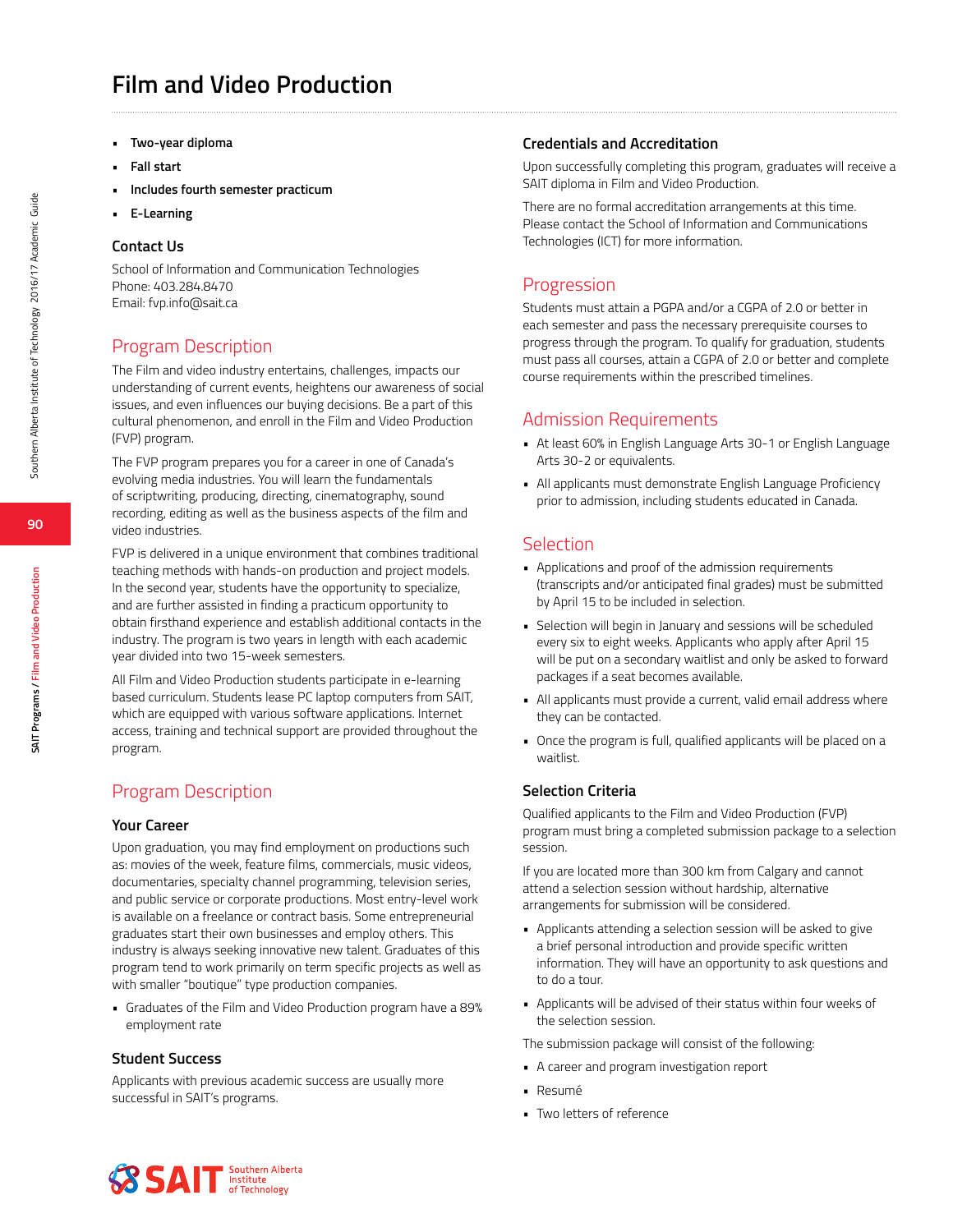**91**

**SAIT Programs / Film and Video Production**

SAIT Programs / Film and Video Productio

Please wait until you have received an invitation by email to attend a selection session from the School of Information and Communication Technologies before generating these items. You will be given detailed information in the email as to what is required.

#### **Selection Priority**

Selection priority is based on an evaluation of the submission package and the applicant's suitability as determined during the selection session.

#### **International Student Consideration**

The Film and Video Production program allots two seats for international applicants. International applicants are expected to meet the same admission requirements and provide a submission package as indicated in the Selection Criteria above.

### **Unsuccessful Applicants**

There are numerous reasons why applicants may not be granted admission – a late application, particularly strong competition, the lack of certain basic requirements, or an application package not up to the general standard.

Applications are not carried over into the next academic year. We encourage applicants to apply again in the next academic year, making up any qualifications they are lacking and/or improving the quality of their submission package.

## Costs and Supplies

#### **Tuition and Fees (Subject to change)**

- Please refer to the **Tuition and Fee Table.**
- International students, please refer to **International Student Fees.**
- Student funding, please refer to **Financial Assistance.**

### **Books and Supplies (Subject to change)**

- Books and Supplies are approximately \$1,500 per year.
- A \$400 security deposit to use a SAIT issued laptop.

## Program Outline

#### First Year

#### Semester 1

| • FVDO 200 - Film Production I                 | 3 credits   |
|------------------------------------------------|-------------|
| • FVDO 202 – Film Post-Production I            | 3 credits   |
| • FVDO 203 - Film Directing and Producing      | 3 credits   |
| • FVDO 204 - Story Writing for Film I          | 3 credits   |
| $\blacksquare$ FVDO 208 – Introduction to Film | 1.5 credits |
| • LDSH 243 - Leadership                        | 1.5 credits |

#### Semester 2

| • FVDO 250 – Film Production II              | 3 credits |
|----------------------------------------------|-----------|
| • FVDO 252 - Film Post-Production II         | 3 credits |
| • FVDO 253 - Film and Video Directing I      | 3 credits |
| • FVDO 254 - Story Writing for Film II       | 3 credits |
| $\blacksquare$ FVDO 258 – Business of Film L | 3 credits |

### Second Year

## Semester 3 • FVDO 300 – Film Production III 3 credits • FVDO 302 – Film Post-Production III 3 credits • FVDO 303 – Film and Video Directing II 3 credits • FVDO 304 – Story Writing for Film III 3 credits • FVDO 308 – Business of Film II 3 credits Semester 4 • FVDO 350 – Film Production IV 6 credits • FVDO 353 – Film and Video Directing III 3 credits • FVDO 357 – Business of Film III 3 credits PROJ 352 – Film Capstone Project 1.5 credits • SCPT 351 – Script Writing for Film 1.5 credits

Total Credits 60

## Transfer Options

Graduates may be eligible for transfer credit at:

- Athabasca University
- Red Deer College
- Royal Roads University
- University of Calgary
- University of Gloucestershire, United Kingdom
- University of New Brunswick, Saint John
- University of Ontario Institute of Technology
- University of South Wales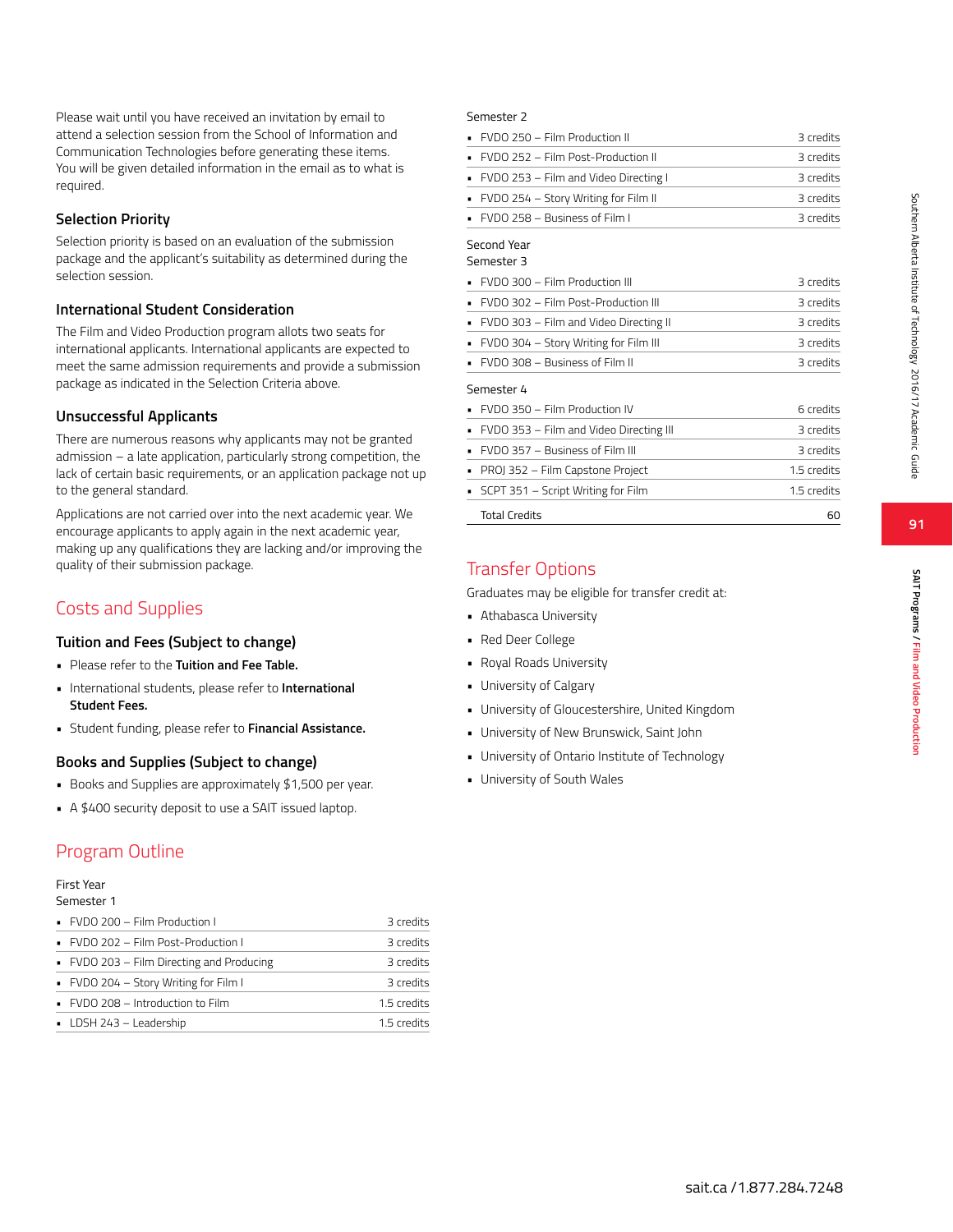# **Geomatics Engineering Technology**

- **• Two-year diploma**
- **• Fall start**
- **• Graduates in high demand**

#### **Contact Us**

School of Construction Room CB410, Aldred Centre Phone: 403.284.8367 Email: construction.gnt@sait.ca

## Program Description

The Geomatics Engineering Technology program will provide you with extensive practical skills combined with a broad theoretical background to acquire tools and techniques used in: land surveying, remote sensing, cartography, geographic information systems (GIS), global navigation satellite systems (GPS), photogrammetry, geography and digital mapping.

To succeed in the program, you will need to be comfortable with mathematics and enjoy working with computers and instrumentation. In addition you must be a good team player, have good communication skills, and enjoy working outdoors.

This diploma program is two years in length, consisting of four 15-week semesters.

The program accepts students into first semester in September.

## Program Description

#### **Your Career**

Graduates of this program find work as surveying or mapping technologists in a broad range of industry sectors including; land surveying, mapping, energy exploration and production, civil engineering and construction, GIS, mining and natural resources and federal/provincial/municipal governments.

• Graduates of the Geomatics Engineering Technology program have a 96% employment rate.

#### **Student Success**

Students who enjoy mathematics, are comfortable using computers and instrumentation will experience more success in this program. Additionally, the ideal candidates are methodical and pay attention to detail, have good work ethics and communication skills. Successful students can think visually about geometric forms and can appreciate details in drawings and objects. In addition, successful students can work independently and as a member of a team and enjoy the outdoors.

Contact time with instructors in lectures and labs is about thirty hours per week. The average student is expected to spend about an additional twenty five hours per week on assignments, studying, and projects.

A career in Geomatics Engineering Technology typically includes both office and field work. Depending on a student's particular career path the proportion of office and field exposure can vary significantly. In the GNT program, students are exposed to field work that simulates field activities.

Additionally, the ideal candidates are methodical and pay attention to detail, have good work ethic and communication skills. GNT graduates will often work in teams of various sizes. In the GNT program, many courses require working in teams for projects or lab assignments. This requires good communication and interpersonal skills.

#### **Credentials and Accreditation**

This program is nationally accredited, at the technologist level, by the Canadian Council of Technicians and Technologists (CCTT). Graduates are eligible for certification by the Alberta Society of Surveying and Mapping Technologies (ASSMT) and the Association of Science and Engineering Technology Professionals in Alberta (ASET).

## Progression

Students must attain a PGPA and/or a CGPA of 2.0 or better in each semester and pass the necessary prerequisite courses to progress through the program. To qualify for graduation, students must pass all courses, attain a CGPA of 2.0 or better and complete course requirements within the prescribed timelines.

### Admission Requirements

Completion of the following courses or equivalents:

- At least 50% in Math 30-1 or Pure Math 30, or at least 70% in Math 30-2, AND,
- At least 50% in English Language Arts 30-1 or English Language Arts 30-2, AND,
- At least 50% in Science 30 or Physics 20.
- All applicants to must demonstrate English Language Proficiency prior to admission, including students educated in Canada.

#### **Competitive Entry: Five Step Process**

**Step 1:** Ensure that you meet all of the admission requirements listed above.

**Step 2:** This is a competitive program and we receive more qualified applications than available seats in the program. It is important to review the selection information below to understand the process and deadlines.

- Applications for fall 2016 are accepted Oct. 21 to July 15.
- The competitive entry/selection process is done on a continuous basis starting in January and the program is typically waitlisted by early spring.

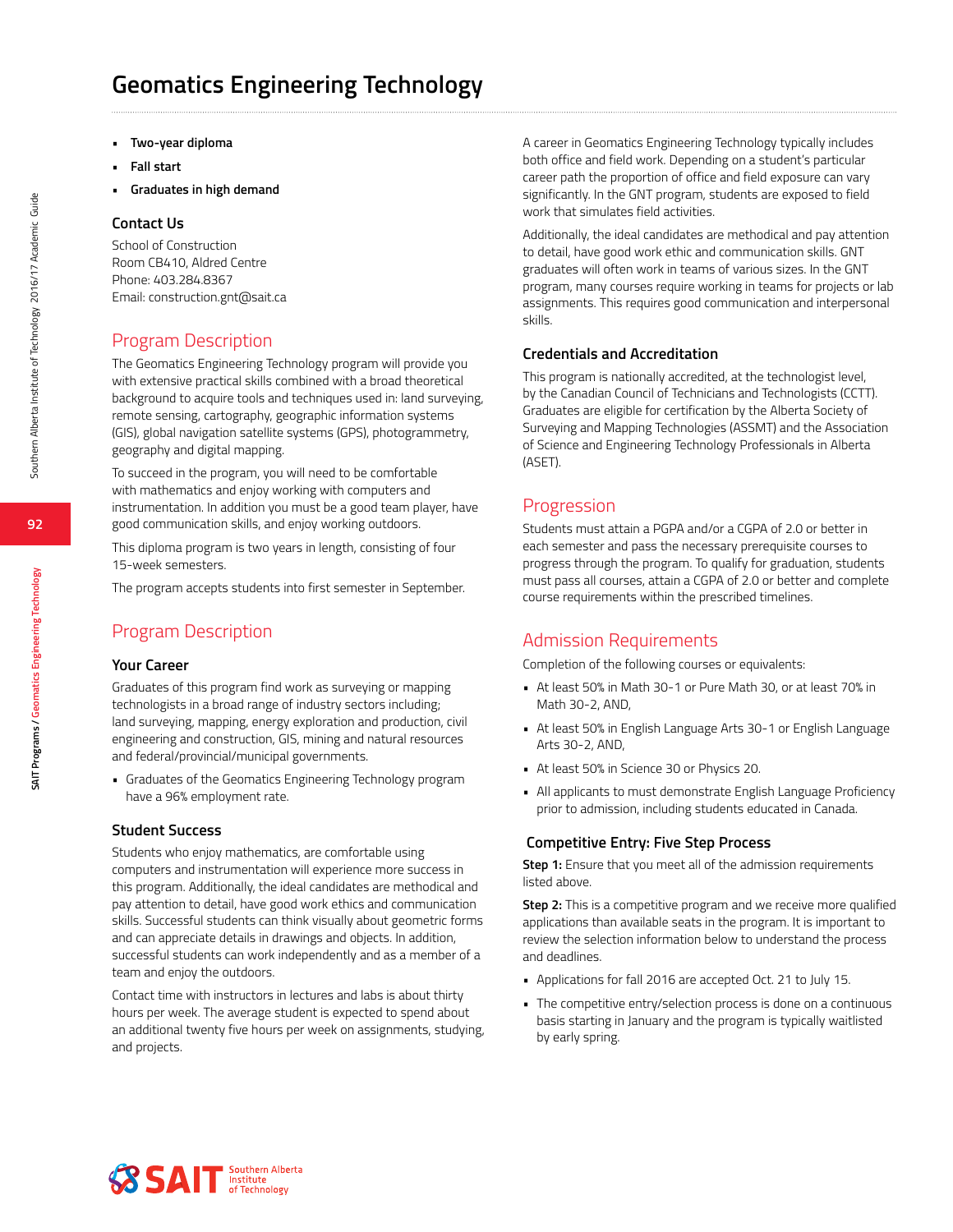In the selection process, applicants will be assessed according to the following criteria and seats will be offered accordingly.

- Academic Achievement 50%
- Quality of the Career Investigation Report 50%
- Quality of the personal interview (applicants may be required to attend a personal interview to determine program fit). No ranking applied.

Once the program is full, applicants will be placed on a waitlist in order of their ranking.

**Step 3:** Apply to the Geomatics Engineering Technology program. You will be required to submit your transcripts and/or anticipated final grades in order to be included in the competitive entry/ selection process.

**Step 4:** Log in to mySAIT to check your admission status. If your status indicates you're "In Selection," complete the Career Investigation Report and submit it according to the instructions.

- You will receive an email from the program with the deadlines to submit your report.
- Applicants who fail to complete the Career Investigation Report within the timelines will be excluded from selection.
- You will be contacted by the program directly if you will be required to attend a personal interview.

**Step 5:** Continue to monitor changes to your application status through mySAIT.ca.

• Failure to meet anticipated final grades will result in offers being rescinded.

### **Communication During Selection**

Email is the primary source of communication during the selection process. Ensure your personal email account is managed appropriately to receive our emails, files and communications.

Due to the significant number of applications for this program, the selection process can take some time. Every effort will be made to maintain the timelines outlined above. We appreciate your patience.

Unfortunately, due to the extremely large volume of applicants, we cannot provide any assistance or follow-up as to why the candidate was not competitive.

## Costs and Supplies

#### **Tuition and Fees (Subject to change)**

- Please refer to the **Tuition and Fee Table.**
- International students, please refer to **International Student Fees.**
- For student funding, please refer to **Financial Assistance.**

### **Books and Supplies (Subject to change)**

• Books and Supplies are approximately \$1,600 for the first year and \$1,000 for the second year.

## Program Outline

### First Year

#### Semester 1

| COMP 220 - Computer Fundamentals                             | 3 credits |
|--------------------------------------------------------------|-----------|
| ENGD 213 - Geomatics Drafting                                | 3 credits |
| MATH 238 - Math for Engineering and Tech I                   | 3 credits |
| MAPS 204 - Mapping Fundamentals                              | 3 credits |
| SURV 214 - Surveying I                                       | 3 credits |
| Semester 2                                                   |           |
| COMM 238 - Technical Communications I                        | 3 credits |
| MATH 288 - Math for Engineering and Tech II                  | 3 credits |
| SURV 230 - Satellite Positioning                             | 3 credits |
| SURV 248 - Surveying II                                      | 3 credits |
| SURV 263 - Measurement Analysis and Adjustment               | 3 credits |
| Second Year                                                  |           |
| Semester 3                                                   |           |
| MAPS 310 - Geodesy and Map Projections                       | 3 credits |
| SURV 342 - Remote Sensing                                    | 3 credits |
| CADD 308 - Geomatics CADD Applications                       | 3 credits |
| SURV 330 - Surveying III                                     | 3 credits |
| MAPS 315 - Geographic Information Systems                    | 3 credits |
| Semester 4                                                   |           |
| MAPS 365 - Photogrammetry                                    | 3 credits |
| PROJ 385 - GNT Capstone Project                              | 3 credits |
| SURV 343 - Surveying Applications                            | 3 credits |
| MAPS 362 - 3D Modeling                                       | 3 credits |
| $C \cup D \cup D \cup E$ $C \cup D \cup D \cup D$ $C \cup D$ |           |

• SURV 345 – Cadastral Surveying 3 credits Total Credits 60

## Transfer Options

Graduates may be eligible for transfer credit at:

- Athabasca University
- British Columbia Institute of Technology
- Cape Breton University
- Memorial University of Newfoundland
- NAIT
- Thompson Rivers University
- University of Calgary
- University of Lethbridge
- University of New Brunswick, Saint John
- University of Ontario Institute of Technology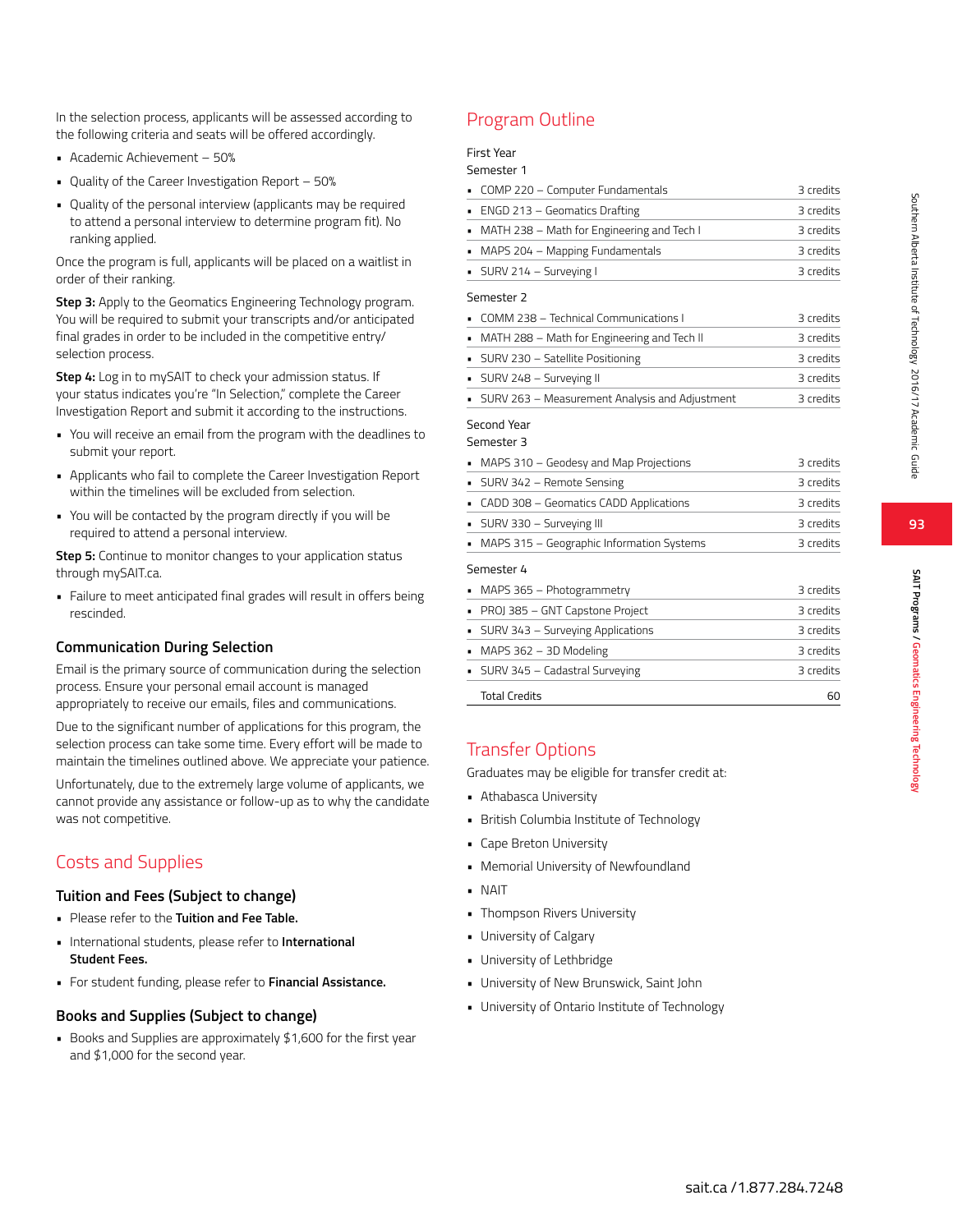# **Geoscience Information Technology**

- **• Two-year diploma**
- **• Fall start**

#### **Contact Us**

School of Information and Communication Technologies Phone: 403.210.5753 Email: expt-info@sait.ca

## Program Description

The Geoscience Information Technology program provides you with a broad understanding of Earth Sciences with specialized computing skills focusing on industry software, database management and mapping applications. This program provides students with computer skills geared towards the energy sector and numerous other industries.

## Program Description

### **Your Career**

Graduates may find employment as a geoscience, geological or geophysical technologist, applying your expertise in the areas of geological processing and interpretation, computer mapping of geographic variables, manipulation of geophysical data, integration of geological and geophysical data and production of 3-D models for the reservoir. There is a growing market for digital information experts to work as assistants to geologists and geophysicists as a starting position.

Many technologists may start their career in large companies and then ultimately move to smaller companies, or choose to start their own operation. Technologists are typically entrepreneurial in nature and very practical in their knowledge base.

• Graduates of the Geoscience Information Technology program have an 88% employment rate.

#### **Student Success**

Students with higher grades usually experience more success in SAIT's programs.

Students who have taken Math 30, Chemistry 30, Physics 30 and Basic Windows in High School usually experience more success in this program.

#### **Credentials and Accreditation**

After successfully completing this program, graduates will receive a SAIT diploma in Geoscience Information Technology.

Students who started the program prior to fall 2014 will graduate with a diploma in Exploration Information Technology.

#### **Accreditation**

There are no formal accreditation arrangements at this time. Please contact the School of Information and Communications Technologies (ICT) for more information.

### Progression

Students must attain a PGPA and/or a CGPA of 2.0 or better in each semester and pass the necessary prerequisite courses to progress through the program. To qualify for graduation, students must pass all courses, attain a CGPA of 2.0 or better and complete course requirements within the prescribed timelines.

### Admission Requirements

Completion of the following courses or equivalents:

- At least 50% in Pure Math 30, or at least 55% in Math 30-1, or at least 75% in Math 30-2, AND,
- At least 50% in English Language Arts 30-1 or English Language Arts 30-2, AND,
- At least 50% in a minimum 20-level science (excluding Science 24 and 26).
- All applicants must demonstrate English Language Proficiency prior to admission, including students educated in Canada.

### Selection

Applications and proof of the admission requirements (transcripts and/or anticipated final grades) must be submitted by June 30 to be included in selection.

There will be 32 seats offered in fall.

#### **Oct. 21 to Feb. 15**

Early admission will be offered to applicants who have achieved or will achieve:

- The admission requirements, AND,
- A minimum of 65% in Math 30-1 or Pure Math 30 or equivalent, AND,
- A minimum of 60% in English Language Arts 30-1 or English Language Arts 30-2 or equivalent, AND,
- A 30-level science course (either Physics, Chemistry, or Biology).

Early admission will be offered until February 15 or until the program is full.

#### **March 2 to June 30**

#### **Selection is ongoing**

- Applicants who do not qualify for early admission, or who qualify after the early admission deadline has passed, will be academically ranked according to admission requirements and sent an email with selection information.
- Selection will begin on March 2 and will occur on a continuous basis until the program is full.
- Applicants in selection will be required to complete a career investigation questionnaire and attend a program information session. If you are located more than 200 km from Calgary and cannot attend a session without hardship, alternative arrangements will be considered.
- Seats will be offered accordingly.

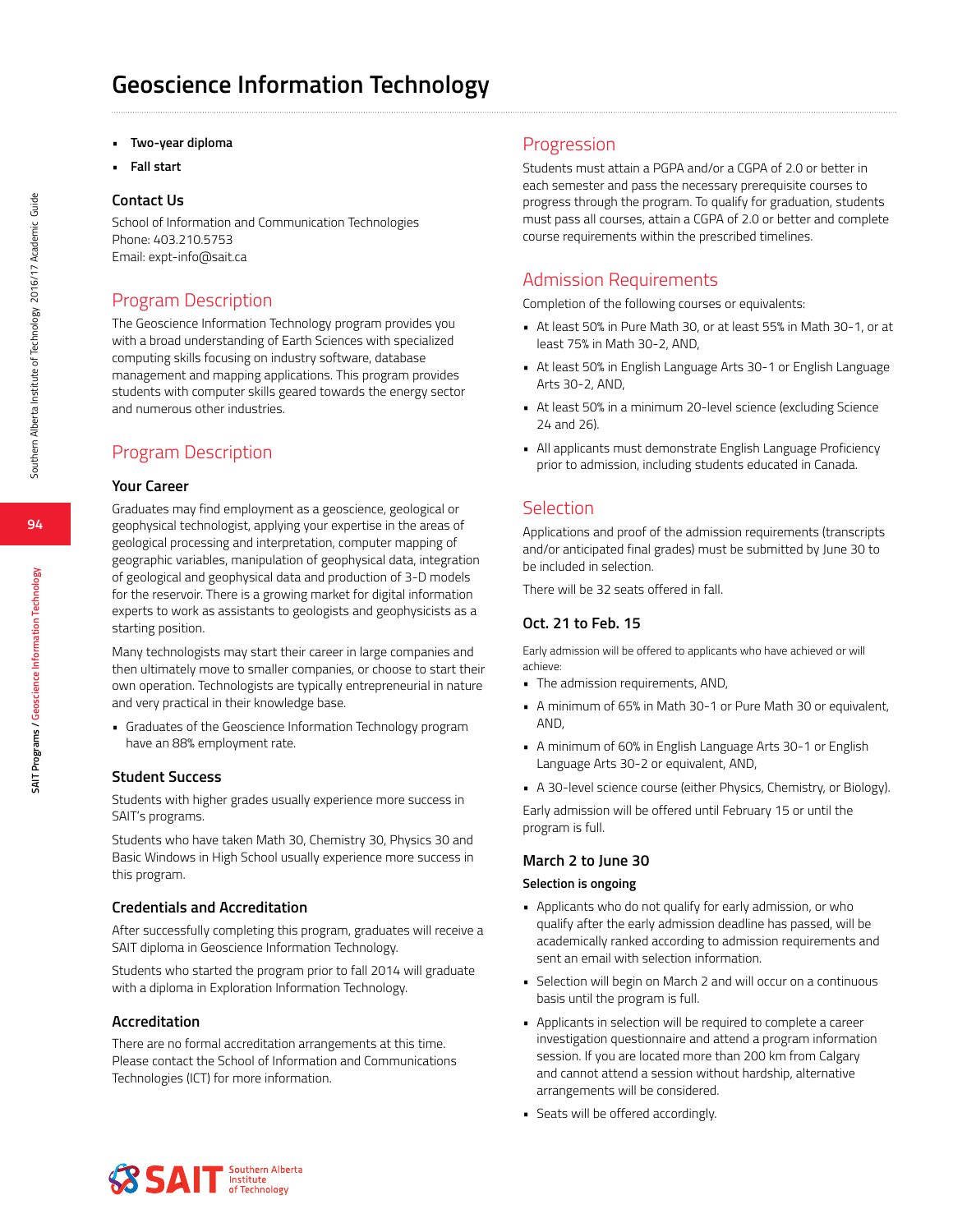#### **June 30**

#### **Selection is complete**

• Applications received after June 30 will be placed on a secondary waitlist and applicants will be contacted if seats become available.

Failure to meet anticipated final grades will result in offers being rescinded.

## Costs and Supplies

### **Tuition and Fees (Subject to change)**

- Please refer to the **Tuition and Fee Table.**
- International students, please refer to **International Student Fees.**
- Student funding, please refer to **Financial Assistance.**

### **Books and Supplies (Subject to change)**

• Books and Supplies are approximately \$1,000 per year.

## Program Outline

#### First Year

### Semester 1

| • COMM 238 – Technical Communications L      | 3 credits |
|----------------------------------------------|-----------|
| • COMP 274 - Computers for Technologists I   | 3 credits |
| GEOL 225 - Physical Geology                  | 3 credits |
| GEOP 295 - Geophysics Data Processes I       | 3 credits |
| • MATH 238 – Math for Engineering and Tech I | 3 credits |
|                                              |           |

#### Semester 2

| COMP 284 - Computers for Technologists II          | 3 credits |
|----------------------------------------------------|-----------|
| • DRLG 220 - Drilling Fundamentals for Exploration | 3 credits |
| • GEOL 380 – Exploration Geology                   | 3 credits |
| GEOP 296 - Geophysics Data Processes II            | 3 credits |
| • STAT 245 - Statistics for Engineering and Tech I | 3 credits |

## Second Year

### Semester 3

| • CMPP 230 - SQL Programming                                           | 3 credits   |
|------------------------------------------------------------------------|-------------|
| COMM 288 - Technical Communications II                                 | 3 credits   |
| GEOL 306 - Applications in Petroleum Geology                           | 3 credits   |
| GEOL 390 - Petroleum Exploration Well Log Analysis                     | 1.5 credits |
| GEOP 396 - Advanced Geophysical Applications                           | 3 credits   |
| GEOS 301 – GIS for Geosciences                                         | 1.5 credits |
| Semester 4                                                             |             |
| • CMPS 359 – Geoscience Data and Scripting Languages                   | 3 credits   |
| GEOL 386 - Case Studies in Energy Development                          | 3 credits   |
| GEOP 350 - 2D and 3D Seismic Data Loading and Interpretation 3 credits |             |
| GEOP 355 - Capstone Project: Exploration Geophysics                    | 3 credits   |
| GEOS 350 - Raster Analysis and Remote Sensing                          | 3 credits   |
| <b>Total Credits</b>                                                   | 60          |

## Transfer Options

Graduates may be eligible for transfer credit at:

- British Columbia Institute of Technology • Cape Breton University
- Griffith University, Australia
- NAIT
- Thompson Rivers University
- University of Ontario Institute of Technology

**95**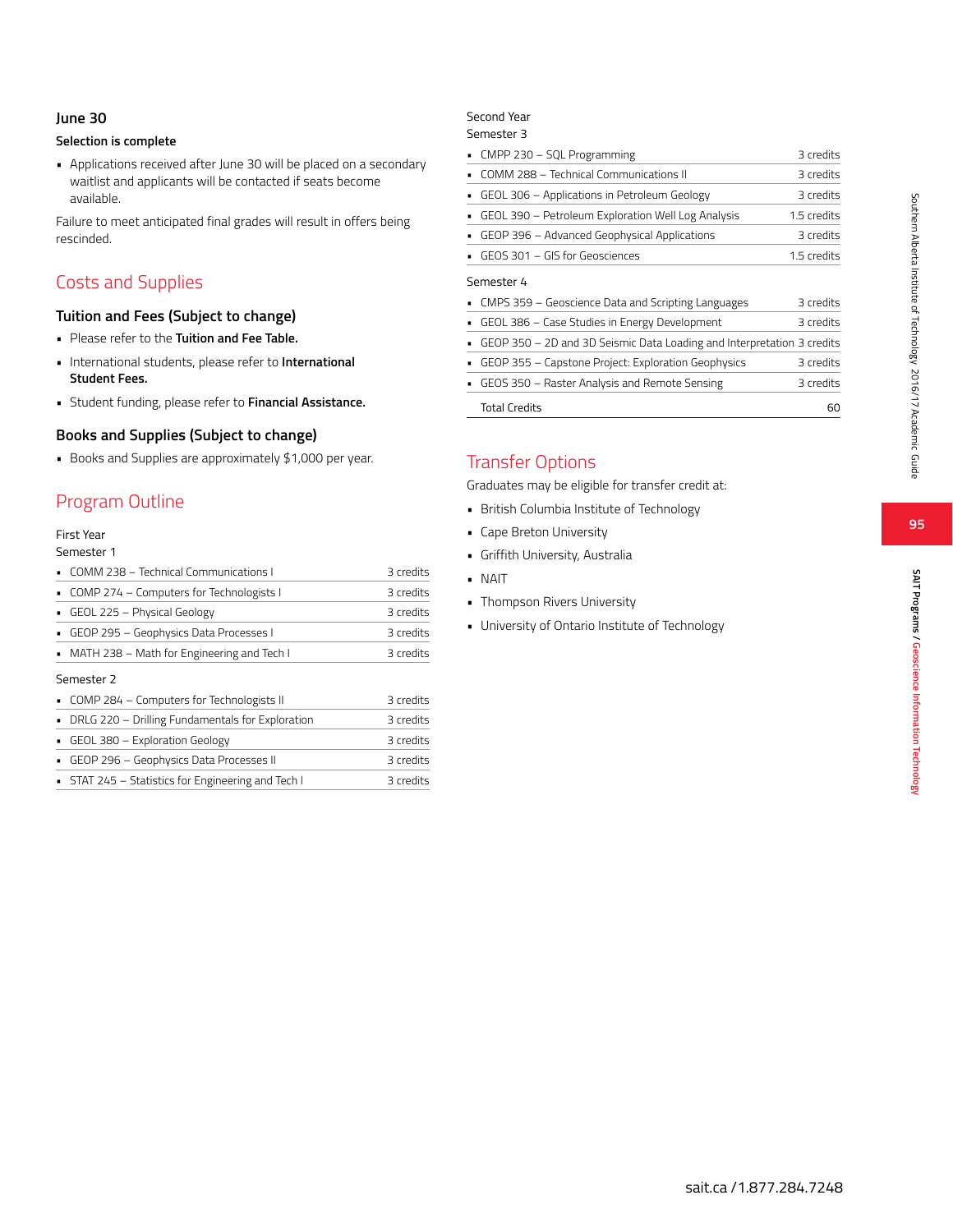# **Graphic Communications and Print Technology**

- **• Two-year diploma**
- **• Fall start**
- **• High-industry demand**

#### **Contact Us**

School of Information and Communication Technologies Phone: 403.284.8849 Email: gcpt.info@sait.ca

## Program Description

If you've ever picked up a print publication, visited a website, admired a logo or looked at an advertisement, then you are already familiar with some of the end products of the digital graphics industry. The Graphic Communications and Print Technology program is designed to prepare you for a career in these exciting fields. You acquire industry-specific skills in electronic file management, print management and production, print administration, estimating, printing service coordination that ensure your success in the industry.

## Program Description

#### **Your Career**

Graduates may find employment at commercial printing and publishing companies, private and industrial printing plants, paper and ink distributors, screen process companies, printing equipment distributors, advertising agencies, digital printing facilities and other graphic arts firms.

• Graduates of the Graphic Communications and Print Technology program have a 97% employment rate.

#### **Student Success**

Students with higher grades usually experience more success in SAIT's programs.

#### **Credentials and Accreditation**

After successfully completing this program, graduates will receive a SAIT diploma in Graphic Communications and Print Technology.

#### **Accreditation**

There are no formal accreditation arrangements at this time. Please contact the School of Information and Communications Technologies (ICT) for more information.

### Progression

Students must attain a PGPA and/or a CGPA of 2.0 or better in each semester and pass the necessary prerequisite courses to progress through the program. To qualify for graduation, students must pass all courses, attain a CGPA of 2.0 or better and complete course requirements within the prescribed timelines.

### Admission Requirements

- At least 50% in English Language Arts 30-1 or English Language Arts 30-2 or equivalent.
- All applicants must demonstrate English Language Proficiency prior to admission, including students educated in Canada.

## Selection

Applications and proof of the admission requirements (transcripts and/or anticipated final grades) must be submitted to be included in selection.

### **Early Admission**

Applicants must apply and submit all supporting documentation by March 1 to be considered for early admission.

Early admission will be offered to applicants who have achieved, or will achieve, a minimum average of 70% in the admission requirements. All other qualified applicants will go to selection.

### **Selection Criteria**

Selection for the remaining seats will begin on March 1 and will be based on the following criteria:

- Applicants will be evaluated and placed in rank order by the Selection Committee, based on English Language Arts 30-1 or English Language Arts 30-2 or equivalent achievements.
- Successful completion of a Grade 11 math course is strongly advised for all applicants.
- We recommend that applicants contact the School of Information and Communications Technologies at 403.284.8849 for a tour of the program and to receive more program and industry requirements.

Failure to meet anticipated final grades will result in offers being rescinded.

## Costs and Supplies

#### **Tuition and Fees (Subject to change)**

- Please refer to the **Tuition and Fee Table.**
- International students, please refer to **International Student Fees.**
- For student funding, please refer to **Financial Assistance.**

#### **Books and Supplies (Subject to change)**

• Books and Supplies are approximately \$665 per year.



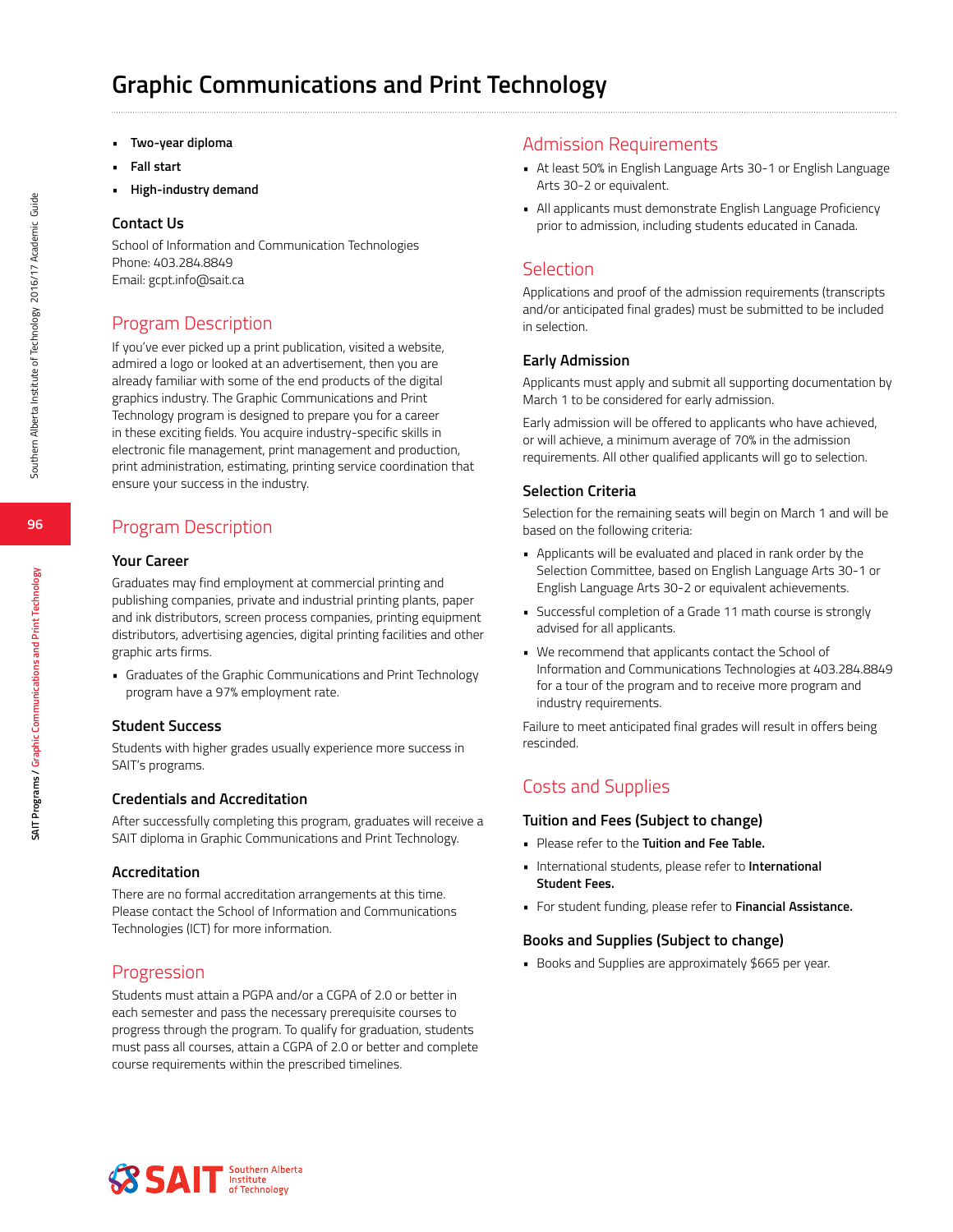## Program Outline

### First Year

#### Semester 1

| • COMM 238 - Technical Communications I      | 3 credits   |
|----------------------------------------------|-------------|
| • COMP 267 – MS Office and Web Design Basics | 1.5 credits |
| • MATH 206 - Mathematics for Printers I      | 1.5 credits |
| • PRNT 203 - Print Industry Studies          | 3 credits   |
| • PRNT 207 - Production Support I            | 1.5 credits |
| • PRNT 210 - Digital Image Production I      | 1.5 credits |
| • PRNT 216 - Press and Bindery I             | 1.5 credits |
| • PUBL 218 - Layout and Typography I         | 3 credits   |
|                                              |             |

#### Semester 2

| • CMPN 278 - Web Production I               | 1.5 credits |
|---------------------------------------------|-------------|
| • COMP 270 – Foundations of Visual Design I | 1.5 credits |
| • PRNT 252 - Print Production I             | 1.5 credits |
| • PRNT 257 – Production Support II          | 1.5 credits |
| • PRNT 260 - Digital Image Production II    | 1.5 credits |
| • PRNT 262 – Print Materials                | 1.5 credits |
| • PRNT 266 - Press and Bindery II           | 3 credits   |
| • PUBL 258 - Layout and Typography II       | 3 credits   |

#### Second Year

| Semester |  |  |  |
|----------|--|--|--|
|          |  |  |  |

| CMPN 341 - Web Production II                | 1.5 credits |
|---------------------------------------------|-------------|
| COMP 307 - Foundations of Visual Design II  | 1.5 credits |
| ESTM 324 - Printing Estimating I            | 1.5 credits |
| PRNT 303 - Print Management Studies I       | 1.5 credits |
| PRNT 312 - Print Production II              | 1.5 credits |
| PRNT 316 – Press and Bindery III            | 1.5 credits |
| PROJ 326 – Printing Project I               | 3 credits   |
| PUBL 328 - Layout and Typography III        | 3 credits   |
| Semester 4                                  |             |
| COMP 357 - Foundations of Visual Design III | 1.5 credits |
| ESTM 364 - Printing Estimating II           | 1.5 credits |
| PRNT 353 - Print Management Studies II      | 1.5 credits |
| PRNT 362 - Print Production III             | 1.5 credits |
| PRNT 385 - Print Practicum and Portfolio    | 1.5 credits |
| PROJ 366 – Printing Project II              | 6 credits   |
| PUBL 368 - Layout and Typography IV         | 1.5 credits |
| <b>Total Credits</b>                        | 61.5        |

## Transfer Options

- 
- 
- 
- 
- 
- Graduates may be eligible for transfer credit at:<br>• Athabasca University<br>• Mount Royal University<br>• Royal Roads University<br>• Thompson Rivers University<br>• University of Calgary<br>• University of Gloucestershire, United Kingdo
- University of New Brunswick, Saint John
- University of Ontario Institute of Technology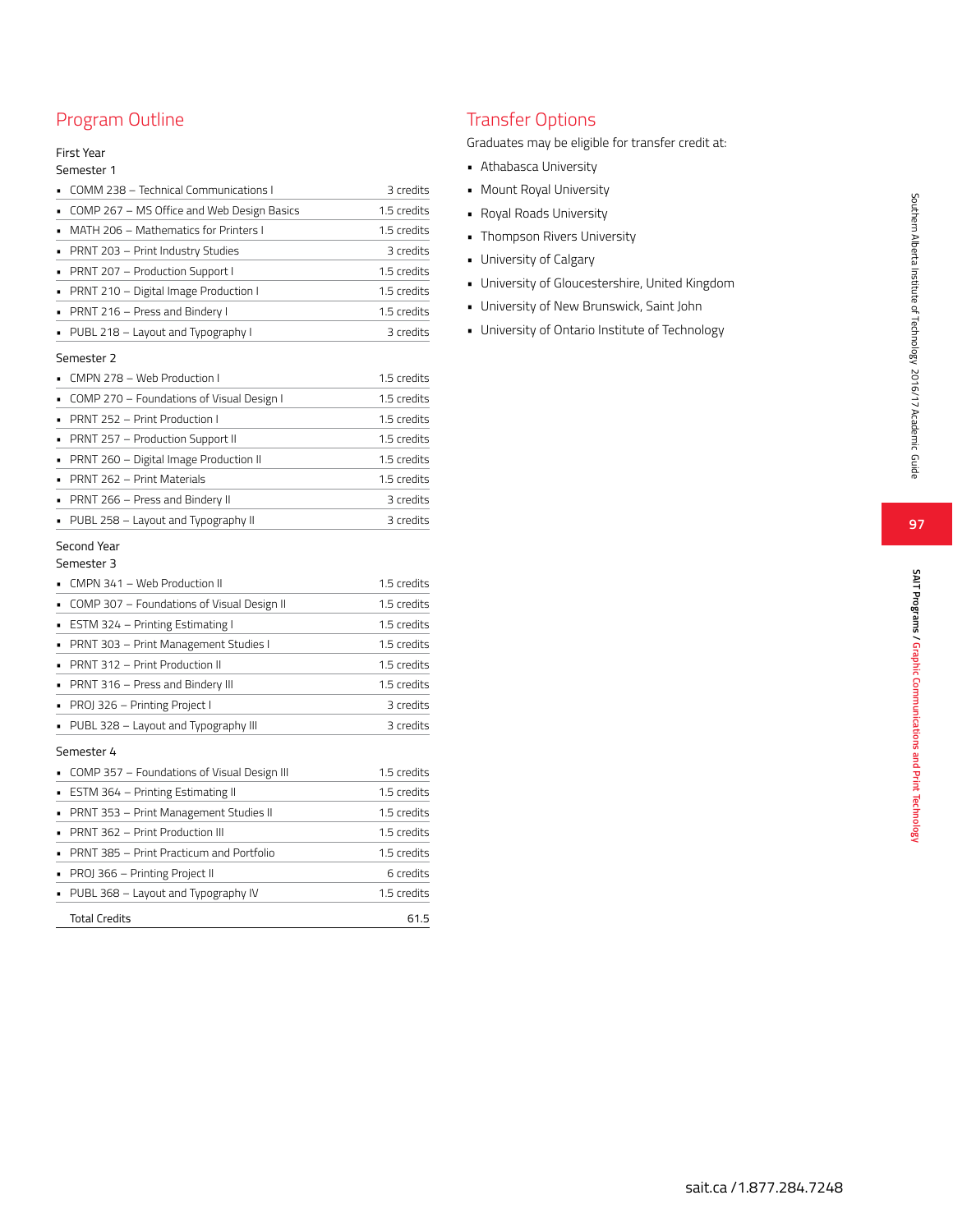# **Health Information Management**

- **• Two-year diploma**
- **• Fall start**
- **• Includes two clinical practica**
- **• Graduates in high demand**
- **• Accredited by the Canadian Health Information Management Association**

#### **Contact Us**

School of Health and Public Safety Room NR502, Senator Burns Building Phone: 403.284.8500 Email: hps.info@sait.ca

### Program Description

Personal health information about Canadians is being collected, recorded, reviewed, and transmitted every day. Informed decisions affecting health services can only be achieved with the best information available. The role of health information management goes beyond managing health records to managing the information contained in those records. Using computer skills and knowledge of healthcare fundamentals, critical medical information is translated from patient health records into data following national data standards. The health information management professional then interprets the data to provide comprehensive quality information for patient care, resource allocation, statistics, research, planning and education.

The Health Information Management program is two years in length and is divided into three semesters for each year. The fall and winter semesters for year one and two involve classroom instruction, some of which is in a computer lab at SAIT working with industry-specific software. The spring semester for year one involves a six-week unpaid practicum placement at a small to medium sized healthcare facility. During the spring semester of year two, students will complete an eight-week unpaid practicum at a large healthcare facility or organization. Note: There is a possibility of out-of-province placements due to a shortage of practicum sites within Alberta. It is also common for placement to be outside the city of Calgary.

Due to the heavy computer component of this program, students are required to have access to a computer outside regular class time.

Certain courses are available by distance education or continuing education – COMP 264 MS Office Basics, HILA 200 Health Information Law 1, PATH 242 Pathophysiology 1, PATH 252 Pathophysiology 2 and PROF 240 Healthcare Professionalism. The courses must be completed within the time frame shown in the Program Outline. Please be advised that full-time student status requires the student to take 60 percent of a full course load per semester. Depending on the number of courses completed by distance education or continuing education, students may be considered a part-time student, which may impact their financial loan status.

As some of the content is delivered in an online environment, students will be required to have a personal computer with Internet access.

## Program Overview

#### **Your Career**

Graduates find work as health information management professionals and are primarily employed in hospitals.

• Graduates of the Health Information Management program have a 100% employment rate.

#### **Student Success**

- Students with higher secondary or post-secondary marks usually experience greater success in SAIT programs.
- Students who experience success in this program have effective communication skills in English.
- Health care practitioners are detail-oriented in the care they provide and enjoy working in a team environment.
- Basic computer skills are essential for success in the program.

#### **Credentials and Accreditation**

After successfully completing this program, graduates will receive a SAIT Health Information Management diploma.

Graduates of the Health Information Management program will be eligible to write the national certification exam with the Canadian College of Health Information Management (CCHIM). After successful completion of the national exam, individuals will become certified Health Information Management Professionals (CHIM) recognized by the Canadian Health Information Management Association (CHIMA).

#### **Accreditation**

This program is a Learning Outcome for Health Information Management (LOHIM) accredited program by the Canadian Health Information Management Association.

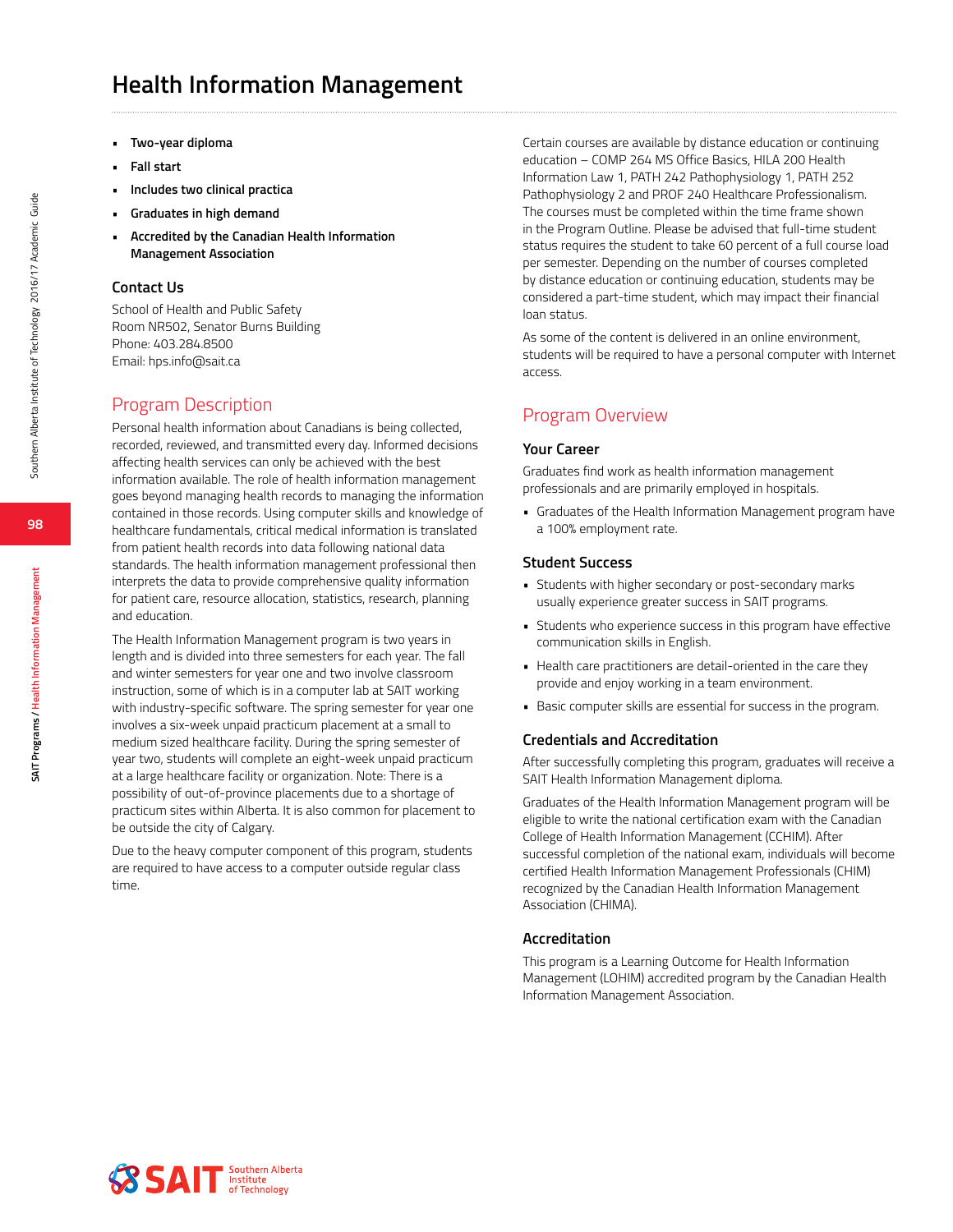**99**

**SAIT Programs / Health Information Management**

SAIT Programs / Health Information Management

## **Progression**

Students must attain a PGPA and/or a CGPA of 2.0 or better in each semester and pass the necessary prerequisite courses to progress through the program. To qualify for graduation, students must pass all courses, attain a CGPA of 2.0 or better and complete course requirements within the prescribed timelines.

## Admission Requirements

Completion of the following courses or equivalents:

- At least 60% in Math 30-1, Math 30-2, Pure Math 30 or Applied Math 30, AND,
- At least 60% in English Language Arts 30-1 or English Language Arts 30-2, AND,
- At least 60% in Biology 30
- All applicants to SAIT must demonstrate English Language Proficiency prior to admission, including students educated in Canada.

## Selection

Applications and proof of the admission requirements (transcripts and/or anticipated final grades) must be submitted to be included in selection.

Selection is done on a continuous basis and will occur until the program is full. All applications received after the program has been filled will be placed on a waitlist.

A minimum of 25 seats will be offered for the fall intake.

### **Selection Process**

Qualified applicants will be required to complete a keyboarding skills assessment. The keyboarding assessment is a Pass/Fail exam – applicants who are unable to type at least 30 words per minute net or better will not be eligible to continue in the selection process.

Applicants will be contacted by the School of Health and Public Safety with more information on how to schedule the assessment through SAIT.

Email is the primary source of communication during the selection process. Ensure your email account is managed appropriately to receive our emails, files and communications. It is not recommended to use a Microsoft email account such as @hotmail. com or @live.com as there have been some issues in the past in receiving SAIT communications using these types of accounts.

## Program and Practicum Requirements

The School of Health and Public Safety has many practica partners located within Alberta and across Canada. Practicum placements in Calgary are limited and students may be required to relocate outside of Calgary for practicum.

Successful candidates will be informed of the allocation of their practicum placement by the program. There is no guarantee that students will be placed at their desired practicum location. Special considerations of personal circumstances will not be given in regards to assigning practicum placements. Students will be responsible for fees associated with practicum such as relocation and travel costs.

In compliance with the practica agreements with our clinical partners, successful candidates will be requested to provide proof of the following requirements:

- **• Updated Immunization Records:** Most practicum sites require students to demonstrate updated immunization status prior to attending practicum. Successful candidates will be asked to provide an up-to-date immunization record to the SAIT Health Clinic as part of the program orientation. Failure to do so could jeopardize a student's ability to complete the practicum portion of his/her program. The receiving practicum site has the right to refuse students who cannot prove they have met all the required immunizations. Please review the immunization process document for specific details. It is advised to start the immunization process early as it can take some time to complete.
- **• Police Information Check and Vulnerable Sector Check:** According to the Protection for Persons in Care Act, our practica sites require that students obtain a Police Information Check including Vulnerable Sector Check, prior to going on practicum. Any criminal code offence for which a pardon has not been received may be a deterrent to a student's entry into practicum, and therefore will result in an uncompleted program or nongraduating status. Successful candidates will be asked to provide a clear Police Information Check including Vulnerable Sector Check record to the School of Health and Public Safety main office by orientation day. Please review the Police Information Check process document for specific details. Be aware that the record must be dated no earlier than 90 days prior to your program orientation day (typically orientation day is held the week prior to the first day of class). Online Police Information Checks/Vulnerable Sector Checks are not acceptable.
- **• Health and Wellness Status:** Due to the demanding nature of the work in the health care field and Occupational Health and Safety requirements, the health care field has a strong focus on health and wellness. Students with a medical condition or disability that may impact them in a practicum setting are strongly advised to discuss concerns with the program academic chair and/or SAIT Accessibility Services as soon as possible upon acceptance into the program. Please review the attached document for guidance on entering an allied health program with a medical condition or disability.

More details on the practica requirements per program are outlined on a pre-orientation website for successful candidates.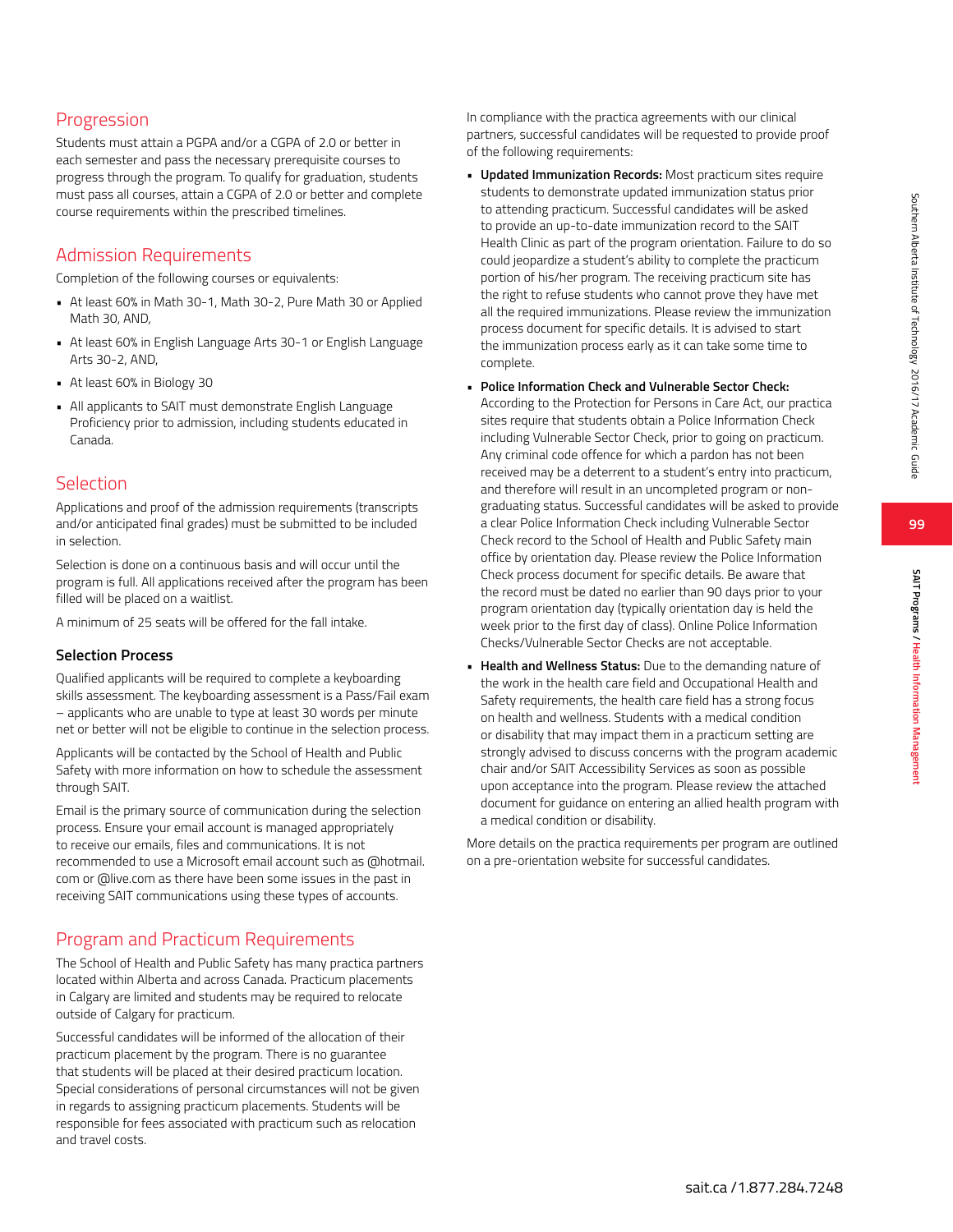## Costs and Supplies

### **Tuition and Fees (Subject to change)**

- Please refer to the **Tuition and Fee Table.**
- International students, please refer to **International Student Fees.**
- For student funding, please refer to **Financial Assistance.**
- Students are responsible for any additional expenses related to their practica including relocation costs to practicum sites outside Calgary.
- Canadian College of Health Information Management national exam fees are approximately \$400.
- Canadian Health Information Management Association annual dues are approximately \$30.
- There is a fee associated with obtaining a police information check including Vulnerable Sector Check, payable to the Police or the Royal Canadian Mounted Police (RCMP).
- Students are required to have access to a personal computer, printer and Internet. Computers must meet the specifications listed in Fees and Expenses.

#### **Books and Supplies (Subject to change)**

- Books, software, and supplies are approximately \$1,600 each year.
- Students are required to have access to a personal computer, printer and Internet. Computers must meet the specifications listed in Fees and Expenses.

## Program Outline

#### First Year

#### Semester 1 – Fall

| ANPH 220 - Anatomy and Applied Terminology   | 3 credits   |
|----------------------------------------------|-------------|
| CDAB 210 - Data Classification 1             | 3 credits   |
| COMP 264 – MS Office Basics                  | 1.5 credits |
| HILA 200 - Health Information Law 1          | 1.5 credits |
| HRSC 210 - Health Information Management 1   | 3 credits   |
| PATH 242 - Pathophysiology 1                 | 3 credits   |
| Semester 2- Winter                           |             |
| CDAB 260 - Data Classification 2             | 3 credits   |
| HCPP 260 - Healthcare Information Technology | 3 credits   |
| HILA 250 - Health Information Law 2          | 1.5 credits |
| MEDT 250 - Medical Terminology 2<br>٠        | 1.5 credits |
| PATH 252 - Pathophysiology 2                 | 3 credits   |
| PROF 240 - Healthcare Professionalism        | 1.5 credits |
| Semester 3 – Spring                          |             |
| $\blacksquare$ PRAC 264 – Practicum 1        | 3 credits   |

#### Second Year

Semester 4 – Fall

| ANPR 300 - Analysis and Presentation        | 1.5 credits |  |
|---------------------------------------------|-------------|--|
| CDAB 310 - Data Classification 3            | 3 credits   |  |
| HCPP 310 - Healthcare Database Design 1     | 1.5 credits |  |
| HCPP 360 - Healthcare Database Design 2     | 1.5 credits |  |
| HRSC 320 - Health Information Management 2  | 3 credits   |  |
| STAT 220 - Statistics                       | 3 credits   |  |
| Semester 5 – Winter                         |             |  |
| CDAB 360 - Data Classification 4            | 3 credits   |  |
| HCPP 350 - MS Access Database Design        | 1.5 credits |  |
| HCPP 370 - Healthcare Data Queries          | 1.5 credits |  |
| HCPP 380 - Healthcare Project Management    | 1.5 credits |  |
| QUAL 350 - Quality Management               | 15 credits  |  |
| RSCH 355 – Epidemiology and Research Design | 1.5 credits |  |
| Semester 6 - Spring                         |             |  |
| PRAC 394 - Practicum 2                      | 6 credits   |  |
| <b>Total Credits</b>                        | 61.5        |  |

### Transfer Options

Graduates may be eligible for transfer credit at:

- Athabasca University
- Thompson Rivers University
- University of Lethbridge
- University of New Brunswick, Saint John
- University of Ontario Institute of Technology

**100**

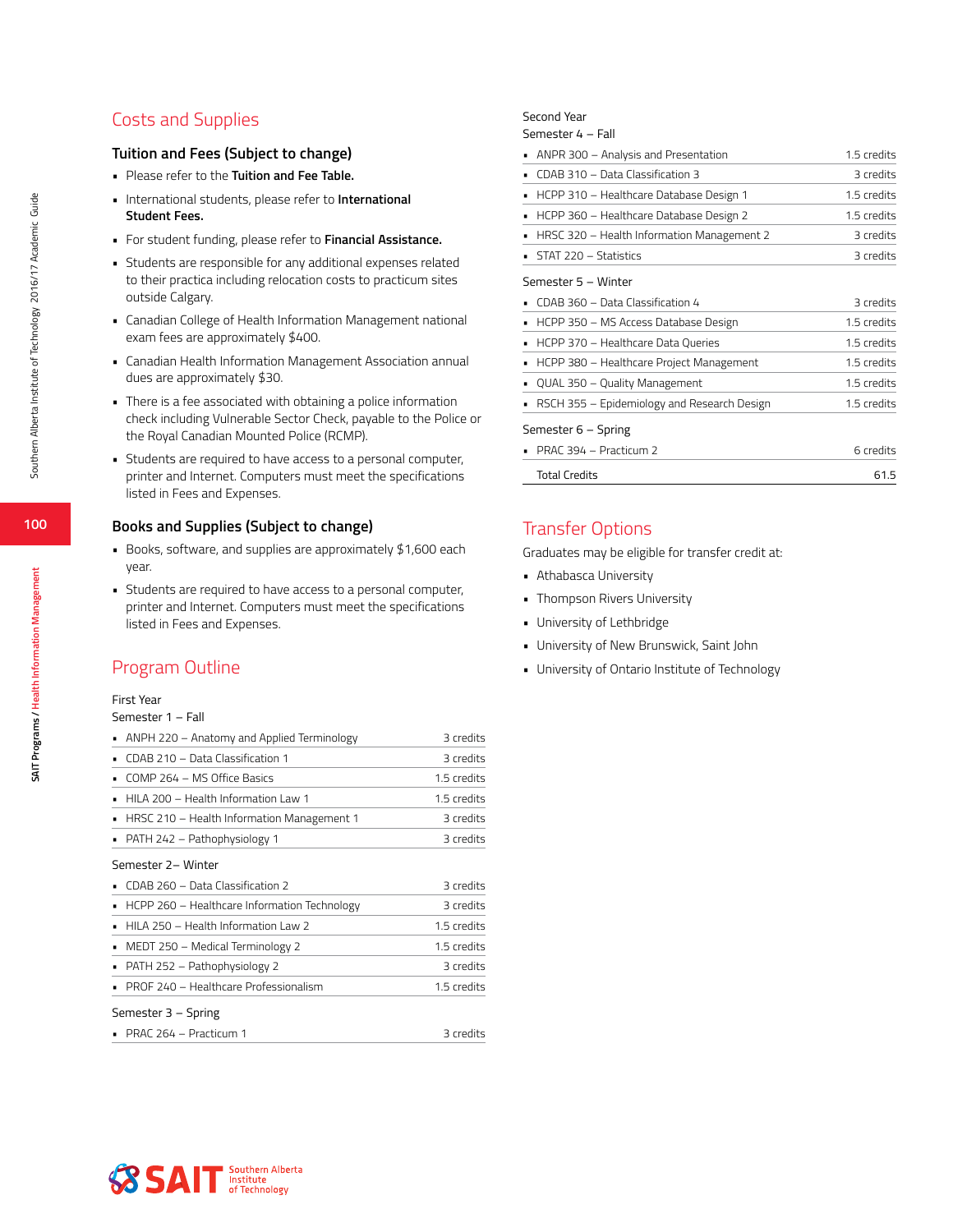# **Hospitality Management**

- **• Two-year diploma**
- **• E-Learning**
- **• Professional paid internship**
- **• Application process begins in October to start the following September**
- **• High-industry demand**

#### **Contact Us**

School of Hospitality and Tourism Room E179, John Ware Building Phone: 403.284.8612 Email: hospitality.info@sait.ca

## Program Description

The hospitality industry will give you a career that provides endless opportunities – both in Canada and around the world. The Hospitality Management program at SAIT is known worldwide for its innovative curriculum and real-world education. At SAIT, we prepare our students for rewarding and in-demand careers in the global hospitality industry through expert instruction, hands-on learning and state-of-the art facilities. Our alumni are working in top hospitality organizations in Calgary, Canada and around the globe.

During this full-time two year diploma program, you will obtain skills in lodging, food and beverage, and a host of other hospitality sectors. Your training will cover hotel and restaurant operations, wine and beverage appreciation, special events, marketing, human resources, accounting and much more.

Our blended learning environment includes classroom instruction, laptop delivery and a live working environment – all delivered through a personalized approach. You will learn what it's like to work as a member of a hospitality team by participating in group projects, serving in the renowned Highwood restaurant, and executing special events on campus.

You will also be trained on the latest industry software including:

- Opera Property Management System,
- MICROS point of sale system, and
- OpenTable restaurant management software.

As part of our close relationship with the hospitality sector, we are privileged to have some of the best and brightest leaders from the community serve on our advisory board. They help by providing insight into industry trends, and informing the development of an up-to-date and practical curriculum.

### **Special events**

As a student, you will also have the opportunity to put your knowledge into action as part of a team planning and hosting special events such as:

- **• HOSPO:** the largest one-day tourism conference in Western Canada featuring 50 guest speakers and a career fair with over 50 industry booths,
- Scholarship lunch and industry gala in The Highwood, and
- SAIT President's gala dinner for 400 VIP delegates.

### **Professional paid internship and study tours**

Between your first and second year of study, you will be able to apply your skills in a professional paid internship. In addition to gaining experience in a real-world environment, internships provide valuable connections and opportunities to network with future employers.

As a student, you can also take advantage of exciting international study tours. Previous tour locations have included Scotland, Italy, Australia, Vietnam and Thailand.

## Program Description

#### **Your Career**

Graduates can look forward to career opportunities in hotels, restaurants, resorts, private clubs and attractions. You may find work locally or abroad as a(n):

- Restaurant Manger
- Special Events Coordinator
- Food and Beverage Supervisor
- Sales/ Marketing Manager
- Concierge
- Hotel Manager
- Entrepreneur
- Graduates of the Hospitality Management program have a 98% employment rate.

### **Student Success**

- Most successful students spend approximately 20 hours per week doing homework and review, with additional study required to prepare for exams.
- Keep in mind hospitality industry hours can range from early morning to late in the evening and often include holidays and weekends.
- The material is presented at a fairly rapid rate. For the greatest level of success you must be present and take responsibility for your learning experience.
- You must be able to read, write and comprehend the English language at a level exceeding basic conversational English.
- Students with higher grades in high school usually experience more success in SAIT programs.

### **Credentials and Accreditation**

After successfully completing this program, graduates will receive a SAIT diploma in Hospitality Management.

There are no formal accreditation arrangements at this time. Please contact the School of Hospitality and Tourism for more information.

## Progression

Students must attain a PGPA and/or a CGPA of 2.0 or better in each semester and pass the necessary prerequisite courses to progress through the program. To qualify for graduation, students must pass all courses, attain a CGPA of 2.0 or better and complete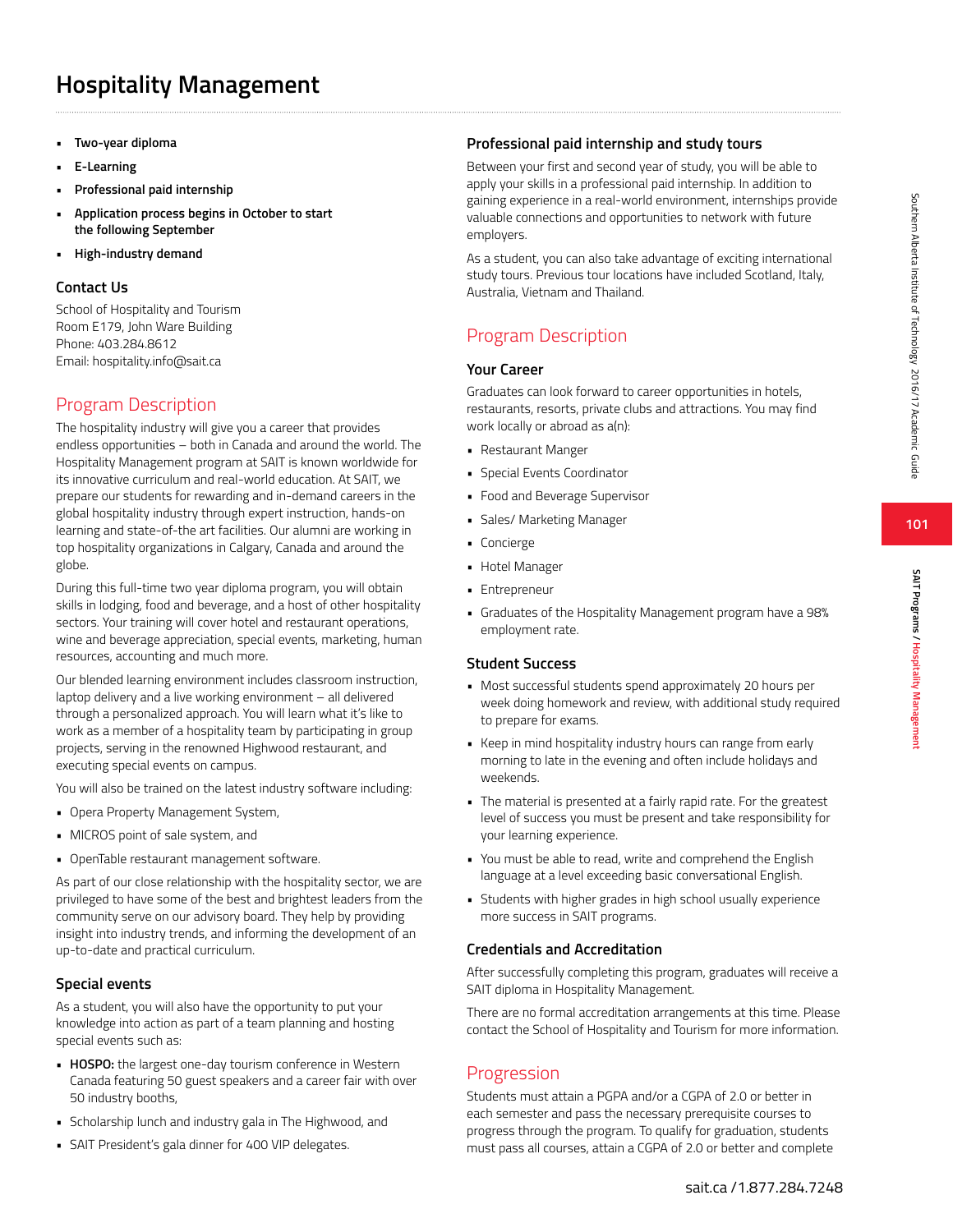course requirements within the prescribed timelines.

### Admission Requirements

At least 50% in the following courses or equivalents:

- Math 30-2 or Math 20-1 or Applied Math 30 or Pure Math 20, AND,
- English Language Arts 30-1 or English Language Arts 30-2
- Admission alternatives for the Hospitality Management program are as follows: In lieu of Math requirement, successful completion of BMAT 230 – Business Mathematics. In lieu of English requirement, successful completion of COMM 240 – Business Communications I or COMN 220 – Communication and Presentation Skills.
- All applicants must demonstrate English Language Proficiency prior to admission, including students educated in Canada.

### Selection

There are no additional selection requirements. Admission will be extended on a first-qualified, first-offered basis until the program is full.

### Program Outline

#### First Year

#### Semester 1

| • BEVM 210 - Wine and Spirits Appreciation                  | 3 credits   |
|-------------------------------------------------------------|-------------|
| HLAW 200 - Hospitality Law<br>$\blacksquare$                | 1.5 credits |
| COMM 240 - Business Communications I                        | 3 credits   |
| FDBS 305 - Food and Beverage Service<br>٠.                  | 3 credits   |
| FDPM 225 - Food Production, Food Safety and Nutrition<br>٠. | 3 credits   |
| COMP 261 – MS Office: An Introduction                       | 1.5 credits |
| Semester 2                                                  |             |
| COMM 290 - Business Communications II                       | 3 credits   |
| BMAT 205 - Business Mathematics                             | 3 credits   |
| LODG 255 - Front Office Management                          | 3 credits   |
| CONV 315 - Special Events Management I                      | 3 credits   |
| TOUR 255 – Introduction to Tourism                          | 1.5 credits |
| LODG 265 - Revenue Management                               | 1.5 credits |
|                                                             |             |

#### Courses offered in either Semester 1 or 2:

| • BEVM 210 - Wine and Spirits Appreciation              | 3 credits   |
|---------------------------------------------------------|-------------|
| • BMAT 205 - Business Mathematics                       | 3 credits   |
| CONV 315 - Special Events Management I                  | 3 credits   |
| • FDBS 305 - Food and Beverage Service                  | 3 credits   |
| • FDPM 225 - Food Production, Food Safety and Nutrition | 3 credits   |
| - HLAW 200 - Hospitality Law                            | 1.5 credits |
| • LODG 255 - Front Office Management                    | 3 credits   |
| • LODG 265 - Revenue Management                         | 1.5 credits |

#### Semester 3

| • PINT 250 - Professional Internship                         | 3 credits |
|--------------------------------------------------------------|-----------|
| Second Year                                                  |           |
| Semester 4                                                   |           |
| ACCT 206 – Financial Accounting for the Hospitality Industry | 3 credits |
| PHYF 310 – Facilities Management and Design                  | 3 credits |
| MGMT 230 - Organizational Behaviour in Tourism               | 3 credits |
| FDBC 305 – Food and Beverage Cost Management                 | 3 credits |
| MKTG 326 - Hospitality Marketing                             | 3 credits |
| Semester 5                                                   |           |
| ACCT 335 - Hospitality Accounting                            | 3 credits |
| CONV 355 - Special Events Management II                      | 3 credits |
| ECON 250 - Microeconomics                                    | 3 credits |
| MGMT 365 - Human Resource Management in Tourism              | 3 credits |
| HBVR 355 - Entrepreneurial Studies                           | 3 credits |
| <b>Total Credits</b>                                         | 63        |

## Transfer Options

Graduates may be eligible for transfer credit at:

- Athabasca University
- Business Academy Aarhus, Denmark
- Capilano University
- Conrad N. Hilton College (University of Houston)
- Dublin Institute of Technology
- Griffith University, Australia
- Hong Kong Polytechnic University
- Mount Royal University
- Robert Gordon University, United Kingdom
- Royal Roads University
- University of Gloucestershire, United Kingdom
- University of Lethbridge
- University of Nevada, Las Vegas
- University of New Brunswick, Saint John
- University of Ontario Institute of Technology
- University of South Australia
- University of South Wales
- University of Strathclyde, United Kingdom
- University of Victoria
- Vancouver Community College
- Vancouver Island University

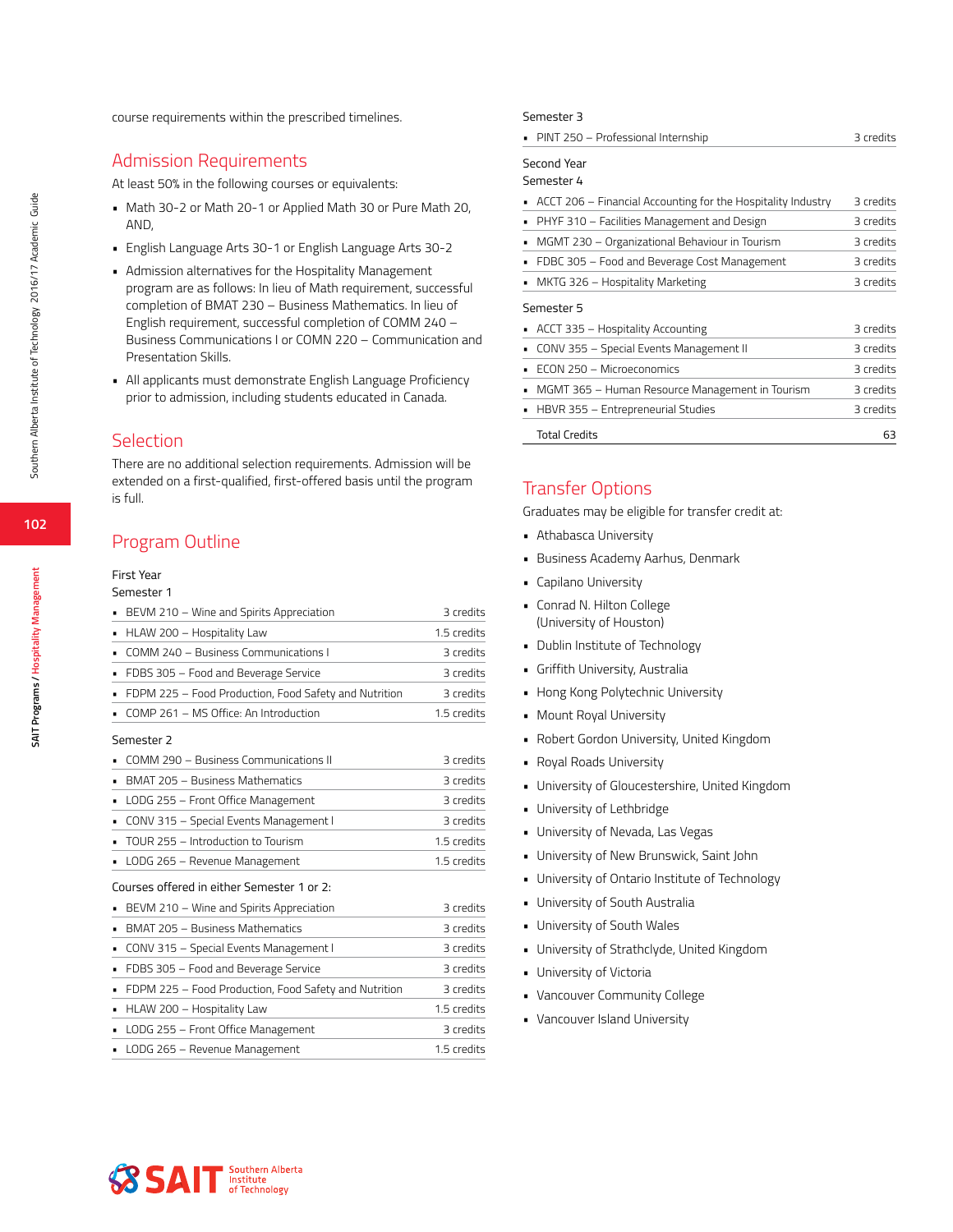- **• Two-year diploma**
- **• Fall start**
- **• E-Learning**

### **Contact Us**

School of Information and Communications Technologies Room N401, Senator Burns Building Phone: 403.284.8543 Email: ict.info@sait.ca

## Program Description

Information Technology deals with the generation, storage, retrieval, transmission and protection of information, and the hardware and software involved in these processes. For that reason, IT professionals are often called IT specialists/consultants or business process consultants, and the division of an organization that deals with computers, software and communication technology is often called the IT department. The growth of the IT sector in Canada is expected to continue to outpace other market segments in the future according to the Canadian and Alberta governments and independent research companies such as Forrester's and the Information and Communications Technology Council (ICTC) of Canada.

The Information Technology program encompasses four majors: Computer Systems, Network Systems, Software Development and Telecom Systems. There is a common first semester, then you move into the major that you will have selected during the registration process. It is a full-time, two-year diploma program. This program utilizes an e-learning (SAIT issued laptop computer) instructional delivery method.

### **Your Career**

**Computer Systems Major:** Graduates of the Computer Systems major will have rewarding careers with a diverse set of job titles and descriptions. They help keep computers, communications, data centres, mobile devices and information systems installed, connected, maintained, supported and secure. Graduates will often start in entry-level technical support roles (customer support representative, help desk, desktop support level one, etc.) and advance to more sophisticated levels of IT support roles, management of support teams; or specialize into storage architecture, server administration, virtualization; or IT security areas. Graduates will have a well-rounded and strong foundation to begin their careers in the growing field of IT technical systems and support, with the opportunity to advance into senior technical analyst, systems administration and IT management roles.

**Network Systems Major:** Graduates of the Network Systems major will have strong technical skills in designing, installing, configuring, maintaining and administering enterprise local area networks and associated servers, security and storage devices. This major focuses on the network infrastructure of an organization, which involves the storage, retrieval, transmission and protection of information, and the hardware and software involved in these processes. In addition to comprehensive technical skills, graduates will acquire and demonstrate the professional communications, general business, problem solving and project management skills required for success in industry. Students receive in depth training on router, switch and server configuration for support of network infrastructure, data transmission media, wireless, Voice over IP and new and emerging technologies. Students also receive the training required for industry recognized certifications.

**Software Development Major:** Software Development encompasses a variety of activities including the design, implementation, testing and maintenance of software systems. Software Developers are required to have a broad set of technical skills covering all aspects of IT system analysis, design, development and testing. Such skills often include knowledge of the use of computer hardware, communications networks and databases, in addition to computer programming. Skills in all of these areas are an integral part of the software development process. Graduates will possess a broad, practical knowledge of both software development and the Information Technology profession. They may work on the development of software systems, often collaboratively in teams with other programmers. Typical tasks include the analysis, design, implementation and testing of new programs on multiple hardware and software platforms (e.g., Windows, Web and Linux) using a variety of programming languages (e.g., Java, C, PHP, XML, PL/SQL) and different supporting technologies (e.g. Communications Networks, Databases, Operating Systems).

**Telecom Systems Major:** Graduates of the Telecom Systems major may find employment as a telecom technologist, production test technologist, cable technician, service technician, associated field engineer, sales and marketing, communication equipment installer and manufacturing technologist. They will be proficient in designing, installing, configuring, commissioning, integrating, maintaining and administering voice, data, and video networks owned by telecommunications companies (TELCOs) or Internet Service Providers (ISPs). They also find careers in a wide range of businesses, industries, and government institutions. Technical competencies will include IP networking, Voice over IP (VoIP), Optical Transport Networks, Copper and Fiber Outside Plant, CO and PBX switching, Metropolitan and Wide Area Networks (MANs and WANs), cellular, digital, and wireless technologies. Graduates will acquire business communications and project management skills.

• Graduates of the Information Technology program have a 93% employment rate.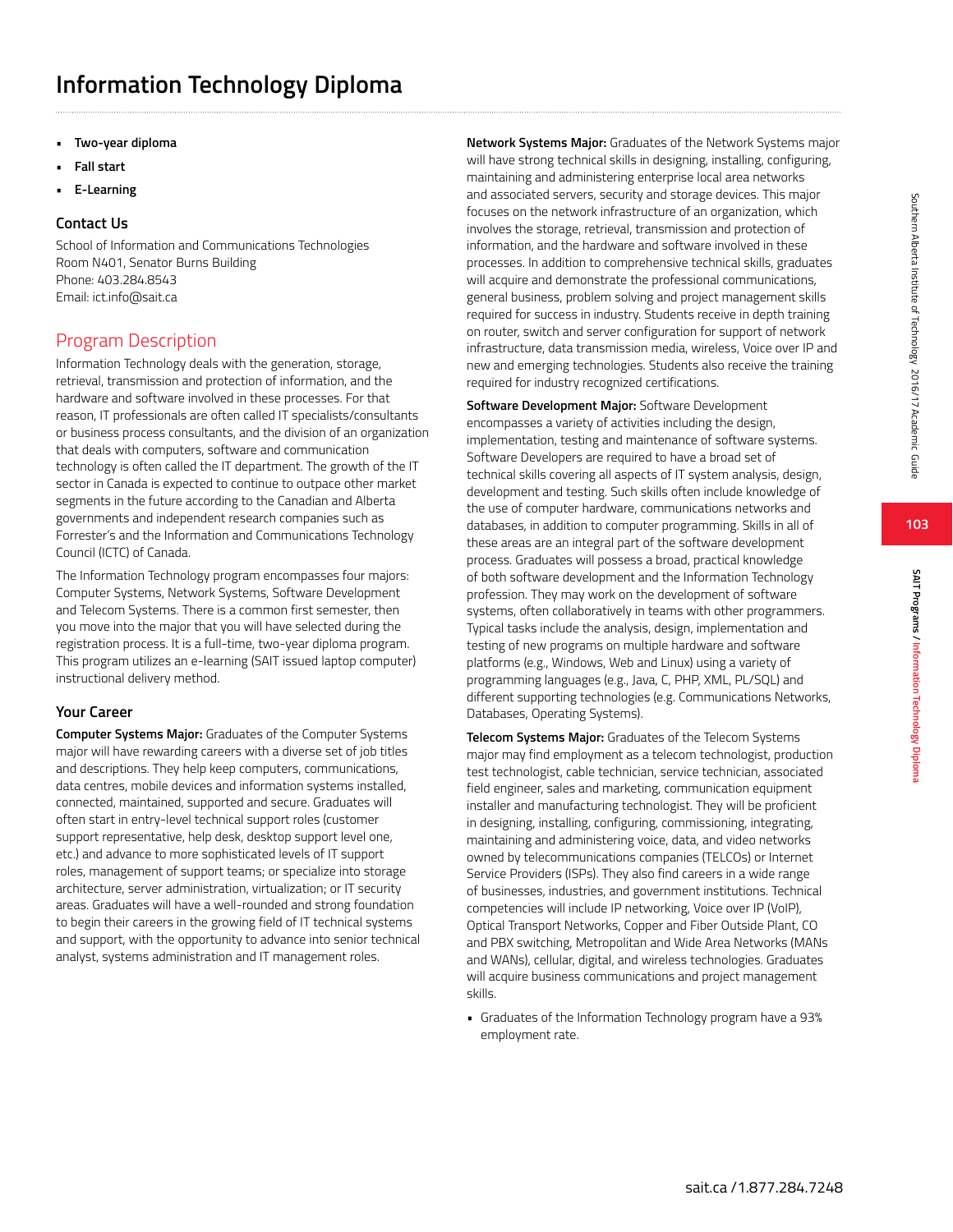### **Student Success**

Characteristics of a successful student in this program include:

- A working knowledge of MS Office Suite would be an asset.
- Enjoy keeping up-to-date on new technological developments, continue to take training and enjoy learning new skills.
- Managing your time and work effectively while facing deadlines.
- Working independently with little supervision but can also perform as a vital member of a team of professionals.
- Ability to pay attention to detail and take personal pride in their technical problem-solving skills.

### **Credentials and Accreditation**

After successfully completing this program, graduates will receive a SAIT diploma in Information Technology.

#### **Accreditation**

For information about accreditation for each major, please call the School of Information and Communications Technologies (ICT) at 403.284.8543.

#### Progression

Students must attain a PGPA and/or a CGPA of 2.0 or better in each semester and pass the necessary prerequisite courses to progress through the program. To qualify for graduation, students must pass all courses, attain a CGPA of 2.0 or better and complete course requirements within the prescribed timelines.

### Admission Requirements

Completion of the following courses or equivalents:

- At least 50% in Math 30-1 or Pure Math 30, or at least 60% in Math 30-2 or Applied Math 30, AND,
- At least 55% in English Language Arts 30-1, or at least 60% in English Language Arts 30-2.
- All applicants must demonstrate English Language Proficiency prior to admission, including students educated in Canada.

### **Selection**

- Applications and proof of the admission requirements (transcripts and/or anticipated final grades) must be submitted to be included in selection.
- All applicants must provide a current, valid email address where they can be contacted.

#### **Early Admission Criteria**

Early admission will be offered to applicants who have achieved or will achieve:

- The admission requirements, AND,
- At least 60% in Math 30-1 or Pure Math 30, or at least 70% in Math 30-2 or Applied Math 30, AND,
- At least 65% in English Language Arts 30-1, or at least 70% in English Language Arts 30-2.

Early admission will be offered until Feb. 15 or until the program is full.



#### **Selection Criteria**

- Applicants who do not qualify for early admission, or who qualify after the early admission deadline has passed, will be academically ranked according to the admission requirements and may be interviewed (by phone or in-person).
- Selection will begin on March 2 and be done on a continuous basis until the program has been filled.
- Applicants will then be offered a seat or waitlisted, based on ranking and seat availability.

Failure to meet anticipated final grades will result in offers being rescinded.

### Costs and Supplies

#### **Tuition and Fees (Subject to change)**

- Please refer to the **Tuition and Fee Table.**
- International students, please refer to **International Student Fees.**
- For student funding, please refer to **Financial Assistance.**

#### **Books and Supplies (Subject to change)**

- Please contact the School of Information and Communications Technologies for information regarding the books and supplies.
- A \$400 security deposit to use a SAIT issued laptop.

### Program Outline

#### First Year

Semester 1

| • CMPH 211 – Computer Hardware and Operating                                               |             |
|--------------------------------------------------------------------------------------------|-------------|
| System Essentials                                                                          | 3 credits   |
| • CMPP 269 - Computer Programming Essentials                                               | 3 credits   |
| • CMPS 237 – Information Technology Foundations                                            | 3 credits   |
| COMM 256 - Professional Communications and<br>$\blacksquare$<br><b>Presentation Skills</b> | 3 credits   |
| • CPNT 220 – Introduction to Networking                                                    | 3 credits   |
| <b>Computer Systems Major</b><br>First Year<br>Semester 2                                  |             |
| • CMPH 252 - Systems Hardware I                                                            | 3 credits   |
| • CMPS 254 - Computer Operating Systems                                                    | 3 credits   |
| - CMDC 275 Client Corver Administration                                                    | $2$ crodite |

| • CMPS 275 – Client-Server Administration        | 3 credits |
|--------------------------------------------------|-----------|
| • CPRG 260 - Scripting for System Administrators | 3 credits |
| $\blacksquare$ HREL 250 – Business Dynamics      | 3 credits |

Second Year

#### Semester 3

| • CMPH 308 - Data Center Systems and Storage | 3 credits |
|----------------------------------------------|-----------|
| • CMPS 305 - Server Service Administration   | 3 credits |
| $\blacksquare$ CPRG 302 – Web Essentials     | 3 credits |
| ITSC 311 - IT Security I                     | 3 credits |
| • PROJ 304 - Project Preparation             | 3 credits |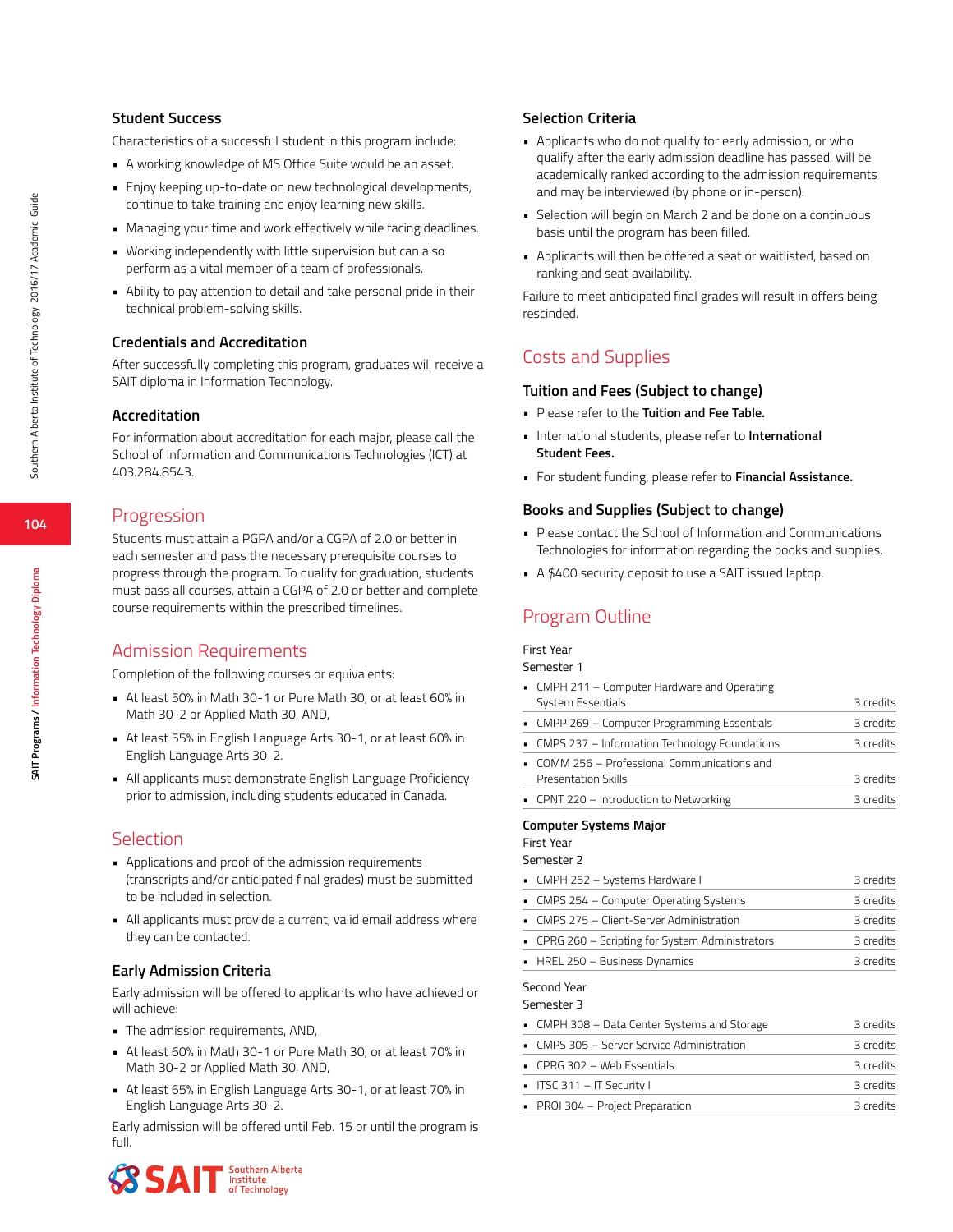#### Semester 4

| • CMPS 368 – Data Center Management and Virtualization | 3 credits |
|--------------------------------------------------------|-----------|
| • INTP 354 - Service Management                        | 3 credits |
| • INTP 362 – Emerging Trends in Technology             | 3 credits |
| ITSC 321 - IT Security II                              | 3 credits |
| • PROJ 354 - Capstone Project                          | 3 credits |
| <b>Total Credits</b>                                   | 60        |

#### **Network Systems Major**

#### First Year

#### Semester 2

| • CMPS 275 - Client-Server Administration         | 3 credits |
|---------------------------------------------------|-----------|
| • CPNT 254 – Switching and Routing Essentials     | 3 credits |
| • CPRG 261 - Scripting for Network Administrators | 3 credits |
| • ELCM 254 - Structured Cabling                   | 3 credits |
| HREL 250 - Business Dynamics                      | 3 credits |

#### Second Year

#### Semester 3

|            | • CMPN 313 – Voice Over Internet Protocol  | 3 credits |
|------------|--------------------------------------------|-----------|
|            | • CMPN 332 – Advanced Routing              | 3 credits |
|            | • CMPS 305 - Server Service Administration | 3 credits |
|            | . ITSC 359 – Network Security Techniques   | 3 credits |
|            | • PROJ 304 – Project Preparation           | 3 credits |
| Semester 4 |                                            |           |
|            | • CMPN 361 – Server Management             | 3 credits |

| • CMPN 361 – Server Management                       | 3 credits |
|------------------------------------------------------|-----------|
| • CMPN 371 - Wireless Networks                       | 3 credits |
| • CMPN 383 - Server Virtualization                   | 3 credits |
| • CMPN 386 – Advanced Networking and Troubleshooting | 3 credits |
| $\blacksquare$ PROJ 354 – Capstone Project           | 3 credits |
| <b>Total Credits</b>                                 | 60        |

#### **Software Development Major**

#### First Year Semester 2

| • CMPS 253 – Interface Design                       | 3 credits |
|-----------------------------------------------------|-----------|
| • CPRG 250 - Database Design and Programming        | 3 credits |
| • CPRG 251 - Object-Oriented Programming Essentials | 3 credits |
| • CPRG 256 - Website Development Fundamentals       | 3 credits |
| • HREL 250 - Business Dynamics                      | 3 credits |

#### Second Year Semester 3

| -----------                                              |           |
|----------------------------------------------------------|-----------|
| • CMPS 303 - Object Oriented Systems Analysis and Design | 3 credits |
| • CPRG 300 - Database Programming and Tuning             | 3 credits |
| • CPRG 311 – Advanced Object-Oriented Programming        | 3 credits |
| • CPRG 352 - Web Application Programming                 | 3 credits |
| • PROJ 304 - Project Preparation                         | 3 credits |

#### Semester 4

| • CMPS 369 - Operating Systems for Software Developers | 3 credits |
|--------------------------------------------------------|-----------|
| • DBAD 300 - Introduction to Database Administration   | 3 credits |
| • INTP 362 – Emerging Trends in Technology             | 3 credits |
| • ITSC 315 - Security for Software Developers          | 3 credits |
| • PROJ 354 - Capstone Project                          | 3 credits |
| <b>Total Credits</b>                                   |           |

#### **Telecom Systems Major**

#### First Year Semester 2

| JEHE SLEIZ                                           |           |  |
|------------------------------------------------------|-----------|--|
| CMPS 275 - Client-Server Administration              | 3 credits |  |
| CPNT 254 - Switching and Routing Essentials          | 3 credits |  |
| ELCM 254 - Structured Cabling                        | 3 credits |  |
| ELTR 251 - Electronics for Information Technology    | 3 credits |  |
| HREL 250 - Business Dynamics                         | 3 credits |  |
| Second Year<br>Semester 3                            |           |  |
| CMPN 313 - Voice Over Internet Protocol              | 3 credits |  |
| CPNT 301 – WAN and ISP Routing                       | 3 credits |  |
| ELCM 252 - Digital Transmission Techniques           | 3 credits |  |
| ELCM 303 - Wireless Telecommunications               | 3 credits |  |
| PROJ 304 - Project Preparation                       | 3 credits |  |
| Semester 4                                           |           |  |
| CPNT 351 - Multi-Protocol Label Switching and IP Qos | 3 credits |  |
| ELCM 306 - PBX Switching Principles                  | 3 credits |  |
|                                                      |           |  |

| • ELCM 308 - Service Provider Access Technologies        | 3 credits |
|----------------------------------------------------------|-----------|
| • ELCM 363 - Wide Area Networking Transport Technologies | 3 credits |
| $\blacksquare$ PROJ 354 – Capstone Project               | 3 credits |
|                                                          |           |

Total Credits 60

## Transfer Options

Graduates may be eligible for transfer credit at:

- Athabasca University
- British Columbia Institute of Technology
- Business Academy Aarhus, Denmark
- Griffith University, Australia
- Memorial University of Newfoundland
- Mount Royal University
- NAIT
- SAIT
- Thompson Rivers University
- University of Lethbridge
- University of New Brunswick, Saint John
- University of Ontario Institute of Technology
- University of the Fraser Valley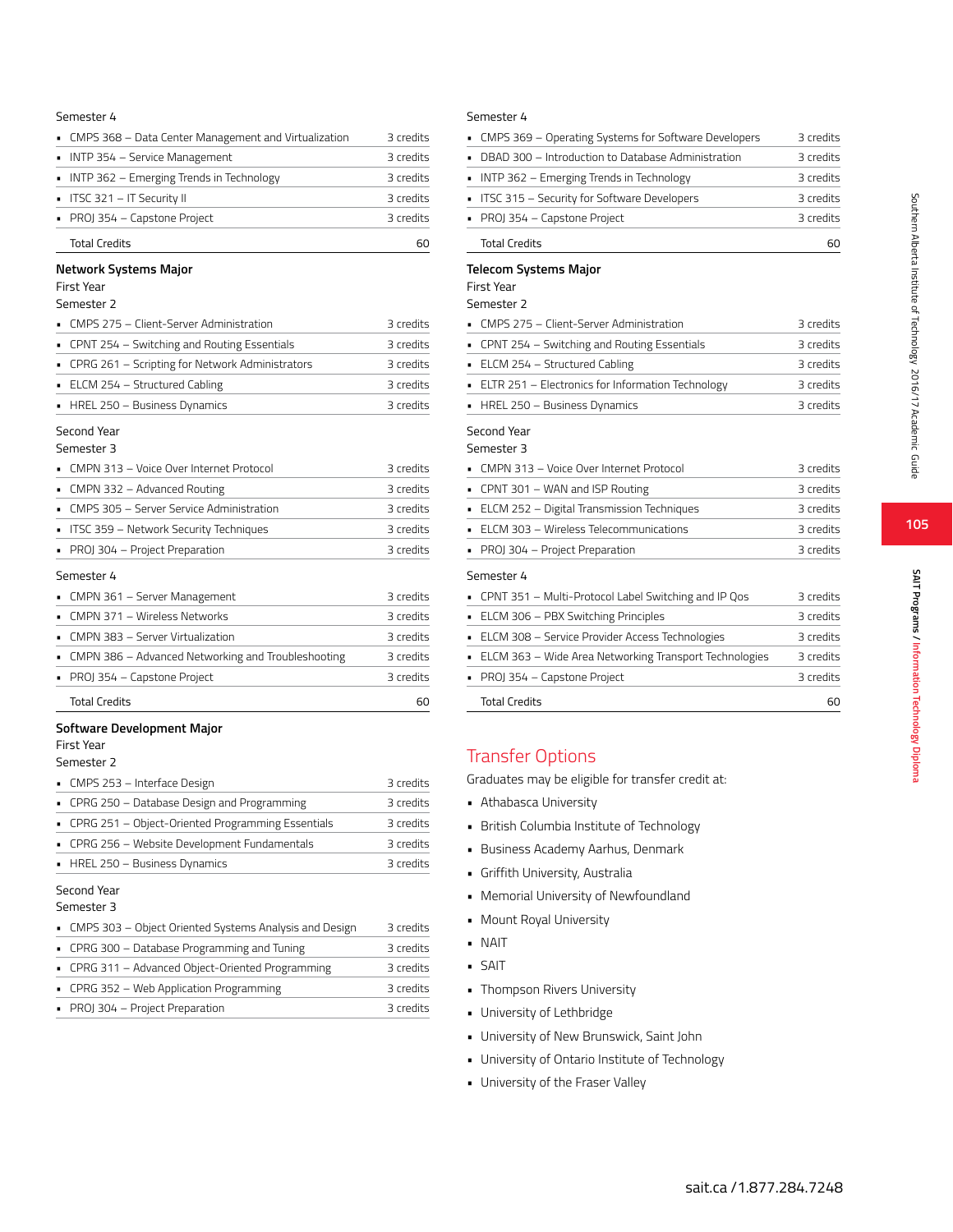- **• Two-year diploma**
- **• Fall start**

#### **Contact Us**

MacPhail School of Energy Room KA440, Johnson-Cobbe Energy Centre Phone: 403.284.8451 Fax: 403.284.8262 Email: energy.info@sait.ca

## Program Description

Instrumentation Engineering Technology provides students with sound theoretical and practical training in the operation and maintenance of automated process control and measurement systems used in the production of various commodities. Instrumentation technologists use electronic test equipment to install, troubleshoot, calibrate, maintain and repair electrical/ electronic measurement and control instruments. Students will learn about pneumatic devices, control valves, electronic instruments, digital logic devices, computer based process controls and control system design. Students also become well versed in personal computer applications in instrumentation, process control systems design, Fieldbus™ SCADA, PLC, distributed control system design and interfacing of industrial microcomputer control systems with real processes. Modern laboratory facilities include pilotscale versions of processes found in various industries and a fully equipped control room.

The Instrumentation Engineering Technology program is currently only offered full-time; distance and continuing education options are not available. Each academic year consists of two 15-week semesters and students generally take two years to complete the program.

## Program Description

#### **Your Career**

Opportunities for employment exist in engineering design, instrumentation sales and industrial process plants in a variety of sectors, including power production, oil and gas refining, processing, transportation, fertilizer production, pulp and paper, wood processing, petrochemical processing, food processing, mining and manufacturing.

#### **Student Success**

The Instrumentation Engineering Technology program (IIET) requires an interest and aptitude for math, science and computers. The foundation that you have developed in these areas through previous education and experience will be further enhanced through courses that include lecture and laboratory components.

Contact time with instructors in lectures and labs is thirty hours per week. The average student is expected to spend about an additional twenty five hours per week on assignments, studying and projects.

A career in Instrumentation Engineering Technology typically includes both office and field work. Depending on someone's particular career path the proportion of office and field exposure can vary significantly. In the IIET program students are exposed to lab work that simulates field activities. This includes using machinery and hand tools to assemble, calibrate and troubleshoot industrial instrumentation components, following safety requirements including the use of personal protective equipment like safety glasses and footwear.

Some of the subject areas that are a focus of the program include:

- Industrial Process Analysis
- Process Instruments
- Analytical Instruments
- Control and Safety Systems

In the industry, instrumentation practitioners will often work in teams of various sizes. In the IIET program many courses require working in teams for projects or lab assignments.

We invite you to reflect on the following questions:

- Do I enjoy working in a team environment?
- Am I a good communicator? Verbal (good English language skills); Written (clear, concise)
- Am I a self-starter who likes to think critically through problems and challenges?
- Am I adaptable?

The IIET program is designed to provide teaching, or the delivery of information to students, at the beginning of the program, but evolves to more of a coaching role, where students learn more independently, by the end of the program. This requires that students take more initiative and responsibility for their learning, with instructors available as a resource, as they progress through the program.

Students will have to secure their own job after graduation. Assistance is available on resumé writing and interviewing for a position. Networking opportunities with industry are available through the program. Students are encouraged to be active in their student club, to develop the soft skills that are important to a successful career and to access additional opportunities to network with industry.

Southern Alberta Institute of Technology 2016/17 Academic Guide

Southern Alberta Institute of Technology 2016/17 Academic Guide

**106**

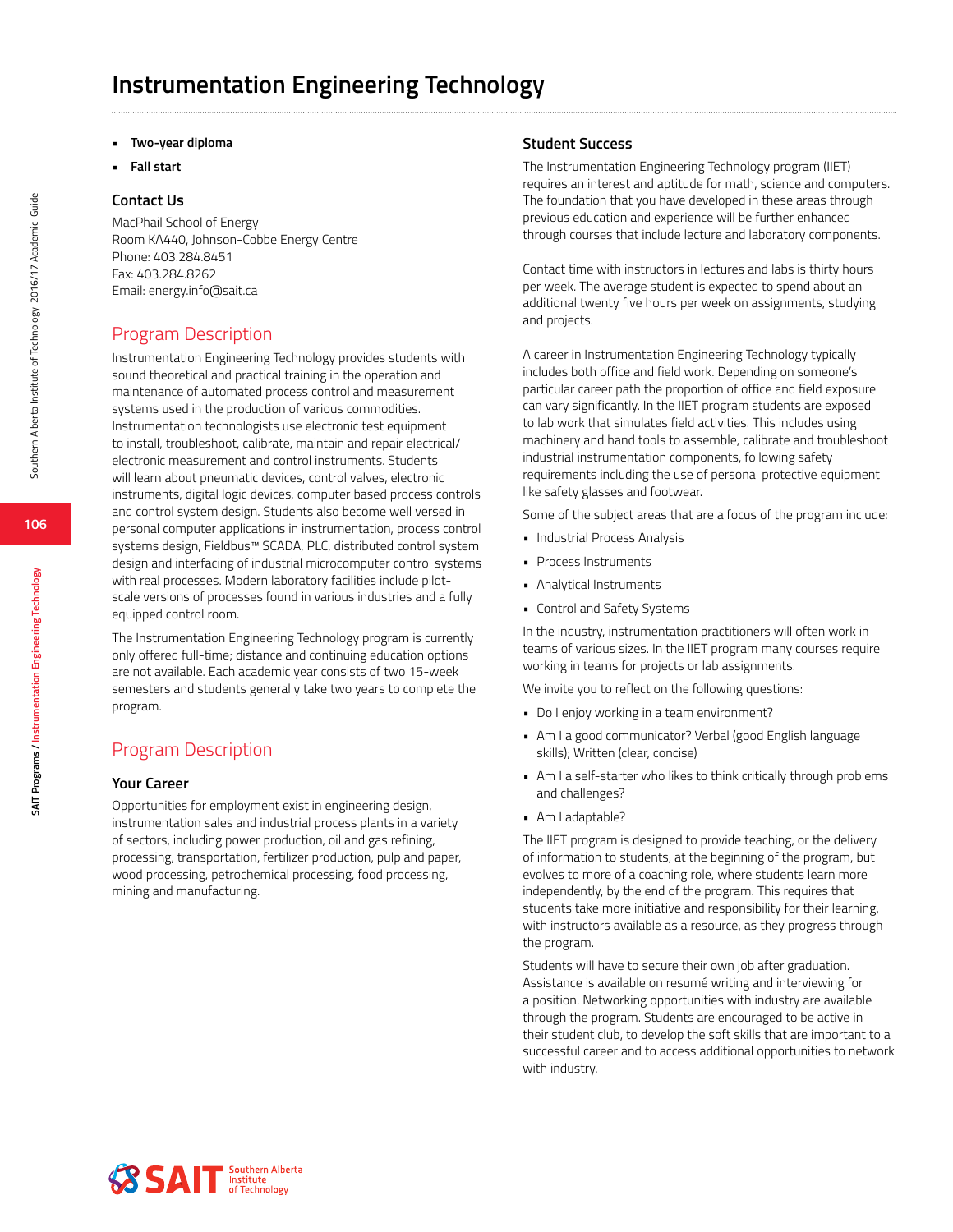#### **Credentials and Accreditation**

After successfully completing this program, graduates will receive a SAIT diploma in Instrumentation Engineering Technology.

#### **Accreditation**

The Canadian Council of Technicians and Technologists (CCTT) nationally accredits the Instrumentation Engineering Technology program at the Engineering Technologist level. Students are eligible for membership in the Association of Science and Engineering Technology Professionals in Alberta (ASET) and International Society of Automation (ISA).

#### **Progression**

Students must attain a PGPA and/or a CGPA of 2.0 or better in each semester and pass the necessary prerequisite courses to progress through the program. To qualify for graduation, students must pass all courses, attain a CGPA of 2.0 or better and complete course requirements within the prescribed timelines.

### Admission Requirements

Completion of the following courses or their equivalents:

- At least 60% in Math 30-1 or Pure Math 30, or 75% in Math 30-2, AND,
- At least 60% in English Language Arts 30-1 or 75% in English Language Arts 30-2, AND,
- At least 60% in Physics 20, AND,
- At least 60% in Chemistry 20.
- All applicants must demonstrate English Language Proficiency prior to admission, including students educated in Canada.

#### **Competitive Entry: Six Step Process**

**Step 1:** Read the program information to see the qualities needed for Student Success

**Step 2:** Ensure that you meet all of the admission requirements listed above

**Step 3:** Review the selection information to understand the process and deadlines

Applications and proof of the admission requirements (transcripts and/or anticipated final grades) along with all supporting documents must be submitted by March 1 to be included in selection.

Applications received on or after March 1 will be put on a secondary waitlist and applicants will be contacted if seats are available.

Selection is done on a continuous basis starting in January.

In the selection process, applicants will be assessed on the following criteria and seats will be offered accordingly.

- Academic Ranking
- Quality of Career Investigation Questionnaire

**Step 4:** Apply to Instrumentation Engineering Technology and submit your transcripts

**Step 5:** Complete and submit the Career Investigation Questionnaire

Log in to mySAIT.ca to check your admission status. If your status indicates you're "In Selection," complete theCareer Investigation Questionnaire and submit it according to the instructions.

Applicants who fail to complete the Career Investigation Questionnaire will be excluded from selection.

**Step 6:** Continue to monitor changes to your application status through mySAIT.ca starting in January.

Failure to meet anticipated final grades will result in offers being rescinded.

#### **Communication During Selection**

Email is the primary source of communication during the selection process. Ensure your personal email account is managed appropriately to receive our emails, files and communications.

Due to the significant number of applications for this program, the selection process can take some time. Every effort will be made to maintain the timelines outlined above. We appreciate your patience.

Unfortunately, due to the extremely large volume of applicants, we cannot provide any assistance or follow-up as to why the candidate was not competitive.

#### **Reserved Seats**

Four seats are reserved for applicants who have completed and obtained a minimum of 70% in each of the following Career and Technology Studies courses:

- 1. PRS1010 Overview of Alberta Geology
- 2. PRS1020 Non-renewable Resources
- 3. PRS1060 Consumer Products and Services
- 4. PRS2030 Non-Conventional Hydrocarbon Exploration
- 5. PRS2060 Refining Hydrocarbons

#### Costs and Supplies

#### **Tuition and Fees (Subject to change)**

- Please refer to the **Tuition and Fee Table.**
- International students, please refer to **International Student Fees.**
- Student funding, please refer to **Financial Assistance.**

#### **Books and Supplies (Subject to change)**

• Books and Supplies are approximately \$1,775 for the first year and \$1,215 for the second year.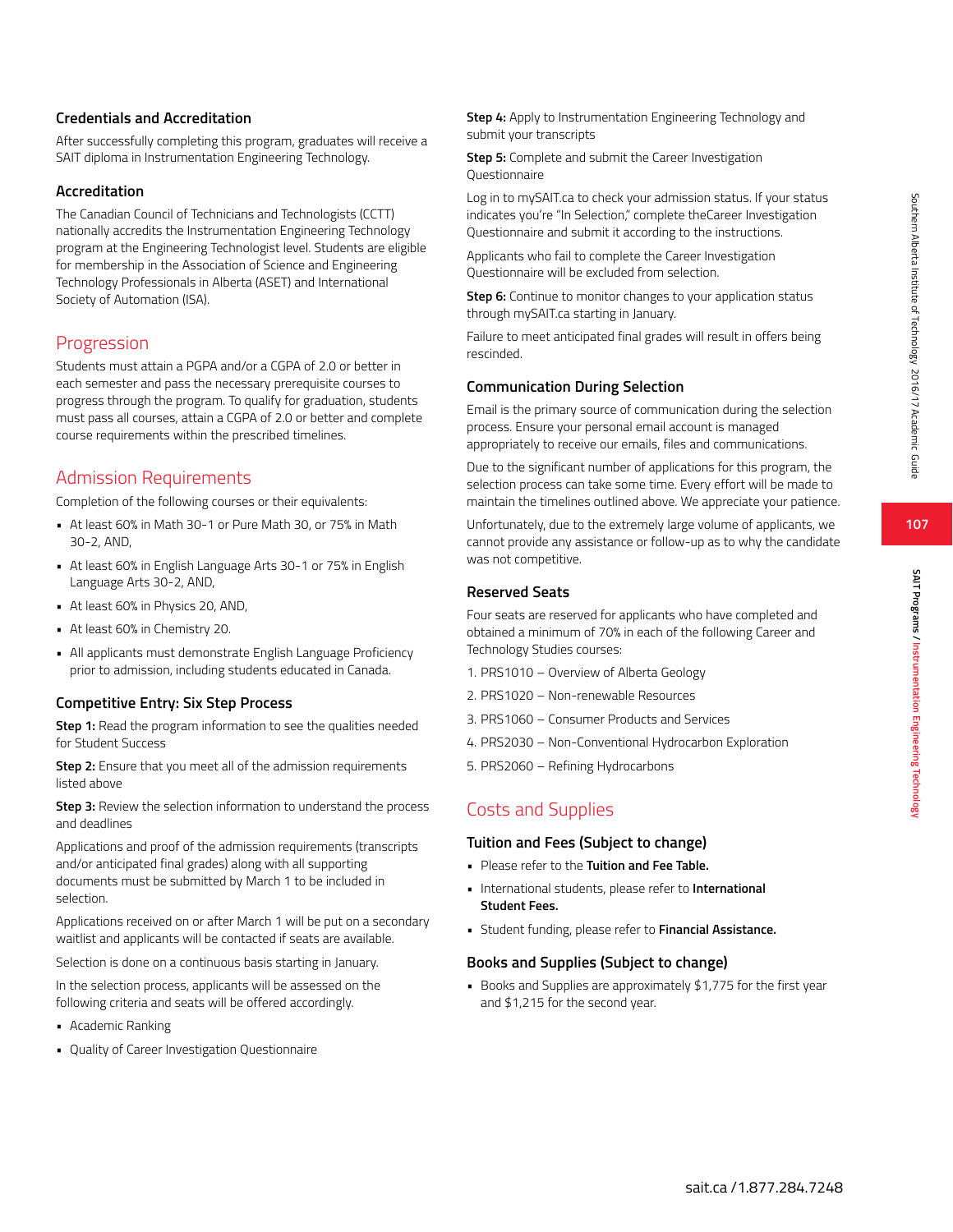### Program Outline

#### First Year

#### Semester 1

|                | APSC 215 - Applied Physics for Instrumentation     | 1.5 credits |
|----------------|----------------------------------------------------|-------------|
|                | COMP 261 - MS Office: An Introduction              | 1.5 credits |
|                | ELEC 256 - Electrical Fundamentals                 | 3 credits   |
|                | INST 202 - Process Instruments I                   | 3 credits   |
| $\blacksquare$ | INST 257 - World of Instrumentation                | 3 credits   |
|                | MATH 238 - Math for Engineering and Tech I         | 3 credits   |
|                | Semester 2                                         |             |
|                | COMM 238 - Technical Communications I              | 3 credits   |
|                | ELEC 258 - Electrical Applications                 | 3 credits   |
|                | INST 262 - Process Instruments II                  | 3 credits   |
|                | MATH 288 - Math for Engineering and Tech II        | 3 credits   |
|                | MNTN 231 - Instrument Installation and Maintenance | 1.5 credits |
|                | INST 265 - Programming for Instrumentation         | 1.5 credits |
|                | Second Year                                        |             |
|                | Semester 3                                         |             |
|                | CMPN 317 - Remote Automation Systems               | 3 credits   |
|                | INST 335 - Instrumentation Software                | 1.5 credits |
|                | STAT 245 - Statistics for Engineering and Tech I   | 3 credits   |
| ٠              | CNTR 322 - Process Control Systems I               | 3 credits   |
|                | CMPN 337 - Distributed Control Systems I           | 3 credits   |
|                | APSC 202 - Applied Chemistry for Instrumentation   | 1.5 credits |
|                | Semester 4                                         |             |
|                | ANLS 330 - Process Analyzers                       | 3 credits   |
| ٠              | INST 345 - Advanced Technologies                   | 3 credits   |
|                | PROJ 370 - Instrumentation Project                 | 3 credits   |
|                | CMPN 330 - Distributed Control Systems II          | 3 credits   |
|                | CNTR 359 - Process Control Systems II              | 3 credits   |

Total Credits 60

### Transfer Options

Graduates may be eligible for transfer credit at:

- Athabasca University
- British Columbia Institute of Technology
- Camosun College
- Cape Breton University
- Memorial University of Newfoundland
- NAIT
- Thompson Rivers University
- University of New Brunswick, Saint John
- University of Ontario Institute of Technology
- University of Victoria

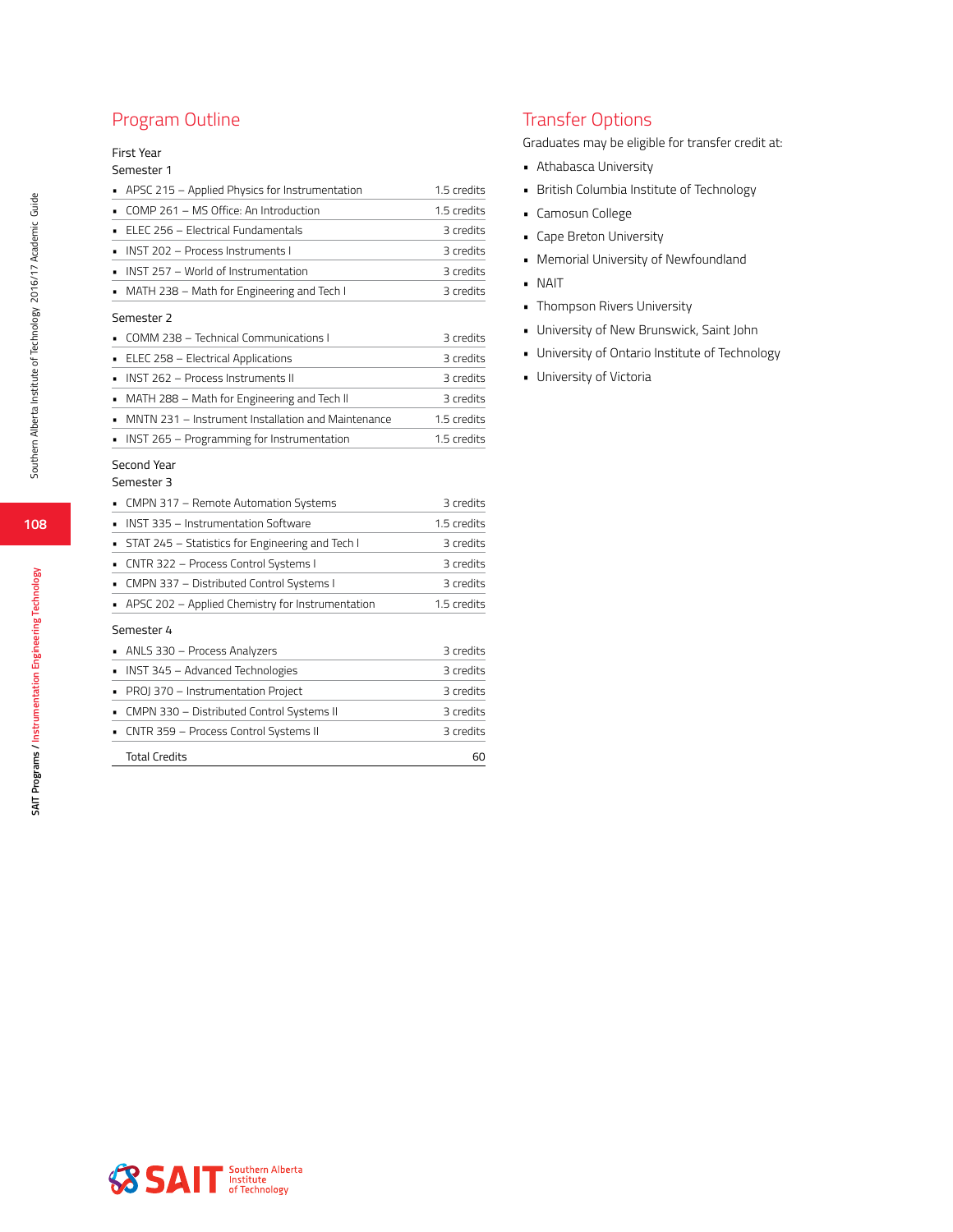**SAIT Programs / Journalism Diploma**

SAIT Programs / Journalism Diploma

# **Journalism Diploma**

- **• Two-year diploma**
- **• Photojournalism and Print and Online Journalism Majors**
- **• Fall start**
- **• E-Learning**

#### **Contact Us**

School of Information and Communication Technologies Phone: 403.284.8849 Email: ja.info@sait.ca

### Program Description

Journalism in the 21st Century is an exciting world that offers many opportunities for those seeking to build a career. News Writing, and photojournalism are the main skills taught in the Journalism program; other specialties including advertising and public relations, publication design, and online journalism are also covered in the first year of study.

In the second year of the program, students may concentrate either on photojournalism or print and online journalism studies.

**Photojournalism:** Students study advanced lighting, feature, sports, advertising, lifestyle, portraiture, studio, location and staff photography techniques, in addition to portfolio strategies as they apply to digital photography systems and applications required by print media publications.

Students secure their own placements, which are approved by the program, to complete a 4-week work experience internship.

**Print and Online Journalism:** Students study professional techniques of writing, editing, designing, and laying out newspapers and magazines using desktop publishing techniques. They also practice special photo techniques.

During the last two semesters, students complete practicums, usually at newspapers and magazines.

### Program Description

#### **Your Career**

Graduates from this program in the Print and Online Journalism option may find employment with newspapers and magazines, public affairs, advertising agencies, and other information and entertainment media, as a reporter or technical writer.

Graduates from the Photojournalism option may find employment with newspapers and magazines, wire services agencies, public relations and advertising agencies, and other information and entertainment media, as an independent photojournalist, photographer, photographic editor or page designer.

• Graduates of the Journalism program have a 90% employment rate.

#### **Student Success**

Students with higher grades usually experience more success in SAIT's programs.

#### **Credentials and Accreditation**

After successfully completing this program, graduates will receive a SAIT diploma in Journalism with a major in Photojournalism.

#### **Accreditation**

There are no formal accreditation arrangements at this time. Please contact the School of Information and Communications Technologies (ICT) for more information.

### **Progression**

Students must attain a PGPA and/or a CGPA of 2.0 or better in each semester and pass the necessary prerequisite courses to progress through the program. To qualify for graduation, students must pass all courses, attain a CGPA of 2.0 or better and complete course requirements within the prescribed timelines.

### Admission Requirements

- At least 60% in English Language Arts 30-1 or English Language Arts 30-2 or equivalents.
- All applicants must demonstrate English Language Proficiency prior to admission, including students educated in Canada.

### Selection

There are no additional selection requirements. Admission will be extended on a first-qualified, first-offered basis until the program is full.

#### **Second year Photojournalism Option**

• Based on academic standards and portfolio content of published work, applicants will compete for one of the 16 seats available.

**Marking:** The photo instructor will work with industry professionals to evaluate and rank submitted student portfolios. This rank will be added to specified academic marks.

### Costs and Supplies

#### **Tuition and Fees (Subject to change)**

- Please refer to the **Tuition and Fee Table.**
- International students, please refer to **International Student Fees.**
- Student funding, please to **Financial Assistance.**

#### **Books and Supplies (Subject to change)**

- First-year Books and Supplies cost approximately \$500.
- A \$400 security deposit to use a SAIT issued laptop.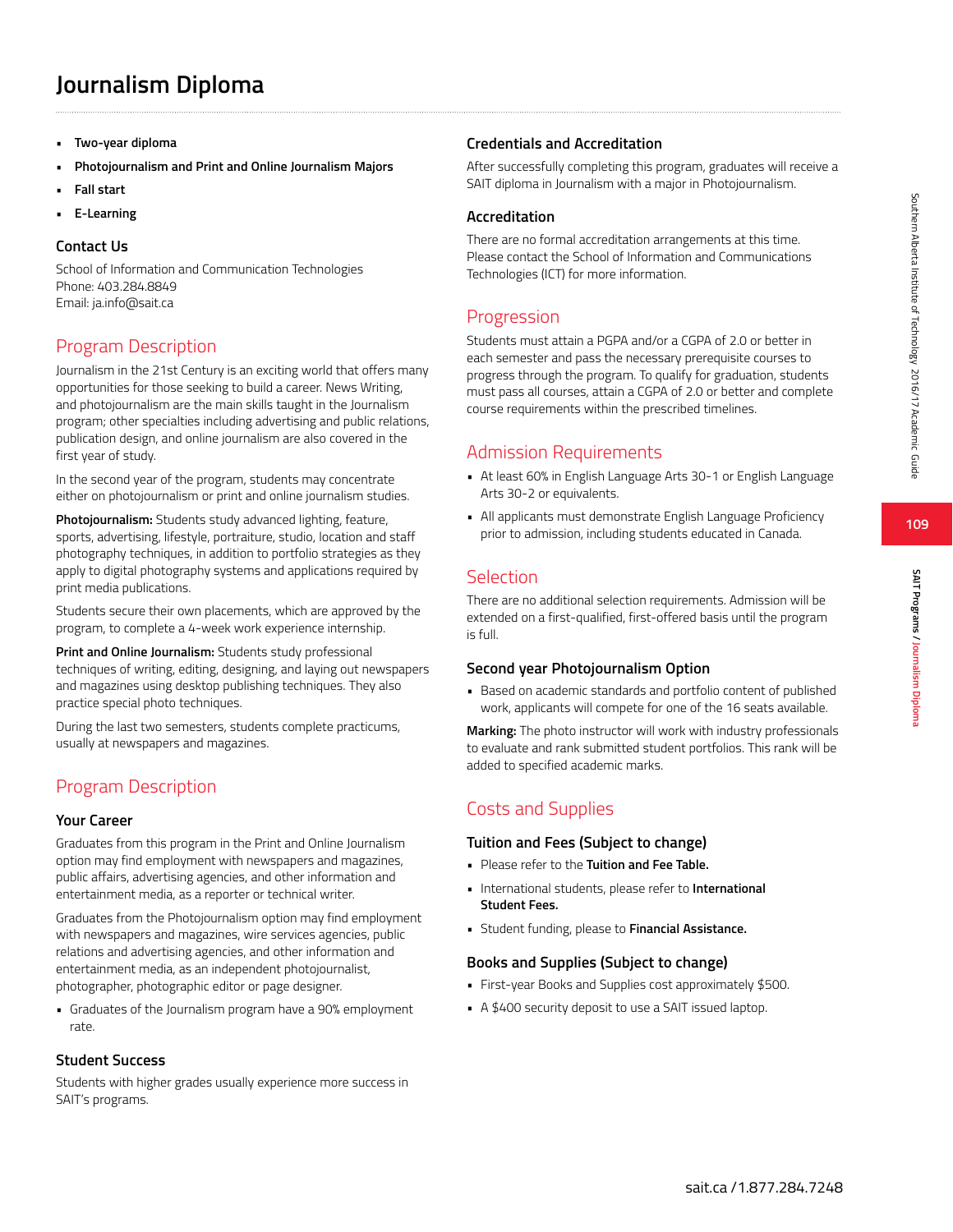All first-year Journalism students are required to purchase a Digital Single Lens Reflex camera (approximately \$1,200) and electronic flash (approximately \$500). Cameras and flashes must meet requirements that will be specified by your photography instructors.

- The second year Photojournalism option is a fully digital program. Students may wish to upgrade digital camera equipment that will be compatible to program specifications. In the second year, Photojournalism option, you can expect additional costs up to \$7,000 for digital photography equipment, supplies and books.
- Second year Print and Online Journalism option, Books and Supplies cost approximately \$400.

### Program Outline

#### First Year

#### Semester 1

| • PHOT 216 - Visual Journalism I                          | 3 credits |
|-----------------------------------------------------------|-----------|
| • PREL 218 - Marketing and Communications for Journalists | 3 credits |
| • PUBL 210 - Media Software for Journalists               | 3 credits |
| • RSCH 203 - News Research for Journalists                | 3 credits |
| • WRIT 230 - Writing for Journalism                       | 3 credits |
|                                                           |           |

#### Semester 2

| • JOUR 251 - News and Feature Writing                | 3 credits |
|------------------------------------------------------|-----------|
| • JOUR 254 - Online Journalism I                     | 3 credits |
| • JOUR 258 – Ethics for Print and Online Journalists | 3 credits |
| • PHOT 256 - Visual lournalism II                    | 3 credits |
| • PUBL 261 – Publication Planning and Design         | 3 credits |

#### **Photo Journalism Major**

#### Second Year

Semester 3

| • JOUR 302 – News Writing and Editing                         | 3 credits |
|---------------------------------------------------------------|-----------|
| • PHOT 320 – Lighting and Illustration for Photojournalists I | 3 credits |
| PHOT 325 - Photojournalism for Print Media I                  | 3 credits |
| • PHOT 334 - Advanced Workflow for Photojournalists           | 3 credits |
| • PHOT 336 - Visual Journalism III                            | 3 credits |
| Semester 4                                                    |           |
|                                                               |           |
| PHOT 350 – Lighting and Illustration for Photojournalists II  | 3 credits |
| PHOT 353 - Freelancing and Portfolio Production               | 3 credits |
| • PHOT 355 - Photojournalism for Print Media II               | 3 credits |
| PHOT 366 - Visual Journalism IV                               | 3 credits |
| PHOT 385 - Photojournalism Work Experience                    | 3 credits |

#### **Print and Online Journalism Major**

#### Second Year Semester 3

| • IOUR 301 - Online Iournalism II                | 3 credits |
|--------------------------------------------------|-----------|
| • JOUR 302 – News Writing and Editing            | 3 credits |
| • JOUR 305 - Visual Reportage and Storytelling   | 3 credits |
| • PROJ 318 – Journalism Projects I               | 6 credits |
| Semester 4                                       |           |
| • JOUR 357 – News and Opinion Writing            | 3 credits |
| • PRCT 375 - Journalism Practicum                | 3 credits |
| • PREL 364 – Public Relations Writing and Design | 3 credits |
| • PROJ 368 - Journalism Projects II              | 6 credits |
| <b>Total Credits</b>                             | 60        |
|                                                  |           |

#### Transfer Options

Graduates may be eligible for transfer credit at:

- Athabasca University
- Griffith University, Australia
- Mount Royal University
- Royal Roads University
- Thompson Rivers University
- **University of Calgary**
- University of New Brunswick, Saint John
- University of Ontario Institute of Technology
- University of South Australia
- University of South Wales

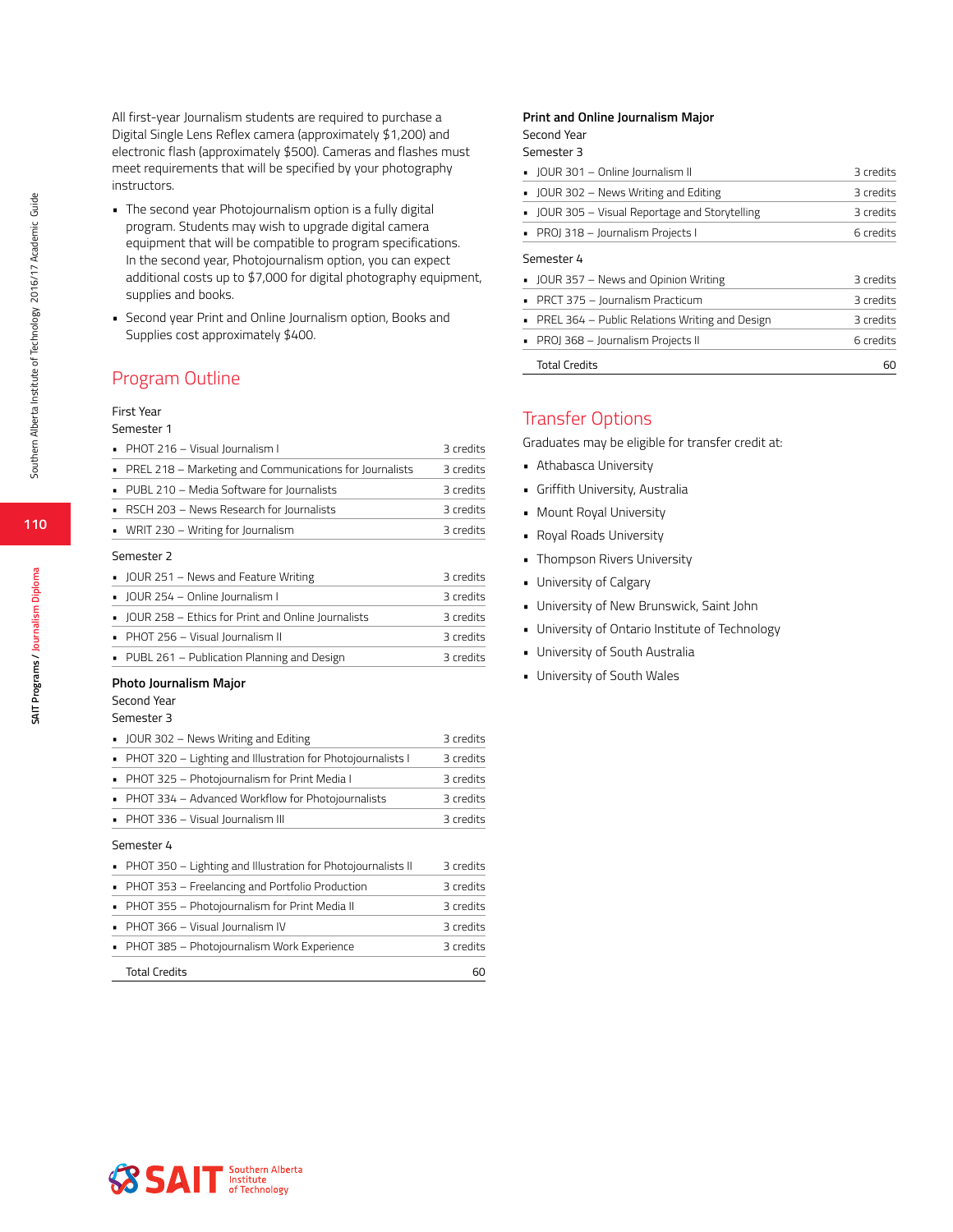# **Legal Assistant**

- **• Two-year diploma**
- **• Fall start**
- **• Laptop-based program using SAIT-issued laptop**
- **• Includes a four-week unpaid practicum placement**
- **• Limited number of courses available through Continuing Education**

#### **Contact Us**

School of Business Room N701, Senator Burns Building Phone: 403.284.8485 Email: business.advising@sait.ca

### Program Description

The Legal Assistant diploma is a two-year laptop-based program designed to prepare students for the in-demand field of legal support services and the many employment opportunities available for legal assistants. Legal assistants are highly skilled administrators who work closely with lawyers on a wide variety of legal matters.

Students will receive extensive training in oral and written communications, transcription, keyboarding, computer applications with a focus on legal document preparation, a variety of specialized legal software, and law office procedures. In addition, students take substantive law courses in many areas of law, including: corporate, criminal, family, litigation, real estate, and wills and estates. Faculty bring extensive experience as lawyers and legal assistants and offer students a highly practical and technologically-enriched learning experience. The capstone course is a law office simulation which integrates all of the legal administrative and substantive law courses.

At the end of the second year, students complete a four-week unpaid practicum in a law office or similar legal environment to gain valuable industry experience.

### Program Description

#### **Your Career**

Graduates find work as legal assistants, junior paralegals, judicial clerks and other legal support roles. Employment opportunities are available in law firms, the court system, registries, and with businesses such as oil and gas corporations.

#### **Student Success**

To achieve success in this program, students should:

- Attend and actively participate in class
- Spend six hours per week on each course, outside of regular class time
- Have a strong command of the English language along with a solid foundation in writing skills and vocabulary, which will be further developed in the program
- Have good organizational skills and attention to detail, as these skills are essential to success in the program and as a Legal Assistant
- Have strong computer skills and a keyboarding speed of 30 words per minute (strongly recommended)
- Be prepared to work in teams
- Become familiar with and adhere to SAIT's academic policies

Students who are engaged in campus life and take advantage of SAIT services and resources usually experience more success in SAIT's programs

#### **Credentials and Accreditation**

Upon successful completion of the program, graduates will receive a two year SAIT Legal Assistant diploma.

#### **Accreditation**

This program is officially approved and recognized by: The Alberta Association of Professional Paralegals and Public Service Commission of Canada which enables Legal Assistant graduates to apply for federal government jobs.

### Progression

Students must attain a PGPA and/or a CGPA of 2.0 or better in each semester and pass the necessary prerequisite courses to progress through the program. To qualify for graduation, students must pass all courses, attain a CGPA of 2.0 or better and complete course requirements within the prescribed timelines.

### Admission Requirements

At least 50% in the following courses or equivalents:

- English Language Arts 30-1 or English Language Arts 30-2, AND,
- Math 10C or Math 20-3 or Applied Math 10 or Pure Math 10.
- All applicants must demonstrate English Language Proficiency prior to admission, including students educated in Canada.

### **Selection**

- Applications and proof of the admission requirements (transcripts and/or anticipated final grades) must be submitted by March 1 to be included in selection.
- Selection will begin in March. Applicants who meet the admission requirements and have achieved, or will achieve, a minimum grade of 70% in English 30-1 or equivalent will be academically ranked and offers will be extended accordingly.
- Applicants who do not meet the above requirement or do not receive an offer will remain in selection and will be emailed selection information starting in March.

Failure to meet anticipated final grades will result in offers being rescinded.

**SAIT Programs / Legal Assistant**

SAIT Programs / Legal Assistan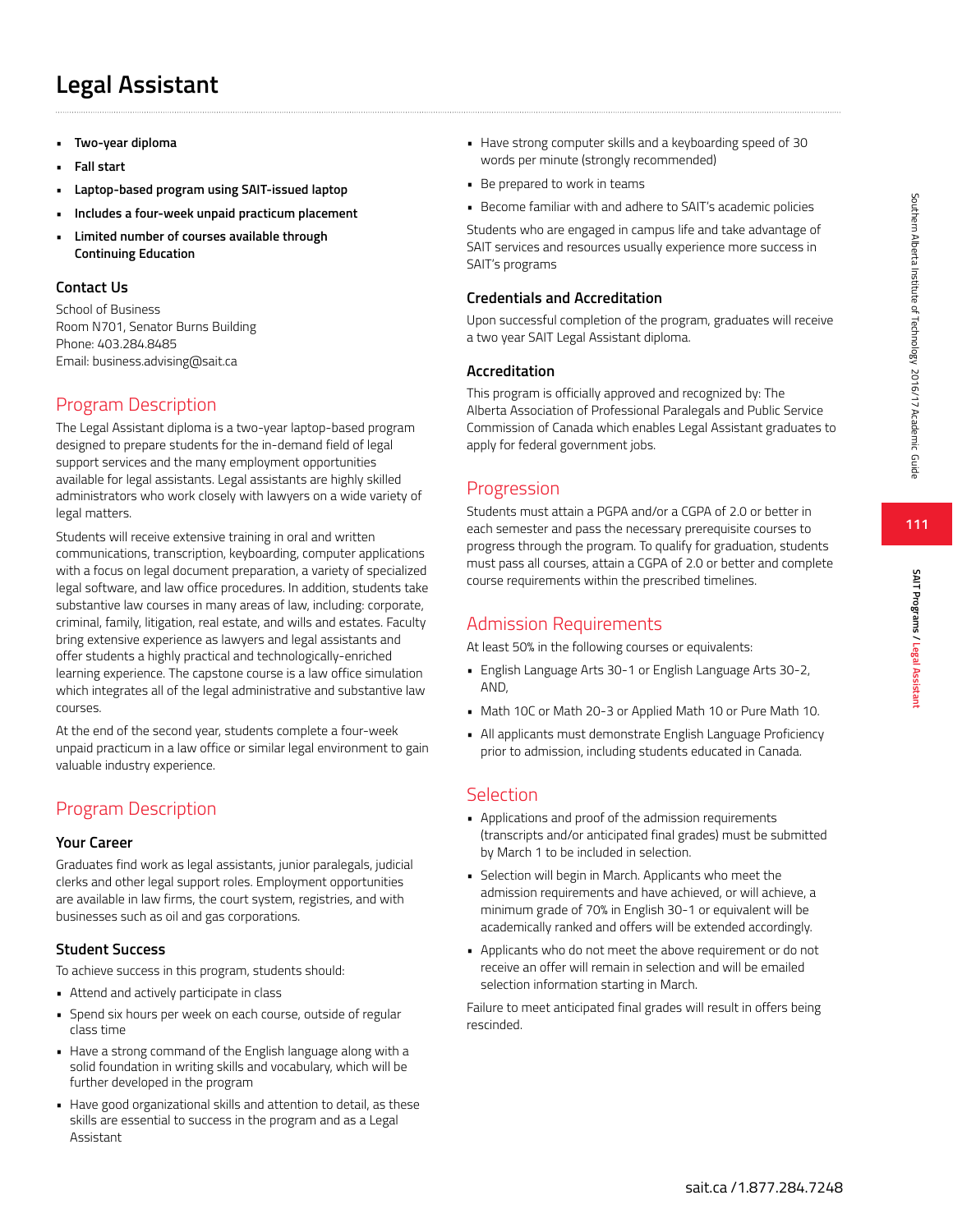#### **Selection Criteria**

Remaining applicants will be required to attend a brief in-person panel interview. The applicant will be given two weeks' notice of the scheduled interview, when possible, to allow time for preparation. Given the volume of applicants, our interview schedule has limited flexibility.

Applicants must bring an updated résumé to the interview and they will be assessed on their communication skills and professionalism.

Applicants will also be asked to write an impromptu paragraph on a selected topic at the interview. The rubric for both assessments will be provided by email to applicants prior to the interview.

Applicants who complete selection will be given a cumulative score and ranked accordingly. Seats will be offered to the highest ranked. Once the program is full, candidates will be placed on a ranked waitlist, based on their selection performance. Those who do not achieve a minimum score to be determined by the overall quality of applicants will be declined.

Applicants must attend the interview in person. If you are located more than 300 kilometres from Calgary and cannot attend the interview without hardship, alternative arrangements for submission will be considered.

#### **Communication During Selection**

Email is the primary source of communication. Ensure your personal email account is managed appropriately to receive our emails, files and communication.

Due to the significant number of applications for this program, selection can take some time. Every effort will be made to maintain the timelines set out. We appreciate your patience. Log on to mySAIT.ca to check your admission decision status beginning in March.

#### **Unsuccessful Applicants**

There are numerous reasons why an applicant might be unsuccessful – a late application, strong competition, or a weak selection performance. Applications are not carried over into the next academic year. We encourage applicants to apply again, making up any qualifications they are lacking in order to be accepted through the selection process.

### Costs and Supplies

#### **Tuition and Fees (Subject to change)**

- Please refer to the **Tuition and Fee Table.**
- International students, please refer to **International Fees.**
- Student funding, please refer to **Financial Assistance.**

#### **Books and Supplies (Subject to change)**

- Books and Supplies are approximately \$1,000 per year.
- A \$400 security deposit to use a SAIT issued laptop.

### Program Outline

| First Year |  |
|------------|--|
|------------|--|

| Semester 1 |  |
|------------|--|
|------------|--|

| Semester i                                                 |             |
|------------------------------------------------------------|-------------|
| LEGA 205 - Keyboard Skill Building                         | 3 credits   |
| LEGA 215 - Legal Computer Applications I<br>$\blacksquare$ | 3 credits   |
| ENGL 205 - Grammar and Proofreading                        | 3 credits   |
| LEGL 200 - Introduction to Law                             | 3 credits   |
| LEGL 210 - Corporate Law                                   | 3 credits   |
| Semester 2                                                 |             |
| LEGA 255 - Law Office Procedures                           | 3 credits   |
| LEGA 265 - Legal Computer Applications II                  | 3 credits   |
| LEGL 250 - Legal Writing I<br>٠                            | 3 credits   |
| LEGL 260 - Litigation Law I                                | 3 credits   |
| LEGL 270 - Real Estate Law I                               | 3 credits   |
| Second Year<br>Semester 3                                  | 3 credits   |
| LEGA 305 - Legal Transcription                             |             |
| LEGL 300 - Legal Writing II<br>٠                           | 3 credits   |
| LEGL 310 - Litigation Law II<br>٠                          | 3 credits   |
| LEGL 320 - Real Estate Law II                              | 3 credits   |
| MNGT 250 - Organizational Behaviour                        | 3 credits   |
| Semester 4                                                 |             |
| LEGA 355 - Law Office Simulation                           | 3 credits   |
| LEGA 365 - Legal Computer Applications III                 | 3 credits   |
| LEGL 350 - Criminal Law<br>$\blacksquare$                  | 3 credits   |
| LEGL 360 - Family Law                                      | 3 credits   |
| LEGL 380 - Wills and Estate Law                            | 3 credits   |
| Semester 5                                                 |             |
| PRCT 385 - Law Office Practicum                            | 1.5 credits |
| <b>Total Credits</b>                                       | 61.5        |

#### Transfer Options

Graduates may be eligible for transfer credit at:

- Athabasca University
- Royal Roads University
- University of Calgary
- University of Lethbridge
- University of New Brunswick, Saint John
- University of Ontario Institute of Technology



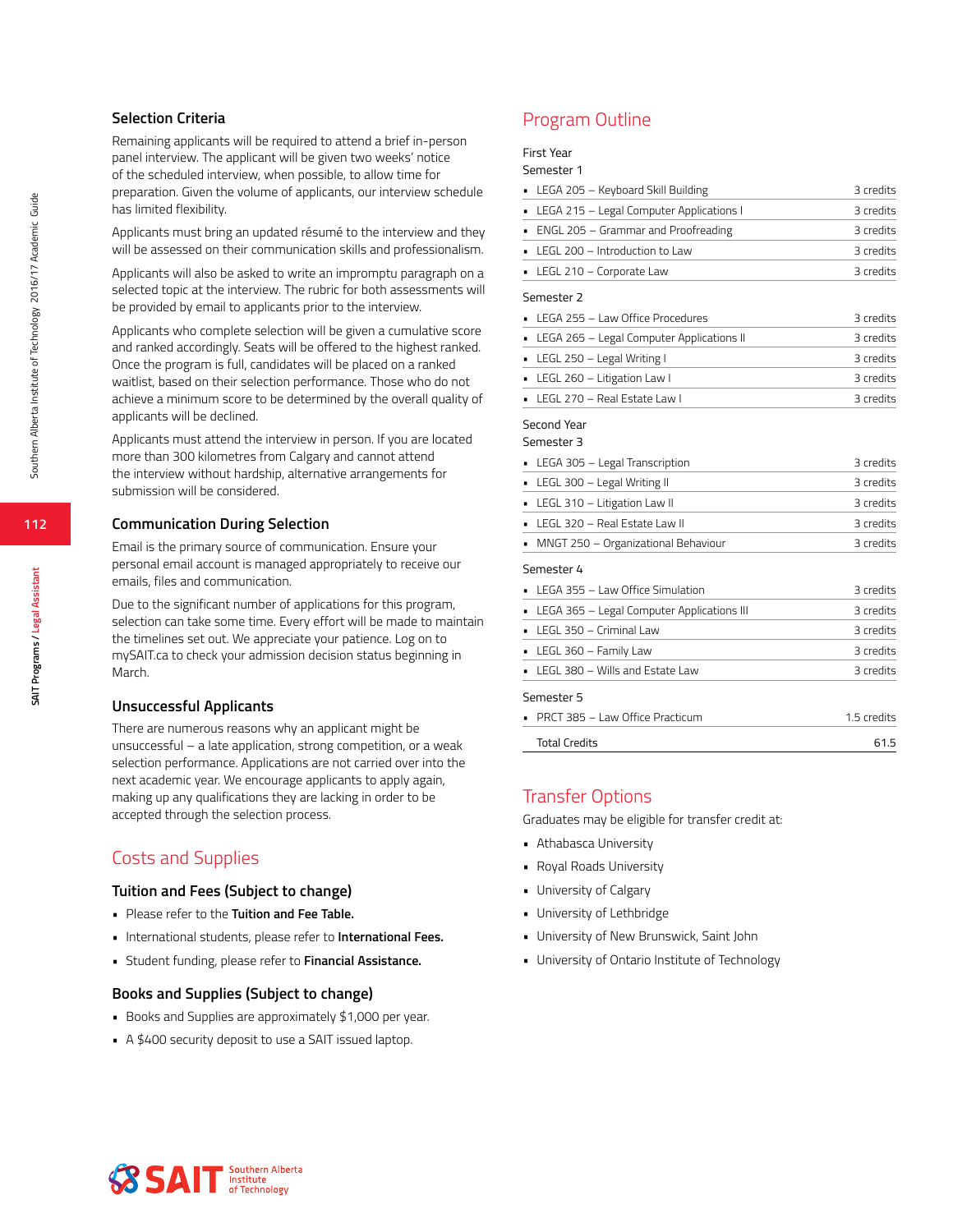**SAIT Programs / Library Information Technology**

SAIT Programs / Library Information Technolog

# **Library Information Technology**

- **• Two-year diploma**
- **• Fall start**
- **• Distance education option**
- **• High-industry demand**

### **Contact Us**

Phone: 403.284.7231 Email: lit.info@sait.ca

### Program Description

Information resourcing is a high-tech adventure and a sought after skill. Various industries need employees with people skills to organize, access and manage the expanding volume of information in today's world. LIT students gain proficiency in every area of library operations, from database searching, library network technology, cataloguing and classification to public relations, web design and records management. The two-year LIT diploma is offered at SAIT as a day-time diploma program. Students can also begin this diploma by completing Continuing education courses.

### Program Description

#### **Your Career**

Graduates may find employment as a library technician/assistant, information specialist, research assistant/analyst, and records management technician. This program also prepares graduates for numerous career opportunities in public and school libraries, as well as specialty libraries in areas of petroleum, law, medicine, geology, social services, government, or in related organizations such as records information centres, library wholesalers, software companies and bookstores.

• Graduates of the Library Information Technology program have a 95% employment rate.

#### **Student Success**

Students with higher grades usually experience more success in SAIT's programs.

#### **Credentials and Accreditation**

After successfully completing this program, graduates will receive a SAIT diploma in Library Information Technology.

#### **Accreditation**

There are no formal accreditation arrangements at this time. Please contact the School of Information and Communications Technologies (ICT) for more information.

### Progression

Students must attain a PGPA and/or a CGPA of 2.0 or better in each semester and pass the necessary prerequisite courses to progress through the program. To qualify for graduation, students must pass all courses, attain a CGPA of 2.0 or better and complete course requirements within the prescribed timelines.

### Admission Requirements

At least 60% in the following courses or equivalents:

- English Language Arts 30-1 or English Language Arts 30-2 or equivalents, AND,
- Two of the following Grade 12 subjects: Math, Science, Social Science, Accounting, Law or a second language.
- LIBR-200 (Introduction to Libraries) may be substituted for one of the two Grade 12 subjects. This course is available through distance education.
- All applicants must demonstrate English Language Proficiency prior to admission, including students educated in Canada.

### Selection

There are no additional selection requirements. Admission will be extended on a first-qualified, first-offered basis until the program is full.

### Costs and Supplies

#### **Tuition and Fees (Subject to change)**

- Please refer to the **Tuition and Fee Table.**
- International students, please refer to **International Student Fees.**
- Student funding, please refer to **Financial Assistance.**

### **Books and Supplies (Subject to change)**

- Books and Supplies are approximately \$2,000.
- LIT Distance courses are priced from approximately \$399 to \$601, plus textbooks and handling charges.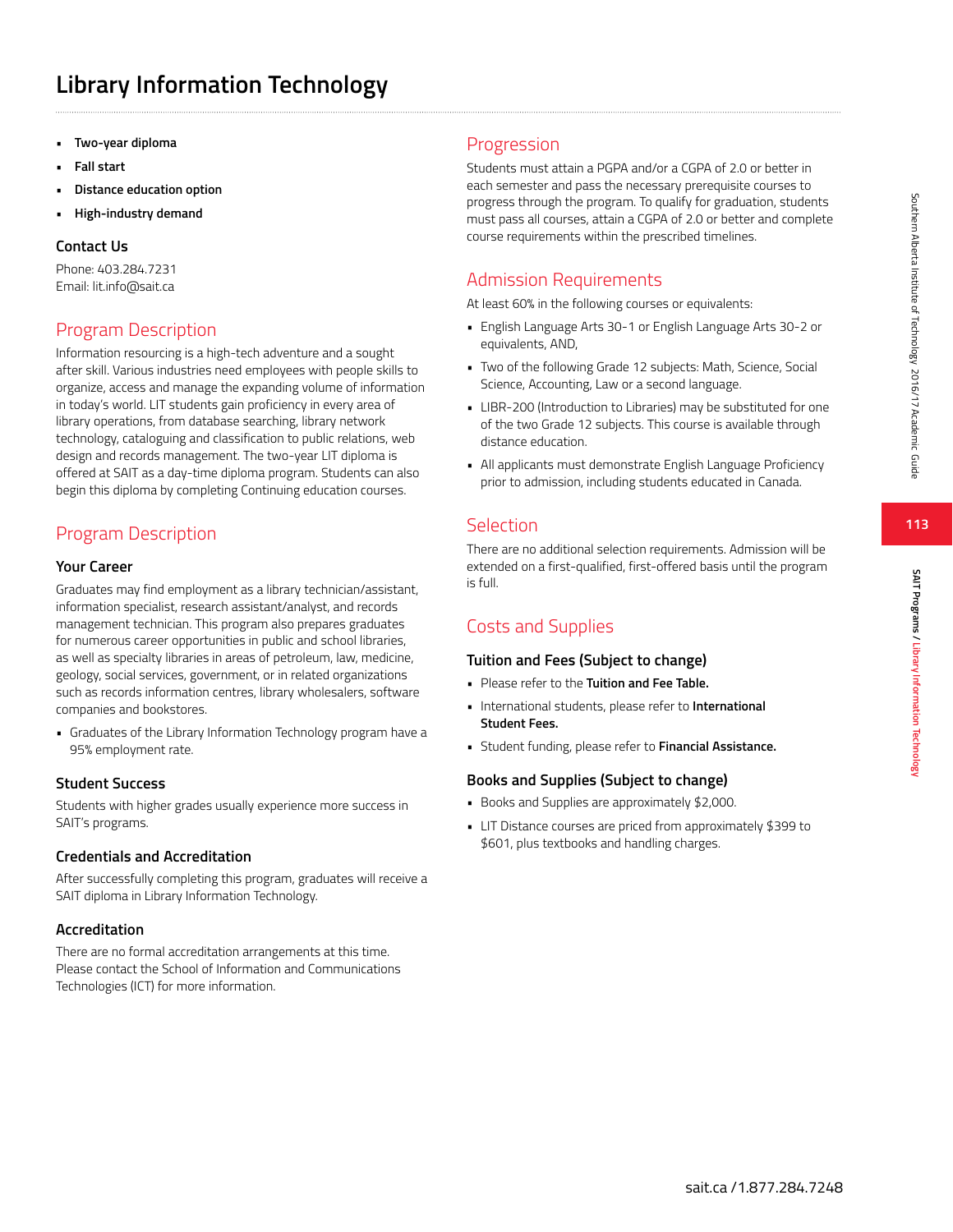### Program Outline

#### First Year

#### Semester 1

|                | COMN 220 - Communication and Presentation Skills                  | 3 credits   |
|----------------|-------------------------------------------------------------------|-------------|
|                | COMP 220 - Computer Fundamentals                                  | 3 credits   |
| ٠              | LIBR 200 - Introduction to Libraries                              | 1.5 credits |
| $\blacksquare$ | LIBR 202 - Bibliographic Description and Access I                 | 3 credits   |
| $\blacksquare$ | LIBR 235 - Library Information Services I                         | 3 credits   |
|                | LIBR 297 - Library Operations                                     | 3 credits   |
|                | Semester 2                                                        |             |
|                | COMM 352 - Communicating in the Workplace                         | 1.5 credits |
|                | LIBR 251 - Integrated Library Technology                          | 3 credits   |
|                | LIBR 252 - Bibliographic Description and Access II                | 3 credits   |
|                | LIBR 335 - Library Information Services II                        | 3 credits   |
|                | MGMT 244 - Fundamentals of Information and                        |             |
|                | Records Management                                                | 3 credits   |
|                | MKTG 360 - Library Marketing                                      | 1.5 credits |
|                | Second Year<br>Semester 3                                         |             |
|                | DATA 375 - Online Database Searching                              | 3 credits   |
|                | LIBR 302 - Bibliographic Description and Access III               | 3 credits   |
|                | LIBR 305 - Library Technology Customer Service                    | 3 credits   |
|                | LIBR 320 - Design Web Tools for Libraries                         | 3 credits   |
|                | PRAC 320 - Practicum Preparation                                  | 1.5 credits |
|                | Semester 4                                                        |             |
|                | LIBR 323 - Managing Digital Content                               | 3 credits   |
|                | MGMT 246 - Advanced Information and Records Management            | 3 credits   |
|                | MMGT 350 - Information Management Administration                  | 3 credits   |
|                | PRAC 392 - Library Practicum                                      | 3 credits   |
|                | Electives (Students are required to complete 3 elective courses): |             |
|                | ENGL 322 - Contemporary World Literature                          | 1.5 credits |
|                | LIBR 260 - Collection Development for Adults                      | 1.5 credits |
|                | LIBR 310 - Special Libraries                                      | 1.5 credits |
|                | LIBR 315 - Services Children/Young Adults                         | 1.5 credits |
| $\blacksquare$ | LIBR 330 - Storytelling                                           | 1.5 credits |
| ٠              | LIBR 340 - Specialized Terminology                                | 1.5 credits |
|                | LIBR 349 - Library and Information Technology Project I           | 1.5 credits |
|                | LIBR 351 - Public Libraries                                       | 1.5 credits |
|                | LIBR 399 - Library and Information Technology Project II          | 1.5 credits |
|                | <b>Total Credits</b>                                              | 61.5        |

### Transfer Options

Graduates may be eligible for transfer credit at:

- Athabasca University
- British Columbia Institute of Technology
- Royal Roads University
- University of New Brunswick, Saint John
- University of Ontario Institute of Technology
- University of the Fraser Valley

**114**

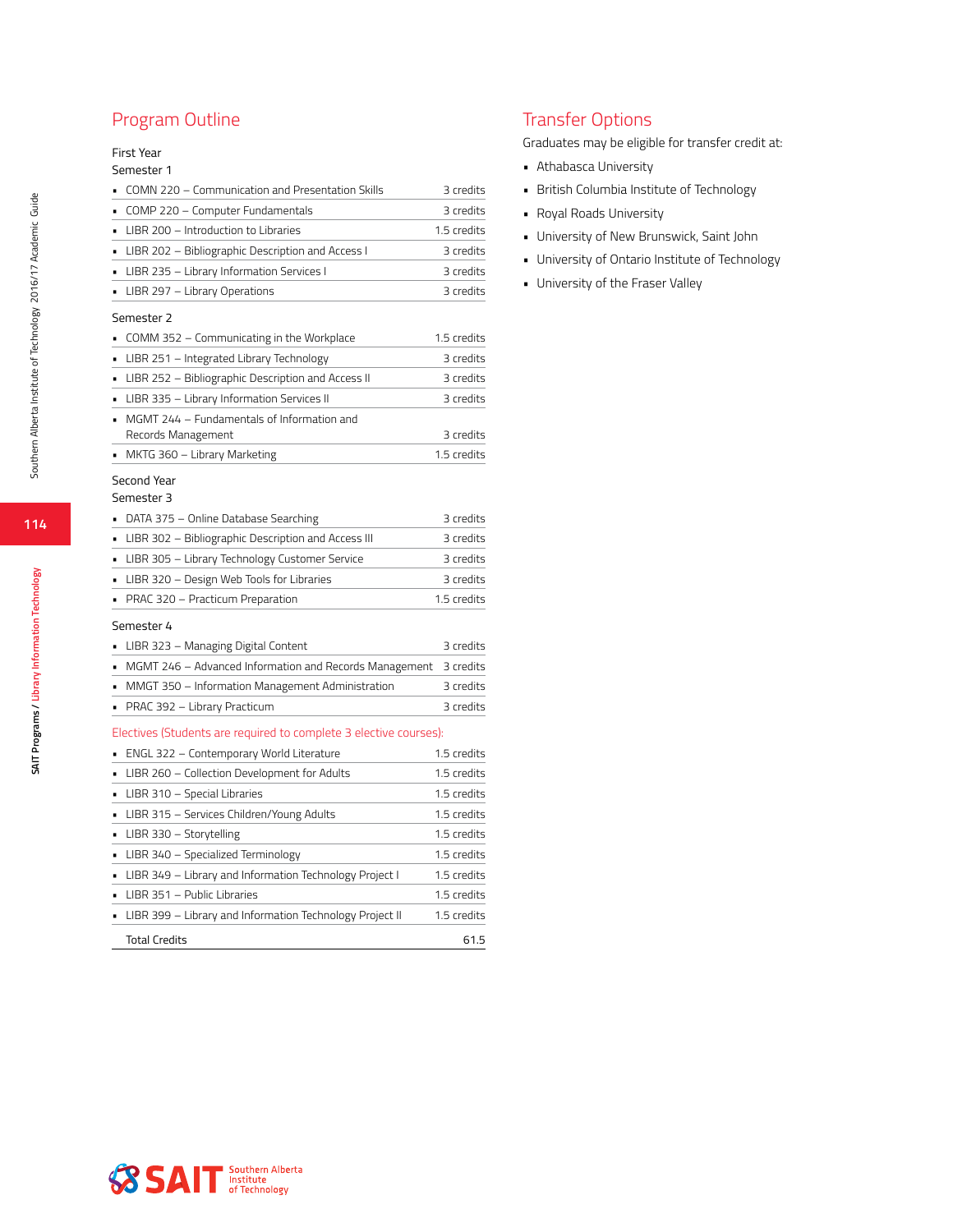### Costs and Supplies

#### **Tuition and Fees (Subject to change)**

- Please refer to the **Tuition and Fee Table.**
- International students, please refer to **International Student Fees.**
- For student funding, please refer to **Financial Assistance.**

### **Books and Supplies (Subject to change)**

- Books and Supplies for both semesters are approximately \$325. (there is some fluctuation with module pricing).
- Optional text, "Machinery's Handbook," is approximately \$160.

# **Machinist Technician**

- **• One-year certificate**
- **• Fall start**
- **• High-industry demand**

#### **Contact Us**

School of Manufacturing and Automation Room T470, Thomas Riley Building Phone: 403.284.8641 Email: ma.info@sait.ca

### Program Description

This full-time program is a great way to start your career as a Machinist – a rewarding and challenging trade with precision and craftsmanship as core attributes. As a Machinist Technician, you'll set up and operate precision equipment for the production of a variety of components and assemblies. Machinists make or modify primarily metal components to very fine tolerances. At 30 weeks in length (900 hours), this program contains content nearly double that afforded by the Machinist apprenticeship stream for equivalent periods. You will learn skills including, but not limited to: machining, machine set-up, blueprint reading, process planning, design validation, precision measurement, and heat treatment.

Metal cutting and shaping operations use a variety of machine tools, including conventional mills, drills, lathes, and grinders. As modern machine tools are often computer-driven, a Machinist Technician may be responsible for programming and operating high-tech Computer Numerically Controlled (CNC) equipment such as CNC mills, lathes, Electrical Discharge Machines (EDM), and Coordinate Measuring Machines (CMM).

Upon successful completion of your first 15 weeks, you will be eligible to write the first period Machinist apprenticeship exam. At the end of 30 weeks, you will be eligible to write the second period Machinist apprenticeship exam. Upon successful completion of the entire program, you will receive a SAIT Machinist Technician Certificate.

### Program Overview

### **Your Career**

Modern machine shops are clean and safe work environments. Machinist Technicians may find employment in a variety of industries including but not limited to transportation, oil and gas manufacturing, medical technology, wherever equipment is being manufactured or repaired.

Graduates of the Machinist Technician program benefit from a high level of industry demand, having achieved recognized training equivalent to the first two periods of the Machinist apprenticeship program. A certificate from the SAIT Machinist Technician program demonstrates the core competencies required for success in the Machinist trade.

• Graduates of the Machinist Technician program have a high employment rate.

### **Student Success**

Students with higher grades usually experience more success in SAIT's programs.

### **Credentials and Accreditation**

After successfully completing this program, graduates will receive a SAIT certificate as a Machinist Technician.

Graduates are eligible to write the first and second-year Provincial Apprenticeship Board exams for the machinist trade provided they attain a minimum of 65% in all their courses. Apprenticeship exam fees will be required.

### Progression

Students must attain a PGPA and/or a CGPA of 2.0 or better in each semester and pass the necessary prerequisite courses to progress through the program. To qualify for graduation, students must pass all courses, attain a CGPA of 2.0 or better and complete course requirements within the prescribed timelines.

### Admission Requirements

Successful completion of the following courses or equivalents:

- Math 10C, Math 10-3, Pure Math 10, or Applied Math 10, AND,
- English Language Arts 10-1 or English Language Arts 10-2, AND,
- Science 10
- All applicants must demonstrate English Language Proficiency prior to admission, including students educated in Canada.
- A pass mark in the SAIT Admission Examination (level 4) or equivalent is accepted in lieu of the above requirements.

### Selection

There are no additional selection requirements. Admission will be extended on a first-qualified, first-offered basis until the program is full.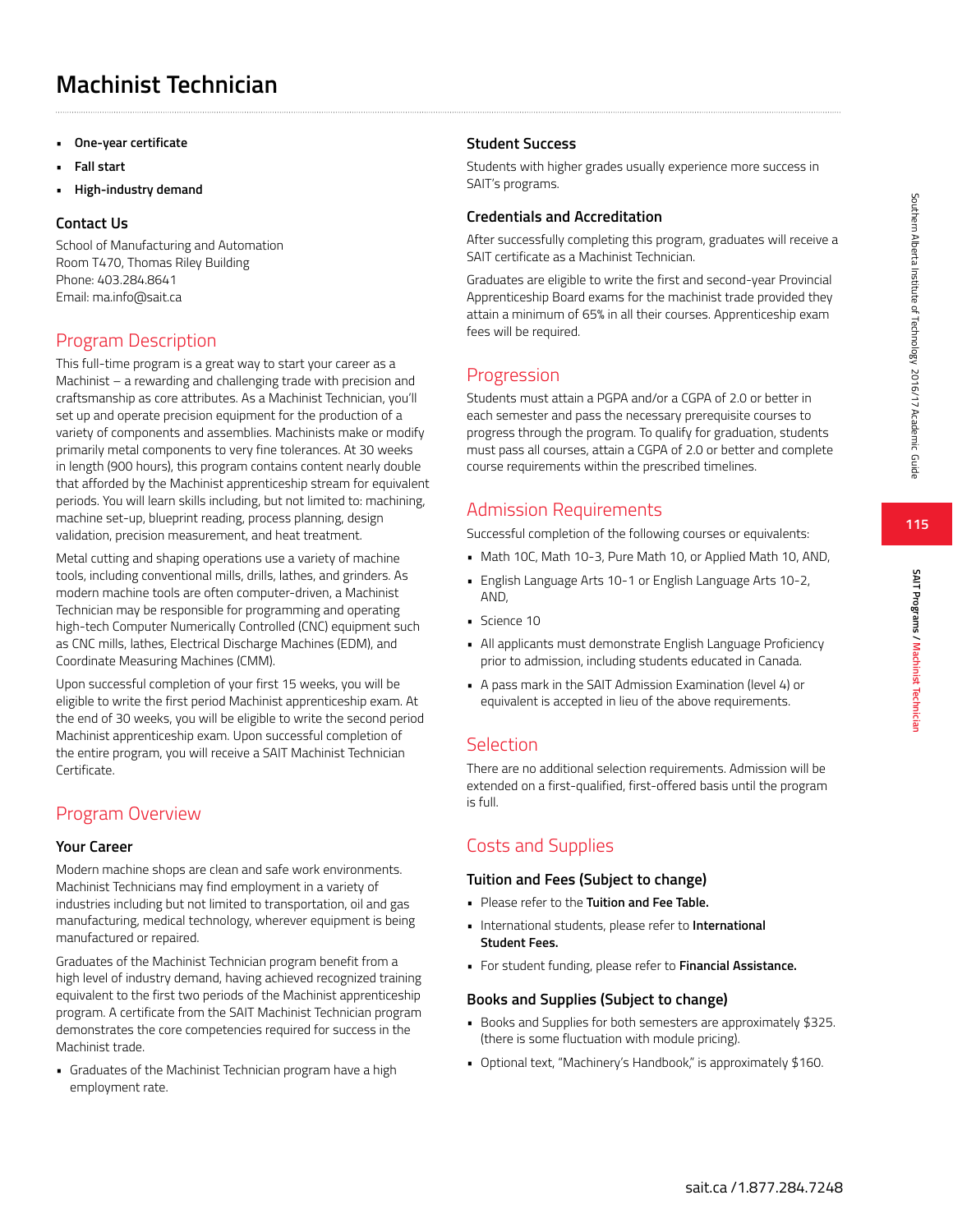### Program Outline

#### Semester 1

| BLPR 202 - Blueprint Reading             | 1.5 credits |
|------------------------------------------|-------------|
| MACH 204 - Machinist Theory I            | 3 credits   |
| MACH 205 - Machine Shop I<br>٠           | 6 credits   |
| MATH 209 - Mathematics                   | 1.5 credits |
| MNFG 223 - Computer Numerical Control I  | 1.5 credits |
| WELD 218 - Welding                       | 1.5 credits |
| Semester 2                               |             |
|                                          |             |
| MACH 254 - Machinist Theory II           | 1.5 credits |
| MACH 255 - Machine Shop II<br>٠          | 6 credits   |
| MATH 259 - Mathematics II                | 1.5 credits |
| MNFG 258 - Computer Numerical Control II | 1.5 credits |
| MNFG 260 - Computer Aided Manufacturing  | 1.5 credits |
| EMTL 203 - Metallurgy                    | 1.5 credits |

### Transfer Options

Transfer credit may be available at other post-secondary institutions where credits from SAIT programs could be evaluated on an individual basis. Interested students should contact the postsecondary institute of their choice for more information.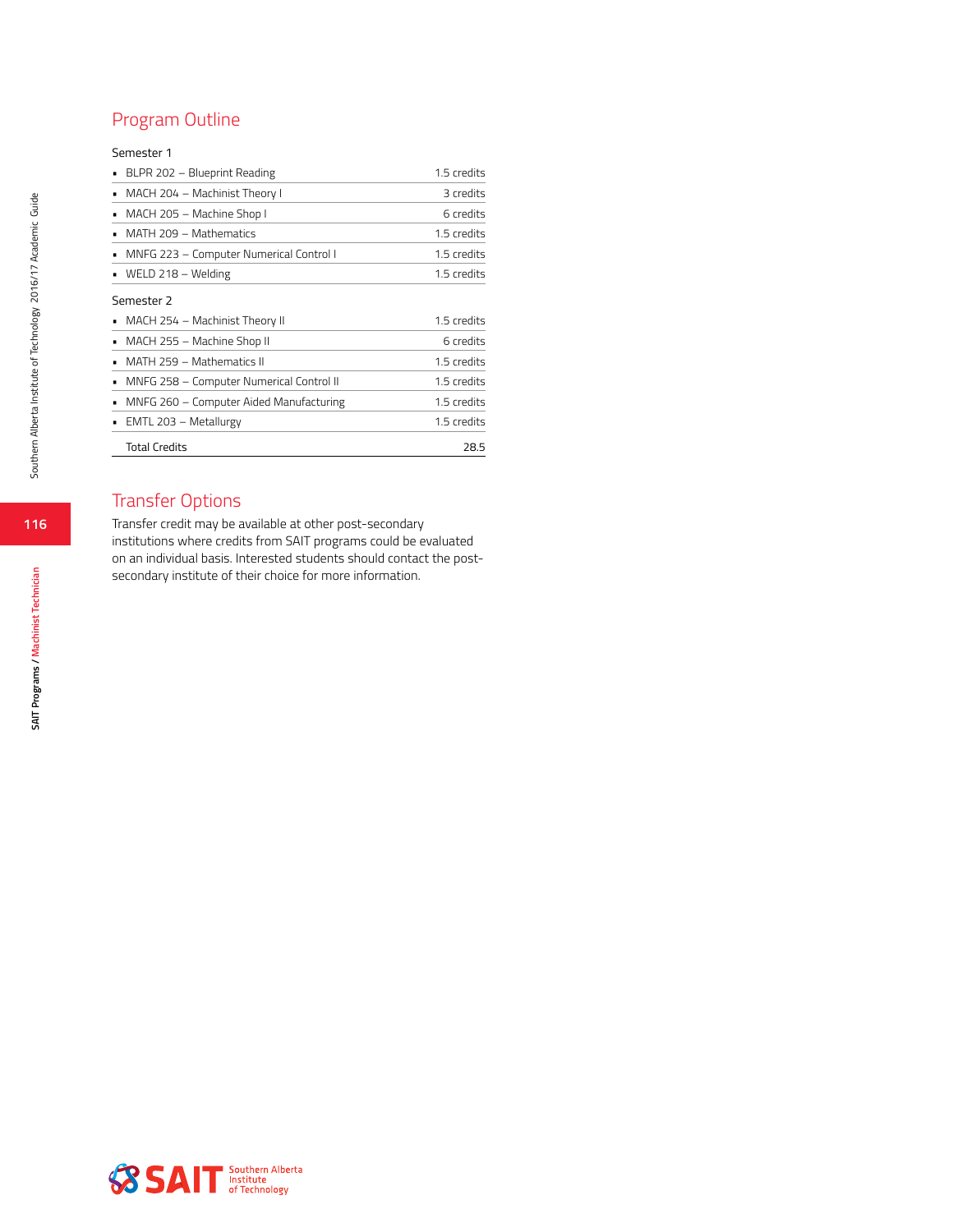- **• Two-year diploma**
- **• Design and Analysis, Design and Development, or Design and Automation majors**
- **• Fall start**

#### **Contact Us**

School of Manufacturing and Automation Room T470, Thomas Riley Building Phone: 403.284.864 Email: ma.info@sait.ca

### Program Description

The Mechanical Engineering Technology (MET) program is a practical, hands-on, full-time, two-year diploma program that lets you develop strong technical, analytical, and problem solving skills essential for a range of exciting careers in the challenging field of mechanical engineering.

During the common first year you will be exposed to a variety of topics including foundational math and physics, Computer Aided Design (CAD) and additional specialized courses to prepare you to enter into one of three specialized majors. Upon successful completion of the common first year, selection of your major will occur. Although SAIT will attempt to help students complete the program major of their choice, grade point for specific courses will be used in the selection criteria for each major, in case of a seat shortage for specific majors.

The following majors are available for the Mechanical Engineering Technology program:

- Design and Analysis
- Design and Development
- Design and Automation

**Common to all:** In all three available majors, a focus will be placed on professionalism, creativity, team work, effective communication and collaboration. Each student will also participate in a major capstone project that will address a real-world industry challenge.

The specific areas of study for the three majors will be:

#### **Design and Analysis Major:**

- Mechanical System Design
- Vibration Analysis
- Thermodynamics
- Fluid Mechanics

#### **Design and Development Major:**

- Model Making
- Prototyping
- Ergonomics

#### **Design and Automation Major:**

- Automation Systems Design
- Control Systems (PLC)
- Industrial robotics

### Program Overview

#### **Your Career**

Graduates will have obtained the designation of Mechanical Engineering Technologists, with a specialization in either Design and Analysis, Design and Development or Design and Automation.

As a Mechanical Engineering Technologist, you may find employment in the areas of research and development, mechanical equipment design, testing, quality control or project management. Mechanical Engineering Technologists are needed in a wide range of professional and technical industry sectors including: manufacturing, oil and gas, energy production, electronics, aerospace, plastics, wood products, warehousing, food processing and technical sales.

Upon successful completion of this program, you will have gained specialized skills in the area of your major:

- **Design and Analysis major** design, analysis and troubleshooting of various systems including mechanical, thermal and fluids
- **Design and Development major**  product design and development, prototyping, ergonomics and industrial design.
- **Design and Automation major** automated systems design and maintenance, manufacturing controls, and robotics.

#### **Student Success**

Students with higher secondary or post-secondary marks usually experience greater success in SAIT programs.

#### **Credentials and Accreditation**

After successfully completing this program, graduates will receive a SAIT diploma in either:

Mechanical Engineering Technology – Design and Analysis Mechanical Engineering Technology – Design and Development Mechanical Engineering Technology – Design and Automation

All three majors are nationally accredited by the Canadian Council of Technicians and Technologists (CCTT). Graduates may apply for their Certified Engineering Technologist (CET) designation after two years of appropriate work experience.

While attending SAIT, Mechanical Engineering Technology students can become members of the following societies:

- Association of Science and Engineering Technology Professionals (ASET).
- Society of Automotive Engineers (SAE).
- American Society for Quality (ASQ).

#### Progression

Students must attain a PGPA and/or a CGPA of 2.0 or better in each semester and pass the necessary prerequisite courses to progress through the program. To qualify for graduation, students must pass all courses, attain a CGPA of 2.0 or better and complete course requirements within the prescribed timelines.

**SAIT Programs / Mechanical Engineering Technology**

SAIT Programs / Mechanical Engineering Technology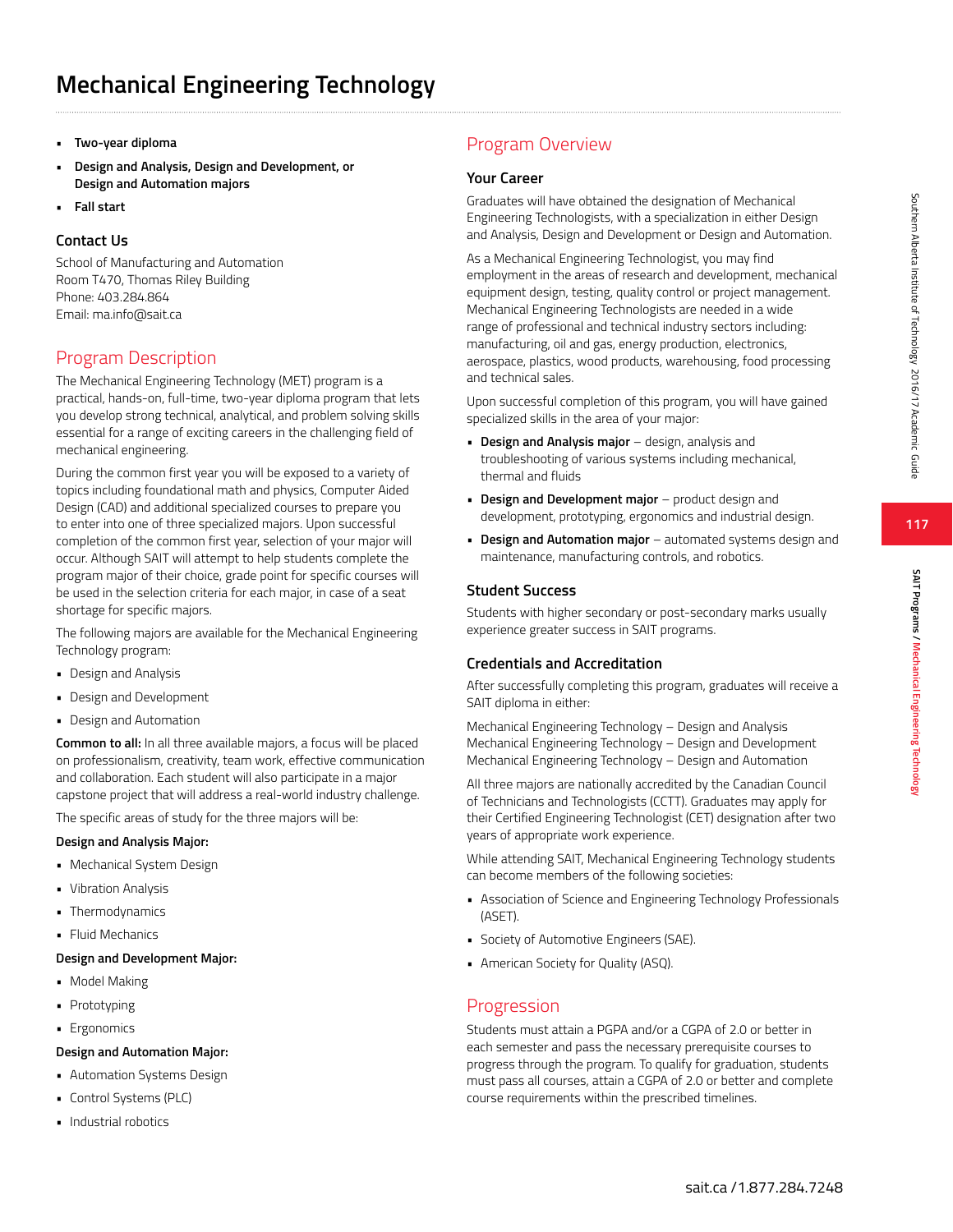### Admission Requirements

Completion of the following courses or equivalents:

- At least 60% in Math 30-1 or Pure Math 30, or at least 75% in Math 30-2, AND,
- At least 60% in English Language Arts 30-1 or English Language Arts 30-2, AND,
- At least 60% in Physics 20 and Chemistry 20, or at least 60% in Science 30.
- All applicants must demonstrate English Language Proficiency prior to admission, including students educated in Canada.

### **Selection**

**Step 1:** Read the program information to understand the program goals, requirements and deadlines.

**Step 2:** Ensure that you meet all of the admission requirements listed above.

**Step 3:** Submit your application and proof of the admission requirements (transcripts and/or anticipated final grades) along with all supporting documents on/or before Feb. 1 to be included in selection.

If you are still completing your required courses, please be cautious of overestimating your anticipated final grades to avoid your offer being rescinded in the future.

**Step 4:** Log in to mySAIT.ca to check your admission status. If eligible, your status will indicate that your application is "In Selection."

**Step 5:** Once you are in selection you are required to complete the Career Investigation Report which is located on the MET website. It must be completed and submitted on or before the application deadline which is February 1, 2017.

- Applicants who fail to complete the Career Investigation Report will be excluded from selection.
- Included in this report are steps to complete a Mechanical Comprehension Test. Ensure to select your preferred date.

**Step 6:** You are required to complete the Mechanical Comprehension Test.

Applicants who fail to complete the Mechanical Comprehension Test will be excluded from selection.

- Continue to monitor changes to your application status through mySAIT.ca starting in March.
- Offers for the Mechanical Engineering Technology program will commence late March and extend throughout late August.

Failure to meet anticipated final grades will result in offers being rescinded.

#### **Communication During Selection**

Email is the primary source of communication during the selection process. Ensure your personal email account is managed appropriately to receive our emails, files and communications.

Due to the significant number of applications for this program, the selection process can take some time. Every effort will be made to maintain the timelines outlined above. We appreciate your patience.

Unfortunately, due to the extremely large volume of applicants, we cannot provide any assistance or follow-up as to why the candidate was not competitive.

### Costs and Supplies

#### **Tuition and Fees (Subject to change)**

- Please refer to the Tuition and Fee Table for an estimation of the Tuition and Fees. .
- International students, please refer to **International Student Fees.**
- Student funding, please refer to **Financial Assistance.**

#### **Books and Supplies (Subject to change)**

• Books and Supplies are approximately \$1,500 per year.

### Program Outline

First Year – Common

Semester 1

| • COMP 213 - Computing for Engineering Technology | 3 credits   |
|---------------------------------------------------|-------------|
| MATH 238 - Math for Engineering and Tech I        | 3 credits   |
| MECH 200 - MET Concepts                           | 3 credits   |
| • MECH 205 - Electro-Mechanical Systems           | 3 credits   |
| • PHYS 235 - Engineering Physics                  | 1.5 credits |
| • THRM 200 - Introduction to Thermodynamics       | 1.5 credits |
| Semester 2                                        |             |
| • DYNA 265 – Dynamics                             | 1.5 credits |
| EMTL 250 - Engineering Materials                  | 3 credits   |
| ENGD 250 - Technical Modeling                     | 3 credits   |
| MATH 288 - Math for Engineering and Tech II       | 3 credits   |
| MNFG 290 - Manufacturing Processes                | 3 credits   |
|                                                   |             |

• STCS 255 – Engineering Statics 1.5 credits

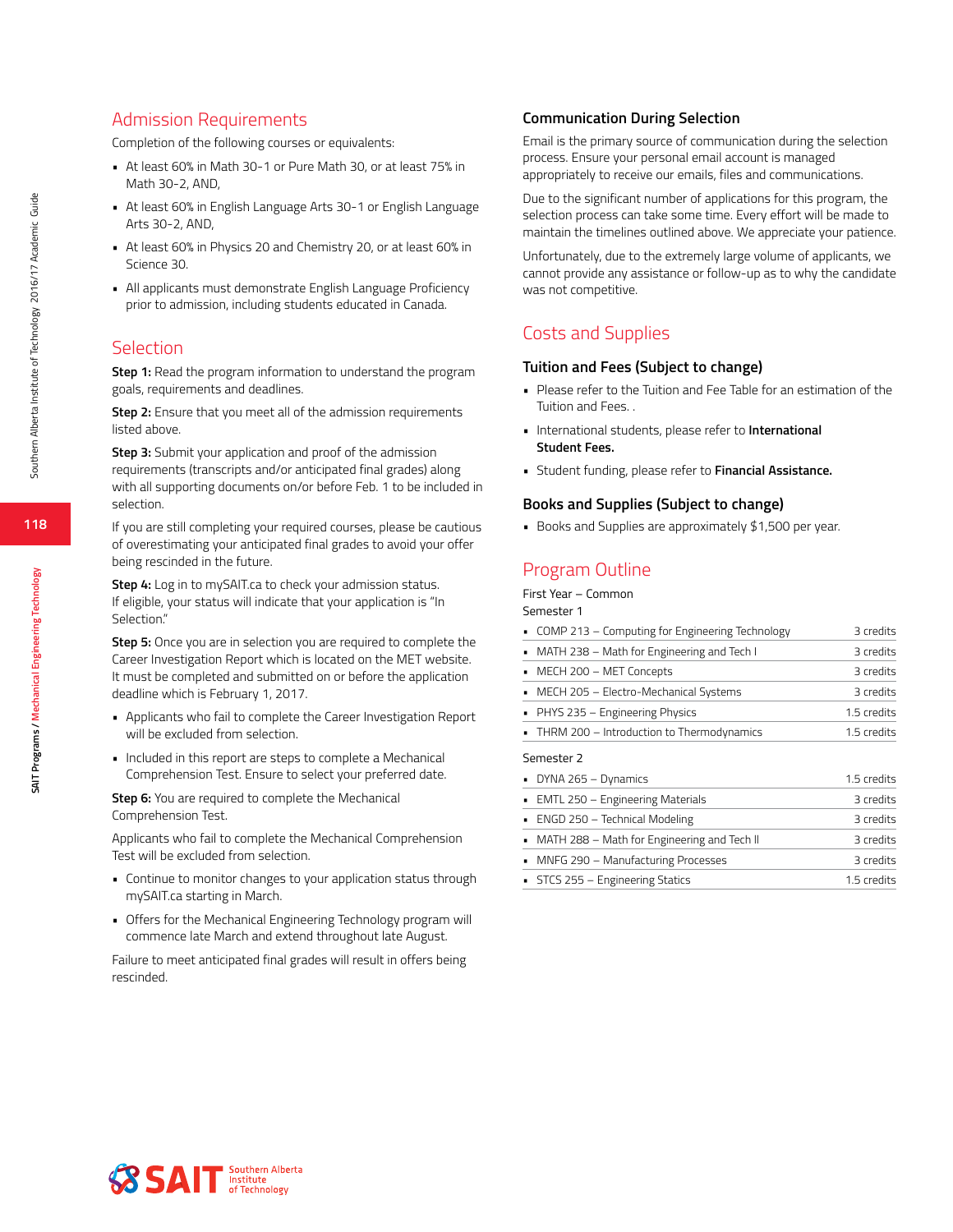#### **Design and Analysis**

Second Year

Semester 3

| $\blacksquare$ COMM 256 – Professional Communications and |             |  |
|-----------------------------------------------------------|-------------|--|
| Presentation Skills                                       | 3 credits   |  |
| $\blacksquare$ EMTL 300 – Mechanics of Materials          | 3 credits   |  |
| · FLDS 350 - Fluid Mechanics                              | 1.5 credits |  |
| • MACH 380 – Machine Dynamics                             | 1.5 credits |  |
| • MNFG 310 - Advanced Manufacturing                       | 3 credits   |  |
| • THRM 320 - Thermodynamics and Heat Transfer             | 3 credits   |  |
| Semester 4                                                |             |  |
| • DSGN 380 - Machine Design                               | 3 credits   |  |
| • DSGN 390 - Mechanical Systems Design                    | 3 credits   |  |
| ECON 209 - Engineering Economics                          | 1.5 credits |  |
| • FLDS 320 - Fluid Power                                  | 1.5 credits |  |

| Total Credits                                      | 60        |
|----------------------------------------------------|-----------|
| • STAT 245 - Statistics for Engineering and Tech I | 3 credits |
| PROJ 375 - Capstone Project                        | 3 credits |

#### **Design and Automation**

#### Second Year Semester 3

| CNTR 300 - Control Systems                                               | 3 credits   |
|--------------------------------------------------------------------------|-------------|
| COMM 256 – Professional Communications and<br><b>Presentation Skills</b> | 3 credits   |
| EMSI 310 - Computer Integrated Manufacturing<br>٠                        | 1.5 credits |
| EMSI 320 - Robots and Robotics                                           | 1.5 credits |
| EMTL 300 - Mechanics of Materials                                        | 3 credits   |
| MNFG 310 – Advanced Manufacturing                                        | 3 credits   |
| Semester 4                                                               |             |
| DSGN 380 - Machine Design                                                | 3 credits   |
| ECON 209 - Engineering Economics                                         | 1.5 credits |
| EMSI 360 - Advanced Programmable Logic Controllers                       | 3 credits   |
| FLDS 320 - Fluid Power                                                   | 1.5 credits |
| PROJ 375 - Capstone Project                                              | 3 credits   |
| STAT 245 – Statistics for Engineering and Tech I                         | 3 credits   |
| <b>Total Credits</b>                                                     | 60          |

#### **Design and Development**

Second Year Semester 3

| COMM 256 – Professional Communications and<br><b>Presentation Skills</b> | 3 credits   |
|--------------------------------------------------------------------------|-------------|
| EMTL 300 - Mechanics of Materials                                        | 3 credits   |
| MNFG 310 - Advanced Manufacturing<br>٠                                   | 3 credits   |
| PRDT 300 - Product Development<br>٠                                      | 3 credits   |
| PRDT 305 - Model Making and Prototyping                                  | 1.5 credits |
| PRDT 310 - Applied Product Development                                   | 1.5 credits |
| Semester 4                                                               |             |
| DSGN 380 - Machine Design                                                | 3 credits   |
| ECON 209 - Engineering Economics<br>٠                                    | 1.5 credits |
| FLDS 320 - Fluid Power                                                   | 1.5 credits |
| PRDT 320 - Product Analysis                                              | 3 credits   |
| PROJ 375 - Capstone Project                                              | 3 credits   |
| STAT 245 - Statistics for Engineering and Tech I                         | 3 credits   |
| <b>Total Credits</b>                                                     | 60          |

### Transfer Options

Graduates may be eligible for transfer credit at:

- Athabasca University
- British Columbia Institute of Technology
- Camosun College
- Cape Breton University
- Lakehead University
- Memorial University of Newfoundland
- Montana Tech
- NAIT
- Thompson Rivers University
- University of British Columbia
- University of Calgary
- University of New Brunswick, Saint John
- University of Ontario Institute of Technology
- University of Victoria

**SAIT Programs / Mechanical Engineering Technology**

SAIT Programs / Mechanical Engineering Technology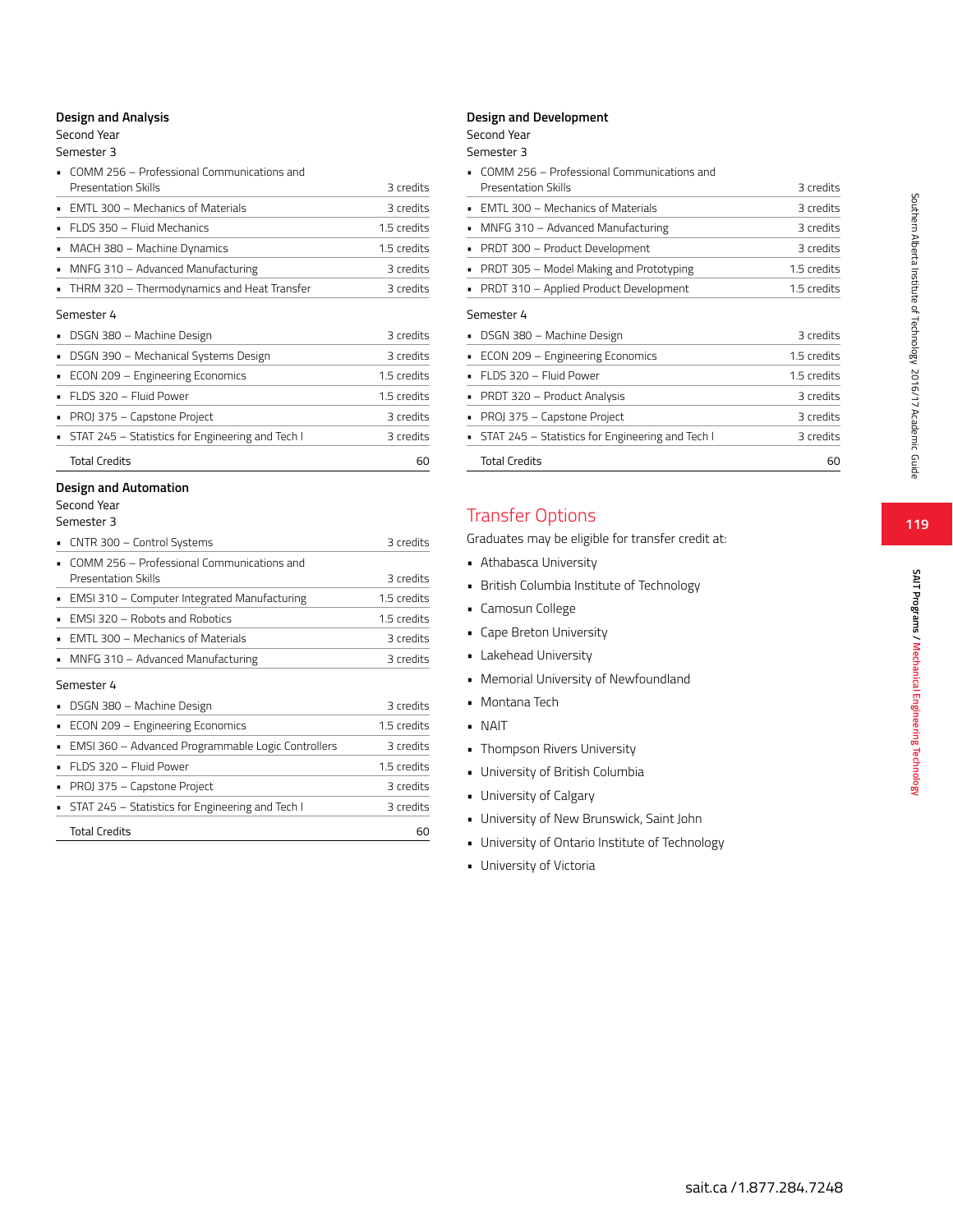- **• 21-week certificate**
- **• Fall and winter starts**
- **• Clinical practicum**

#### **Contact Us**

School of Health and Public Safety Room NR502, Senator Burns Building Phone: 403.284.8500 Email: hps.info@sait.ca

#### Program Description

As a five-month program offered full-time, the Medical Device Reprocessing Technician program provides entry-level training for the critical role of cleaning, packaging, sterilizing, storing and handling of sterile supplies and instruments, with a focus on infection prevention and control and aseptic techniques. It includes a practicum, arranged by SAIT, at an accredited clinical facility. This type of employment requires flexibility (shift work), manual dexterity and good health.

The Medical Device Reprocessing Technician program is 21 weeks in length and includes classroom instruction with integrated practical learning experiences. This is followed by 400 hours of practicum, of which eight weeks take place at a clinical site. Theory will be integrated throughout the practicum to increase knowledge, skills and employability.

Students in this program require access to a personal computer and the Internet to facilitate completion of the required courses.

This program is also available part-time through distance education. Visit the Medical Device Reprocessing Technician distance page for details.

### Program Overview

#### **Your Career**

Graduates find work as medical device reprocessing technicians, sterile processors, service aides, and in related positions in health care medical device reprocessing departments, operating rooms, doctor's offices, dental clinics, surgical centers, and specialty areas at acute care, community care and extended care facilities. Graduates are often hired into casual positions initially which usually progress to full-time positions within one year of hire. In order to find employment, many graduates must relocate across Alberta and potentially even throughout Canada.

• Graduates of the Medical Device Reprocessing Technician program have a 95% employment rate.

#### **Student Success**

In order to be successful in this program, applicants must have basic computer literacy including the ability to use word processing and communication software. Educational interaction in this program depends on these basic computer skills, and medical device reprocessing technicians work with hospital information systems. It is the student's responsibility to ensure adequacy of these skills prior to program admission.

- Students with higher secondary or post-secondary marks usually experience greater success in SAIT programs.
- Students who experience success in this program and career:
	- Have effective communication skills in English,
	- Are detail-oriented in the care they provide and enjoy working in a team environment,
	- Must be able to lift up to 18 kg/40 pounds and push/pull 114 kg/250 pounds on an ongoing basis,
	- Demonstrate good motor coordination and manual dexterity and are able to perform repetitive tasks in a noisy, stressful environment,
	- Able to stand or walk for long periods of time with repeated bending at the knees and waist, and
	- Have no sensitivities to latex, disinfection and sterilization chemicals, or to the sight of blood and human tissue.

#### **Credentials and Accreditation**

After successfully completing this program, graduates will receive a SAIT Medical Device Reprocessing Technician certificate. The program arranges for graduates to challenge the International Association of Healthcare Central Service Materiel Management (IAHCSMM) certification exam for international recognition of their competencies as a Central Service Technician (CRCST). This allows international portability.

SAIT's Medical Device Reprocessing Technician program is also recognized by the Canadian Standards Association (CSA) and graduates are eligible to challenge the CSA Canadian certification exam to become a certified Medical Device Reprocessing Technician (CMDRT).

Certification from either IAHCSMM or CSA is required to practice as a MDRT in Alberta. Please Note: Your MDRT certificate and a high school diploma are required to challenge the CSA certification exam.

There are no formal accreditation arrangements at this time. Please contact the School of Health and Public Safety for more information.

**Note:** This program is eligible for the Canada-Alberta Job Grant.

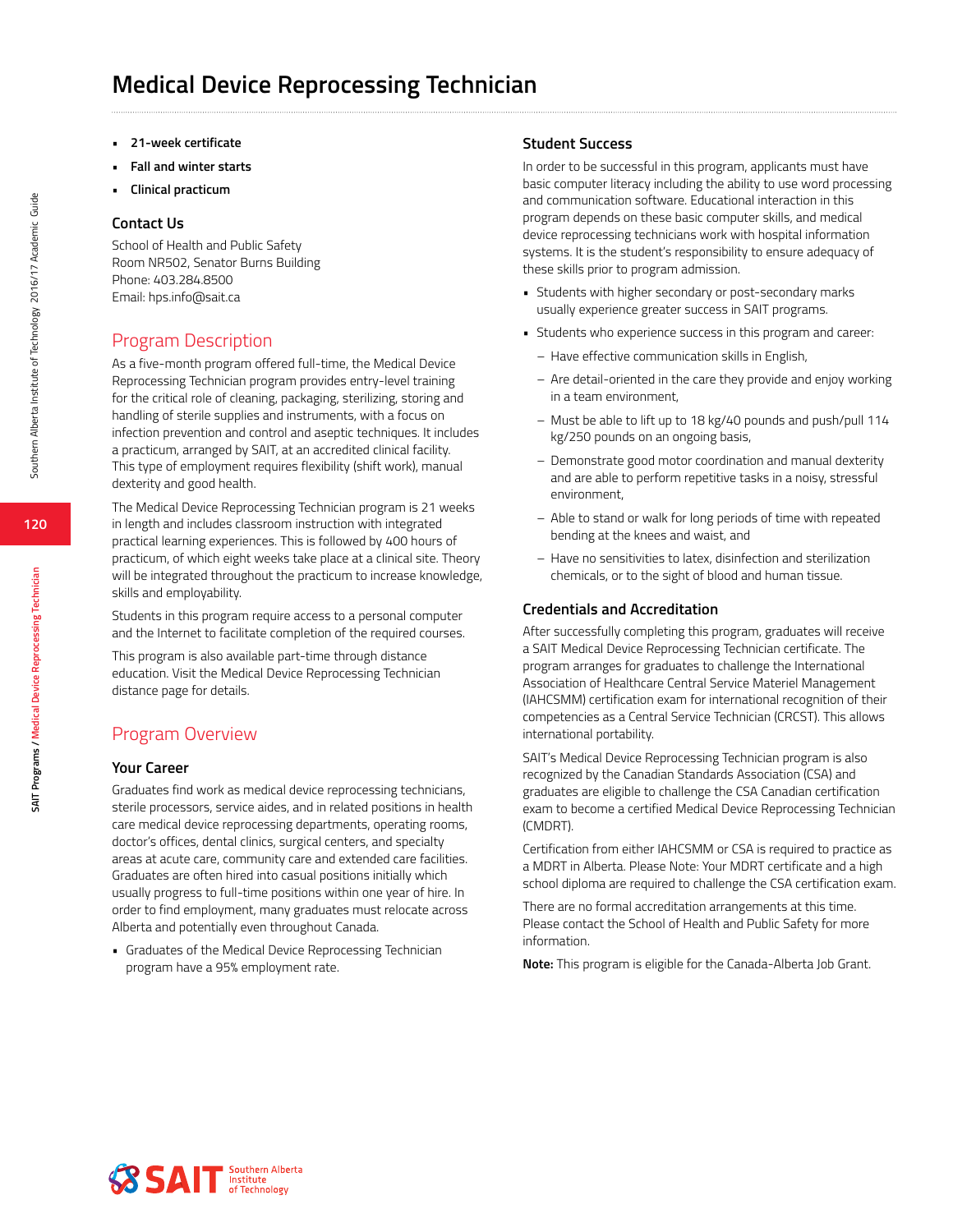**SAIT Programs / Medical Device Reprocessing Technician**

SAIT Programs / Medical Device Reprocessing Techniciar

### **Progression**

Students must attain a PGPA and/or a CGPA of 2.0 or better in each semester and pass the necessary prerequisite courses to progress through the program. To qualify for graduation, students must pass all courses, attain a CGPA of 2.0 or better and complete course requirements within the prescribed timelines.

### Admission Requirements

Completion of the following courses or equivalents:

- At least 50% in English Language Arts 30-1 or English Language Arts 30-2, AND,
- At least 50% in Science 20 or Biology 20 or Chemistry 20, or at least 60% in Science 24
- All applicants must demonstrate English Language Proficiency prior to admission, including students educated in Canada.

### **Selection**

There are no additional selection requirements. Admission will be extended on a first-qualified, first-offered basis until the program is full.

Successful candidates must sign a practicum awareness agreement prior to final acceptance.

Candidates are strongly encouraged to complete a tour of a hospital central reprocessing department prior to the start of classes.

Email is the primary source of communication during the selection process. Ensure your email account is managed appropriately to receive our emails, files and communications. It is not recommended to use a Microsoft email account such as @hotmail. com or @live.com as there have been some issues in the past in receiving SAIT communications using these types of accounts.

### Program and Practicum Requirements

The eight weeks of practicum are not necessarily consecutive and may not be continuous with the end of the theory portion of the program (ie. there may be a gap between finishing the theory and starting the practicum). The School of Health and Public Safety has many practica partners located within Alberta and across Canada. Practicum placements in Calgary are limited and students may be required to relocate outside of Calgary for practicum.

Successful candidates will be informed of the allocation of their practicum placement by the program. There is no guarantee that students will be placed at their desired practicum location. Special considerations of personal circumstances will not be given in regards to assigning practicum placements. Students will be responsible for fees associated with practicum such as relocation and travel costs.

In compliance with the practica agreements with our clinical partners, successful candidates will be requested to provide proof of the following requirements:

- **• Updated Immunization Records:** Most practicum sites require students to demonstrate updated immunization status prior to attending practicum. Successful candidates will be asked to provide an up-to-date immunization record to the SAIT Health Clinic as part of the program orientation. Failure to do so could jeopardize a student's ability to complete the practicum portion of his/her program. The receiving practicum site has the right to refuse students who cannot prove they have met all the required immunizations. Please review the immunization process document for specific details. It is advised to start the immunization process early as it can take some time to complete.
- **• Police Information Check and Vulnerable Sector Check:** According to the Protection for Persons in Care Act, our practica sites require that students obtain a Police Information Check including Vulnerable Sector Check, prior to going on practicum. Any criminal code offence for which a pardon has not been received may be a deterrent to a student's entry into practicum, and therefore will result in an uncompleted program or nongraduating status. Successful candidates will be asked to provide a clear Police Information Check including Vulnerable Sector Check record to the School of Health and Public Safety main office by orientation day. Please review the Police Information Check process document for specific details. Be aware that the record must be dated no earlier than 90 days prior to your program orientation day (typically orientation day is held the week prior to the first day of class). Online Police Information Checks/Vulnerable Sector Checks are not acceptable.
- **• Health and Wellness Status:** Due to the demanding nature of the work in the health care field and Occupational Health and Safety requirements, the health care field has a strong focus on health and wellness. Students with a medical condition or disability that may impact them in a practicum setting are strongly advised to discuss concerns with the program academic chair and/or SAIT Accessibility Services as soon as possible upon acceptance into the program. Please review the attached document for guidance on entering an allied health program with a medical condition or disability.

More details on the practica requirements per program are outlined on a pre-orientation website for successful candidates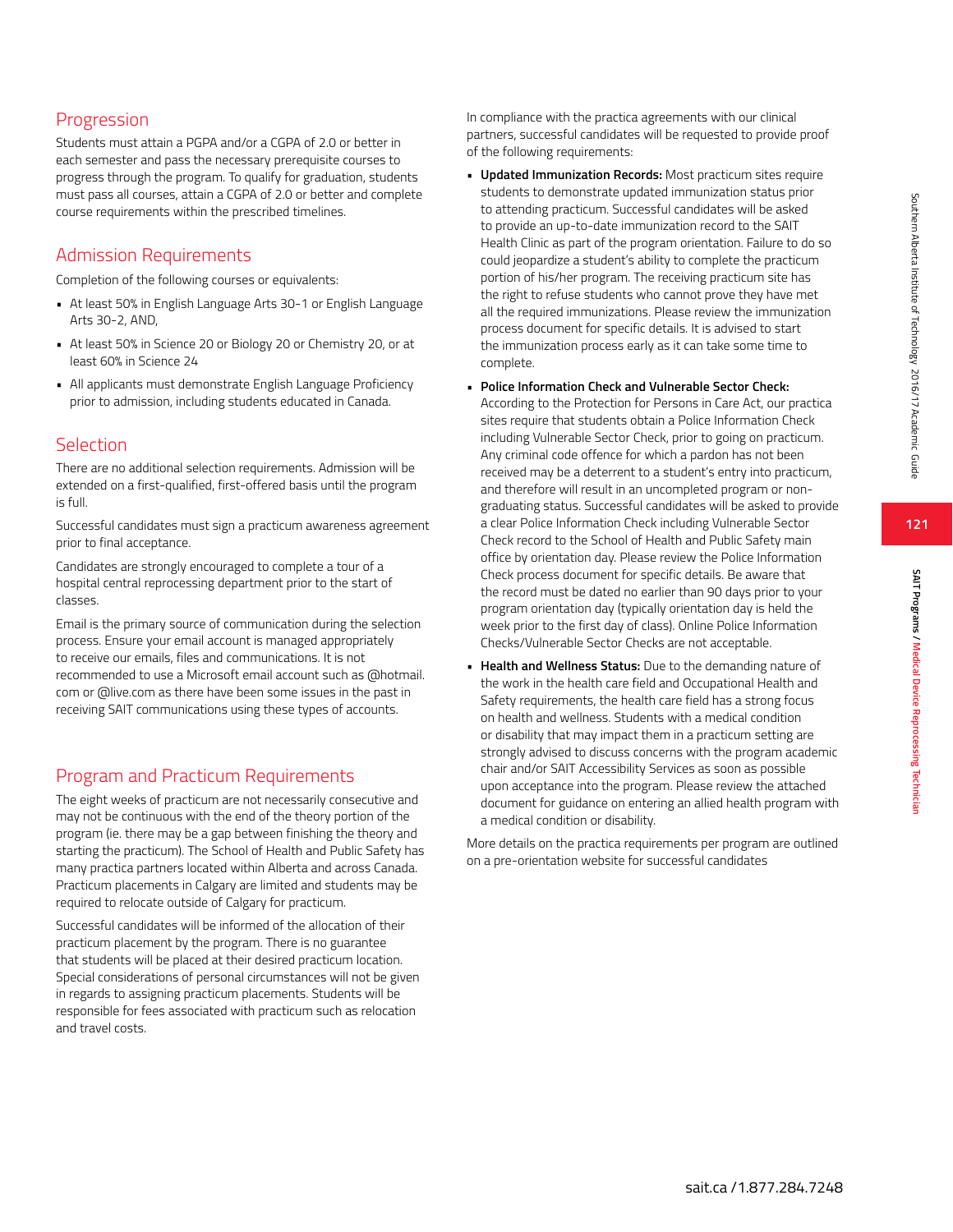### Costs and Supplies

#### **Tuition and Fees (Subject to change)**

- Please refer to the **Tuition and Fee Table.**
- International students, please refer to **International Student Fees.**
- For student funding, please refer to **Financial Assistance.**
- Students are responsible for any additional expenses related to their practica including relocation costs to practicum sites outside of Calgary.
- International Association of Healthcare Central Service Materiel Management (IAHCSMM) certification exam fee is approximately \$125 – program will cover this cost.
- Canadian Standards Association certification exam fee is approximately \$263.
- There is a fee associated with obtaining a police information check including Vulnerable Sector Check, payable to the Police or the Royal Canadian Mounted Police (RCMP).

#### **Books and Supplies (Subject to change)**

- Books and Supplies are approximately \$400
- Students are required to have access to a personal computer, printer and Internet. Computers must meet the specifications listed in Fees and Expenses.

### Program Outline

This program is a 21 week certificate offered over the Fall/Winter semesters or Winter/Spring semesters.

| • INFC 206 - Infection Control and Decontamination | 1.5 credits |
|----------------------------------------------------|-------------|
| • SPRO 227 – Packaging Materials and Techniques    | 1.5 credits |
| • SPRO 235 – Sterilization Methodology             | 1.5 credits |
| • STDP 246 - Supply Distribution and Standards     | 1.5 credits |
| • SPRO 255 – Professional Practice                 | 1.5 credits |
| • INST 263 – Instrumentation                       | 1.5 credits |
| • PRAC 296 – Practicum                             | 7.5 credits |
| <b>Total Credits</b>                               | 16.5        |

### Transfer Options

Transfer credit may be available at other post-secondary institutions where credits from SAIT programs could be evaluated on an individual basis. Interested students should contact the postsecondary institute of their choice for more information.

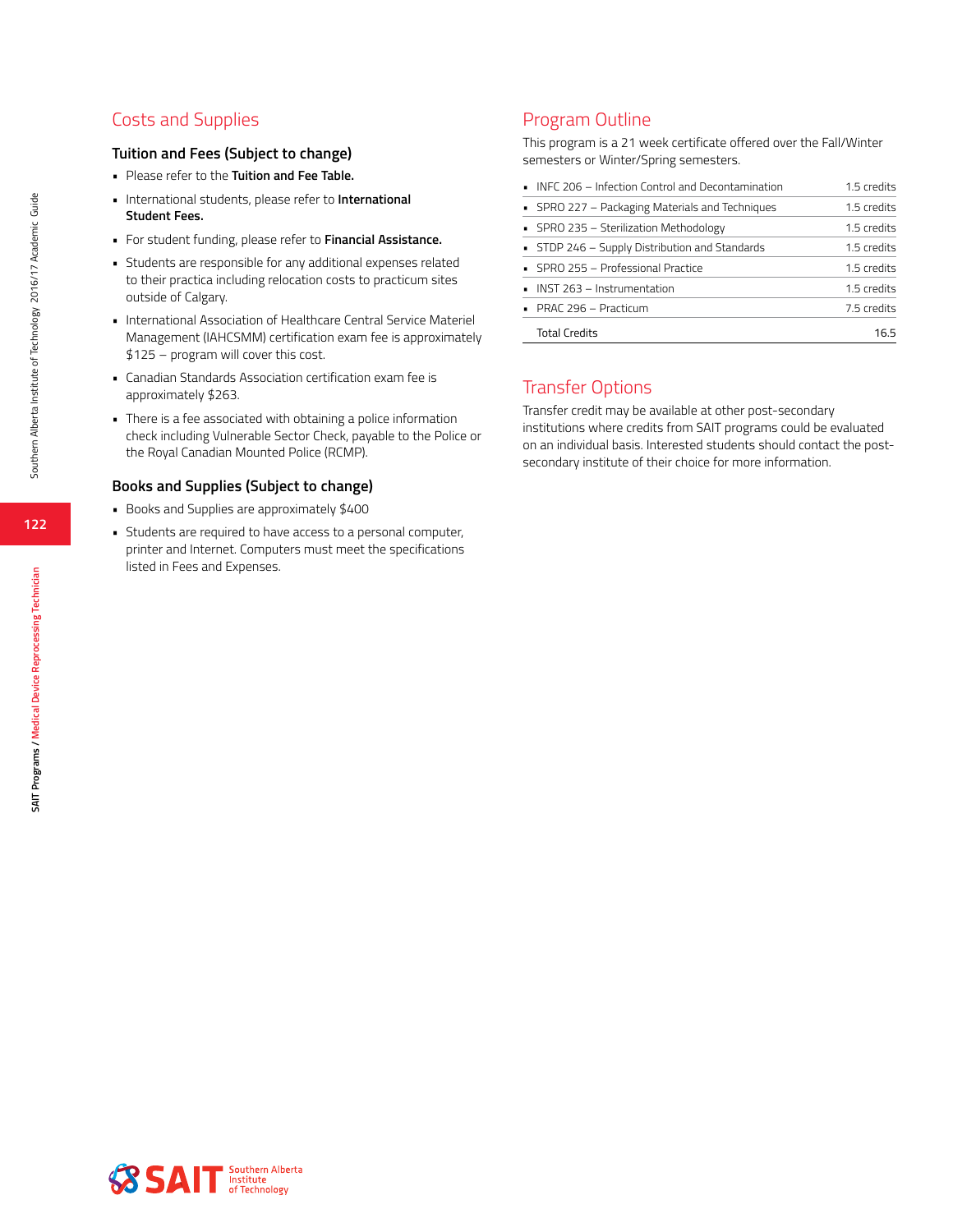- **• 19-week certificate**
- **• Fall and winter starts**
- **• Includes a clinical laboratory practicum**

#### **Contact Us**

School of Health and Public Safety Room NR502, Senator Burns Building Phone: 403.284.8500 Email: hps.info@sait.ca

### Program Description

A medical laboratory assistant is an integral member of the laboratory workforce, a field that is not only growing to meet the needs of an increasing and aging population, but also changing to support medical advances. As a five-month program offered fulltime, the Medical Laboratory Assistant program trains students to collect, process, and prepare patient specimens, enter data, perform clerical and reception services, perform electrocardiograms and urinalyses and carry out basic laboratory procedures. Medical laboratory assistants must be accurate, self-motivated and dependable with a skilled eye for detail and strong client service skills.

The Medical Laboratory Assistant program consists of 12 weeks of classroom instruction and laboratory training followed by a sevenweek practicum. The first week of practicum is spent in a simulated environment at SAIT. The rest of the practicum period is spent in a clinical laboratory where students refine competencies acquired at SAIT. Practicum sites are arranged by SAIT. Students must expect to train outside of Calgary either totally or in-part. The seven weeks of practicum are not necessarily consecutive and may not be continuous with the end of the theory portion of the program.

Certain courses are available by distance education or continuing education – INFC 215 Infection Prevention and Control, MEDL 245 Clinical Laboratory - Introduction, MEDT 211 Medical Terminology 1, and PROF 240 Healthcare Professionalism. The courses must be completed within the time frame shown in the Program Outline. Please be advised that full-time student status requires the student to take 60 percent of a full course load per semester. Depending on the number of courses completed by distance education or continuing education, students may be considered a part-time student, which may impact their financial loan status.

Students in this program require access to a personal computer and the Internet to facilitate completion of required online course components.

### Program Overview

#### **Your Career**

Graduates find work as medical laboratory assistants in community collection sites, hospital rapid-response laboratories, highvolume medical laboratories and private insurance or home care companies. The employment requires flexibility (shift-work), good health and manual dexterity. Medical laboratory assistants work in laboratory environments where they may spend a considerable amount of time standing or sitting and performing tasks that may be repetitive. They must observe safety precautions to reduce the risk of exposure to infectious body fluids and dangerous chemicals. Graduates are often hired into casual positions initially which usually progress to full-time positions within one year of hire. In order to find employment, many graduates must relocate across Alberta and potentially even throughout Canada.

• Graduates of the Medical Laboratory Assistant program have a 98% employment rate.

#### **Student Success**

- Students with higher secondary or post-secondary marks usually experience greater success in SAIT programs.
- In order to be successful in this program, applicants must have basic computer literacy. An acceptable computer skill level would include the ability to use word processing and communication software. Educational interaction in this program depends on these basic computer skills and medical laboratory assistants work with laboratory and hospital information systems. It is the student's responsibility to ensure adequacy of these skills prior to program admission.
- A keyboarding/data entry speed of 30 words per minute (wpm) net or better is required. Applicants will be required to complete a program-specific keyboarding assessment (available at SAIT for a minimal fee) prior to admission to the program.
- Students who experience success in this program have the following characteristics:
	- The ability to follow instructions, pay close attention to detail and take precise readings,
	- The ability to work quickly and accurately,
	- Good finger and manual dexterity to handle specimens and small laboratory equipment,
	- Normal colour vision,
	- Good communication and problem solving skills,
	- Good organizational skills,
	- The interpersonal skills and effective communication skills in English required to work well with co-workers and the public.
- Medical laboratory assistants enjoy working with people, like direct contact with patients and do not mind shift work.

**SAIT Programs / Medical Laboratory Assistant**

SAIT Programs / Medical Laboratory Assistani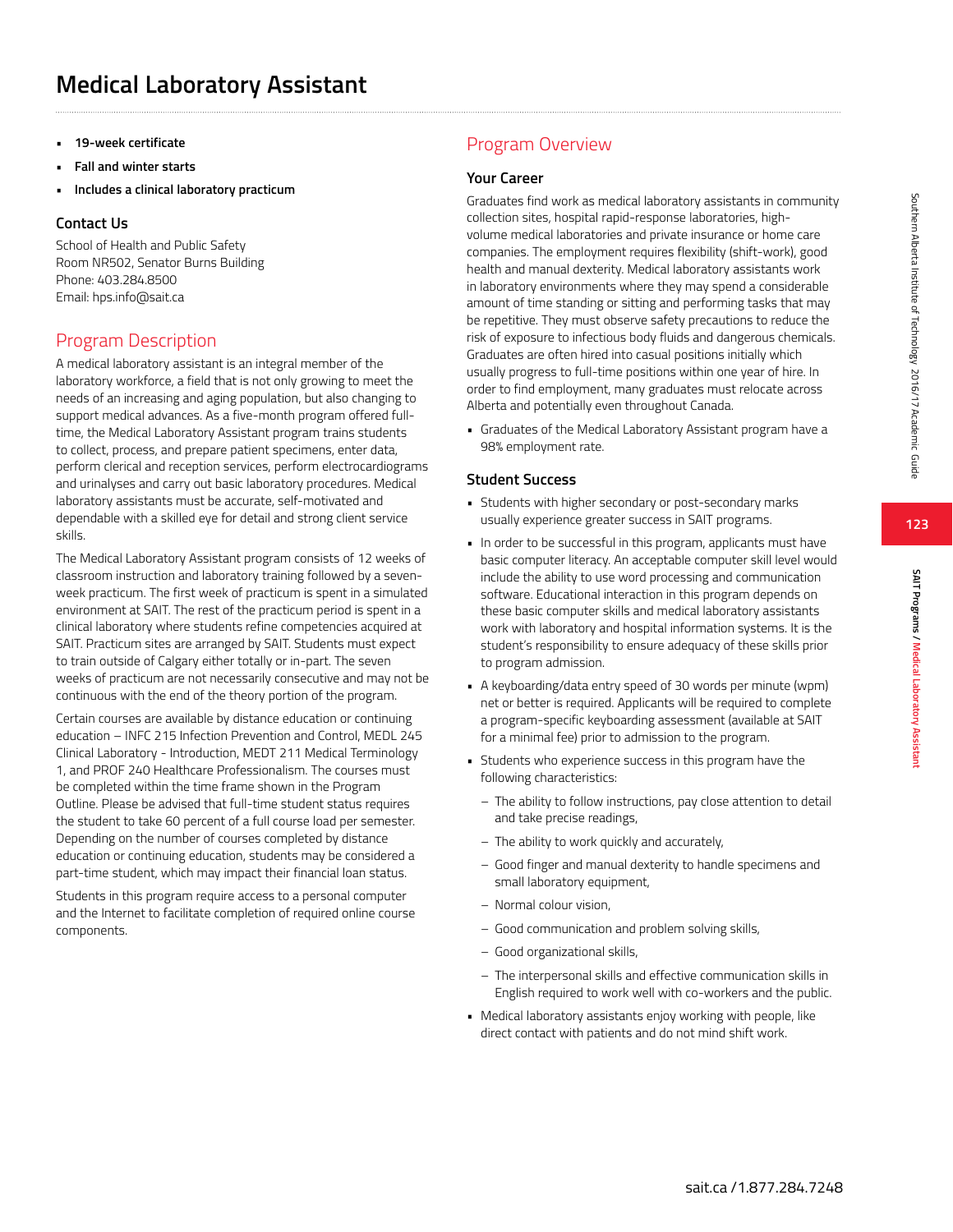#### **Credentials and Accreditation**

After successfully completing this program, graduates will receive a SAIT Medical Laboratory Assistant certificate. Graduates are eligible for registration and membership with the College of Medical Laboratory Technologists of Alberta and the Canadian Society for Medical Laboratory Science.

#### **Accreditation**

The Medical Laboratory Assistant program delivered by SAIT is accredited by the Canadian Medical Association.

#### Progression

Students must attain a PGPA and/or a CGPA of 2.0 or better in each semester and pass the necessary prerequisite courses to progress through the program. To qualify for graduation, students must pass all courses, attain a CGPA of 2.0 or better and complete course requirements within the prescribed timelines.

#### Admission Requirements

Completion of the following courses or equivalents:

- At least 50% in Math 20-2 or Pure Math 10, or at least 60% in Math 10C, AND,
- At least 50% in English Language Arts 30-1 or English Language Arts 30-2, AND,
- At least 50% in Chemistry 20, AND,
- At least 50% in Biology 20.
- All applicants must demonstrate English Language Proficiency prior to admission, including students educated in Canada.

#### Selection

Applications and proof of the admission requirements (transcripts and/or anticipated final grades) must be submitted to be included in selection.

- The first round of selection will start Dec. 1 (fall intake) or July 1 (winter intake). Applications will be reviewed monthly and selection is done on a continuous basis.
- Applicants who apply after the program has been filled will be placed on a waitlist and may be invited to complete the selection process if a seat becomes available.
- There will be 32 seats offered in both the fall and winter intakes.

#### **Selection Criteria**

In order to best select our students, the School of Health and Public Safety will forward a selection package to those that meet the admission requirements.

Email is the primary source of communication during the selection process. Ensure your email account is managed appropriately to receive our emails, files and communications.

In the selection process, you will be required to complete a program-determined keyboarding assessment (available at SAIT for a minimal fee). You must keyboard at least 30 words per minute net or better to continue in the selection process.

Applicants will be ranked according to the composite score of the following criteria:

- Admission Requirements: course average and post-secondary education / training: 50%
- Related Work / Volunteer Experience: 25%
- Keyboarding Skills: 25%

You must also score 10 out of 25 or higher in the related work/ volunteer experience to continue in the selection process.

#### **Selection Process**

Applicants will be ranked monthly according to the selection criteria outlined above. Note that academic ranking is used as part of the selection criteria.

| <b>Composite Score</b> | <b>Next Step</b>                                                                                                                                                                                                       |
|------------------------|------------------------------------------------------------------------------------------------------------------------------------------------------------------------------------------------------------------------|
| 75% or above           | You will be offered a seat in the program or<br>waitlisted in ranked order, based on your<br>composite score. Offers will be dependent on<br>seat availability.                                                        |
| $51 - 74%$             | If the program is not full on March 1 (for the<br>fall intake), or Oct. 1 (for the winter intake), you<br>will be considered for a position in the program.<br>Offers will be based on the highest composite<br>score. |
|                        | If the program is full, you will be placed on<br>a waitlist in ranked order, based on your<br>composite score.                                                                                                         |
| 50% and below          | Applicants with a composite score of 50% or<br>below will be declined.                                                                                                                                                 |

#### **Applicants with Anticipated Final Grades**

If you've indicated that you are currently enrolled in or registered in courses required for admission to the Medical Laboratory Assistant (MLA) program, you are required to provide a final grade or an interim grade (i.e. mid-term mark) by April 15 for the fall intake or Nov. 15 for the winter intake. If you receive an offer of admission and your grades are not consistent with the anticipated final grades you've identified, your offer of admission may be withdrawn.

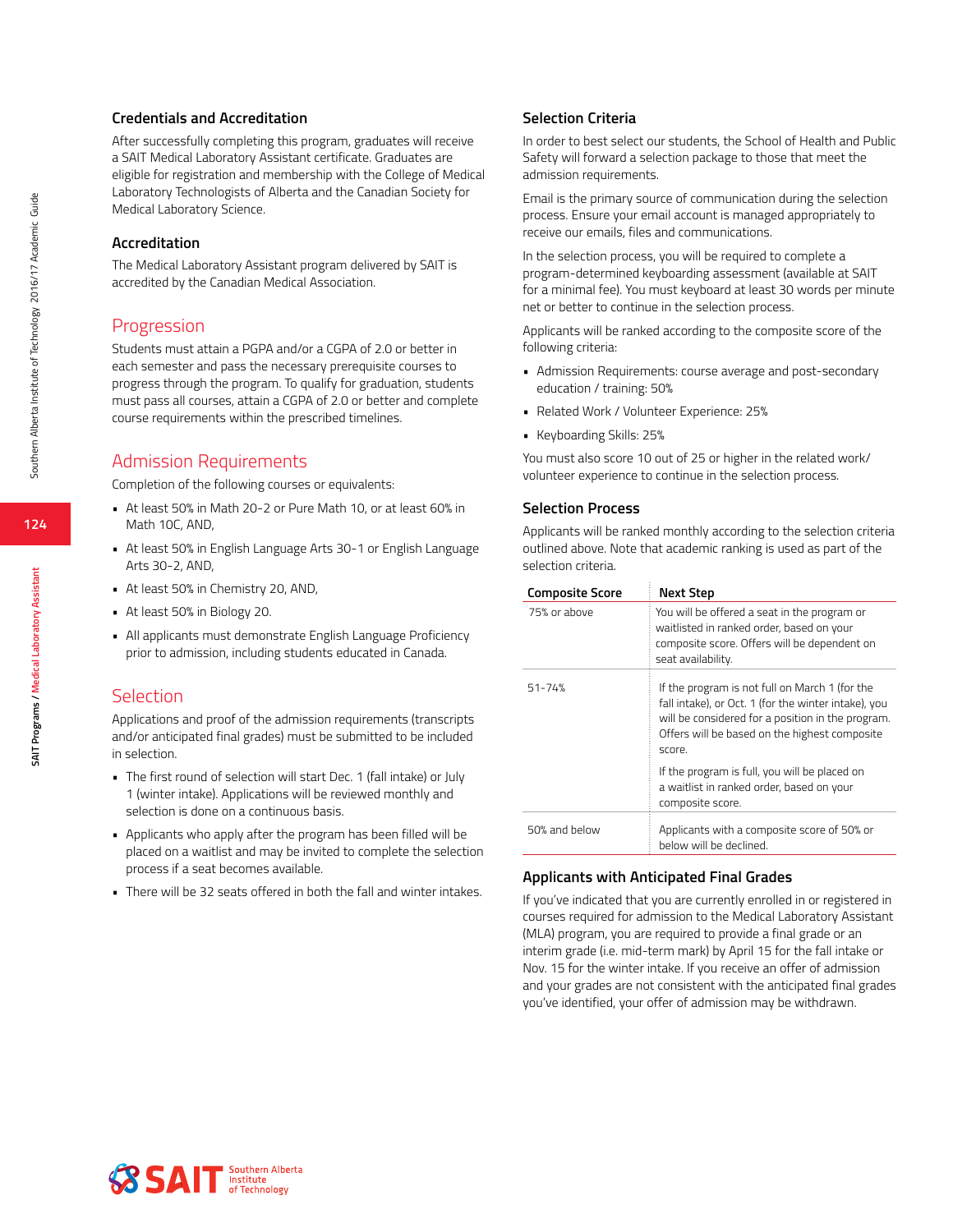**SAIT Programs / Medical Laboratory Assistant**

SAIT Programs / Medical Laboratory Assistan

### **Program Specific Selection Package**

You are solely responsible to ensure the information in the selection package is legible, articulate and best reflects the candidate. Falsifying information will result in the application being removed immediately from the selection process.

Due to the significant number of applications that the program receives the selection process can take some time. We appreciate your patience in this process and we will notify you of our decision concerning your application status as soon as possible. You can also log on to mySAIT.ca to check your admission decision status.

### **Additional Selection Resources**

**• Medical Laboratory Assistant – Selection Package**

These documents are for reference only – do not submit.

### Program and Practicum Requirements

The School of Health and Public Safety has many practica partners located within Alberta and across Canada. Practicum placements in Calgary are limited and students may be required to relocate outside of Calgary for practicum.

Successful candidates will be informed of the allocation of their practicum placement by the program. There is no guarantee that students will be placed at their desired practicum location. Special considerations of personal circumstances will not be given in regards to assigning practicum placements. Students will be responsible for fees associated with practicum such as relocation and travel costs. In compliance with the practica agreements with our clinical partners, successful candidates will be requested to provide proof of the following requirements:

- **• Updated Immunization Records:** Most practicum sites require students to demonstrate updated immunization status prior to attending practicum. Successful candidates will be asked to provide an up-to-date immunization record to the SAIT Health Clinic as part of the program orientation. Failure to do so could jeopardize a student's ability to complete the practicum portion of his/her program. The receiving practicum site has the right to refuse students who cannot prove they have met all the required immunizations. Please review the immunization process document for specific details. It is advised to start the immunization process early as it can take some time to complete.
- **• Police Information Check and Vulnerable Sector Check:** According to the Protection for Persons in Care Act, our practica sites require that students obtain a Police Information Check including Vulnerable Sector Check, prior to going on practicum. Any criminal code offence for which a pardon has not been received may be a deterrent to a student's entry into practicum, and therefore will result in an uncompleted program or nongraduating status. Successful candidates will be asked to provide a clear Police Information Check including Vulnerable Sector Check record to the School of Health and Public Safety main office by orientation day. Please review the Police Information Check process document for specific details. Be aware that the record must be dated no earlier than 90 days prior to your program orientation day (typically orientation day is held the week prior to the first day of class). Online Police Information Checks/Vulnerable Sector Checks are not acceptable.
- **• N95 Respiratory Mask:** Fit testing is done to determine which make and model of N95 respiratory mask should be used by an individual. In compliance with Alberta's Occupational Health and Safety Code 2009, students are fit-tested for respiratory masks prior to their practica. Occupational Health and Safety Bulletin, Respiratory Protective Equipment: An Employer's Guide states the effectiveness of the respiratory protective equipment depends on an effective face piece seal to the skin of the face. The mask must be tight enough so that the person is breathing only air which has been filtered. The seal is dependent on facial differences (shape or size) or facial hair. Facial hair must be removed where the mask contacts the face for the test. Failure to adequately fit an N95 mask may result in a restricted practicum and\or limited employment. Additionally, a student may need to be tested again in two years or if there are changes to the face which impact the ability of the respirator to form an effective seal (e.g. weight gain/loss, growth of facial hair, dental surgery, or facial scarring).
- **• Health and Wellness Status:** Due to the demanding nature of the work in the health care field and Occupational Health and Safety requirements, the health care field has a strong focus on health and wellness. Students with a medical condition or disability that may impact them in a practicum setting are strongly advised to discuss concerns with the program academic chair and/or SAIT Accessibility Services as soon as possible upon acceptance into the program. Please review the attached document for guidance on entering an allied health program with a medical condition or disability.

More details on the practica requirements per program are outlined on a pre-orientation website for successful candidates.

### Costs and Supplies

#### **Tuition and Fees (Subject to change)**

- Please refer to the **Tuition and Fee Table.**
- International students, please refer to **International Student Fees.**
- For student funding, please refer to **Financial Assistance.**
- Students are responsible for any additional expenses related to their practicum including relocation costs to practicum sites outside Calgary.
- Canadian Society for Medical Laboratory Science (CSMLS) national exam fee is approximately \$250.
- College of Medical Laboratory Technologists of Alberta (CMLTA) provincial dues are approximately \$80 for recent grads plus \$125 for an initial application fee.
- CSMLS national association dues for students are approximately \$85.
- There is a fee associated with obtaining a police information check including Vulnerable Sector Check, payable to the Police or the Royal Canadian Mounted Police (RCMP).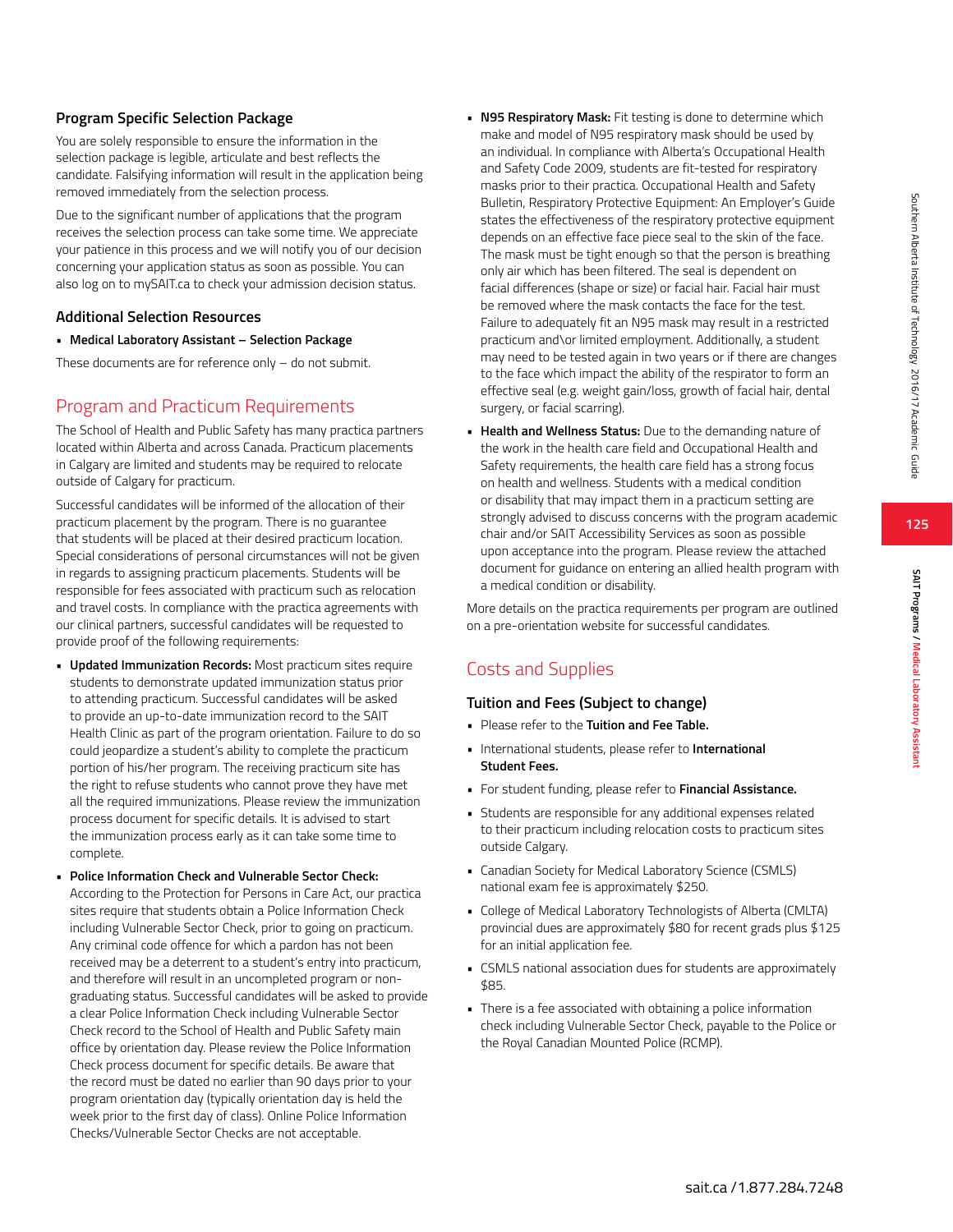#### **Books and Supplies (Subject to change)**

- Books and Supplies are approximately \$600.
- Students are required to have access to a personal computer, printer and Internet. Computers must meet the specifications listed in Fees and Expenses.
- There is aa \$75 CompTracker user fee per semester.

### Program Outline

This program is a 19 week certificate offered over the Fall/Winter semesters or the Winter/Spring semesters.

| • ECGS 210 - Electrocardiography - Level 1           | 1.5 credits |
|------------------------------------------------------|-------------|
| INFC 215 - Infection Prevention and Control          | 1.5 credits |
| MEDL 235 - Professional Practice MLA                 | 1.5 credits |
| • MEDL 245 – Introduction to the Clinical Laboratory | 1.5 credits |
| • MEDL 255 - Specimen Accession                      | 1.5 credits |
| MEDL 260 - Basic Laboratory Procedures               | 3 credits   |
| • MEDT 211 - Medical Terminology 1                   | 1.5 credits |
| PHLB 235 – Phlebotomy                                | 1.5 credits |
| • PRAC 271 – Medical Laboratory Assistant Practicum  | 3 credits   |
| PROF 240 - Healthcare Professionalism                | 1.5 credits |
| UANL 265 - Urinalysis                                | 1.5 credits |
| <b>Total Credits</b>                                 | 19.5        |

### Transfer Options

Graduates may be eligible for transfer credit at:

• SAIT

Southern Alberta Institute of Technology 2016/17 Academic Guide

Southern Alberta Institute of Technology 2016/17 Academic Guide

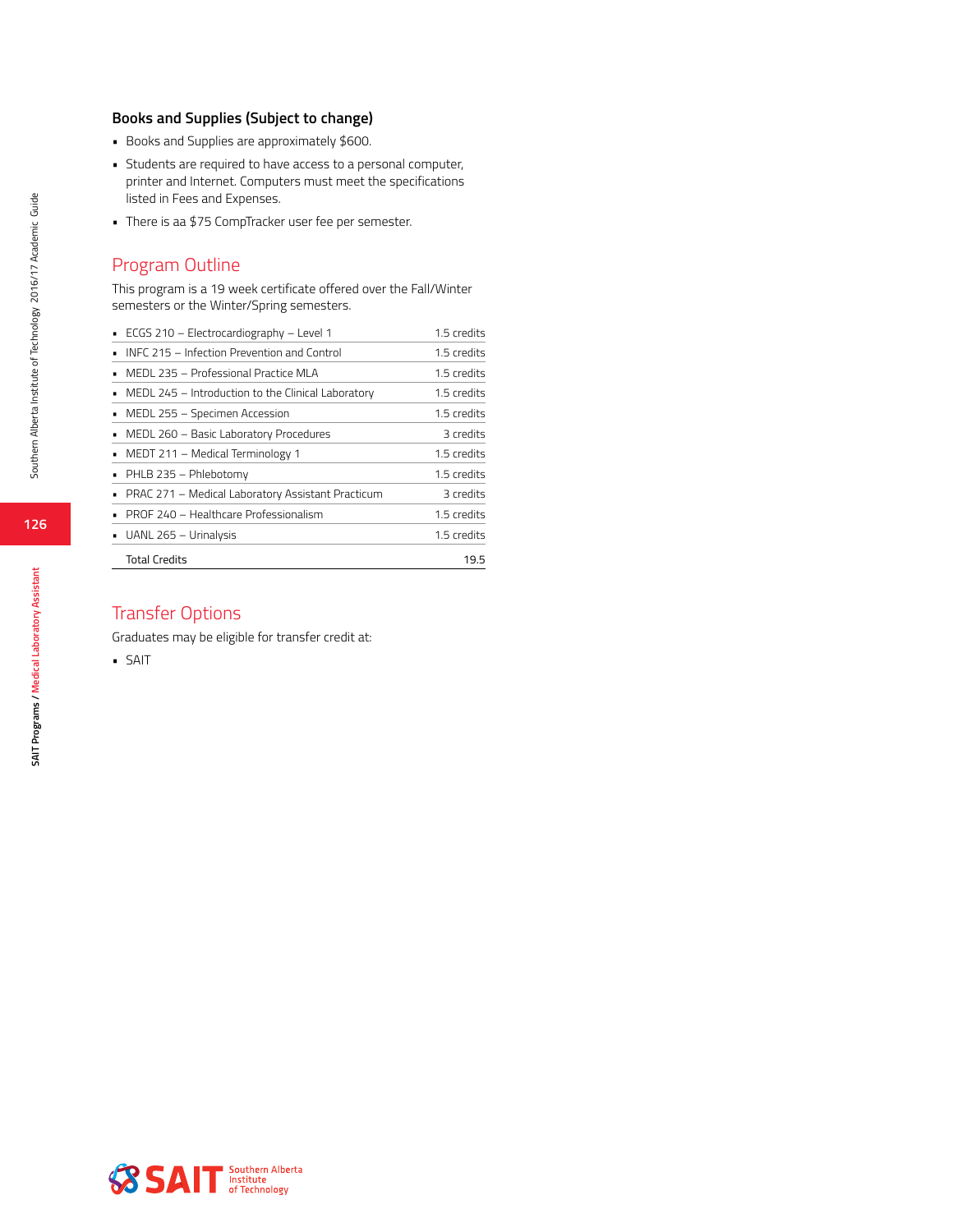- **• Two-year diploma**
- **• Fall start**
- **• Includes clinical practica**
- **• Graduates in high demand**

#### **Contact Us**

School of Health and Public Safety Room NR502, Senator Burns Building Phone: 403.284.8500 Email: hps.info@sait.ca

### Program Description

As integral members of the health care team, medical laboratory technologists are trained to perform a broad spectrum of laboratory testing and procedures, playing a vital role in the diagnosis, treatment and prevention of disease. Based in large part on the national competency profile issued by the Canadian Society for Medical Laboratory Science (CSMLS), the two-year, full-time Medical Laboratory Technology program trains students to become skilled in applying the scientific, technical, and medical principles needed to perform and evaluate laboratory testing in a health care setting. As part of Canada's fourth largest group of health care professionals, medical laboratory technologists play an integral role in our health care system.

The first year of the Medical laboratory Technology program consists of classroom instruction, laboratory training and clinical site tours. The second year consists of theory instruction and an extensive clinical practicum at affiliated sites in Calgary, other sites in Alberta or potentially sites outside of Alberta. The practicum provides a range of clinical experiences where students are given opportunities to develop and integrate the necessary knowledge, skills and attitudes in a practical setting. During the last month of the term, students will write practice competency-based exams in preparation for challenging the national CSMLS certification exam.

Certain courses are available by distance education or continuing education – ANPH 209 Anatomy and Physiology, COMP 264 MS Office Basics, INFC 215 Infection Prevention and Control, MEDT 211 Medical Terminology 1, and PROF 240 Healthcare Professionalism. The courses must be completed within the time frame shown in the Program Outline. Please be advised that fulltime student status requires the student to take 60 percent of a full course load per semester. Depending on the number of courses completed by distance education or continuing education, students may be considered part-time, which may impact their financial loan status.

Students in this program require access to a personal computer and the Internet to facilitate completion of online courses.

### Program Overview

#### **Your Career**

Graduates find work as medical laboratory technologists in hospital or high-volume laboratories, as well as in research labs and scientific supply companies. Employment in medical labs often requires shiftwork. Medical laboratory technologists work in laboratory environments where they may spend a considerable amount of time standing or sitting and performing tasks that may be repetitive. They must observe safety precautions to reduce the risk of exposure to infectious body fluids and dangerous chemicals.

• Graduates of the Medical Laboratory Technology program have a 95% employment rate.

#### **Student Success**

- Students with higher secondary or post-secondary marks usually experience greater success in SAIT programs.
- The program delivery is very intensive. To be successful students must be prepared to attend 30 hours per week of classroom activities and spend approximately 30 hours per week outside of class studying.
- Students who experience success in this program have the following characteristics:
	- Integrity and a professional attitude,
	- An aptitude for mathematics and science and a keen interest in scientific work,
	- The ability to follow verbal and written instructions, pay close attention to detail and take precise readings,
	- The ability to work quickly and accurately,
	- Good finger and manual dexterity to handle specimens and small laboratory equipment,
	- The ability to do detailed work and maintain a high level of accuracy,
	- Good visual colour and form perception (to study blood cells, etc.),
	- Good interpersonal skills and effective communication skills in English, and
	- The ability to adapt easily and quickly to change.
- Health care practitioners are detail oriented in the care they provide and enjoy working in a team environment.

#### **Credentials and Accreditation**

After successfully completing this program, graduates will receive a SAIT Medical Laboratory Technology diploma.

Graduates are eligible to challenge the CSMLS exams to obtain national certification as a medical laboratory technologist, which will allow national portability.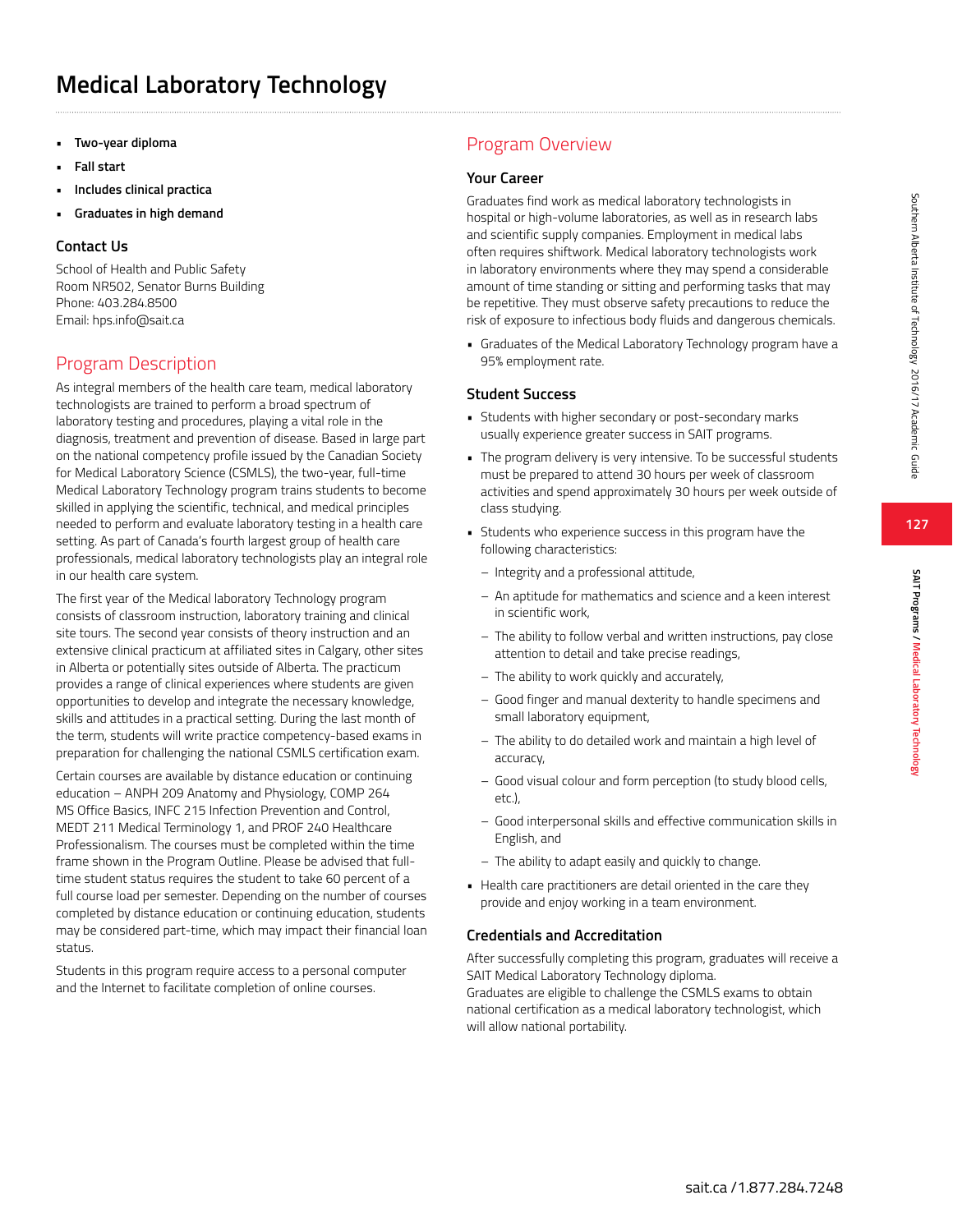#### **Accreditation**

The Medical Laboratory Technology program delivered by SAIT is accredited by the Canadian Medical Association.

#### Progression

Students must attain a PGPA and/or a CGPA of 2.0 or better in each semester and pass the necessary prerequisite courses to progress through the program. To qualify for graduation, students must pass all courses, attain a CGPA of 2.0 or better and complete course requirements within the prescribed timelines.

#### Admission Requirements

Completion of the following courses or equivalents AND a combined average of 75%:

- At least 60% in Math 30-1 or Pure Math 30, or at least 70% in Math 30-2, AND,
- At least 60% in English Language Arts 30-1, AND,
- At least 60% in Chemistry 30, AND,
- At least 60% in Biology 30.
- All applicants must demonstrate English Language Proficiency prior to admission, including students educated in Canada.

#### Selection

Applications and proof of the admission requirements (transcripts and/or anticipated final grades) must be submitted by Jan. 30 to be included in selection.

The first round of selection will start Dec. 1 and will continue on a monthly basis.

There will be a minimum of 48 seats offered for the fall intake.

#### **Selection Process**

#### **Phase 1:** Selection Package

Candidates who meet the admission requirements will be sent a selection package via email.

You are solely responsible to ensure the information in the selection package is legible, articulate and best reflects you as a candidate. Falsifying information will result in your application being removed immediately from the selection process.

Once the package is returned, you will be invited to register for one of the scheduled selection assessment sessions.

• Medical Laboratory Technology Selection Package (for reference only – do not submit)

#### **Phase 2:** Selection Assessment

You must come to SAIT for the assessment on one of the dates offered. If you reside outside of a 400 km radius of Calgary and cannot attend a selection session without undue hardship, you can request alternative arrangements, which may be considered.

You will be assessed on your ability to answer questions delivered both in written and verbal format. Multiple applicants may be assessed simultaneously.

Candidates who achieve a mark of 85% or above on the selection assessment will be offered a seat until the program is full. Seats are offered after each assessment session so you are encouraged to register for the earliest date available.

In the event that two or more candidates achieve the same selection assessment score and there are not enough seats left to offer, the offer will be given to the applicant with the highest academic average based on admission requirements.

If there are still seats available by April 15, the remaining candidates who were successful on the selection assessment will be ranked based on their assessment score and offered seats until the program is full.

#### **Applicants with anticipated final grades**

If you've indicated that you are currently enrolled in or registered in courses required for admission to this program, you are required to provide a final grade or an interim grade (i.e. mid-term mark) by April 15. If you receive an offer of admission and your grades are not consistent with the anticipated final grades you've identified, your offer of admission may be withdrawn.

#### **Selection Dates Summary**

#### **December 1**

- First round of selection begins
- If you meet the admission requirements, you will receive a selection package.
- Candidates who achieve a mark of 85% or above on the selection assessment will be offered a seat until the program is full.

#### **January 30**

- Deadline for applications and supporting documentation to be submitted
- Deadline for receipt of marks, actual or self-declared, to decide eligibility for selection and waitlist ranking



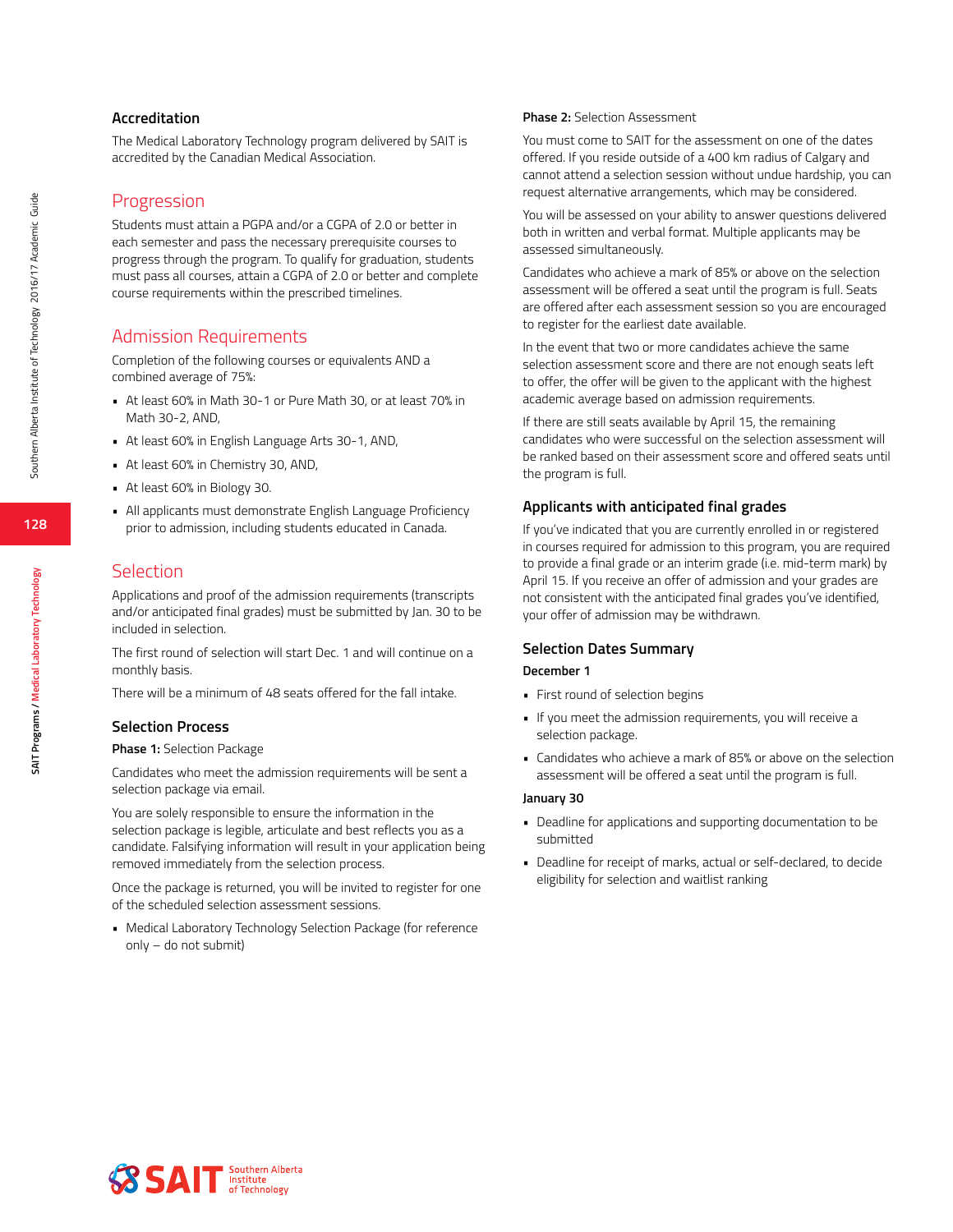### **April 15**

- If you were successful on the selection assessment, you may be considered if seats are still available.
- Deadline to provide a final or interim (midterm) grades

### **Communication During Selection**

Email is the primary source of communication during the selection process. Ensure your personal email account is managed appropriately to receive our emails, files and communications. It is not recommended to use a Microsoft email account such as @hotmail.com or @live.com as there have been some issues in the past in receiving SAIT communications using these types of accounts.

Due to the significant number of applications for this program, the selection process can take some time. We appreciate your patience in this process and we will notify you of our decision concerning your application status as soon as possible. You can also log on to mySAIT.ca to check your admission decision status.

Unfortunately, due to the large volume of applicants, we cannot provide any individual assistance or follow-up.

### Program and Practicum Requirements

The School of Health and Public Safety has many practica partners located within Alberta and across Canada. Practicum placements in Calgary are limited and students may be required to relocate outside of Calgary for practicum.

Successful candidates will be informed of the allocation of their practicum placement by the program. There is no guarantee that students will be placed at their desired practicum location. Special considerations of personal circumstances will not be given in regards to assigning practicum placements. Students will be responsible for fees associated with practicum such as relocation and travel costs.

In compliance with the practica agreements with our clinical partners, successful candidates will be requested to provide proof of the following requirements:

**• Updated Immunization Records:** Most practicum sites require students to demonstrate updated immunization status prior to attending practicum. Successful candidates will be asked to provide an up-to-date immunization record to the SAIT Health Clinic as part of the program orientation. Failure to do so could jeopardize a student's ability to complete the practicum portion of his/her program. The receiving practicum site has the right to refuse students who cannot prove they have met all the required immunizations. Please review the immunization process document for specific details. It is advised to start the immunization process early as it can take some time to complete.

**• Police Information Check and Vulnerable Sector Check:**

According to the Protection for Persons in Care Act, our practica sites require that students obtain a Police Information Check including Vulnerable Sector Check, prior to going on practicum. Any criminal code offence for which a pardon has not been received may be a deterrent to a student's entry into practicum, and therefore will result in an uncompleted program or nongraduating status. Successful candidates will be asked to provide a clear Police Information Check including Vulnerable Sector Check record to the School of Health and Public Safety main office by orientation day. Please review the Police Information Check process document for specific details. Be aware that the record must be dated no earlier than 90 days prior to your program orientation day (typically orientation day is held the week prior to the first day of class). Online Police Information Checks/Vulnerable Sector Checks are not acceptable.

- **• N95 Respiratory Mask:** Fit testing is done to determine which make and model of N95 respiratory mask should be used by an individual. In compliance with Alberta's Occupational Health and Safety Code 2009, students are fit-tested for respiratory masks prior to their practica. Occupational Health and Safety Bulletin, Respiratory Protective Equipment: An Employer's Guide states the effectiveness of the respiratory protective equipment depends on an effective face piece seal to the skin of the face. The mask must be tight enough so that the person is breathing only air which has been filtered. The seal is dependent on facial differences (shape or size) or facial hair. Facial hair must be removed where the mask contacts the face for the test. Failure to adequately fit an N95 mask may result in a restricted practicum and\or limited employment. Additionally, a student may need to be tested again in two years or if there are changes to the face which impact the ability of the respirator to form an effective seal (e.g. weight gain/loss, growth of facial hair, dental surgery, or facial scarring).
- **• Health and Wellness Status:** Due to the demanding nature of the work in the health care field and Occupational Health and Safety requirements, the health care field has a strong focus on health and wellness. Students with a medical condition or disability that may impact them in a practicum setting are strongly advised to discuss concerns with the program academic chair and/or SAIT Accessibility Services as soon as possible upon acceptance into the program. Please review the attached document for guidance on entering an allied health program with a medical condition or disability.

More details on the practica requirements per program are outlined on a pre-orientation website for successful candidates.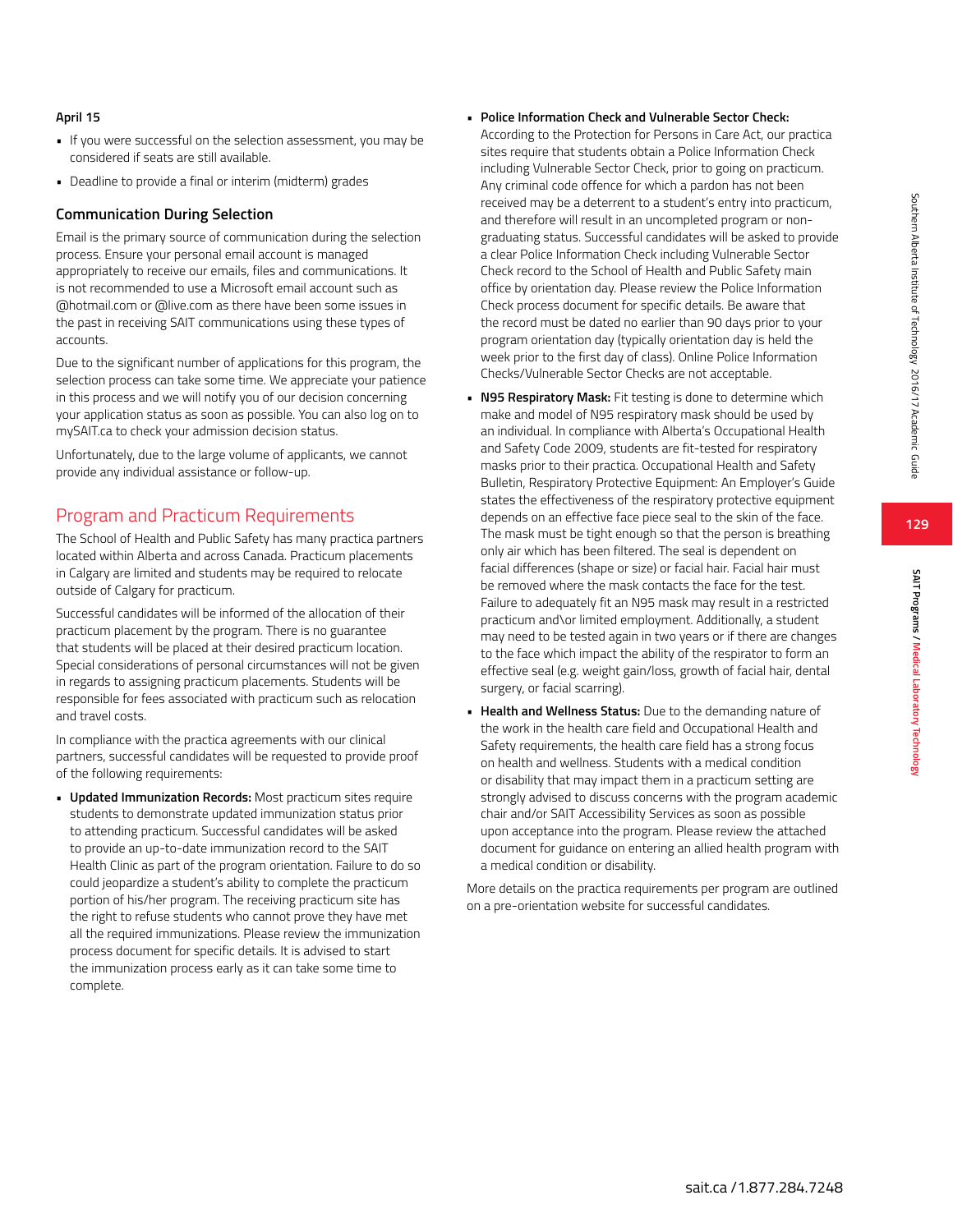### Costs and Supplies

#### **Tuition and Fees (Subject to change)**

- Please refer to the **Tuition and Fee Table.**
- International students, please refer to **International Student Fees.**
- For student funding, please refer to **Financial Assistance.**
- Students are responsible for any additional expenses related to their practicum including relocation costs to practicum sites outside Calgary.
- The Canadian Society for Medical Laboratory Science (CSMLS) national exam fee is approximately \$700 for members or \$925 for non-members.
- CSMLS national association dues for students are approximately \$85.
- CSMLS national association dues for recent grads are approximately \$150.
- College of Medical Laboratory Technologists of Alberta (CMLTA) provincial dues are approximately \$305 for recent grads plus \$150 for an initial application fee.
- There is a fee associated with obtaining a police information check including Vulnerable Sector Check, payable to the Police or the Royal Canadian Mounted Police (RCMP).

#### **Books and Supplies (Subject to change)**

- Books and Supplies are approximately \$600.
- Students are required to have access to a personal computer, printer and Internet. Computers must meet the specifications listed in Fees and Expenses.

### Program Outline

#### First Year

#### Semester 1 – Fall

| ANPH 209 - Anatomy and Physiology           | 3 credits   |
|---------------------------------------------|-------------|
| COMP 264 - MS Office Basics                 | 1.5 credits |
| HEMA 256 - Hematology 1<br>٠                | 3 credits   |
| INFC 215 - Infection Prevention and Control | 1.5 credits |
| MBIO 345 - Clinical Microbiology 1<br>٠     | 1.5 credits |
| MEDL 210 - Analytical Techniques            | 3 credits   |
| MEDL 233 - Basic Lab Procedures             | 1.5 credits |
| MEDL 250 - Clinical Laboratory - Overview   | 1.5 credits |
| MEDL 330 - Specimen Collection and Handling | 1.5 credits |
| MEDT 211 - Medical Terminology 1            | 1.5 credits |
| PROF 240 - Healthcare Professionalism       | 1.5 credits |
| Semester 2 - Winter                         |             |
| CHEM 252 - MLT Clinical Chemistry 1         | 6 credits   |
| HEMA 337 - Hematology 2<br>٠                | 3 credits   |
| HSCI 300 - Immunology                       | 1.5 credits |
| MBIO 360 - Clinical Microbiology 2<br>٠     | 3 credits   |
| MEDL 310 - Histotechnology 1<br>٠           | 1.5 credits |
| MEDL 335 - Transfusion Medicine 1           | 3 credits   |

MEDL 340 – Molecular Medicine Fundamentals 1.5 credits

of Technology

| Semester 3 – Spring                   |             |
|---------------------------------------|-------------|
| • CHEM 336 - MLT Clinical Chemistry 2 | 1.5 credits |
| • MBIO 383 - Clinical Microbiology 3  | 1.5 credits |
| • MEDL 380 - Transfusion Medicine 2   | 3 credits   |
| • MEDL 385 - Histotechnology 2        | 1.5 credits |
| UANL 265 - Urinalysis                 | 1.5 credits |
| $\sim$ $\sim$                         |             |

#### Semesters 3 – 6

(Spans four semesters: Spring/Summer-Fall/Winter/Spring)

| • MEDL 365 - Professional Practice MLT | 1.5 credits |
|----------------------------------------|-------------|
|                                        |             |

Second Year

Semester 4 – 6

(Spans three semesters: Summer-Fall/Winter/Spring)

| CHEM 376 - MLT Clinical Chemistry 3                | 1.5 credits |
|----------------------------------------------------|-------------|
| HEMA 377 - Hematology 3                            | 1.5 credits |
| MBIO 390 - Clinical Microbiology 4                 | 1.5 credits |
| PRAC 329 - Spec Coll and Handling Practicum        | 1.5 credits |
| PRAC 367 - Clinical Practicum Microbiology         | 6 credits   |
| PRAC 369 - Clinical Practicum Chemistry            | 6 credits   |
| PRAC 377 - Clinical Practicum Hematology           | 6 credits   |
| PRAC 380 - Clinical Practicum Transfusion Medicine | 3 credits   |
| PRAC 386 - Clinical Practicum Histotechnology      | 3 credits   |
| Semester 4 - Fall                                  |             |
| MGMT 301 – Management Skills                       | 1.5 credits |
| Semester 5 - Winter                                |             |
| MEDL 352 - Applied Investigation                   | 3 credits   |
| Semester 6 - Spring                                |             |
| MEDL 378 - National Certification Practice Exams   | 1.5 credits |
| <b>Total Credits</b>                               | 88.5        |

### Transfer Options

Graduates may be eligible for transfer credit at:

- Athabasca University
- British Columbia Institute of Technology
- Canadian Forces
- Memorial University of Newfoundland
- NAIT
- Thompson Rivers University
- University of Alberta
- University of New Brunswick, Saint John
- University of Ontario Institute of Technology

**MEDL 354 – MLT Quality Management** 1.5 credits<br> **ALL Exercises**<br> **ALL Exercises**<br> **ALL Exercises** 

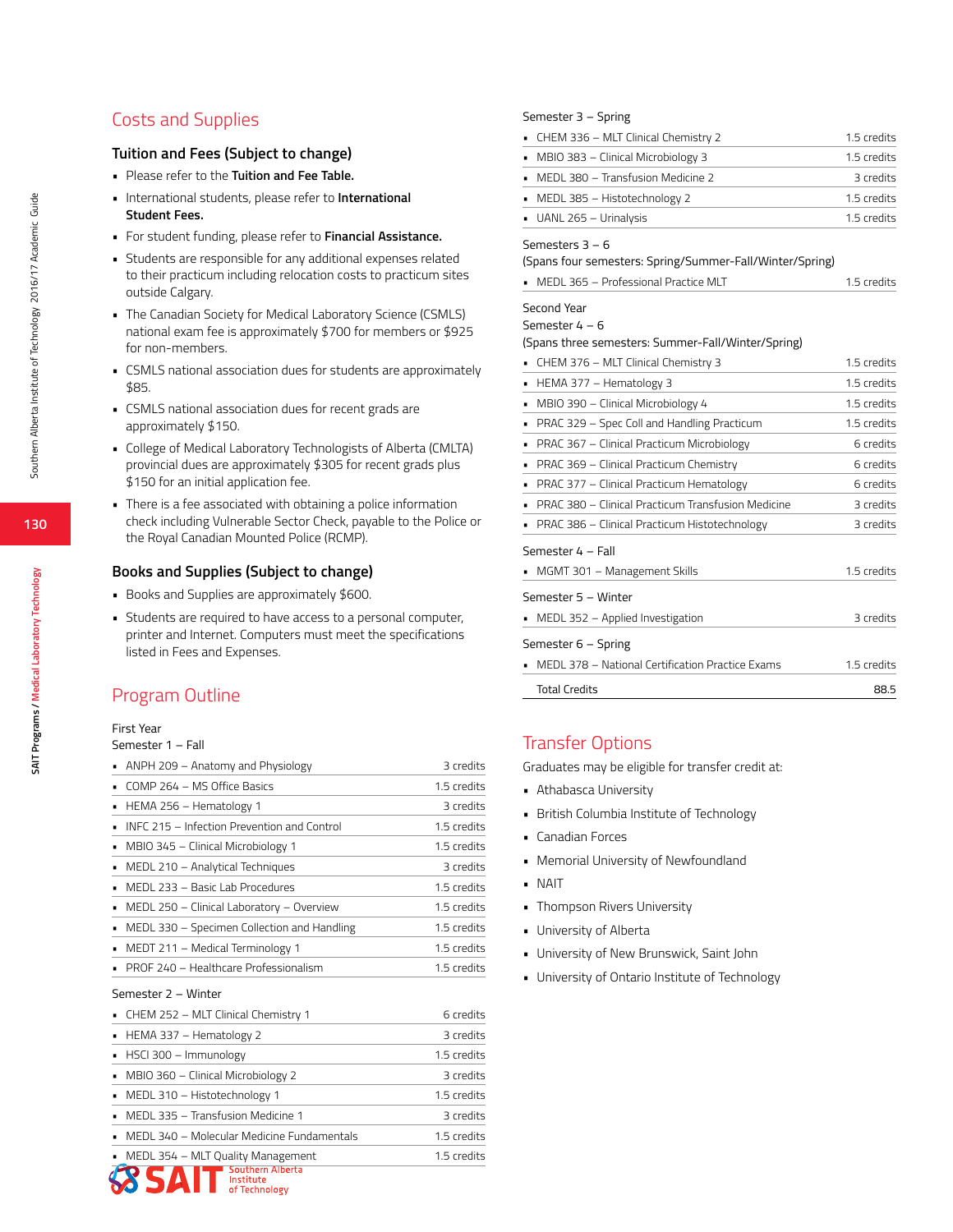**SAIT Programs / Medical Office Assistant and Unit Clerk**

SAIT Programs / Medical Office Assistant and Unit Clerk

- **• Five-month certificate**
- **• Fall and winter starts**
- **• Includes a practicum in a health care or medical office setting**

#### **Contact Us**

School of Health and Public Safety Room NR502, Senator Burns Building Phone: 403.284.8500 Email: hps.info@sait.ca

### Program Description

Medical office assistants and unit clerks are integral members of the health care team and support professionals in both a hospital unit and medical office environment. The medical office assistant and unit clerk main duties include accessing, and transmitting health information in a secure environment while supporting and communicating with medical professionals. The Medical Office Assistant and Unit Clerk program is an innovative program providing the necessary skills and theoretical knowledge required by those wishing to combine the skills of a unit clerk and a medical office assistant. Successful graduates will be proficient in medical office procedures; organization; structure and chart management; functions of a patient record; computer software; emerging client care software; basic billing duties; office procedures and health information law in a client-care setting.

Courses in this program are conducted on SAIT campus and online. A four-week, unpaid practicum at a health care facility or medical office setting in or outside Calgary is required for successful completion of this program.

Certain courses are available by distance education or continuing education – COMP 264 MS Office Basics, HILA 200 Health Information Law 1 and MEDT 211 Medical Terminology 1. The courses must be completed within the time frame shown in the Program Outline. Please be advised that full-time student status requires the student to take 60 percent of a full course load per semester. Depending on the number of courses completed by distance education or continuing education, students may be considered a part-time student, which may impact their financial loan status.

As some of the content is delivered in an online environment, students will be required to have a personal computer with Internet access.

### Program Overview

#### **Your Career**

Graduates are employed as medical office assistants and unit clerks in health care facilities, physician offices, regional health, chiropractic and rehabilitation centres.

• Graduates of the Medical Office Assistant and Unit Clerk program have a 94% employment rate.

### **Student Success**

- Students with higher secondary or post-secondary marks usually experience greater success in SAIT programs.
- Students who experience success in this program have proficient communication skills in English.
- Health care practitioners are detail oriented in the care they provide and enjoy working in a team environment.
- Basic computer skills are essential for success in the program.

#### **Credentials and Accreditation**

After successfully completing this program, graduates will receive a SAIT Medical Office Assistant and Unit Clerk certificate.

#### **Accreditation**

There are no formal accreditation arrangements at this time. Please contact the School of Health and Public Safety for more information.

### **Progression**

Students must attain a PGPA and/or a CGPA of 2.0 or better in each semester and pass the necessary prerequisite courses to progress through the program. To qualify for graduation, students must pass all courses, attain a CGPA of 2.0 or better and complete course requirements within the prescribed timelines.

### Admission Requirements

Completion of the following courses or equivalents:

- At least 60% in English Language Arts 30-1 or English Language Arts 30-2 or equivalents.
- All applicants must demonstrate English Language Proficiency prior to admission, including students educated in Canada.

### **Selection**

Applications and proof of the admission requirements (transcripts and/or anticipated final grades) must be submitted to be included in selection.

Selection is done on a continuous basis and will occur until the program is full. All applications received after the program has been filled will be placed on a waitlist.

A minimum of 28 seats will be offered for each intake.

#### **Selection Process**

Qualified applicants will be required to complete a keyboarding skills assessment. The keyboarding assessment is a Pass/Fail exam – applicants who are unable to type at least 30 words per minute net or better will not be eligible to continue in the selection process.

Applicants will be contacted by the School of Health and Public Safety with more information on how to schedule the assessment through SAIT.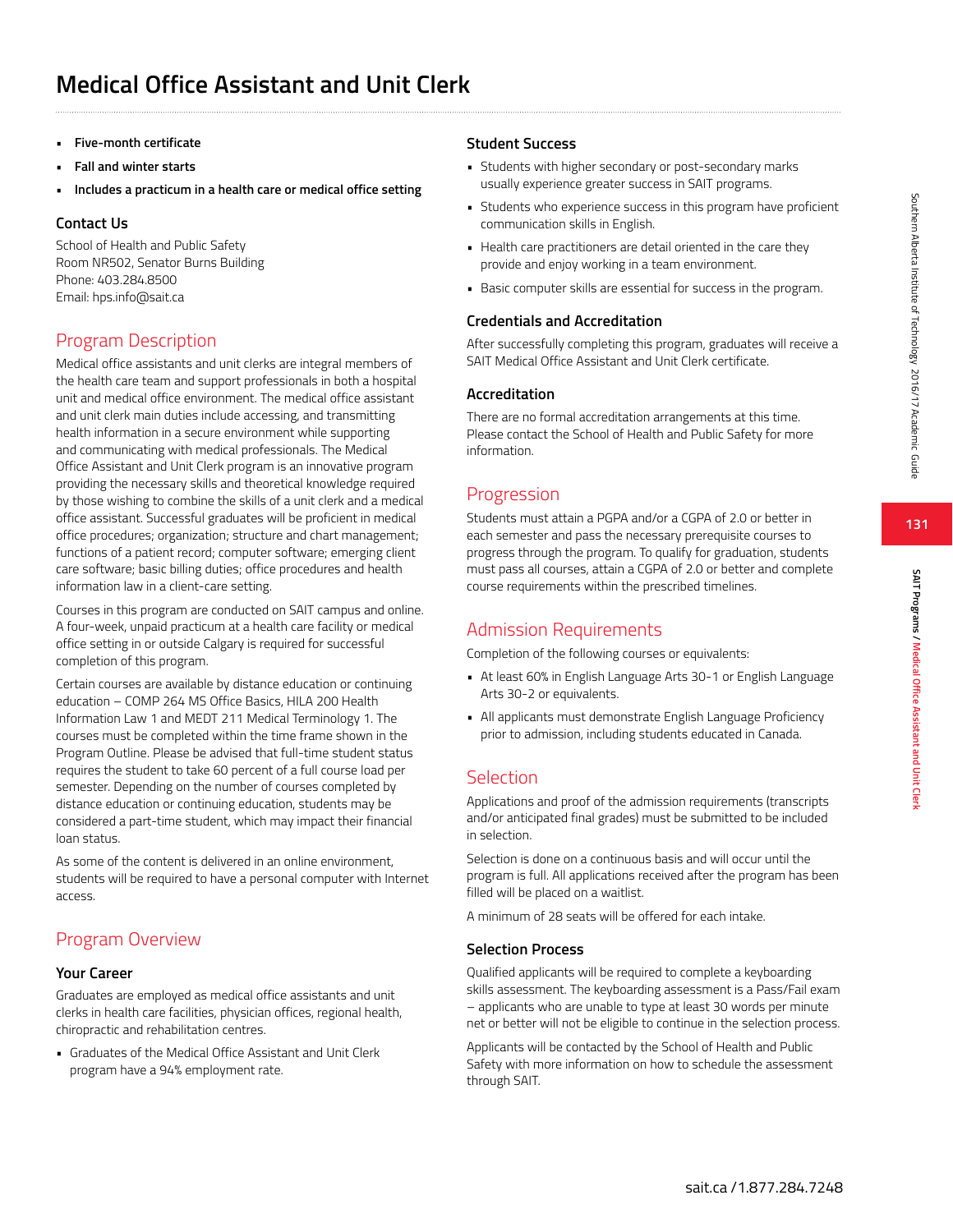Email is the primary source of communication during the selection process. Ensure your personal email account is managed appropriately to receive our emails, files and communications. It is not recommended to use a Microsoft email account such as @ hotmail.com or @live.com as there have been some issues in the past in receiving SAIT communications using these types of accounts.

### Program and Practicum Requirements

The School of Health and Public Safety has many practica partners located within Alberta and across Canada. Practicum placements in Calgary are limited and students may be required to relocate outside of Calgary for practicum.

Successful candidates will be informed of the allocation of their practicum placement by the program. There is no guarantee that students will be placed at their desired practicum location. Special considerations of personal circumstances will not be given in regards to assigning practicum placements. Students will be responsible for fees associated with practicum such as relocation and travel costs.

In compliance with the practica agreements with our clinical partners, successful candidates will be requested to provide proof of the following requirements:

- **• Updated Immunization Records:** Most practicum sites require students to demonstrate updated immunization status prior to attending practicum. Successful candidates will be asked to provide an up-to-date immunization record to the SAIT Health Clinic as part of the program orientation. Failure to do so could jeopardize a student's ability to complete the practicum portion of his/her program. The receiving practicum site has the right to refuse students who cannot prove they have met all the required immunizations. Please review the immunization process document for specific details. It is advised to start the immunization process early as it can take some time to complete.
- **• Police Information Check and Vulnerable Sector Check:** According to the Protection for Persons in Care Act, our practica sites require that students obtain a Police Information Check including Vulnerable Sector Check, prior to going on practicum. Any criminal code offence for which a pardon has not been received may be a deterrent to a student's entry into practicum, and therefore will result in an uncompleted program or nongraduating status. Successful candidates will be asked to provide a clear Police Information Check including Vulnerable Sector Check record to the School of Health and Public Safety main office by orientation day. Please review the Police Information Check process document for specific details. Be aware that the record must be dated no earlier than 90 days prior to your program orientation day (typically orientation day is held the week prior to the first day of class). Online Police Information Checks/Vulnerable Sector Checks are not acceptable.
- **• Health and Wellness Status:** Due to the demanding nature of the work in the health care field and Occupational Health and Safety requirements, the health care field has a strong focus on health and wellness. Students with a medical condition or disability that may impact them in a practicum setting are strongly advised to discuss concerns with the program academic chair and/or SAIT Accessibility Services as soon as possible upon acceptance into the program. Please review the attached document for guidance on entering an allied health program with a medical condition or disability.

More details on the practica requirements per program are outlined on a pre-orientation website for successful candidates.

### Costs and Supplies

#### **Tuition and Fees (Subject to change)**

- Please refer to the **Tuition and Fee Table.**
- International students, please refer to **International Student Fees.**
- For student funding, please refer to **Financial Assistance.**
- Students are responsible for any additional expenses related to their practica including relocation costs to practicum sites outside of Calgary.
- There is a fee associated with obtaining a police information check including Vulnerable Sector Check, payable to the Police or the Royal Canadian Mounted Police (RCMP).

#### **Books and Supplies (Subject to change)**

- Books and Supplies are approximately \$650.
- Students are required to have access to a personal computer, printer and Internet. Computers must meet the specifications listed in Fees and Expenses.

### Program Outline

This 19 week certificate is offered over the Fall/Winter semesters or the Winter/Spring semesters.

#### Semester 1

| $\blacksquare$ COMP 264 – MS Office Basics | 1.5 credits |
|--------------------------------------------|-------------|
| HCPP 220 - Healthcare Systems Fundamental  | 1.5 credits |
| HILA 200 - Health Information Law 1        | 1.5 credits |
| HRSC 206 - Patient Record Fundamentals     | 1.5 credits |
| HRSC 220 - Unit Clerk Fundamentals         | 1.5 credits |
| HRSC 231 – Electronic Medical Record       | 1.5 credits |
| MDOF 203 - Medical Billing Bookkeeping     | 3 credits   |
| MDOF 240 - Medical Office Procedures       | 1.5 credits |
| • MEDT 211 – Medical Terminology 1         | 1.5 credits |
| PROF 252 - Professional Practice           | 1.5 credits |
| Semester 2                                 |             |
| PRAC 279 - Practicum                       | 1.5 credits |
| <b>Total Credits</b>                       | 18          |

### Transfer Options

Transfer credit may be available at other post-secondary institutions where credits from SAIT programs could be evaluated on an individual basis. Interested students should contact the post-secondary institute of their choice for more information.

**132**

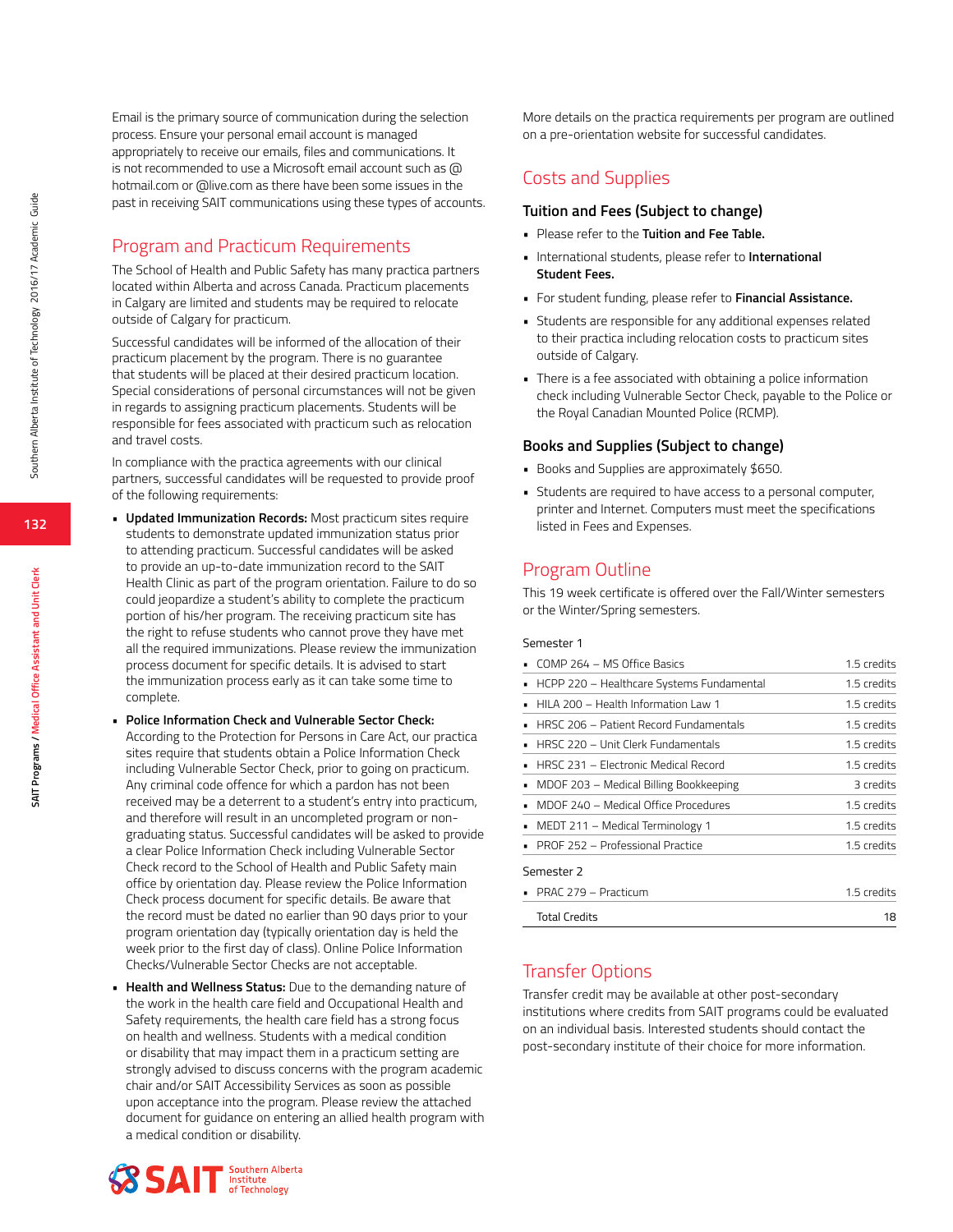- **• 22-month diploma**
- **• Fall start**
- **• Includes clinical practica**

#### **Contact Us**

School of Health and Public Safety Room NR502, Senator Burns Building Phone: 403.284.8500 Email: diagnostic.imaging@sait.ca

### Program Description

Medical Radiologic Technology (MRT) is the art and science of correctly positioning the patient and X-ray equipment to produce and record images for visualizing the extent of disease or injury. The Medical Radiologic Technology program is a two-year, fulltime program where students are trained as medical radiologic technologists, responsible for the safe and competent operation of a wide range of X-ray generating machines, the production of digital images and use of accessory medical equipment.

In the first year of the Medical Radiologic Technology program, students will attend SAIT and complete courses in anatomy and pathology, apparatus and image management, computed tomography, radiation protection, general and specialized radiographic techniques, professional practice and patient care.

The second year of the MRT program involves on-line courses focusing on specialized imaging, clinical integration, quality assurance and control and professional practice. Students will also concurrently complete three clinical practica where they rotate through general and specialized medical radiologic technology departments, applying what they have learned in these clinical settings.

**Note:** Two courses – INFC 215 Infection Prevention and Control and MEDT 211 Medical Terminology 1 – are also available to be taken by distance education or continuing education. Regardless of which method of delivery a course is taken, it must be completed within the time frame shown in the Program Outline. Please be advised that full-time student status requires the student to take 60 percent of a full course load per semester. Depending on the number of courses completed by distance education or continuing education, students may be considered a part-time student, which may impact their financial loan status.

### Program Overview

#### **Your Career**

Graduates find work as medical radiologic technologists in hospitals, clinics, doctors' offices and public health agencies. Future specialization opportunities are also available for experienced medical radiologic technologists with technical excellence in areas such as angiography, mammography, management and teaching.

Medical radiologic technologists work in environments where they may spend a considerable amount of time standing or sitting and performing tasks that may be repetitive. They must observe safety precautions and ergonomics to reduce the risk of exposures and injury.

#### **Student Success**

- Students with higher secondary or post-secondary marks usually experience greater success in SAIT programs. Students are expected to spend approximately 20 hours per week outside of class studying.
- In order to be successful in this program, applicants must have computer literacy. An acceptable computer skill level would include the ability to use word processing and communication software. Educational interaction in this program depends on these computer skills. It is the student's responsibility to ensure adequacy of these skills prior to program admission.
- Health care practitioners are detail oriented in the care they provide, use critical thinking in practice, demonstrate compassion, are eager, persevere and enjoy working in a team environment.
- Students who experience success in this program have the following characteristics:
	- Exceptional communication skills in English
	- The ability to handle unpleasant or stressful situations
	- Are capable of lifting heavy patients
	- The ability to move heavy equipment (pulling/pushing/lifting)
	- The ability to climb several flights of stairs quickly
	- The ability to stand for long periods of time and work in difficult physical positions
	- Good physical health including upper body shoulder strength and wrist and hand dexterity and stamina; and
	- Strong vision and hearing.
- Individuals with previous chronic or repetitive strain injuries have experienced re-injury or aggravation of these conditions in this program and/or as a technologist.
- During the clinical portion of the program, students are expected to participate in normal medical radiologic technology shift work including evenings, weekends and statutory holidays.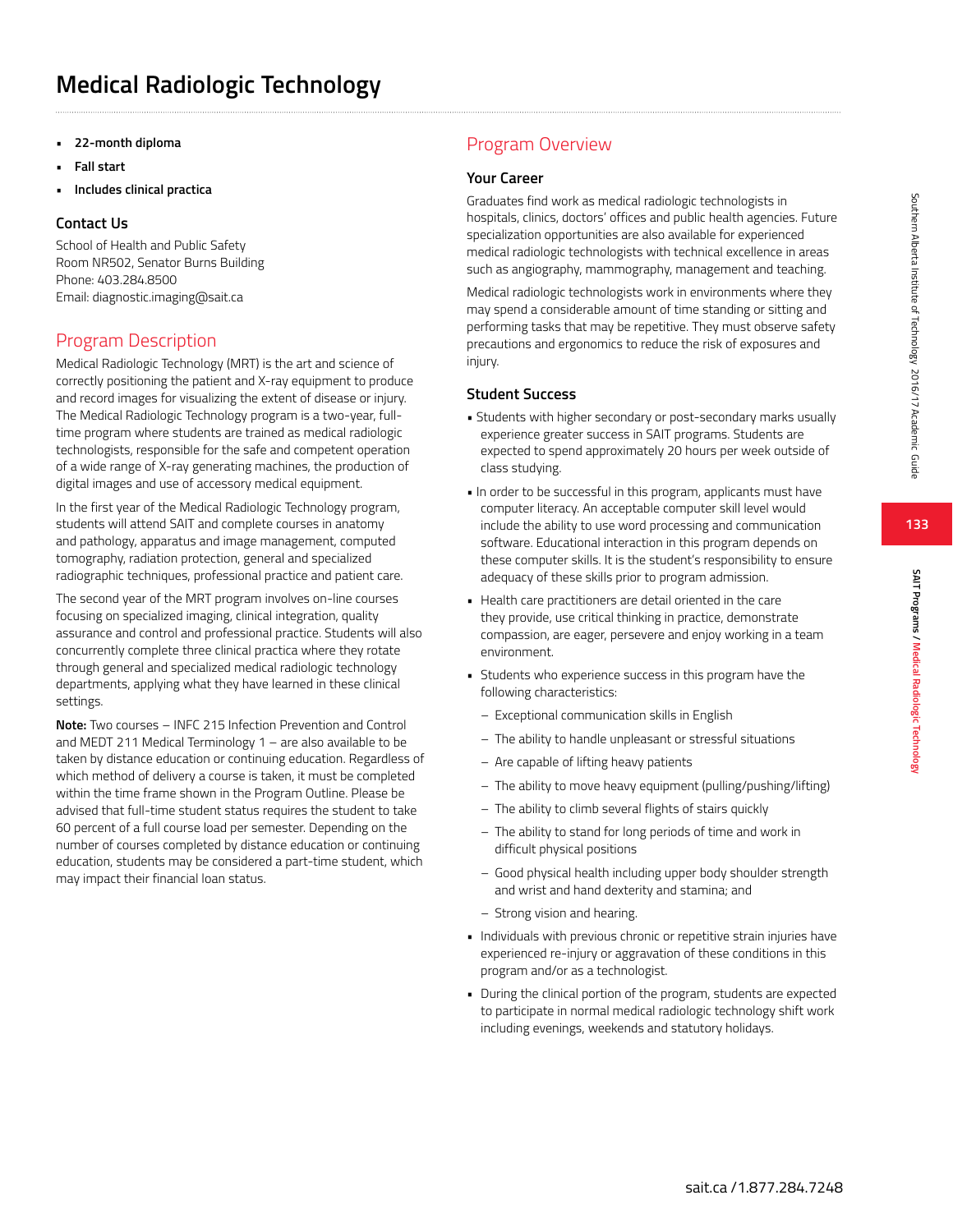#### **Credentials and Accreditation**

After successfully completing this program, graduates will receive a SAIT Medical Radiologic Technology diploma.

Graduates from this program are eligible to challenge the Canadian Association of Medical Radiation Technologists (CAMRT) certification exam which is a requirement for registration and employment for medical radiologic technologists in Canada.

The Medical Radiologic Technology program delivered by SAIT is accredited by the Canadian Medical Association. The program also works closely with our Diagnostic Imaging Advisory Committee to ensure that our curriculum continues to meet or exceed provincial and national accreditation standards.

#### Progression

Students must attain a PGPA and/or a CGPA of 2.0 or better in each semester and pass the necessary prerequisite courses to progress through the program. To qualify for graduation, students must pass all courses, attain a CGPA of 2.0 or better and complete course requirements within the prescribed timelines.

#### Admission Requirements

At least 75% in the following courses or equivalents:

- Math 30-1, Math 30-2, or Pure Math 30, AND,
- English Language Arts 30-1, AND,
- · Physics 30, AND,
- One of either Biology 30, or Chemistry 30, or Science 30.
- All applicants must demonstrate English Language Proficiency prior to admission, including students educated in Canada.

#### **Selection**

Applications and proof of the admission requirements (transcripts and/or anticipated final grades) must be submitted by Feb. 29 to be included in selection. Selection is done on a continuous basis.

Competitive academic averages are not a portion of the Medical Radiologic Technology (MRT) program selection process.

There will be 40 seats offered for the fall intake.

#### **Selection Process**

#### **Phase 1:** Program Selection Package

Applicants who meet the admission requirements will be sent a program selection package via email. We recommend you add diagnostic.imaging@sait.ca and the sait.ca domain to your safe senders list or you risk missing critical email messages.

It is not recommended to use a Microsoft email account such as @hotmail.com or @live.com as there have been some issues in the past in receiving SAIT communications using these types of accounts.

The selection package must be completed and returned to diagnostic.imaging@sait.ca within two weeks of the initial email date.

**• Resource:** Preparing for the Medical Radiologic Technology Selection Process

You are solely responsible to ensure the information in the selection package is legible, articulate and best reflects you as a candidate. Falsifying information will result in your application being removed immediately from the selection process and may result in the initiation of SAIT's Student Code of Conduct Procedure AC.3.4.1.

Selection packages are evaluated using standardized answer keys and will be scored within two weeks of submission.

- If the selection package score is above the benchmark established by the School of Health and Public Safety, the applicant will move to Phase 2 of the selection process.
- If the selection package score is below benchmark, the applicant will be declined in selection.
- Those applicants who fail to complete and submit their packages by the deadline date will also be declined from further selection.

Applicants will be informed of selection status on their mySAIT account.

#### **Phase 2:** Interview

Applicants who successfully move to Phase 2 of the selection process will be emailed an interview invitation as well as a group interview explanation and Confidentiality form.

- Group interviews will not begin until mid-February to ensure a sufficient applicant pool.
- The applicant will receive two weeks' notice of the scheduled interview, when possible.
- The completed and signed Confidentiality form should be brought to the group interview.
- Four applicants will be interviewed at one time by two members of the program selection committee.

Interviewees should attend the group interview session in person. Individuals residing outside of Alberta may have the opportunity to participate in a web video conference interview. Please note that web video conference group interviews may be delayed until there are sufficient web video conference applicants to complete a group interview session. The program and selection committee are not responsible for technical support to the applicant or any loss of connectivity through the group interview process.

Web video conference interviews will not be rebooked if an individual has technical difficulties, loses connectivity, or cannot hear the group interview responses.

Once the interview round is complete, the interview is evaluated using a rubric.

- If the group interview score is above the benchmark established by the School of Health and Public Safety, the applicant will be offered a seat in the program until it is full. Once the program is full, those exceeding the benchmark will be placed on a qualified waitlist.
- If the group interview score is below benchmark, applicants may remain in selection until all interviews are completed.
- Those applicants who fail to notify or attend their scheduled interview will be declined from further selection.

Applicants will be informed of selection status on their mySAIT account.



**SAIT Programs / Medical Radiologic Technology**

**SAIT Programs / Medical Radiologic Technology**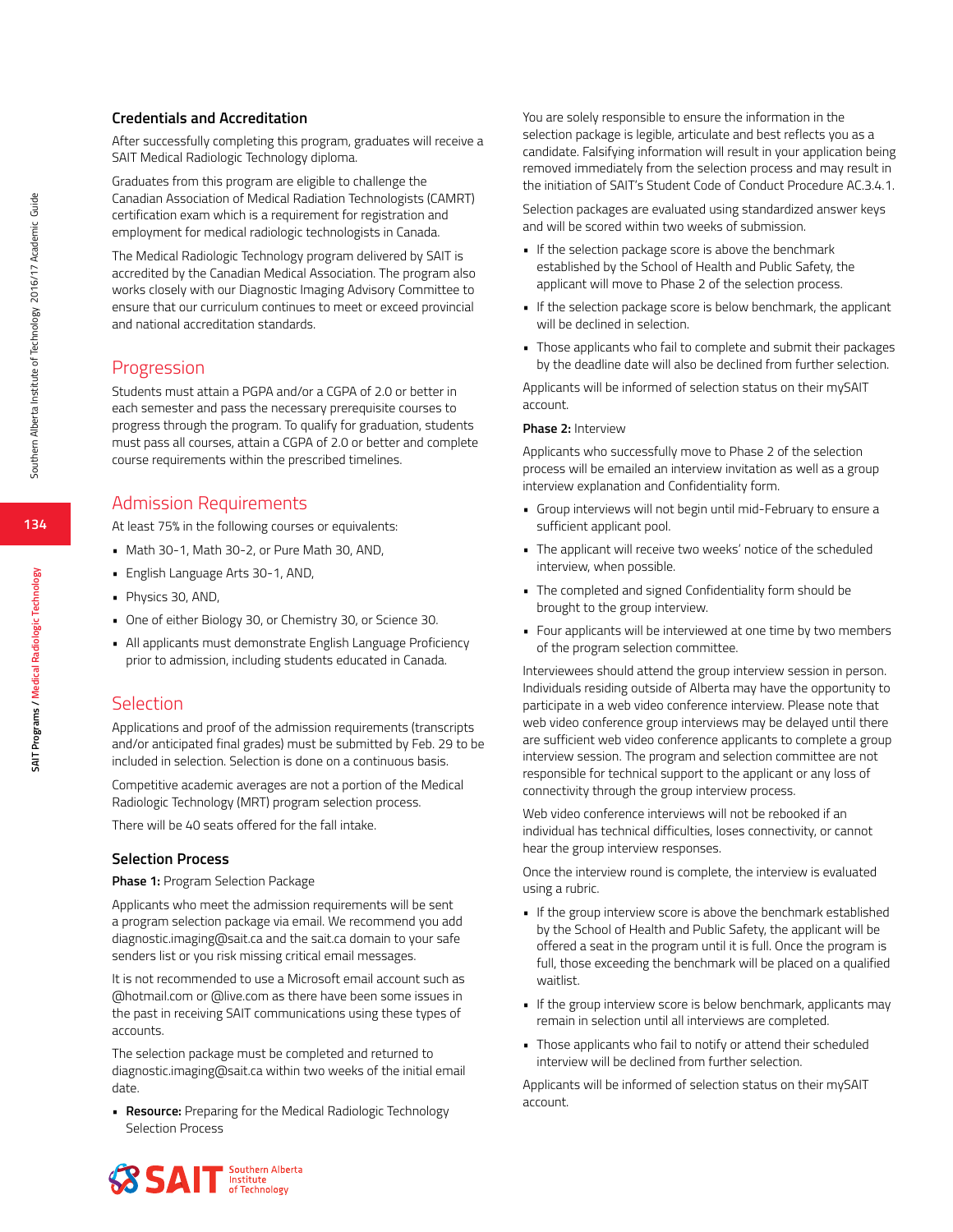### **Communication During Selection**

Email is the primary source of communication during the selection process. Ensure your personal email account is managed appropriately to receive our emails, files and communications. We recommend you add diagnostic.imaging@sait.ca and the sait.ca domain to your safe senders list or you risk missing critical email messages.

It is not recommended to use a Microsoft email account such as @hotmail.com or @live.com as there have been some issues in the past in receiving SAIT communications using these types of accounts.

Due to the significant number of applications for this program, the selection process can take some time. Every effort will be made to maintain the timelines outlined above. We appreciate your patience. You can also log on to mySAIT.ca to check your admission decision status.

Unfortunately, due to the extremely large volume of applicants, we cannot provide any assistance or follow-up as to why the candidate was not competitive or where the applicant is ranked on the waitlist.

### Program and Practicum Requirements

The School of Health and Public Safety has many practica partners located within Alberta and across Canada. Practicum placements in Calgary are limited and students will be required to relocate outside of Calgary for practicum.

Successful candidates will be informed of the allocation of their practicum placement by the program. There is no guarantee that students will be placed at their desired practicum location. Special considerations of personal circumstances will not be given in regards to assigning practicum placements. Students will be responsible for fees associated with practicum such as relocation and travel costs.

In compliance with the practica agreements with our clinical partners, successful candidates will be requested to provide proof of the following requirements:

- **Current Heart and Stroke Foundation Health Care Provider Level (C) CPR** must be valid for the duration of your practicum. SAIT offers the above CPR course on a continuous basis (CPRS 212 Health Care Provider). Please note that only Heart and Stroke Foundation of Canada CPR certification will be accepted.
- **• Updated Immunization Records:** Most practicum sites require students to demonstrate updated immunization status prior to attending practicum. Successful candidates will be asked to provide an up-to-date immunization record to the SAIT Health Clinic as part of the program orientation. Failure to do so could jeopardize a student's ability to complete the practicum portion of his/her program. The receiving practicum site has the right to refuse students who cannot prove they have met all the required immunizations. Please review the immunization process document for specific details. It is advised to start the immunization process early as it can take some time to complete.

#### **• Police Information Check and Vulnerable Sector Check:**

According to the Protection for Persons in Care Act, our practica sites require that students obtain a Police Information Check including Vulnerable Sector Check, prior to going on practicum. Any criminal code offence for which a pardon has not been received may be a deterrent to a student's entry into practicum, and therefore will result in an uncompleted program or nongraduating status. Successful candidates will be asked to provide a clear Police Information Check including Vulnerable Sector Check record to the School of Health and Public Safety main office by orientation day. Please review the Police Information Check process document for specific details. Be aware that the record must be dated no earlier than 90 days prior to your program orientation day (typically orientation day is held the week prior to the first day of class). Online Police Information Checks/Vulnerable Sector Checks are not acceptable.

- **• N95 Respiratory Mask:** Fit testing is done to determine which make and model of N95 respiratory mask should be used by an individual. In compliance with Alberta's Occupational Health and Safety Code 2009, students are fit-tested for respiratory masks prior to their practica. Occupational Health and Safety Bulletin, Respiratory Protective Equipment: An Employer's Guide states the effectiveness of the respiratory protective equipment depends on an effective face piece seal to the skin of the face. The mask must be tight enough so that the person is breathing only air which has been filtered. The seal is dependent on facial differences (shape or size) or facial hair. Facial hair must be removed where the mask contacts the face for the test. Failure to adequately fit an N95 mask may result in a restricted practicum and\or limited employment. Additionally, a student may need to be tested again in two years or if there are changes to the face which impact the ability of the respirator to form an effective seal (e.g. weight gain/loss, growth of facial hair, dental surgery, or facial scarring).
- **• Health and Wellness Status:** Due to the demanding nature of the work in the health care field and Occupational Health and Safety requirements, the health care field has a strong focus on health and wellness. Students with a medical condition or disability that may impact them in a practicum setting are strongly advised to discuss concerns with the program academic chair and/or SAIT Accessibility Services as soon as possible upon acceptance into the program. Please review the attached document for guidance on entering an allied health program with a medical condition or disability.

More details on the practica requirements per program are outlined on a pre-orientation website for successful candidates.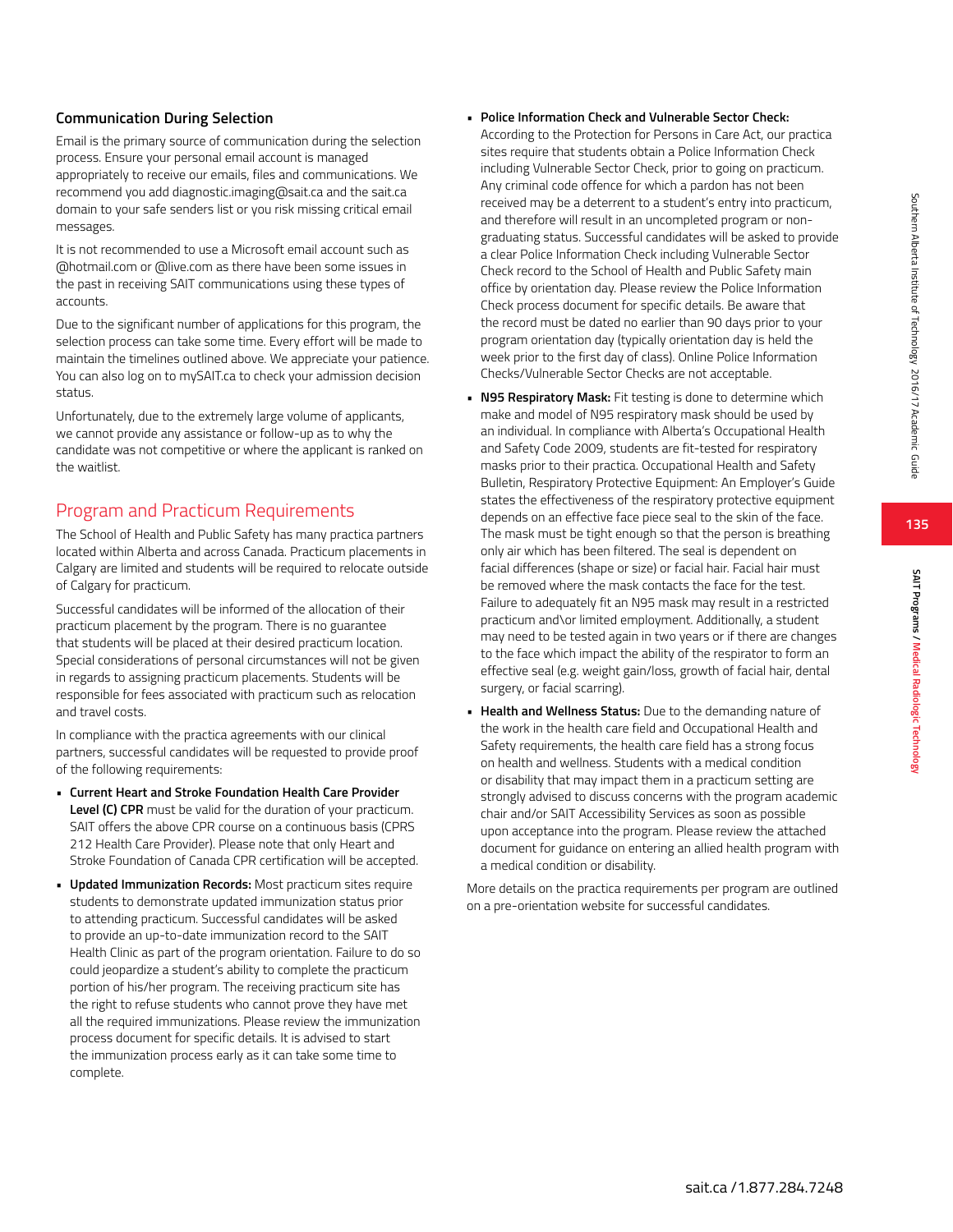### Costs and Supplies

#### **Tuition and Fees (Subject to change)**

- Please refer to the **Tuition and Fee Table.**
- International students, please refer to **International Student Fees.**
- For student funding, please refer to **Financial Assistance.**
- CPRS 212 Health Care Provider course in CPR. Annual update required (CPRS 222 Health Care Provider Renewal). All CPR courses must be from the Heart and Stroke Foundation. Call SAIT Life Support Training at 403.210.4009 for further information.
- Canadian Association of Medical Radiation Technologists (CAMRT) certification exam fees are approximately \$800 with an additional \$105 exam registration fee.
- Mandatory annual dues to the Alberta College of Medical Diagnostic and Therapeutic Technologists are approximately \$130.
- Students are responsible for any additional expenses related to their practicum including relocation costs to practicum sites outside of Calgary.
- There is a fee associated with obtaining a police information check including Vulnerable Sector Check, payable to the Police or the Royal Canadian Mounted Police (RCMP).

#### **Books and Supplies (Subject to change)**

- Books and Supplies are approximately \$2,500 in the first year and \$700 in the second year.
- Students are required to have access to a personal computer, printer and Internet. Computers must meet the specifications listed in Fees and Expenses.
- Students require an Apple personal digital assistant (iPad with blue tooth keyboard) with the ability to run the most current Apple iOS to support the CompTracker system.
- There is a \$75 CompTracker user fee per semester.

### Program Outline

| <b>First Year</b>                                                       |                          |
|-------------------------------------------------------------------------|--------------------------|
| Semester 1 – Fall                                                       |                          |
| MEDT 211 - Medical Terminology 1                                        | 1.5 credits              |
| ANPH 202 - Anatomy and Pathology 1                                      | 3 credits                |
| APPH 226 - Apparatus and Image Management<br>٠                          | 3 credits                |
| MRAD 204 – Radiographic Technique 1<br>٠                                | 3 credits                |
| • RADP 215 – Radiation Protection                                       | 3 credits                |
| MRAD 223 - Patient Care 1                                               | 1.5 credits              |
| Semester 2 – Winter                                                     |                          |
| ANPH 252 - Anatomy and Pathology 2                                      | 3 credits                |
| MRAD 240 - Specialized Imaging 1                                        | 1.5 credits              |
| MRAD 251 - CT Theory 1                                                  | 3 credits                |
| MRAD 254 - Fluoroscopic Imaging<br>٠                                    | 1.5 credits              |
| MRAD 256 – Radiographic Technique 2<br>×.                               | 3 credits                |
| MRAD 202 - Patient Care 2<br>٠                                          | 1.5 credits              |
| Semester 3 – Spring                                                     |                          |
| INFC 215 - Infection Prevention and Control                             | 1.5 credits              |
| MRAD 209 - Professional Practice 1                                      | 1.5 credits              |
| MRAD 281 - CT Theory 2                                                  | 1.5 credits              |
| MRAD 285 - Radiographic Applied Skills                                  | 1.5 credits              |
| Second Year<br>Semester 4 - Fall<br>MRAD 302 - Specialized Imaging 2    | 3 credits                |
| PRCT 353 - Clinical Practicum 1                                         | 6 credits                |
| Semester 5 – Winter                                                     |                          |
| MRAD 358 - Clinical Integration 1                                       | 1.5 credits              |
| PRCT 356 - Clinical Practicum 2                                         | 6 credits                |
| QUAL 370 - Quality Assurance and Control                                | 3 credits                |
|                                                                         |                          |
|                                                                         |                          |
| Semesters 6 - Spring-Summer                                             |                          |
| MRAD 360 - Clinical Integration 2                                       | 1.5 credits              |
| • MRAD 374 – Professional Practice 2<br>PRCT 358 - Clinical Practicum 3 | 1.5 credits<br>6 credits |

### Transfer Options

Graduates may be eligible for transfer credit at:

- Athabasca University
- British Columbia Institute of Technology
- Canadian Forces
- Memorial University of Newfoundland
- NAIT
- Thompson Rivers University
- University of Ontario Institute of Technology





**SAIT Programs / Medical Radiologic Technology**

**SAIT Programs / Medical Radiologic Technology**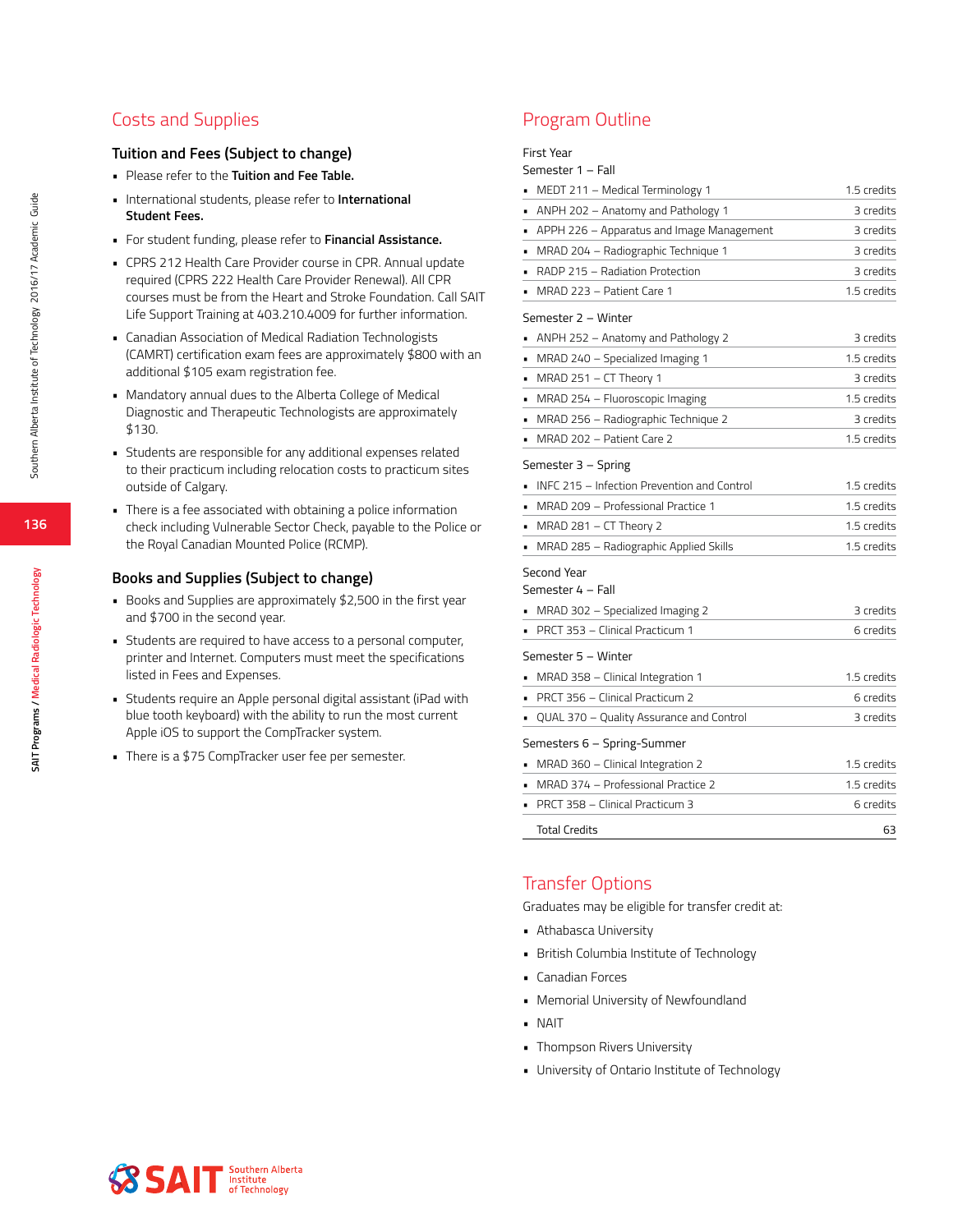**SAIT Programs / Medical Transcriptionist**

SAIT Programs / Medical Transcriptionist

- **• Nine-month certificate**
- **• Fall start**
- **• Includes practicum with a transcription service provider**

### **Contact Us**

School of Health and Public Safety Room NR502, Senator Burns Building Phone: 403.284.8500 Email: hps.info@sait.ca

### Program Description

SAIT trains medical transcriptionists to interpret, transcribe and edit medical dictation detailing patient health care during an illness or after an injury. The records produced by medical transcriptionists become permanent records of medical, scientific and legal value. Graduates of the Medical Transcriptionist program will have a unique blend of knowledge of biomedical and information sciences, legal aspects of health information and computer applications.

The Medical Transcriptionist program is divided into two 15-week semesters at SAIT, and a four-week, unpaid practicum in the third semester at a healthcare site in or outside Calgary. While on campus at SAIT, students will learn in a classroom setting using real physicians' dictations.

Certain courses are available by correspondence and are marked by an asterisk (\*) in the program outline. The courses must be completed within the time frame shown in the program outline. Depending on the number of courses students complete by correspondence, they may be considered a part-time student which may impact their financial loan status. Students will require a personal computer with Internet access.

## Program Overview

### **Your Career**

Graduates are employed as medical transcriptionists or medical editors with various transcription services, hospitals, physicians' offices, clinics, radiology and pathology departments, insurance companies, rehabilitation centres, worker compensation boards, cancer agencies, specialty clinics, specialized health care facilities, and sectors outside of health care.

### **Student Success**

- Students with higher secondary or post-secondary marks usually experience greater success in SAIT programs.
- Students who experience success in this program have effective communication skills in English. Many students who do not have English as a first language (ESL students) encounter difficulties in this program. It is strongly recommended that ESL students discuss their potential for success with the program staff prior to applying.
- Basic computer and keyboarding skills are necessary for this field. Applicants will be required to complete a keyboarding assessment (available at SAIT for a minimal fee). Applicants must keyboard at least 40 words per minute net or better for best success in the program.
- Medical transcriptionists enjoy working behind-the-scenes on a computer, have excellent typing and proofreading skills, prefer to have a flexible work schedule, and enjoy working independently or even from home.
- Biology 30 is beneficial.

### **Credentials and Accreditation**

After successfully completing this program, graduates will receive a SAIT Medical Transcriptionist certificate.

### **Accreditation**

There are no formal accreditation arrangements at this time.

### Progression

Students must attain a PGPA and/or a CGPA of 2.0 or better in each semester and pass the necessary prerequisite courses to progress through the program. To qualify for graduation, students must pass all courses, attain a CGPA of 2.0 or better and complete course requirements within the prescribed timelines.

## Admission Requirements

Completion of the following courses or equivalents:

- At least 60% in English Language Arts 30-1 or English Language Arts 30-2 or equivalents.
- All applicants must demonstrate English Language Proficiency prior to admission, including students educated in Canada.

### Selection

Applications and proof of the admission requirements (transcripts and/or anticipated final grades) must be submitted to be included in selection.

Selection is done on a continuous basis and will occur until the program is full. All applications received after the program has been filled will be placed on a waitlist.

A minimum of 24 seats will be offered for the fall intake.

### **Selection Process**

Qualified applicants will be required to complete a Keyboarding Skills assessment. The keyboarding assessment is a Pass/Fail exam – applicants who are unable to type at least 30 words per minute net or better will not be eligible to continue in the selection process.

Applicants will be contacted by the School of Health and Public Safety with more information on how to schedule the assessment through SAIT.

Email is the primary source of communication during the selection process. Ensure your personal email account is managed appropriately to receive our emails, files and communications. It is not recommended to use a Microsoft email account such as @hotmail.com or @live.com as there have been some issues in the past in receiving SAIT communications using these types of accounts.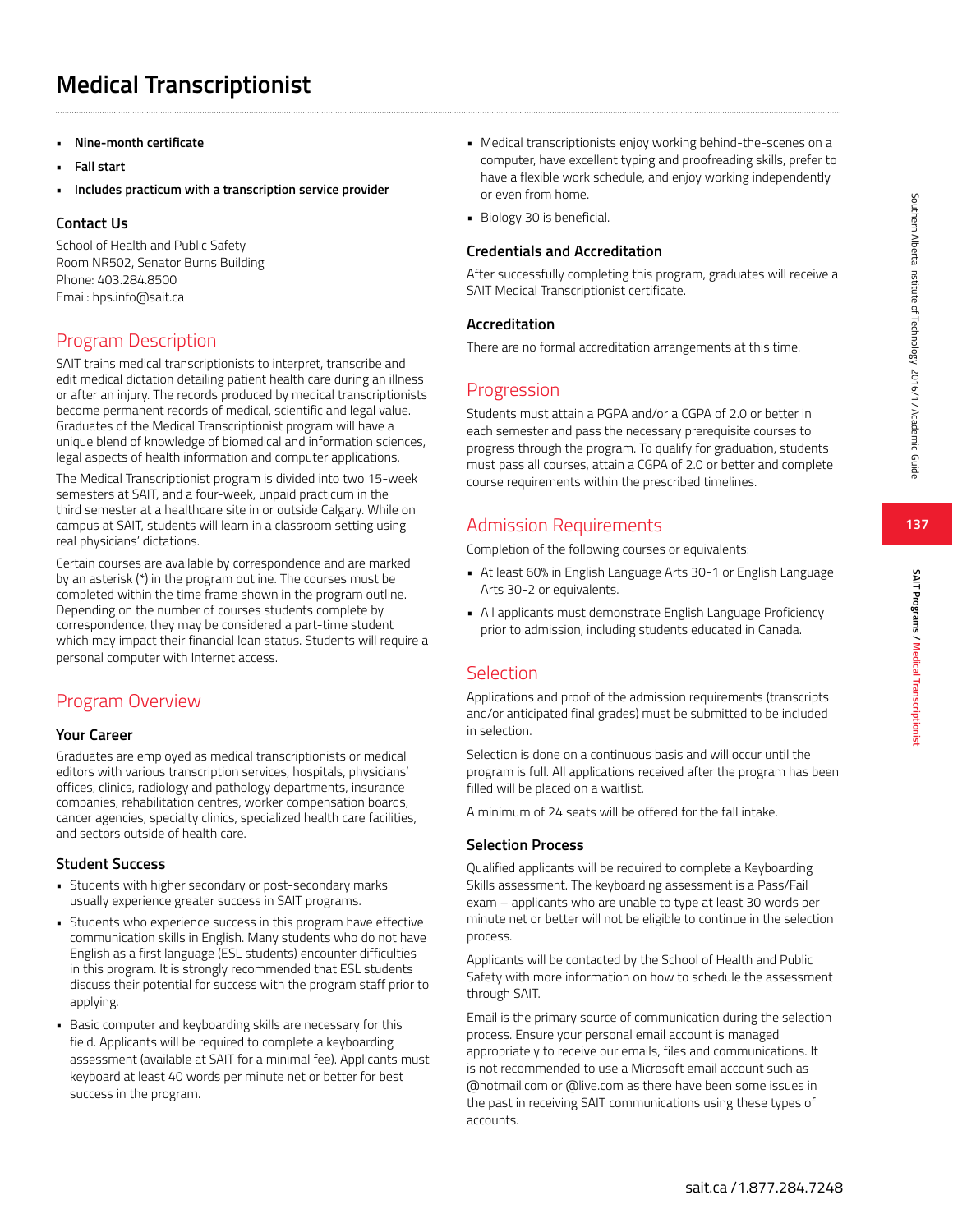### Program and Practicum Requirements

The School of Health and Public Safety has many practica partners located within Alberta and across Canada. Practicum placements in Calgary are limited and students may be required to relocate outside of Calgary for practicum.

Successful candidates will be informed of the allocation of their practicum placement by the program. There is no guarantee that students will be placed at their desired practicum location. Special considerations of personal circumstances will not be given in regards to assigning practicum placements. Students will be responsible for fees associated with practicum such as relocation and travel costs.

In compliance with the practica agreements with our clinical partners, successful candidates will be requested to provide proof of the following requirements:

- **• Updated Immunization Records:** Most practicum sites require students to demonstrate updated immunization status prior to attending practicum. Successful candidates will be asked to provide an up-to-date immunization record to the SAIT Health Clinic as part of the program orientation. Failure to do so could jeopardize a student's ability to complete the practicum portion of his/her program. The receiving practicum site has the right to refuse students who cannot prove they have met all the required immunizations. Please review the immunization process document for specific details. It is advised to start the immunization process early as it can take some time to complete.
- **• Police Information Check and Vulnerable Sector Check:**
	- According to the Protection for Persons in Care Act, our practica sites require that students obtain a Police Information Check including Vulnerable Sector Check, prior to going on practicum. Any criminal code offence for which a pardon has not been received may be a deterrent to a student's entry into practicum, and therefore will result in an uncompleted program or nongraduating status. Successful candidates will be asked to provide a clear Police Information Check including Vulnerable Sector Check record to the School of Health and Public Safety main office by orientation day. Please review the Police Information Check process document for specific details. Be aware that the record must be dated no earlier than 90 days prior to your program orientation day (typically orientation day is held the week prior to the first day of class). Online Police Information Checks/Vulnerable Sector Checks are not acceptable.
- **• Health and Wellness Status:** Due to the demanding nature of the work in the health care field and Occupational Health and Safety requirements, the health care field has a strong focus on health and wellness. Students with a medical condition or disability that may impact them in a practicum setting are strongly advised to discuss concerns with the program academic chair and/or SAIT Accessibility Services as soon as possible upon acceptance into the program. Please review the attached document for guidance on entering an allied health program with a medical condition or disability.

More details on the practica requirements per program are outlined on a pre-orientation website for successful candidates.

### Costs and Supplies

#### **Tuition and Fees (Subject to change)**

- Please refer to the **Tuition and Fee Table.**
- International students, please refer to **International Student Fees.**
- For student funding, please refer to **Financial Assistance.**
- Students are responsible for any additional expenses related to their practicum including relocation costs to practicum sites outside Calgary.
- There is a fee associated with obtaining a police information check including Vulnerable Sector Check, payable to the Police or the Royal Canadian Mounted Police (RCMP).

#### **Books and Supplies (Subject to change)**

- Books and Supplies are approximately \$1,600.
- Students are required to have access to a personal computer, printer and Internet. Computers must meet the specifications listed in Fees and Expenses. Students will need computers that are Windows-based with a fully licensed version of MS Office 2016, 2013, 2010 or 2007.

### Program Outline

Semester 1

| ANPH 220 - Anatomy and Applied Terminology           | 3 credits   |
|------------------------------------------------------|-------------|
| BCPT 240 - Keyboard Skill Building I                 | 1.5 credits |
| COMP 264 - MS Office Basics                          | 1.5 credits |
| HILA 200 - Health Information Law 1                  | 1.5 credits |
| HRSC 206 - Patient Record Fundamentals               | 1.5 credits |
| MDTR 200 - Medical Transcription - Introduction      | 3 credits   |
| PATH 242 - Pathophysiology 1                         | 3 credits   |
| Semester 2                                           |             |
| HCPP 260 - Healthcare Information Technology         | 3 credits   |
| MDTR 230 - Medical Transcription - Intermediate<br>٠ | 3 credits   |
| MDTR 260 - Medical Transcription - Advanced          | 3 credits   |
| MEDT 250 - Medical Terminology 2                     | 1.5 credits |
| PATH 252 - Pathophysiology 2                         | 3 credits   |
| PROF 240 - Healthcare Professionalism                | 1.5 credits |
| Semester 3                                           |             |
| PRAC 351 – Practicum for Medical Transcriptionist    | 1.5 credits |
| <b>Total Credits</b>                                 | 31.5        |

### Transfer Options

Transfer credit may be available at other post-secondary institutions where credits from SAIT programs could be evaluated on an individual basis. Interested students should contact the postsecondary institute of their choice for more information.

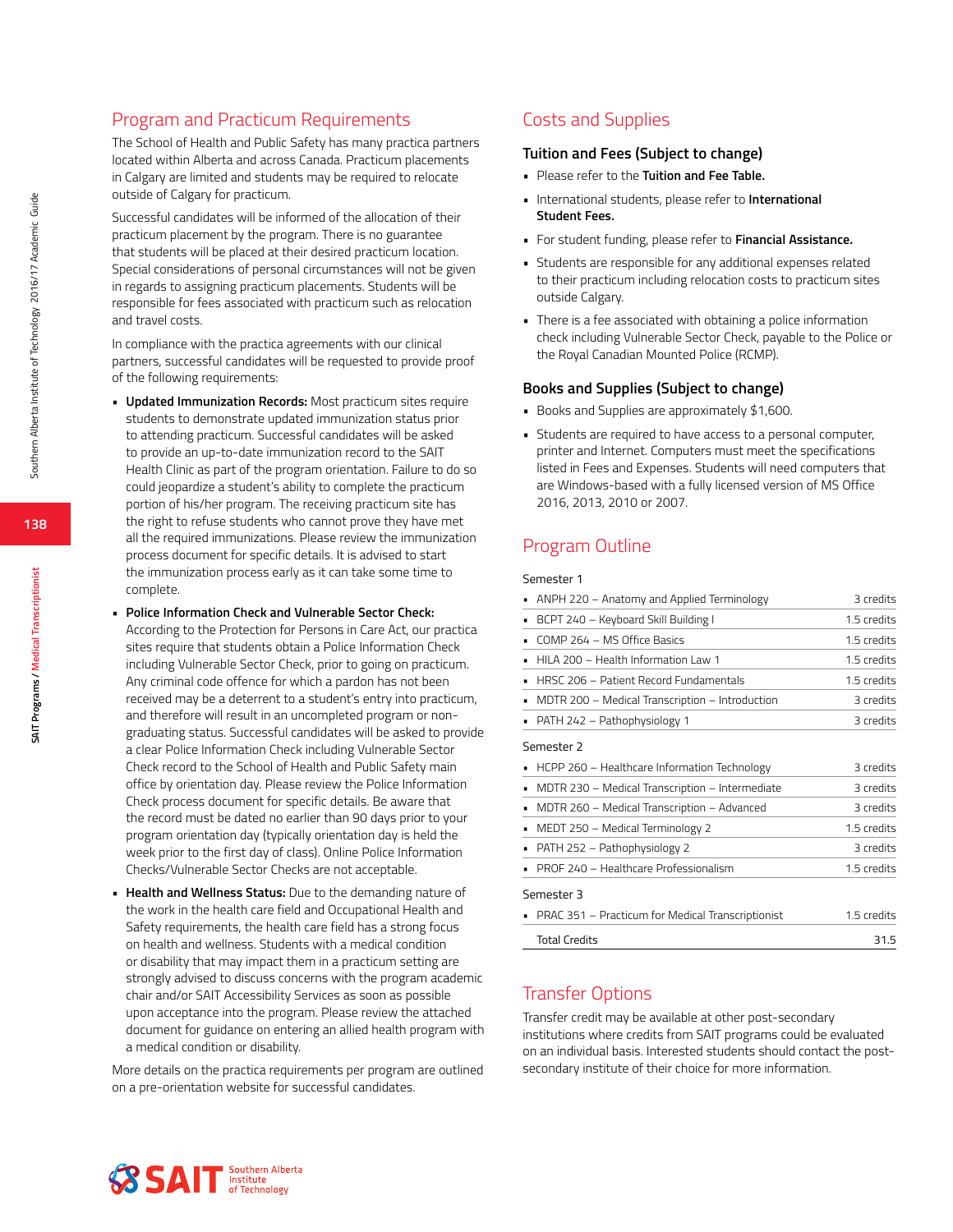**SAIT Programs / Mobile Application Developer**

SAIT Programs / Mobile Application Develope

- **• 26-week Fast-Track certificate**
- **• January and September starts**
- **• Includes an eight-week practicum**

### **Contact Us**

Phone: 403.210.4522 or Email: fast-track@sait.ca

### Program Description

SAIT's new 26-week Mobile Application Developer program is a post-diploma certificate to prepare experienced developers for exciting opportunities in native mobile app development in iOS and Android platforms. You will learn the concepts of mobile app development from ideation and requirements gathering to testing and launch. You will gain an understanding of architecture requirements specific to mobile application development and develop knowledge of testing, quality assurance and go-to-market strategies. Since mobile application development is continually changing to meet market demand, there will be an opportunity to explore emerging technologies related to mobile applications and their relationship to mobile devices, robotics, or industrial applications. A threaded project will reinforce the concepts learned throughout the program, as teams will choose which platform to focus on to develop a mobile app. After 18 weeks in class, enhance your training and start your career with an 8-week industry practicum.

#### **Your Career**

Graduates may find employment as a mobile application developer, iOS developer, Android developer, software developer – mobile.

### **Student Success**

Students with higher grades usually experience more success in SAIT programs. This is an intensive program requiring a commitment of both time and energy; students who experience success are those who make their education a priority throughout the program.

### **Credentials and Accreditation**

After successfully completing this program, graduates will receive a SAIT post-diploma certificate as a Mobile Application Developer.

### Progression

Students must attain a PGPA and/or a CGPA of 2.0 or better in each semester and pass the necessary prerequisite courses to progress through the program. To qualify for graduation students must pass all courses and attain a CGPA of 2.0 or better and complete course requirements within the prescribed timelines.

### Admission Requirements

Two-year diploma or degree in information technology, software development or computer science, with a focus on object-oriented programming knowledge, specifically Java. Preferably one solid year of programming experience in addition to education

### Selection

Selection is done on a continuous basis. It is important to apply early and ensure all supporting documents are submitted promptly since the program is in high demand.

If student financing is required, apply at least 8-12 weeks prior to the program start date to ensure adequate time to complete the process. Financing must be in place prior to the program start date.

Email is the main form of communication during the admission/ selection process. Check your email account regularly to ensure you do not miss any important communications. Please remember to check your "junk" mail, or add sait.ca to your safe senders list.

There are 24 seats offered in each intake.

#### **Selection Criteria**

Selection is based on the following criteria:

- Current resumé outlining previous education and experience.
- ICT Fast-Track Career and Program Investigation Form This form will be emailed to you once you have applied. It will be scored to determine suitability for the program; please be detailed and thorough.
- In addition to the transcripts submitted to Student Services/ Office of the Registrar, please provide a photocopy of your educational transcripts and any other supporting documents to the School of ICT Fast-Track office by email to fast-track@sait.ca or fax to 403.210.4523.
- Proof of previous Java or C# computer programming experience. Transcripts, substantial industry experience or certifications will be considered. Attend a mandatory selection appointment once the above documents have been submitted. Telephone appointments can be scheduled for out-of-town applicants.

The final decision for acceptance into the program will be determined by the Academic Chair.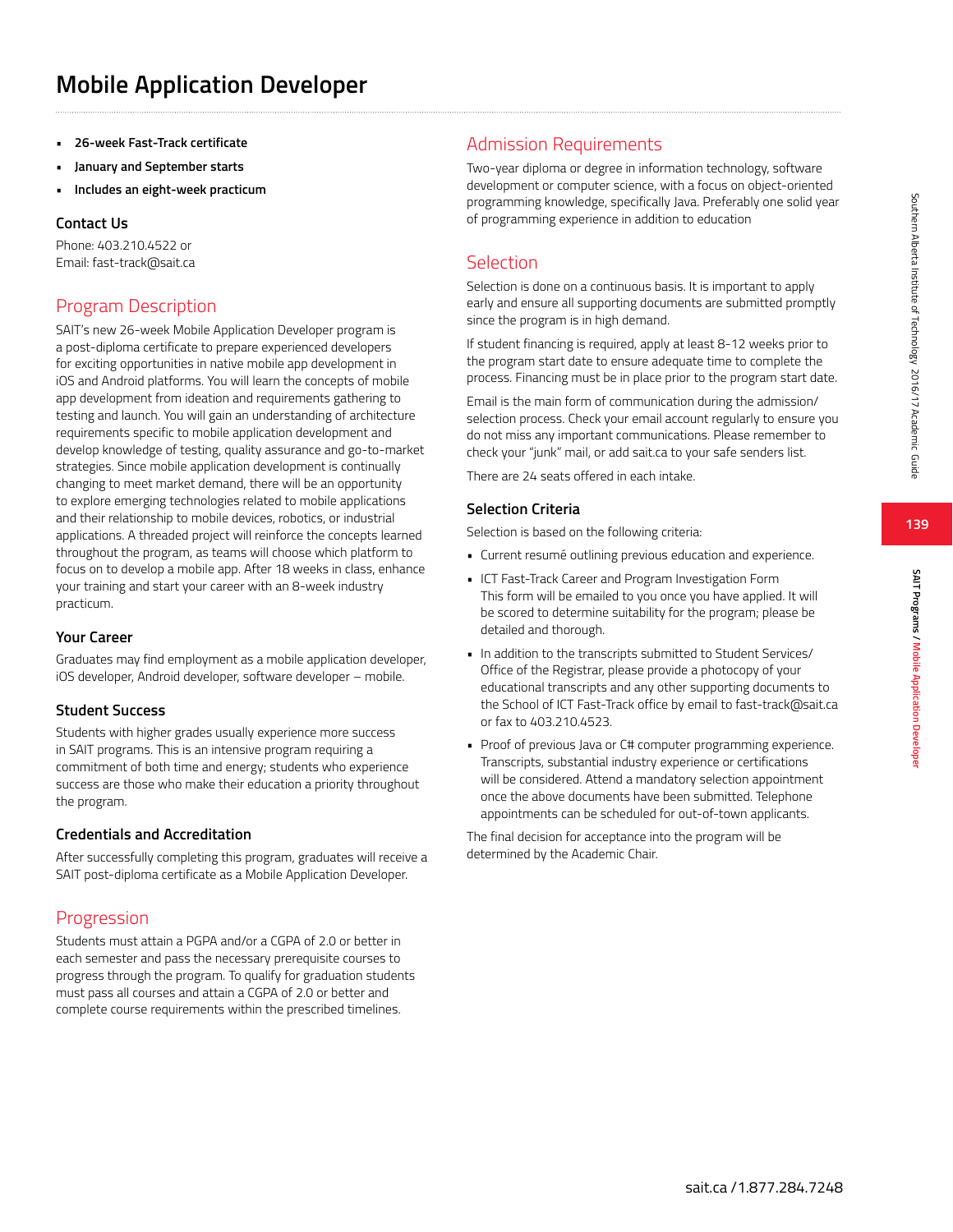#### **Ideal Applicant**

The ideal candidate for the Mobile Application Developer program will be an experienced developer with 2 years recent experience in Java or C#. You are capable of learning independently and enjoy self-directed study. You are collaborative and work well in teams.

#### **Selection Process**

Selection appointments are arranged once documentation has been submitted. Applicants are contacted on a first-come, firstselected basis. Once the program is full, applicants will continue to be selected and added to the waitlist.

### Costs and Supplies

#### **Tuition and Fees (Subject to change)**

- Please refer to the **Tuition and Fee Table.**
- International students, please refer to **International Student Fees.**
- For student funding, please refer to **Financial Assistance.**

#### **Books and Supplies (Subject to change)**

• Tuition includes all course materials, books and access to appropriate technology.

### Program Outline

| • CPLN 400 - Career Planning and Management            | 1.5 credits |
|--------------------------------------------------------|-------------|
| CPRG 401 - Testing, Launch and Distribution<br>۰.      | 1.5 credits |
| CPRG 403 - App Development - Android Programming<br>۰. | 3 credits   |
| • CPRG 404 - App Development - iOS Programming         | 3 credits   |
| • CPRG 405 - Emerging Mobile Technologies              | 1.5 credits |
| • CPRG 406 - Mobile App Design and Architecture        | 3 credits   |
| • MGMT 402 - Ideation and Requirements Gathering       | 3 credits   |
| • PRAC 404 - Mobile App Developer Practicum            | 3 credits   |
| • PROJ 401 - Mobile Application Threaded Project       | 1.5 credits |
| <b>Total Credits</b>                                   | 21          |

### Transfer Options

Transfer credit may be available at other post-secondary institutions where credits from SAIT programs could be evaluated on an individual basis. Interested students should contact the post-secondary institute of their choice for more information.

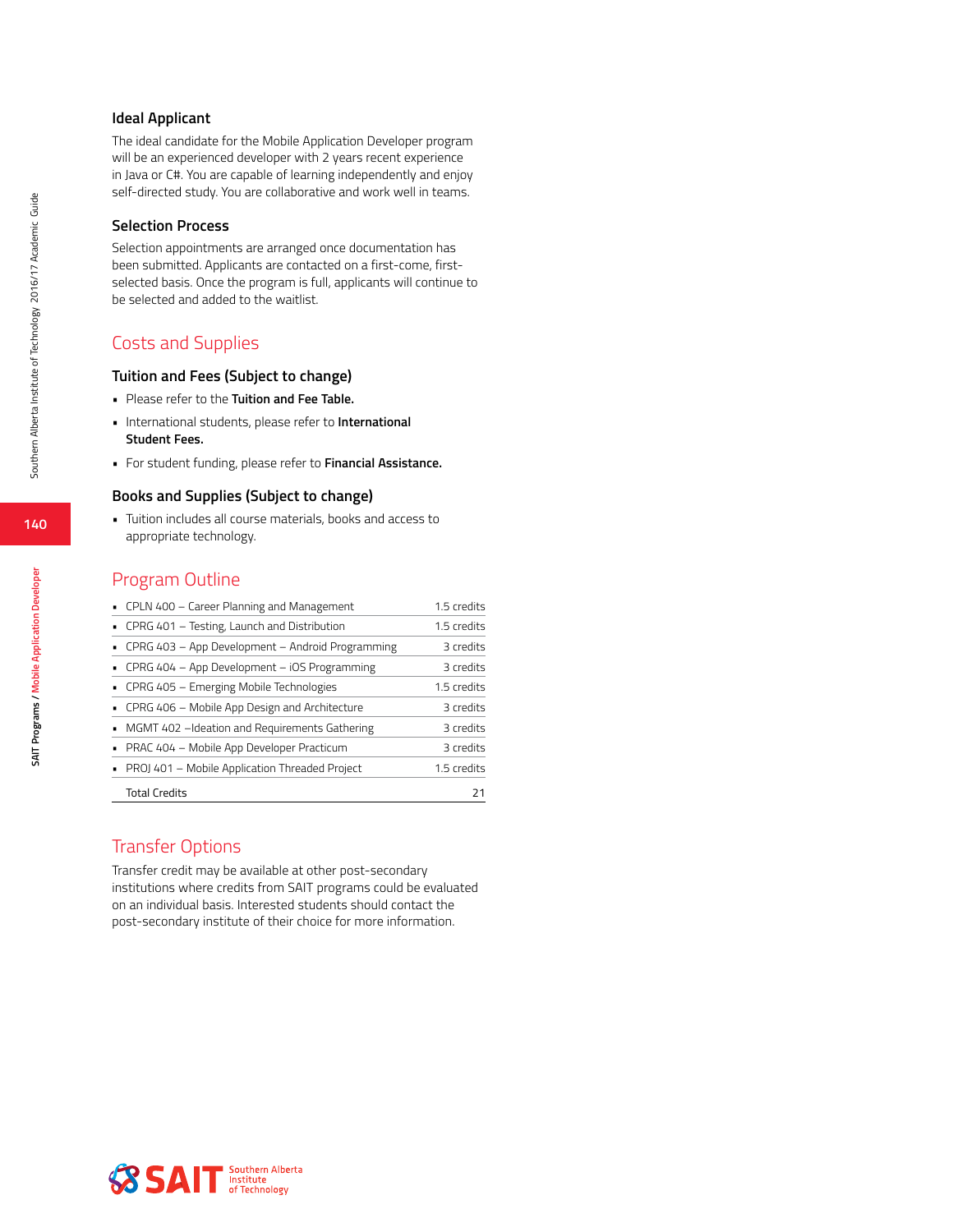- **• 32-week Fast-Track certificate**
- **• October and April starts**
- **• Includes an eight-week practicum**

#### **Contact Us**

Phone: 403.210.4522 Email: fast-track@sait.ca

### Program Description

"Computer networking is the connecting of two or more computers that allows them to share resources. It can be done between computers in a home, in a business, across a corporation, and even internationally. It can equally be defined as a method of connecting two or more computer systems together including printers and other devices.

The benefits of networking are considerable ... PC networking is, as a consequence, a rapidly evolving discipline with many exciting opportunities." (goarticles.com)

The Network Technician (NT) program is an intensive 32-week certificate program designed to prepare you for the essential fields of computer networking design, maintenance and support. Technically focusing on Cisco, Microsoft, open source technologies and operating systems, this program emphasizes key industry requirements such as security, storage management, virtualization and effective troubleshooting. Through hands-on, practical assignments, you will gain experience solving technical problems and providing solutions on time and within scope. Upon completion, you will be prepared to challenge the CCNA certification exam. Additional self-study is usually required. The mandatory eight-week practicum solidifies the classroom experience and prepares you to launch into or continue your IT career.

### Program Overview

#### **Your Career**

A graduate from this program may find employment as a network technician, network analyst, help desk analyst, system support specialist or an IT consultant.

• Graduates of the Network Technician program have a 96% employment rate.

#### **Student Success**

Students with higher secondary or post-secondary marks usually experience greater success in SAIT programs.

Experience with computer hardware and/or operating and networking systems an asset.

This is an intensive program requiring a commitment of both time and energy; students who experience success are those who make their education a priority throughout the program.

#### **Credentials and Accreditation**

After successfully completing this program, graduates will receive a SAIT certificate as a Network Technician.

#### **Accreditation**

By the end of the program, graduates will have the knowledge to challenge the Cisco Certified Network Administrator (CCNA) exams. With additional relevant work experience and additional exam preparation study, you would be prepared to challenge other relevant industry exams such as CompTIA A+, VMWare, EMC and Microsoft certifications.

#### **Progression**

Students must attain a PGPA and/or a CGPA of 2.0 or better in each semester and pass the necessary prerequisite courses to progress through the program. To qualify for graduation, students must pass all courses, attain a CGPA of 2.0 or better and complete course requirements within the prescribed timelines.

### Admission Requirements

- At least 60% in English Language Arts 30-1 or English Language Arts 30-2 or equivalent, OR,
- A minimum of two years post-secondary education from a recognized university, institute or college.
- All applicants must demonstrate English Language Proficiency prior to admission, including students educated in Canada.

Due to the tight integration of the courses in the Network Technician (NT) program, credit for Prior Learning is not available.

### Selection

Selection is done on a continuous basis. It is important to apply early and ensure all supporting documents are submitted promptly since the program is in high demand.

If student financing is required, apply at least 8-12 weeks prior to the program start date to ensure adequate time to complete the process. Financing must be in place prior to the program start date.

Email is the main form of communication during the admission/ selection process. Check your email account regularly to ensure you do not miss any important communications. Please remember to check your "junk" mail, or add sait.ca to your safe senders list.

There will be 24 seats offered in each intake.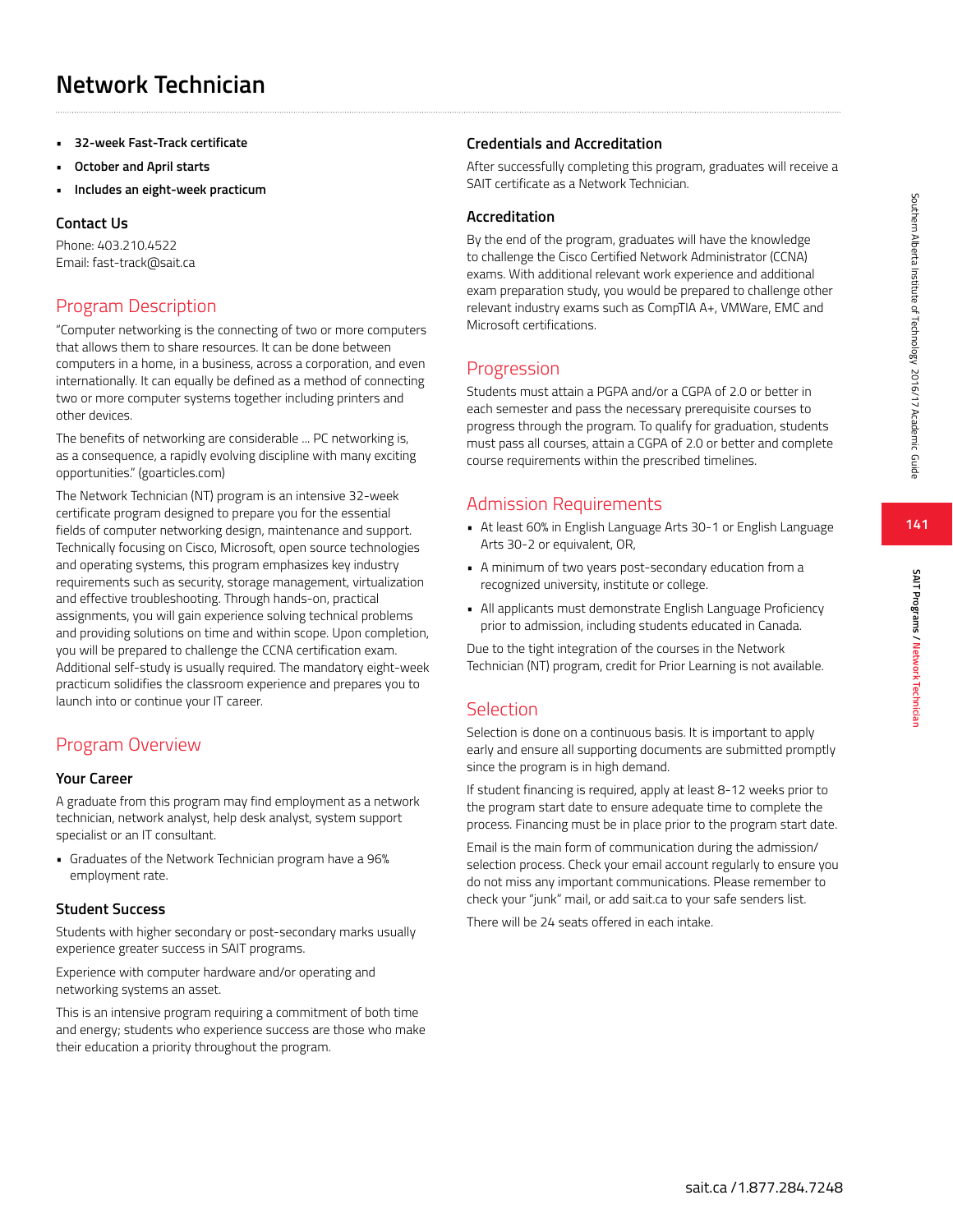#### **Selection Criteria**

Selection is based on the following criteria:

- Current resumé outlining previous education and experience.
- ICT Fast-Track Career and Program Investigation Form This form will be emailed to you once you have applied. It will be scored to determine suitability for the program; please be detailed and thorough.
- In addition to the transcripts submitted to Student Services/ Office of the Registrar, please provide a photocopy of your educational transcripts and any other supporting documents to the School of ICT Fast-Track office by email to fast-track@sait.ca or fax to 403.210.4523.
- Based on current experience, completion of a specified online tutorial may be required to prepare students for successful completion of the program.
- Attend a mandatory selection appointment once the above documents have been submitted. Telephone appointments can be scheduled for out-of-town applicants.

The final decision for acceptance into the program will be determined by the Academic Chair.

#### **Ideal Applicant**

The ideal candidate for the Network Technician (NT) program is a motivated, mature learner with an interest in computer networking, who wants to specialize or to upgrade their existing skills. You are technically proficient and detail-oriented. Your approach to problem solving is both creative and logical, depending on the circumstances. You work well as part of a team and enjoy interacting with others. You possess good working knowledge of operating systems and computer hardware. You are probably the person your friends and family go to when they have computer problems.

### Costs and supplies

#### **Tuition and Fees (Subject to change)**

- Please refer to the **Tuition and Fee Table.**
- International students, please refer to **International Student Fees.**
- For student funding, please refer to **Financial Assistance.**

#### **Books and Supplies (Subject to change)**

• The tuition fee includes all course materials, books and access to appropriate technology.

#### Program Outline

This is a 32 week Fast-track certificate offered over multiple semesters.

| CMPH 239 - IT Essentials                               | 3 credits   |
|--------------------------------------------------------|-------------|
| CMPN 276 - Internetworks Level I                       | 3 credits   |
| CMPN 277 - Internetworks Level II                      | 3 credits   |
| CMPN 287 - Internetworks Level III                     | 3 credits   |
| CMPN 288 - Internetworks Level IV                      | 3 credits   |
| CPLN 240 – Career Planning and Management              | 1.5 credits |
| CPNT 208 - Data Storage and Management                 | 1.5 credits |
| CPNT 211 - Virtualization                              | 1.5 credits |
| CPNT 223 - CCNA Security                               | 3 credits   |
| NETT 262 - Network Design and Implementation Project   | 3 credits   |
| NETT 270 - Linux Installation and Administration       | 1.5 credits |
| NETT 275 - Microsoft Directory Services and Networking | 3 credits   |
| NETT 350 - Network Technician Practicum                | 3 credits   |
| <b>Total Credits</b>                                   | 33          |

### Transfer Options

Transfer credit may be available at other post-secondary institutions where credits from SAIT programs could be evaluated on an individual basis. Interested students should contact the post-secondary institute of their choice for more information.

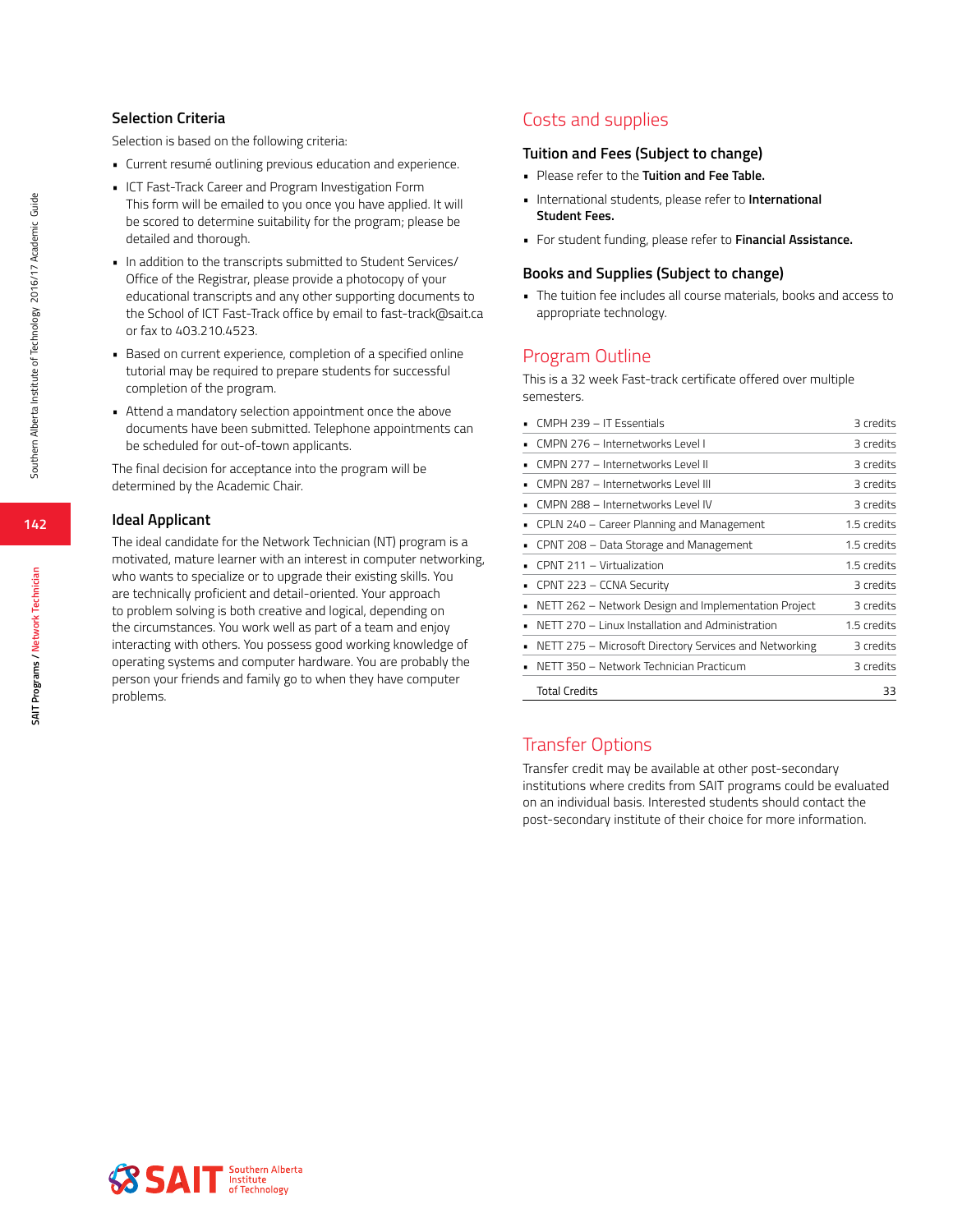**143**

**SAIT Programs / New Media Production and Design**

SAIT Programs / New Media Production and Desig

# **New Media Production and Design**

- **• Two-year diploma**
- **• Fall start**
- **• Includes fourth semester practicum**
- **• Rapidly-expanding industry**

### **Contact Us**

School of Information and Communication Technologies Phone: 403.284.8470 Email: nmpd.info@sait.ca

## Program Description

New Media Production and Design provides comprehensive training in multimedia skills. Students learn the tools and techniques used in web design and development, corporate presentations and communications, audio and music production, educational design, animation, simulation, game design, and many other specialties. The program emphasizes project-based, hands-on training, with students working in teams for assigned clients, to produce comprehensive and useful media products.

## Program Overview

#### **Your Career**

Graduates find employment in specialty new media production houses, agencies, corporate, educational or government organizations. Some develop their own freelance and small business opportunities. Work ranges from web design, corporate communications and digital signage to educational media, animation, simulation or game design.

• Graduates of the New Media Production and Design program have a 90% employment rate.

#### **Student Success**

Students with previous academic success usually are more successful in SAIT programs.

#### **Credentials and Accreditation**

After successfully completing this program, graduates will receive a SAIT diploma in New Media Production and Design.

### **Accreditation**

There are no formal accreditation arrangements at this time. Please contact the School of Information and Communications Technologies (ICT) for more information.

### Progression

Students must attain a PGPA and/or a CGPA of 2.0 or better in each semester and pass the necessary prerequisite courses to progress through the program. To qualify for graduation, students must pass all courses, attain a CGPA of 2.0 or better and complete course requirements within the prescribed timelines.

## Admission Requirements

- At least 60% in English Language Arts 30-1 or English Language Arts 30-2 or equivalents.
- All applicants must demonstrate English Language Proficiency prior to admission, including students educated in Canada.

### Selection

- Applications and proof of the admission requirements (transcripts and/or anticipated final grades) must be submitted by June 1 to be included in selection.
- Applications received after June 1 will be placed on a secondary waitlist and applicants may be invited to participate in selection if seats become available.
- Selection is done on a continuous basis and Selection Sessions will be scheduled every six to eight weeks.
- Applicants must provide a current, valid email address where they can be contacted.

### **Selection Criteria**

Qualified applicants must bring a completed submission package to the Selection Session. If you are outside of a 300 km radius of Calgary and cannot attend a Selection Session without hardship, alternative arrangements for submission will be considered.

- Selection Sessions will commence in early January. Additional sessions will be scheduled as required.
- Applicants attending a Selection Session will be asked to provide specific written information. They will have an opportunity to ask questions. Applicants will be advised within four weeks of the Selection Session of their status.
- Students are selected based on the rank composite score of their resume, three letters of reference, a writing sample and a portfolio submission.
- The portfolio must be submitted on one CD/DVD only. Artwork, video projects, photography and websites can be included. Portfolios are not returned. Do not submit original works.

### **Selection Priority**

Selection priority will be based on ranked composite scoring of the packaged material. The waitlist will maintain that same ranking.

### **Unsuccessful Applicants**

There are numerous reasons why you might not be granted a seat – a late application, particularly strong competition, the lack of certain basic requirements, or an application package not up to the general standard. We encourage applicants to apply again in the next academic year, making up any qualifications you are lacking and/or improving the quality of your submission package. Applications are not carried over into the next academic year. You will need to submit a new application.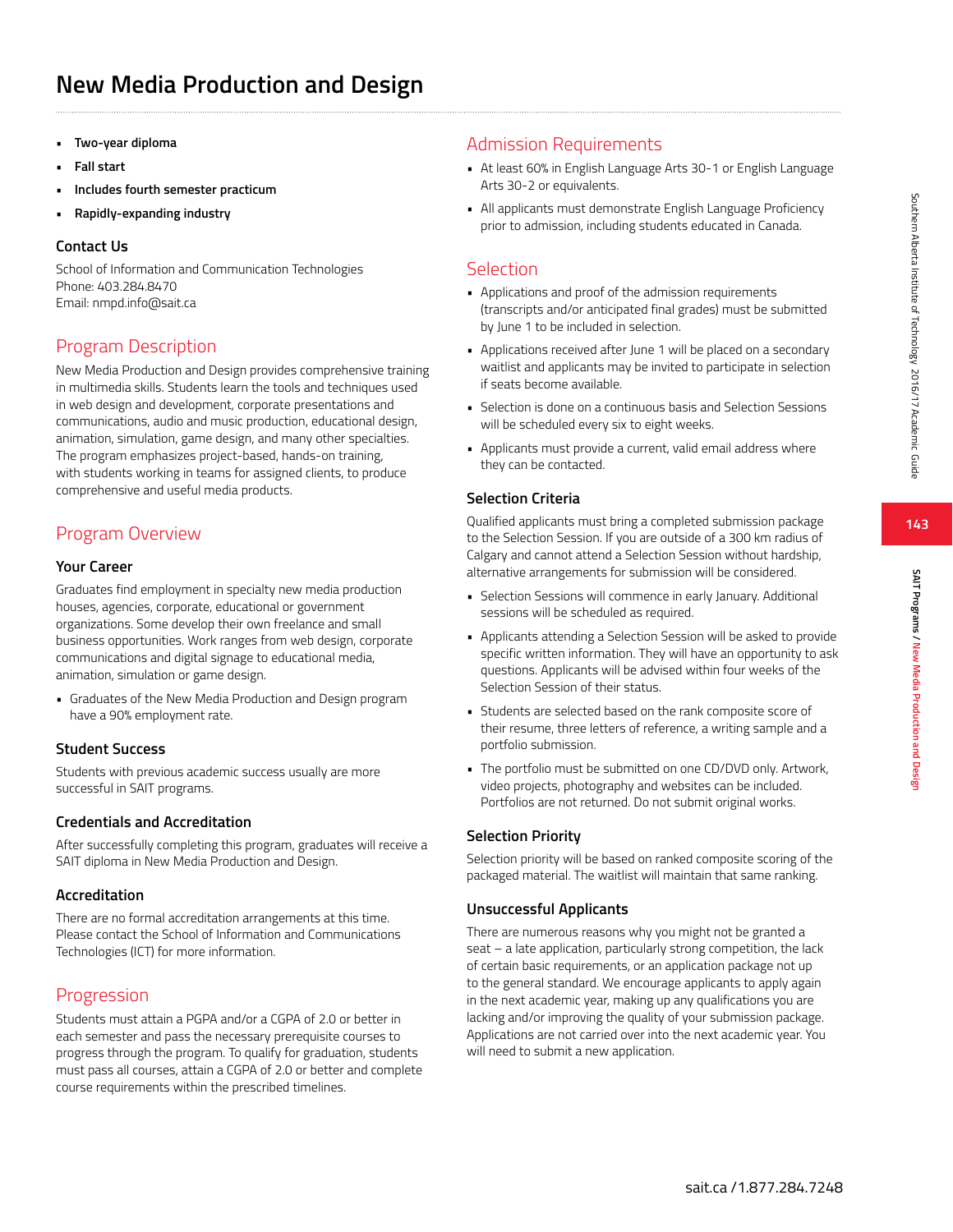## Costs and supplies

#### **Tuition and Fees (Subject to change)**

- Please refer to the **Tuition and Fee Table.**
- International students, please refer to **International Student Fees.**
- Student funding, please refer to **Financial Assistance.**

#### **Books and Supplies (Subject to change)**

• Books and Supplies are approximately \$500 per year.

### Program Outline

#### First Year

#### Semester 1

| COMM 405 - Industrial Communications                              | 3 credits   |
|-------------------------------------------------------------------|-------------|
| MMDA 222 - Web Communications I                                   | 3 credits   |
| MMDA 223 - Visual Communications I                                | 3 credits   |
| MMDA 224 - Business of New Media I                                | 3 credits   |
| MMDA 226 - Rich Media Communications L                            | 3 credits   |
| Semester <sub>2</sub>                                             |             |
| MMDA 242 - Web Communications II                                  | 3 credits   |
| MMDA 243 - Visual Communications II                               | 3 credits   |
| MMDA 244 - Business of New Media II                               | 3 credits   |
| MMDA 246 - Rich Media Communications II                           | 3 credits   |
| MMDA 247 - Production Company I                                   | 3 credits   |
| Second Year<br>Semester 3<br>MMDA 323 - Visual Communications III | 3 credits   |
| MMDA 324 - Web Communications III                                 | 3 credits   |
| MMDA 326 - Rich Media Communications III                          | 3 credits   |
| MMDA 327 - Production Company II                                  | 3 credits   |
| MMDA 328 - 3D Modeling and Design Fundamentals                    | 3 credits   |
| Semester 4                                                        |             |
| MMDA 340 - Production Company III                                 | 3 credits   |
| MMDA 343 - New Media Capstone Project<br>٠                        | 3 credits   |
| MMDA 344 - Digital Independent Study<br>٠                         | 6 credits   |
| MMDA 385 - Portfolio Development                                  | 1.5 credits |
| PRAC 395 - New Media Practicum                                    | 1.5 credits |
| <b>Total Credits</b>                                              | 60          |

### Transfer Options

Graduates may be eligible for transfer credit at:

- Athabasca University
- Griffith University, Australia
- Mount Royal University
- Red Deer College
- Royal Roads University
- University of Calgary
- University of Gloucestershire, United Kingdom
- University of New Brunswick, Saint John
- University of Ontario Institute of Technology
- University of South Australia

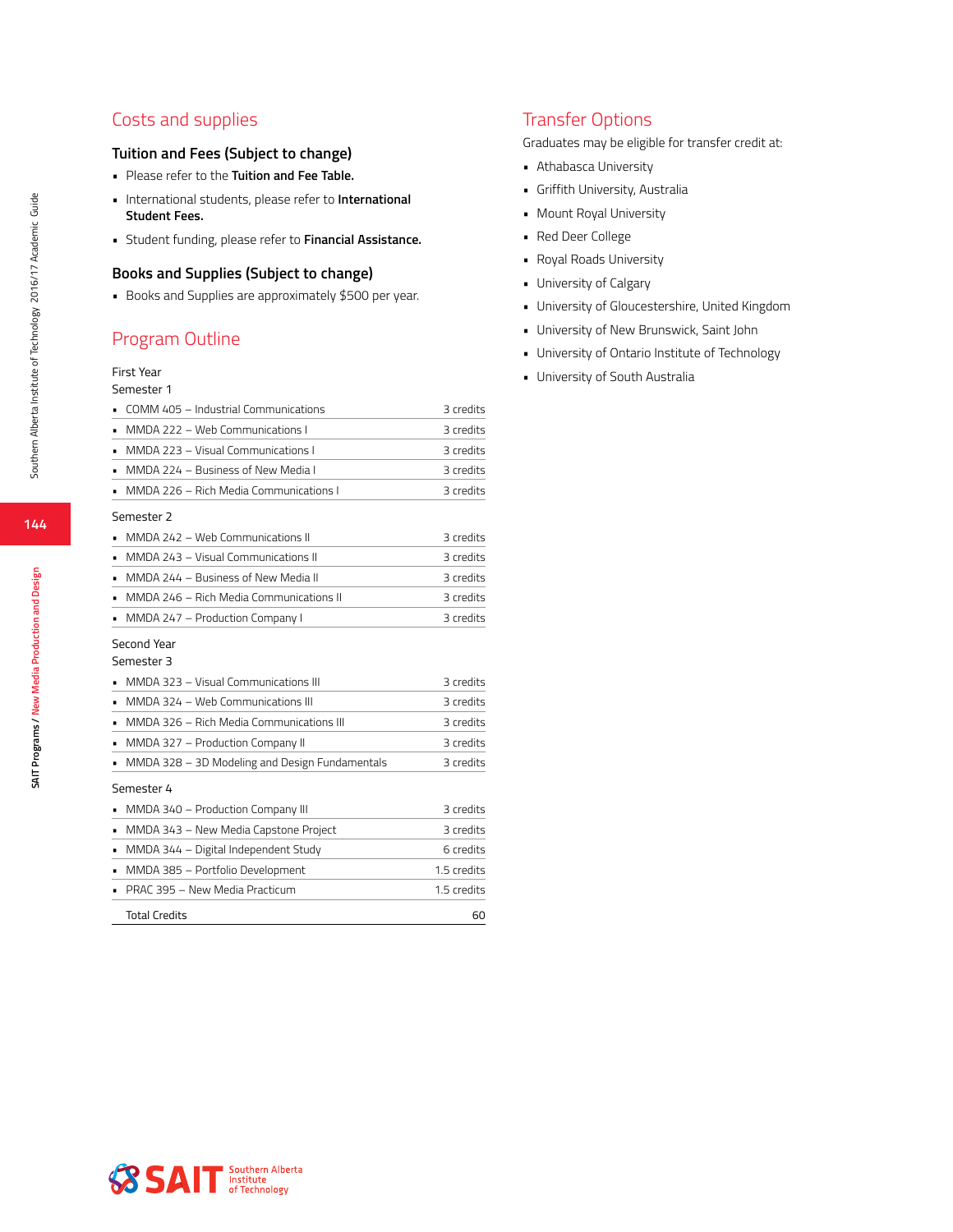## **Non-Destructive Testing Foundations**

- **• 15-week certificate**
- **• September, January and March intakes**
- **• High-industry demands**

#### **Contact Us**

School of Manufacturing and Automation Room T470, Thomas Riley Building Phone: 403.284.8641 Email: ma.info@sait.ca

### Program Description

Non-Destructive Testing (NDT) is a very important component of many industries. Identifying potential mechanical and structural failures can save time, money and lives. For example, inspection and reporting must be carried out on equipment in the oil and gas, transportation and aviation industries, just to name a few. The NDT Foundations program assists you to enter the growing NDT field by providing a basic overall knowledge of the inspection industry. This knowledge is a foundation for you to progress through all levels of inspection methods. It is a full-time, 15 week program.

In Canada, NDT Certification is regulated by the Canadian General Standards Board (CGSB). There are three steps required to obtain CGSB Certification; 1 – training, 2 – work experience, and 3 – CGSB exams. These three steps are required for each level of certification in each method. The NDT Foundations program at SAIT helps you to accomplish step 1 of this process – training, which prepares you to complete step 2 and step 3 after successful program completion.

The Online/Blended Learning approach is a combination of approximately four months of online theory courses and one month of on-campus practical labs. If you are self-disciplined, and need additional flexibility to balance your other obligations – while still furthering your education – this program may be a fit for you.

## Program Overview

#### **Your Career**

In today's economy, the demand for qualified NDT Technicians is high. Travel opportunities may be available with many NDT service providers. Technicians may find work across Canada or internationally in a wide variety of industries including: pipeline and refinery, transportation, utilities, construction, manufacturing and maintenance.

To be successful as a Non-Destructive Testing Technician, you may need the following skills: the ability to work independently – often with little supervision, math skills, communication skills, attention to detail, ability to work flexible hours in varying locations, and the ability to physically maneuver a job site freely.

### **Student Success**

Strong skills in Math and English (written and verbal) preferred.

#### **Credentials and Accreditation**

After successfully completing this program, graduates will receive a SAIT certificate in Non-Destructive Testing.

There are no formal accreditation arrangements at this time. Please contact the School of Manufacturing and Automation for more information.

### Progression

Students must attain a PGPA and/or a CGPA of 2.0 or better in each semester and pass the necessary prerequisite courses to progress through the program. To qualify for graduation, students must pass all courses, attain a CGPA of 2.0 or better and complete course requirements within the prescribed timelines.

## Admission Requirements

- Students must have successfully completed Grade 10 Math and Grade 10 English or equivalent.
- All applicants must demonstrate English Language Proficiency prior to admission, including students educated in Canada.

**145**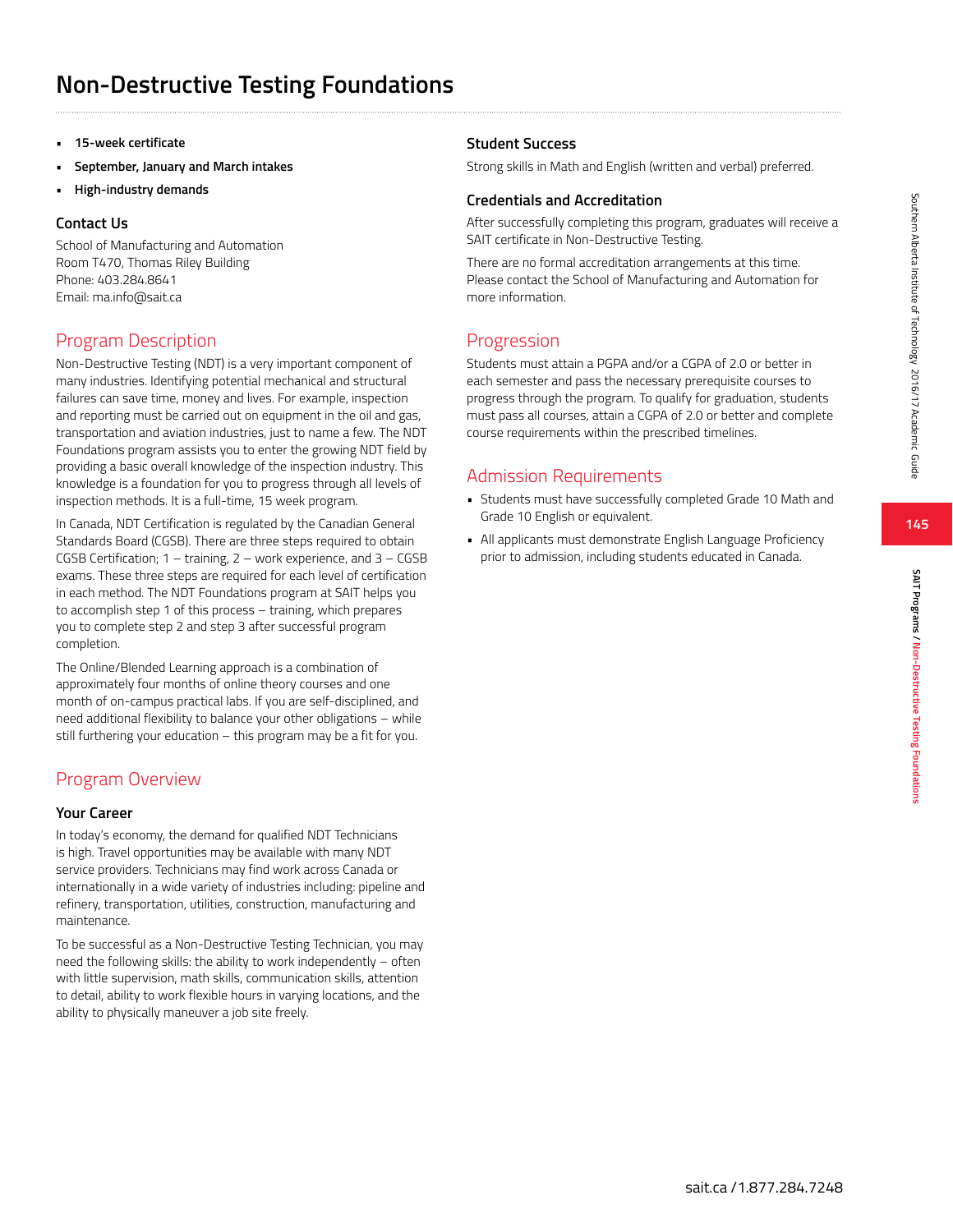### **Selection**

Applications and proof of the admission requirements (transcripts and/or anticipated final grades) must be submitted to be included in selection.

Selection will consist of an aptitude test evaluating your competency in mathematics. You will receive an email with information about the math proficiency test; make sure you provide SAIT with current contact information.

Admission decisions will be made based on the following:

| <b>Aptitude Test Score</b> | <b>Next Step</b>                                                                                                                                               |
|----------------------------|----------------------------------------------------------------------------------------------------------------------------------------------------------------|
| 50% or above               | You will be offered a seat in the program<br>or waitlisted in ranked order, based<br>on aptitude test score. Offers will be<br>dependent on seat availability. |
| 49% and below              | Applicants who score 49% and below on<br>the aptitude test will be declined.                                                                                   |

#### **Online/Blended Learning Option**

Did you know that you can complete this program through a combination of online and blended (on-campus) learning? Find out more on sait.ca.

### Costs and supplies

#### **Tuition and Fees (Subject to change)**

- Please refer to the **Tuition and Fee Table.**
- International students, please refer to **International Student Fees.**
- For student funding, please refer to **Financial Assistance.**

#### **Books and Supplies (Subject to change)**

• Books and Supplies are included.

### Program Outline

| • CODE 270 – Materials and Processes for NDT    | 1.5 credits |
|-------------------------------------------------|-------------|
| • COMM 249 - Technical Communications           | 1.5 credits |
| • INSP 207 - Eddy Current Level I               | 1.5 credits |
| $\blacksquare$ INSP 210 – Radiography Level I   | 1.5 credits |
| • INSP 220 - Certified Exposure Device Operator | 3 credits   |
| • INSP 236 - Ultrasonics Level I                | 3 credits   |
| • INSP 250 - Visual and Inspection Basics       | 1.5 credits |
| • INSP 263 – Magnetic Particle Levels I and II  | 1.5 credits |
| • INSP 264 - Liquid Penetrant Levels I and II   | 1.5 credits |
| <b>Total Credits</b>                            | 16.5        |

### Transfer Options

Transfer credit may be available at other post-secondary institutions where credits from SAIT programs could be evaluated on an individual basis. Interested students should contact the postsecondary institute of their choice for more information.

**146**

Southern Alberta Institute of Technology 2016/17 Academic Guide

Southern Alberta Institute of Technology 2016/17 Academic Guide

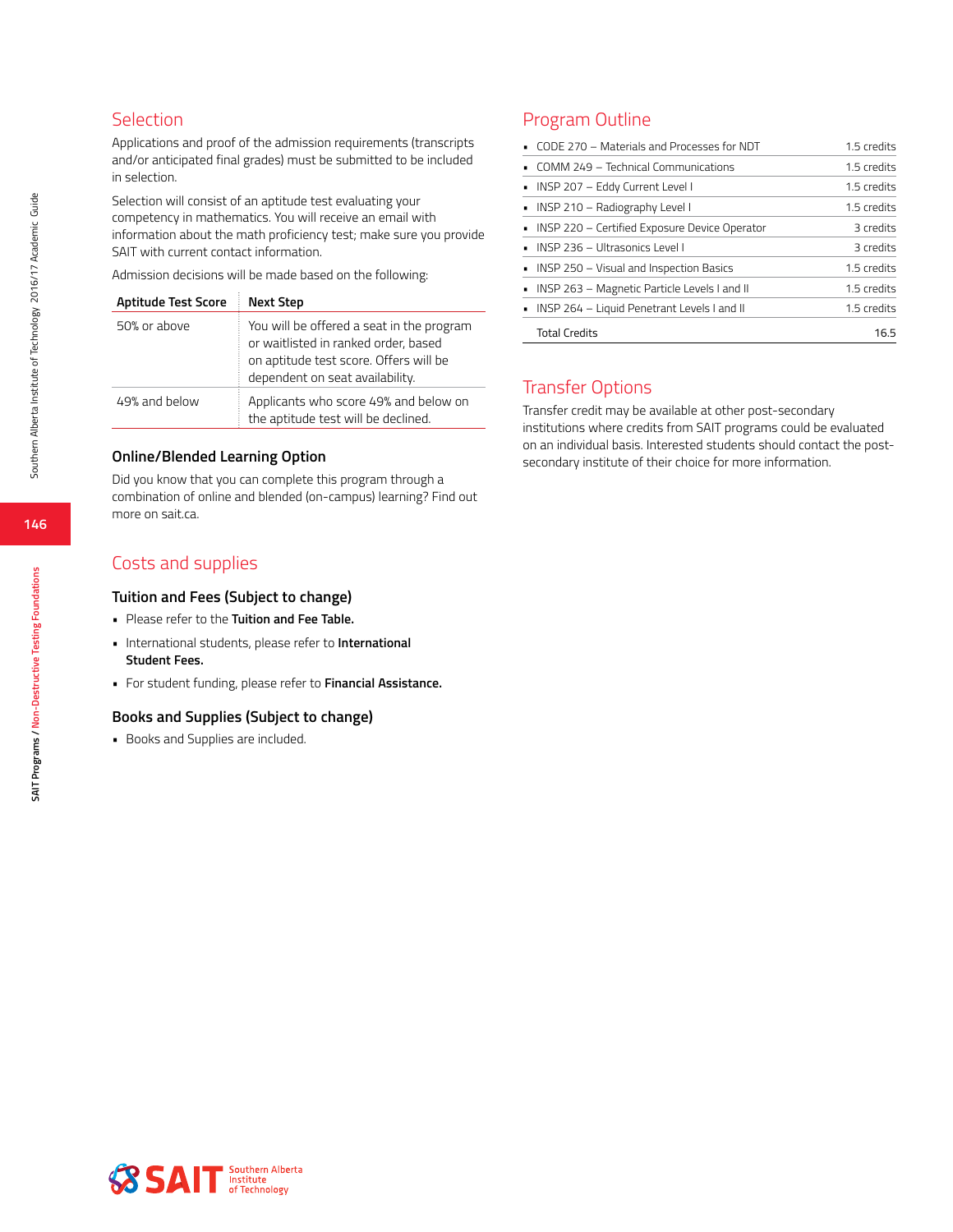**147**

**SAIT Programs / Nuclear Medicine Technology**

SAIT Programs / Nuclear Medicine Technology

# **Nuclear Medicine Technology**

- **• 22-month diploma**
- **• Fall start**
- **• Includes clinical practica**
- **• Applications close on April 1**

### **Contact Us**

School of Health and Public Safety Room NR502, Senator Burns Building Phone: 403.284.8500 Email: diagnostic.imaging@sait.ca

## Program Description

Nuclear medicine technology uses radiopharmaceuticals (radioactive drugs) and specialized instruments to help diagnose and treat diseases. The Nuclear Medicine Technology (NMT) program is a two-year, full-time program where students are trained as nuclear medicine technologists, ready to work with patients and medical staff in clinical nuclear medicine settings.

In the first year of the Nuclear Medicine Technology program, students will complete studies in patient communication and management, professional practice, radiation physics, computed tomography, anatomy and physiology, radionuclide instrumentation, nuclear medicine procedures, radiopharmacy, quality control, clinical integration, phlebotomy and intravenous injections, and radiation safety.

The second year of the NMT program involves on-line courses focusing on instrumentation, dosimetry, pathology, advanced computers, research and clinical integration. Students will also concurrently complete three clinical practica where they rotate through all areas of nuclear medicine, applying what they have learned while in these clinical settings.

**Note:** INFC 215 Infection Prevention and Control is available to be taken by distance education or continuing education. Regardless of which method of delivery a course is taken, it must be completed within the time frame shown in the Program Outline.

Please be advised that full-time student status requires the student to take 60 percent of a full course load per semester. Depending on the number of courses completed by distance education or continuing education, students may be considered a part-time student, which may impact their financial loan status.

## Program Overview

### **Your Career**

Graduates find work as nuclear medicine technologists in hospitals, community clinics, private laboratories, research and teaching institutions. In order to find employment, many graduates must relocate across Canada or to the United States.

### **Student Success**

- Students with higher secondary or post-secondary marks usually experience greater success in SAIT programs.
- Students are expected to spend approximately 20 hours per week outside of class studying.
- Students who experience success in this program have effective communication skills in English.
- Basic to intermediate computer skills are necessary for this field. An acceptable computer skill level would include the ability to use word processing, spreadsheets and communication software. Educational interaction in this program depends on these computer skills. It is the student's responsibility to ensure adequacy of these skills prior to the program admission.
- Health care practitioners are detail-oriented in the care they provide, use critical thinking practice, are eager, persevere and enjoy working in a team environment.
- Students who experience success in this program have the following characteristics:
	- The ability to handle unpleasant situations
	- Are capable of lifting heavy objects and patients
	- The ability to stand for extended periods of time
	- The ability to work in difficult and awkward physical positions
	- Good hand and finger dexterity and stamina; and
	- Strong vision and hearing
- Because of the nature of this work, students must be capable of lifting heavy patients, standing for long periods of time, and working in awkward physical positions.
- Individuals with previous chronic or repetitive strain injuries have experienced re-injury or aggravation of these conditions in this program and/or as a technologist.

### **Credentials and Accreditation**

After successfully completing this program, graduates will receive a SAIT Nuclear Medicine Technology diploma.

Graduates are eligible to access the Canadian Association of Medical Radiation Technologists (CAMRT) certification exam which can lead to registration and employment as registered Technologists in Canada. Access to the Nuclear Medicine Technology Certification Board exam (American) is also available.

The Nuclear Medicine Technology program delivered by SAIT is accredited by the Canadian Medical Association. The program also works closely with our Diagnostic Imaging Advisory Committee to ensure that our curriculum continues to meet or exceed provincial and national accreditation standards.

### **Progression**

Students must attain a PGPA and/or a CGPA of 2.0 or better in each semester and pass the necessary prerequisite courses to progress through the program. To qualify for graduation, students must pass all courses, attain a CGPA of 2.0 or better and complete course requirements within the prescribed timelines.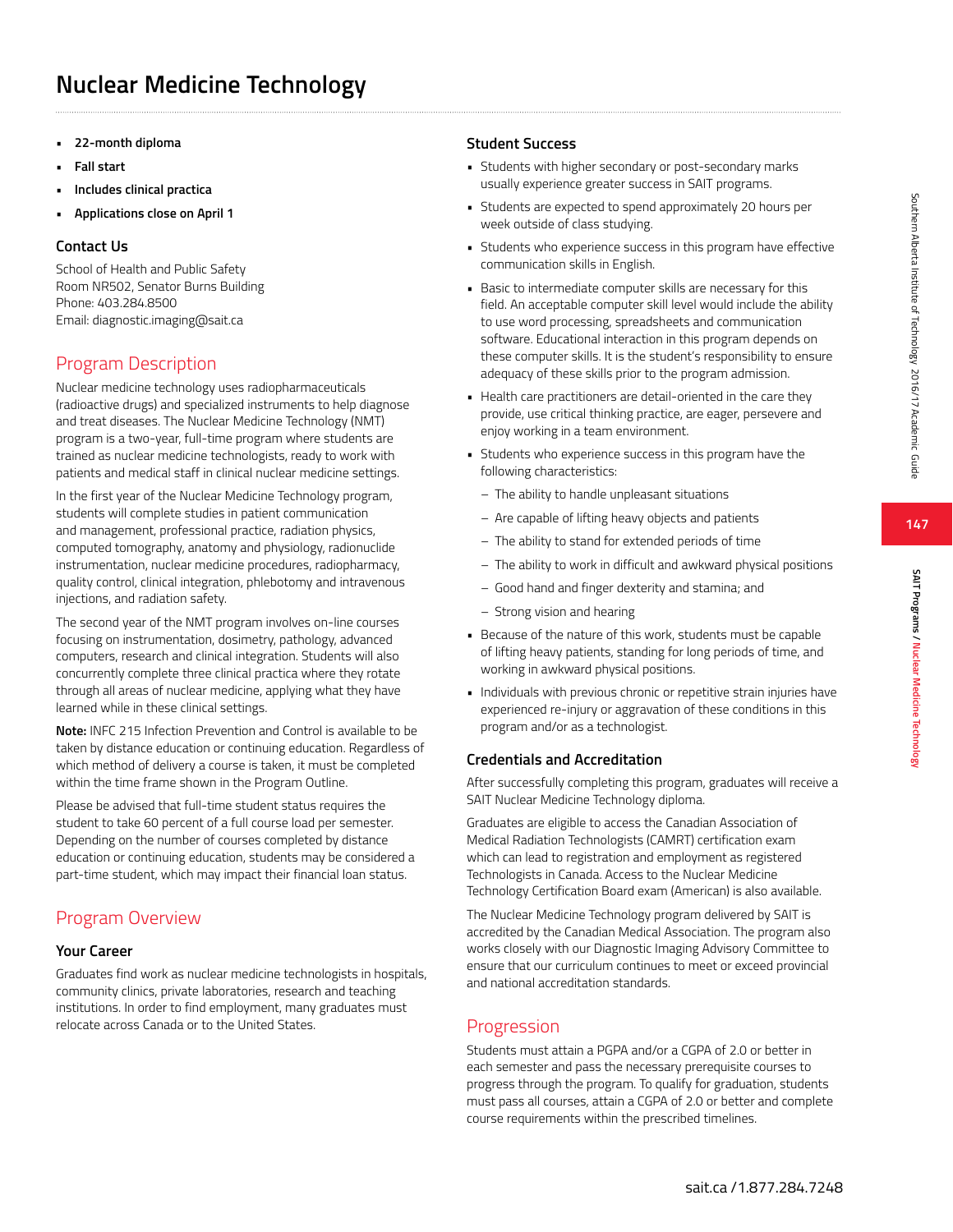### Admission Requirements

Completion of the following courses or equivalents:

- At least 60% in Math 30-1 or Pure Math 30, or at least 70% in Math 30-2, AND,
- At least 60% in English Language Arts 30-1, AND,
- At least 60% in Chemistry 30, AND,
- At least 60% in either Biology 30 or Physics 30 or Math 31.
- All applicants must demonstrate English Language Proficiency prior to admission, including students educated in Canada.

#### **Selection**

Applications and proof of the admission requirements (transcripts and/or anticipated final grades) must be submitted by April 1 to be included in selection. Selection is done on a continuous basis.

Competitive academic averages are not a portion of the Nuclear Medicine Technology (NMT) program selection process.

There will be 20 seats offered for the fall intake. Additional seats are reserved for Saskatchewan and Manitoba residents.

#### **Selection Process**

#### **Phase 1:** Program Selection Package

Applicants who meet the admission requirements will be sent a program selection package via email. We recommend you add diagnostic.imaging@sait.ca and the sait.ca domain to your safe senders list or you risk missing critical email messages.

Email is the primary source of communication during the selection process. Ensure your email account is managed appropriately to receive our emails, files and communications. It is not recommended to use a Microsoft email account such as @hotmail. com or @live.com as there have been some issues in the past in receiving SAIT communications using these types of accounts.

The selection package must be completed and returned to diagnostic.imaging@sait.ca within two weeks of the initial email date.

**• Resource:** Preparing for the Nuclear Medicine Technology Selection Process

You are solely responsible to ensure the information in the selection package is legible, articulate and best reflects you as a candidate. Falsifying information will result in your application being removed immediately from the selection process and may result in the initiation of SAIT's Student Code of Conduct Procedure AC.3.4.1.

Selection packages are evaluated using standardized answer keys. A portion of the selection package will be scored within approximately two weeks of submission to determine a benchmark for interviews. The remaining questions will be scored following the group interview as required.

- If the selection package score is above the benchmark established by the School of Health and Public Safety, the applicant will move to Phase 2 of the selection process.
- If the selection package score is below benchmark, the applicant will be declined in selection.
- Those applicants who fail to complete and submit their packages by the deadline date will also be declined from further selection.



Applicants will be informed of selection status on their mySAIT account.

#### **Phase 2:** Interview

Applicants who successfully move to Phase 2 of the selection process will be emailed an interview invitation as well as a group interview explanation and Confidentiality form.

- Group interviews will not begin until mid-February to ensure a sufficient applicant pool.
- The applicant will receive two weeks' notice of the scheduled interview, when possible.
- The completed and signed Confidentiality form should be brought to the group interview.
- Four applicants will be interviewed at one time by two members of the program selection committee.

Interviewees should attend the group interview session in person. Individuals residing outside of Alberta may have the opportunity to participate in a web video conference interview. Please note that web video conference group interviews may be delayed until there are sufficient web video conference applicants to complete a group interview session. The program and selection committee are not responsible for technical support to the applicant or any loss of connectivity through the group interview process.

Web conference interviews will not be rebooked if an individual has technical difficulties, loses connectivity, or cannot hear the group interview responses.

Once the interview round is complete, the interview is evaluated using a rubric.

- If the group interview score is above the benchmark established by the School of Health and Public Safety, the applicant will be offered a seat in the program until it is full. Once the program is full, those exceeding the benchmark will be placed on a qualified waitlist.
- If the group interview score is below benchmark, applicants may remain in selection until all interviews are completed.
- Those applicants who fail to notify or attend their scheduled interview will be declined from further selection.

Applicants will be informed of selection status on their mySAIT account.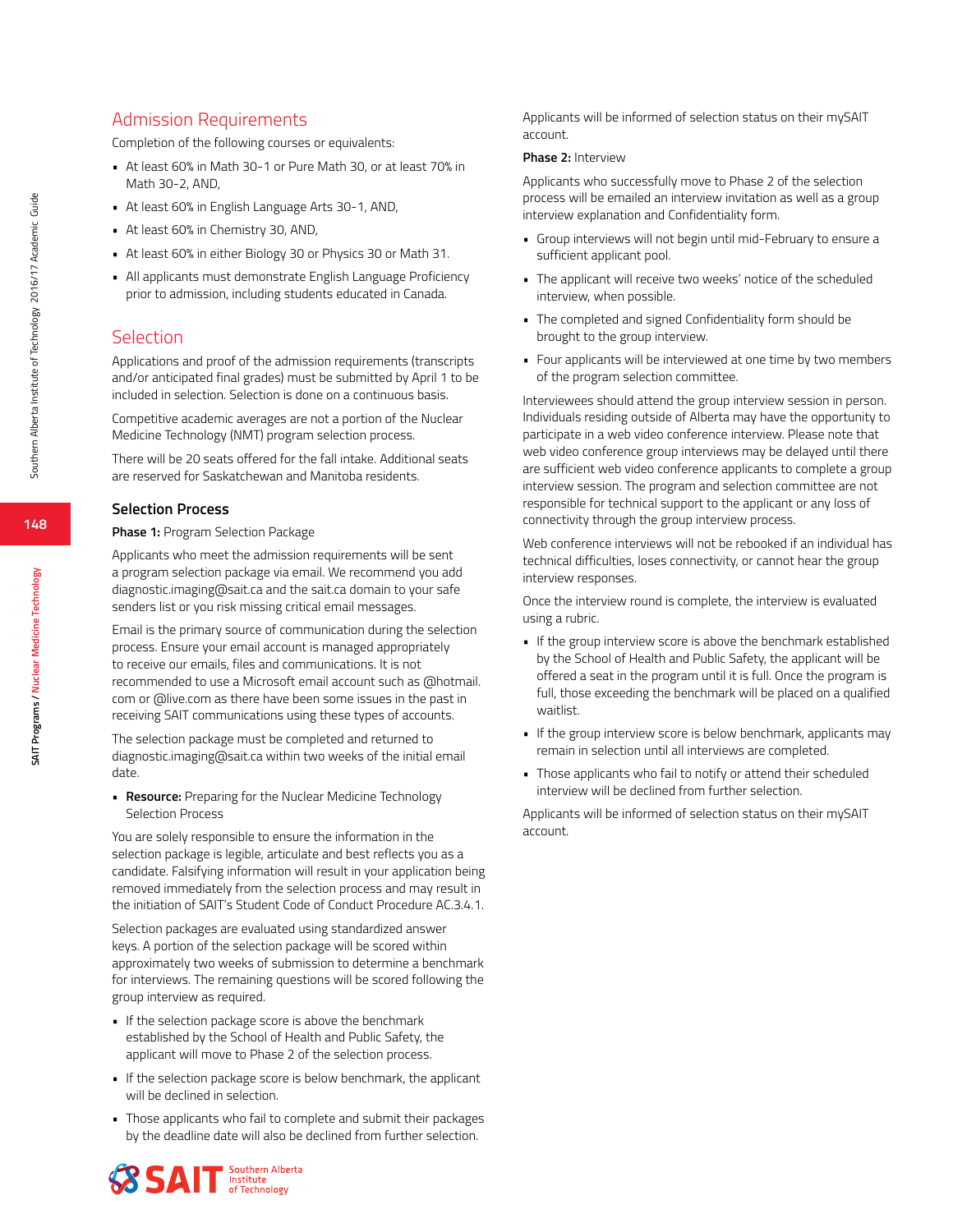# **149**

### **Communication During Selection**

Email is the primary source of communication during the selection process. Ensure your personal email account is managed appropriately to receive our emails, files and communications. We recommend you add diagnostic.imaging@sait.ca and the sait.ca domain to your safe senders list or you risk missing critical email messages.

It is not recommended to use a Microsoft email account such as @hotmail.com or @live.com as there have been some issues in the past in receiving SAIT communications using these types of accounts.

Due to the significant number of applications for this program, the selection process can take some time. Every effort will be made to maintain the timelines outlined above. We appreciate your patience. You can also log on to mySAIT.ca to check your admission decision status.

Unfortunately, due to the extremely large volume of applicants, we cannot provide any assistance or follow-up as to why the candidate was not competitive or where the applicant is ranked on the waitlist.

## Program and Practicum Requirements

The School of Health and Public Safety has many practica partners located within Alberta and across Canada. Practicum placements in Calgary are limited and students may be required to relocate outside of Calgary for practicum.

Successful candidates will be informed of the allocation of their practicum placement by the program. There is no guarantee that students will be placed at their desired practicum location. Special considerations of personal circumstances will not be given in regards to assigning practicum placements. Students will be responsible for fees associated with practicum such as relocation and travel costs.

In compliance with the practica agreements with our clinical partners, successful candidates will be requested to provide proof of the following requirements:

- **Current Heart and Stroke Foundation Health Care Provider Level (C) CPR** must be valid for the duration of your practicum. SAIT offers the above CPR course on a continuous basis (CPRS 212 – Health Care Provider). Please note that only Heart and Stroke Foundation of Canada CPR certification will be accepted.
- **• Updated Immunization Records:** Most practicum sites require students to demonstrate updated immunization status prior to attending practicum. Successful candidates will be asked to provide an up-to-date immunization record to the SAIT Health Clinic as part of the program orientation. Failure to do so could jeopardize a student's ability to complete the practicum portion of his/her program. The receiving practicum site has the right to refuse students who cannot prove they have met all the required immunizations. Please review the immunization process document for specific details. It is advised to start the immunization process early as it can take some time to complete.

#### **• Police Information Check and Vulnerable Sector Check:**

According to the Protection for Persons in Care Act, our practica sites require that students obtain a Police Information Check including Vulnerable Sector Check, prior to going on practicum. Any criminal code offence for which a pardon has not been received may be a deterrent to a student's entry into practicum, and therefore will result in an uncompleted program or nongraduating status. Successful candidates will be asked to provide a clear Police Information Check including Vulnerable Sector Check record to the School of Health and Public Safety main office by orientation day. Please review the Police Information Check process document for specific details. Be aware that the record must be dated no earlier than 90 days prior to your program orientation day (typically orientation day is held the week prior to the first day of class). Online Police Information Checks/Vulnerable Sector Checks are not acceptable.

- **• N95 Respiratory Mask:** Fit testing is done to determine which make and model of N95 respiratory mask should be used by an individual. In compliance with Alberta's Occupational Health and Safety Code 2009, students are fit-tested for respiratory masks prior to their practica. Occupational Health and Safety Bulletin, Respiratory Protective Equipment: An Employer's Guide states the effectiveness of the respiratory protective equipment depends on an effective face piece seal to the skin of the face. The mask must be tight enough so that the person is breathing only air which has been filtered. The seal is dependent on facial differences (shape or size) or facial hair. Facial hair must be removed where the mask contacts the face for the test. Failure to adequately fit an N95 mask may result in a restricted practicum and\or limited employment. Additionally, a student may need to be tested again in two years or if there are changes to the face which impact the ability of the respirator to form an effective seal (e.g. weight gain/loss, growth of facial hair, dental surgery, or facial scarring).
- **• Health and Wellness Status:** Due to the demanding nature of the work in the health care field and Occupational Health and Safety requirements, the health care field has a strong focus on health and wellness. Students with a medical condition or disability that may impact them in a practicum setting are strongly advised to discuss concerns with the program academic chair and/or SAIT Accessibility Services as soon as possible upon acceptance into the program. Please review the attached document for guidance on entering an allied health program with a medical condition or disability.

More details on the practica requirements per program are outlined on a pre-orientation website for successful candidates.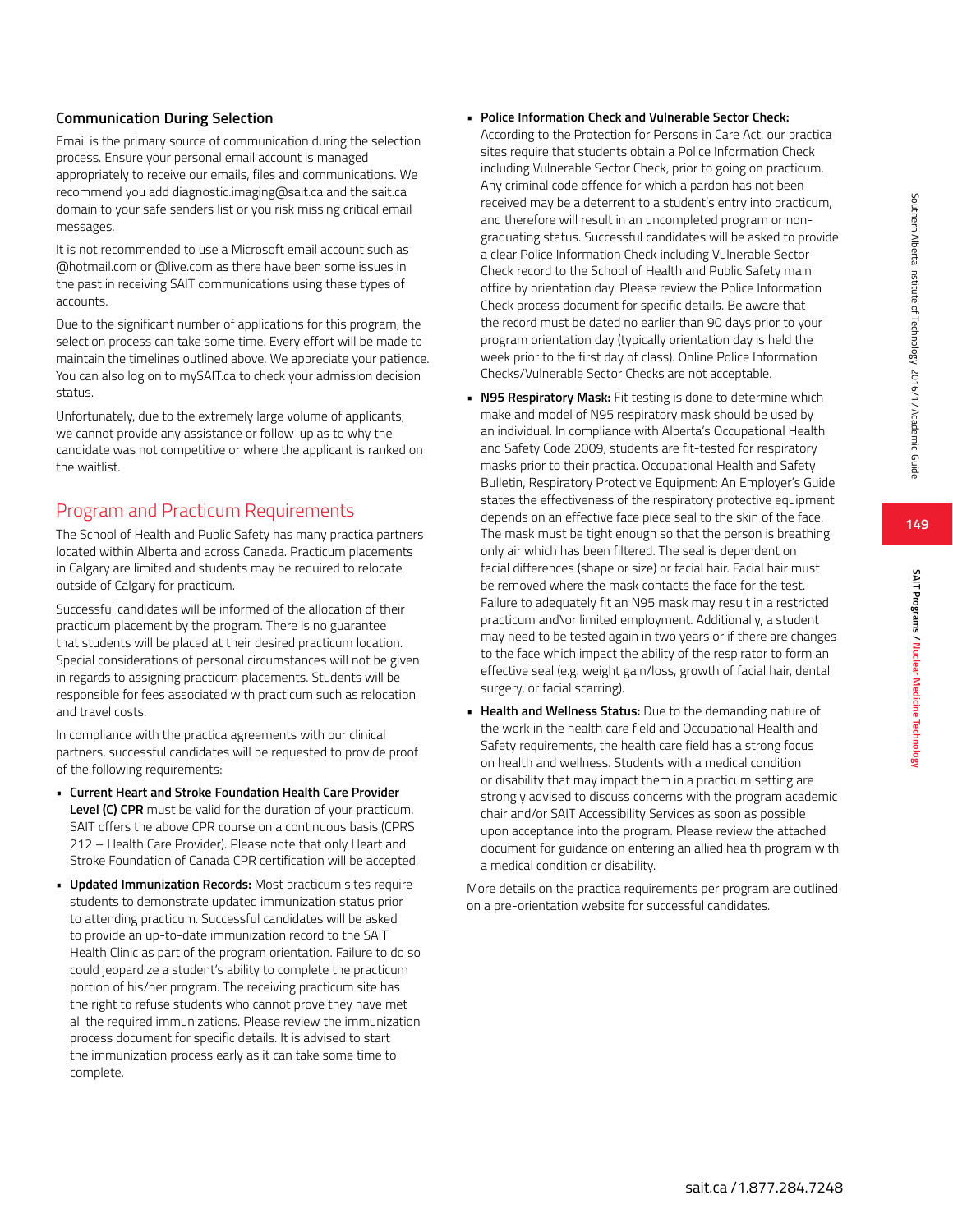## Costs and Supplies

#### **Tuition and Fees (Subject to change)**

- Please refer to the **Tuition and Fee Table.**
- International students, please refer to **International Student Fees.**
- For student funding, please refer to **Financial Assistance.**
- CPRS 212 Health Care Provider course in CPR. Annual update required (CPRS 222 Health Care Provider Renewal). All CPR courses must be from the Heart and Stroke Foundation. Call SAIT Life Support Training at 403.210.4009 for further information.
- Mandatory student registration fee to the Alberta College of Medical Diagnostic and Therapeutic Technologists is approximately \$100.
- Canadian Association of Medical Radiation Technologist (CAMRT) certification exam fees are approximately \$800 with an additional \$105 exam administration fee.
- Nuclear Medicine Technology Certification Board (NMTCB) exam fees are approximately \$175.
- Students are responsible for any additional expenses related to their practica including relocation costs to practicum sites outside Calgary.
- There is a fee associated with obtaining a Police Information Check including Vulnerable Sector Check, payable to the Police or the Royal Canadian Mounted Police (RCMP).

#### **Books and Supplies (Subject to change)**

- Books and Supplies are approximately \$2,600 in the first year and \$1,200 in the second year.
- Students are required to have access to a personal computer with printer, Internet, headset and microphone. Computers must meet the specifications listed in Fees and Expenses
- Students require an Apple personal digital assistant (iPad with blue tooth keyboard) with the ability to run the most current Apple iOS to support the CompTracker system.
- There is a \$75 CompTracker user fee per semester.

### Program Outline

#### First Year

#### Semester 1 – Fall

| • ANPH 215 $-$ Anatomy and Physiology | 3 credits   |
|---------------------------------------|-------------|
| • NMED 210 - Professional Practice    | 3 credits   |
| • NMED 220 - Quality Control 1        | 1.5 credits |
| • PHAR 230 - Radiopharmacy 1          | 1.5 credits |
| • PHYS 209 - Radiation Physics        | 3 credits   |
| • RADP 210 - Radiation Protection     | 3 credits   |
|                                       |             |

| Semester 2 - Winter                                     |             |
|---------------------------------------------------------|-------------|
| INFC 215 - Infection Prevention and Control             | 1.5 credits |
| MRAD 251 - CT Theory 1                                  | 3 credits   |
| NMED 251 - Methodology 1<br>٠                           | 3 credits   |
| NMED 260 - Instrumentation 1                            | 1.5 credits |
| NMED 270 - Quality Control 2<br>٠                       | 3 credits   |
| PHAR 262 - Radiopharmacy 2<br>٠                         | 3 credits   |
| Semester 3 - Spring                                     |             |
| MRAD 281 - CT Theory 2                                  | 1.5 credits |
| NMED 256 - Patient Care<br>$\blacksquare$               | 1.5 credits |
| NMED 275 - Clinical Integration 1                       | 1.5 credits |
| NMED 291 - Methodology 2                                | 3 credits   |
| PHLB 236 - Phlebotomy and Intravenous Injections<br>٠.  | 1.5 credits |
| Semester 4 - Fall<br>NMED 310 - Instrumentation 2       | 1.5 credits |
|                                                         |             |
| NMED 320 - Dosimetry                                    | 1.5 credits |
| NMED 331 – Pathology 1<br>$\blacksquare$                | 3 credits   |
| PRAC 309 - Practicum 1                                  | 6 credits   |
| Semester 5 - Winter                                     |             |
| NMED 350 - Advanced Computers                           | 1.5 credits |
| NMED 381 - Pathology 2                                  | 3 credits   |
| PRAC 322 - Practicum 2                                  | 6 credits   |
| Semester 6 - Spring-Summer                              |             |
| NMED 360 - Research for Allied Health<br>$\blacksquare$ | 1.5 credits |
| NMED 390 - Clinical Integration 2<br>٠                  | 1.5 credits |
| PRAC 343 - Practicum 3<br>٠                             | 6 credits   |
| <b>Total Credits</b>                                    | 70.5        |

### Transfer Options

Graduates may be eligible for transfer credit at:

- Athabasca University
- British Columbia Institute of Technology
- Memorial University of Newfoundland
- NAIT
- Thompson Rivers University
- University of Ontario Institute of Technology

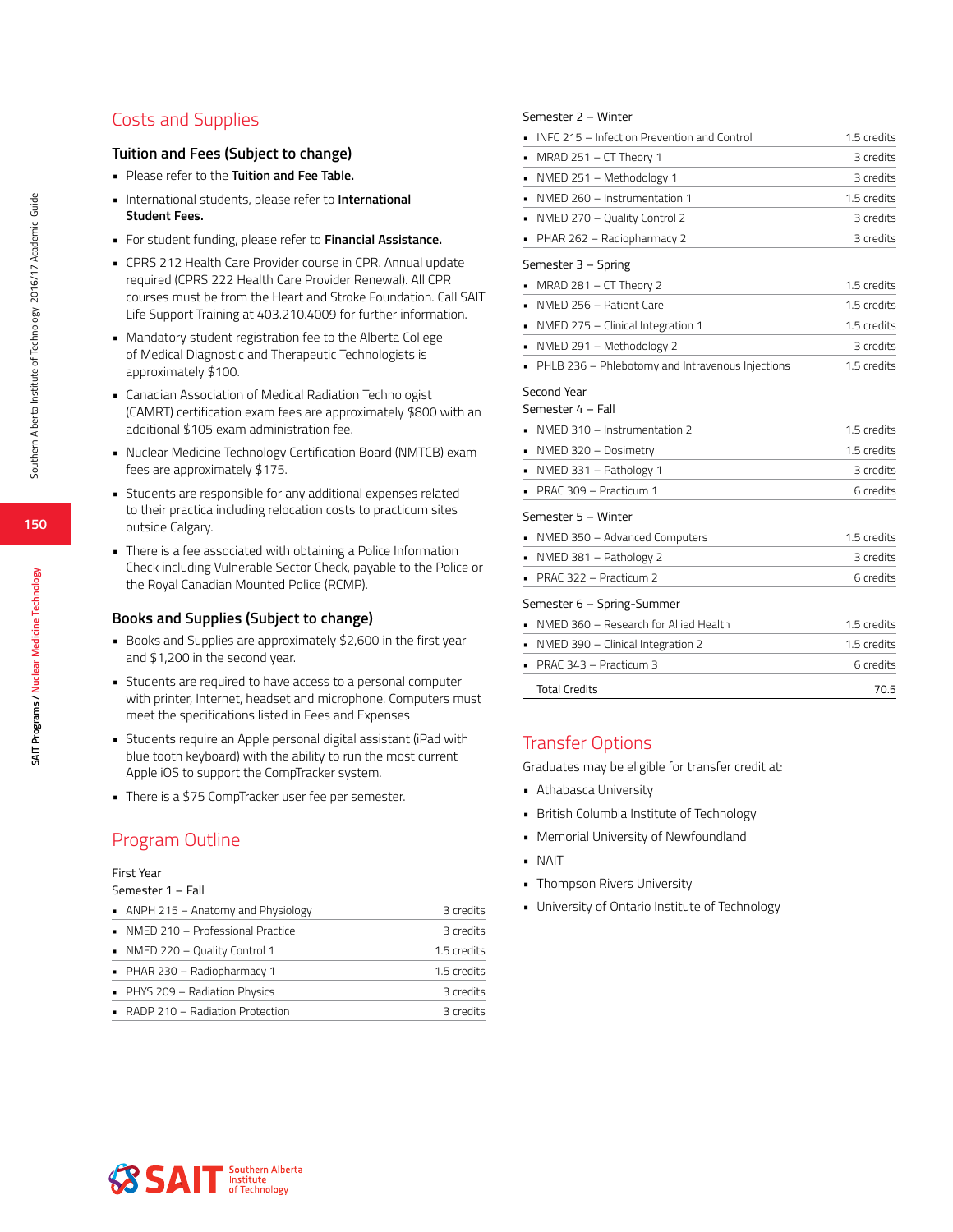### **151**

# **Nutrition for Healthy Lifestyles**

- **• Eight-month certificate**
- **• Fall start**
- **• Self-directed community project**
- **• Varied career options**

### **Contact Us**

School of Health and Public Safety Room NR502, Senator Burns Building Phone: 403.284.8500 Email: hps.info@sait.ca

## Program Description

As public demand for healthier foods and accurate nutrition information increases, the need for trained consultants in nutrition is critical. Proper nutrition is central to a positive and healthy lifestyle. The Nutrition for Healthy Lifestyles program is ideal for professionals currently working in health and wellness-related areas such as health coaching, education, health promotion, culinary and fitness.

In this eight-month certificate program, students spend approximately 16 hours per week on campus attending theorybased courses. Nutrition, as it relates to human development and disease, current trends and the principles of critically evaluating information about nutrition are the focus of the first semester. More advanced topics on nutrition such as sports nutrition, health promotion, adult behaviour change process and education are taught in the second semester. Students will be provided with hands-on experience modifying and evaluating recipes for specific population needs and will complete a special project related to their areas of interest in healthy living.

Online elements of the program require that students have a personal computer and access to the Internet.

## Program Overview

### **Your Career**

Graduates often work as nutrition educators in corporate, community or school health and wellness programs, fitness centres, weight management clinics, or retail food outlets. Please note that this program does not qualify students to work as Registered Dietitians.

### **Student Success**

Students with higher secondary or post-secondary marks usually experience greater success in SAIT's programs.

Students who experience success in this program demonstrate a personal interest in nutrition and health, have strong leadership potential and effective communication skills in English.

Previous work or volunteer experience in a health or wellness related field is an asset.

### **Credentials and Accreditation**

After successfully completing this program, graduates will receive a SAIT Nutrition for Healthy Lifestyles certificate.

Graduates will also have the opportunity to write the Government of Alberta Food Safety and Sanitation exam to receive certification in food safety and sanitation.

### **Accreditation**

Graduates carry out unique roles in health promotion, for which there is not currently an accreditation body.

### **Progression**

Students must attain a PGPA and/or a CGPA of 2.0 or better in each semester and pass the necessary prerequisite courses to progress through the program. To qualify for graduation, students must pass all courses, attain a CGPA of 2.0 or better and complete course requirements within the prescribed timelines.

## Admission Requirements

Completion of the following courses or equivalents with an overall average of at least 60%:

- Math 20-1 or Math 20-2 or Pure Math 20 or Applied Math 20, AND,
- English Language Arts 30-1 or English Language Arts 30-2, AND,
- Chemistry 20 or Science 20 or Physics 30 or Biology 30.
- All applicants to SAIT must demonstrate English Language Proficiency prior to admission, including students educated in Canada.

### **Selection**

There are no additional selection requirements. Admission will be extended on a first-qualified, first-offered basis until the program is full.

A minimum of 30 seats will be offered for the fall intake.

Email is the primary source of communication during the selection process. Ensure your email account is managed appropriately to receive our emails, files and communications. It is not recommended to use a Microsoft email account such as @hotmail. com or @live.com as there have been some issues in the past in receiving SAIT communications using these types of accounts.

### **Health and Wellness Status**

Due to the demanding nature of the work in the health care field and Occupational Health and Safety requirements, the health care field has a strong focus on health and wellness. Students with a medical condition or disability that may impact them in a practicum setting are strongly advised to discuss concerns with the program academic chair and/orSAIT Accessibility Services as soon as possible upon acceptance into the program. Please review the attached document for guidance on entering an allied health program with a medical condition or disability.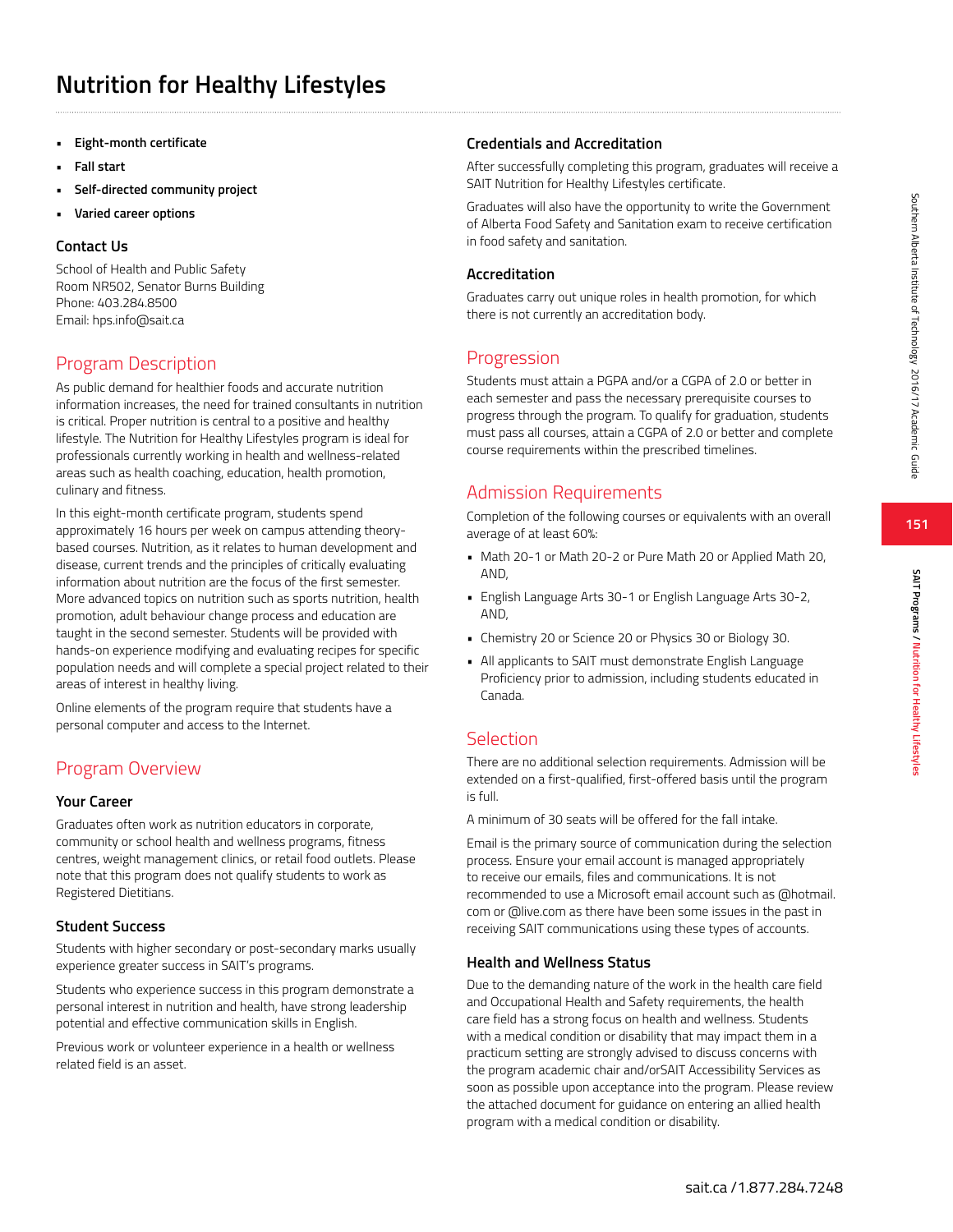## Costs and Supplies

### **Tuition and Fees (Subject to change)**

- Please refer to the **Tuition and Fee Table.**
- International students, please refer to **International Student Fees.**
- For student funding, please refer **Financial Assistance.**

#### **Books and Supplies (Subject to change)**

- Books and Supplies are approximately \$750.
- Students are required to have access to a personal computer, printer and Internet. Computers must meet the specifications listed in Fees and Expenses.

### Program Outline

#### Semester 1

| COMM 264 - Communication and Presentation Skills | 1.5 credits |
|--------------------------------------------------|-------------|
| FSAN 255 - Food Safety and Sanitation            | 1.5 credits |
| NUTR 205 - Human Nutrition                       | 1.5 credits |
| NUTR 216 - Nutrition Trends and Controversies    | 1.5 credits |
| NUTR 225 - Lifecycle Nutrition<br>٠              | 1.5 credits |
| NUTR 252 - Nutrition and Disease Prevention      | 1.5 credits |
| PROJ 240 - Experiential Project Preparation      | 1.5 credits |
| Semester 2                                       |             |
| ADED 250 – Adult Education Principles and Design | 3 credits   |
| NUTR 250 - Sports and Fitness Nutrition          | 1.5 credits |
| NUTR 267 - Health Coaching                       | 1.5 credits |
| NUTR 268 - Health Promotion in Nutrition         | 1.5 credits |
| NUTR 281 - Nutrition Adaptations                 | 3 credits   |
| PROJ 250 - Experiential Learning Project         | 1.5 credits |

Total Credits 22.5

#### Transfer Options

Graduates may be eligible for transfer credit at:

• Saskatchewan Polytechnic

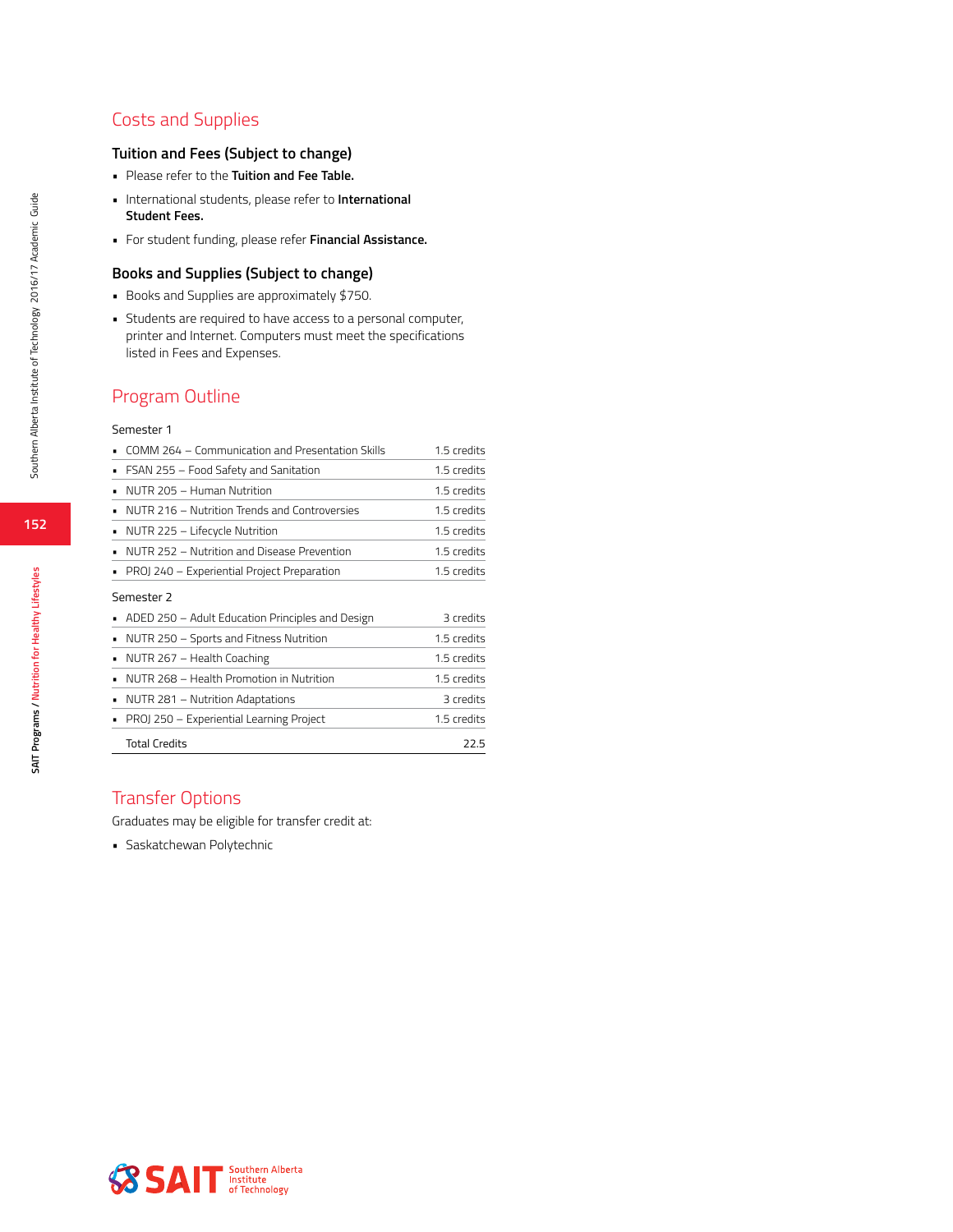- **• 32-week Fast-Track certificate**
- **• October and April starts**
- **• Includes an eight-week practicum**
- **• E-Learning**

School of Information and Communications Technologies Phone: 403.210.4522 Email: fast-track@sait.ca

## Program Description

Corporations use customized computer applications that must be managed. This software needs to be designed, developed and updated by software developers.

The Object Oriented Software Developer (OOSD) program is designed to provide you with the knowledge and practice you need to develop solid software development skills in minimal time. This program takes you from introductory concepts to advanced techniques in only 32 weeks. You will gain experience in several object oriented programming languages, web-based and Internet application development and relational databases while using a vast array of development tools. Mobile application development has recently been added to the program. After 24 weeks of formal instruction, you will put your knowledge and skills to work in a mandatory eight week work practicum.

## Program Overview

### **Your Career**

Graduates may find employment as a software developer, programmer, analyst, systems analyst, web developer or IT consultant.

• Graduates of the Object Oriented Software Developer program have a 91% employment rate.

### **Student Success**

Students with higher grades usually experience more success in SAIT programs. This is an intensive program requiring a commitment of both time and energy; students who experience success are those who make their education a priority throughout the program.

### **Credentials and Accreditation**

After successfully completing this program, graduates will receive a SAIT certificate in Object Oriented Software Developer.

## Progression

Students must attain a PGPA and/or a CGPA of 2.0 or better in each semester and pass the necessary prerequisite courses to progress through the program. To qualify for graduation, students must pass all courses, attain a CGPA of 2.0 or better and complete course requirements within the prescribed timelines.

## Admission Requirements

- At least 60% in English Language Arts 30-1 or English Language Arts 30-2 or equivalent, OR,
- A minimum of two years post-secondary education from a recognized university, institute or college.
- All applicants must demonstrate English Language Proficiency prior to admission, including students educated in Canada.

Due to the tight integration of the courses in the Object Oriented Software Developer (OOSD) program, credit for Prior Learning is not available.

## Selection

Selection is done on a continuous basis. It is important to apply early and ensure all supporting documents are submitted promptly since the program is in high demand.

If student financing is required, apply at least 8-12 weeks prior to the program start date to ensure adequate time to complete the process. Financing must be in place prior to the program start date.

Email is the main form of communication during the admission/ selection process. Check your email account regularly to ensure you do not miss any important communications. Please remember to check your "junk" mail, or add sait.ca to your safe senders list.

There will be 24 seats offered in each intake.

## **Selection Criteria**

Selection is based on the following criteria:

- Current resumé outlining previous education and experience.
- ICT Fast-Track Career and Program Investigation Form This form will be emailed to you once you have applied. It will be scored to determine suitability for the program; please be detailed and thorough.
- In addition to the transcripts submitted to Student Services/ Office of the Registrar, please provide a photocopy of your educational transcripts and any other supporting documents to the School of ICT Fast-Track office by email to fast-track@sait.ca or fax to 403.210.4523.
- Proof of previous computer programming and/or relational database experience. Transcripts, substantial industry experience or certifications will be considered. An introductory computer programming course such as CMPP-205 Introduction to Programming in C or completion of a specified online tutorial may be required.
- Attend a mandatory selection appointment once the above documents have been submitted. Telephone appointments can be scheduled for out-of-town applicants.

The final decision for acceptance into the program will be determined by the Academic Chair.

**SAIT Programs / Object Oriented Software Development**

SAIT Programs / Object Oriented Software Developmen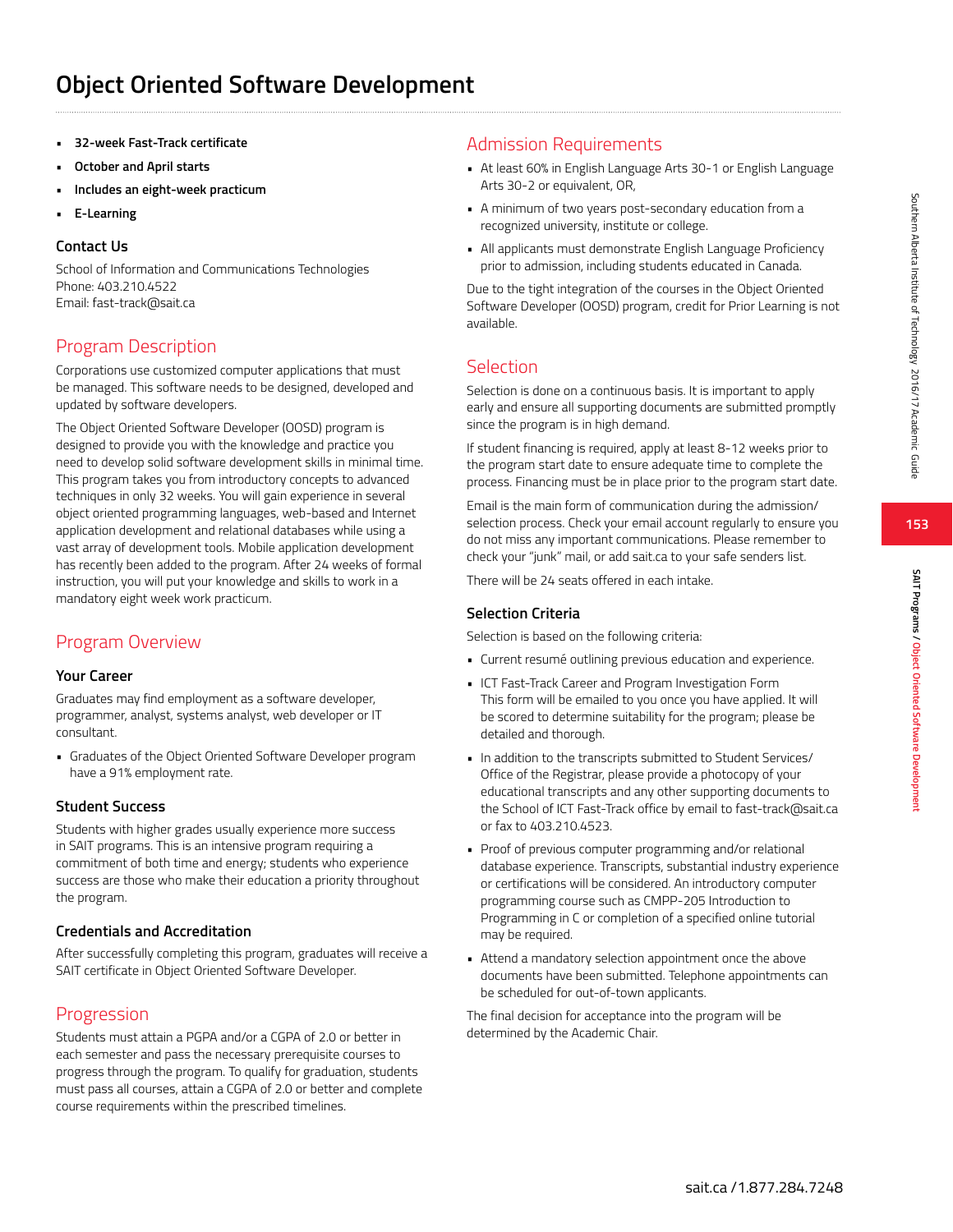#### **Ideal Applicant**

The ideal candidate for the OOSD program will need to:

- think logically and concentrate for long periods of time
- change abruptly from using abstract logic to dealing with masses of program details
- remain patient and persistent when debugging programs
- pay attention to details to avoid time-consuming and costly errors
- communicate ideas clearly
- work well with clients and other team members.
- enjoy learning new computer languages and programming styles, and developing innovative solutions to problems.
- previous work experience or knowledge of at least one programming language (such as C or Java) is an asset.

#### **Selection Process**

Selection appointments are arranged once documentation has been submitted. Applicants are contacted on a first-come, firstselected basis. Once the program is full, applicants will continue to be selected and added to the waitlist.

### Costs and supplies

#### **Tuition and Fees (Subject to change)**

- Please refer to the **Tuition and Fee Table.**
- International students, please refer to **International Student Fees.**
- For student funding, please refer to **Financial Assistance.**

#### **Books and Supplies (Subject to change)**

- The tuition fee includes all course materials, books and access to appropriate technology.
- A \$400 security deposit to use a SAIT issued laptop.

## Program Outline

32 week Fast-Track

| CMPP 264 - Java Programming for OOSD              | 3 credits   |
|---------------------------------------------------|-------------|
| CMPS 207 - Operating Systems and Networks         | 3 credits   |
| CPLN 240 - Career Planning and Management         | 1.5 credits |
| CPRG 200 - Rapid Application Development for OOSD | 3 credits   |
| CPRG 208 - Security for Developers                | 1.5 credits |
| CPRG 210 - Web Application Development            | 3 credits   |
| CPRG 212 - Database Development                   | 3 credits   |
| CPRG 214 - .NET Web Applications                  | 1.5 credits |
| CPRG 220 - Open Source Web Applications           | 1.5 credits |
| OBOR 350 - Object Oriented Practicum              | 3 credits   |
| PROJ 207 - Threaded Project for OOSD              | 3 credits   |
| PROJ 216 - Software Project Concepts              | 1.5 credits |
| <b>Total Credits</b>                              | 28.5        |

## Transfer Options

Transfer credit may be available at other post-secondary institutions where credits from SAIT programs could be evaluated on an individual basis. Interested students should contact the post-secondary institute of their choice for more information.

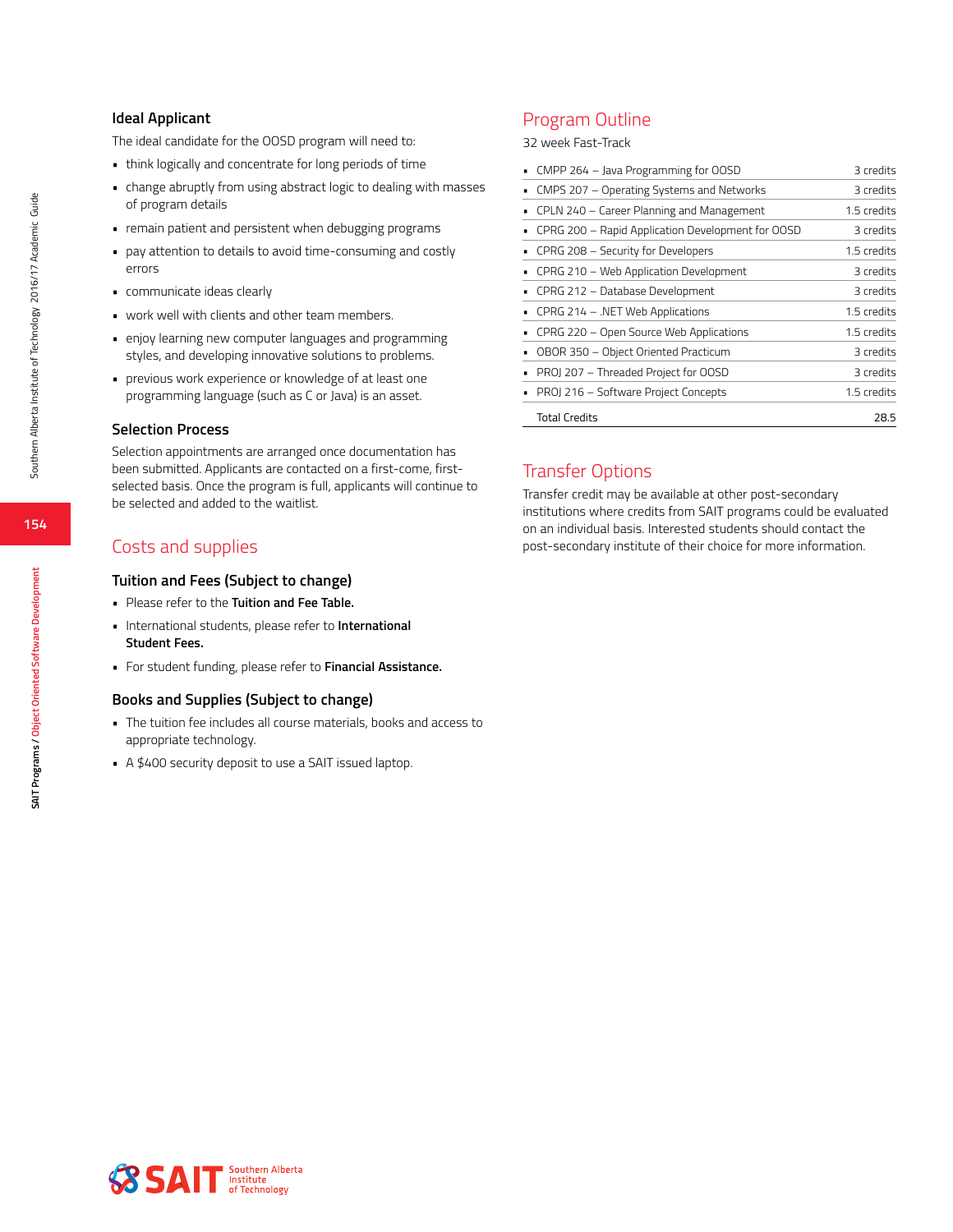- **• One-year certificate**
- **• Fall start**
- **• Laptop-based program using SAIT-issued laptop**
- **• Also available through Continuing Education**
- **• Option to transfer to the second year of the Administrative Information Management diploma**

School of Business Room N701, Senator Burns Building Phone: 403.284.8485 Email: business.advising@sait.ca

### Program Description

The Office Professional certificate is a one-year laptop-based program that provides the skills needed for office professionals to keep pace in today's rapidly changing business world. This program is designed to meet the growing demand for creative and innovative employees who can solve problems, create efficiencies, and increase productivity using business software applications. This program provides students with essential skills in word processing, spreadsheets, and presentation software. Through practical experience students gain a firm understanding of the role and importance of technology in an office environment. This program also includes courses in collaborative technologies and tools, communication and presentation skills, business studies and office administration.

Graduates of the one-year Office Professional certificate looking for in-depth, expert level administrative skills may proceed to apply for entry into the second year of the Administrative Information Management diploma and receive the diploma credential with one additional year of study.

## Program Overview

#### **Your Career**

Graduates are well prepared to take on entry-level administrative roles such as administrative assistant, office assistant, office administrator, mail and message distribution clerk and more – in a variety of organizations and industries.

#### **Student Success**

To achieve success in this program, students should:

- Attend and actively participate in class
- Spend approximately six hours per week on each course outside of regular class time
- Be familiar with the use of a Windows-based computer and have basic skills in Microsoft Office
- Be prepared to work in teams
- Become familiar with and adhere to SAIT's academic policies

Also, students who are engaged and take advantage of SAIT services and resources usually experience more success in SAIT's programs

#### **Credentials and Accreditation**

After successfully completing this program, graduates will receive a one year SAIT Office Professional certificate.

#### **Professional Designations and Certifications**

Students have the opportunity to write up to four Microsoft Office Specialist certification exams in this program:

- Word 2013 Specialist
- Excel 2013 Specialist
- PowerPoint 2013 Specialist
- Outlook 2013 Specialist

Additional certifications can be earned in the second year of the Administrative Information Management diploma

#### Progression

Students must attain a PGPA and/or a CGPA of 2.0 or better in each semester to progress through the program. To qualify for graduation, students must pass all courses and attain a CGPA of 2.0 or better.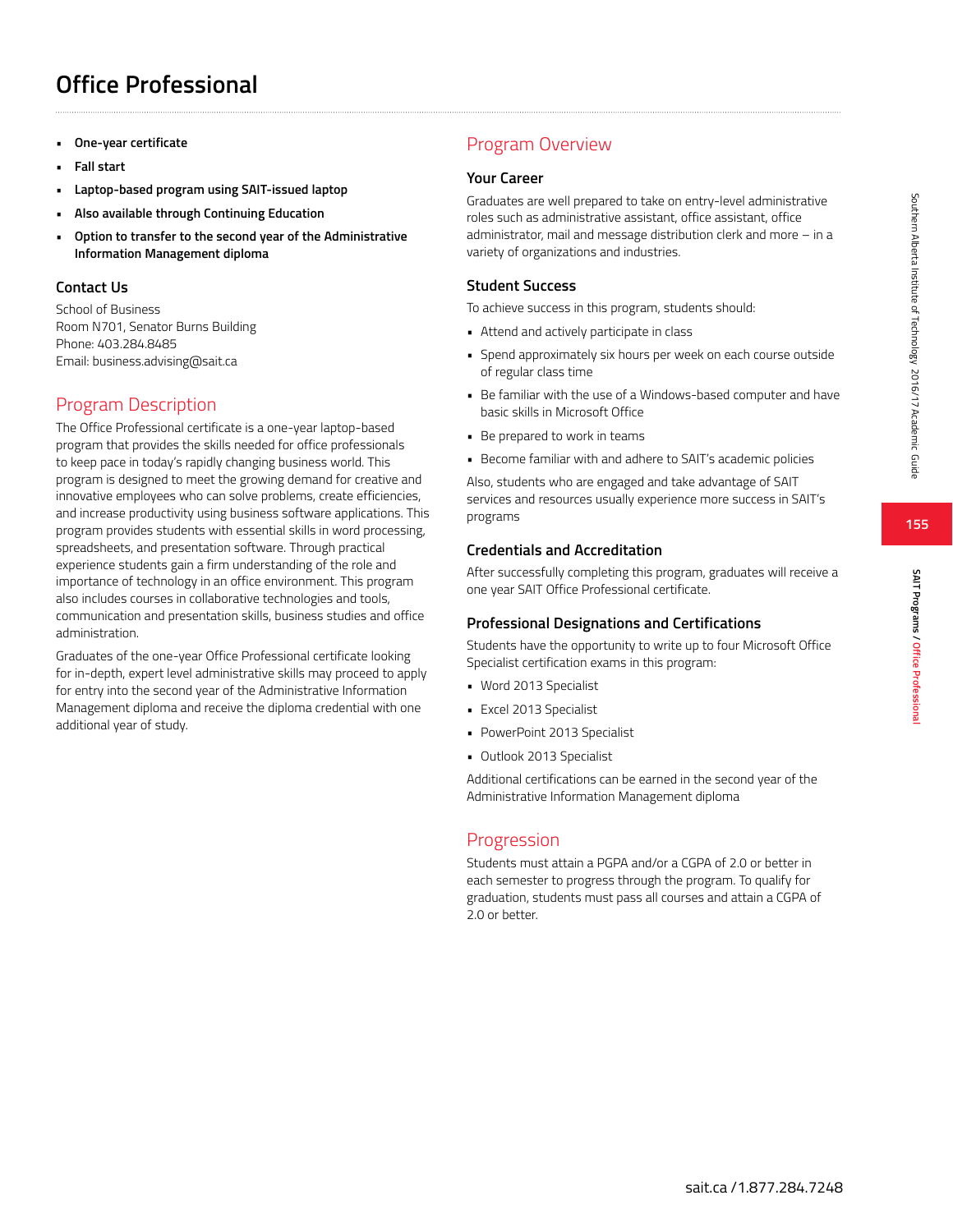### Admission Requirements

At least 50% in the following courses or their equivalents:

- Math 10C or Math 20-3 or Pure Math 10 or Applied Math 10, AND,
- English Language Arts 30-1 or English Language Arts 30-2
- All applicants to SAIT must demonstrate English Language Proficiency prior to admission, including students educated in Canada.

### Selection

There are no additional selection requirements. Admission will be extended on a first-qualified, first-offered basis until the program is full.

### Costs and supplies

#### **Tuition and Fees (Subject to change)**

- Please refer to the **Tuition and Fee Table**.
- International students, please refer to **International Student Fees.**
- For student funding, please refer to **Financial Assistance.**

#### **Books and Supplies (Subject to change)**

- Books and Supplies are approximately \$1,400.
- There is a \$400 refundable security deposit required for the use of the laptop.

## Program Outline

First Year

| nemester |  |
|----------|--|
|          |  |

| • OADM 211 - Business Studies                         | 3 credits |
|-------------------------------------------------------|-----------|
| • BCMP 220 - Business Software Foundations            | 3 credits |
| • BCMP 270 – Presentation Software                    | 3 credits |
| • AMAT 240 - Applied Mathematics for Business         | 3 credits |
| • COMN 220 – Communication and Presentation Skills    | 3 credits |
| Semester 2                                            |           |
| • OADM 257 – Office Administration                    | 3 credits |
| • BCMP 215 – Collaborative Software and Technologies  | 3 credits |
| • BCMP 250 - Word Processing Essentials               | 3 credits |
| • BCMP 260 - Spreadsheet Essentials                   | 3 credits |
| • COMN 280 - Communication and Presentation Skills II | 3 credits |

Total Credits 30

### Transfer Options

Graduates can apply to enter year two of SAIT's Administrative Information Management diploma.

Southern Alberta Institute of Technology 2016/17 Academic Guide

Southern Alberta Institute of Technology 2016/17 Academic Guide

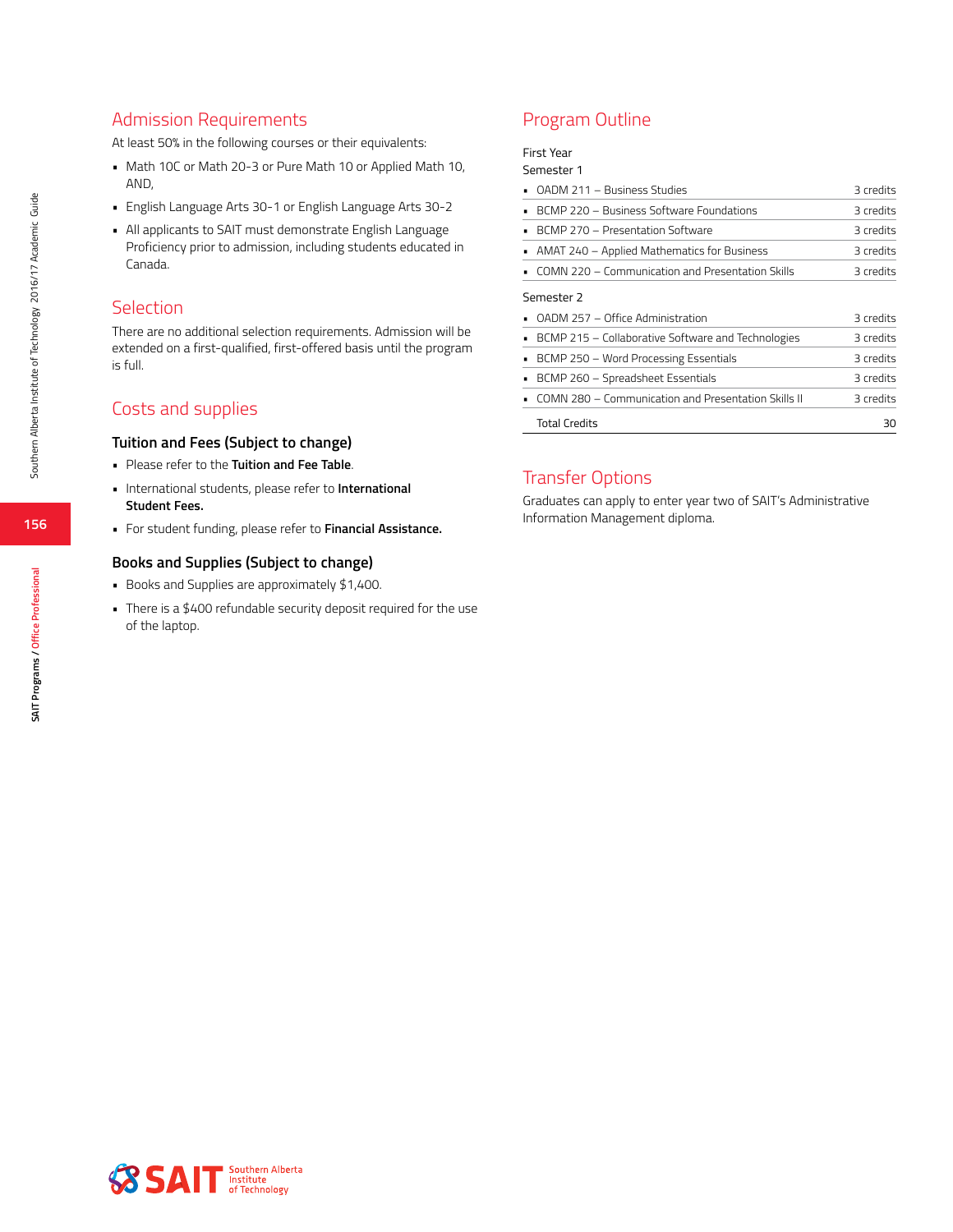**157**

**SAIT Programs / Petroleum Engineering Technology**

SAIT Programs / Petroleum Engineering Technolog

- **• Two-year diploma**
- **• Fall start**

### **Contact Us**

MacPhail School of Energy Room KA440, Johnson-Cobbe Energy Centre Phone: 403.284.8451 Fax: 403.284.8262 Email: energy.info@sait.ca

## Program Description

Want a career you can really dig? In the Petroleum Engineering Technology program you'll be trained in all areas of the upstream petroleum industry, including exploration, field operations, drilling, economic analysis, and reserves determination. From the office to the field, graduates will ultimately be responsible for many of the technical activities involved in the production of oil and gas.

## Program Overview

### **Your Career**

Graduates find work as petroleum engineering technologists in the upstream oil and gas industry in areas such as exploration and development, field operations, drilling, computer applications, economic analysis and reserves determination.

#### **Student Success**

Students who achieve success in this program generally have higher high school grades or recent upgrading courses. Math 31 (Calculus) is an asset for students interested in this program.

#### **Credentials and Accreditation**

After successfully completing this program, graduates will receive a SAIT diploma in Petroleum Engineering Technology.

### **Accreditation**

The program is nationally accredited by the Canadian Technology Accreditation Board and Canadian Council of Technicians and Technologists at the technologist level.

Graduates are eligible for membership in the following professional associations: The Association of Science and Engineering Technology Professionals in Alberta (ASET).

## Progression

Students must attain a PGPA and/or a CGPA of 2.0 or better in each semester and pass the necessary prerequisite courses to progress through the program. To qualify for graduation, students must pass all courses, attain a CGPA of 2.0 or better and complete course requirements within the prescribed timelines.

## Admission Requirements

Completion of the following courses or equivalents:

- At least 60% in Math 30-1 or Pure Math 30, or at least 75% in Math 30-2, AND,
- At least 60% in English Language Arts 30-1 or 75% English Language Arts 30-2, AND,
- At least 60% in Chemistry 30, AND,
- At least 60% in Physics 20.

All applicants must demonstrate English Language Proficiency prior to admission, including students educated in Canada.

### **Competitive Entry: Six Step Process**

**Step 1:** Read the program information to see the qualities needed for Student Success

**Step 2:** Ensure that you meet all of the admission requirements listed above

**Step 3:** Review the selection information to understand the process and deadlines

Applications and proof of the admission requirements (transcripts and/or anticipated final grades) along with all supporting documents must be submitted by July 1 to be included in selection.

Selection is done on a continuous basis starting in December.

In the selection process, applicants will be assessed on the following criteria and seats will be offered accordingly.

- Academic Ranking 50%
- Quality of Career Investigation Questionnaire 50%

**Step 4:** Apply to Petroleum Engineering Technology and submit your transcripts

**Step 5:** Complete the Career Investigation Questionnaire and submit it by July 1

Log in to mySAIT.ca to check your admission status. If your status indicates you're "In Selection," complete theCareer Investigation Questionnaire, save it in the format of LastName, FirstName\_ IDNumber and submit it to pt.selectionprocess@sait.ca in a PDF format.

Applicants who fail to complete the Career Investigation Questionnaire will be excluded from selection.

**Step 6:** Continue to monitor changes to your application status through mySAIT.ca starting in December.

Failure to meet anticipated final grades will result in offers being rescinded.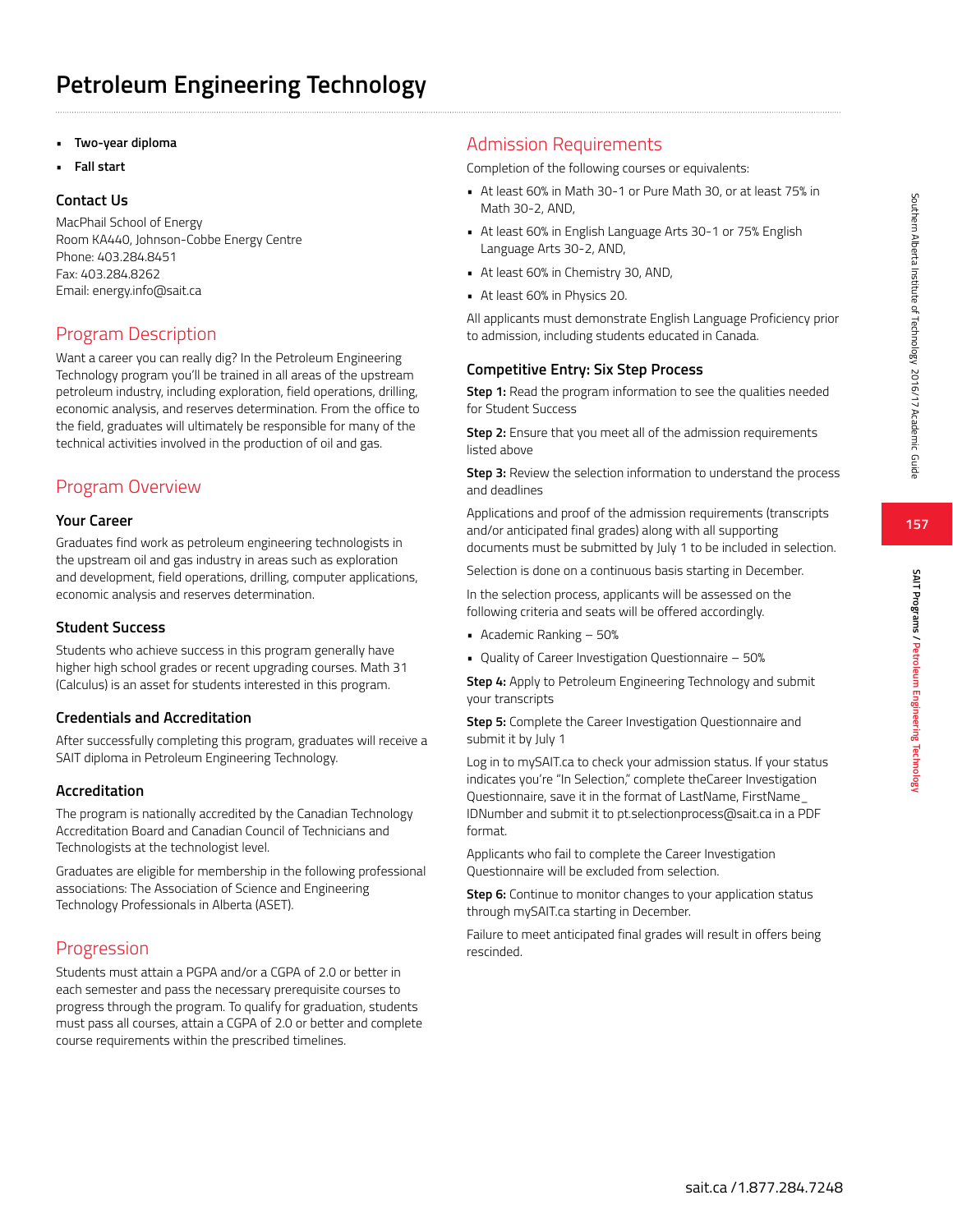#### **Communication During Selection**

Email is the primary source of communication during the selection process. Ensure your personal email account is managed appropriately to receive our emails, files and communications.

Due to the significant number of applications for this program, the selection process can take some time. Every effort will be made to maintain the timelines outlined above. We appreciate your patience.

Unfortunately, due to the extremely large volume of applicants, we cannot provide any assistance or follow-up as to why the candidate was not competitive.

#### **Reserved Seats**

Eight seats are reserved for applicants who have completed and obtained a minimum of 70% in each of the following Career and Technology Studies courses:

- 1. PRS1010 Overview of Alberta Geology
- 2. PRS1020 Non-renewable Resources
- 3. PRS1060 Consumer Products and Services
- 4. PRS2030 Non-Conventional Hydrocarbon Exploration
- 5. PRS2060 Refining Hydrocarbons

#### Costs and supplies

#### **Tuition and Fees (Subject to change)**

- Please refer to the **Tuition and Fee Table.**
- International students, please refer to **International Student Fees.**
- Student funding, please refer to **Financial Assistance.**

#### **Books and Supplies (Subject to change)**

• Books and Supplies are approximately \$1,800 in the first year and \$1,200 in the second year.

#### Program Outline

#### First Year

#### Semester 1

| • CHEM 232 - Petroleum Engineering Chemistry                             | 1.5 credits |
|--------------------------------------------------------------------------|-------------|
| • PTPR 207 – Fund. of Petroleum Operations                               | 3 credits   |
| COMP 254 - Petroleum Computer Applications                               | 1.5 credits |
| MATH 238 - Math for Engineering and Tech I<br>٠                          | 3 credits   |
| GEOL 246 - Physical Geology<br>٠                                         | 3 credits   |
| COMM 256 - Professional Communications and<br><b>Presentation Skills</b> | 3 credits   |
| Semester 2                                                               |             |
| · PETR 215 - Applied Petroleum Fluid Mechanics                           | 3 credits   |
| RESR 252 - Fund. of Reservoir Eng. Tech.                                 | 3 credits   |
| DRLG 266 - Fundamentals of Drilling<br>٠.                                | 3 credits   |
| • PTPR 250 - Surface Production Operations                               | 1.5 credits |
| MATH 288 - Math for Engineering and Tech II<br>$\blacksquare$            | 3 credits   |
| • GEOL 256 – Petroleum Geology                                           | 1.5 credits |

### Second Year

Semester 3

| DRLG 304 – Advanced Well Design                                    | 3 credits   |
|--------------------------------------------------------------------|-------------|
| EVAL 315 - Petroleum Engineering Mechanics                         | 1.5 credits |
| RESR 335 - Intermediate Reservoir Engineering Technology           | 3 credits   |
| STAT 245 - Statistics for Engineering and Tech I                   | 3 credits   |
| PROJ 336 - Petroleum Management                                    | 1.5 credits |
| PTPR 322 - Sub-surface Production Operations                       | 3 credits   |
| Semester 4<br>RESR 350 - Advanced Reservoir Engineering Technology | 3 credits   |
| PTPR 360 - Well Stimulations and Completions                       | 3 credits   |
| DRLG 356 – Well Programming and Operations Monitoring              | 3 credits   |
| PROJ 310 - Petroleum Industry Project                              | 1.5 credits |
| ENVS 363 - HS and E for Petroleum Operations                       | 3 credits   |
| GEOL 366 – Advanced Petroleum Geology                              | 1.5 credits |
| <b>Total Credits</b>                                               | 60          |

#### Transfer Options

Graduates may be eligible for transfer credit at:

- Athabasca University
- British Columbia Institute of Technology
- Cape Breton University
- Memorial University of Newfoundland
- Montana Tech
- NAIT
- Thompson Rivers University
- University of Calgary
- University of New Brunswick, Saint John
- University of Ontario Institute of Technology
- University of Texas at Austin
- University of Wyoming

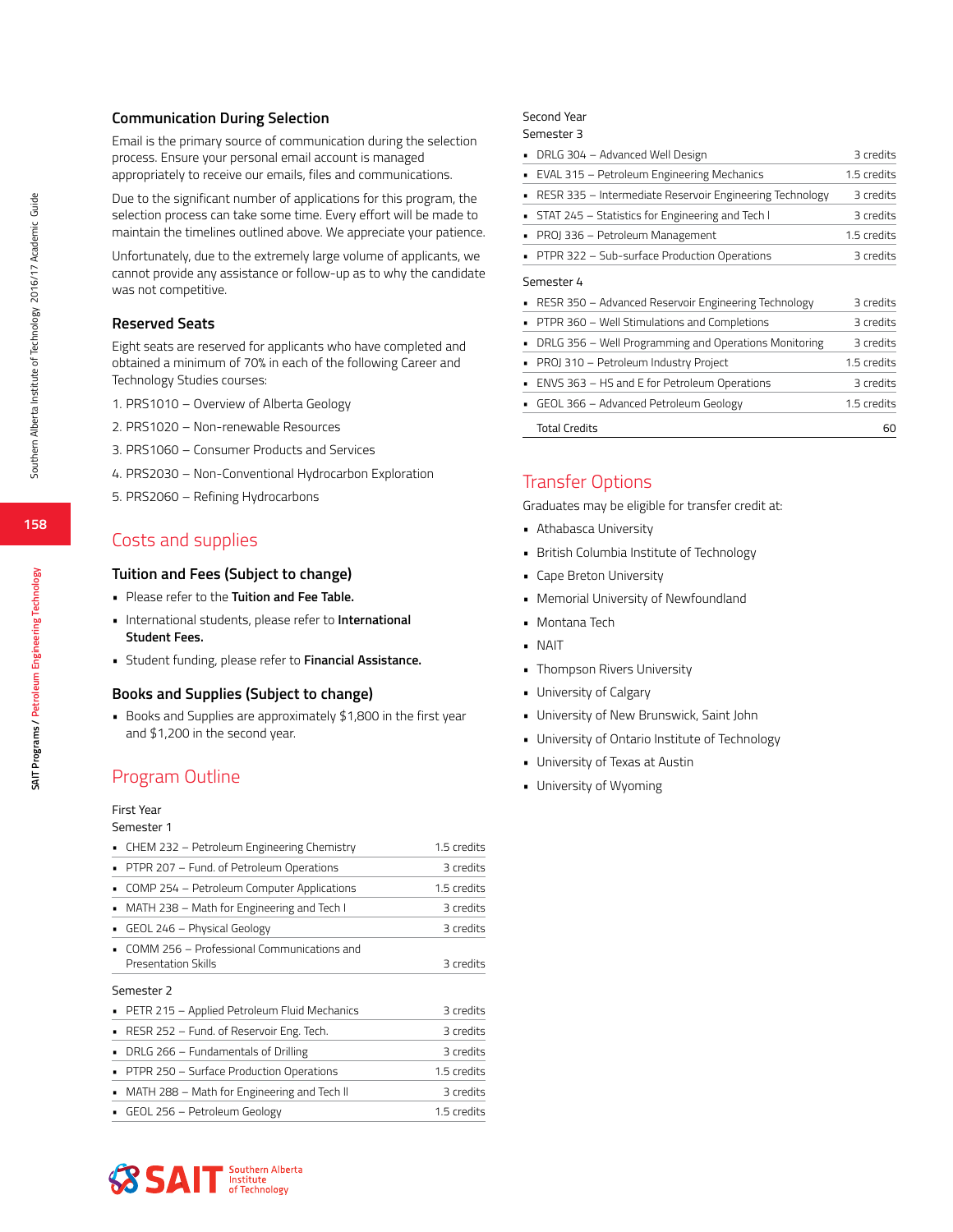# **Petroleum Land Administration**

- **• Four-month certificate**
- **• Full-time accelerated program (M/W/F for 13 weeks OR T/Th for 19 weeks)**
- **• Part-time structure and distance courses available**
- **• Fall and winter starts**

### **Contact Us**

Phone: 403.284.8818 Email: petroleum.land@sait.ca

## Program Description

Petroleum Land Administration teaches the basics of petroleum land administration. Students learn to review and interpret land contracts and agreements, including leases, transfers, joint venture agreements and other land-related correspondence. Our unique lease record-keeping course is designed to give students practical, relevant expertise in a computer lab utilizing land system software.

## Program Overview

#### **Your Career**

Graduates of this program find employment as land administrators managing records concerning freehold, Crown, Board Order and aboriginal lands. Entry-level land administrators may hold positions such as Petroleum Land Administrators, Land Clerks, Operations File Clerk and Assistant Administrators to Managers, Public Land officers, Analysts and Land Consultants.

#### **Student Success**

Please contact the department for information.

#### **Credentials and Accreditation**

After successfully completing this program, graduates will receive a SAIT certificate in Petroleum Land Administration.

#### **Accreditation**

There are no formal accreditation arrangements at this time. Please contact the MacPhail School of Energy for more information.

**Note:** This program is eligible for the Canada-Alberta Job Grant.

## Progression

Students must attain a PGPA and/or a CGPA of 2.0 or better in each semester and pass the necessary prerequisite courses to progress through the program. To qualify for graduation, students must pass all courses, attain a CGPA of 2.0 or better and complete course requirements within the prescribed timelines.

## Admission Requirements

All applicants must demonstrate English Language Proficiency prior to admission, including students educated in Canada.

### **Selection**

There are no additional selection requirements. Admission will be extended on a first-qualified, first-offered basis until the program is full.

### **Program and Application Dates**

Please make note of the term and program start date as you will need this information to complete your application.

| Term      | Program start and<br>end dates | <b>Class schedule</b> | Applications<br>open* |
|-----------|--------------------------------|-----------------------|-----------------------|
| Fall 2016 | : Sept. 7 to                   | : Mon., Wed.,         | : Oct. 21,            |
|           | Dec. 12, 2016                  | and Fri.              | 2015                  |
| Winter    | lan. 9 to                      | Mon., Wed.,           | : June 1, 2016        |
| 2017      | April 5, 2017                  | and Fri.              |                       |

\*Applications are accepted until the program start date.

### Costs and supplies

#### **Tuition and Fees (Subject to change)**

- Please refer to the **Tuition and Fee Table.**
- International students, please refer to **International Student Fees.**
- For student funding, please refer to **Financial Assistance.**

#### **Books and Supplies (Subject to change)**

- Course materials are included in the tuition for full-time students only.
- All students will need access to the Internet to fully participate in these courses.

### Program Outline

| • LAND 210 – Land Practices Introduction       | 1.5 credits |
|------------------------------------------------|-------------|
| • LAND 212 - Mineral Lease Documentation       | 3 credits   |
| • LAND 213 – Contract Documentation            | 3 credits   |
| • LAND 218 - Lease Record Keeping              | 3 credits   |
| • LAND 240 - Surface Land Practices            | 3 credits   |
| • PETR 211 - Petroleum Industry - Introduction | 1.5 credits |
| <b>Total Credits</b>                           | 15          |

### Transfer Options

Transfer credit may be available at other post-secondary institutions where credits from SAIT programs could be evaluated on an individual basis. Interested students should contact the postsecondary institute of their choice for more information.

**SAIT Programs / Petroleum Land Administration**

SAIT Programs / Petroleum Land Administration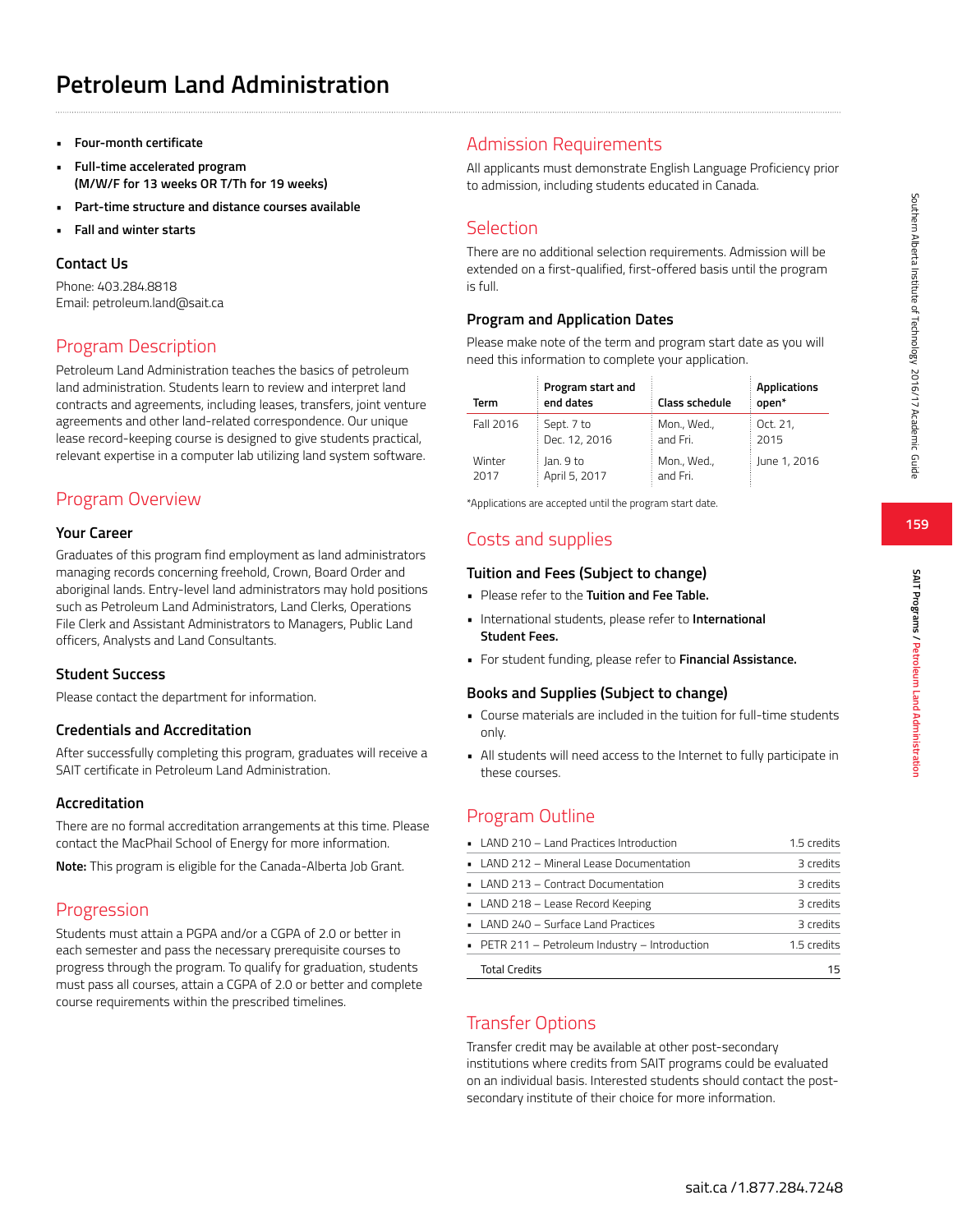## **Pharmacy Assistant**

- **• Five-month certificate**
- **• Fall and winter starts**
- **• Includes a retail pharmacy practicum**
- **• Self-study supported with class and lab days**
- **• Graduates in high demand**

#### **Contact Us**

School of Health and Public Safety Room NR502, Senator Burns Building Phone: 403.284.8500 Email: hps.info@sait.ca

#### Program Description

As our population grows and ages, there is a vital need for trained professionals to provide pharmacy-related assistance. This program trains students to become knowledgeable and skilled pharmacy assistants. Theory is taught in class and practiced in the laboratory. A four-week retail fieldwork practicum completes the training. The pharmacy assistant is responsible for receiving prescriptions, preparing drugs, undertaking clerical and computer duties, managing inventory and providing customer service.

Pharmacy assistants must always work directly under the supervision and guidance of the pharmacist. They allow the pharmacist to spend more time with the client in his or her care.

In this five-month certificate program, students spend approximately 16 hours per week on campus in theory-based courses and laboratory practice. Course content in the first semester includes pharmacy concepts, pharmaceutical calculations, body systems and pharmaceutical implications and order processing, as well as professional standards and workplace communications. In the second semester, students complete their practicum in a community retail pharmacy to gain competency integrating theoretical knowledge with dispensing practice and customer service.

Students must have a personal computer and access to the Internet. Most classes are taught at SAIT, but some require online access. All courses require additional self-study.

### Program Overview

#### **Your Career**

Graduates may work in community-based retail pharmacies. Opportunities also exist in hospital pharmacies and long-term care facilities as pharmacy assistants.

#### **Student Success**

Students with higher secondary or post-secondary marks usually experience greater success in SAIT's programs.

Students who experience success in this program have a strong command of the English language.

Pharmacy assistants are detail oriented in the care they provide and enjoy working in a team environment.

As keyboarding and basic computer skills are not taught in this program, students are expected to be proficient in these areas prior to admission. We strongly recommend that the student have a typing speed of 35 wpm or better.

#### **Credentials and Accreditation**

After successfully completing this program, graduates will receive a SAIT Pharmacy Assistant certificate.

#### **Accreditation**

There are no formal accreditation arrangements at this time. Please contact the department for more information.

#### **Progression**

Students must attain a PGPA and/or a CGPA of 2.0 or better in each semester and pass the necessary prerequisite courses to progress through the program. To qualify for graduation, students must pass all courses, attain a CGPA of 2.0 or better and complete course requirements within the prescribed timelines.

#### Admission Requirements

Completion of the following courses or equivalents with an overall average of at least 60%:

- Math 30-1 or Math 30-2 or Pure Math 30 or Applied Math 30, AND,
- English Language Arts 30-1 or English Language Arts 30-2.
- All applicants must demonstrate English Language Proficiency prior to admission, including students educated in Canada.

#### **Selection**

- Applications and proof of the admission requirements (transcripts and/or anticipated final grades) must be submitted to be included in selection.
- Applications will be reviewed on a continuous basis.
- There will be 32 seats offered in each intake.



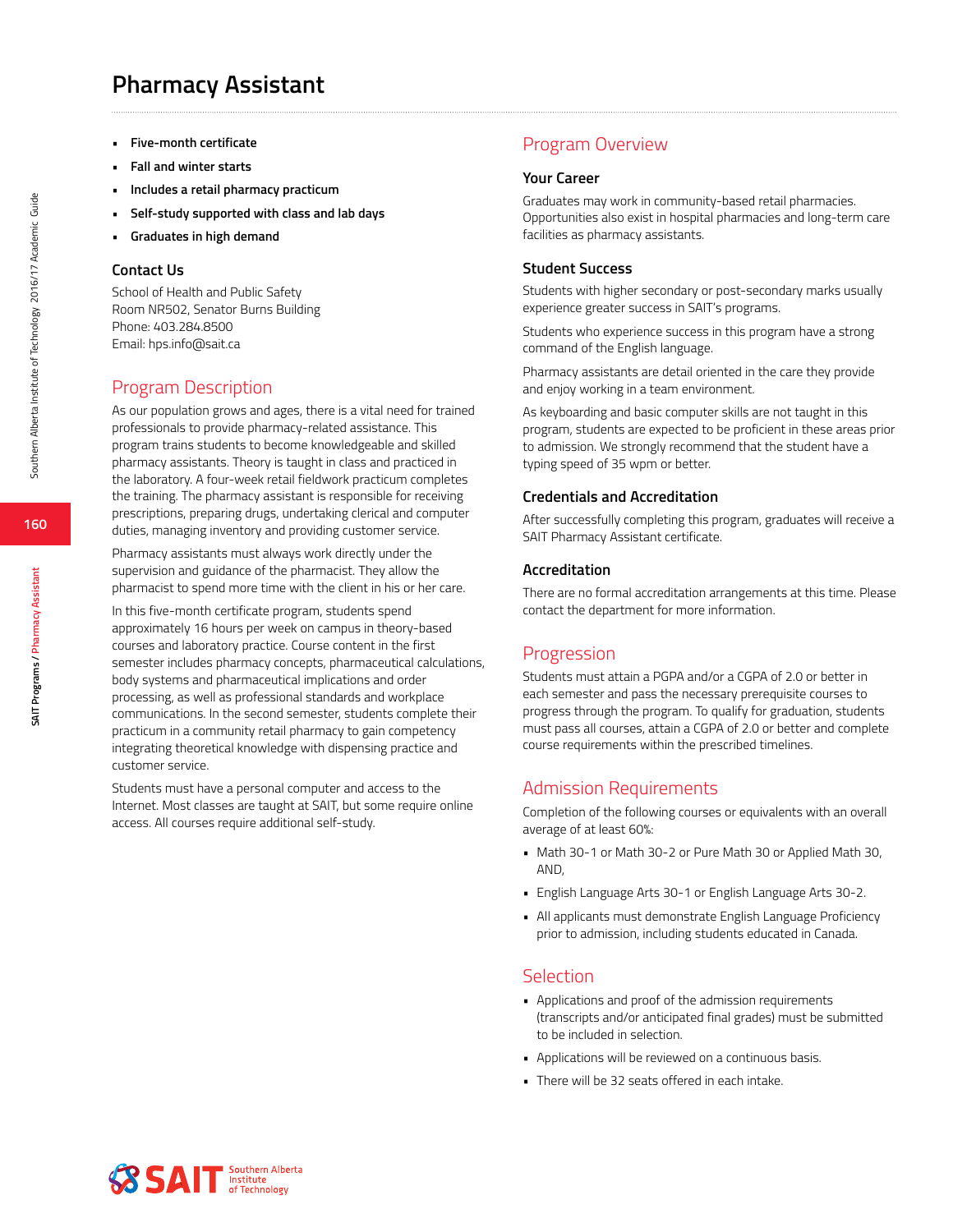### **Selection Criteria**

- Qualified applicants will be academically ranked based on admission requirements. Seats will be offered accordingly.
- Failure to meet anticipated final grades will result in offers being rescinded.

**Note:** Email is the primary source of communication during the selection process. Ensure your email account is managed appropriately to receive our emails, files and communications. It is not recommended to use a Microsoft email account such as @hotmail.com or @live.com as there have been some issues in the past in receiving SAIT communications using these types of accounts.

## Program and Practicum Requirements

The School of Health and Public Safety has many practica partners located within Alberta and across Canada. Practicum placements in Calgary are limited and students may be required to relocate outside of Calgary for practicum.

Successful candidates will be informed of the allocation of their practicum placement by the program. There is no guarantee that students will be placed at their desired practicum location. Special considerations of personal circumstances will not be given in regards to assigning practicum placements. Students will be responsible for fees associated with practicum such as relocation and travel costs.

In compliance with the practica agreements with our clinical partners, successful candidates will be requested to provide proof of the following requirements:

- **• Police Information Check and Vulnerable Sector Check:** According to the Protection for Persons in Care Act, our practica sites require that students obtain a Police Information Check including Vulnerable Sector Check, prior to going on practicum. Any criminal code offence for which a pardon has not been received may be a deterrent to a student's entry into practicum, and therefore will result in an uncompleted program or nongraduating status. Successful candidates will be asked to provide a clear Police Information Check including Vulnerable Sector Check record to the School of Health and Public Safety main office by orientation day. Please review the Police Information Check process document for specific details. Be aware that the record must be dated no earlier than 90 days prior to your program orientation day (typically orientation day is held the week prior to the first day of class). Online Police Information Checks/Vulnerable Sector Checks are not acceptable.
- **• Health and Wellness Status:** Due to the demanding nature of the work in the health care field and Occupational Health and Safety requirements, the health care field has a strong focus on health and wellness. Students with a medical condition or disability that may impact them in a practicum setting are strongly advised to discuss concerns with the program academic chair and/or SAIT Accessibility Services as soon as possible upon acceptance into the program. Please review the attached document for guidance on entering an allied health program with a medical condition or disability.

More details on the practica requirements per program are outlined on a pre-orientation website for successful candidates.

## Costs and Supplies

### **Tuition and Fees (Subject to change)**

- Please refer to the **Tuition and Fee Table.**
- International students, please refer to **International Student Fees.**
- For student funding, please refer to **Financial Assistance.**
- Students are responsible for any additional expenses related to their practicum including relocation costs to practicum sites outside of Calgary.
- There is a fee associated with obtaining a police information check including Vulnerable Sector Check and is payable to the Police or the Royal Canadian Mounted Police (RCMP).

### **Books and Supplies (Subject to change)**

- Books and Supplies are approximately \$500.
- Students are required to have access to a personal computer, printer and Internet. Computers must meet the specifications listed in Fees and Expenses.

## Program Outline

This is a 19 week certificate offered over the Fall/Winter semesters or Winter/Spring semesters.

#### Semester 1

|   | PHAR 203 - Pharmacy Concepts                                          | 1.5 credits |
|---|-----------------------------------------------------------------------|-------------|
|   | PHAR 204 - Pharmaceutical Calculations                                | 1.5 credits |
| ٠ | PHAR 211 - Assistive Devices                                          | 1.5 credits |
| ٠ | PHAR 212 - Order Processing 1                                         | 1.5 credits |
| ٠ | PHAR 214 - Body Systems and Pharmaceutical Implications 1 1.5 credits |             |
| ٠ | PHAR 223 - Order Processing 2                                         | 1.5 credits |
| ٠ | PHAR 227 – Body Systems and Pharmaceutical Implications 2 1.5 credits |             |
| ٠ | PHAR 232 - Professional Standards and Ethics                          | 1.5 credits |
| ٠ | PHAR 234 - Order Processing 3                                         | 1.5 credits |
| ٠ | PHAR 236 – Body Systems and Pharmaceutical Implications 3 1.5 credits |             |
|   | PHAR 247 - Compounding and Inventory Management                       | 1.5 credits |
|   | PHAR 248 - Body Systems and Pharmaceutical Implications 4 1.5 credits |             |
|   | PROF 240 - Healthcare Professionalism                                 | 1.5 credits |
|   | Semester 2                                                            |             |
|   | PRAC 213 - Practicum                                                  | 3 credits   |
|   | <b>Total Credits</b>                                                  | 22.5        |

### Transfer Options

Transfer credit may be available at other post-secondary institutions where credits from SAIT programs could be evaluated on an individual basis. Interested students should contact the post-secondary institute of their choice for more information.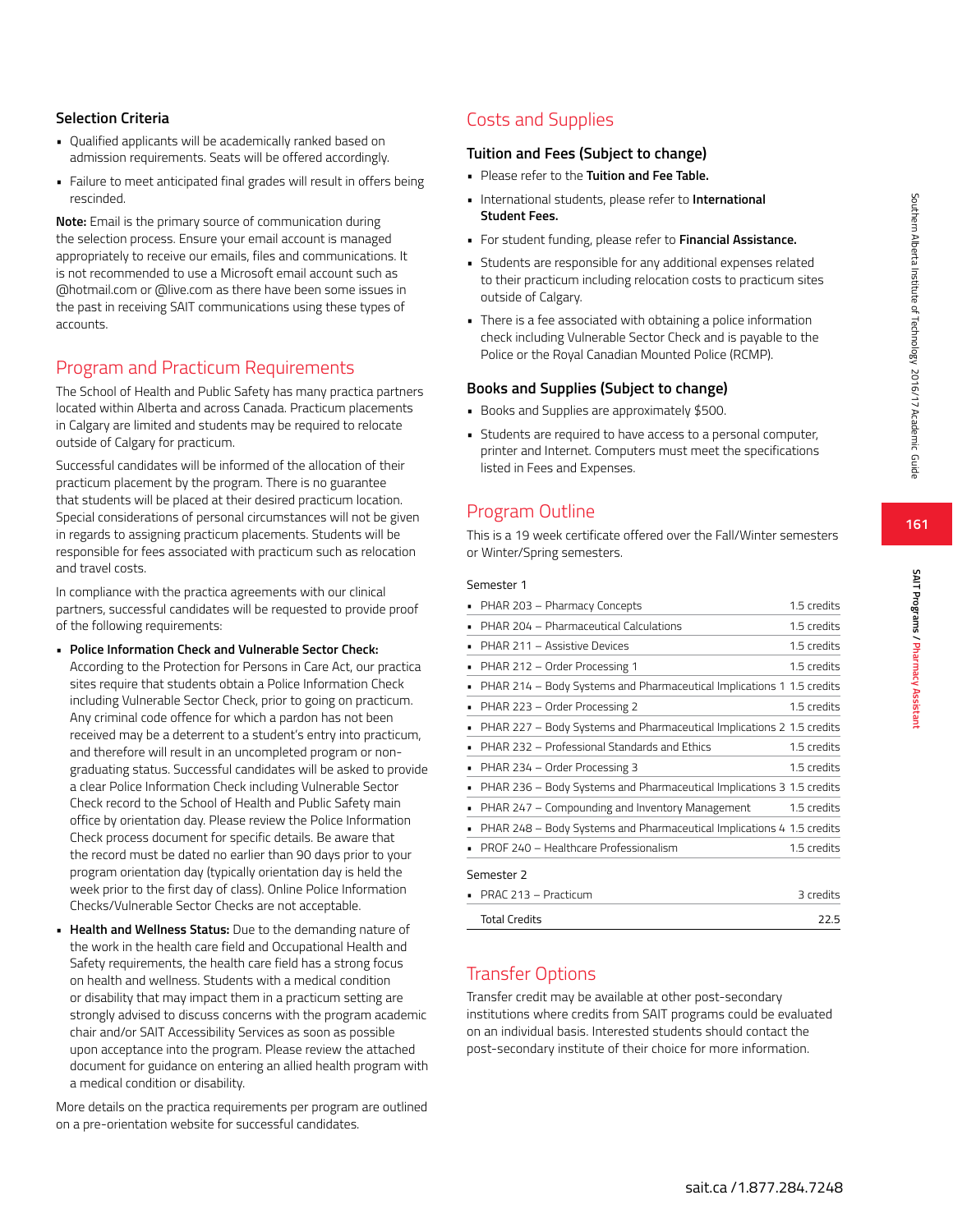- **• Eight-month certificate**
- **• Fall start**

MacPhail School of Energy Room KA440, Johnson-Cobbe Energy Centre Phone: 403.284.8451 Fax: 403.284.8262 Email: energy.info@sait.ca

### Program Description

Power and Process Operations is an 8-month program that trains students for careers as operators, responsible for the daily safe running of processing equipment at oil and gas facilities. The program consists of both classroom and laboratory study, and prepares students to become fourth class Power Engineers through ABSA.

### Program Overview

#### **Your Career**

Graduates find work in process operations as plant, battery, process and field operators and are often employed in processing industries such as petrochemical, fertilizer, pulp and paper, natural gas processing, metallurgical, petroleum refining, and food and beverage production. Currently most job opportunities for process operators often involve shift work at remote locations.

#### **Student Success**

A grade 12 equivalent is recommended to increase employment opportunities. Applicants should be physical agile, have good hearing, and be capable of lifting 45-kilogram chemical sacks. Students with serious colour vision defects or who suffer from claustrophobia or fear of heights may have trouble with certain aspects of instruction and may experience problems securing employment.

#### **Credentials and Accreditation**

After successfully completing this program, graduates will receive a SAIT certificate in Power and Process Operations.

#### **Accreditation**

This program is integrated with the Alberta Boilers Safety Association (ABSA) Certification System. Graduates are eligible to write the new Alberta Boilers Branch Fourth-Class certification exam.

Graduates are eligible for membership in the following professional associations:

- Alberta Boilers Safety Association (ABSA)
- Institute of Power Engineers (IPE)
- International Pressure Equipment Integrity Association (IPEIA)
- National Association Corrosion Engineers (NACE)

#### Progression

Students must attain a PGPA and/or a CGPA of 2.0 or better in each semester and pass the necessary prerequisite courses to progress through the program. To qualify for graduation, students must pass all courses, attain a CGPA of 2.0 or better and complete course requirements within the prescribed timelines.

#### Admission Requirements

Completion of the following courses or equivalents:

- At least 60% in Math 30-1 or Pure Math 30, or at least 75% in Math 30-2, Math 30-3 or Applied Math 30,
- At least 60% in English Language Arts 30-1 or 75% in English Language Arts 30-2.
- All applicants must demonstrate English Language Proficiency prior to admission, including students educated in Canada.
- Fall 2016 start: applications are accepted Oct. 21, 2015 to Sept. 6, 2016.

#### **Selection**

There are no additional selection requirements. Admission will be extended on a first-qualified, first-offered basis until the program is full.

#### **Reserved Seats**

Four seats are reserved for applicants who have completed the Primary Resources course within the Career and Technology Studies curriculum offered by Fort McMurray Catholic School Board (FMCSB). To be considered, applicants must meet the admission and selection requirements and have obtained a minimum of 70% in each of the following courses:

- 1. PRS1010 Overview of Alberta Geology
- 2. PRS1020 Non-renewable Resources
- 3. PRS1060 Consumer Products and services
- 4. PRS2030 Non-Conventional Hydrocarbon Exploration
- 5. PRS2060 Refining Hydrocarbons

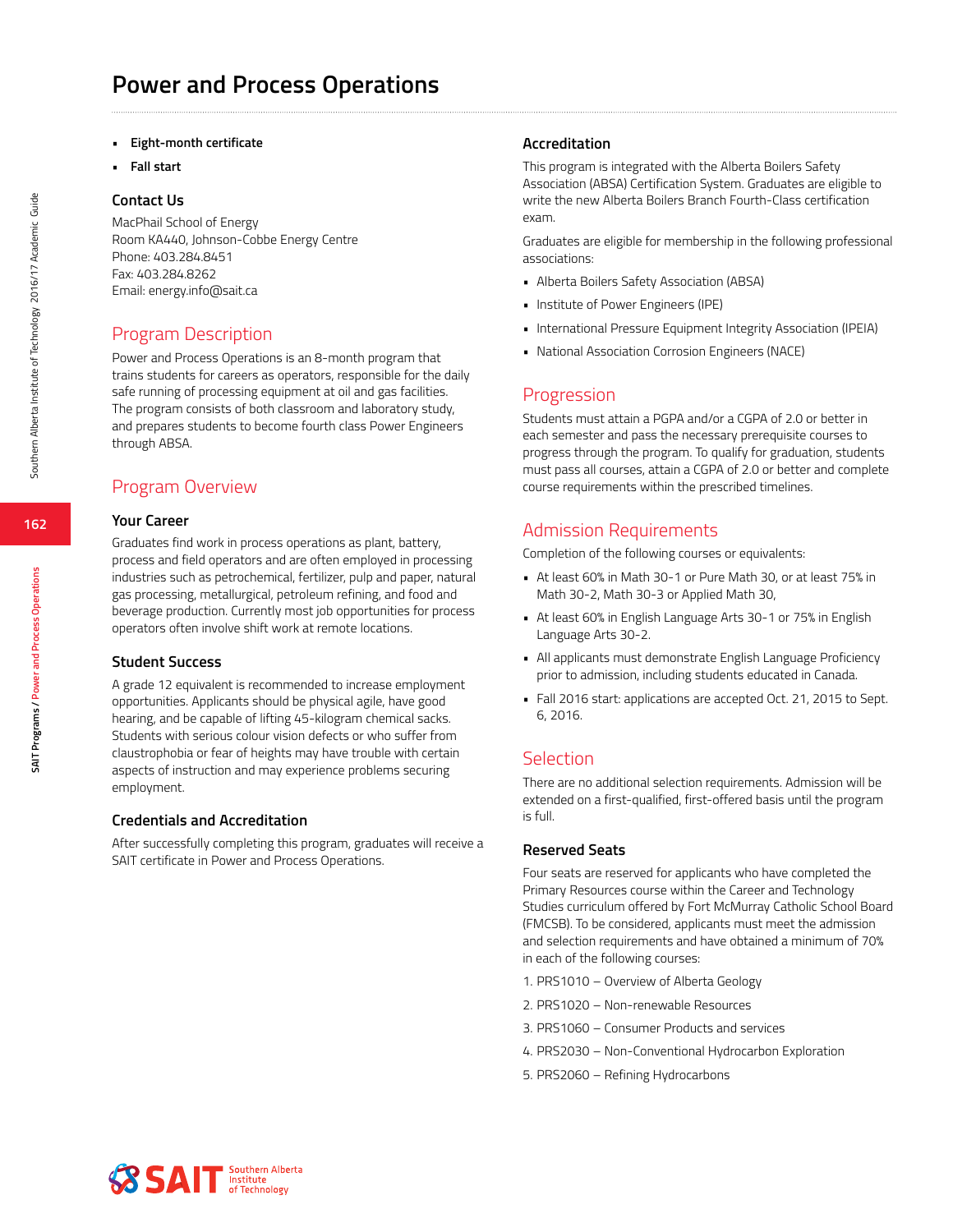## Costs and supplies

#### **Tuition and Fees (Subject to change)**

- Please refer to the **Tuition and Fee Table.**
- International students, please refer to **International Student Fees.**
- For student funding, please refer to **Financial Assistance.**
- Students are responsible for living and transportation costs and personal protective equipment while in industrial training at plant sites, some remote from Calgary.
- Additional fees of approximately \$100 are required for courses such as H2S Alive and CPR, as well as living and traveling expenses associated with industrial training.

#### **Books and Supplies (Subject to change)**

• Books and Supplies are approximately \$1,400.

## Program Outline

#### Semester 1

| PROP 266 - Process Operations II<br>COMM 352 - Communicating in the Workplace<br>PROP 270 - Unit Operations<br>CHEM 233 - Chemistry and Corrosion | 3 credits<br>1.5 credits<br>1.5 credits<br>1.5 credits |
|---------------------------------------------------------------------------------------------------------------------------------------------------|--------------------------------------------------------|
|                                                                                                                                                   |                                                        |
|                                                                                                                                                   |                                                        |
|                                                                                                                                                   |                                                        |
|                                                                                                                                                   |                                                        |
| MACH 226 - Workshop Practices                                                                                                                     | 1.5 credits                                            |
| PWEN 281 - Basic Plant Operations II                                                                                                              | 6 credits                                              |
| Semester 2                                                                                                                                        |                                                        |
| THRM 224 - Thermodynamics                                                                                                                         | 1.5 credits                                            |
| COMP 261 - MS Office: An Introduction                                                                                                             | 1.5 credits                                            |
| PROP 262 - Process Operations I                                                                                                                   | 3 credits                                              |
| PWEN 201 - Basic Plant Operations I                                                                                                               | 6 credits                                              |
| ENVS 221 - Safety/Environmental Protection                                                                                                        | 1.5 credits                                            |
|                                                                                                                                                   |                                                        |

### Transfer Options

Transfer credit may be available at other post-secondary institutions where credits from SAIT programs could be evaluated on an individual basis. Interested students should contact the postsecondary institute of their choice for more information.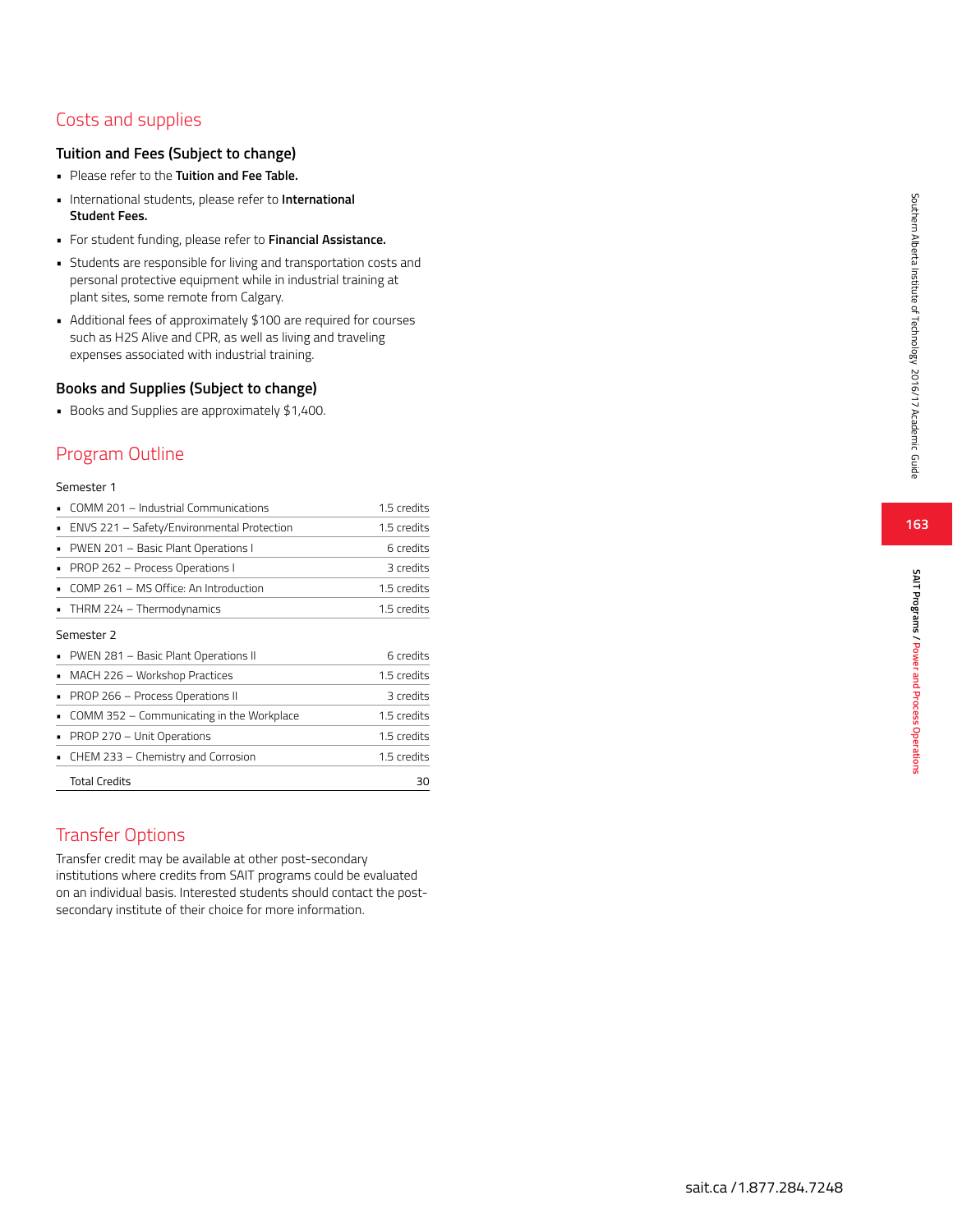## **Power Engineering Technology**

- **• Two-year diploma**
- **• Fall start**

#### **Contact Us**

MacPhail School of Energy Room KA440, Johnson-Cobbe Energy Centre Phone: 403.284.8451 Fax: 403.284.8262 Email: energy.info@sait.ca

### Program Description

Get yourself an empowering career. Power Engineering certification is from fifth class to first class, and there is a program available at SAIT to train you at all levels! Our Power Engineering Technology diploma arms you with the skills to become a third class power engineer responsible for controlling large, complex power and process systems, and performing production work in the operation and development of large-scale energy projects.

### Program Overview

#### **Your Career**

Graduates find work as plant operators, design assistants, research and development assistants and process operators in the petroleum, power, petrochemical, refining, and pulp and paper industries. Opportunities also exist for positions in field and design offices and mechanical or industrial sales outlets.

#### **Student Success**

Manual dexterity and mechanical ability is helpful. Students should be aware that colour blind testing may be required by some employers. Eighty per cent attendance is a requirement to successfully complete the program. Successful students will have the ability to gather technical information and use it to troubleshoot large electromechanical systems.

#### **Credentials and Accreditation**

This is presently under development.

#### Progression

Students must attain a PGPA and/or a CGPA of 2.0 or better in each semester and pass the necessary prerequisite courses to progress through the program. To qualify for graduation, students must pass all courses, attain a CGPA of 2.0 or better and complete course requirements within the prescribed timelines.

#### Admission Requirements

Completion of the following courses or equivalents:

- At least 60% in Math 30-1 or Pure Math 30, or at least 75% in Math 30-2, AND,
- At least 60% in English Language Arts 30-1 or 75% in English Language Arts 30-2, AND,
- At least 60% in Physics 30.
- All applicants must demonstrate English Language Proficiency prior to admission, including students educated in Canada.
- Update: The application deadline for the Fall 2016 intake has been extended to May 1, 2016.

### Selection

#### **Competitive Entry: Six Step Process**

**Step 1:** Read the program information to see the qualities needed for Student Success

**Step 2:** Ensure that you meet all of the admission requirements listed above

**Step 3:** Review the selection information to understand the process and deadlines

Applications and proof of the admission requirements (transcripts and/or anticipated final grades) along with all supporting documents must be submitted by May 1 to be included in selection.

Selection is done on a continuous basis starting in December.

In the selection process, applicants will be assessed according to the following criteria and seats will be offered accordingly.

- Academic Ranking 50%
- Quality of the Career Investigation Questionnaire 50%

**Step 4:** Apply to Power Engineering Technology and submit your transcripts

**Step 5:** Complete the Career Investigation Questionnaire and submit it by May 1

Log in to mySAIT to check your admission status. If your status indicates you›re «In Selection," complete theCareer Investigation Questionnaire and submit it according to the instructions.

Applicants who fail to complete the Career Investigation Questionnaire will be excluded from selection.

**Step 6:** Continue to monitor changes to your application status through mySAIT.ca starting in December.

Failure to meet anticipated final grades will result in offers being rescinded.



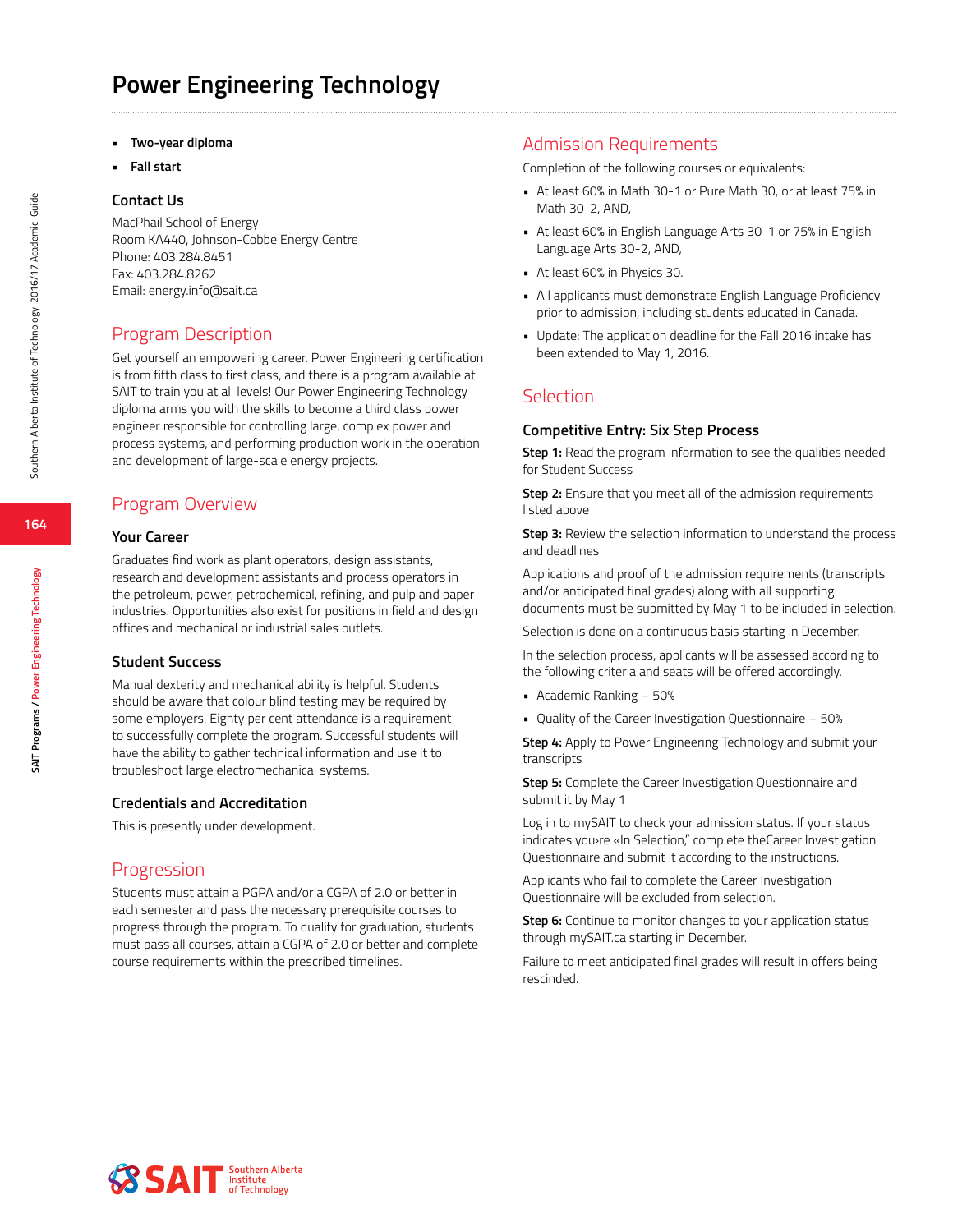### **165**

#### **Communication During Selection**

Email is the primary source of communication during the selection process. Ensure your personal email account is managed appropriately to receive our emails, files and communications.

Due to the significant number of applications for this program, the selection process can take some time. Every effort will be made to maintain the timelines outlined above. We appreciate your patience.

Unfortunately, due to the extremely large volume of applicants, we cannot provide any assistance or follow-up as to why the candidate was not competitive.

#### **Reserved Seats**

Eight seats are reserved for applicants who have completed and obtained a minimum of 70% in each of the following Career and Technology Studies courses:

- 1. PRS1010 Overview of Alberta Geology
- 2. PRS1020 Non-renewable Resources
- 3. PRS1060 Consumer Products and Services
- 4. PRS2030 Non-Conventional Hydrocarbon Exploration
- 5. PRS2060 Refining Hydrocarbons

### Costs and supplies

#### **Tuition and Fees (Subject to change)**

- Please refer to the **Tuition and Fee Table.**
- International students, please refer to **International Student Fees.**
- Student funding, please refer to **Financial Assistance.**

#### **Books and Supplies (Subject to change)**

• Books and Supplies are approximately \$1,800 for the first year and \$1,200 for the second year.

## Program Outline

#### First Year  $S_{\ell}$

| emester |  |
|---------|--|
|         |  |

| COMP 261 - MS Office: An Introduction                 | 1.5 credits |
|-------------------------------------------------------|-------------|
| SFTY 215 - Safety and Environment<br>٠                | 1.5 credits |
| MATH 238 - Math for Engineering and Tech I<br>٠       | 3 credits   |
| PENG 201 - Power Theory I<br>٠                        | 3 credits   |
| PENG 203 - Power Lab I                                | 3 credits   |
| THRM 208 - Thermodynamics I Theory                    | 3 credits   |
| Semester 2                                            |             |
| COMM 238 - Technical Communications I<br>٠            | 3 credits   |
| ELCT 254 - Electrical and Controls I                  | 1.5 credits |
| PWEN 282 - Unit Operations<br>٠                       | 1.5 credits |
| PENG 251 - Power Theory II<br>٠                       | 3 credits   |
| PENG 253 - Power Lab II<br>٠                          | 3 credits   |
| THRM 258 - Thermodynamics II Theory                   | 3 credits   |
| Second Year                                           |             |
| Semester 3                                            |             |
| AMEC 306 - Applied Mechanics I                        | 3 credits   |
| ELCT 304 - Electrical and Controls II<br>٠            | 3 credits   |
| STAT 245 - Statistics for Engineering and Tech I<br>٠ | 3 credits   |
| PENG 301 - Power Theory III<br>٠                      | 3 credits   |
| THRM 317 - Thermodynamics III Theory<br>п             | 3 credits   |
| THRM 319 - Thermodynamics I Lab<br>٠                  | 1.5 credits |
| Semester 4                                            |             |
| AMEC 356 - Applied Mechanics II                       | 3 credits   |
| ELCT 354 - Electrical and Controls III                | 1.5 credits |
| PROJ 351 - Power Engineering Capstone Project<br>٠    | 3 credits   |
| PENG 351 - Power Theory IV                            | 3 credits   |
| THRM 359 - Thermodynamics II Lab<br>٠                 | 1.5 credits |
| THRM 357 - Thermodynamics IV Theory                   | 3 credits   |
| <b>Total Credits</b>                                  | 61.5        |

### Transfer Options

Graduates may be eligible for transfer credit at:

- Athabasca University
- British Columbia Institute of Technology
- Cape Breton University
- Memorial University of Newfoundland
- NAIT
- Thompson Rivers University
- University of Calgary
- University of New Brunswick, Saint John
- University of Ontario Institute of Technology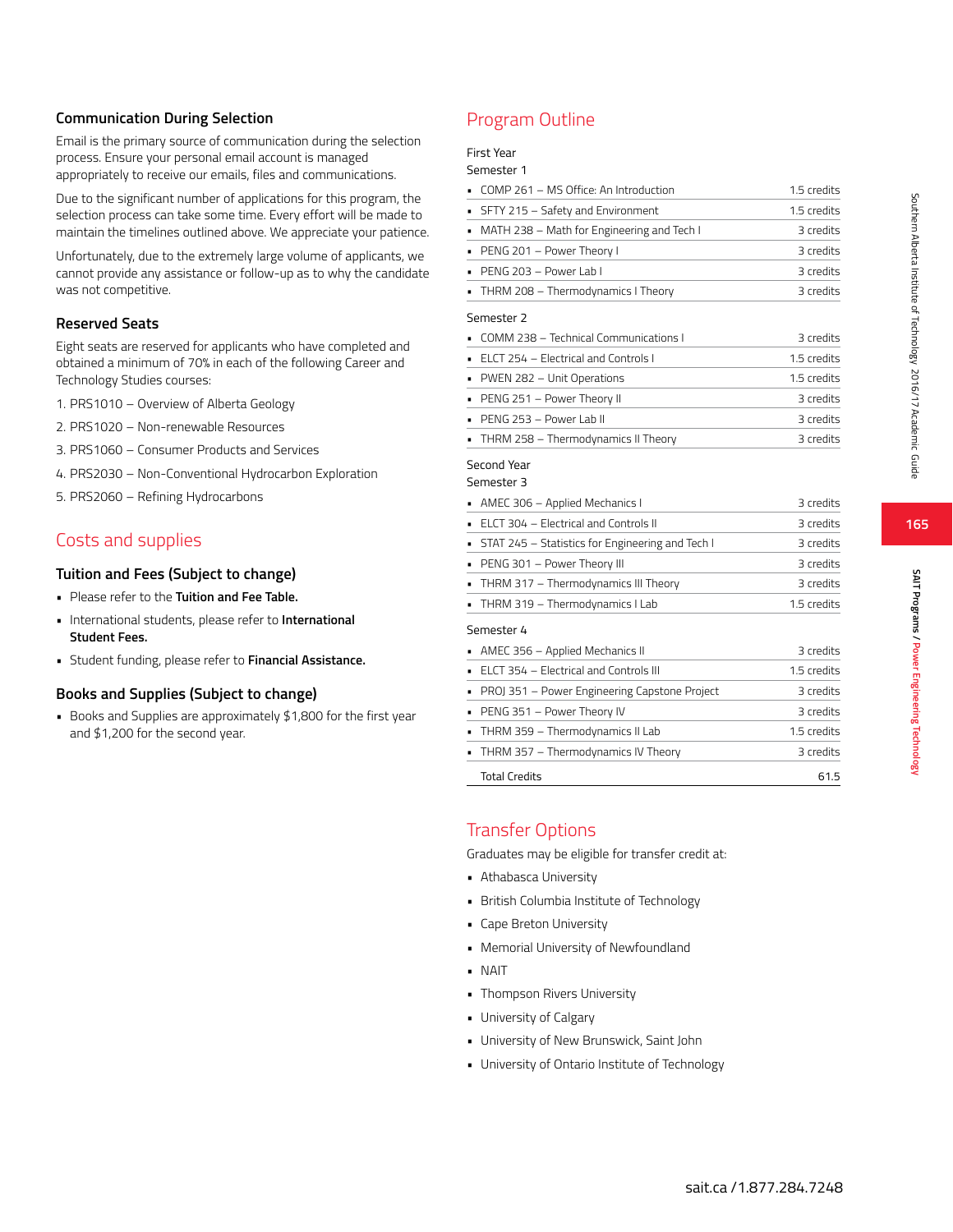Email: construction.preemp@sait.ca Phone: 403.284.8367

### Program Description

Learn what it takes to build and repair wood components, furniture, fixtures and cabinetry. Cabinetmakers have the ability to produce custom-made wood products. They draw diagrams and read specification, layouts and patterns for unique projects using wood and wood components. This 12-week program covers all course material received by a first year cabinetmaker apprentice, plus additional hands-on skills and safety training. The program prepares students to enter the workforce and become an apprentice. On successful completion of the program, there is an option to write the first year Cabinetmaker apprenticeship exam.

### Program Overview

#### **Your Career**

Graduates of the Pre-Employment Cabinetmaker program have a 100% employment rate.

#### **Credentials and Accreditation**

Upon successful completion of the program, students will receive a SAIT Certificate and may be eligible to challenge the written and practical exams for first-year Apprenticeship.

### Admission Requirements

Successful completion of the following courses or equivalents:

- Math 10C, Math 10-3, Pure Math 10, or Applied Math 10, AND,
- English Language Arts 10-1 or English Language Arts 10-2
- All applicants must demonstrate English Language Proficiency prior to admission, including students educated in Canada.
- A pass mark in the SAIT Admission Examination (level 2) or equivalent is accepted in lieu of the above requirements.

**Note:** General Educational Development (GED) tests are not accepted in lieu of the admission requirements.

### Selection

There are no additional selection requirements. Admission will be extended on a first-qualified, first-offered basis until the program is full.

#### **Tuition and Fees (Subject to change)**

Please refer to the Tuition and Fee Table. An additional fee will be required to write the first year Apprenticeship Examination.

This program is eligible for Alberta student loan funding.

#### **Books and Supplies (Subject to change)**

Books are approximately \$350 in addition to tuition fees.

### Program Outline

| • CBMK 220 – Cabinet Making Shop I         | 6 credits   |
|--------------------------------------------|-------------|
| • CBMK 221 - Cabinet Making Theory I       | 3 credits   |
| BLPR 239 - Cabinetmaking Blueprint Read.   | 1.5 credits |
| • MATH 236 - Mathematics for Cabinetmaking | 1.5 credits |
| <b>Total Credits</b>                       |             |

**166**

**SAIT Programs / Pre-employment Cabinetmaker**

SAIT Programs / Pre-employment Cabinetmaker

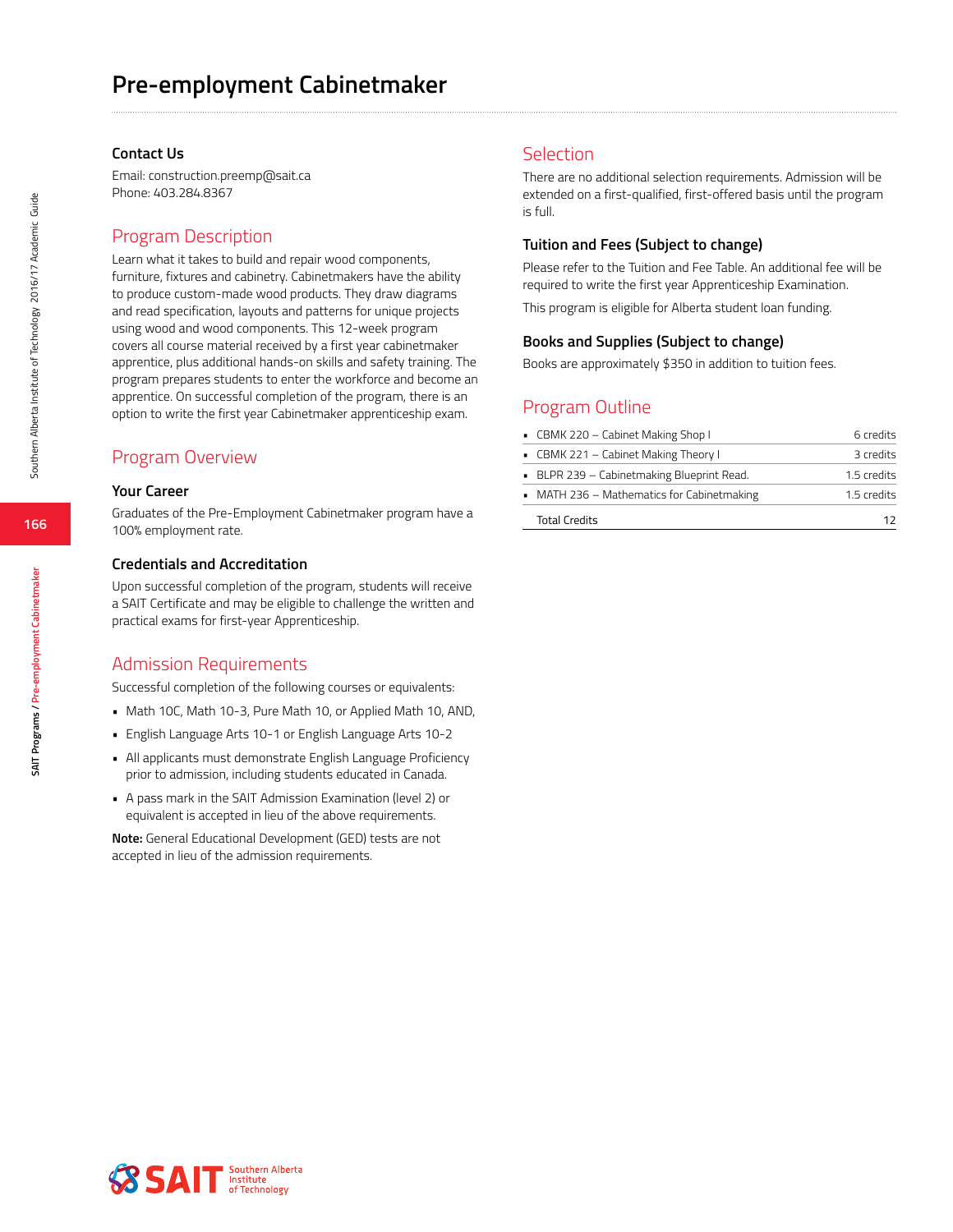Email: construction.preemp@sait.ca Phone: 403.284.8367

### Program Description

Carpenters work in many areas of construction. They are involved in residential, commercial, industrial or maintenance construction. Most carpenters are involved in reading blueprints, selecting materials and methods of work, measuring, cutting and joining materials. This 12-week program covers all course material received by a first year carpenter apprentice, plus additional hands-on skills and safety training necessary on an actual jobsite. The program will prepare the student to enter the workforce and become an apprentice. On successful completion of the program, there is an option to write the first year Carpenter apprenticeship exam.

### Program Overview

#### **Your Career**

Graduates of the Pre-Employment Carpenter program have a 95% employment rate.

#### **Credentials and Accreditation**

Upon successful completion of the program, students will receive a SAIT Certificate and may be eligible to challenge the written and practical exams for first-year Apprenticeship.

**Note:** This program is eligible for the Canada-Alberta Job Grant.

### Admission Requirements

Successful completion of the following courses or equivalents:

- Math 10C, Math 10-3, Pure Math 10, or Applied Math 10, AND
- English Language Arts 20-1 or English Language Arts 20-2, AND,
- Science 10
- All applicants must demonstrate English Language Proficiency prior to admission, including students educated in Canada.
- A pass mark in the SAIT Admission Examination (Level 4) or equivalent is accepted in lieu of the above requirements.

**Note:** General Educational Development (GED) tests are not accepted in lieu of the admission requirements.

### Selection

There are no additional selection requirements. Admission will be extended on a first-qualified, first-offered basis until the program is full.

#### **Tuition and Fees (Subject to change)**

Please refer to the Tuition and Fee Table. An additional fee will be required to write the first year Apprenticeship Examination.

This program is eligible for Alberta student loan funding.

#### **Books and Supplies (Subject to change)**

Books are approximately \$350 in addition to tuition fees.

### Program Outline

| • CSTN 201 – Carpentry Construction Theory | 3 credits   |
|--------------------------------------------|-------------|
| • CSTN 202 – Construction Laboratory I     | 6 credits   |
| BLPR 214 - Carpentry Blueprint Reading     | 1.5 credits |
| • MATH 249 - Mathematics for Carpentry     | 1.5 credits |
| <b>Total Credits</b>                       | าว          |

**167**

Southern Alberta Institute of Technology 2016/17 Academic Guide

Southern Alberta Institute of Technology 2016/17 Academic Guide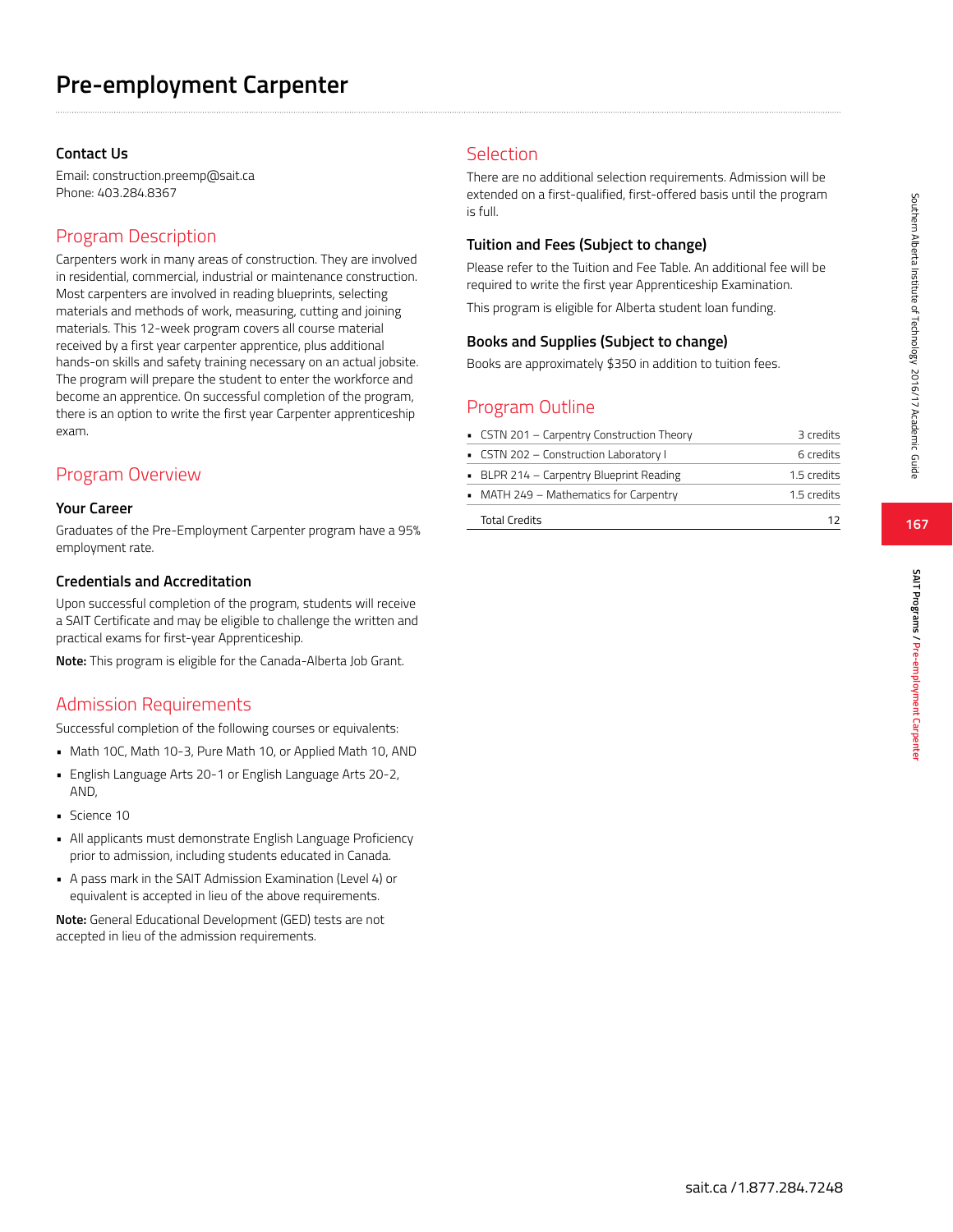Email: ma.training@sait.ca Phone: 403.284.8641

#### Program Description

This 12-week, full-time program is designed to offer an alternate route to those looking to enter the Electrician trade. If you are struggling to find an employer willing to indenture you as an Electrician apprentice, this program may be right for you. This program covers all course materials received by a first-year Electrician apprentice, as well as additional basic wiring skills and safety training. The program prepares students to enter into an apprenticeship with hands-on skills and, upon successful completion of the program, to challenge the first year Electrician apprenticeship exam.

#### Program Overview

#### **Your Career**

Electricians play a critical role in many industries including mining, oil and gas extraction, construction, transportation and warehousing, manufacturing, and wholesale trade. Electricians in the construction industry can further specialize in residential (housing developments), commercial (office buildings), institutional (hospitals) and industrial (plants, factories) types of installations. They install, alter, repair and maintain electrical or live alarm systems designed to provide heat, light, power and controls for all types of buildings, structures and premises.

While on the job, they may perform some of the following duties:

- read and interpret electrical, mechanical, and architectural drawings and electrical code specifications to determine wiring layouts;
- cut, thread, bend, assemble, and install conduits and other types of electrical conductor enclosures and fittings;
- install distribution and control equipment such as switches, relays, circuit breaker panels, and fuse enclosures;
- install data cabling and test circuits to ensure integrity and safety;
- install and maintain fibre optic systems;
- install, replace, maintain, and repair renewable power sources and related equipment.

Graduates of the Pre-Employment Electrician program have a high employment rate.

#### **Student Success**

AIT will recognize students who successfully complete this program. The students will have the opportunity to write the provincial level 1 Apprenticeship Trade Examination.

#### **Credentials and Accreditation**

Upon successful completion of the program, students will receive a SAIT Certificate and may be eligible to challenge the written and practical exams for first-year Apprenticeship.

#### Admission Requirements

Successful completion of the following courses or equivalents:

- Math 20-1, Math 20-2, Math 20-3, Pure Math 20, or Applied Math 20, AND,
- English Language Arts 20-1 or English Language Arts 20-2, AND,
- Science 10
- All applicants must demonstrate English Language Proficiency prior to admission, including students educated in Canada.
- A pass mark in the SAIT Admission Examination (level 5) or equivalent is accepted in lieu of the above requirements.

**Note:** General Educational Development (GED) tests are not accepted in lieu of the admission requirements.

#### **Selection**

There are no additional selection requirements. Admission will be extended on a first-qualified, first-offered basis until the program is full.

#### **Tuition and Fees (Subject to change)**

Please refer to the Tuition and Fee Table. An additional fee will be required to write the first year Apprenticeship Examination.

This program is eligible for Alberta student loan funding.

#### **Books and Supplies (Subject to change)**

Books are approximately \$500 in addition to tuition fees. The Apprenticeship exam fee is approximately \$150 and will be collected within the first three weeks of the program.

| • ELEC 245 - Elec. Practical Applications I | 3 credits |
|---------------------------------------------|-----------|
| ELEC 231 - Electrician Laboratory I         | 3 credits |
| • ELEC 230 - Electrician Theory I           | 6 credits |
| $\Box$ CODE 232 – Electrical Code L         | 3 credits |



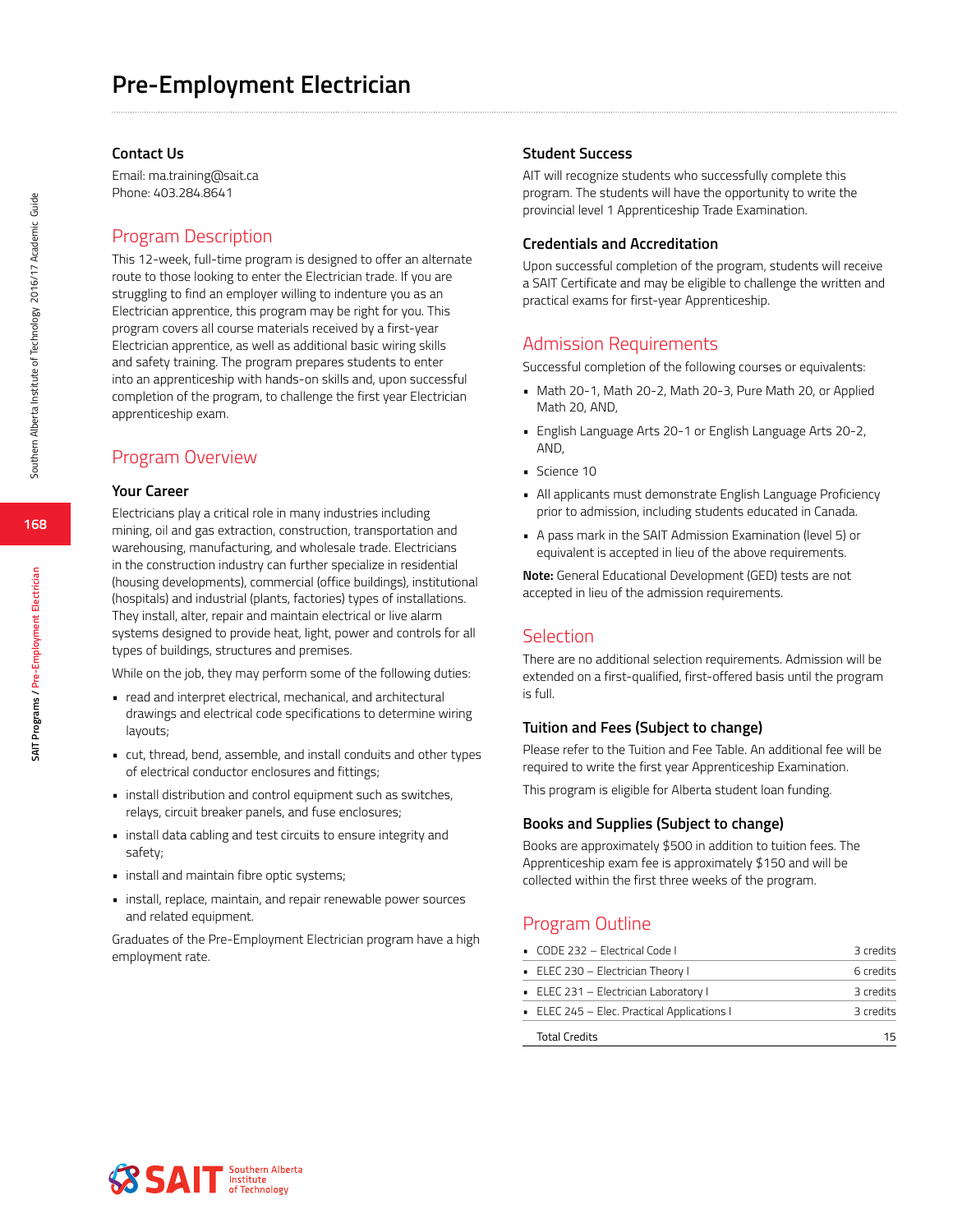Email: ma.training@sait.ca Phone: 403.284.8641

### Program Description

This program is a great way to start your career in the Millwright trade. Over the course of this full-time, 12-week program you will learn the skills and theory taught in the first period of the Millwright apprenticeship program. You will learn how to install, troubleshoot, repair and maintain industrial equipment. You will also gain knowledge in areas such as machining, machine assembly, blueprint reading, rigging and hoisting, bearings, power transmissions, machine alignment, drive systems, welding techniques and the use of precision measurement tools and testing equipment.

## Program Overview

### **Your Career**

Millwrights, also referred to as Industrial Mechanics, are exposed to the duties involved in a variety of other trades, and therefore can be good candidates for promotion to supervisory and superintendent positions. Millwrights may find work in a wide variety of industries including: oil and gas, construction, manufacturing, materials handling, and maintenance.

If you choose a career as a millwright, you'll need the following characteristics: problem-solving capabilities, physical strength and stamina, good hand-eye coordination and manual dexterity, the ability to visualize a layout by looking at plans and blueprints, and the ability to troubleshoot mechanical systems.

### **Student Success**

Successful graduates from this program should find employment in the Millwright trade, and have the potential to complete an apprenticeship and receive trade certification.

### **Credentials and Accreditation**

Upon successful completion of the program, students will receive a SAIT Certificate and may be eligible to challenge the written and practical exams for first-year Apprenticeship.

## Admission Requirements

Successful completion of the following courses or equivalents:

- Math 20-1, Math 20-2, Math 20-3, Pure Math 20 or Applied Math 20, AND,
- English Language Arts 20-1 or English Language Arts 20-2, AND,
- Science 10
- All applicants must demonstrate English Language Proficiency prior to admission, including students educated in Canada.
- A pass mark in the SAIT Admission Examination (level 4) or equivalent is accepted in lieu of the above requirements.

### Selection

There are no additional selection requirements. Admission to this program will be offered on a first-qualified, first-offered basis.

### **Tuition and Fees (Subject to change)**

Please refer to the Tuition and Fee Table. An additional fee will be required to write the first year Apprenticeship Examination.

This program is eligible for Alberta student loan funding.

#### **Books and Supplies (Subject to change)**

Modules are provided to the students on the first day of the class and the modules are included in the cost of the tuition. Safety glasses and CSA approved safety footwear are required.

| • APSC 201 - Millwright Blueprint and Math | 1.5 credits |
|--------------------------------------------|-------------|
| • MWRT 203 - Millwright Theory I           | 1.5 credits |
| • MWRT 213 - Millwright Machine Shop       | 3 credits   |
| • MWRT 223 - Millwright Shop I             | 1.5 credits |
| • MWRT 243 - Millwright Machine Theory     | 1.5 credits |
| • MWRT 245 - Millwright Supplemental       | 1.5 credits |
| • MWRT 246 - Millwright Lab                | 1.5 credits |
| <b>Total Credits</b>                       | 12          |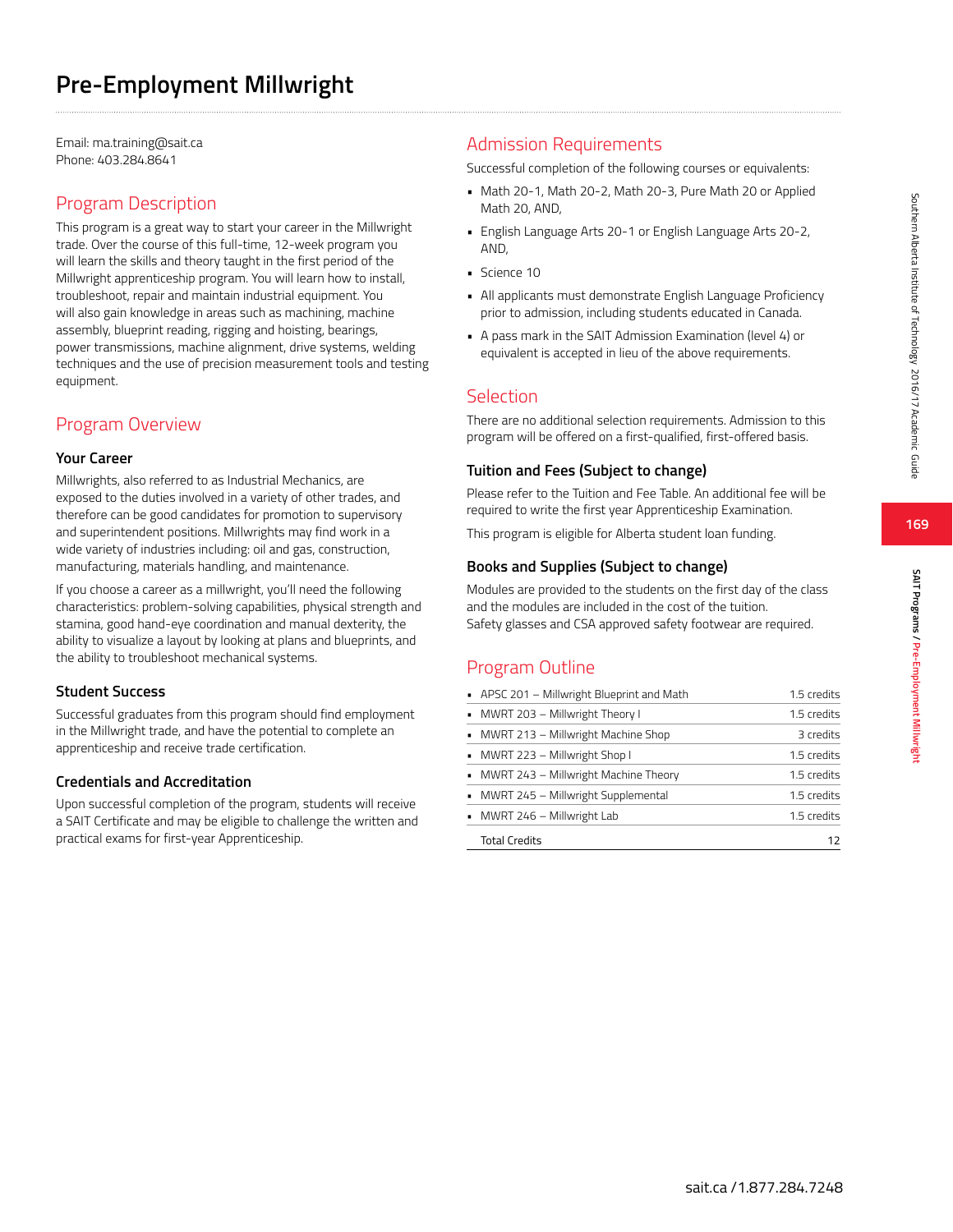Email: construction.preemp@sait.ca Phone: 403.284.8367

### Program Description

This 12-week program prepares you for a career in plumbing. It covers all course materials received by a first year plumber apprentice, plus additional hands-on skills and safety training. The program will prepare you to enter the workforce as an apprentice and, after successful completion of the program, allows you to write the first year Plumber apprenticeship exam.

### Program Overview

#### **Your Career**

• Graduates of the Pre-Employment Plumbing program have a 100% employment rate.

#### **Credentials and Accreditation**

Upon successful completion of the program, students will receive a SAIT Certificate and may be eligible to challenge the written and practical exams for first-year Apprenticeship.

**Note:** This program is eligible for the Canada-Alberta Job Grant.

### Admission Requirements

Successful completion of the following courses or equivalents:

- Math 20-1, Math 20-2, Math 20-3, Pure Math 20, or Applied Math 20, AND,
- English Language Arts 20-1 or English Language Arts 20-2, AND,
- Science 10
- All applicants must demonstrate English Language Proficiency prior to admission, including students educated in Canada.
- A pass mark in the SAIT Admission Examination (Level 4) or equivalent is accepted in lieu of the above requirements.

**Note:** General Educational Development (GED) tests are not accepted in lieu of the admission requirements.

### Selection

There are no additional selection requirements. Admission will be extended on a first-qualified, first-offered basis until the program is full.

#### **Tuition and Fees (Subject to change)**

Please refer to the Tuition and Fee Table. An additional fee will be required to write the first year Apprenticeship Examination.

This program is eligible for Alberta student loan funding.

#### **Books and Supplies (Subject to change)**

Books are approximately \$600 in addition to tuition fees.

| • APPH 215 – Properties of Air and Gas-Basic | 1.5 credits |
|----------------------------------------------|-------------|
| BLPR 218 - Blueprint Reading I               | 1.5 credits |
| EMTL 217 - Materials                         | 3 credits   |
| GFTG 213 - Gasfitting Theory I               | 1.5 credits |
| GFTG 214 - Gasfitting Shop I                 | 1.5 credits |
| • HTNG 212 – Heating Theory I                | 1.5 credits |
| • PLBG 210 - Plumbing Shop I                 | 3 credits   |
| • PLBG 211 - Plumbing Theory                 | 1.5 credits |
| $S$ AFE 216 – Safety                         | 1.5 credits |
| <b>Total Credits</b>                         | 16.5        |

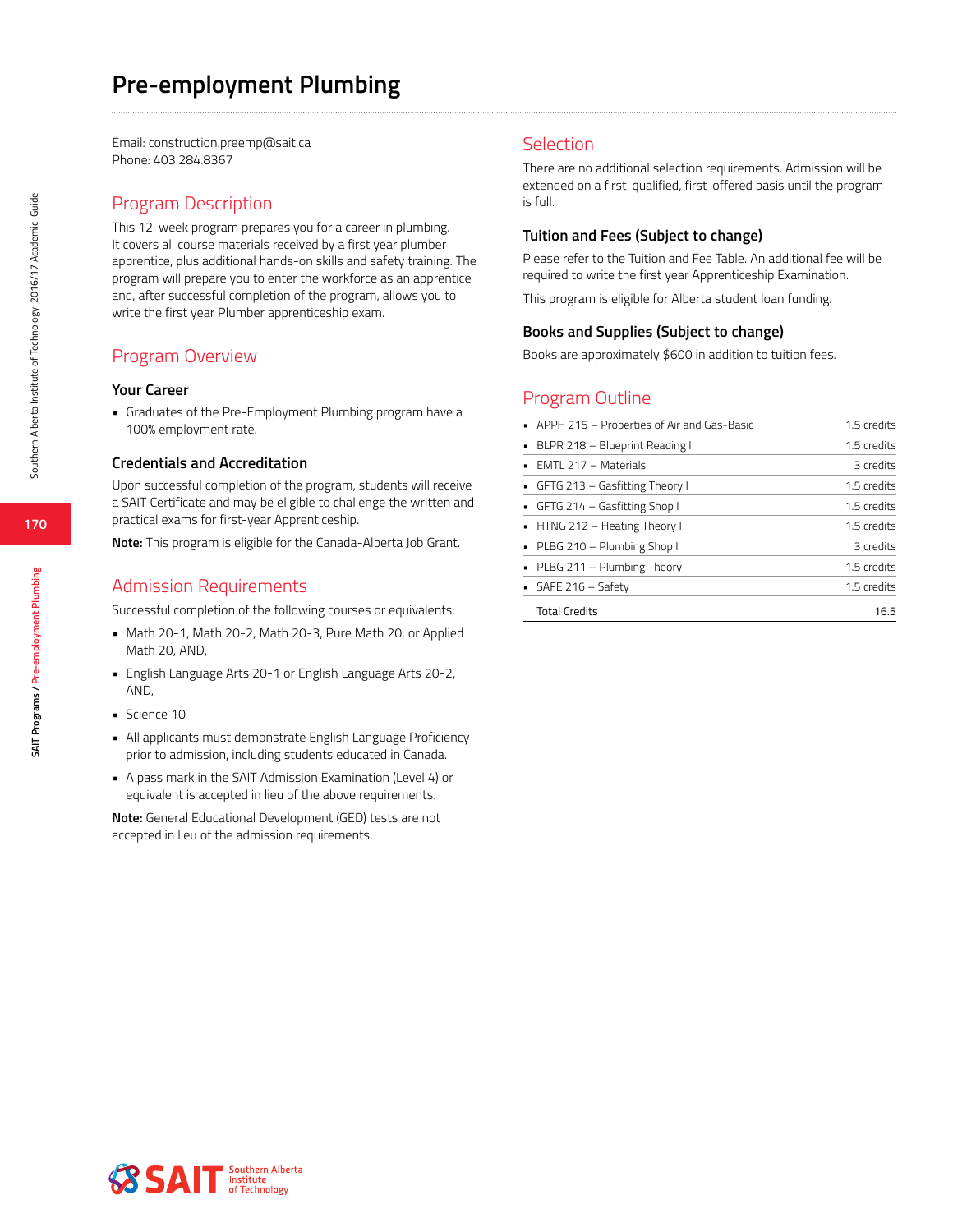# **Pre-Employment Refrigeration and Air Conditioning**

Email: construction.preemp@sait.ca Phone: 403.284.8367

## Program Description

Refrigeration and Air Conditioning Mechanics are used extensively in a wide array of industries including process manufacturing, the medical profession, the petroleum industry, chemical processing and environmental control. This 12-week program covers all course materials received by a first year Refrigeration and Air Conditioning Mechanic apprentice, plus additional hands-on skills and safety training. The program prepares students to enter an apprenticeship and, on successful completion of the program, to write the first year Refrigeration apprenticeship exam.

## Program Overview

### **Your Career**

• Graduates of the Pre-Employment Refrigeration program have a 100% employment rate.

### **Credentials and Accreditation**

Upon successful completion of the program, students will receive a SAIT Certificate and may be eligible to challenge the written and practical exams for first-year Apprenticeship.

**Note:** This program is eligible for the Canada-Alberta Job Grant.

## Admission Requirements

Successful completion of the following courses or equivalents:

- Math 30-1, Math 30-2, Math 30-3, Pure Math 30 or Applied Math 30, AND,
- English Language Arts 30-1 or English Language Arts 30-2, AND,
- Physics 20 or Chemistry 20
- All applicants must demonstrate English Language Proficiency prior to admission, including students educated in Canada.
- A pass mark in the SAIT Admission Examination (level 5) or equivalent is accepted in lieu of the above requirements.

**Note:** General Educational Development (GED) tests are not accepted in lieu of the admission requirements.

## Selection

There are no additional selection requirements. Admission will be extended on a first-qualified, first-offered basis until the program is full.

### **Tuition and Fees (Subject to change)**

Please refer to the Tuition and Fee Table. An additional fee will be required to write the first year Apprenticeship Examination.

This program is eligible for Alberta student loan funding.

### **Books and Supplies (Subject to change)**

Books are approximately \$600 in addition to tuition fees.

## Program Outline

| • CNTR 224 - Refrigeration Controls I    | 1.5 credits |
|------------------------------------------|-------------|
| • ELEC 227 - Electrical Theory           | 3 credits   |
| • HTNG 223 – Heating Theory I            | 1.5 credits |
| • RFRG 200 – Refrigerant Handling Cert.  | 1.5 credits |
| <b>RERG 211 – Refrigeration Theory I</b> | 3 credits   |
| • RFRG 220 – Refrigeration Shop I        | 6 credits   |
| <b>Total Credits</b>                     | 165         |

**171**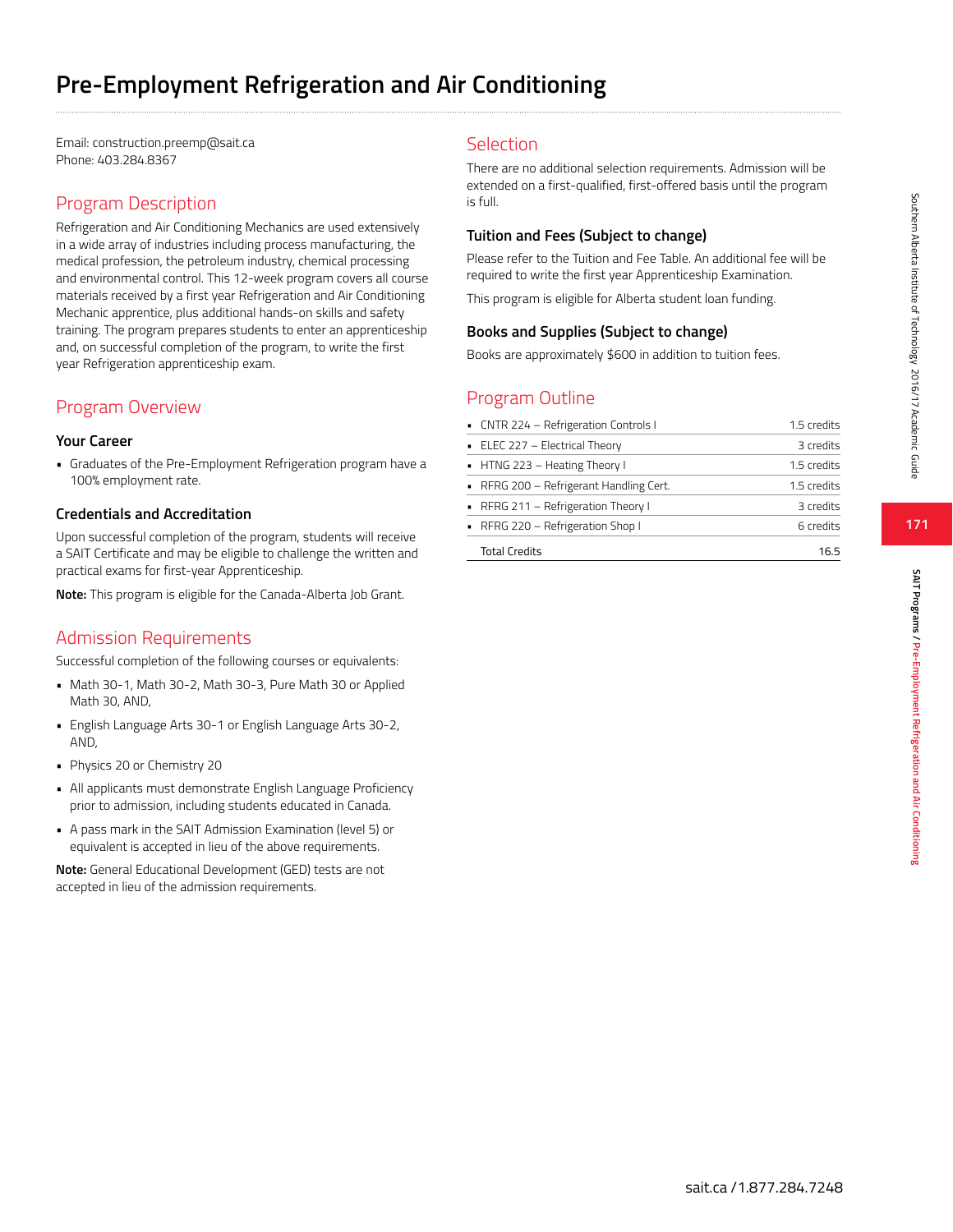Email: construction.preemp@sait.ca Phone: 403.284.8367

### Program Description

This 15-week pre-employment program comprises the first period of the corresponding apprentice program that SAIT currently offers in this trade. The program will train individuals to design, fabricate, assemble, install and repair sheet metals products in a wide variety of industries and settings. They will use many types of metals, such as black and galvanized steel, copper, brass, nickel and stainless steel, aluminum and tin plate. Some of the products include dust collecting and control systems, heating, ventilating and air conditioning systems, metal cabinets, flashing, coping, troughing and roof drainage systems. They work from verbal instructions or blueprints, or design small jobs themselves. They make some products in a shop and install them at construction sites, but other products such as roofing and siding have to be measured and cut at the construction site. Sheet metal workers work indoors and outdoors in all types of weather. Considerable bending, reaching, working at heights or in cramped spaces may be required.

### Program Overview

#### **Credentials and Accreditation**

Upon successful completion of the program, students will receive a SAIT Certificate and may be eligible to challenge the written and practical exams for first-year Apprenticeship.

**Note:** This program is eligible for the Canada-Alberta Job Grant.

### Admission Requirements

Successful completion of the following courses or equivalents:

- Math 10C, Math 10-3, Pure Math 10, or Applied Math 10, AND,
- English Language Arts 10-1 or English Language Arts 10-2
- All applicants must demonstrate English Language Proficiency prior to admission, including students educated in Canada.
- A pass mark in the SAIT Admission Examination (level 2) or equivalent is accepted in lieu of the above requirements.

**Note:** General Educational Development (GED) tests are not accepted in lieu of the admission

### Selection

There are no additional selection requirements. Admission will be extended on a first-qualified, first-offered basis until the program is full.

#### **Tuition and Fees (Subject to change)**

Please refer to the Tuition and Fee Table. An additional fee will be required to write the first year Apprenticeship Examination.

This program is eligible for Alberta student loan funding.

#### **Books and Supplies (Subject to change)**

Books are approximately \$500 in addition to tuition fees.

| • BLPR 213 - Blueprint Reading I           | 1.5 credits |
|--------------------------------------------|-------------|
| $\blacksquare$ HVAC 206 - Residential HVAC | 1.5 credits |
| • SHMT 203 - Sheet Metal Fabrication I     | 6 credits   |
| • PMKG 204 – Material Layout               | 3 credits   |
| • SHMT 207 - Sheet Metal Theory I          | 3 credits   |
| <b>Total Credits</b>                       | 15          |

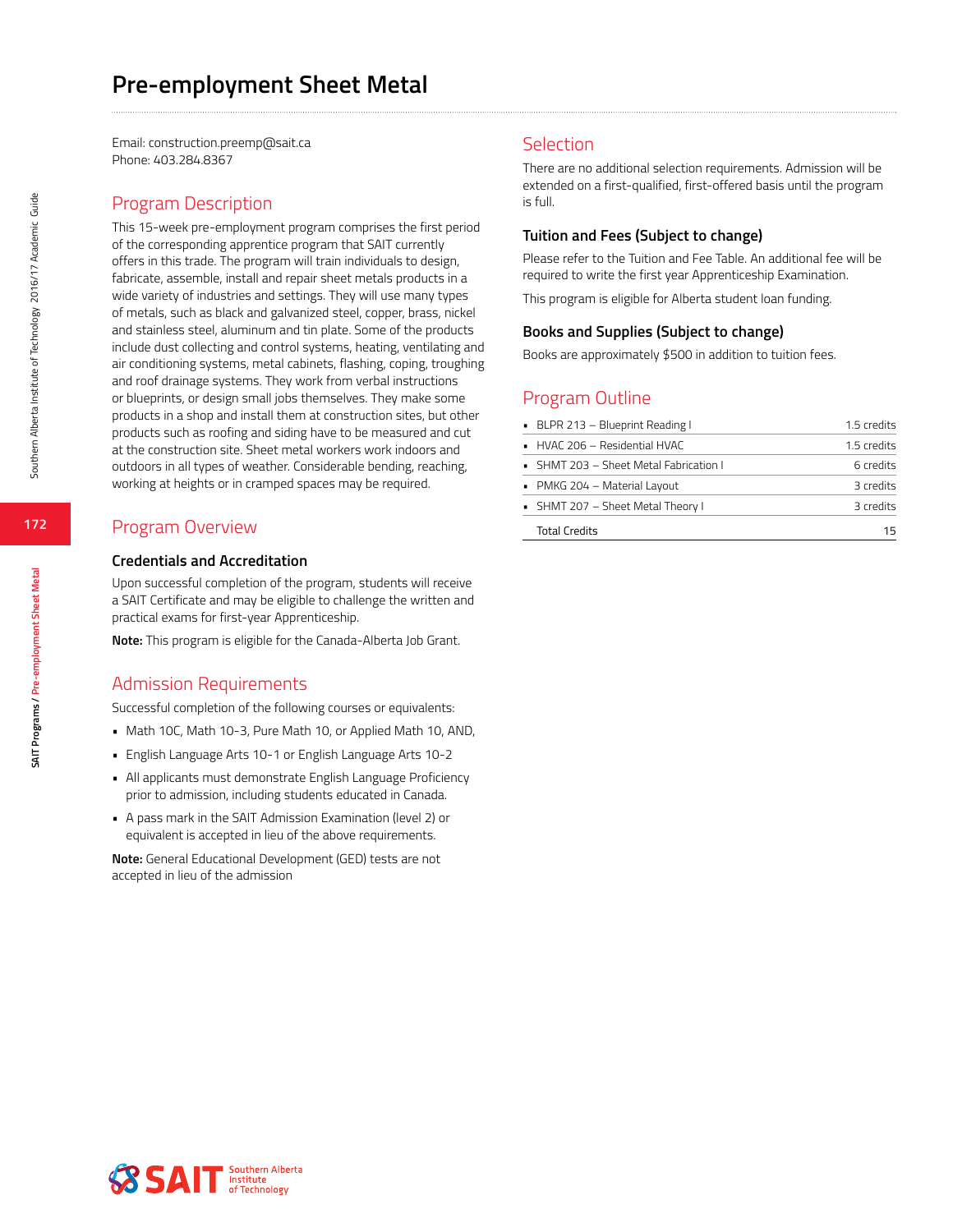Email: construction.preemp@sait.ca Phone: 403.284.8367

## Program Description

This 12-week pre-employment program comprises the first period of the corresponding apprentice program that SAIT currently offers in this trade. The program trains individuals to lay out, assemble, fabricate, maintain and repair piping systems which carry water, steam, chemicals or fuel used in heating, cooling, lubricating and other processes. Steamfitter- Pipefitter is a pipe trade that deals with the installation, maintenance and repair of piping systems, but differs from other pipe trades in relation to where the work is performed, the types of piping that are involved and the training that is required. To install a typical piping system in a commercial building or industrial plant, a Steamfitter- Pipefitter will study blueprints, drawings and specifications to determine the type of pipe and tools to use, and lay out the sequence of tasks. Heavy lifting may be required.

## Program Overview

### **Credentials and Accreditation**

Upon successful completion of the program, students will receive a SAIT Certificate and may be eligible to challenge the written and practical exams for first-year Apprenticeship.

**Note:** This program is eligible for the Canada-Alberta Job Grant.

## Admission Requirements

Successful completion of the following courses or equivalents:

- Math 20-1, Math 20-2, Math 20-3, Pure Math 20, or Applied Math 20, AND,
- English Language Arts 20-1 or English Language Arts 20-2, AND,
- Science 10
- All applicants must demonstrate English Language Proficiency prior to admission, including students educated in Canada.
- A pass mark in the SAIT Entrance Examination (level 4) is accepted in lieu of the above requirements.

**Note:** General Educational Development (GED) tests are not accepted in lieu of the admission requirements.

## Selection

There are no additional selection requirements. Admission will be extended on a first-qualified, first-offered basis until the program is full.

#### **Tuition and Fees (Subject to change)**

Please refer to the Tuition and Fee Table. An additional fee will be required to write the first year Apprenticeship Examination.

This program is eligible for Alberta student loan funding.

#### **Books and Supplies (Subject to change)**

Books are approximately \$500 in addition to tuition fees.

## Program Outline

| $\blacksquare$ APPH 221 – Applications I | 1.5 credits |
|------------------------------------------|-------------|
| • BLPR 215 - Blueprint Reading I         | 1.5 credits |
| • HTNG 241 – Heating Theory I            | 1.5 credits |
| • PIPE 207 - Pipefitting Theory I        | 1.5 credits |
| • PIPE 208 - Pipefitting Shop I          | 3 credits   |
| • WLDG 222 – Basic Welding Theory        | 1.5 credits |
| • WLDG 223 – Basic Welding Shop          | 1.5 credits |
| <b>Total Credits</b>                     | 17          |

**173**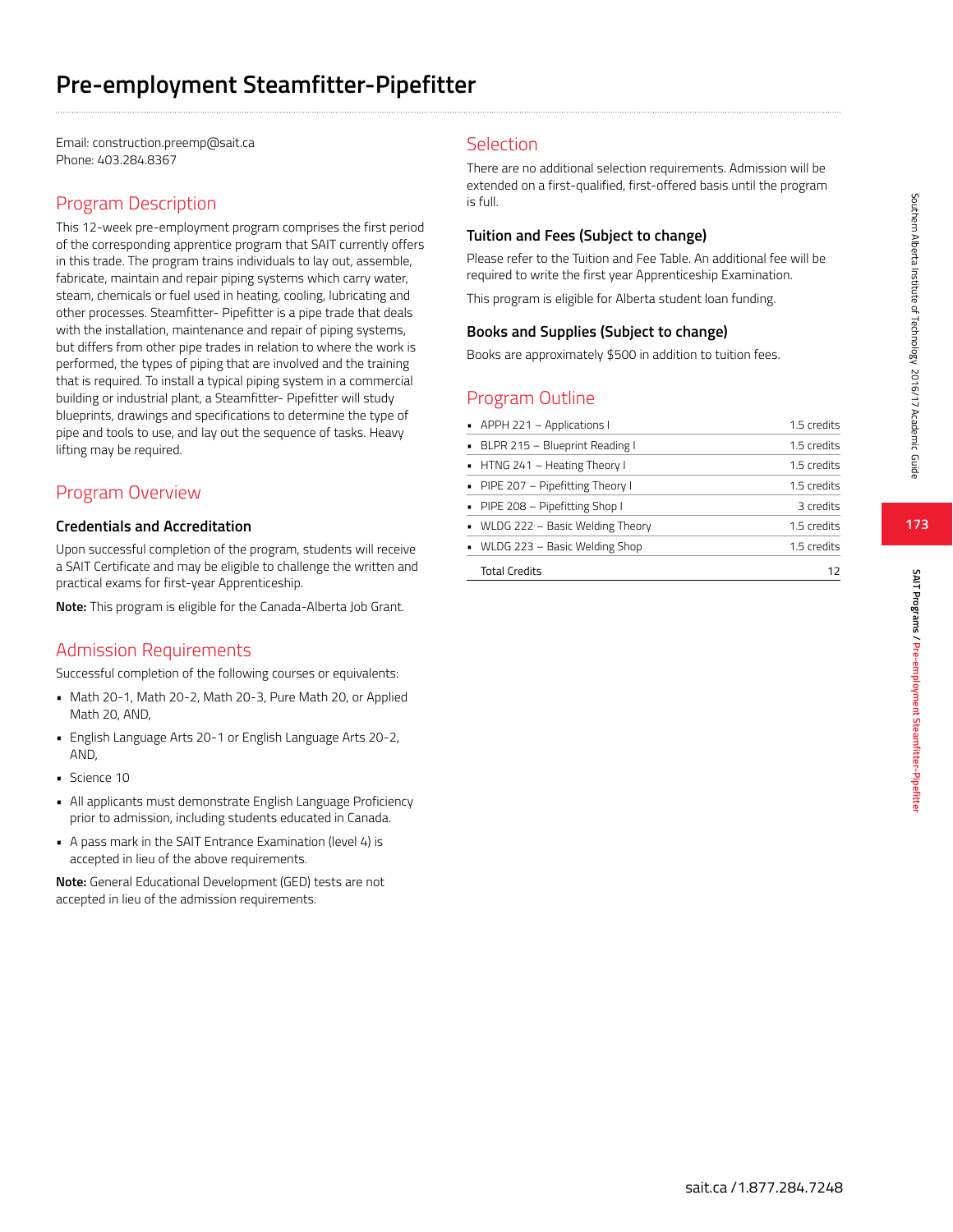## **Process Piping Drafting**

- **• 34-week certificate program**
- **• Fall and winter intakes**
- **• Four-week work practicum**

#### **Contact Us**

Phone: 403.284.8430 Email: construction.ppd@sait.ca

### Program Description

The Process Piping Drafting – Fast Track program provides you with design skills coupled with a practical knowledge of processing equipment and project specifications. The program is designed around the natural gas processing field, but covers piping systems common to many related fields; such as, oil and gas pipelining, petroleum refining, oil sands, petrochemical, pulp and paper, fertilizer and food and beverage processing.

Training takes place on-campus in the program's dedicated computer lab. All course materials (modules and textbooks) are provided to you and are included within the bundled tuition cost.

This full-time, fast-track certificate program is 34-weeks in length, consisting of 30 weeks of instruction and a four-week practicum located in industry. The practicum (paid or unpaid) is required for successful completion of this program. Job search training and assistance is provided to students to aid in securing a practicum placement.

There are two intakes per year. The first intake accepts students in September and the second intake accepts students in January.

**Note:** This program utilizes a delivery method consisting of a combination of both e-Learning and in-class instruction. SAIT issued laptops are not provided.

### Program Overview

#### **Your Career**

Graduates may find work as Junior Drafters in a variety of organizations including EPC firms, oil and gas companies and equipment fabricators.

Duties include the use of CADD software to aid Senior Drafters in the preparation of engineering drawings from preliminary concepts and/or sketches, to engineering calculations and specification sheets.

• Graduates of the Process Piping Drafting program have a 95% employment rate.

#### **Student Success**

This is an intensive program requiring a commitment of both time and energy; students who experience success are those who make their education a priority during the 34 weeks of the program.

Draftspersons are detail oriented and enjoy working in a team environment.

#### **Credentials and Accreditation**

After successfully completing this program, graduates will be awarded a SAIT certificate in Process Piping Drafting.

Graduates are eligible for membership in The Association of Science and Engineering Technology Professionals in Alberta (ASET).

**Note:** This program is eligible for the Canada-Alberta Job Grant.

#### Progression

Students must attain a PGPA and/or a CGPA of 2.0 or better in each semester and pass the necessary prerequisite courses to progress through the program. To qualify for graduation, students must pass all courses, attain a CGPA of 2.0 or better and complete course requirements within the prescribed timelines.

#### Admission Requirements

At least 50% in the following courses or equivalents:

- English Language Arts 30-1 or English Language Arts 30-2, AND
- Math 30-1 or Math 30-2 or Pure Math 30 or Applied Math 30, AND
- All applicants to SAIT must demonstrate English Language Proficiency prior to admission, including students educated in Canada.

#### Selection for Fall 2016

There are no additional selection requirements. Admission will be extended on a first-qualified, first-offered basis until the program is full.



**SAIT Programs / Process Piping Drafting**

SAIT Programs / Process Piping Drafting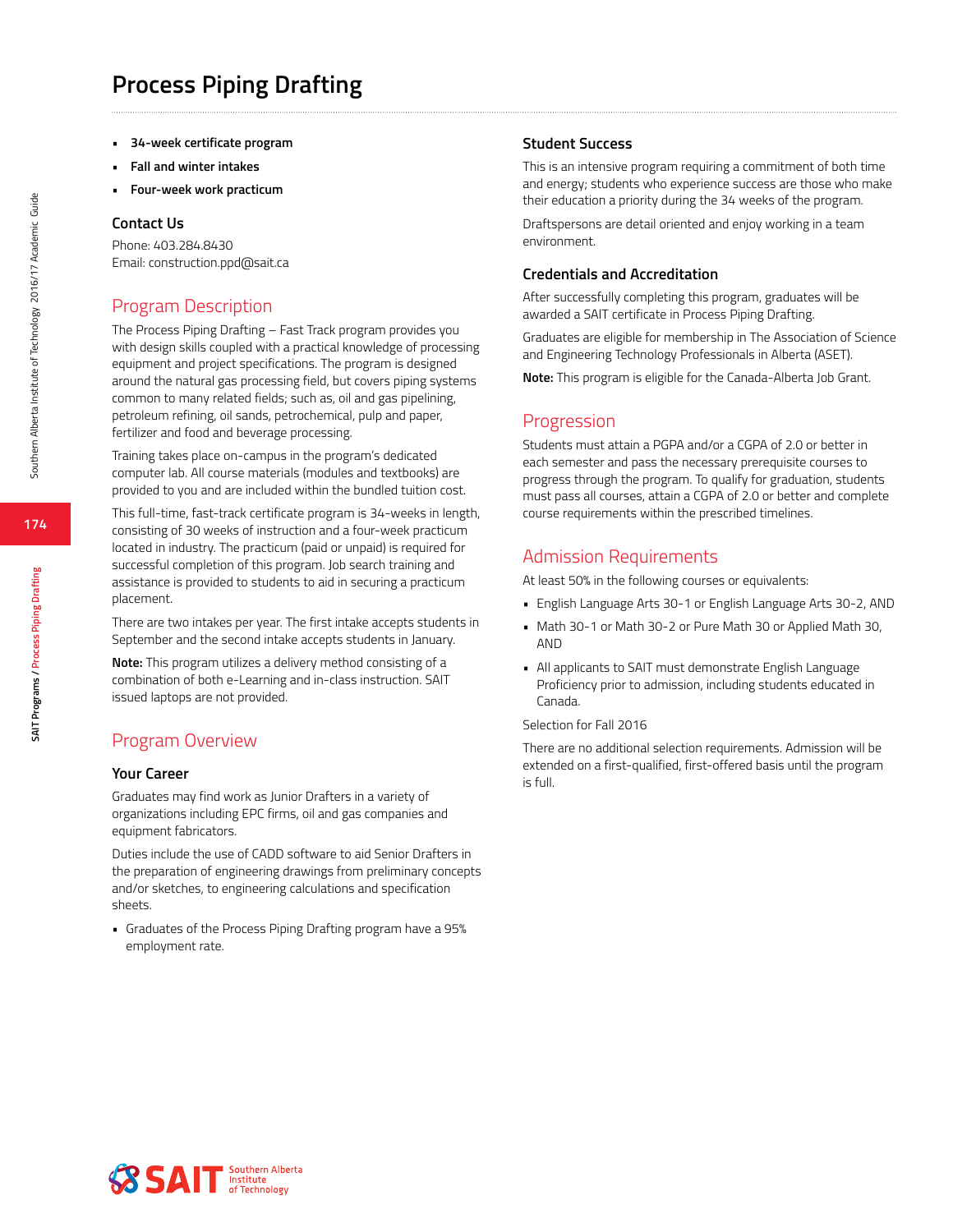### **Selection for Winter 2017**

### **Competitive Entry: Six Step Process**

**Step 1:** Ensure that you meet all of the admission requirements listed above.

**Step 2:** Review the student selection information below to understand the selection process.

Applications and supporting documents must be submitted by Jan. 6 to be considered for selection.

The competitive selection process is done on a continuous basis starting in October.

Applicants will be assessed according to the following criteria:

- Academic Achievement
- Quality of their Career Investigation Form
- Quality of a personal interview (if requested by the Academic Chair)

Additional information

- Selection Process Information
- Selection Score Information

**Step 3:** Apply to the Process Piping Drafting program. You will be required to submit your transcripts and/or anticipated final grades at this time in order to be included in the selection process.

High school and upgrading students: When you apply to SAIT, you will have the option to include final grades and anticipated final grades in the online application. If you haven't completed a course yet, enter your projected final mark instead. This information will be used for admission until we receive your final transcript verifying that you have achieved the grade you declared.

Failure to meet anticipated final grades will result in offers being rescinded.

**Step 4:** Log in to mySAIT to check your admission status.

- If your status indicates you're "In Selection," download the Career Investigation Form.
- Email completed Career Investigation Forms to construction. ppd@sait.ca.
- Applicants who fail to submit the Career Investigation Form within one month of applying may be excluded from selection.

#### **Step 5:** Interview

• Career investigations will be scored and only the top ranked applicants will be contacted by the program directly to schedule a personal interview.

**Step 6:** Continue to monitor changes to your application status through mySAIT.ca.

- Login to your mySAIT.ca account to check your application status.
- Once program is full, qualified applicants will be placed on waitlist in order of their selection criteria ranking.
- There are 36 seats offered per intake.

#### **Communication During Selection**

Email is the primary source of communication during the selection process. Ensure your personal email account is managed appropriately to receive our emails, files and communications.

Due to the significant number of applications for this program, the selection process can take some time. Every effort will be made to maintain the timelines outlined above. We appreciate your patience.

### Costs and supplies

#### **Tuition and Fees (Subject to change)**

- Please refer to the **Tuition and Fee Table.**
- International students, please refer to **International Student Fees.**
- For student funding, please refer to **Financial Assistance.**

#### **Books and Supplies (Subject to change)**

• Books and Supplies are included with the tuition.

### Program Outline

| CADD 201 - AutoCAD I                         | 1.5 credits |
|----------------------------------------------|-------------|
| CADD 202 - AutoCAD II                        | 1.5 credits |
| CADD 221 - MicroStation I                    | 1.5 credits |
| CADD 222 - MicroStation II                   | 1.5 credits |
| CADD 241 - CADD System Management I          | 1.5 credits |
| CADD 250 - Applied CADD                      | 3 credits   |
| $CADD 228 - CADW$ orx                        | 1.5 credits |
| CADD 303 - AutoCAD III                       | 1.5 credits |
| CADD 323 - MicroStation III                  | 1.5 credits |
| ENGD 208 - Digital Drafting                  | 1.5 credits |
| ENGD 320 - Process Piping Drafting I         | 3 credits   |
| ENGD 350 - Process Piping Drafting II        | 6 credits   |
| ENGD 351 - Pressure Vessel Design            | 1.5 credits |
| ENGD 352 - Plant Planning                    | 1.5 credits |
| ENGD 353 - Plant Equipment<br>٠              | 1.5 credits |
| INST 346 - Instrumentation Theory and Piping | 1.5 credits |
| PERS 225 - Job Search Skills                 | 1.5 credits |
| PRAC 225 - Practicum PPD                     | 1.5 credits |
| PROP 310 - Natural Gas Processing            | 1.5 credits |
| <b>Total Credits</b>                         | 36          |

### Transfer Options

Transfer credit may be available at other post-secondary institutions where credits from SAIT programs could be evaluated on an individual basis. Interested students should contact the post-secondary institute of their choice for more information.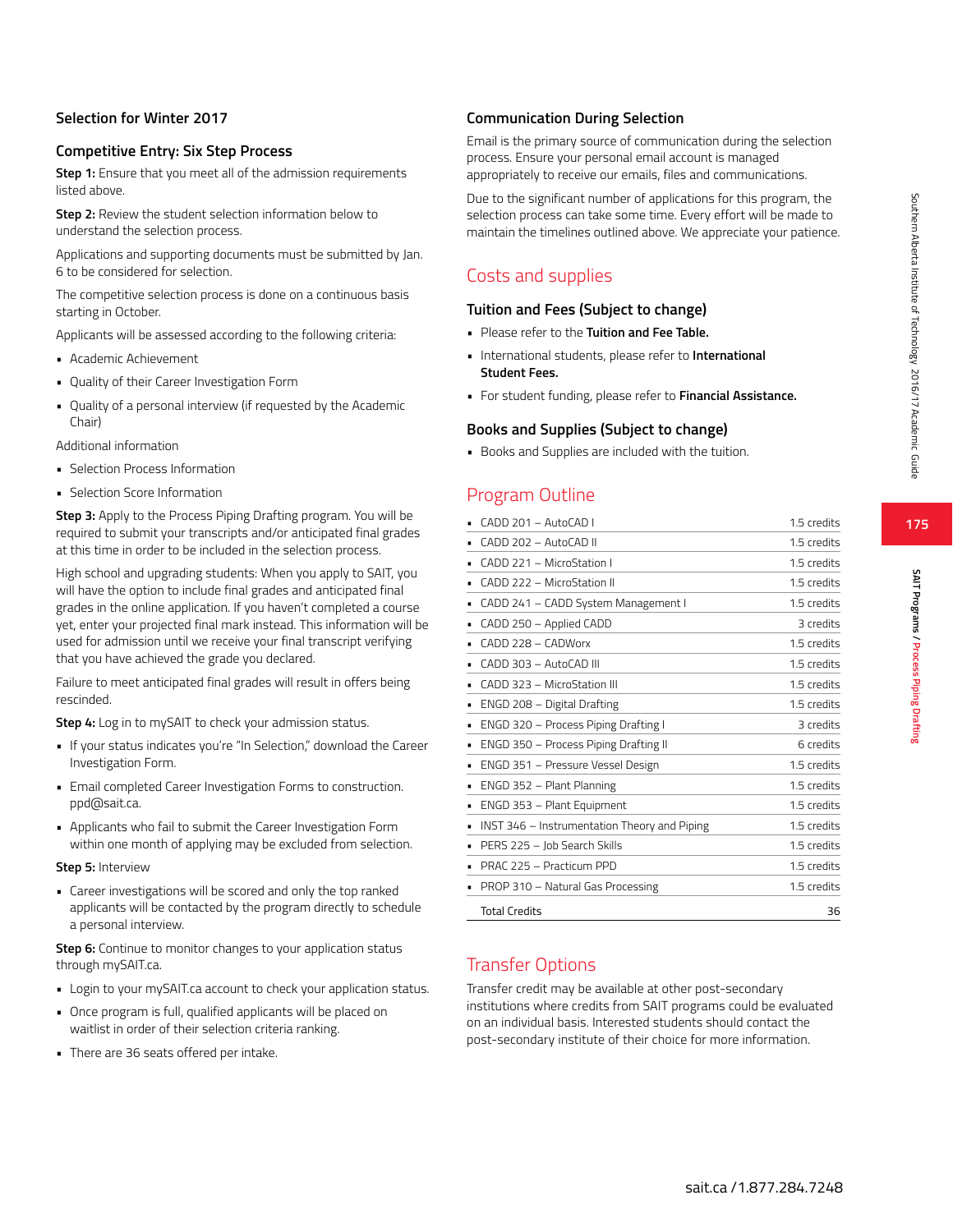### Program Description

The Production Field Operations program covers technical knowledge about field production, field operations and process operations. Upon completion of this four-level certificate program, new entrants in the oil and gas industry (upstream) will be able to work in field operations as entry-level field operators. You have up to five years to complete this program.

For more program information, please email distance.education@ sait.ca.

### Program Overview

**Note:** This program is eligible for the Canada-Alberta Job Grant.

### **Progression**

You have up to five years to complete all certificate courses. You must meet the graduation requirements as they exist at the time you register for your first course (see AC.3.1.1 Grading and Progression).

### Admission Requirements

| • PTOP 250 - Production Field Operations Level A 0 credits |
|------------------------------------------------------------|
|                                                            |

- PTOP 260 Production Field Operations Level B 0 credits
- PTOP 270 Production Field Operations Level C 0 credits
- PTOP 280 Production Field Operations Level D 0 credits

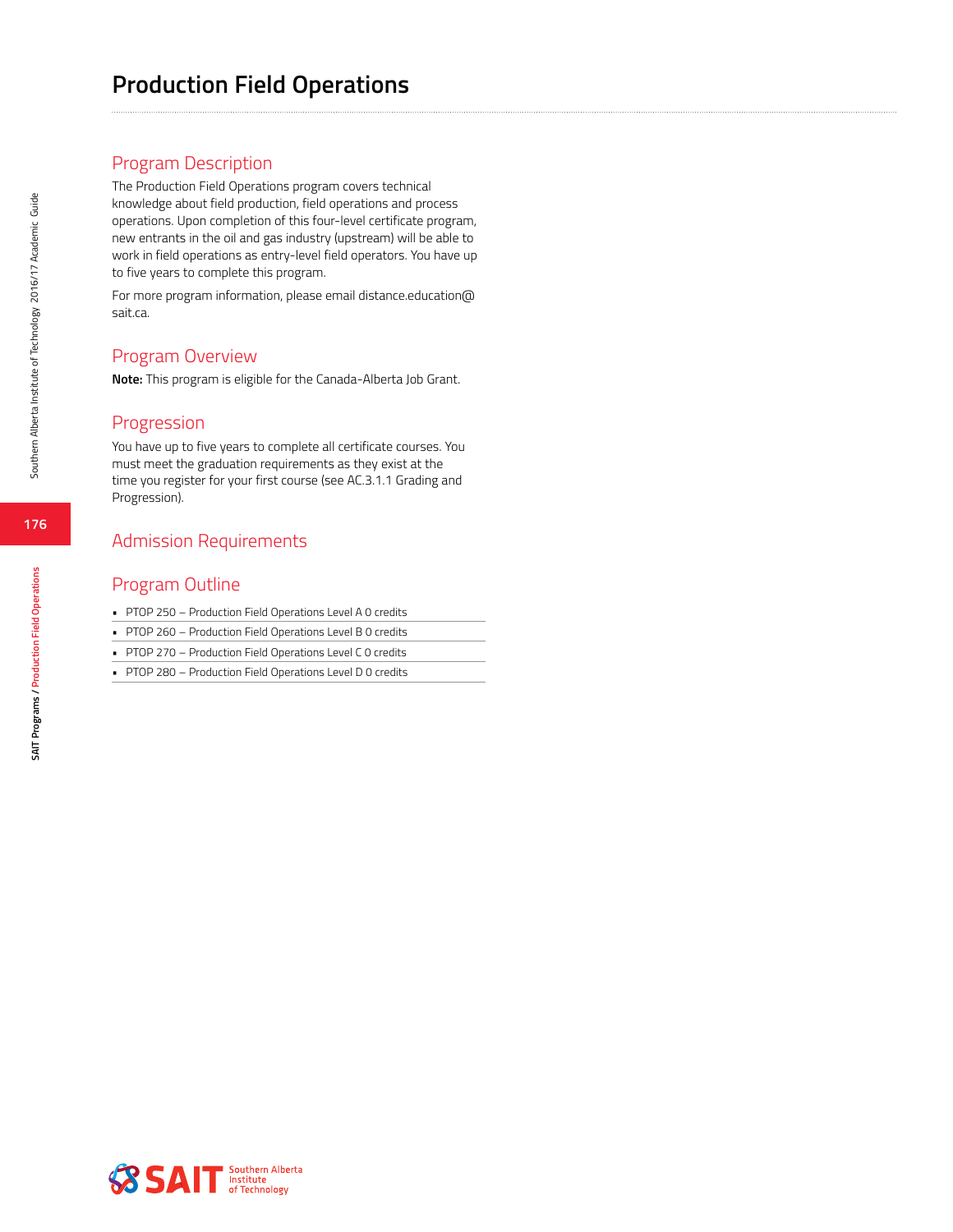# **Professional Cooking**

- **• Two-year diploma**
- **• Full time program**
- **• Professional paid internship**
- **• Application process begins in October for start in the following September**
- **• High-industry demand**

#### **Contact Us**

School of Hospitality and Tourism Room E179, John Ware Building Phone: 403.284.8612 or Email: hospitality.info@sait.ca

### Program Description

Considered the best in Canada, the Professional Cooking program at SAIT is delivered by world-renowned chefs who provide expert, hands-on training. In just two short years you will have the opportunity to train and interact with 20 leading culinary professionals – an amazing experience for anyone passionate about the culinary arts.

During this full-time two year program, you will be trained in all aspects of the culinary trade including foundational cooking techniques, garde manger, culinary perspectives and patisserie. In an industry experiencing high demand, graduates from SAIT's Professional Cooking program gain valuable, real-life experience and are well prepared for a diverse range of options in the dynamic culinary world.

At SAIT, we are focused on our students' success and deliver on this promise through small class sizes, a personalized approach and state-of-the-art facilities. Our classrooms and labs have recently received \$7 million in upgrades including the new Michelle O'Reilly Charcuterie Lab, SAIT's gourmet Market Place, the downtown Culinary Campus, and our own culinary garden – Jackson's Garden. Operating in live classroom environments such as the renowned Highwood restaurant and 4 Nines Dining Centre provides real world experience that readies you for success in the culinary industry.

As a student, you will learn essential cooking skills and current trends through repetitive production style cooking for the public under the watchful eyes of our professional chefs – just like you would in a real kitchen. The capstone of the program is cooking for the public in the award winning Highwood restaurant, and the bustling downtown Culinary Campus where you will prepare worldclass cuisine in a live classroom environment.

#### **Professional paid internship and study tours**

Between your first and second year of study, you will get to apply your skills in the industry through a professional paid internship. In addition to learning in a real-world environment, internships provide valuable connections and opportunities to network with future employers.

As a student, you can also take advantage of exciting international study tours. Previous tour locations have included Australia, France, Spain, Italy, Chile and Thailand.

#### **Global recognition through chef competitions**

SAIT's Professional Cooking program will give you the skills for a global career path and opportunities to work in the world's finest dining establishments. You also have the option to compete in skills and culinary competitions – both locally and internationally. Our students have won gold and silver in Provincial and National Skills in addition to the Canadian Chef Association competitions. Our students have also competed in Hong Kong and Singapore over the last several years placing in the top three.

### Program Overview

#### **Your Career**

You will be prepared for a diverse range of career options in restaurants, hotels and convention centres after graduation. You may find work locally or abroad as a(n):

- Executive Chef
- Kitchen Manager

• Food Stylist • Educator

- Sous-chef
- Chef de Partie
- Banquet Chef
- Garde Manger
- Chef de Cuisine
- Graduates of the Professional Cooking program have a 100% employment rate.
- 

#### **Student Success**

- Most successful students spend approximately 20 hours per week doing homework and review, with additional study required to prepare for exams.
- Keep in mind hospitality industry hours can range from early morning to late in the evening and often include holidays. For example, our cold food prep classes start at 7:00 a.m. and dinner service at the Highwood ends at 10 p.m.
- The culinary industry is fast-paced with a focus on customer service.
- The material is presented at a fairly rapid rate. For the greatest level of success you must be present and take responsibility for your learning experience.
- You must be able to read, write and comprehend the English language at a level exceeding basic conversational English.

Students with higher grades in high school usually experience more success in SAIT programs.

#### **Credentials and Accreditation**

After successfully completing this program, graduates will receive a SAIT diploma in Professional Cooking.

Alberta Apprenticeship has accredited this program for all three technical training periods.

Students are still required to complete 4680 hours of paid work experience and must successfully challenge all three provincial exams before considered eligible for the Red Seal exam and designation.

**177**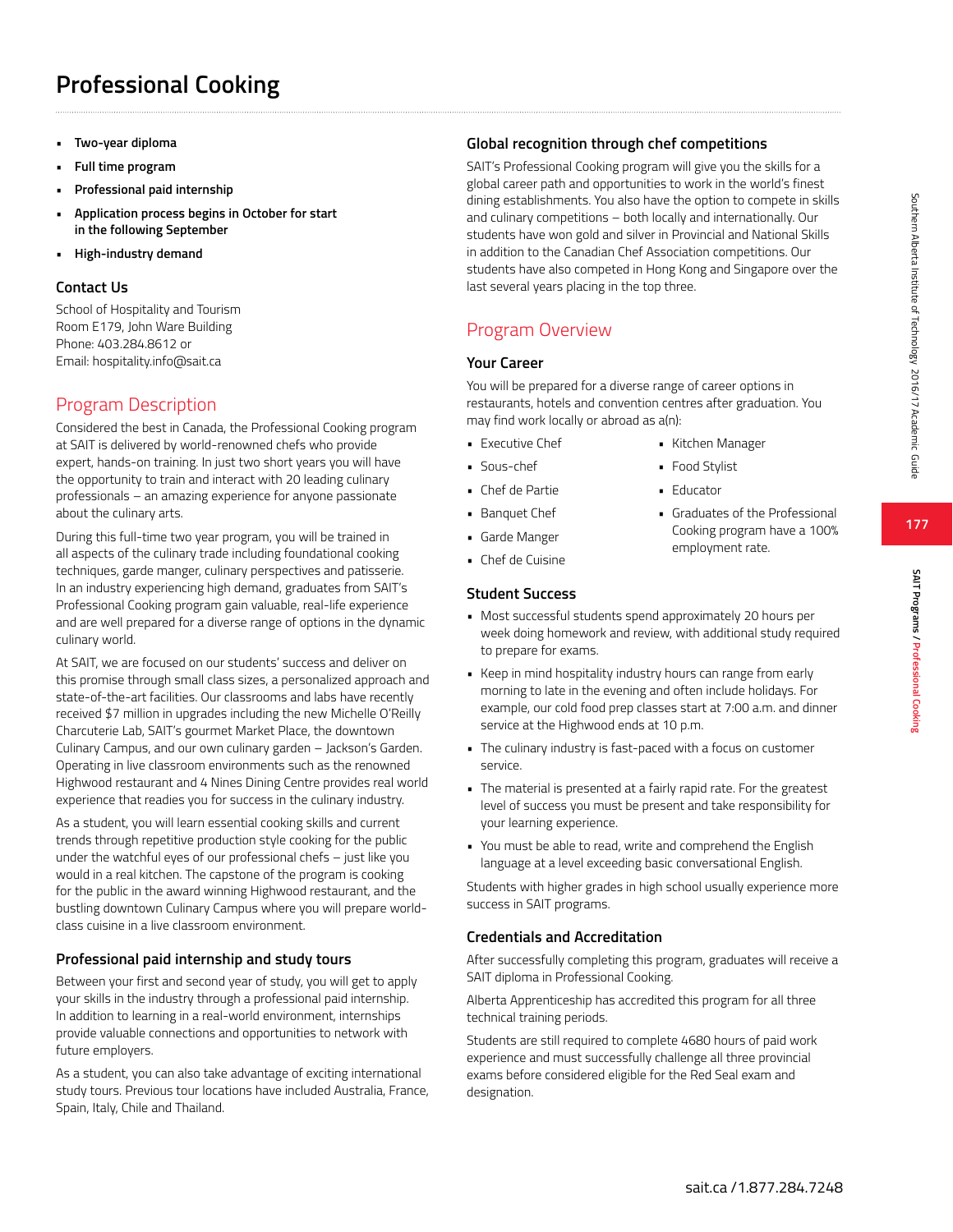Students in the Professional Cooking program can challenge:

- The first year government exam after successful completion of their first year in the diploma program.
- The second year government exam after successful completion of the third and fourth semesters provided they passed the first year government exam.
- The third year government exam after successful completion of the Professional Cooking diploma provided they passed the first and second year government exams.

For more information contact the School of Hospitality and Tourism.

### **Progression**

Students must attain a PGPA and/or a CGPA of 2.0 or better in each semester and pass the necessary prerequisite courses to progress through the program. To qualify for graduation, students must pass all courses, attain a CGPA of 2.0 or better and complete course requirements within the prescribed timelines.

### Admission Requirements

A minimum of 35 Alberta high school credits with at least 50% in the following courses or their equivalents:

- English Language Arts 10-1 or English Language Arts 10-2 or Humanities 10, AND,
- Math 10C or Math 10-3 or Pure Math 10 or Applied Math 10.
- All applicants must demonstrate English Language Proficiency prior to admission, including students educated in Canada.

#### **Selection**

There are no additional selection requirements. Admission will be extended on a first-qualified, first-offered basis until the program is full.

#### Costs and supplies

#### **Tuition and Fees (Subject to change)**

- Please refer to the **Tuition and Fee Table.**
- International students, please refer to **International Fees.**
- Student funding, please refer the **Financial Assistance.**

#### **Books and Supplies (Subject to change)**

• Books and Supplies are approximately \$750.

### Program Outline

Semester 1

| COOK 202 - Culinary Fundamentals                  | 3 credits   |
|---------------------------------------------------|-------------|
| COOK 253 - Meat Preparation<br>n                  | 3 credits   |
| COOK 227 - Soups and Sauces                       | 3 credits   |
| COOK 235 - Dinner Cookery                         | 3 credits   |
| COOK 267 - Baking and Yeast Goods                 | 3 credits   |
| Semester 2                                        |             |
| COOK 217 - Vegetables and Starches                | 3 credits   |
| COOK 223 - Cold Kitchen                           | 3 credits   |
| COOK 233 - Lunch Cookery                          | 3 credits   |
| COOK 207 - Breakfast Cookery                      | 3 credits   |
| COOK 263 - Line Cook                              | 3 credits   |
| Semester 3                                        |             |
| PRAC 287 - Professional Internship                | 3 credits   |
| Second Year                                       |             |
| Semester 4                                        |             |
| COOK 303 - Lunch á la Carte                       | 3 credits   |
| COOK 307 - Patisserie                             | 3 credits   |
| FDBS 327 - Food and Beverage Service<br>٠         | 3 credits   |
| NUTR 313 - Nutrition and HMR                      | 3 credits   |
| COMM 363 - Workplace Communication Skills         | 1.5 credits |
| FDBS 323 - Food and Wine Pairing                  | 1.5 credits |
| Semester 5                                        |             |
| COOK 317 - Dinner á la Carte                      | 3 credits   |
| COOK 333 - Garde Manger                           | 3 credits   |
| COOK 350 - Culinary Perspectives                  | 3 credits   |
| FDBC 363 - Purchasing, Receiving and Cost Control | 3 credits   |
| FDPM 353 - Supervision and Event Planning         | 3 credits   |
| <b>Total Credits</b>                              | 63          |
|                                                   |             |

#### Transfer Options

Graduates may be eligible for transfer credit at:

- University of New Brunswick, Saint John
- University of Ontario Institute of Technology
- Vancouver Island University

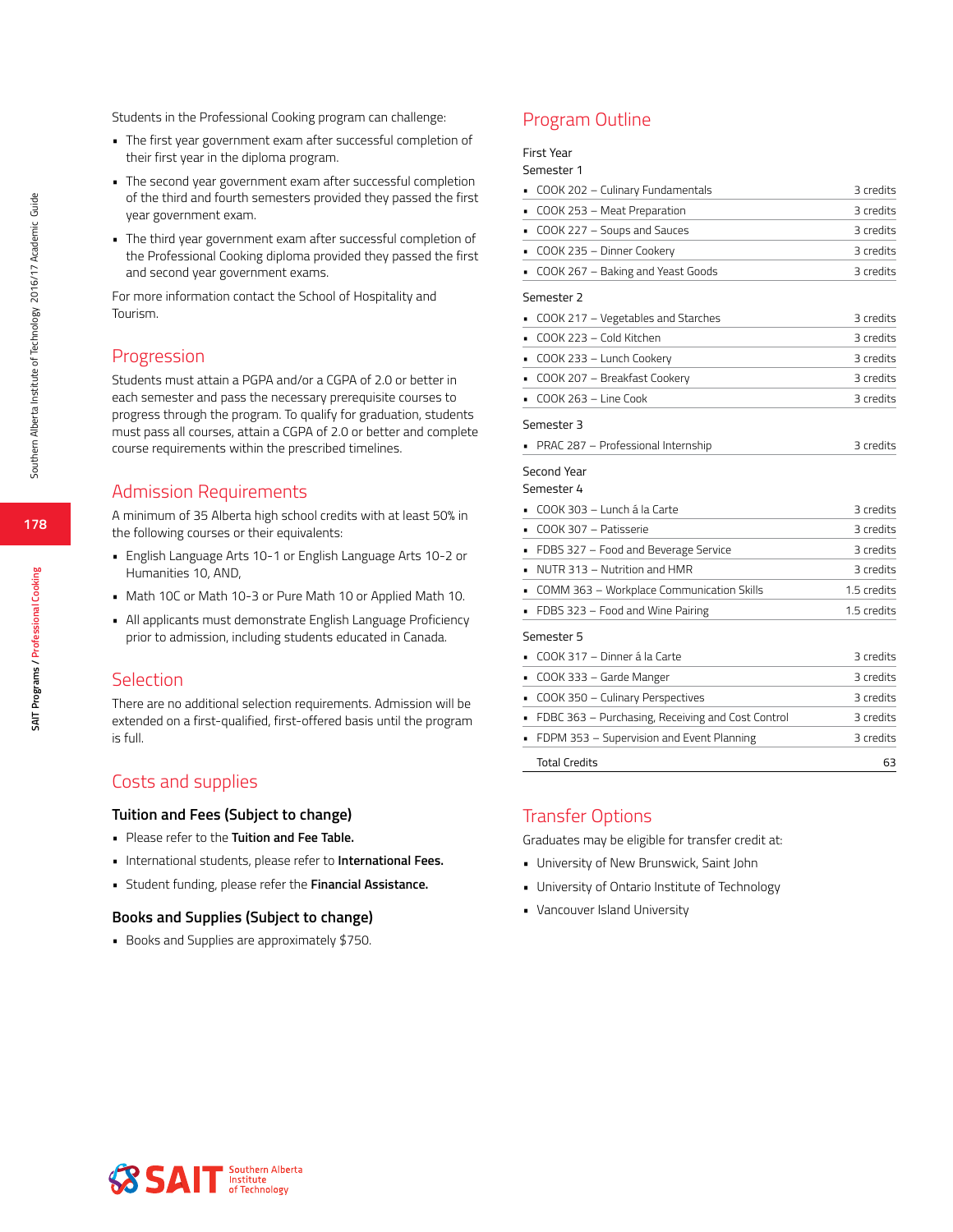**179**

**SAIT Programs / Radio, Television and Broadcast News Diploma**

SAIT Programs / Radio, Television and Broadcast News Diploma

# **Radio, Television and Broadcast News Diploma**

- **• Two-year diploma**
- **• Broadcast News, Radio and Television majors**
- **• Fall start**
- **• Includes fourth semester practicum**
- **• e-learning**

# **Contact Us**

School of Information and Communication Technologies Phone: 403.284.8470 Email: rtbn.info@sait.ca

# Program Description

The Radio, Television and Broadcast News (RTBN) program is divided into three options: Radio, Television or Broadcast News. Students choose the option that best fits their individual skills and interests, in preparation for a challenging, creative and exciting career in the media.

Radio students gain valuable industry experience by operating SAIT's campus radio station (accessible worldwide at radio.sait.ca). Students progress from mastering audio basics to advanced digital multi-track production, perform duties in the sales and promotions departments, and rotate through station positions including on-air personality, creative director, and production manager. Students also receive training in music directing, traffic management, and news and sports delivery, to round out this exciting and worthwhile career path.

Television students learn the fundamentals of writing, directing, producing, and editing through live production and assembling prerecorded video and audio elements. A strong emphasis is placed on hands-on learning and innovation in both single and multi-camera environments. Students work in teams to produce information and news programs, live event programming (such as sports), variety programs, documentaries, commercials, and public service announcements. Students also become familiar with the technical aspects of television media by working with broadcast-quality equipment such as High Definition cameras, switchers, digital audio consoles, graphics work stations, servers and computer-based editing systems.

Broadcast News (BN) students learn how to research and objectively present a story. They receive extensive, hands-on training. The program provides realistic experiences behind and in front of the camera and microphone. Students are trained to work effectively in both the radio and television environment. BN students learn the importance of meeting deadlines while maintaining a respect for journalistic integrity. Students take on many roles in our newsroom, including reporter, producer, line-up editor, news and sports anchor, and weather reporter.

The RTBN program involves two years of full-time study. Each of the program's two years is divided into two semesters. There is a single intake each year, with classes commencing in September and finishing in late April. A four-week industry practicum is required in the fourth semester.

All Radio, Television, and Broadcast News students participate in laptop e-learning curriculum. Students lease a PC laptop computer from SAIT, which are equipped with various software applications. Internet access, training and technical support are provided throughout the program.

# Program Overview

# **Your Career**

Graduates find work in the traditional areas of broadcast, cable and film production, both as salaried employees and freelancers. In recent years, we have seen our graduates obtain employment with corporate and educational organizations.

• Graduates of the Radio, Television and Broadcast News program have a 100% employment rate.

# **Student Success**

Students with previous academic success are frequently more successful in SAIT programs.

## **Credentials and Accreditation**

Upon successfully completing this program, graduates will receive a SAIT diploma in Radio, Television and Broadcast News.

## **Accreditation**

There are no formal accreditation arrangements at this time. Please contact the School of Information and Communications Technologies (ICT) for more information.

# Progression

Students must attain a PGPA and/or a CGPA of 2.0 or better in each semester and pass the necessary prerequisite courses to progress through the program. To qualify for graduation, students must pass all courses, attain a CGPA of 2.0 or better and complete course requirements within the prescribed timelines.

# Admission Requirements

- At least 60% in English Language Arts 30-1 or English Language Arts 30-2 or equivalents.
- All applicants must demonstrate English Language Proficiency prior to admission, including students educated in Canada.

# **Selection**

- Applications and proof of the admission requirements (transcripts and/or anticipated final grades) must be submitted by April 1 to be included in selection.
- Selection will begin in January and sessions will be scheduled every six to eight weeks. Applicants who apply after April 1 will be put on a secondary waitlist and only be asked to forward packages if a seat becomes available.
- All applicants must provide a current, valid email address where they can be contacted.
- Once the program is full, qualified applicants will be placed on a waitlist.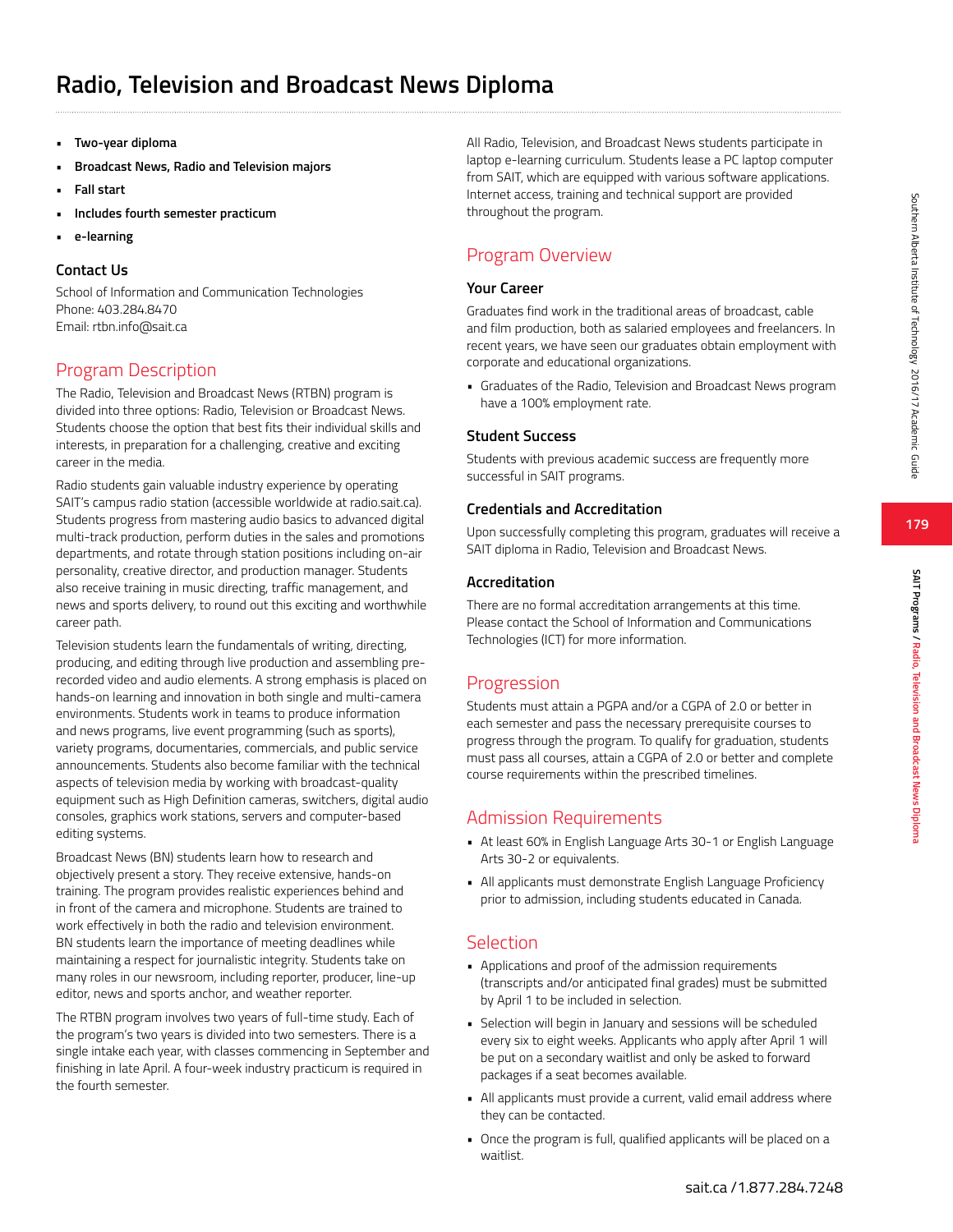## **Selection Criteria**

Qualified applicants in each option (Radio, Television or Broadcast News) must bring a completed submission package to the selection session.

If you are located more than 300 km from Calgary and cannot attend a selection session without hardship, alternative arrangements for submission will be considered.

- Applicants attending a selection session will be asked to give a brief personal introduction and provide specific written information. They will have an opportunity to ask questions and do a tour.
- Applicants will be advised of their status within four weeks of the selection session.
- The applicant can expect to be interviewed in a group by an instructor panel.

The submission package will consist of the following:

- A career and program investigation report
- Resumé
- Two letters of reference
- In addition, Broadcast News applicants are expected to provide a short (two minute maximum) video synopsis of their career and program investigation report (as an .avi or .mov file on a CD).

Please wait until you have received an invitation by email to attend a selection session from the School of Information and Communication Technologies before generating these items. You will be given detailed information in the email as to what is required.

#### **Selection Priority**

Selection priority is based on an evaluation of the submission package and the applicant's suitability as determined during the selection session.

#### **Unsuccessful Applicants**

There are numerous reasons why you might not be granted a seat – a late application, particularly strong competition, the lack of certain basic requirements, or an application package not up to the general standard.

Applications are not carried over into the next academic year. We encourage applicants to apply again in the next academic year, making up any qualifications they are lacking and/or improving the quality of their submission package.

# Costs and supplies

#### **Tuition and Fees (Subject to change)**

- Please refer to the **Tuition and Fee Table.**
- International students, please refer to **International Student Fees.**
- Student funding, please refer to **Financial Assistance.**

#### **Books and Supplies (Subject to change)**

- Books and Supplies are approximately \$720 for the first year and \$500 for the second year depending on the option taken.
- A \$400 security deposit to use a SAIT issued laptop.

#### **Broadcast News Option**

# Program Outline

First Year Semester 1

| • COMP 267 – MS Office and Web Design Basics | 1.5 credits |
|----------------------------------------------|-------------|
| • JOUR 206 - Writing Fundamentals for Media  | 3 credits   |
| • JOUR 207 - Introduction to Broadcast News  | 3 credits   |
| • LDSH 239 - Leadership in Broadcasting      | 1.5 credits |
| • PRDT 217 - Audio Video Production          | 3 credits   |
| • PRES 209 - Speech and Presentation         | 3 credits   |
|                                              |             |

#### Semester 2

| • AUDI 279 - Broadcast News Technical Operations I   | 1.5 credits |
|------------------------------------------------------|-------------|
| • COMP 269 – Social Media in Broadcasting            | 1.5 credits |
| • JOUR 256 - Reporting I                             | 1.5 credits |
| • JOUR 263 - Broadcast Newswriting                   | 3 credits   |
| • JOUR 264 - Broadcast News Radio News I             | 1.5 credits |
| • IOUR 265 – Broadcast News TV News I                | 1.5 credits |
| • POLS 252 - Reporting in Canadian Political Systems | 1.5 credits |
| • PRES 225 – Stage Production II                     | 3 credits   |
| • SPCH 262 – Broadcast News Speech I                 | 1.5 credits |
| • VDEO 230 - Electronic News Gathering Editing       | 1.5 credits |
|                                                      |             |

Second Year

Semester 3

| • AUDI 329 - Broadcast News Technical Operations II | 1.5 credits |
|-----------------------------------------------------|-------------|
| • JOUR 306 - Reporting II                           | 3 credits   |
| • JOUR 314 - Broadcast News Radio News II           | 3 credits   |
| • JOUR 315 - Broadcast News TV News II              | 3 credits   |
| • PRES 320 - Presentation I                         | 1.5 credits |
| • SPCH 312 - Broadcast News Speech II               | 1.5 credits |
| • VDEO 345 - Electronic News Gathering Production I | 1.5 credits |

#### Semester 4

| $\blacksquare$ IOUR 354 – Media Ethics               | 1.5 credits |
|------------------------------------------------------|-------------|
| • JOUR 356 – Reporting III                           | 3 credits   |
| • PRAC 391 - Broadcast News Practicum                | 1.5 credits |
| $\blacksquare$ PRES 350 – Presentation II            | 1.5 credits |
| • VDEO 355 - Electronic News Gathering Production II | 1.5 credits |
|                                                      |             |

#### Electives – Students choose 2 of 3

| Total Credits                              | 63        |
|--------------------------------------------|-----------|
| UUR 365 – Broadcast News TV News III       | 3 credits |
| • JOUR 364 - Broadcast News Radio News III | 3 credits |
| • JOUR 363 – Broadcast News Sports         | 3 credits |



**180**

**SAIT Programs / Radio, Television and Broadcast News Diploma**

**SAIT Programs / Radio, Television and Broadcast News Diploma**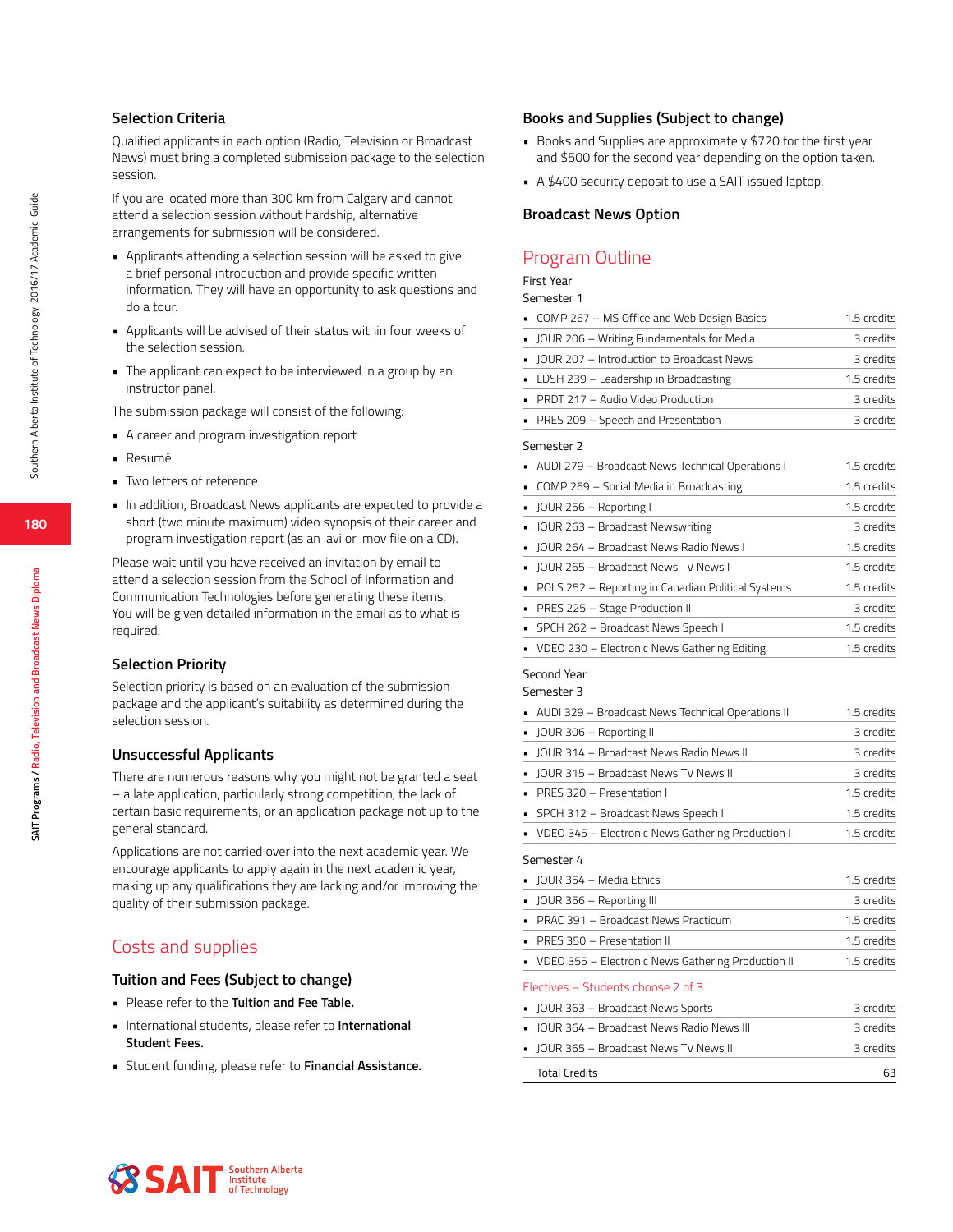#### **Radio Option**

#### First Year

#### Semester 1

|    | AUDI 203 - Introduction to Radio           | 3 credits   |
|----|--------------------------------------------|-------------|
|    | COMP 267 - MS Office and Web Design Basics | 1.5 credits |
|    | JOUR 206 - Writing Fundamentals for Media  | 3 credits   |
|    | LDSH 239 - Leadership in Broadcasting      | 1.5 credits |
|    | PRDT 217 - Audio Video Production          | 3 credits   |
|    | PRES 209 - Speech and Presentation         | 3 credits   |
|    | Semester 2                                 |             |
|    | ADVR 254 - Radio Advertising I             | 1.5 credits |
|    | AUDI 251 - Radio Operations I              | 6 credits   |
|    | AUDI 252 - Radio Production I              | 3 credits   |
|    | COMP 269 - Social Media in Broadcasting    | 1.5 credits |
|    | JOUR 262 - Radio Broadcast News I          | 1.5 credits |
|    | PRES 225 - Stage Production II             | 3 credits   |
|    | SCPT 250 - Radio Scriptwriting I           | 1.5 credits |
|    | Semester 3                                 | 3 credits   |
|    | ADVR 304 - Radio Advertising II            |             |
|    | AUDI 322 - Radio Production II             | 3 credits   |
|    | • AUDI 324 - Radio Operations II           | 3 credits   |
|    | IOUR 312 - Radio Broadcast News II         | 1.5 credits |
|    | PRES 322 - Radio Announcing I              | 3 credits   |
|    | SCPT 300 - Radio Scriptwriting II          | 1.5 credits |
|    | Semester 4                                 |             |
|    | ADVR 354 - Radio Advertising III           | 1.5 credits |
| ×. | AUDI 372 - Radio Production III            | 1.5 credits |
|    | AUDI 374 - Radio Operations III            | 3 credits   |
| ٠  | JOUR 362 - Radio Broadcast News III        | 1.5 credits |
| ٠. | PRAC 397 - Radio Practicum                 | 1.5 credits |
|    | PRES 342 - Radio Announcing II             | 3 credits   |
|    | SCPT 350 - Radio Scriptwriting III         | 1.5 credits |
|    | <b>Total Credits</b>                       | 61.5        |

#### **Television Option**

## First Year

# Semester 1

| COMP 267 - MS Office and Web Design Basics                                                   | 1.5 credits |
|----------------------------------------------------------------------------------------------|-------------|
| JOUR 206 - Writing Fundamentals for Media                                                    | 3 credits   |
| LDSH 239 - Leadership in Broadcasting                                                        | 1.5 credits |
| PRDT 217 - Audio Video Production                                                            | 3 credits   |
| PRES 209 - Speech and Presentation                                                           | 3 credits   |
| VDEO 205 - Introduction to Television Production                                             | 3 credits   |
| Semester 2                                                                                   |             |
| VDEO 251 - ENG/EFP Camera and Production                                                     | 3 credits   |
| VDEO 253 - Producing for Television<br>٠                                                     | 3 credits   |
| VDEO 255 - Post Production                                                                   | 3 credits   |
| VDEO 257 - TV Production                                                                     | 3 credits   |
| WRIT 260 - Writing for Television                                                            | 3 credits   |
| Second Year<br>Semester 3                                                                    |             |
| VDEO 301 - TV Production II                                                                  | 3 credits   |
| VDEO 302 - Producing for Television II                                                       | 3 credits   |
| VDEO 303 - Post-Production II                                                                | 3 credits   |
| VDEO 304 - Electronic News Gathering/Electronic Field<br>Production Camera and Production II | 3 credits   |
| WRIT 310 - Writing for Television II                                                         | 3 credits   |
| Semester 4                                                                                   |             |
| PRDT 351 - Television Project Management                                                     | 6 credits   |
| PROJ 356 - Television Capstone                                                               | 1.5 credits |
| VDEO 353 - Post-Production III                                                               | 3 credits   |
| VDEO 354 - Remote Electronic News Gathering/Electronic<br>Field Production III               | 3 credits   |
| WRIT 350 - Feature Writing for Television                                                    | 1.5 credits |
| <b>Total Credits</b>                                                                         | 60          |
|                                                                                              |             |

# Transfer Options

Graduates may be eligible for transfer credit at:

- Athabasca University
- Mount Royal University
- Red Deer College
- Royal Roads University
- University of Calgary
- University of Gloucestershire, United Kingdom
- University of New Brunswick, Saint John
- University of Ontario Institute of Technology
- University of South Australia
- University of South Wales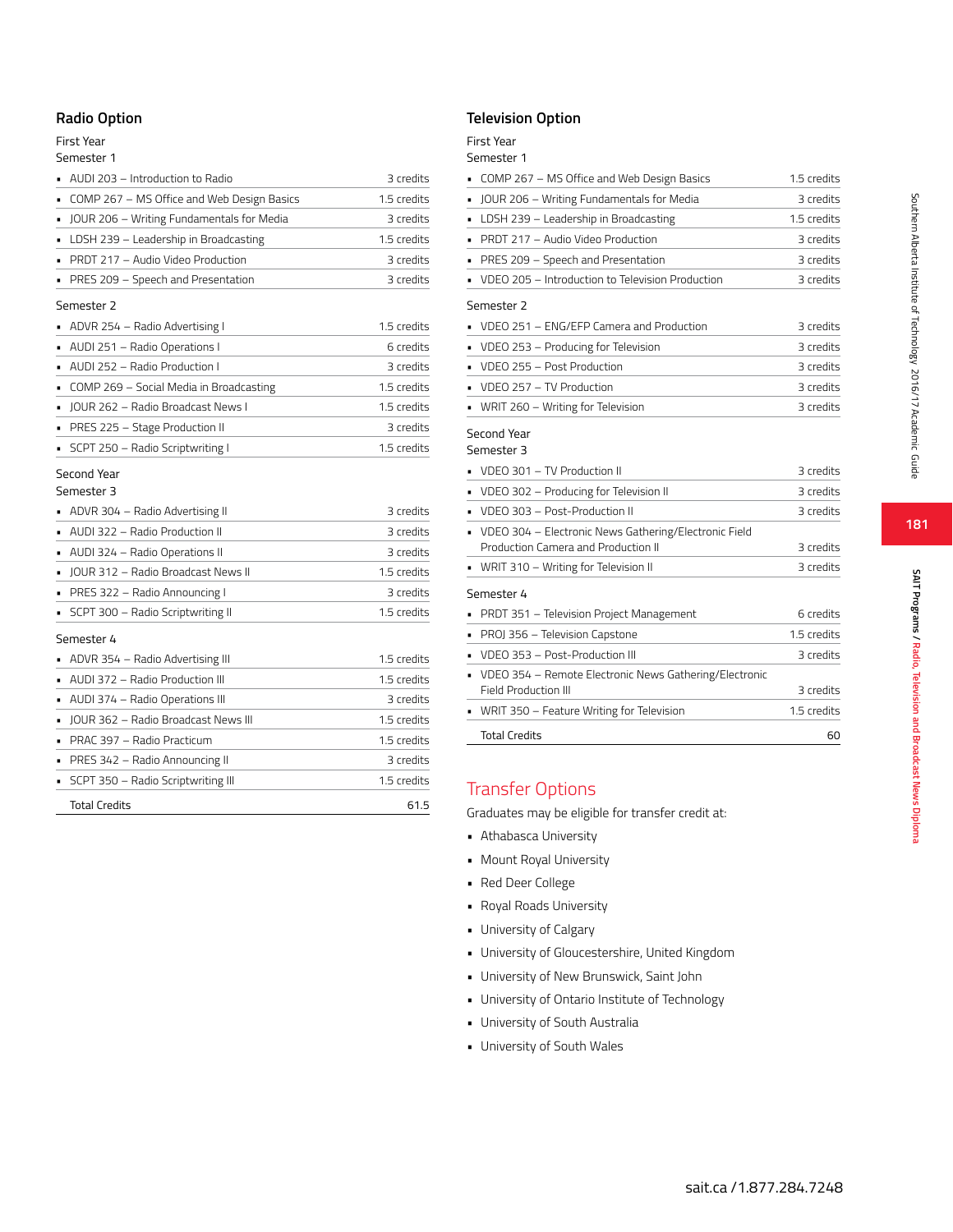# **Railway Conductor**

- **• 15-week certificate**
- **• Fall and winter starts**
- **• High graduate employment rate**

#### **Contact Us**

School of Transportation Phone: 403.210.4150 Email: rail@sait.ca

## Program Description

The Railway Conductor (RRCD) program will prepare the student for a career in operations in the Canadian Railway industry. The student will learn in a variety of settings including classrooms, labs, a private mini rail yard (complete with track and rail cars), and through visits to nearby industrial sites. Over the course of the program the student will learn about the Canadian Railway Operating Rules (CROR) and the related instructions and processes. The student will also learn operating procedures including train marshalling, handling of dangerous goods, documentation and all of the specific responsibilities of a conductor. Finally you will learn using actual rail equipment about the mechanical components of rail cars including air braking systems and communication systems.

Currently, the railway industry is experiencing significant growth and there are increased demands for transportation and distribution of commodities and /or finished manufactured products. The high demand for our graduates is also the result of pressures brought on by high retirement rates as the demographics of an aging workforce influence the hiring rates and practices of the railways. The major railways have significant hiring and recruiting strategies in place for the next several years.

The Rail Training Centre is located in the N.R. Buck Crump Building located in the Mayland Heights Campus of SAIT , 1940 Centre Avenue NE Calgary, AB.

# Program Overview

#### **Your Career**

As a conductor, your role is to achieve high levels of customer satisfaction through the use of safe and cost effective processes to optimize operations. You will be responsible for switching and marshalling cars; setting off and picking up customers cars; making up trains within the rail yard; and moving cars between rail yards, sidings or tracks according to instructions originating with yard and train planners or network management centres and dispatch offices. Graduates may find work as Railway Conductors (and other related occupations) within Canada's two national railways or with a short line or regional carrier, or an industrial rail operator. As a graduate, you will be rewarded with challenging and interesting positions, paying good salaries and having opportunities for advancement including locomotive engineer and/or management. Conductors are typically promoted to locomotive engineers with further training and qualification.

• Graduates of the Railway Conductor program have a 100% employment rate.

#### **Student Success**

Conductor graduates must have a strong orientation towards safety, as well as excellent English proficiency in verbal and written skills, good planning, decision-making and communicating skills to work in the rail industry. Railways operate 24-hours a day, 365 days-a-year. Students must accept the reality of working shift work and having irregular days off. The work of a conductor requires regular physical activity outdoors in all types of weather. Conductors need to be in good physical condition and be able to lift heavy objects (up to 85 lbs.). Applicants to the railway companies are expected to pass government-mandated medical examinations including testing for vision including colour, hearing acuity and drug screening. Persons with medical concerns should consult with the employment office(s) of the respective railway(s). Applicants to railway jobs are also given security screening by the hiring railway. Anyone with a concern should consult with the employment office (s) of the respective railway(s). Personal security information may be obtained from the local police force for a fee. To gain employment in the rail industry as a Conductor, the student is responsible for determining the minimum medical and physical standards required by individual rail companies. SAIT does not provide screening services for the purpose of meeting these standards.

#### **Credentials and Accreditation**

After successfully completing this program, graduates will receive a SAIT certificate as a Railway Conductor.

#### **Accreditation**

SAIT will seek accreditation from the Railway Association of Canada.

**Note:** This program is eligible for the Canada-Alberta Job Grant.

#### Progression

Students must attain a PGPA and/or a CGPA of 2.0 or better in each semester and pass the necessary prerequisite courses to progress through the program. To qualify for graduation, students must pass all courses, attain a CGPA of 2.0 or better and complete course requirements within the prescribed timelines.

#### Admission Requirements

At least 50% in the following courses or equivalents:

- Math 20-1 or Math 20-2 or Math 20-3 or Pure Math 20 or Applied Math 20, AND,
- A Grade 12 English.
- All applicants must demonstrate English Language Proficiency prior to admission, including students educated in Canada.

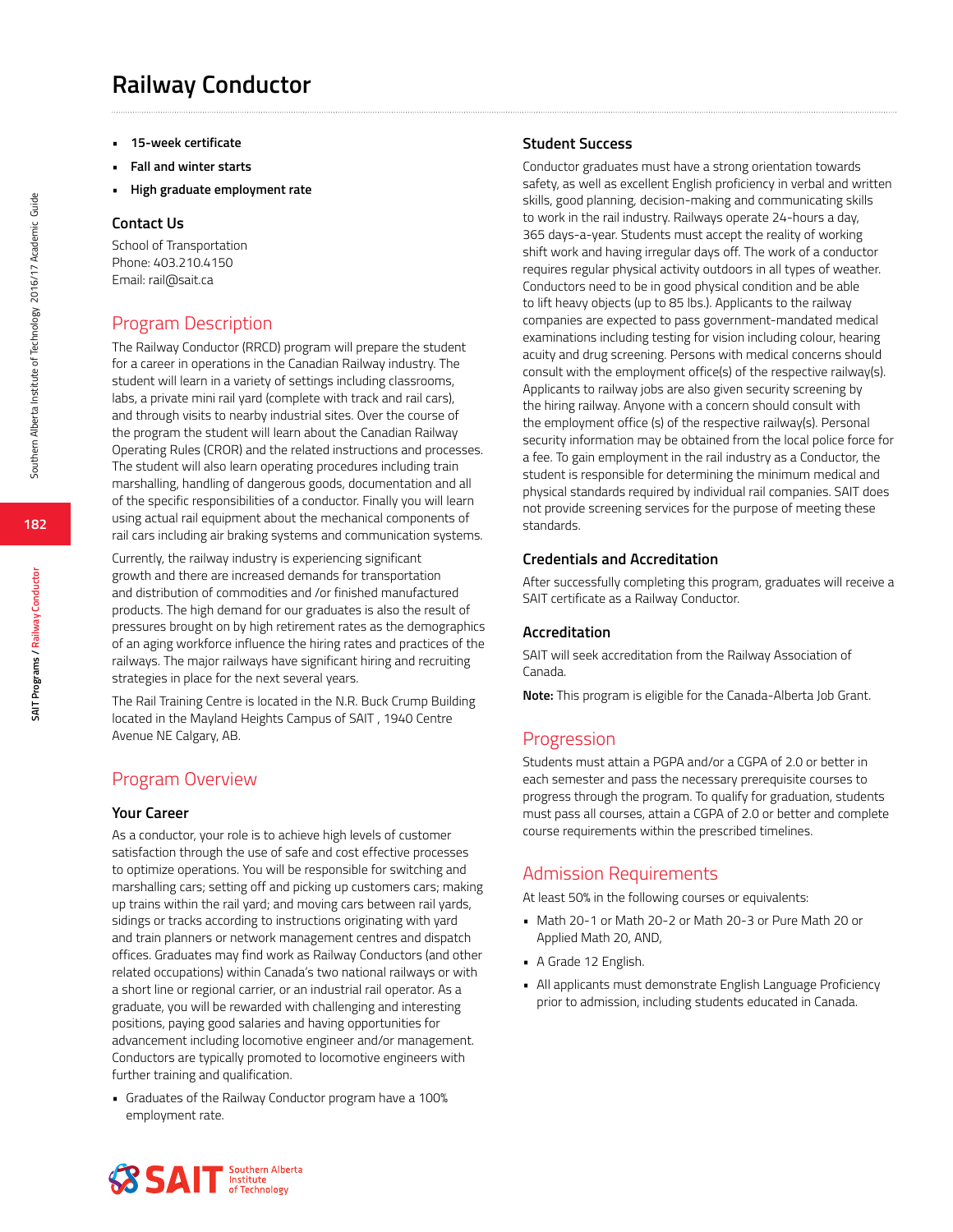# **Selection**

There are no additional selection requirements. Admission will be extended on a first-qualified, first-offered basis until the program is full.

# Costs and supplies

#### **Tuition and Fees (Subject to change)**

- Please refer to the **Tuition and Fee Table.**
- International students, please refer to **International Student Fees.**
- For student funding, please refer to **Financial Assistance.**

#### **Books and Supplies (Subject to change)**

- Books and Supplies (including personal protection clothing) are approximately \$600.
- Students must wear approved safety footwear.

# Program Outline

| RCDR 205 - Leadership for Conductors       | 1.5 credits |
|--------------------------------------------|-------------|
| RLOP 202 - Performing Inspections          | 1.5 credits |
| RLOP 205 - Railway Operations Introduction | 3 credits   |
| RLOP 207 - Railway Business                | 1.5 credits |
| RLOP 208 - Railway Practical Lab           | 3 credits   |
| RLOP 240 - Marshalling and Switching       | 1.5 credits |
| RMGT 202 - Railway Culture                 | 1.5 credits |
| RMGT 210 - Industrial Org. of Railways     | 1.5 credits |
| RREG 210 - Career Readiness                | 1.5 credits |
| RREG 212 - Rules and Regs for Conductors   | 6 credits   |
| SAFE 227 - Railway Safety                  | 1.5 credits |
| SGNL 204 – Air Brake Systems and Tests     | 1.5 credits |
| COMP 264 – MS Office Basics                | 1.5 credits |
| <b>Total Credits</b>                       | 77          |

# Transfer Options

Transfer credit may be available at other post-secondary institutions where credits from SAIT programs could be evaluated on an individual basis. Interested students should contact the post-secondary institute of their choice for more information.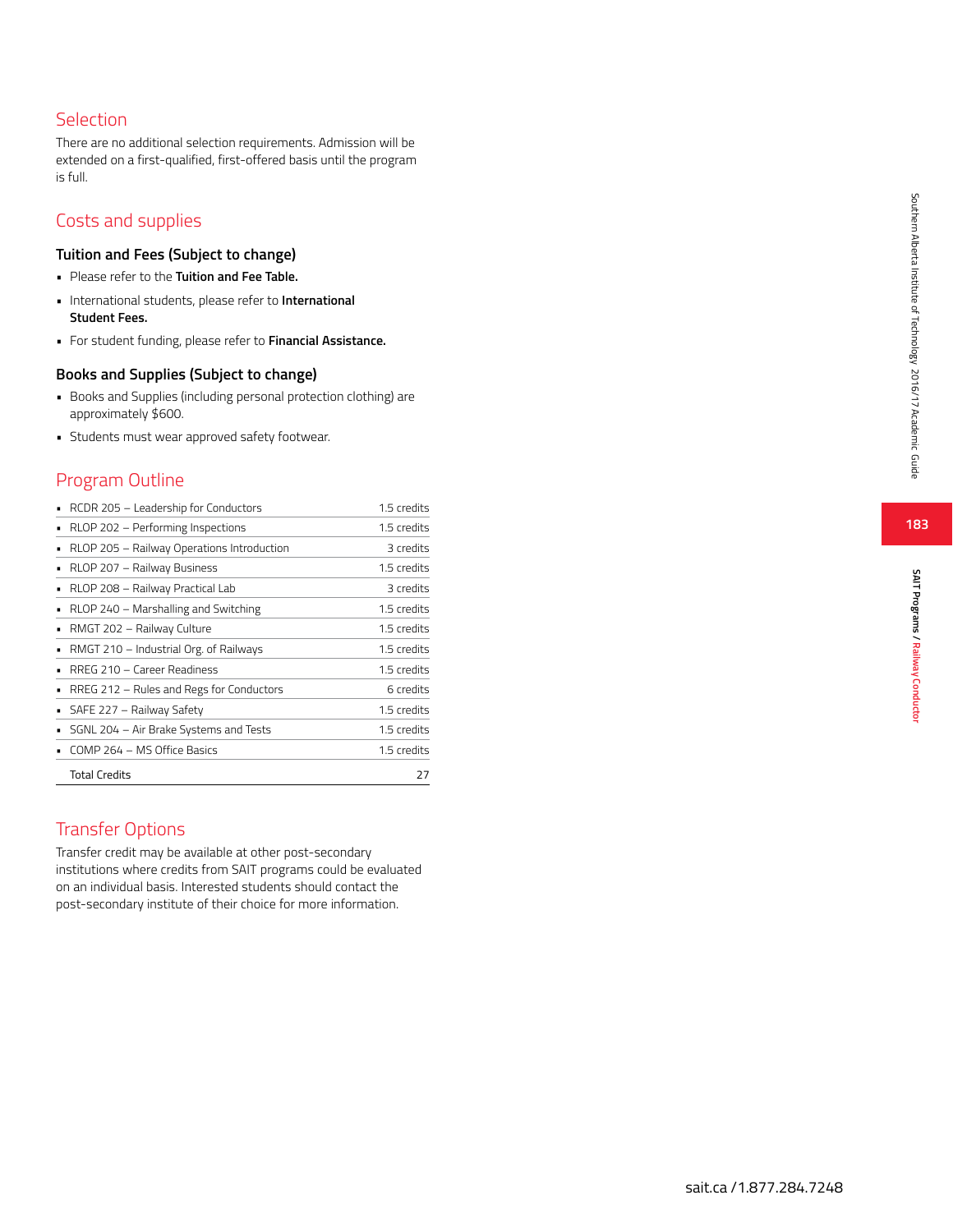# **Rehabilitation Therapy Assistant**

- **• Two-year diploma**
- **• ■Dual Occupational Therapist and Physical Therapist Assistant Credentials**
- **• Fall start**
- **• Includes clinical practica experience**
- **• On-campus classes with some self-study and online components**
- **• Graduates in high demand**

#### **Contact Us**

School of Health and Public Safety Room NR502, Senator Burns Building Phone: 403.284.8500 Email: hps.info@sait.ca

#### Program Description

Medical advances permit a growing number of children and adults to live successfully with disabilities. Clients, who have experienced an injury or a health condition that has impacted their ability to function in day-to-clay life, can maximize their physical, mental and social abilities through rehabilitation. Under the supervision of an occupational therapist or physiotherapist, the therapist assistant works with clients across the lifespan with the goal of helping the clients to be active participants in society. Therapist assistants also support facility administration by managing therapeutic supplies and maintaining equipment.

SAIT's Rehabilitation Therapy Assistant diploma program trains students to become knowledgeable and skilled assistants in occupational and physical therapy. Course content meets or exceeds the essential competencies required for support personnel in both professions.

The Rehabilitation Therapy Assistant program is two years in length and is comprised of four semesters. The first semester of the program addresses key concepts of rehabilitation and healthcare delivery. Observational visits to the clinical settings assist the student in integrating knowledge of normal physical and psychological function with basic therapeutic skills. More advanced rehabilitation concepts, common health conditions and therapeutic skills used in occupational therapy and physical therapy are taught in the second semester. Professionalism and communication skills are also emphasized and practiced when the student completes a two-week practicum.

In the third semester of the program, advanced therapeutic skills and complex health conditions are integrated in a second twoweek practicum. In the fourth and final semester, professional practices are integrated in the 12 week practicum. The student returns to SAIT for the final two weeks of the semester for comprehensive practical examinations and to consolidate his/her experiences.

Students must be disciplined for learning through self-study, face-to-face at SAIT, and in a clinical setting and online. Practica experiences are unpaid and may occur outside the Calgary area.

Some courses will require an online component and will require students to have computer and Internet access and e-mail capabilities. All courses require additional self-study.

# Program Overview

#### **Your Career**

Graduates find work in a variety of settings including rehabilitation centres, mental health facilities, long-term care facilities, hospitals, schools and private physiotherapy and occupational therapy services in both urban and rural settings.

#### **Student Success**

Students must be physically fit and able to lift a minimum weight of 50 pounds.

Previous work or volunteer experience in a health- or wellnessrelated field is an asset.

Students who experience success in this program:

- Have at least basic computer skills
- Possess effective communication skills in both written and spoken English
- Have higher secondary or post-secondary marks
- Are self-directed, highly motivated, detail oriented and wellorganized
- Are professional and flexible
- Enjoy working in a team environment and in diverse settings
- Above all, enjoy relating to others

#### **Credentials and Accreditation**

After successfully completing this program, graduates will receive a SAIT Rehabilitation Therapy Assistant diploma with both the occupational therapist assistant (OTA) and the physical therapist assistant (PTA) discipline designations.

#### **Accreditation**

The Rehabilitation Therapy Assistant program at SAIT has been accredited by the Occupational Therapist Assistant and Physiotherapist Assistant Education Accreditation Program (OTA and PTA EAP) in collaboration with Physiotherapy Education Accreditation Canada (PEAC) and the Canadian Association of Occupational Therapists (CAOT). The status of Accreditation was granted to the program on April 30, 2016 for the period until April 30, 2022.

For more information please contact the Occupational Therapist Assistant and Physiotherapist Assistant Education Accreditation Program, c/o Physiotherapy Education Accreditation Canada, Suite 26, 509 Commissioners Road West London, Ontario, N6J 1Y5, (226) 636-0632, otapta.ca.

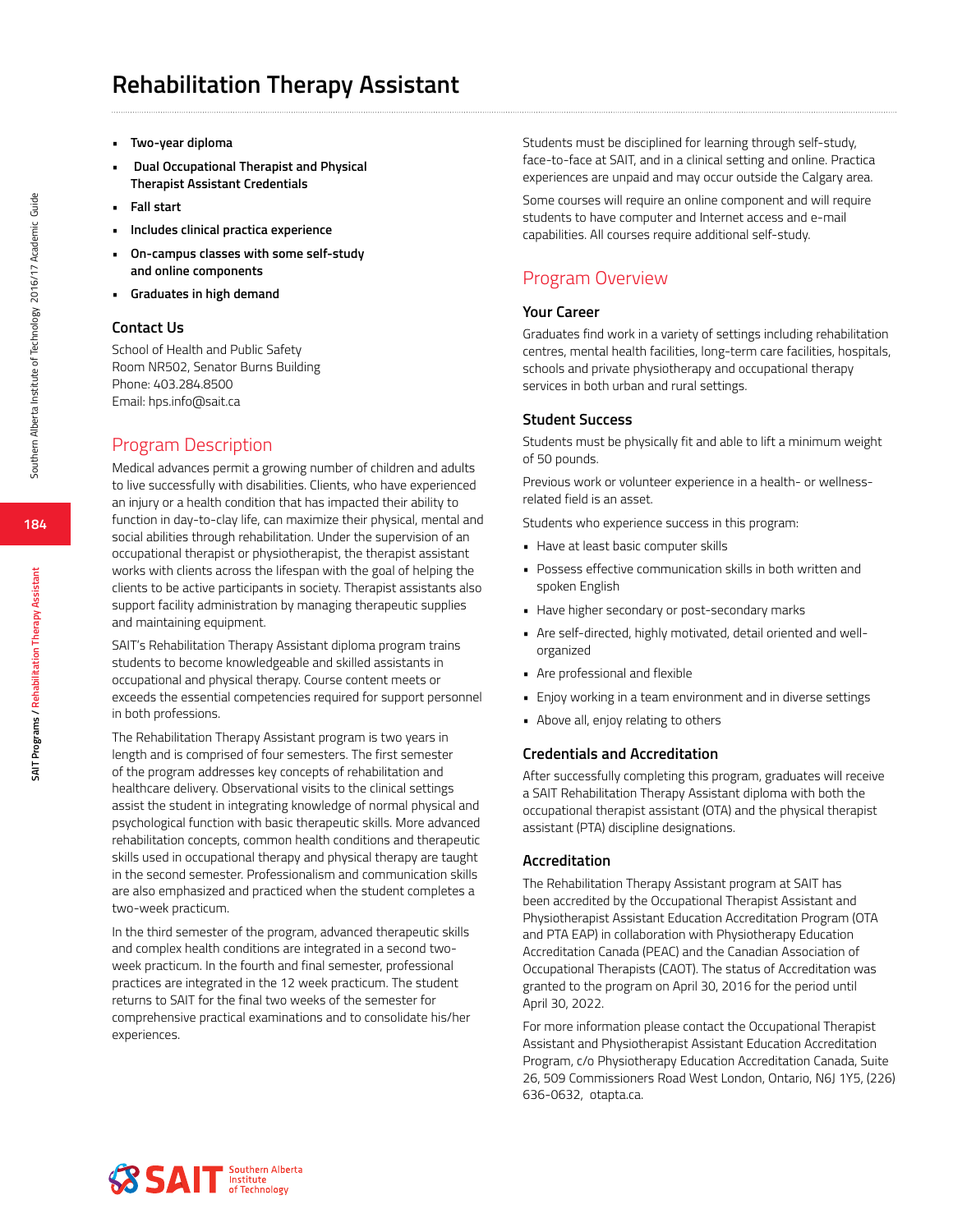**185**

**SAIT Programs / Rehabilitation Therapy Assistant**

SAIT Programs / Rehabilitation Therapy Assistant

# Progression

Students must attain a PGPA and/or a CGPA of 2.0 or better in each semester and pass the necessary prerequisite courses to progress through the program. To qualify for graduation, students must pass all courses, attain a CGPA of 2.0 or better and complete course requirements within the prescribed timelines.

# Admission Requirements

Completion of the following courses or equivalents with an overall average of at least 60%:

- English Language Arts 30-1, AND,
- Biology 30, AND,
- Chemistry 20 or Science 20.
- All applicants must demonstrate English Language Proficiency prior to admission, including students educated in Canada.

# **Selection**

- Applications and proof of the admission requirements (transcripts and/or anticipated final grades) must be submitted by March 31 to be included in selection.
- Applications received after March 31 will be placed on a secondary waitlist and applicants will be contacted if seats become available.
- Applications will be reviewed on a monthly basis and qualified applicants will be emailed a selection package.
- There will be 39 seats offered for the fall intake. We receive more qualified applicants than our quota of seats in the program.
- Email is the primary source of communication during the selection process. Ensure your email account is managed appropriately to receive our emails, files and communications. It is not recommended to use a Microsoft email account such as @hotmail.com or @live.com as there have been some issues in the past in receiving SAIT communications using these types of accounts.

# **Selection Criteria**

In the selection process, applicants will be assessed according to the following criteria and seats will be offered accordingly.

- Career exploration
- Academic grades
- Interview

# Program and Practicum Requirements

The School of Health and Public Safety has many practica partners located within Alberta and across Canada. Practicum placements in Calgary are limited and students are frequently required to relocate outside of Calgary for practicum.

Successful candidates will be informed of the allocation of their practicum placement by the program. There is no guarantee that students will be placed at their desired practicum location. Special considerations of personal circumstances will not be given in regards to assigning practicum placements. Students will be responsible for fees associated with practicum such as relocation and travel costs.

In compliance with the practica agreements with our clinical partners, successful candidates will be requested to provide proof of the following requirements:

- **• Updated Immunization Records:** Most practicum sites require students to demonstrate updated immunization status prior to attending practicum. Successful candidates will be asked to provide an up-to-date immunization record to the SAIT Health Clinic as part of the program orientation. Failure to do so could jeopardize a student's ability to complete the practicum portion of his/her program. The receiving practicum site has the right to refuse students who cannot prove they have met all the required immunizations. Please review the immunization process document for specific details. It is advised to start the immunization process early as it can take some time to complete.
- **• Police Information Check and Vulnerable Sector Check:** According to the Protection for Persons in Care Act, our practica sites require that students obtain a Police Information Check including Vulnerable Sector Check, prior to going on practicum. Any criminal code offence for which a pardon has not been received may be a deterrent to a student's entry into practicum, and therefore will result in an uncompleted program or nongraduating status. Successful candidates will be asked to provide a clear Police Information Check including Vulnerable Sector Check record to the School of Health and Public Safety main office by orientation day. Please review the Police Information Check process document for specific details. Be aware that the record must be dated no earlier than 90 days prior to your program orientation day (typically orientation day is held the week prior to the first day of class). Online Police Information Checks/Vulnerable Sector Checks are not acceptable.
- **• N95 Respiratory Mask:** Fit testing is done to determine which make and model of N95 respiratory mask should be used by an individual. In compliance with Alberta's Occupational Health and Safety Code 2009, students are fit-tested for respiratory masks prior to their practica. Occupational Health and Safety Bulletin, Respiratory Protective Equipment: An Employer's Guide states the effectiveness of the respiratory protective equipment depends on an effective face piece seal to the skin of the face. The mask must be tight enough so that the person is breathing only air which has been filtered. The seal is dependent on facial differences (shape or size) or facial hair. Facial hair must be removed where the mask contacts the face for the test. Failure to adequately fit an N95 mask may result in a restricted practicum and\or limited employment. Additionally, a student may need to be tested again in two years or if there are changes to the face which impact the ability of the respirator to form an effective seal (e.g. weight gain/loss, growth of facial hair, dental surgery, or facial scarring).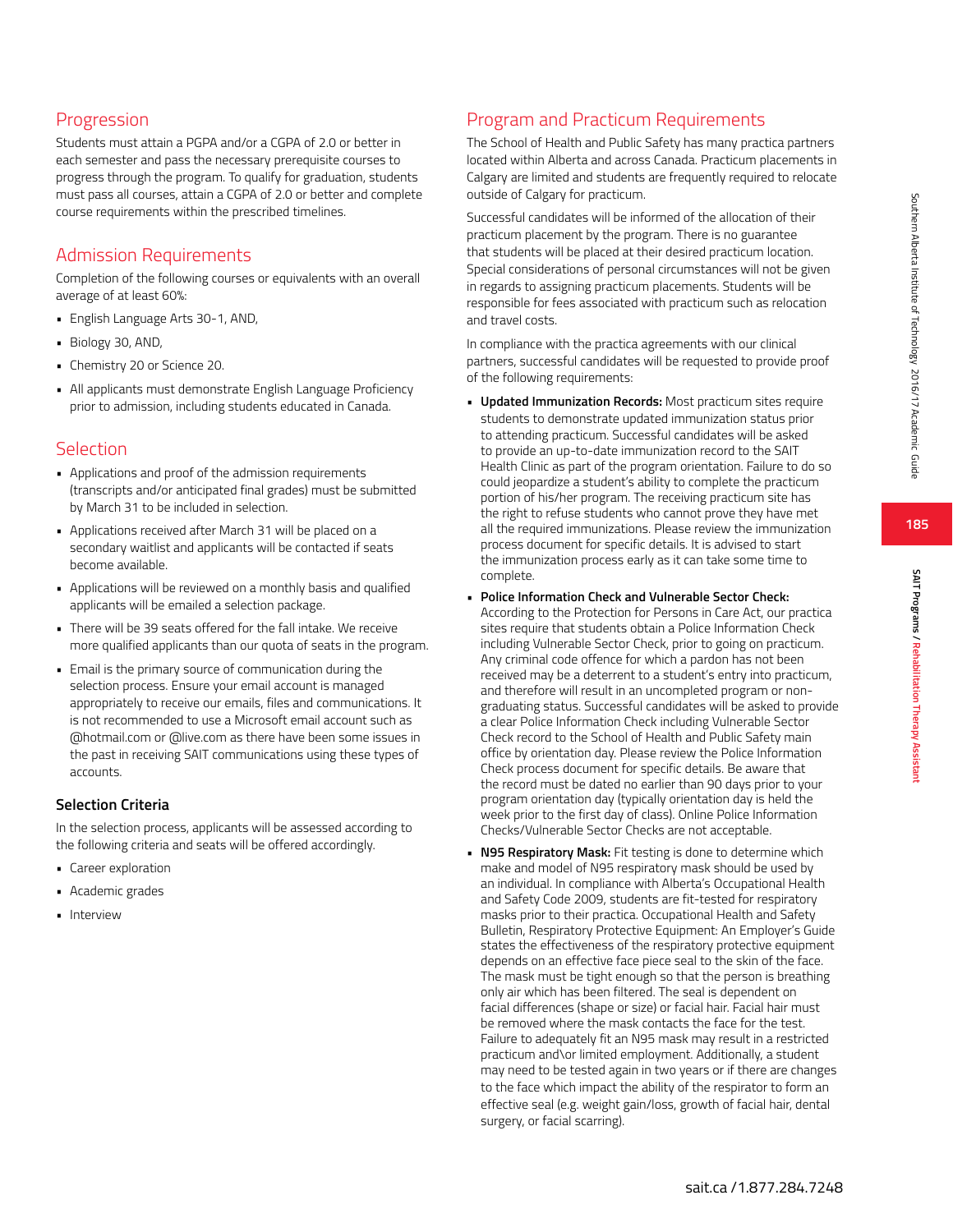**• Health and Wellness Status:** Due to the demanding nature of the work in the health care field and Occupational Health and Safety requirements, the health care field has a strong focus on health and wellness. Students with a medical condition or disability that may impact them in a practicum setting are strongly advised to discuss concerns with the program academic chair and/or SAIT Accessibility Services as soon as possible upon acceptance into the program. Please review the attached document for guidance on entering an allied health program with a medical condition or disability.

More details on the practica requirements per program are outlined on a pre-orientation website for successful candidates.

# Costs and Supplies

#### **Tuition and Fees (Subject to change)**

- Please refer to the **Tuition and Fee Table.**
- International students, please refer to **International Student Fees.**
- For student funding, please refer to **Financial Assistance.**
- Students are responsible for any additional expenses related to their practicum including relocation costs to practicum sites outside of Calgary.
- There is a fee associated with obtaining a police information check including Vulnerable Sector Check and is payable to the Police or the Royal Canadian Mounted Police (RCMP).

#### **Books and Supplies (Subject to change)**

- Textbooks and other learning materials cost about \$1,500.
- Students are required to have access to a personal computer, printer and Internet. Computers must meet the specifications listed in Fees and Expenses.

# Program Outline

# First Year

| Semester 1 |
|------------|
| ABIDILSOR  |

| 3 credits   |
|-------------|
| 3 credits   |
| 1.5 credits |
| 3 credits   |
| 3 credits   |
| 3 credits   |
|             |
|             |
| 1.5 credits |
| 3 credits   |
| 3 credits   |
| 3 credits   |
| 3 credits   |
|             |

# Second Year

Semester 3

| $\blacksquare$ PRCT 232 – Practicum 2                  | 3 credits   |
|--------------------------------------------------------|-------------|
| • RHAB 260 – Practice Skills – Mental Health Concepts  | 3 credits   |
| $\blacksquare$ RHAB 262 – OTA Advanced Practice Skills | 3 credits   |
| $\blacksquare$ RHAB 264 – PTA Advanced Practice Skills | 3 credits   |
| $\blacksquare$ RHAB 266 – Communication Disorders      | 1.5 credits |
| $\blacksquare$ RHAB 268 – Health Conditions 2          | 3 credits   |
| Semester 4                                             |             |
| $\blacksquare$ PRCT 234 – Practicum 3                  | 6 credits   |
| PROF 260 - Professional Practice                       | 3 credits   |
| $\blacksquare$ RHAB 270 – Practicum Consolidation      | 1.5 credits |
| <b>Total Credits</b>                                   | 60          |

# Transfer Options

Graduates may be eligible for transfer credit at:

- Athabasca University
- NAIT
- University of Calgary
- University of Northampton, England
- University of Ontario Institute of Technology

**186**

**SAIT Programs / Rehabilitation Therapy Assistant**

SAIT Programs / Rehabilitation Therapy Assistant

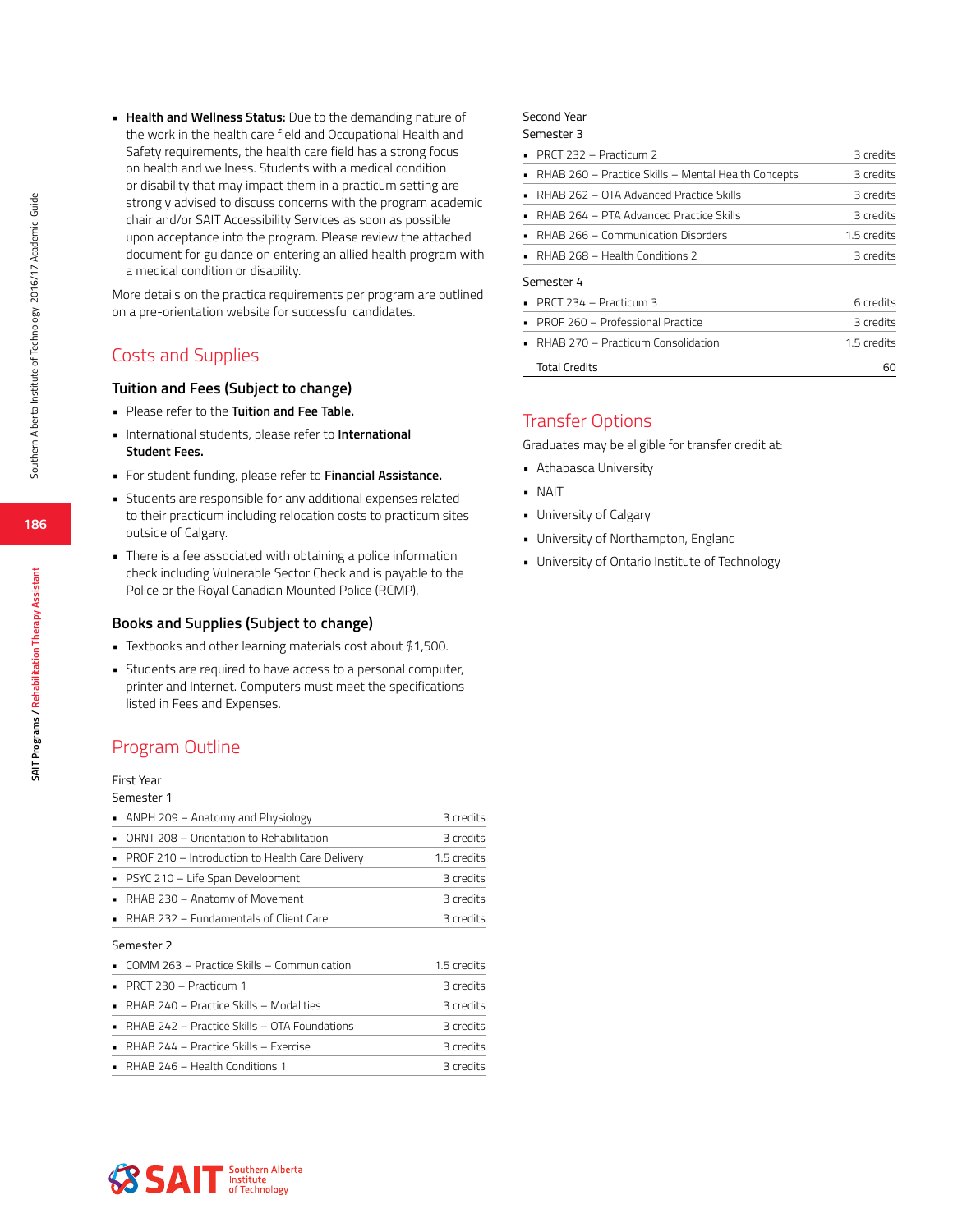- **• Three-year diploma**
- **• Fall start**
- **• Includes first year, second year, and third year practica**
- **• Graduates in high demand**

## **Contact Us**

School of Health and Public Safety Room NR502, Senator Burns Building Phone: 403.284.8500 or Email: hps.info@sait.ca

# Program Description

Respiratory therapy is a diverse and specialized profession that assists physicians in diagnosing, treating, and managing patients by providing such services as cardiopulmonary resuscitation, ventilator management, oxygen and aerosol therapy, patient assessment and evaluation, and diagnostic services including pulmonary function testing and blood analysis. Since 1970, SAIT has been providing students with the right combination of leading-edge theory and hands-on practice needed to succeed.

At SAIT, respiratory therapy students participate in a comprehensive three-year diploma program featuring two years of classroom, lab study, clinical simulation and practica followed by one year of clinical education in an acute and community care facility. Students complete practicum rotations such as adult, pediatric and neonatal intensive care units, the emergency department, anesthesia, wards, homecare pulmonary function and blood gas labs. The first two years each consist of eight months study at SAIT with some clinical practica. The third year is a 12-month clinical placement at an affiliated health care facility. The program will strive to give students their location preference for practica, but as each hospital has limited seats available, placement at preferred sites is not guaranteed; students may have to relocate to complete their clinical year at their own expense.

SAIT instructors, as respiratory therapy professionals, are equipped to offer the latest insights into new technology and best practices in the field including SAIT's Centre for Advanced Patient Care Simulation – a simulation education facility that uses high fidelity human patient simulators which physiologically respond to medical treatment.

Online elements require that students have a personal computer and access to the Internet. The Respiratory Therapy clinical practicum experience includes rotations through adult intensive care, neonatal intensive care, pediatric intensive care, home care, surgical suite and wards. Students will be evaluated on competency and performance in all rotations using a competency tracking system called CompTracker. Students are required to have an iPad or iPad mini to support the CompTracker system while at practicum sites.

Learn more about the respiratory therapy profession at careercruising.com. Log-in with username: SAIT, and password:

This program is under review and could undergo changes.

# Program Overview

## **Your Career**

Graduates find employment as respiratory therapists in acute care hospitals, community and home care programs, diagnostic laboratories, educational institutions, research facilities, pharmaceutical companies, medical sales and services, and private companies. Future career opportunities may also exist in research, education, administration, and management.

• Graduates of the Respiratory Therapy program have a 96% employment rate.

## **Student Success**

- Students with higher secondary or post-secondary marks usually experience greater success in SAIT programs.
- The program delivery is very intensive. To be successful students must be prepared to attend 30 hours per week of classroom activities and spend approximately 30 hours per week outside of class studying.
- During the Respiratory Therapy program you will participate in learning a number of skills that are usually practiced on other students. All skills are performed in a safe setting and supervised. Typically, students take turns acting as patient and Respiratory Therapist when practicing these exercises. The students have the option to opt out of role-playing as the patient, however the student may still be required to perform the skill on a classmate.
- Students who experience success in this program have the following characteristics:
	- Strong command of the English language
	- Strong communication and interpersonal skills are paramount given the vast amount of patient interaction required on the job.
	- Good communication skills, compassion and an interest in caring for others
	- Good organizational and problem solving skills with an ability to think and act in crisis situations
	- Ability to work effectively, independently and as a member of a team.
	- Professional and flexible, and enjoy working in diverse settings
	- Value helping others and working in a high-energy, challenging environment
- Ability to spend the majority of their working hours on their feet and may be required to help lift immobile patients.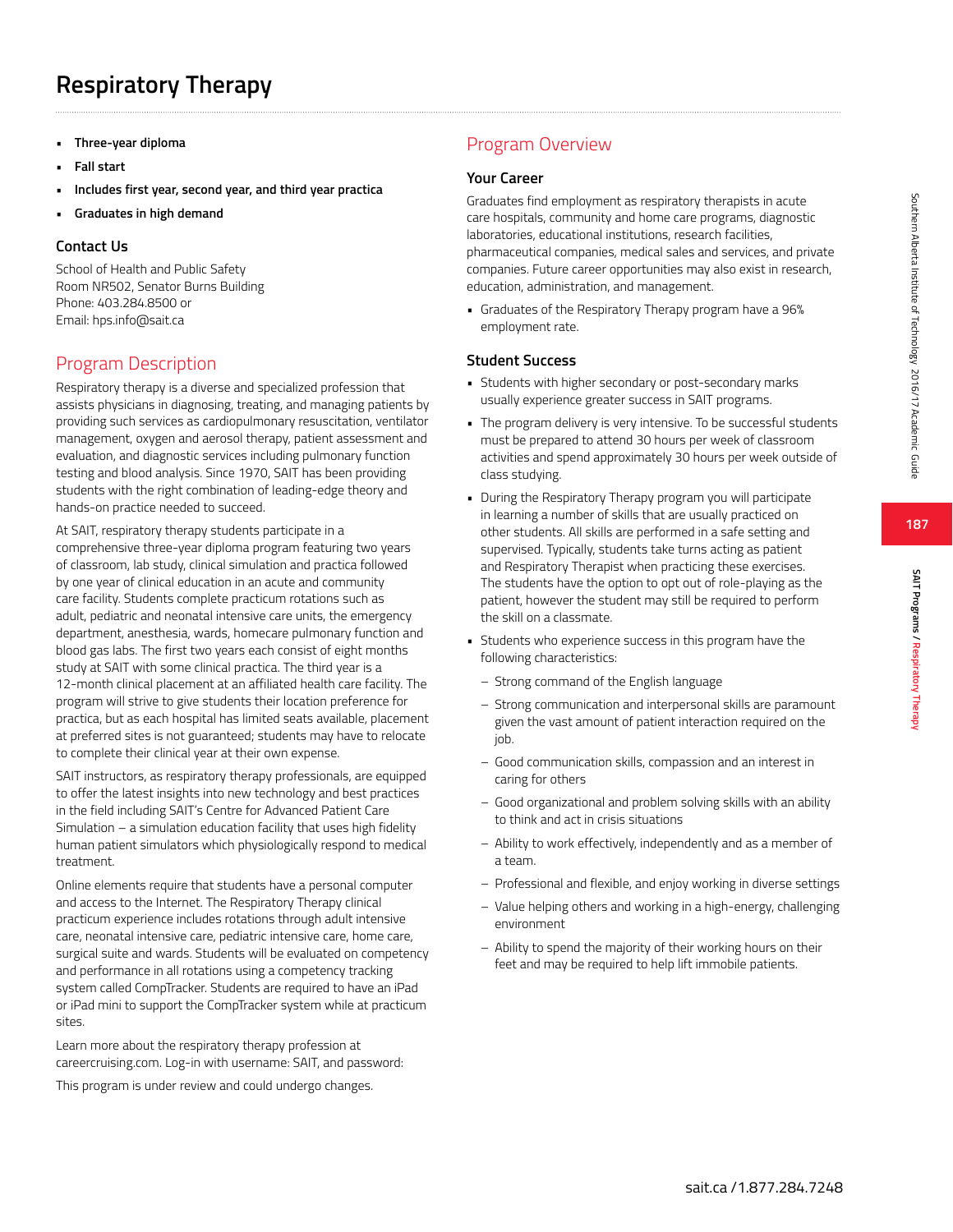#### **Credentials and Accreditation**

After successfully completing this program, graduates will receive a SAIT Respiratory Therapy diploma.

Graduates from the SAIT program must successfully challenge the Canadian Board of Respiratory Care (CBRC) examination to earn the right to practice Respiratory Therapy in Canada. Any graduate wishing to work in Alberta must be a member of CARTA and pay the \$425 membership fee. Applicants who have English as an additional language and haven't received their elementary education in English must additionally provide proof of ELTPA of nine in all categories. Graduates wishing to work outside of Alberta may register with the CSRT by paying the \$185 membership fee. After graduates become members of a professional organization they may register with the CBRC by paying the \$900 national examination fee that will then allow them to challenge the national exam.

The Respiratory Therapy program delivered by SAIT is accredited by the Council on Accreditation for Respiratory Therapy Education (CoARTE). The program also works closely with our Advisory Committee to ensure that our curriculum continues to exceed provincial and national accreditation standards.

#### Progression

Students must attain a PGPA and/or a CGPA of 2.0 or better in each semester and pass the necessary prerequisite courses to progress through the program. To qualify for graduation, students must pass all courses, attain a CGPA of 2.0 or better and complete course requirements within the prescribed timelines.

## Admission Requirements

Completion of the following courses or equivalents:

- At least 60% in Math 30-1 or Pure Math 30, or at least 70% in Math 30-2, AND,
- At least 60% in English Language Arts 30-1, AND,
- At least 60% in Chemistry 30, AND,
- At least 60% in Biology 30.

#### **English Language Requirement**

All applicants who have English as an additional language must achieve the following passing scores in Enhanced Language Training Placement Assessment (ELTPA) before a seat can be offered in the program:

- Speaking Benchmark level 9
- Listening Benchmark level 9
- Reading Benchmark level 9
- Writing Benchmark level 9

The language assessment can be completed through the Immigrant Language Vocational Assessment Referral Centre (contact: 403.262.2656). The waitlist is approximately three weeks to access the ELTPA and assessment duration is approximately three hours.

In order to take the ELTPA test, you will need a referral form from the Respiratory Therapy (RT) program. Please email the administrative assistant with this required information:

- Full name
- Date of birth
- Phone number
- Current immigration status and number associated with your status
- SAIT student ID number

Please note that the program does not accept International English Language Testing System (IELTS), Test of English as a Foreign Language (TOEFL), Michigan English Language Assessment Battery (MELAB) or Michener English Language Assessment (MELA) as equivalent to the Canadian Language Benchmarks.

#### **Selection**

Applications and proof of the admission requirements (transcripts and/or anticipated final grades) must be submitted prior to April 30 to be included in selection.

The first round of selection will start Dec. 1 and will continue on a monthly basis.

Applicants who apply after the program has been filled will be required to complete the selection process and be placed on a waitlist.

There will be a minimum of 48 seats offered for the fall intake. An additional eight seats are reserved for Saskatchewan residents.

We receive more qualified applicants than our quota of seats in the program. In order to best select our students, the School of Health and Public Safety will forward a selection package by email to those that meet the minimum admission requirements.

If you do not receive your selection package by email three (3) weeks after submitting your application to the Respiratory Therapy program please contact the Administrative Assistant either by email or by phone at 403.210.4498.

Applicants will be required to complete the documents in the selection package and will be ranked according to the composite score of the following selection criteria.

#### **Selection Criteria**

Admission into the Respiratory Therapy program is determined by a selective process based on academic qualifications. In the selection process applicants will be assessed according to the following weighted criteria:

- Admission requirements course average: 77%
- Additional education or certifications: 19% – The number of years of post-secondary education, and completion of a diploma or degree.
- Career aptitude (Career and Program Investigation): 4%

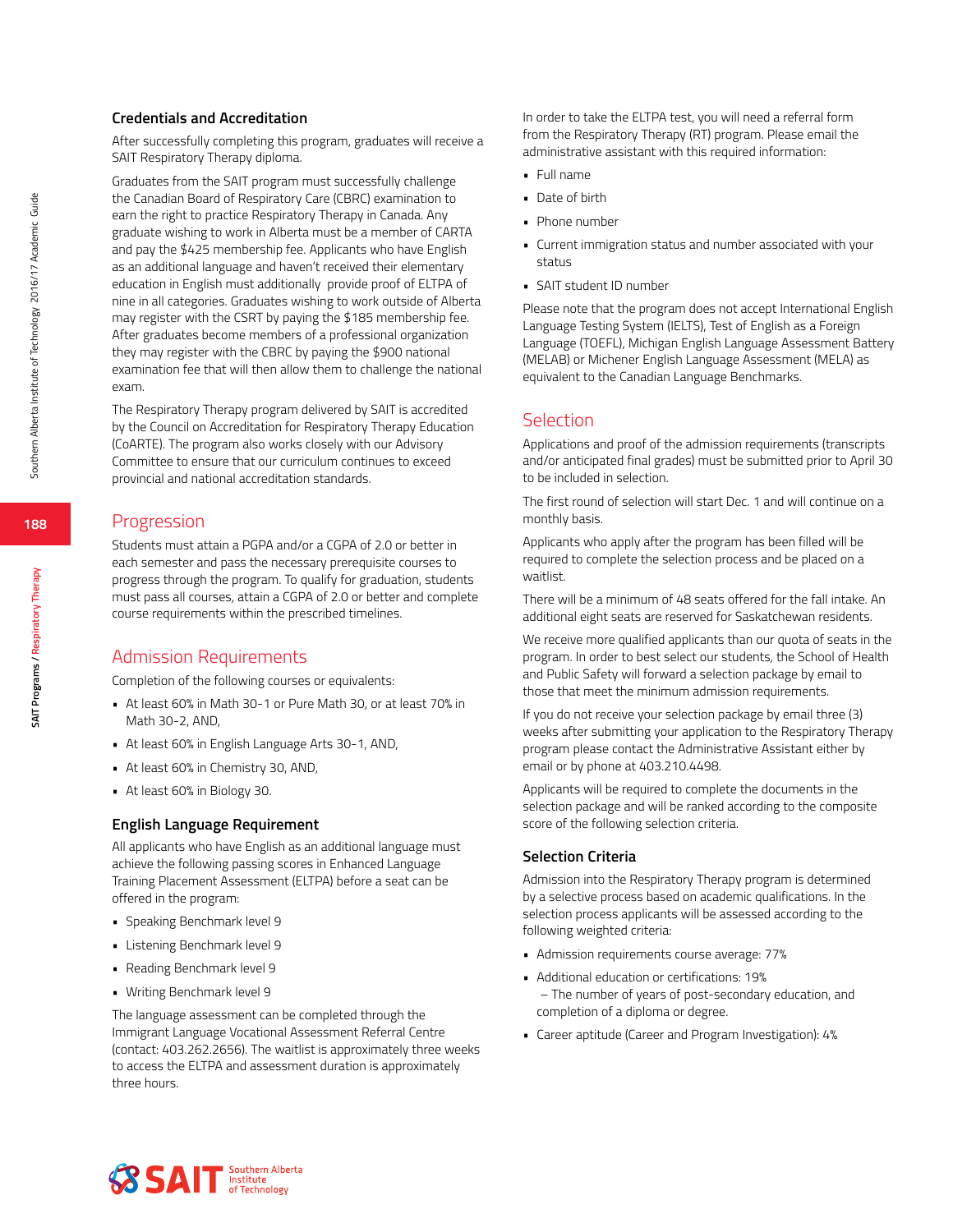Applicants will be ranked monthly according to the criteria outlined above. A composite score will be determined as we receive applications and seats will be offered in rank order on an ongoing basis until all seats are full.

- Applicants with a composite score of 100 or above will be offered a seat in the program until the program is full.
- If the program is not full on April 1, the remaining applicants who ranked at less than 100 will be considered for positions in the program based on highest composite score.
- All other qualified applicants will be placed on a waitlist and contacted if a seat becomes available.

Failure to meet anticipated final grades will result in offers being rescinded.

Successful candidates must sign a practicum agreement contract prior to final acceptance.

# **Communication During Selection**

Email is the primary source of communication during the selection process. Ensure your personal email account is managed appropriately to receive our emails, files and communications.

It is not recommended to use a Microsoft email account such as @hotmail.com or @live.com as there have been some issues in the past in receiving SAIT communications using these types of accounts.

# Program and Practicum Requirements

The School of Health and Public Safety has many practica partners located within Alberta and across Canada. Practicum placements in Calgary are limited and students may be required to relocate outside of Calgary for practicum.

All students are required to return to SAIT campus for one week in each semester of the third year of the program, regardless of where they are placed for practicum.

Successful candidates will be informed of the allocation of their practicum placement by the program. There is no guarantee that students will be placed at their desired practicum location or in their home town. Special considerations of personal circumstances will not be given in regards to assigning practicum placements. Students will be responsible for fees associated with practicum such as relocation and travel costs.

In compliance with the practica agreements with our clinical partners, successful candidates will be requested to provide proof of the following requirements:

- **Current Heart and Stroke Foundation Health Care Provider Level (C) CPR** must be valid for the duration of your practicum. SAIT offers the above CPR course on a continuous basis (CPRS 212 – Health Care Provider). Please note that only Heart and Stroke Foundation of Canada CPR certification will be accepted.
- **Neonatal Resuscitation Program offered by the Canadian Pediatric Society** must be successfully completed and proof submitted to the program administration assistant before progressing to semester five. The certification must be valid for the entire practicum year.
- **• Updated Immunization Records:** Most practicum sites require students to demonstrate updated immunization status prior to attending practicum. Successful candidates will be asked to provide an up-to-date immunization record to the SAIT Health Clinic as part of the program orientation. Failure to do so could jeopardize a student's ability to complete the practicum portion of his/her program. The receiving practicum site has the right to refuse students who cannot prove they have met all the required immunizations. Please review the immunization process document for specific details. It is advised to start the immunization process early as it can take some time to complete.
- **• Police Information Check and Vulnerable Sector Check:** According to the Protection for Persons in Care Act, our practica sites require that students obtain a Police Information Check including Vulnerable Sector Check, prior to going on practicum. Any criminal code offence for which a pardon has not been received may be a deterrent to a student's entry into practicum, and therefore will result in an uncompleted program or nongraduating status. Successful candidates will be asked to provide a clear Police Information Check including Vulnerable Sector Check record to the School of Health and Public Safety main office by orientation day. Please review the Police Information Check process document for specific details. Be aware that the record must be dated no earlier than 90 days prior to your program orientation day (typically orientation day is held the week prior to the first day of class). Online Police Information Checks/Vulnerable Sector Checks are not acceptable.
- **• N95 Respiratory Mask:** Fit testing is done to determine which make and model of N95 respiratory mask should be used by an individual. In compliance with Alberta's Occupational Health and Safety Code 2009, students are fit-tested for respiratory masks prior to their practica. Occupational Health and Safety Bulletin, Respiratory Protective Equipment: An Employer's Guide states the effectiveness of the respiratory protective equipment depends on an effective face piece seal to the skin of the face. The mask must be tight enough so that the person is breathing only air which has been filtered. The seal is dependent on facial differences (shape or size) or facial hair. Facial hair must be removed where the mask contacts the face for the test. Failure to adequately fit an N95 mask may result in a restricted practicum and\or limited employment. Additionally, a student may need to be tested again in two years or if there are changes to the face which impact the ability of the respirator to form an effective seal (e.g. weight gain/loss, growth of facial hair, dental surgery, or facial scarring).
- **• Health and Wellness Status:** Due to the demanding nature of the work in the health care field and Occupational Health and Safety requirements, the health care field has a strong focus on health and wellness. Students with a medical condition or disability that may impact them in a practicum setting are strongly advised to discuss concerns with the program academic chair and/or SAIT Accessibility Services as soon as possible upon acceptance into the program. Please review the attached document for guidance on entering an allied health program with a medical condition or disability.

More details on the practica requirements per program are outlined on a pre-orientation website for successful candidates.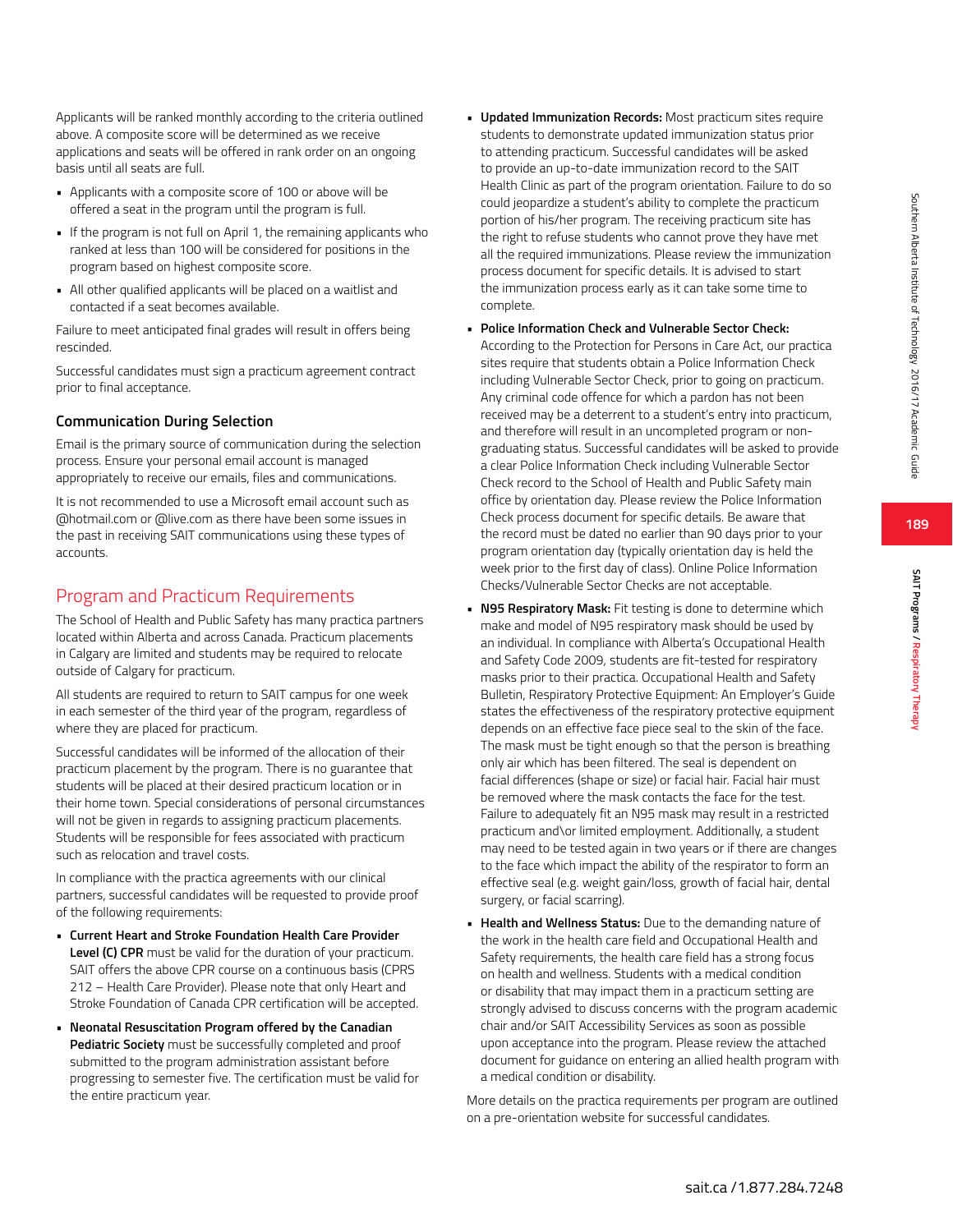# Costs and Supplies

#### **Tuition and Fees (Subject to change)**

- Please refer to the **Tuition and Fee Table.**
- International students, please refer to **International Student Fees.**
- For student funding, please refer to **Financial Assistance.**
- College and Association of Respiratory Therapists of Alberta (CARTA) annual dues are approximately \$425.
- Canadian Society of Respiratory Therapists (CSRT) annual dues are approximately \$100 for students and \$180 for regular members.
- Canadian Board of Respiratory Care (CBRC) exam fee is approximately \$900.
- Students are responsible for any additional expenses related to their practica including relocation costs to practicum sites outside Calgary.
- There is a fee associated with obtaining a police information check including Vulnerable Sector Check and is payable to the Police or the Royal Canadian Mounted Police (RCMP).
- Students pay \$75 CompTracker fee for the first two years of the program and \$75 per semester in the third year.

#### **Books and Supplies (Subject to change)**

- Books, supplies and uniform are approximately \$2,500.
- Students are required to have access to a personal computer, printer and Internet. Computers must meet the specifications listed in Fees and Expenses.
- Students require an Apple personal digital assistant (iPad or iPad Mini) to support the lab work and the CompTracker system.

# Program Outline

## First Year

Semester 1 – Fall

| $HITH 201 - RT Health Care$                    | 3 credits |
|------------------------------------------------|-----------|
| RESP 212 – RT Anatomy and Physiology           | 3 credits |
| $\blacksquare$ RESP 214 – Patient Assessment 1 | 3 credits |
| RESP 216 - RT Clinical Practice 1              | 3 credits |
| $RFSP 218 - RT Fundamentals$                   | 3 credits |
|                                                |           |

#### Semester 2 – Winter

| • PATH $254$ – Pathophysiology 1               | 3 credits |
|------------------------------------------------|-----------|
| $\blacksquare$ RESP 262 – Patient Assessment 2 | 3 credits |
| $RESP 264 - RT Clinical Practice 2$            | 3 credits |
| RESP 266 - Interventions 1                     | 6 credits |

#### Second Year

Semester 3 – Fall

| RESP 315 - Patient Assessment             | 3 credits  |
|-------------------------------------------|------------|
| <b>RESP 317 – RT Clinical Practice 3</b>  | 3 credits  |
| $\blacksquare$ RESP 319 – Interventions 2 | 6 credits  |
| • PATH 311 - Pathophysiology 2            | 3 credits  |
| Semester 4 - Winter                       |            |
| • PATH $312 -$ Pathophysiology 3          | 15 credits |

| $RESP 314 - Anesthesia$                          | 1.5 credits |
|--------------------------------------------------|-------------|
| • RESP 327 - PFT and Outpatient Care             | 3 credits   |
| $\blacksquare$ RESP 329 – RT Clinical Practice 4 | 3 credits   |
| $\blacksquare$ RESP 330 – Interventions 3        | 6 credits   |

#### Third Year

Semester 5 – Spring/Summer

| PRCT 312 – RT Practicum 1                         | 6 credits |
|---------------------------------------------------|-----------|
| RESP 340 - RT Clinical Theory 1                   | 3 credits |
| $\blacksquare$ RESP 342 – Practicum Foundations 1 | 3 credits |
| Semester 6 – Fall                                 |           |
| $\blacksquare$ PRCT 314 – RT Practicum 2          | 6 credits |
| RESP 350 - RT Clinical Theory 2                   | 3 credits |
| RESP 352 - Practicum Foundations 2                | 3 credits |
| Semester 7 - Winter                               |           |
| $\blacksquare$ PRCT 316 – RT Practicum 3          | 6 credits |
| RESP 370 - RT Clinical Theory 3                   | 3 credits |
| RESP 372 - Entry to Professional Practice         | 3 credits |
| <b>Total Credits</b>                              | 96        |

# Transfer Options

Graduates may be eligible for transfer credit at:

- Athabasca University
- Memorial University of Newfoundland
- NAIT
- Thompson Rivers University
- University of New Brunswick, Saint John
- University of Ontario Institute of Technology

**190**

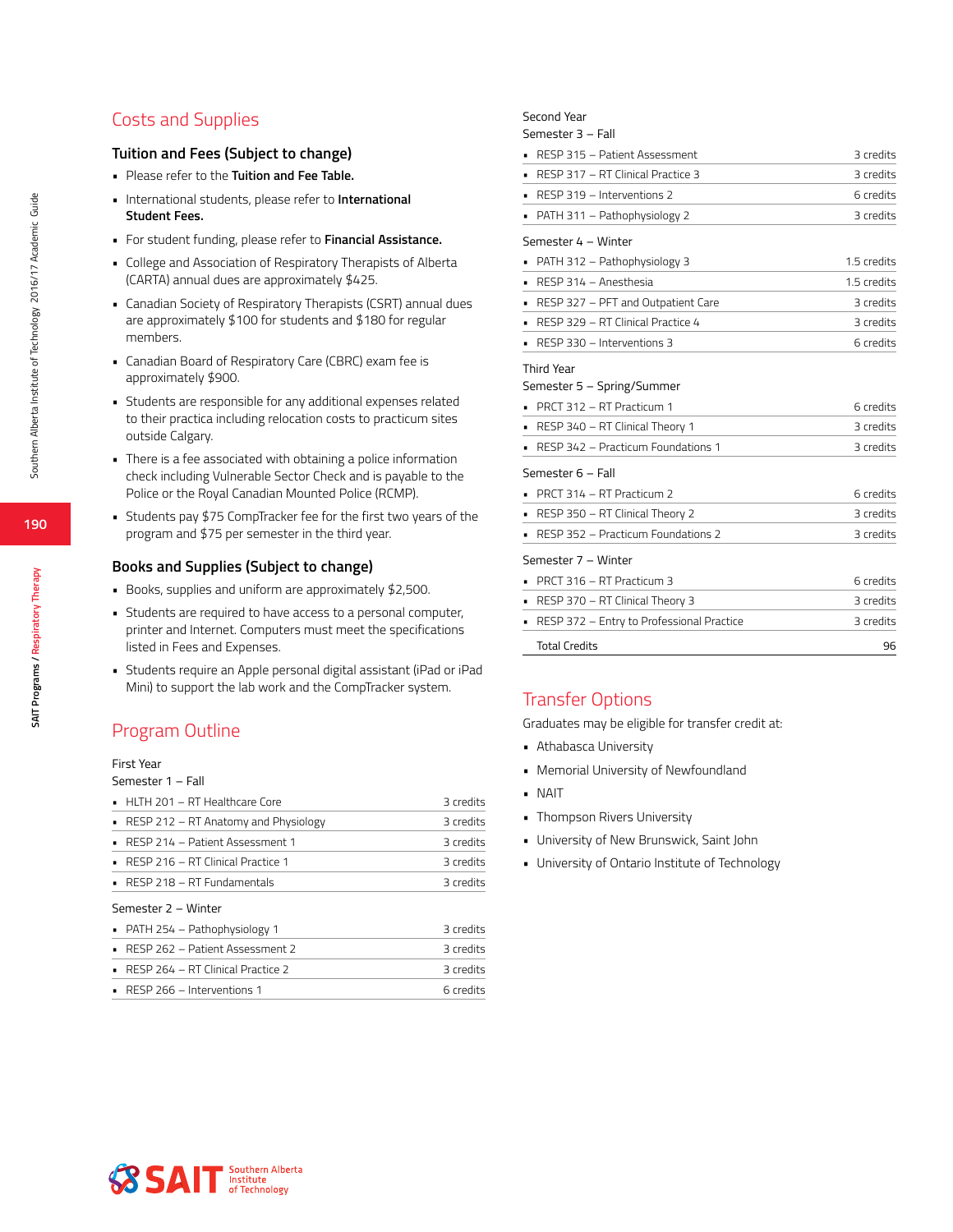- **• 40-week Fast-Track certificate**
- **• September start**
- **• Includes an eight-week practicum**

# **Contact Us**

School of Information and Communication Technologies Phone: 403.210.4522 or Email: fast-track@sait.ca

# Program Description

"According to analysts more than 70 per cent of a typical IT budget is spent on infrastructure, such as servers, operating systems, storage and networking. Add to this the need to refresh and manage desktop and mobile devices and you have a unique set of challenges for IT infrastructure to face" (Microsoft).

Companies are looking for employees who can bridge the gap between their technical and business teams. The Technology Infrastructure Analyst program prepares you for challenging and exciting opportunities in the information technology field.

The program's technical focus is server and network system management using Microsoft, Cisco and open source technologies. By developing project management methodologies, effective communication and leadership skills, you will develop strategies to provide quality solutions that illustrate the business relevance in the technical solution. The mandatory eight week practicum provides the applied learning experience that is essential for success in industry. Upon completion of the program, you will be prepared to successfully challenge the MCSE, CCNA and ITIL Foundations certification exams.

# Program Overview

# **Your Career**

Graduates may find employment as an infrastructure architect, infrastructure analyst, IT consultant, systems administrator, network administrator, or technical service agent.

• Graduates of the Technology Infrastructure Management program have a 100% employment rate.

# **Student Success**

Students with higher grades usually experience more success in SAIT programs. This is an intensive program requiring a commitment of both time and energy; students who experience success are those who make their education a priority throughout the program.

# **Credentials and Accreditation**

After successfully completing this program, graduates will receive a SAIT post-diploma certificate as a Technology Infrastructure Analyst.

# **Accreditation**

Students may also choose to pursue further designations, including A+, Microsoft Certified Information Technology Professional (MCITP), and Certified Cisco Network Associate (CCNA). Additional training or testing may be required at the students' own expense.

# Progression

Students must attain a PGPA and/or a CGPA of 2.0 or better in each semester and pass the necessary prerequisite courses to progress through the program. To qualify for graduation, students must pass all courses, attain a CGPA of 2.0 or better and complete course requirements within the prescribed timelines.

# Admission Requirements

- Undergraduate degree or diploma from a recognized university, institute or college.
- All applicants must demonstrate English Language Proficiency prior to admission, including students educated in Canada.

Due to the tight integration of courses in the Technology Infrastructure Analyst program, credit for Prior Learning is not available.

# Selection

Selection is done on a continuous basis. It is important to apply early and ensure all supporting documents are submitted promptly since the program is in high demand.

If student financing is required, apply at least 8-12 weeks prior to the program start date to ensure adequate time to complete the process. Financing must be in place prior to the program start date.

Email is the main form of communication during the admission/ selection process. Check your email account regularly to ensure you do not miss any important communications. Please remember to check your "junk" mail, or add sait.ca to your safe senders list.

There will be 24 seats offered in each intake.

# **Selection Criteria**

Selection is based on the following criteria:

- Current resumé outlining previous education and experience.
- ICT Fast-Track Career and Program Investigation Form This form will be emailed to you once you have applied. It will be scored to determine suitability for the program; please be detailed and thorough.
- In addition to the transcripts submitted to Student Services/ Office of the Registrar, please provide a photocopy of your educational transcripts and any other supporting documents to the School of ICT Fast-Track office by email to fast-track@sait.ca or fax to 403.210.4523.
- Based on current experience, completion of a specified online tutorial may be required to prepare students for successful completion of the program.
- Attend a mandatory selection appointment once the above documents have been submitted. Telephone appointments can be scheduled for out-of-town applicants.

The final decision for acceptance into the program will be determined by the Academic Chair.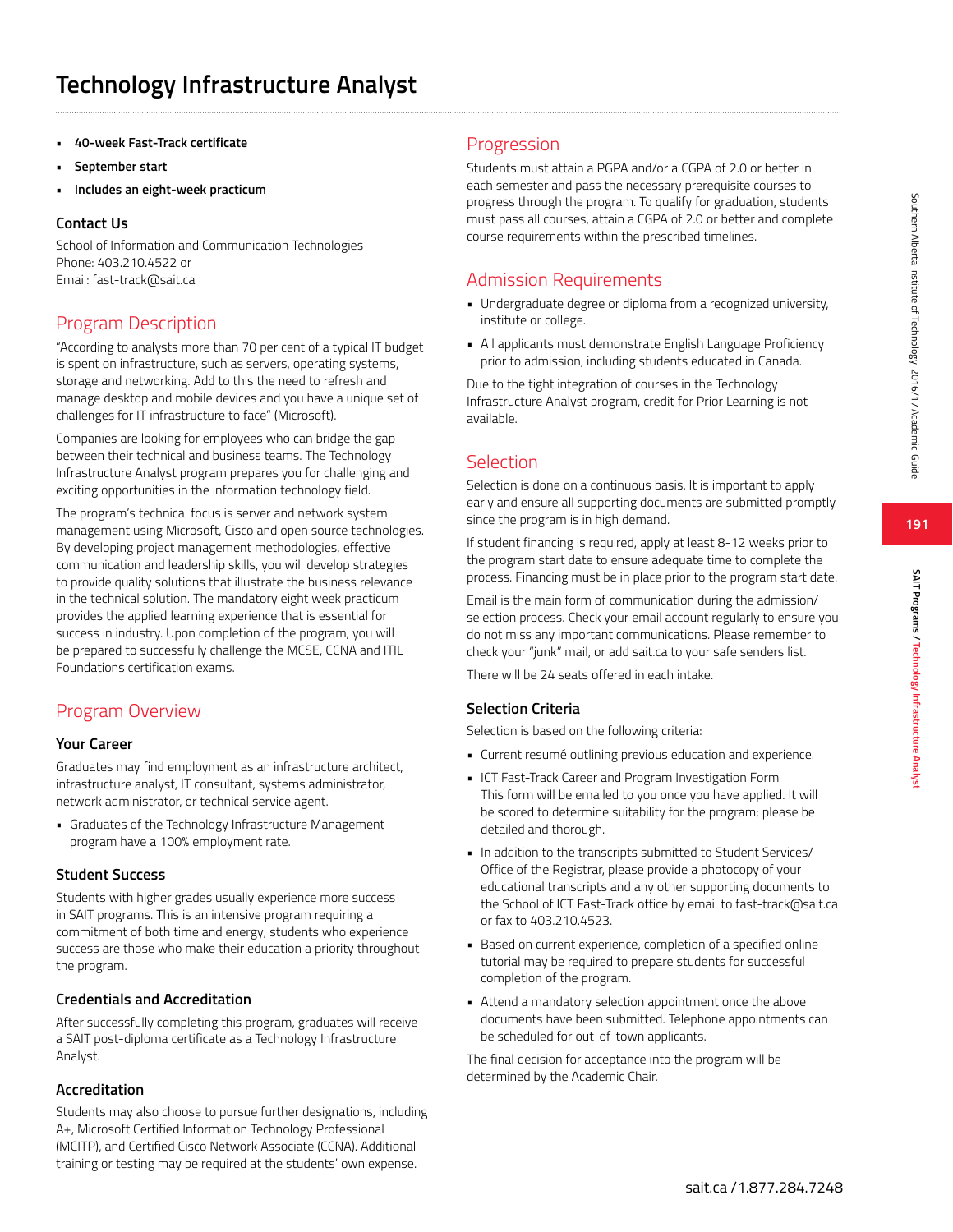#### **Ideal Candidate**

The ideal candidate for the Technology Infrastructure Analyst (TIA) program possesses an undergraduate degree or diploma, intermediate Microsoft Office skills and an exceptional ability to work in teams. A strong interest in information technology and its relationship to business is also essential. Students who demonstrate extensive business and/or IT related work experience will also be considered.

#### **Selection Process**

Selection appointments are arranged once documentation has been submitted. Applicants are contacted on a first-come, firstselected basis. Once the program is full, applicants will continue to be selected and added to the waitlist.

# Costs and supplies

#### **Tuition and Fees (Subject to change)**

- Please refer to the **Tuition and Fee Table.**
- International students, please refer to **International Student Fees.**
- For student funding, please refer to **Financial Assistance.**

#### **Books and Supplies (Subject to change)**

- Microsoft Official Curriculum and other textbook resources and supplies are included in the tuition.
- In order to get the full value from the program, students will be required to purchase subscriptions to Microsoft Office 365 Business Premium.

# Program Outline

| CMPH 409 - IT Foundations                              | 1.5 credits |
|--------------------------------------------------------|-------------|
| CMPN 401 - Network Infrastructure and Design           | 3 credits   |
| CMPN 402 - Server Administration                       | 1.5 credits |
| CMPN 491 - CCNA Routing and Switching 1 and 2          | 3 credits   |
| CMPN 492 $-$ CCNA Routing and Switching 3 and 4        | 3 credits   |
| CMPP 402 - Data Management                             | 1.5 credits |
| CMPS 436 - Desktop and Device Management<br>٠          | 1.5 credits |
| CPLN 400 - Career Planning and Management              | 1.5 credits |
| CPNT 401 - Mobility and Cloud Solutions                | 1.5 credits |
| CPNT 402 - Storage and Virtualization Solutions        | 3 credits   |
| CPRG 402 - Messaging and Collaboration Infrastructure  | 3 credits   |
| MGMT 403 - Business and Professional Skills            | 1.5 credits |
| NETT 410 - Linux Installation and Administration       | 1.5 credits |
| PRAC 406 - Industry Practicum                          | 3 credits   |
| PROJ 403 - IT Project Management and Business Analysis | 3 credits   |
| PROJ 404 - Threaded Projects                           | 3 credits   |
| <b>Total Credits</b>                                   | 36          |

# Transfer Options

Transfer credit may be available at other post-secondary institutions where credits from SAIT programs could be evaluated on an individual basis. Interested students should contact the postsecondary institute of their choice for more information.

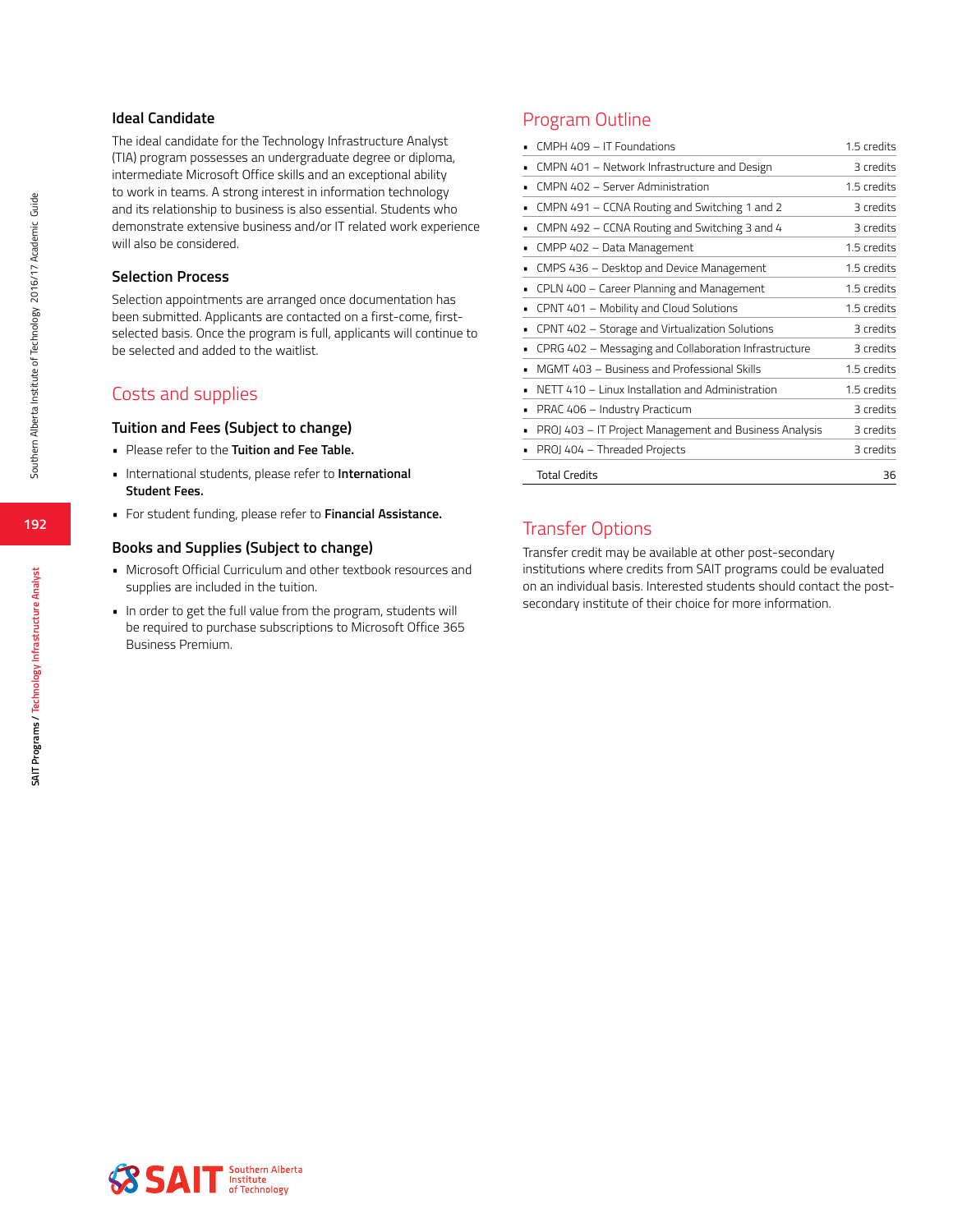**193**

**SAIT Programs / Travel and Tourism**

SAIT Programs / Travel and Tourisn

# **Travel and Tourism**

- **• Five-star rating from the Canadian Institute of Travel Counsellors**
- **• Two-year diploma**
- **• Live training in SAIT's Destinations travel office**
- **• Professional paid internship**
- **• Application process begins in Oct. for start in the following Sep.**
- **• Optional international study tour**
- **• High-industry demand**

## **Contact Us**

School of Hospitality and Tourism Room E179, John Ware Building Phone: 403.284.8612 or Email: hospitality.info@sait.ca

# Program Description

If you have a passion for the exciting world of travel and tourism, consider the diverse opportunities for employment in Canada and abroad. With a 5-star rating from the Association of Canadian Travel Agencies, the Travel and Tourism program at SAIT will give you a hands-on, practical education ensuring you're ready to jump into the market with real-world knowledge and skills.

Tourism is one of the world's hottest growth industries with new destinations opening up for visitors around the world. At SAIT, we prepare students for rewarding and in-demand careers through expert instruction from industry leaders, hands-on learning and state-of-the-art facilities. In fact, you'll find SAIT alumni working in top tourism organizations in Calgary, Canada and around the globe.

During this full-time two year program, you'll learn how to use reservation systems for airlines, assess airfare, and gain insight on industry rules and regulations. Our blended learning environment includes classroom instruction, laptop delivery and a live working environment – all delivered through a personalized approach.

Beyond learning about airline reservation processes, you'll become familiar with global tourist areas and attractions, study technologies for selling cruises, vacation packages, adventure tours, eco tours, niche travel and more. Your training also covers important areas including sales, marketing, business management, events planning, accounting, law and entrepreneurship.

Now for the exciting part – you get to apply these skills on campus in Destinations, the only live student-run travel centre in North America! As part of SAIT's Destinations travel team, you'll really get a taste for what it's like to work in the tourism industry. Destinations is a licensed travel centre that is equipped with the latest industry booking and accounting software. Students have travel agent access to all major airline and tour companies. Here, you will work with the SAIT community to research, quote and make real reservations for flight, hotel, car, vacation packages and travel insurance bookings.

# **Travel industry software**

As part of your training, you will have access to exclusive travel industry links and resources not available to the general public. Some examples of the latest industry software you'll learn to use include:

- Airline reservation systems such as Apollo by Travelport and Sabre,
- Online booking tools like Expedia, Travelocity and Travel Partners' agent areas, and
- Automated accounting software connected to the booking systems.

## **Professional internship and study tours**

Between your first and second year of study, you will get to apply your skills in a professional paid internship. In addition to gaining experience in a real-world environment, internships provide valuable connections and opportunities to network with future employers.

As a student, you can also take advantage of exciting international study tours. Previous tour locations have included Peru, Turkey, China, Central America, Vietnam, Egypt, Morocco and Southern Europe. We also offer study exchanges through the global education network to Australia and Singapore.

## **Work toward your Certified Travel Counsellor (CTC) designation**

Graduates with a GPA of 3.0 or higher at the end of semester five are encouraged to apply to write the Association of Canadian Travel Agencies (ACTA) national certification exam to progress toward the Certified Travel Counsellor (CTC) designation.

# Program Overview

## **Your Career**

Graduates can look forward to careers in retail and corporate travel, airline customer service and reservation call centres, resorts and cruise lines, destination attractions and government tourism offices.

• Graduates of the Travel and Tourism program have a 95% employment rate.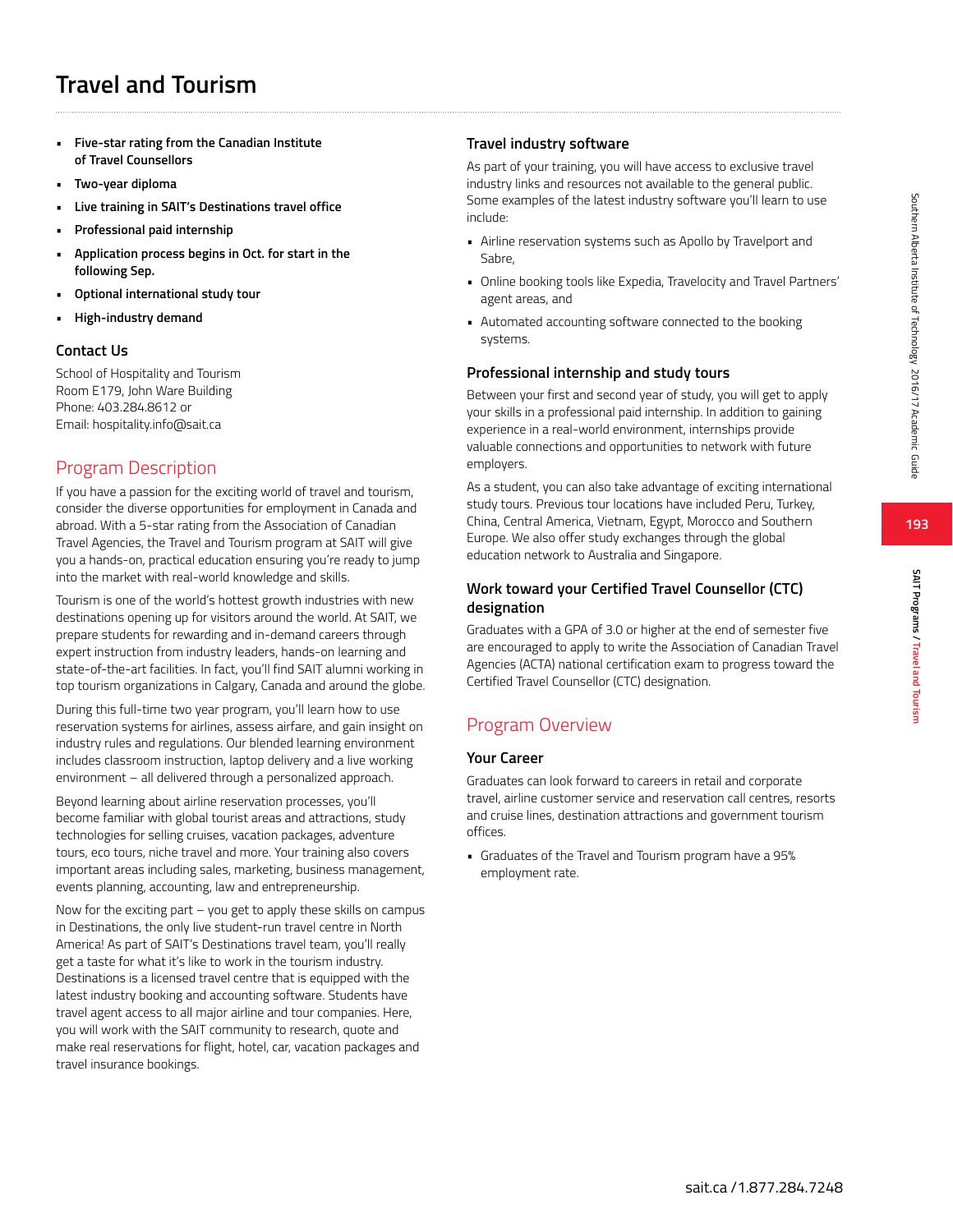#### **Student Success**

- Working in a retail setting can mean long hours sitting at a desk, interacting with clients, working with computers.
- Keep in mind industry hours can include weekend and evening shifts.
- Airline careers or working as a tour operator often requires heavy lifting (baggage), travel and shift work.
- Sales and marketing careers may require frequent travel.
- Most successful students spend approximately 20 hours per week doing homework and review, with additional study required to prepare for exams.
- The material is presented at a fairly rapid rate. For the greatest level of success you must be present and take responsibility for your learning experience.
- You must be able to read, write and comprehend the English language at a level exceeding basic conversational English.
- Students with higher grades in high school usually experience more success in SAIT programs.

#### **Credentials and Accreditation**

After successfully completing this program, graduates will receive a SAIT diploma in Travel and Tourism.

The Travel and Tourism diploma program is endorsed by the Association of Canadian Travel Agencies, a national association that certifies and designates travel professionals across Canada. Endorsement is granted when a travel program meets or exceeds the educational standards based on the nationally validated occupational standards for travel counselling. Completion of the program prepares students to write the Knowledge Exam required to become a Certified Travel Counsellor. For more information on becoming a Certified Travel Counsellor, contact the Canadian Institute of Travel Counsellors.

## **Progression**

Students must attain a PGPA and/or a CGPA of 2.0 or better in each semester and pass the necessary prerequisite courses to progress through the program. To qualify for graduation, students must pass all courses, attain a CGPA of 2.0 or better and complete course requirements within the prescribed timelines.

# Admission Requirements

At least 50% in the following courses or equivalents:

- Math 20-1 or Math 20-2 or Math 20-3 or Math 24 or Pure Math 20 or Applied Math 20, AND,
- English Language Arts 30-1 or English Language Arts 30-2.
- All applicants must demonstrate English Language Proficiency prior to admission, including students educated in Canada.

# Selection

There are no additional selection requirements. Admission will be extended on a first-qualified, first-offered basis until the program is full.

# Program Outline

# First Year

| Semester 1                                               |             |
|----------------------------------------------------------|-------------|
| TSAL 215 - Customer Service Excellence                   | 3 credits   |
| COMM 256 - Professional Communications and               |             |
| <b>Presentation Skills</b>                               | 3 credits   |
| GEOG 225 - Destination Studies I                         | 3 credits   |
| TOUR 210 - Fundamentals of Travel                        | 1.5 credits |
| TOUR 225 - Tourism Career Explorations                   | 1.5 credits |
| TPRD 225 - Tourism Product Essentials                    | 3 credits   |
| Semester 2                                               |             |
| MGMT 230 - Organizational Behaviour in Tourism           | 3 credits   |
| TOUR 250 – Computerized Reservations and File Management | 3 credits   |
| TSAL 250 - The Profession of Selling                     | 1.5 credits |
| • TPRD 250 - Leisure Travel Products                     | 3 credits   |
| GEOG 250 - Destination Studies II                        | 3 credits   |
| TKTG 250 - North American Airfare Pricing                | 1.5 credits |
| Semester 3                                               |             |
| PRAC 274 - Travel and Tourism Professional Internship    | 3 credits   |
| Second Year                                              |             |
|                                                          |             |
| Semester 4                                               |             |
| MKTG 318 - Introduction to Tourism Marketing             | 3 credits   |
| TKTG 325 - International Airfare Pricing                 | 3 credits   |
| GEOG 325 - Destination Studies III                       | 3 credits   |
| TOUR 325 - Special Interest Tourism                      | 3 credits   |
| TSAL 320 - Travel Agency Orientation                     | 1.5 credits |
| ACCT 200 - Accounting Fundamentals 1                     | 1.5 credits |
| Semester 5                                               |             |
| HLAW 325 - Travel and Tourism Law                        | 3 credits   |
| GEOG 350 - Destination Studies IV                        | 3 credits   |
| TOUR 350 - Tour Planning and Design                      | 3 credits   |
| · TSAL 380 - Travel Agency Operations                    | 1.5 credits |
| CONV 350 - Business of Events                            | 1.5 credits |
| TOUR 315 - Entrepreneurial Studies in Tourism            | 3 credits   |

Total Credits 63

**SSAIT** Southern Alberta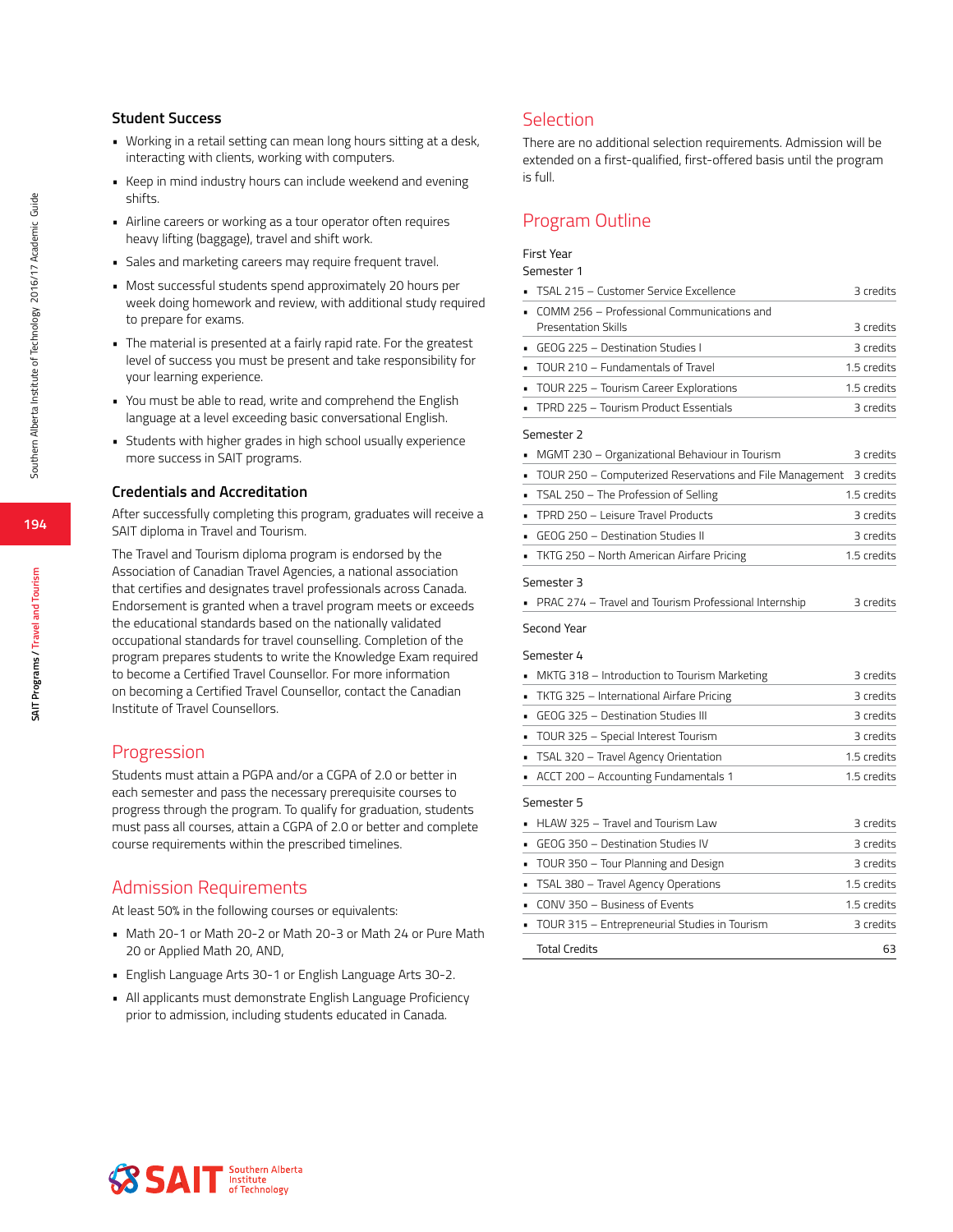# Transfer Options

Graduates may be eligible for transfer credit at:<br>
• Athabasca University<br>
• Business Academy Aarhus, Denmark<br>
• Capilano University<br>
• Dublin Institute of Technology<br>
• Hong Kong Polytechnic University<br>
• Robert Gordon Un

- 
- 
- 
- 
- 
- United Kingdom
- 
- 
- Royal Roads University Thompson Rivers University University of Gloucestershire, United Kingdom University of New Brunswick,
- Saint John
- University of Ontario Institute of Technology
- University of South Australia University of Strathclyde,
- United Kingdom
- Vancouver Island University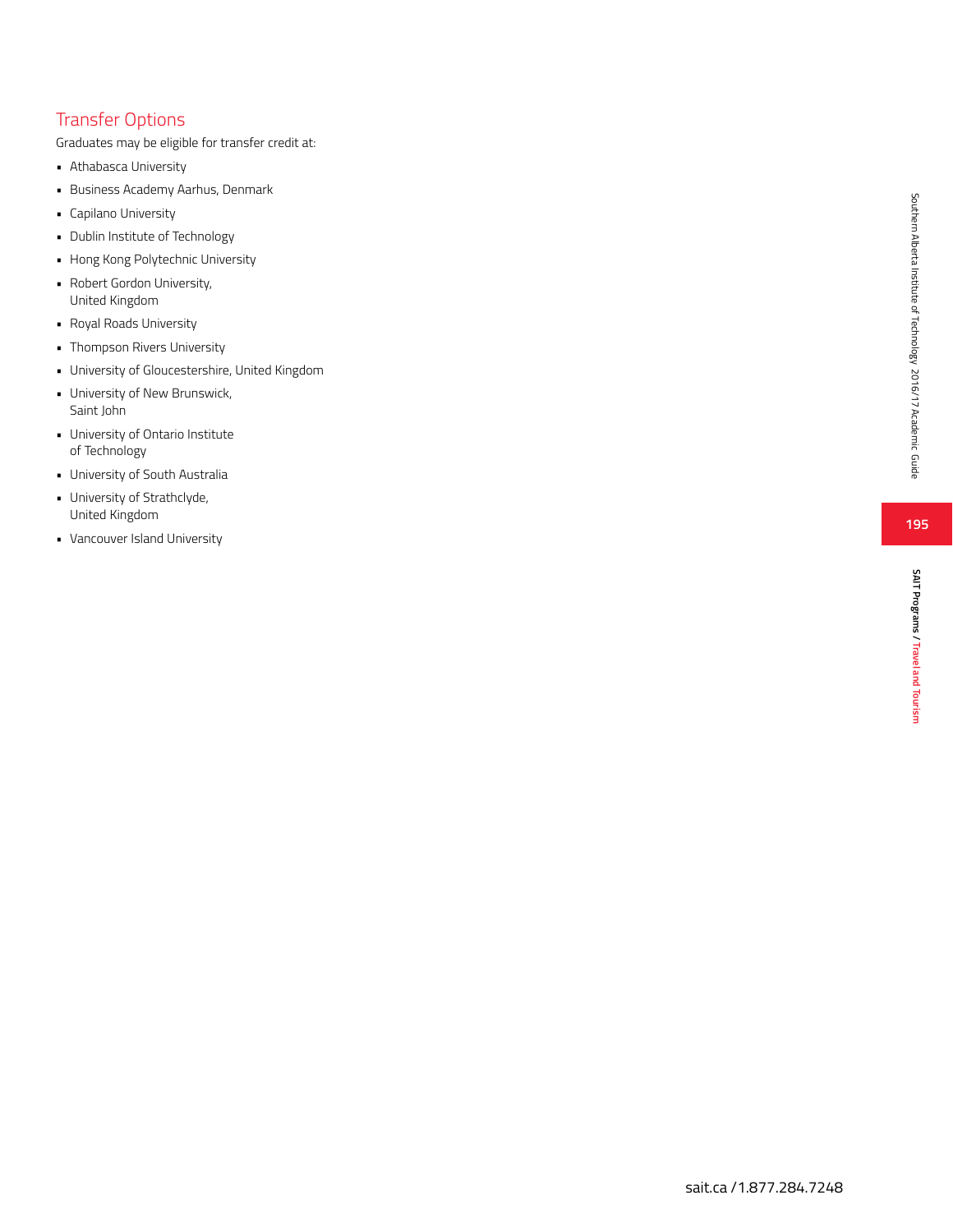# **Web Developer**

- **• 23-week Fast-Track certificate**
- **• Sep. and March starts**
- **• Includes an eight-week practicum**

#### **Contact Us**

School of Information and Communication Technologies Phone: 403.210.4522 or Email: fast-track@sait.ca

# Program Description

Can you imagine a world without the Web? Can you make it through a day without accessing an online service like Google, Facebook, or Wikipedia? Would you like to be a part of the industry that invents and advances the tools that make the online world possible?

SAIT's new 23-week Web Developer program will provide you with the skills required to enter this exciting field. Whether you want to create corporate websites, develop your own consulting business, or create the next hot Web service, this program will help you develop the creative and technical skills to design and construct user-friendly websites. Social media, multimedia, and e-commerce integration, web analytics, design tools and techniques, and career/ consulting essentials will also be included. After 15 weeks in class, enhance your training and start your career with an 8-week industry practicum.

# Program Overview

#### **Your Career**

Graduates may find employment as a web developer, web designer, webmaster, Intranet developer, and web analyst.

#### **Student Success**

Students with higher grades usually experience more success in SAIT programs. This is an intensive program requiring a commitment of both time and energy; students who experience success are those who make their education a priority throughout the program.

#### **Credentials and Accreditation**

After successfully completing this program, graduates will receive a SAIT certificate as a Web Developer.

## Progression

Students must attain a PGPA and/or a CGPA of 2.0 or better in each semester and pass the necessary prerequisite courses to progress through the program. To qualify for graduation, students must pass all courses, attain a CGPA of 2.0 or better and complete course requirements within the prescribed timelines.

## Admission Requirements

- At least 60% in English Language Arts 30-1 or English Language Arts 30-2 or equivalent OR,
- A minimum of two years post-secondary education from a recognized university, institute or college.
- All applicants must demonstrate English Language Proficiency prior to admission, including students educated in Canada.

Due to the tight integration of the courses in the Web Developer (WBDV) program, credit for Prior Learning is not available.

# Selection

Selection is done on a continuous basis. It is important to apply early and ensure all supporting documents are submitted promptly since the program is in high demand.

If student financing is required, apply at least 8-12 weeks prior to the program start date to ensure adequate time to complete the process. Financing must be in place prior to the program start date.

Email is the main form of communication during the admission/ selection process. Check your email account regularly to ensure you do not miss any important communications. Please remember to check your "junk" mail, or add sait.ca to your safe senders list.

There are 24 seats offered in each intake.

#### **Selection Criteria**

Selection is based on the following criteria:

- Current resumé outlining previous education and experience.
- ICT Fast-Track Career and Program Investigation Form This form will be emailed to you once you have applied. It will be scored to determine suitability for the program; please be detailed and thorough.
- In addition to the transcripts submitted to Student Services/ Office of the Registrar, please provide a photocopy of your educational transcripts and any other supporting documents to the School of ICT Fast-Track office by email to fast-track@sait.ca or fax to 403.210.4523.
- Proof of previous computer programming and/or relational database experience. Transcripts, substantial industry experience or certifications will be considered. An introductory computer programming course such as CMPP-205 Introduction to Programming in C or completion of a specified online tutorial may be required. Attend a mandatory selection appointment once the above documents have been submitted. Telephone appointments can be scheduled for out-of-town applicants.

The final decision for acceptance into the program will be determined by the Academic Chair.

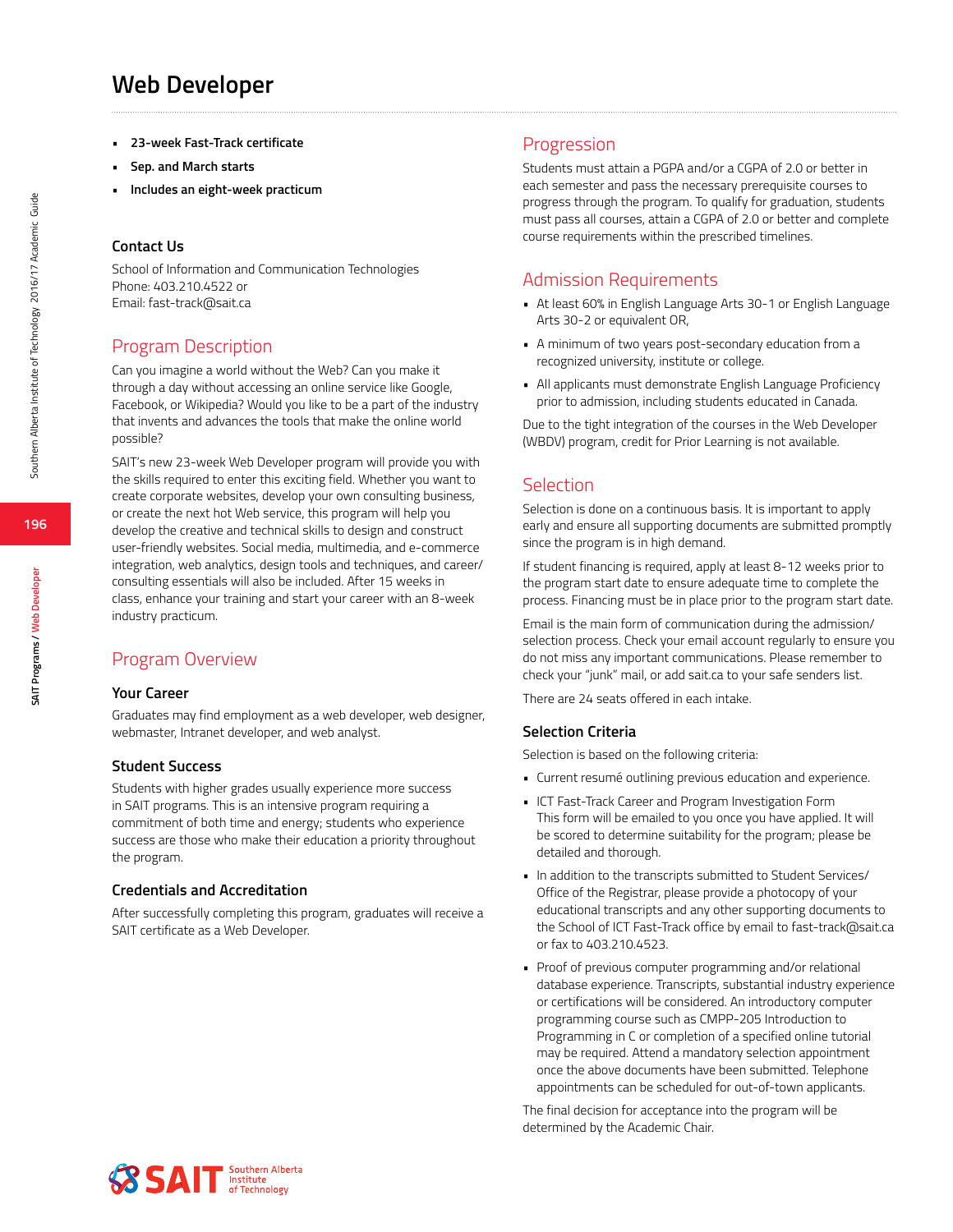#### **Ideal Applicant**

The ideal candidate for the Web Developer (WBDV) program will be both creative and technical in nature. You are collaborative and work well in teams. You are capable of learning independently and enjoy self-directed study. Most importantly, you possess some previous knowledge of web development or design.

#### **Selection Process**

Selection appointments are arranged once documentation has been submitted. Applicants are contacted on a first-come, firstselected basis. Once the program is full, applicants will continue to be selected and added to the waitlist.

# Costs and Supplies

#### **Tuition and Fees (Subject to change)**

- Please refer to the Tuition and Fee Table.
- International students, please refer to International Student Fees.
- For student funding, please refer to Financial Assistance.

#### **Books and Supplies (Subject to change)**

• Tuition includes all course materials, books and access to appropriate technology.

#### **Program Outline**

| • CPNT 260 - Web Page Construction Fundamentals          | 1.5 credits |
|----------------------------------------------------------|-------------|
| • CPNT 261 - Web Multimedia                              | 1.5 credits |
| • CPNT 262 – Web Client and Server Programming           | 1.5 credits |
| • CPNT 263 - Web Design Tools and Techniques             | 3 credits   |
| • CPNT 264 – Career and Consulting Essentials            | 1.5 credits |
| • CPNT 265 – The Business of the Web                     | 1.5 credits |
| • DSGN 270 - Web Design Theory and Social Media Concepts | 1.5 credits |
| • PRAC 276 - Web Developer Practicum                     | 3 credits   |
| <b>Total Credits</b>                                     | 15          |

# Transfer Options

Transfer credit may be available at other post-secondary institutions where credits from SAIT programs could be evaluated on an individual basis. Interested students should contact the postsecondary institute of their choice for more information.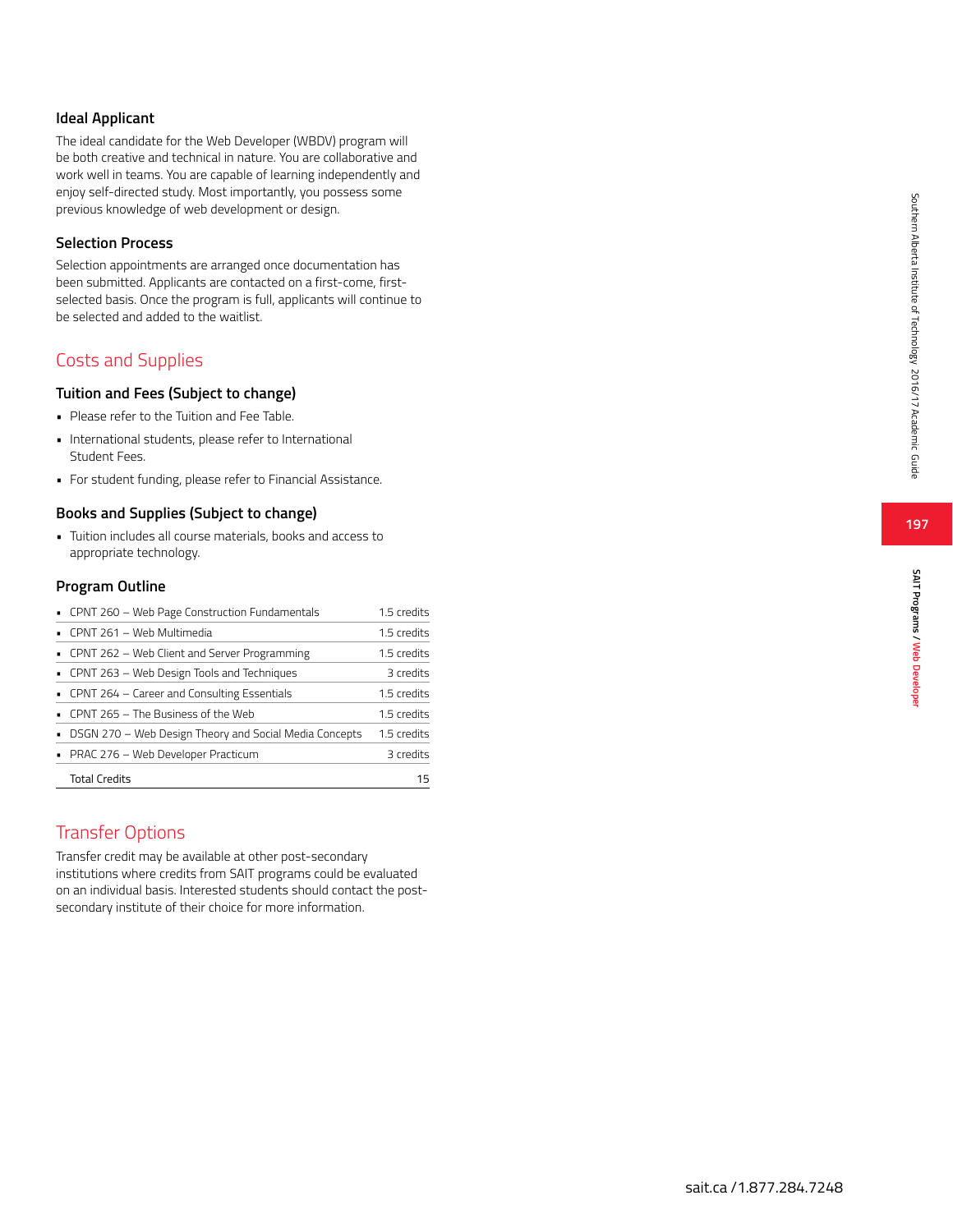# **Welding Engineering Technology**

- **• Two-year diploma**
- **• Fall start**
- **• Distance delivery options**
- **• High-industry demand**

#### **Contact Us**

School of Manufacturing and Automation Room T470, Thomas Riley Building Phone: 403.284.8641 or Email: ma.info@sait.ca

# Program Description

The Welding Engineering Technology program offers full- time, two years of hands-on education. The first year focuses on academic fundamentals and structural steel design and fabrication. During the second year you will learn pressure vessel design, construction and testing. You will design, build and test a pressure vessel as part of your final project. Practical welding skills are also developed to gain an in-depth understanding of welding processes.

# Program Overview

#### **Your Career**

Graduates may find work as welding specialist on engineering teams, researchers, supervisors, quality control and inspection officers and in technical sales. As a specialist on the engineering team, the technologist not only understands the welding processes used in metal fabrication, but is also trained in quality control, welding metallurgy, codes, fabrication techniques, inspections, drafting, weld design, management and supervision, computer skills, and project management.

#### **Student Success**

Students with higher secondary or post-secondary marks usually experience greater success in SAIT programs.

#### **Credentials and Accreditation**

After successfully completing this program, graduates will receive a SAIT diploma in Welding Engineering Technology.

Graduates may apply for their Certified Engineering Technologist designation after two years of appropriate industrial experience. While at SAIT, students are encouraged to become members in the Canadian Welding Association (cwa-arcs.org/), American Society for Materials (asminternational.org/portal/site/www/), Society of Automotive Engineers (sae.org/) and American Society of Quality (asqcalgary.org/ee/).

## Progression

Students must attain a PGPA and/or a CGPA of 2.0 or better in each semester and pass the necessary prerequisite courses to progress through the program. To qualify for graduation, students must pass all courses, attain a CGPA of 2.0 or better and complete course requirements within the prescribed timelines.

## Admission Requirements

Completion of the following courses or equivalents:

- At least 50% in Math 30-1 or Pure Math 30, or at least 70% in Math 30-2, AND,
- At least 50% in English Language Arts 30-1 or English Language Arts 30-2, AND,
- At least 50% in Chemistry 20 or Science 30.
- All applicants must demonstrate English Language Proficiency prior to admission, including students educated in Canada.

## Selection

Applications and proof of the admission requirements (transcripts and/or anticipated final grades) must be submitted prior to Feb. 28 to be considered for selection.

Applications received after Feb. 28 will be placed on a secondary waitlist and applicants will be contacted if seats become available.

#### **Selection Criteria**

- Qualified applicants will be emailed a selection package and asked to complete a career investigation report.
- Selection will begin in March and offers will be extended in April.
- Applicants who fail to submit the career investigation report will be excluded from selection.

Failure to meet anticipated final grades will result in offers being rescinded.

# Costs and supplies

#### **Tuition and Fees (Subject to change)**

- Please refer to the **Tuition and Fee Table.**
- International students, please refer to **International Student Fees.**
- For student funding, please refer to **Financial Assistance.**

#### **Books and Supplies (Subject to change)**

• Books and Supplies are approximately \$1,600 for the first year and \$1,000 for the second year.





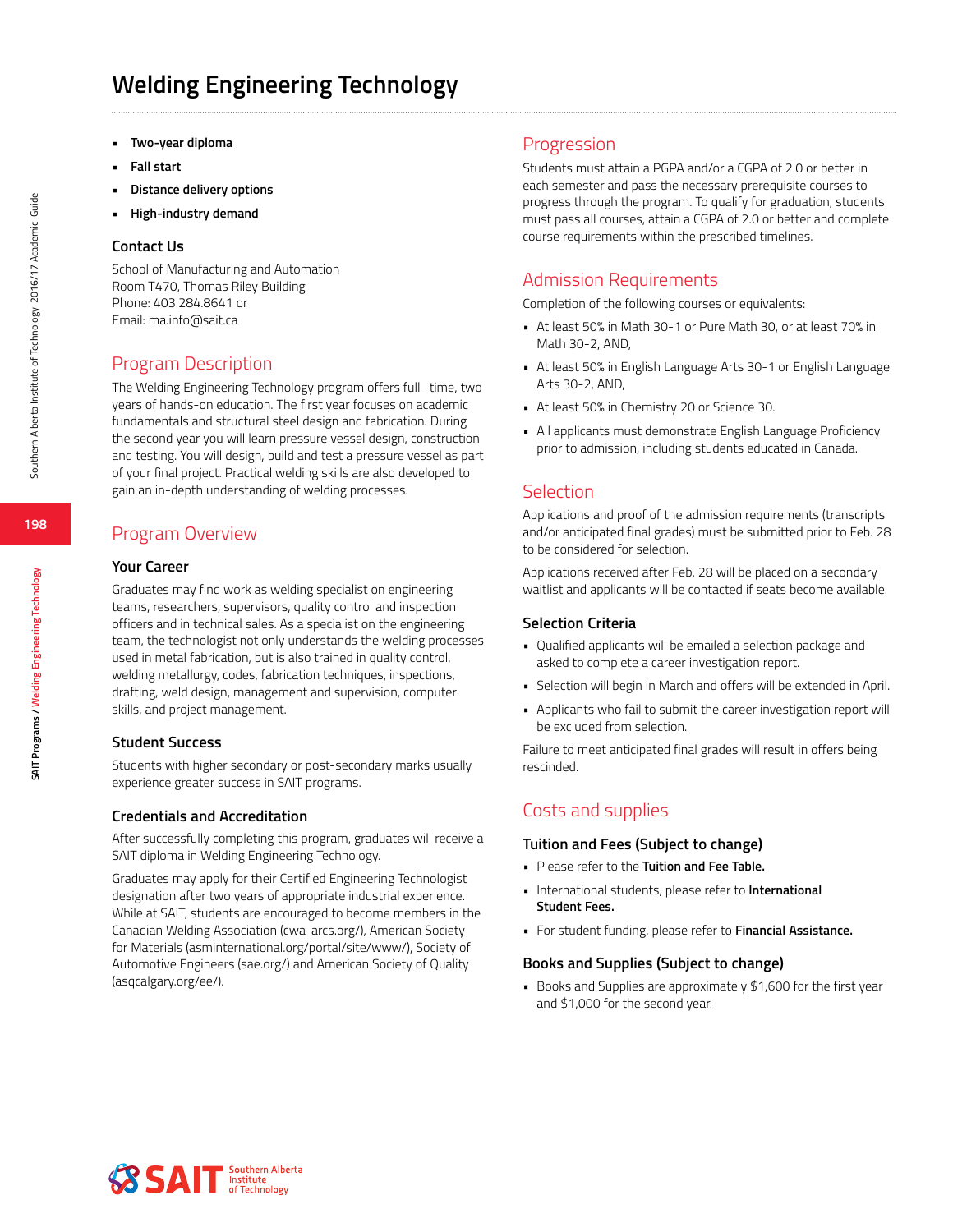# Program Outline

#### First Year

#### Semester 1

| COMP 220 - Computer Fundamentals                           | 3 credits   |
|------------------------------------------------------------|-------------|
| EMTL 201 - Materials Identification and Inspection         | 1.5 credits |
| EMTL 250 - Engineering Materials                           | 3 credits   |
| MATH 238 - Math for Engineering and Tech I                 | 3 credits   |
| PHYS 235 - Engineering Physics                             | 1.5 credits |
| WDSG 235 – Weld and Inspection Practices I                 | 3 credits   |
| Semester 2                                                 |             |
| BLPR 282 – Blueprint Reading for WET                       | 1.5 credits |
| CADD 211 - Drafting for Manufacturing                      | 1.5 credits |
| COMM 256 - Professional Communications and                 |             |
| <b>Presentation Skills</b>                                 | 3 credits   |
| $\blacksquare$ MATH 288 – Math for Engineering and Tech II | 3 credits   |
| MNGT 320 - Project Management<br>٠                         | 3 credits   |
| • WDSG 275 – Weld and Inspection Practices II              | 3 credits   |

#### Second Year Semester 3

# • CODE 315 – Codes and Regulations 3 credits • EMTL 280 – Welding Metallurgy 3 credits • ROBT 395 – Automated Manufacturing and Robotic Arc Welding Processes 3 credits • STAT 245 – Statistics for Engineering and Tech I 3 credits • WDSG 325 – Weld and Design Practices I 3 credits Semester 4 • EMTL 300 – Mechanics of Materials 3 credits • EMTL 353 – Failure Mitigation 1.5 credits • INSP 341 – Non-Destructive Inspection 3 credits • PROJ 377 – Research and Design Solutions 3 credits • STCS 255 – Engineering Statics 1.5 credits • WDSG 375 – Weld and Design Practices II 3 credits Total Credits 60

# Transfer Options

- 
- Graduates may be eligible for transfer credit at:<br>• Athabasca University<br>• British Columbia Institute of Technology<br>• Cape Breton University<br>• Memorial University of Newfoundland<br>• NAIT<br>• Thompson Rivers University<br>• Unive
- 
- 
- 
- 
- 
- University of Ontario Institute of Technology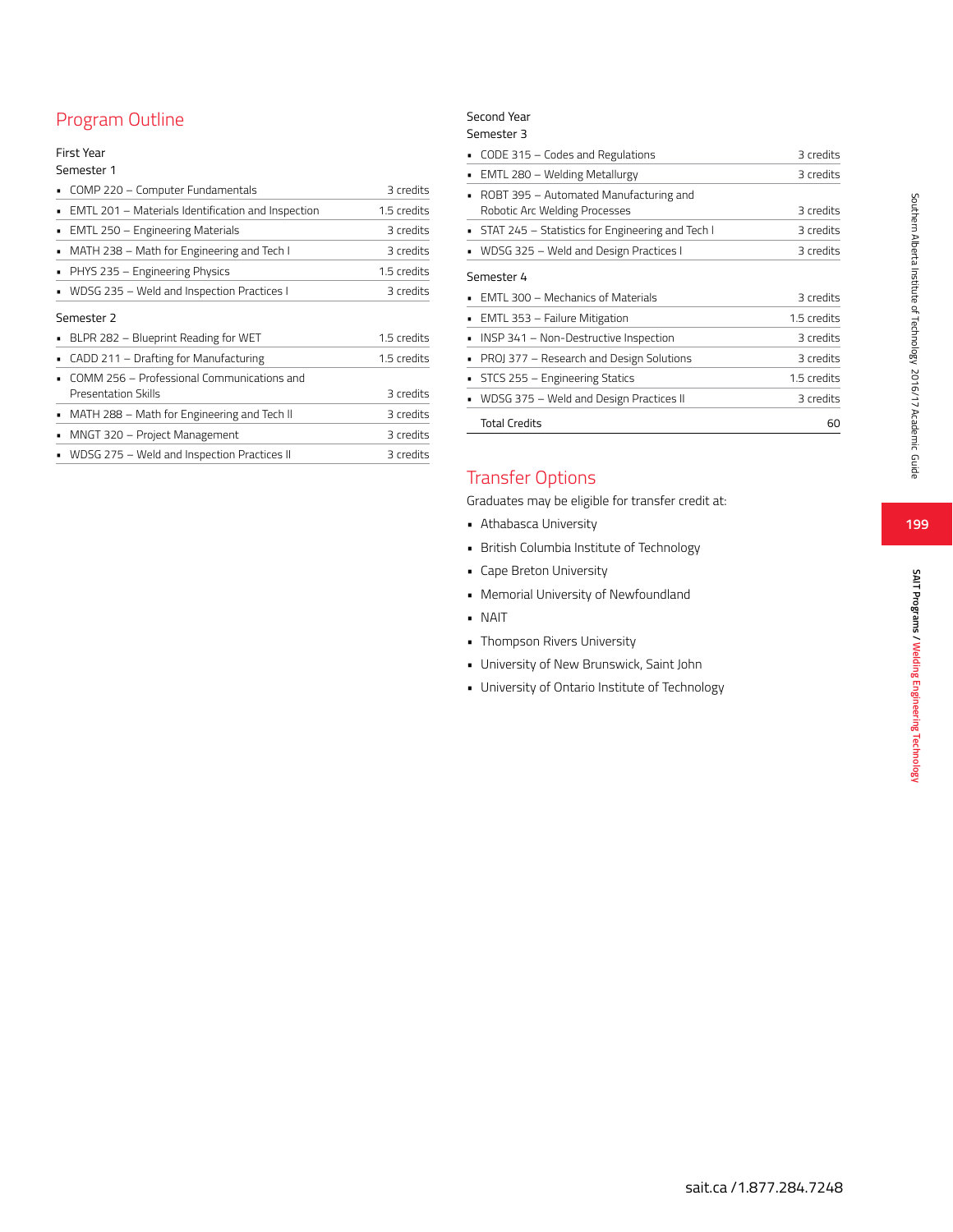# **Welding Technician**

- **• 24-week certificate**
- **• Fall and Winter start**
- **• New industry-driven offering**
- **• High-industry demand**

#### **Contact Us**

SAIT 403.284.7248 or 1.877.284.7248

## Program Description

Over the course of this full-time, 24-week program you will learn the skills and theory taught in the first and second period of the Welder apprenticeship program. You will learn how to join and sever metals using various processes used in the welding industry. You will also learn how to use other tools used in the welding industry.

Upon successful completion of the first 12-weeks, you will be eligible to write the first period Welder apprenticeship exam. At the end of the 24-weeks, providing you pass the first period exam and the last 12-weeks of the course, you will be eligible to write the second period Welder apprenticeship exam.

Upon successful completion of the entire program you will earn a SAIT Welding Technician Certificate.

## Program Overview

#### **Your Career**

Work conditions for welders vary from one job to another. Welders may work outdoors on construction sites, or indoors in production and repair shops. Travel may also be required on jobs such as oilfield-related welding. A 40-hour work week is typical, but overtime is occasionally required to meet project deadlines.

If you choose a career as a welder you'll need the following characteristics: manual dexterity, patience, good vision (corrective lenses are acceptable), good hand-eye coordination, and the ability to concentrate on detailed work. Being a welder is a rewarding career if you enjoy working with metal, physical work and working with little direction or supervision.

#### **Student Success**

SAIT will recognize students who successfully complete this program. The students will have the opportunity to write the provincial exam for welding first and second period.

Upon completion of the program, successfully writing the first and second period exams, and becoming indentured; the student will be able to complete his/her apprenticeship while employed in the normal manner.

#### **Credentials and Accreditation**

After successfully completing this program, graduates will receive a SAIT certificate in Welding Technician.

Graduates may be eligible to register as apprentices in the Welder apprenticeship program (WEP), once they find employment. They will also be able to challenge the first and second period WEP apprenticeship exams.

## Progression

Students must attain a PGPA and/or a CGPA of 2.0 or better in each semester and pass the necessary prerequisite courses to progress through the program. To qualify for graduation, students must pass all courses, attain a CGPA of 2.0 or better and complete course requirements within the prescribed timelines.

#### Admission Requirements

Successful completion of the following courses or equivalents:

- Math 10C, Math 10-3, Pure Math 10, or Applied Math 10, AND,
- English Language Arts 10-1 or English Language Arts 10-2
- All applicants must demonstrate English Language Proficiency prior to admission, including students educated in Canada.
- A pass mark in the SAIT Admission Examination (level 2) or equivalent is accepted in lieu of the above requirements.

**Note:** General Educational Development (GED) tests are not accepted in lieu of the admission requirements.

## Selection

There are no additional selection requirements. Admission will be extended on a first-qualified, first-offered basis until the program is full.

## Program Outline

| • MATH 104 - Math for Apprentice Trades           | 1.5 credits |
|---------------------------------------------------|-------------|
| • WLDG 202 - Gas Metal Arc Welding Level 1 Theory | 1.5 credits |
| • WLDG 203 - Gas Metal Arc Welding Level 1 Lab    | 3 credits   |
| • WLDG 212 - Gas Metal Arc Welding Level 2 Theory | 3 credits   |
| • WLDG 213 - Gas Metal Arc Welding Level 2 Lab    | 3 credits   |
| • WLDG 252 - Gas Tungsten Arc Welding Theory      | 1.5 credits |
| • WLDG 253 - Gas Tungsten Arc Welding Lab         | 3 credits   |
| • WLDG 254 - Shielded Metal Arc Welding Theory    | 1.5 credits |
| • WLDG 255 - Shielded Metal Arc Welding Lab       | 3 credits   |
| • WLDG 256 - Pattern Development                  | 1.5 credits |
| <b>Total Credits</b>                              | 22.5        |



**SAIT Programs / Welding Technician**

SAIT Programs / Welding Technician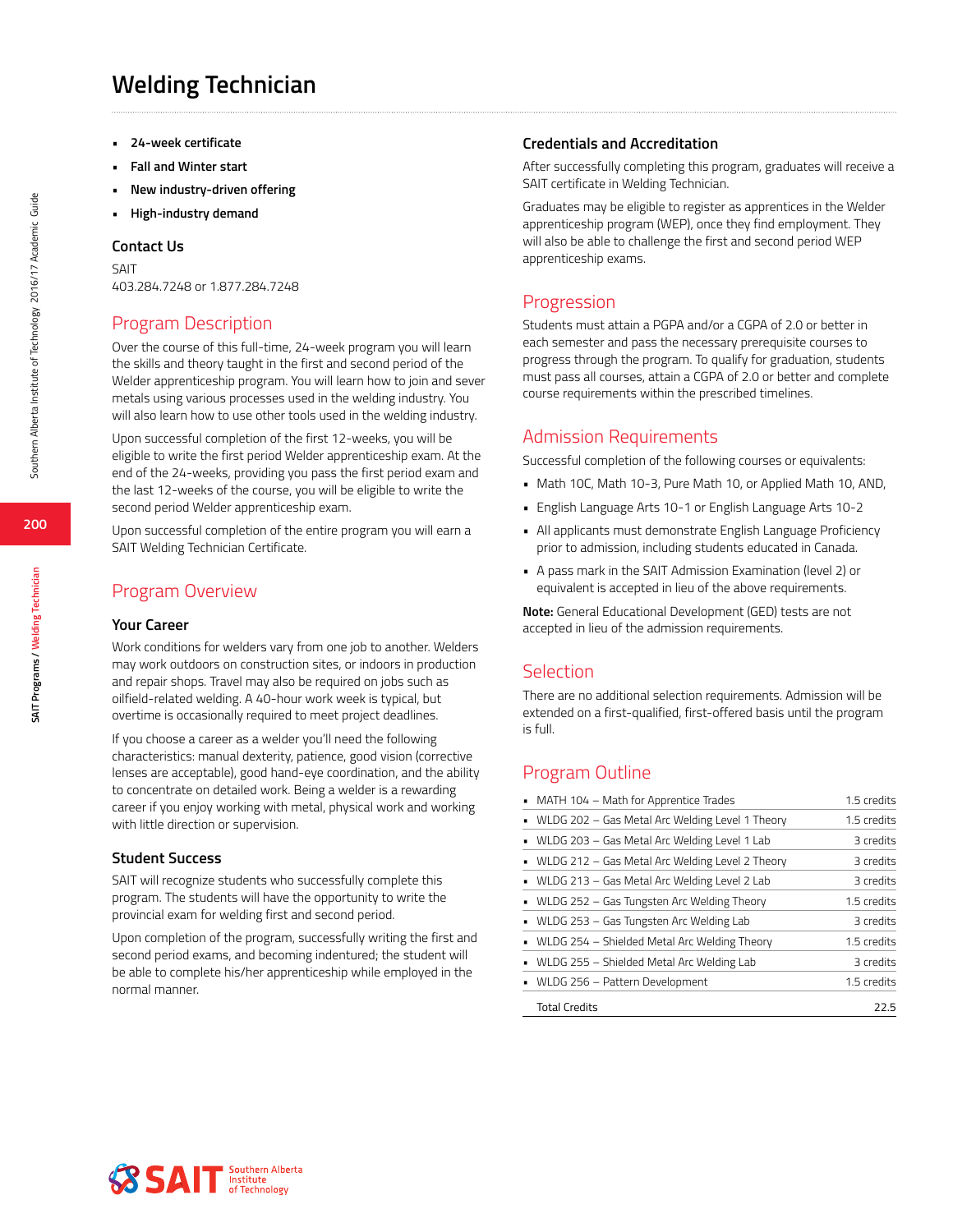Southern Alberta Institute of Technology 2016/17 Academic Guide **201**Southern Alberta Institute of Technology 2016/17 Academic Guide

201

# Apprenticeship Training and Pre-employment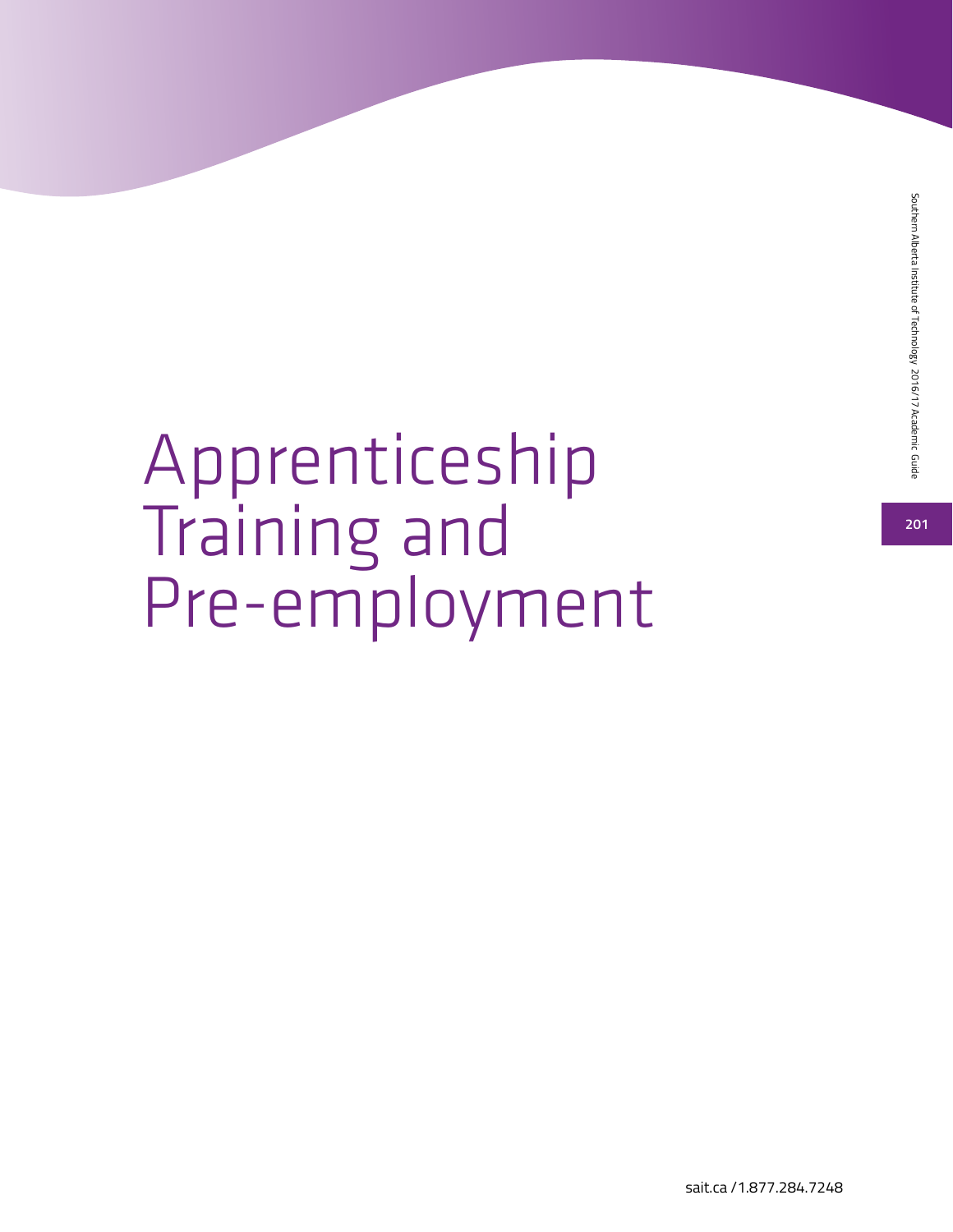# How does apprenticeship work?

Apprenticeship is an education and training system that teaches trade knowledge and skills through on-the-job training and formal instruction. The on-the-job training is provided by the employer and supervised by a journeyman. The formal instruction is arranged by the Alberta Learning Apprenticeship Branch and provided by various postsecondary institutions and training establishments. An apprenticeship training program is mandatory when gaining a trade credential.

About 80 per cent of the apprentice's training takes place on the job. The other 20 per cent of the training is formal instruction at postsecondary institutions or training establishments.

# What is a trade?

A wide variety of vocations can be classified as trades, and in fact the list of trades differs in each province. In Alberta, a trade is designated under the Apprenticeship and Industry Training Act.

# What is an Apprentice?

An apprentice works on the job while he or she learns a trade. An apprentice has an apprenticeship contract with an employer that is registered with the Alberta government. An apprentice attends formal instruction. There are about currently about 46,000 registered apprentices in Alberta.

# What is a Journeyman?

A journeyman has learned the skills of the trade. Most journeymen hold a certificate in their trade. The Alberta Journeyman Certificate indicates that the holder has met certain standards and learned the skills of the trade. About 13 per cent of Alberta's working age population hold trade certificates.

# How long is an apprenticeship training program?

Apprenticeship training programs vary with the trade. The longest programs run for four periods of training (about four years). A period of training for each trade usually has two components, a specific number of hours of on-the-job training and a set amount of formal instruction. The amount of formal instruction ranges from three to 12 weeks per period.

# How much does an apprentice earn?

Apprentices earn a percentage of the journeyman wage in their trade at the company in which they are employed. The apprentice's wage varies from 40 per cent to 90 per cent of the journeyman's wage, depending on the trade and depending on how much training the apprentice has completed. The apprentice's wage increases as the apprentice progresses from one level of training to the next.

An employer must pay a Registered Apprenticeship Program (RAP) apprentice at least the basic minimum wage.

# What is RAP?

RAP, the Registered Apprenticeship Program, is a modified apprenticeship program that permits a high school student to become an apprentice while attending high school. A RAP apprentice accumulates hours of on-the-job training as credit toward his or her apprenticeship program, and credit toward a high school diploma, or certificate of achievement.

# How does an apprentice progress through the training?

To progress from one period of an apprenticeship training program to the next, an apprentice will:

- successfully complete the formal instruction;
- have the required hours of on-the-job training and a satisfactory report from the supervisor;
- pass the apprenticeship examination for that period of training (70% pass mark); and,
- Have the record book stamped by the nearest Alberta Learning Career Services Centre.

# The employer will:

- update the apprentice's record book by recording the on-the-job training provided, the hours worked, the type of work performed, and by evaluating the apprentice; and,
- forward the record book to the nearest Alberta Learning Career Services Centre.

After completing these steps an apprentice's wages should increase to the next level for that trade. The level may differ with each employer, but will be based on the journeyman wage rate in that company.

# What are the responsibilities of the employer?

The employer is responsible for:

- providing on-the-job training to the apprentice under the supervision of a journeyman;
- paying the apprentice's wages;
- providing time away from work so that the apprentice can complete the required formal instruction; and,
- maintaining the apprentice's record book.

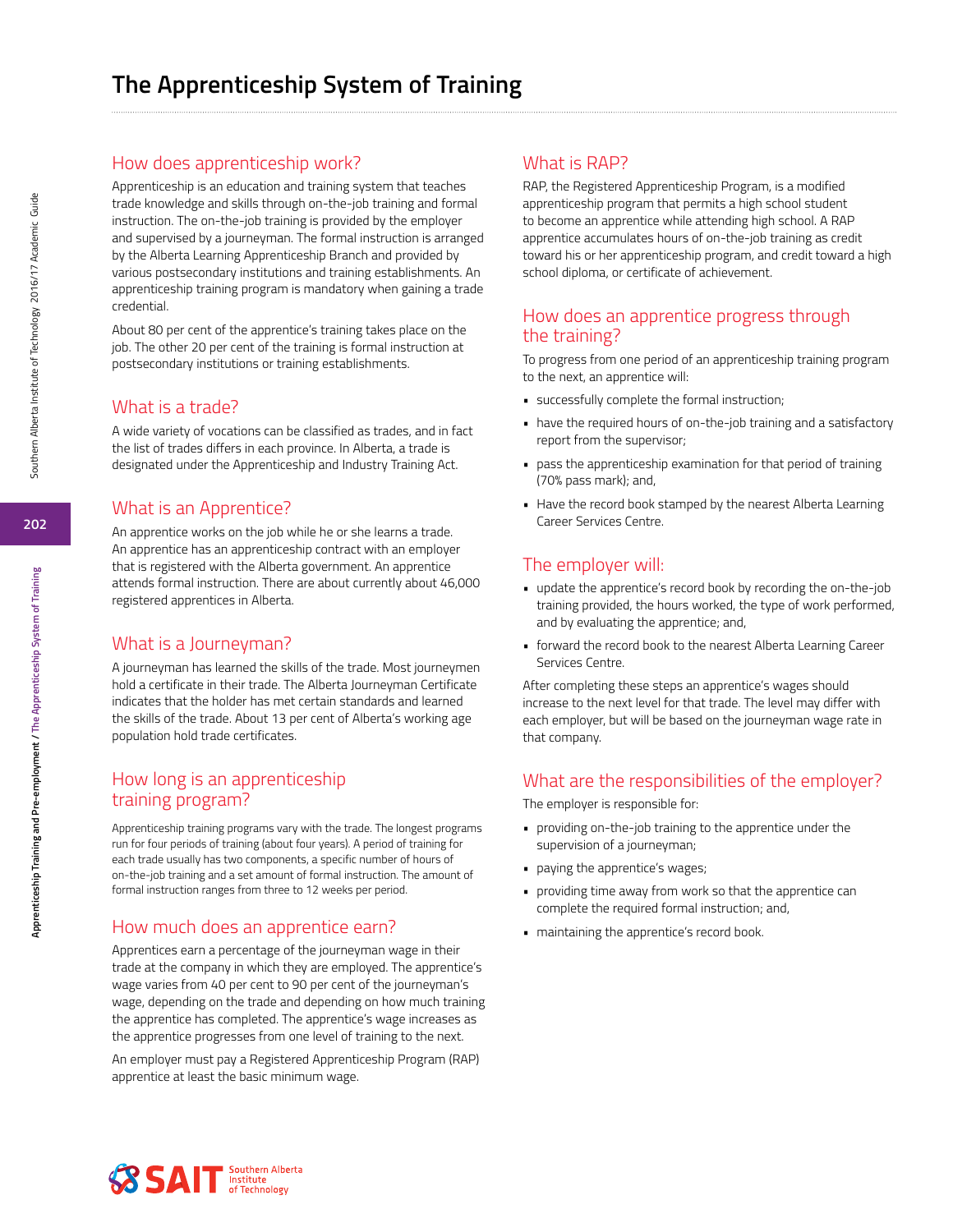**203**

# What are the responsibilities of the apprentice?

The apprentice is responsible for:

- completing the required on-the-job training as assigned by the employer **AND**, at the end of each period of apprenticeship,
- reviewing with his or her supervisor:
- the hours worked;
- the on-the-job training completed;
- ensuring that his or her record book is updated at the end of each period, and forwarded to the nearest Alberta Learning Career Services Centre;
- attending the required formal instruction;
- making arrangements to meet personal financial needs while attending formal instruction; acquiring the text books and supplies required for formal instruction;
- successfully completing the requirements of the formal instruction;
- completing the required examinations;
- advising the school:
	- if he or she becomes unemployed or employed by another person so that the contract of apprenticeship can be transferred;
	- if there is a change in address or employment;
- carrying his or her apprentice identification card at all times while at work and producing it on request; **AND**,
- registration for classes at the institution of his/her choice.

# Where does apprenticeship formal instruction take place?

Formal instruction is delivered at a variety of post-secondary institutions and training establishments, depending on the trade:

- technical institutes
- colleges
- vocational colleges
- private trade schools
- industry training centres.

# How much does an apprenticeship training program cost?

Tuition, SAIT Students' Association (SAITSA) fees and a \$67 Shop Supply fee have now been introduced. The apprentice also pays for textbooks and Independent Learning Modules (ILM).

#### **Tuition Fees**

Tuition fees are set by the Alberta Government for the 2016/17 academic year:

- $-4$  weeks  $-$  \$392
- 6 weeks \$588
- 7 weeks \$686
- 8 weeks \$784
- 10 weeks \$980
- $-12$  weeks  $-51,176$

The 2016/17 fees can be found in the online 2016/17 Apprenticeship Handbook on the financial information page.

Additional fees are charged on a user-pay system for parking, Students' Association and Campus Centre privileges. Please see below for SAITSA Fees.

#### **SAITSA Fees**

- $-4$  weeks \$35.96
- 6 weeks \$53.94
- 7 weeks \$62.93
- 8 weeks \$71.92
- 10 weeks \$89.90
- 12 weeks \$107.88

An additional Students' Association fee of \$8.99 per week of training is charged for each registered apprentice. This fee includes student services, student clubs, SafeWalk, special events, Survival Guide, The Odyssey Coffeehouse, The Gateway Restaurant and Bar, The Station Market, SAITSA Seconds (Used Books), and locker rentals. For more information, check out saitsa.com.

# How does an apprentice obtain an Alberta Journeyman Certificate?

An Alberta Journeyman Certificate is granted to an apprentice who:

- completes the required hours of on-the-job training and receives a satisfactory report from the supervisor;
- successfully completes the formal instruction;
- passes all required examinations; and,
- has forwarded his or her record book to the Career Development Centre, Alberta Learning, for completion.
- when an apprentice receives an Alberta Journeyman Certificate, the new journeyman can use the term "certified" with the name of the trade. This title lets employers and consumers know that a standard of quality or skill, established by industry, has been attained. Journeyman wages should now be paid.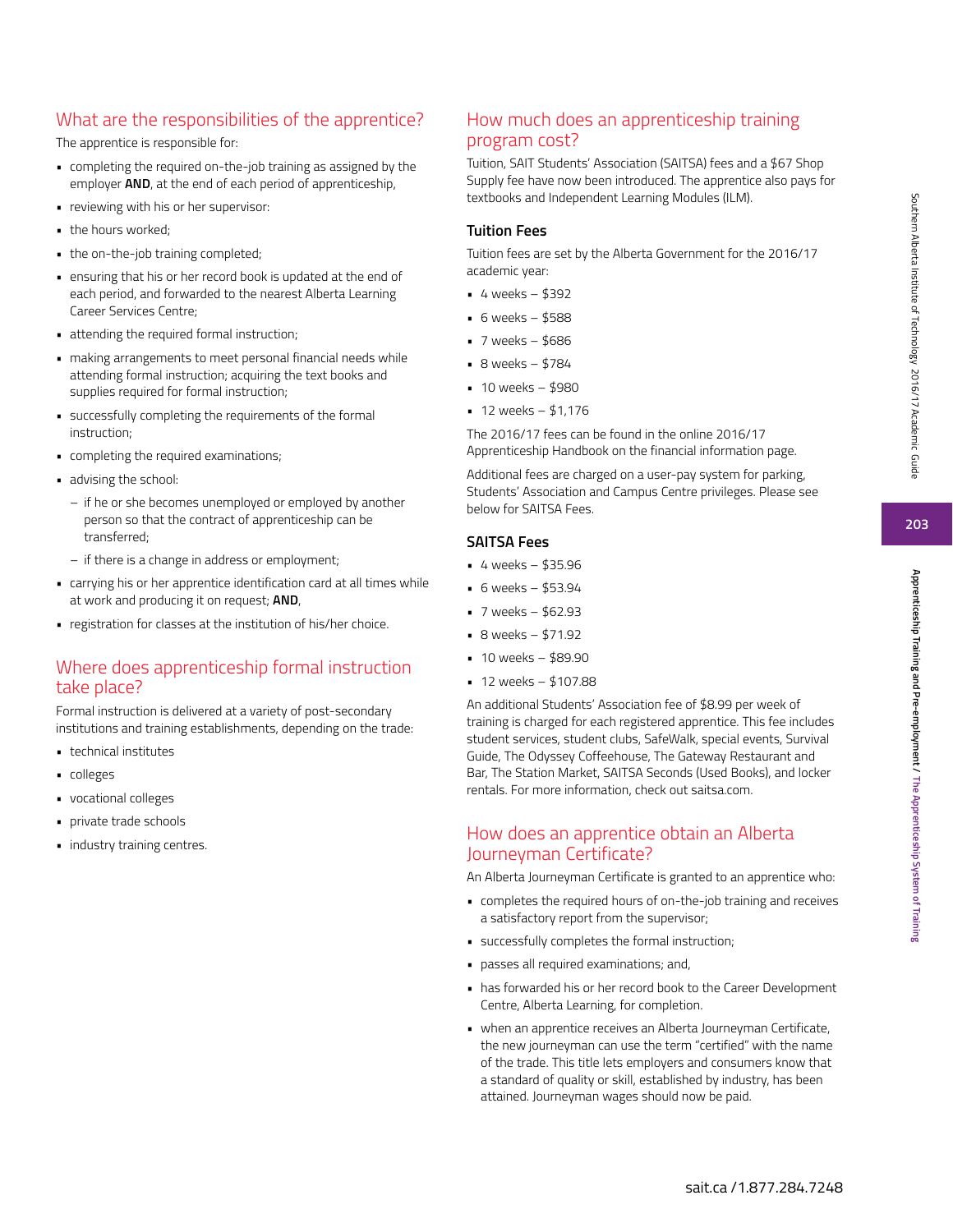# Where can the Journeyman work?

The Alberta Journeyperson Certificate is valid in the province of Alberta, and may be recognized in other provinces. If the journeyperson holds a certificate in one of the Interprovincial Standards (Red Seal) trades and is interested in working in another province, the journeyperson can write an Interprovincial Standards Program (Red Seal) exam. Journeymen who carry an Interprovincial Standards Program Red Seal on their provincial certificate would not have to write any further examinations to qualify for certification in any other province in Canada.

# How to become a Registered Apprentice

#### **Entrance Requirements**

Currently, to enter an apprenticeship you must have the educational qualifications required for the trade to which you apply. It is to your advantage to obtain as much education as possible. The further you go in school the better your chances will be to get an apprenticeship and succeed in your training. In trades where a minimum level of education is required, you must present a transcript of your school marks when you apply for apprenticeship. If you cannot obtain a school transcript, you will be required to write an approved entrance exam. In certain trades, all applicants must write an entrance exam.

Perhaps the most difficult entrance requirement to meet is finding suitable employment with an employer who is a journeyman or employs a journeyman in the trade of your choice. To apply for an apprentice position, you should go in person to firms that work in the trade you have selected. You may have to apply to several firms before you find an employer who has a position for an apprentice.

#### **Application Procedures**

Once you're employed, apprenticeship forms must be signed by both you and your employer. Application forms are available online. If you think you have related work experience and/or training that could be credited toward your apprenticeship, discuss it with your employer and request credit on the application form. Once your application for apprenticeship is approved and your school transcripts or entrance exam marks are recorded, final approval is given and contracts are drawn up.

#### **Contracts**

A contract is signed by the apprentice and the employer. Before signing the contract, you should read it carefully to know your obligations and responsibilities and those of your employer.

Once signed, the contract is registered with the Apprenticeship and Industry Training Division. An identification card, course outline booklet and an apprentice record book are issued to you. At this point your apprenticeship training begins.

# Registering for apprenticeship training at SAIT

Register for apprenticeship training at SAIT by contacting Student Services at:

- **• Phone:** 403.284.7248
- **• Toll free:** 1.877.284.7248
- **• Fax:** 403.284.7112

#### **In person:**

SAIT Student Services Room MA211, 2nd floor, Heritage Hall 1301 – 16 Ave NW Calgary, AB T2M 0L4

Payment or sponsorship information is due upon registration.

Visit Trade Secrets for the Apprenticeship Training Schedule (includes intake dates).

## Technical training at post-secondary schools

Apprentices are required to attend technical training courses anywhere from four to 12 weeks in length in each period of apprenticeship. Tuition fees are charged to apprentices. For the technical courses, you must also purchase textbooks, manuals, information packages and specified supplies that may include articles of clothing and/or tools.

#### Apprenticeship training locations at SAIT

A number of apprenticeship programs utilize the facilities developed at SAIT. SAIT offers excellent lab facilities, workshops, cafeterias and other support services. The majority of trades are taught at our main SAIT campus location at 1301- 16 Avenue NW. We also have another facility at the Mayland Heights campus where railway courses are taught. The Buck Crump Building located at 1940 Centre Avenue NE.

#### Apprenticeship training programs in Alberta

The Apprenticeship Program that leads to Journeyperson status in 51 trades in Alberta operates under the direction of the Apprenticeship and Industry Training Board, and Alberta Innovation and Advanced Education. Apprenticeship training programs are offered to registered apprentices only. The Apprenticeship and Industry Training Division automatically sends school schedules for technical training to the apprentice in May. New tuition and registration information will be attached.

Visit Trade Secrets for the Apprenticeship Training Schedule (includes intake dates).

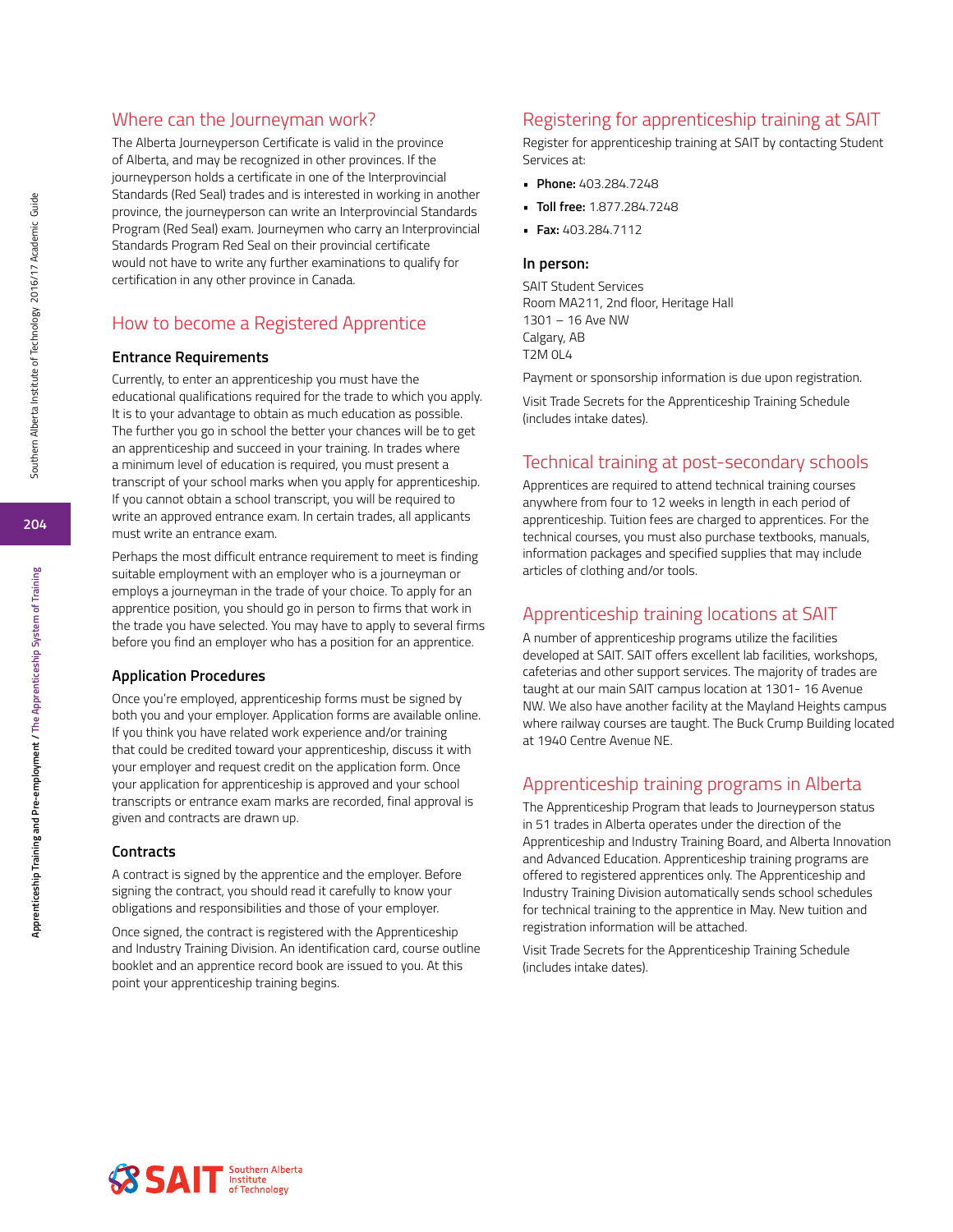# **205**

# Accreditation

Training programs related to several of the apprenticeship trades are available in Alberta high schools, colleges and technical institutes. These approved programs are not part of the apprenticeship system. However, people who successfully complete them may receive technical training credits toward an apprenticeship training program after they have become employed as apprentices. Upon the recommendation of the employer, and depending upon the trade and the school program completed, credits may be given. All applications requesting time or training credits are evaluated on an individual basis by the Apprenticeship and Industry Training Division and may also have to be approved by the Local Apprenticeship Committee.

Before enrolling in any apprenticeship-related program (pre-employment or otherwise) in a high school, college or technical institute, find out if you will be able to obtain credit toward the apprenticeship program of your choice. You can do this by contacting your local Apprenticeship Regional Office.

# SAIT's Pre-Employment training programs

SAIT offers pre-employment training courses in apprenticeship related areas which have been approved for accreditation. Upon an employer's recommendation and with the approval of the Executive Director of the Apprenticeship and Industry Training Division, these courses may be accredited toward apprenticeship for first period technical training. There are also several one and two year technology programs that are related to an apprenticeship trade and graduates of these programs may be considered for accreditation.

| Pre-Employment Cabinetmaker                                    | 403.284.8367 |
|----------------------------------------------------------------|--------------|
| Pre-Employment Carpenter                                       | 403.284.8367 |
| Pre-Employment Electrician                                     | 403.284.8641 |
| Pre-Employment Millwright                                      | 403.284.7352 |
| Pre-Employment Plumbing                                        | 403.284.8367 |
| Pre-Employment Refrigeration and Air Conditioning 403.284.8367 |              |
| Pre-Employment Sheet Metal                                     | 403.284.8367 |
| Pre-Employment Steamfitter-Pipefitter                          | 403.284.8367 |

Other courses may be available. Call the SAIT Student Services at 403.284.7248 to check if Pre-employment programs are available in your area of interest.

# Apprenticeship and Trade Certification Branch Regional Offices

Information about apprenticeship programs may be obtained at one of the apprenticeship regional offices. Inquiries should be made to the nearest regional office.

**Grande Prairie:**

**Hinton:**

Phone: 1-800-248-4823 Fax: 780.538.5237

Phone: 1-800-248-4823 Fax: 780.865.8269 **Lethbridge:**

Phone: 1-800-248-4823 Fax: 403.381.5795 **Medicine Hat:**

Phone: 1-800-248-4823 Fax: 403.529.3564 **Peace River:**

Phone: 1-800-248-4823 Fax: 780.624.6476

Phone: 1-800-248-4823 Fax: 403.340.5153 **Slave Lake:**

Phone: 1-800-248-4823 Fax: 780.849.7121 **Vermilion:**

Phone: 1-800-248-4823 Fax: 780.853.8203

**Red Deer:**

#### **Calgary:**

Suite 200, Willow Park Centre 10325 Bonaventure Drive SE T2J 7E4

**Career Services** Phone: 403.297.6347 Fax: 403.297.5183

# **Apprenticeship**

Phone: 1-800-248-4823

**Edmonton:** 7th Floor, Capital Health Centre South Tower 10030 107 Street T5J 4X7

#### **Apprenticeship**

Phone: 1-800-248-4823 Fax: 780.422.3734

#### **Bonnyville:**

Phone: 1-800-248-4823 Fax: 780.826.1904

## **Fort McMurray:**

Phone: 1-800-248-4823 Fax: 780.743.7492

# Designated apprenticeship trades available at SAIT

This information is available online at tradesecrets.alberta.ca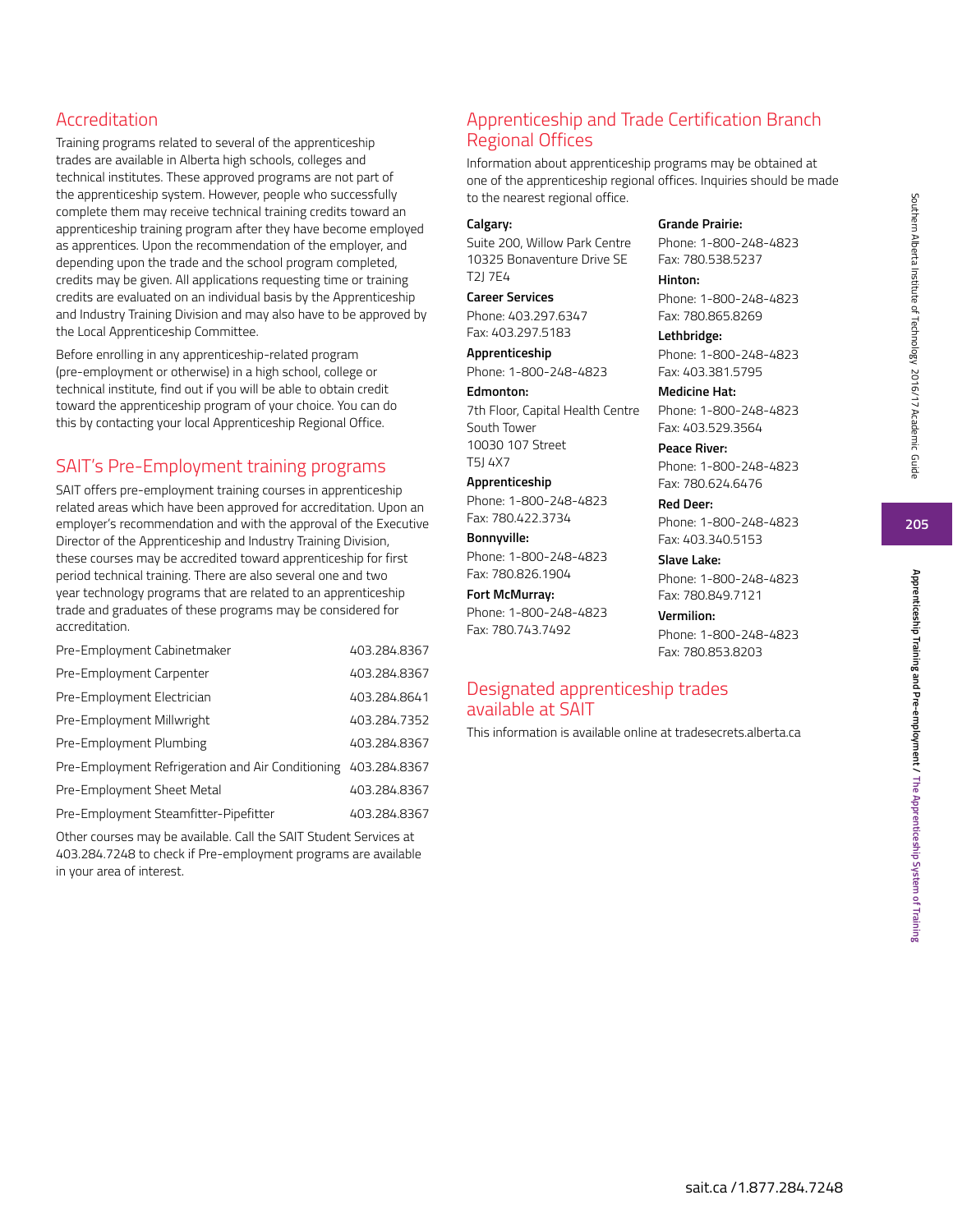SAIT offers a blended learning option (online apprenticeship courses combined with on-campus labs) for the following trades:

- **• Automotive Service Technician**
- **• Carpentry**
- **• Electrical**
- **• Plumbing**
- **• Welding**

# What is blended learning?

SAIT's blended learning programs allow apprentices to perform their theoretical training online before coming to SAIT's state-ofthe-art labs and shops to complete the hands-on portion of their training. Blended learning apprentices typically spend half the time at SAIT compared to what is required by a full-time apprenticeship student.

In the online environment, students use multimedia simulations, videos and electronic apprentice assessments while interacting with their instructors in a virtual classroom.

# The advantages of blended learning

The Blended learning program offers the best of both worlds for apprentices and employers. It's the easiest way for apprentices to keep working while completing their education, plus it allows employers to keep skilled workers on site for longer.

Blended learning apprentices will receive the same instruction as those in a block release program, but will have a greater amount of time to complete the theoretical portion of their training; programs that are traditionally completed in eight weeks are completed in eight to 16 weeks with blended learning.

#### **Additional benefits include:**

- Enjoy the privileges of a traditional apprenticeship student, including full access to SAIT amenities like the Library.
- Access to excellent instructors throughout your online and in-class training.
- Assistance in preparing for your practical exams.
- The ability to take the Alberta Apprenticeship Technical exam at SAIT.
- Benefit from the use of state-of-the-art training equipment.
- Engage in a highly successful program with a high pass rate.
- For out of town students, spend less time away from home to complete your training.

# Is blended learning training right for me?

Apprentices that are most likely to find success in the blended learning format have typically earned high marks in their previous training periods, are self-directed and enjoy working at their own pace. Although you have access to industry-trained instructors throughout your studies, you are responsible for setting the pace of your own learning and must complete the content in the required timeframe.

Students who are most often successful in this approach:

- Achieved an average grade of 80% or better on the last training period.
- Commit time each day to the program (approximately 10 hours per week is required).
- Are self-disciplined and motivated to work through an online program.
- Set interim goals and stick to them.
- Clearly communicate questions and challenges to the course instructor.
- Have access to and are comfortable working with a computer.

# How to register for apprenticeship blended learning

Students must first register with Alberta Apprenticeship Industry and Training (AIT) before they can register for a SAIT apprenticeship program.

Following admission, students will receive information from SAIT with the materials they need to begin the theory portion of their training. Once the online modules are completed, the students will come to SAIT to complete the in-class section of their training.

In order to complete each period, all blended learning apprentices must complete all of the online modules and the in-class labs.

Visit tradesecrets.alberta.ca for more information and program start dates. To register for apprenticeship training at SAIT, contact Student Services at:

Phone: 403.284.7248 Toll free: 1.877.284.7248 Fax: 403.284.7112

#### **For in person registration, visit:**

SAIT Student Services Room MA211, 2nd floor, Heritage Hall 1301 – 16 Ave NW Calgary, AB T2M 0L4

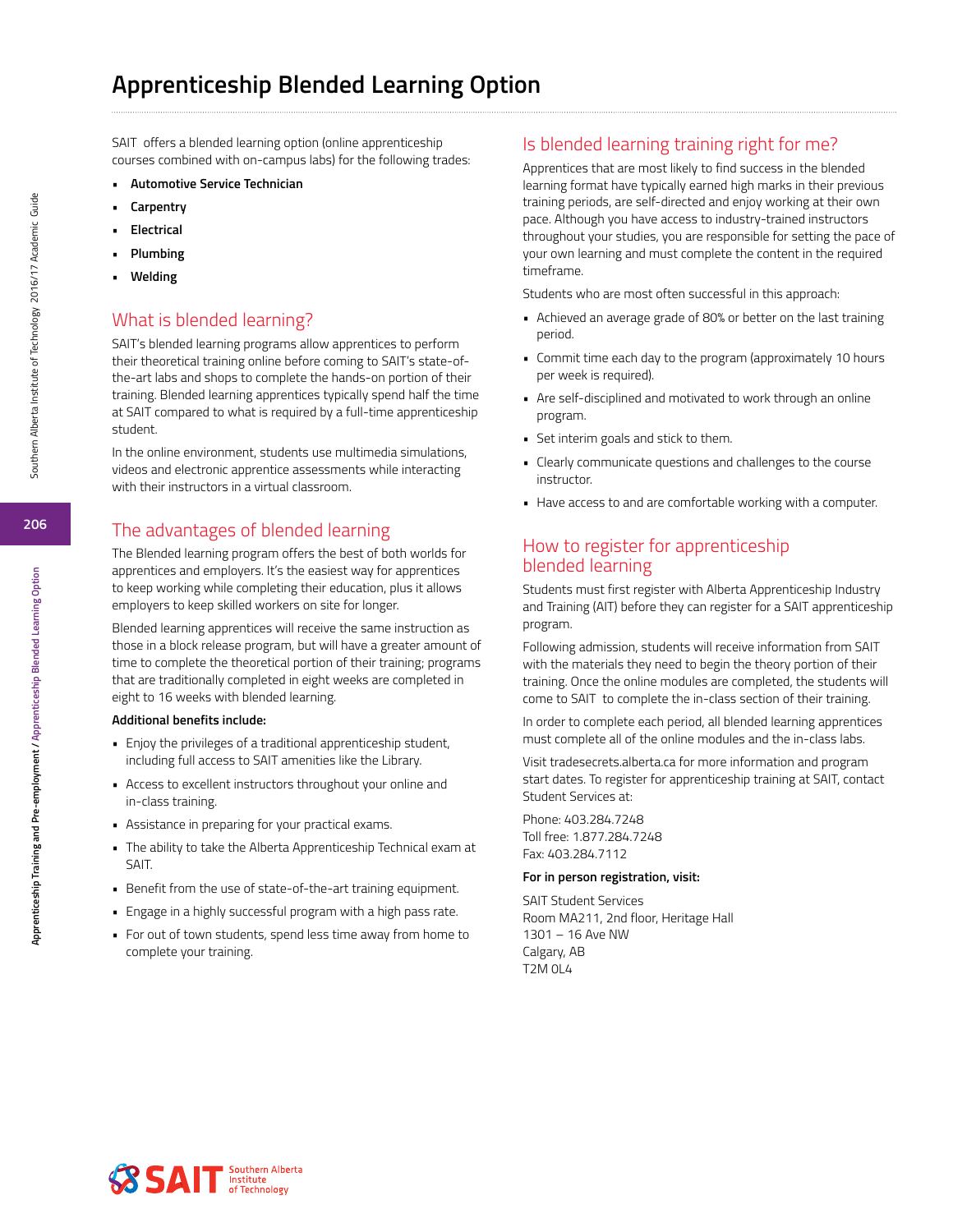# Agricultural Equipment Technician

- transportation.info@sait.ca
- Phone: 403.284.8471

## **SAIT offers the 2nd and 4th period training.**

Agricultural Equipment Technicians repair, overhaul and maintain agricultural equipment including tractors, tillage equipment, seeding equipment and harvesting equipment. They service and repair engines, transmissions, hydraulic systems, and electronic systems. They pinpoint problems; repair or replace broken, worn-out or faulty parts; reassemble and test repaired units; and assemble and adjust new agricultural equipment.

The Agricultural Equipment Technician apprenticeship program shares two common training periods with the Heavy Equipment Technician apprenticeship program. Apprentices in the Agricultural Equipment Technician apprenticeship program have the option of taking their 2nd and 4th period technical training at SAIT. Agricultural Equipment Technician 2nd period is equivalent to 2nd period Heavy Equipment Technician training and Agricultural Equipment Technician 4th period is equivalent to 3rd period Heavy Equipment Technician training. Apprentices may be eligible for financial support.

## **Entrance Requirements**

To enter an apprenticeship, you must have the educational qualifications required for the trade to which you apply. Entrance requirements are monitored by Alberta and Industry Training. Check out their website for more information.

See the Apprentice System of Training to find out about becoming a registered apprentice.

## **Apprentice Success Services**

Have you been out of school for some time? SAIT is committed to your success and is pleased to offer resources designed to prepare you for your training at SAIT and make your learning experience a successful one while in training. Visit Study Skills and Learning Strategies to learn how SAIT can promote your success.

# Appliance Service Technician

- ma.info@sait.ca
- Phone: 403.284.8641

If you have always enjoyed getting to the root of the problem and generally "fixing" things, then you should consider this program. You'll be trained to install, service, and repair commercial and household appliances, including ranges, freezers, refrigerators, washers and waste disposers and compactors. Working with the customer, you will determine why an appliance is not working and the most likely causes. Technicians prepare work orders, cost estimates and reports for billing purposes. Most technicians work alone with little supervision and the physical demands of the work vary. You may be required to move heavy appliances in excess of 25 kilograms and stand for long periods of time.

Apprentices may be eligible for financial support.

#### **Entrance Requirements**

To enter an apprenticeship, you must have the educational qualifications required for the trade to which you apply. Entrance requirements are monitored by Alberta and Industry Training. Check out their website for more information.

See the Apprentice System of Training to find out about becoming a registered apprentice.

#### **Apprentice Success Services**

Have you been out of school for some time? SAIT is committed to your success and is pleased to offer resources designed to prepare you for your training at SAIT and make your learning experience a successful one while in training. Visit Study Skills and Learning Strategies to learn how SAIT can promote your success.

# Auto Body Technician

- transportation.info@sait.ca
- Phone: 403.284.8471

This program will train you to repair and/or replace damaged motor vehicle structures and body components, prepare for refinishing, and apply interior and exterior finishes. You may specialize in prepping, refinishing, sheet metal and plastics repair, or frame straightening. Journeyman certification is available as a Prepper, Refinisher, or Repairer; or by combining these three areas you can become a fully certified Auto Body Technician.

Apprentices may be eligible for financial support.

#### **Entrance Requirements**

To enter an apprenticeship, you must have the educational qualifications required for the trade to which you apply. Entrance requirements are monitored by Alberta and Industry Training. Check out their website for more information.

See the Apprentice System of Training to find out about becoming a registered apprentice.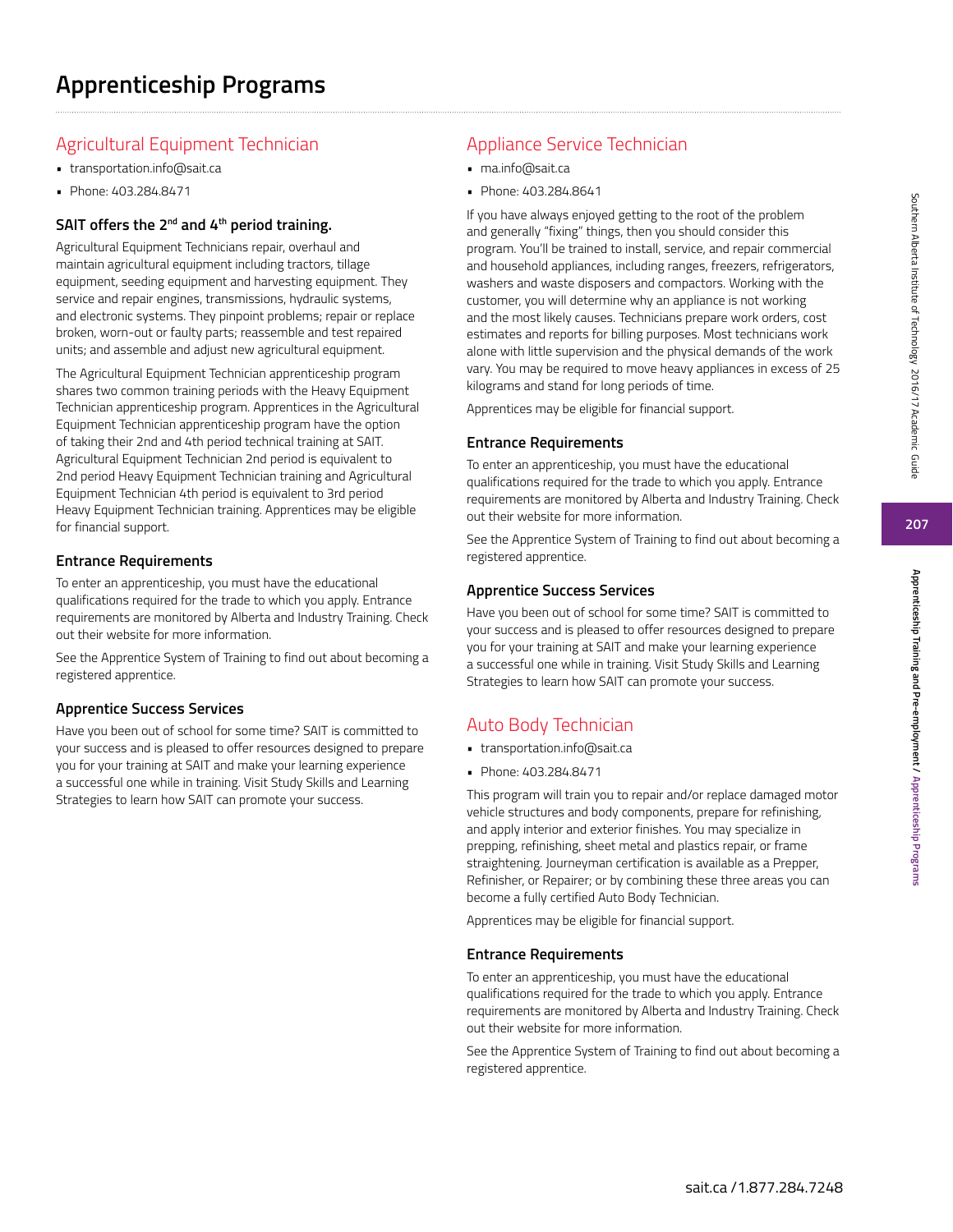#### **Apprentice Success Services**

Have you been out of school for some time? SAIT is committed to your success and is pleased to offer resources designed to prepare you for your training at SAIT and make your learning experience a successful one while in training.

Visit Study Skills and Learning Strategies to learn how SAIT can promote your success.

## Automotive Service Technician

- transportation.info@sait.ca
- Phone: 403.284.8471

This program will train you to perform preventative maintenance, diagnosis and repair on cars and light duty trucks. You will learn about all of the systems in today's vehicles utilizing stateof-the-art tools and equipment. Automotive apprentices and journeypersons are employed in a variety of businesses which include: dealerships, franchise shops, independent shops and fleet shops, as well as others. In addition to the regular fouryear automotive apprenticeship, SAIT offers two manufacturer apprenticeship programs: General Motors Automotive Service Educational Program (ASEP) and Ford Automotive Student Service Educational Training (ASSET).

Apprentices may be eligible for financial support.

#### **Entrance Requirements**

To enter an apprenticeship, you must have the educational qualifications required for the trade to which you apply. Entrance requirements are monitored by Alberta and Industry Training. Check out their website for more information.

See the Apprentice System of Training to find out about becoming a registered apprentice.

#### **Apprentice Success Services**

Have you been out of school for some time? SAIT is committed to your success and is pleased to offer resources designed to prepare you for your training at SAIT and make your learning experience a successful one while in training. Visit Study Skills and Learning Strategies to learn how SAIT can promote your success.

#### **Online Apprenticeship Learning**

SAIT's Blended Learning programs allow automotive service technician, carpentry, welding, electrical and plumbing apprentices to complete their theoretical training online before coming to SAIT's state-of-the-art labs and shops to perform the hands-on portion of their training.

#### Baker

- culinary@sait.ca
- Phone: 403.284.8612

Turn your passion for baking into a career as a Pastry Chef, Bakery Manager, Specialty Cake Decorator, Chocolatier or Entrepreneur. Train with exceptional instructors from around the world as you bake artisan breads, fine pastries, classic desserts and wedding cakes. The Baker Apprentice program provides you with formal instruction on both contemporary and traditional baking methods, in addition to, important management skills on food regulations, costing and merchandising.

Apprentices may be eligible for financial support.

#### **Entrance Requirements**

To enter an apprenticeship, you must have the educational qualifications required for the trade to which you apply. Entrance requirements are monitored by Alberta and Industry Training. Check out their website for more information.

See the Apprentice System of Training to find out about becoming a registered apprentice.

#### **Apprentice Success Services**

Have you been out of school for some time? SAIT is committed to your success and is pleased to offer resources designed to prepare you for your training at SAIT and make your learning experience a successful one while in training. Visit Study Skills and Learning Strategies to learn how SAIT can help promote your success.

## Bricklayer

- construction.info@sait.ca
- Phone: 403.284.8367

Build a career with a strong foundation by becoming a bricklayer. This program will train you to prepare and lay brick and other masonry units to construct and repair walls, partitions, patios, arches, fireplaces and chimneys. Working with a variety of materials; brick, granite, concrete blocks, stones, structural tile, glass tile and pre-cast panels; the program will familiarize you with the properties of various mortars and other bonding materials. Bricklayers interpret drawings and blueprints, and calculate the materials required. They work in a variety of settings including indoors and outdoors and the work can be physically demanding.

Apprentices may be eligible for financial support.

#### **Entrance Requirements**

To enter an apprenticeship, you must have the educational qualifications required for the trade to which you apply. Entrance requirements are monitored by Alberta and Industry Training. Check out their website for more information.

See the Apprentice System of Training to find out about becoming a registered apprentice.



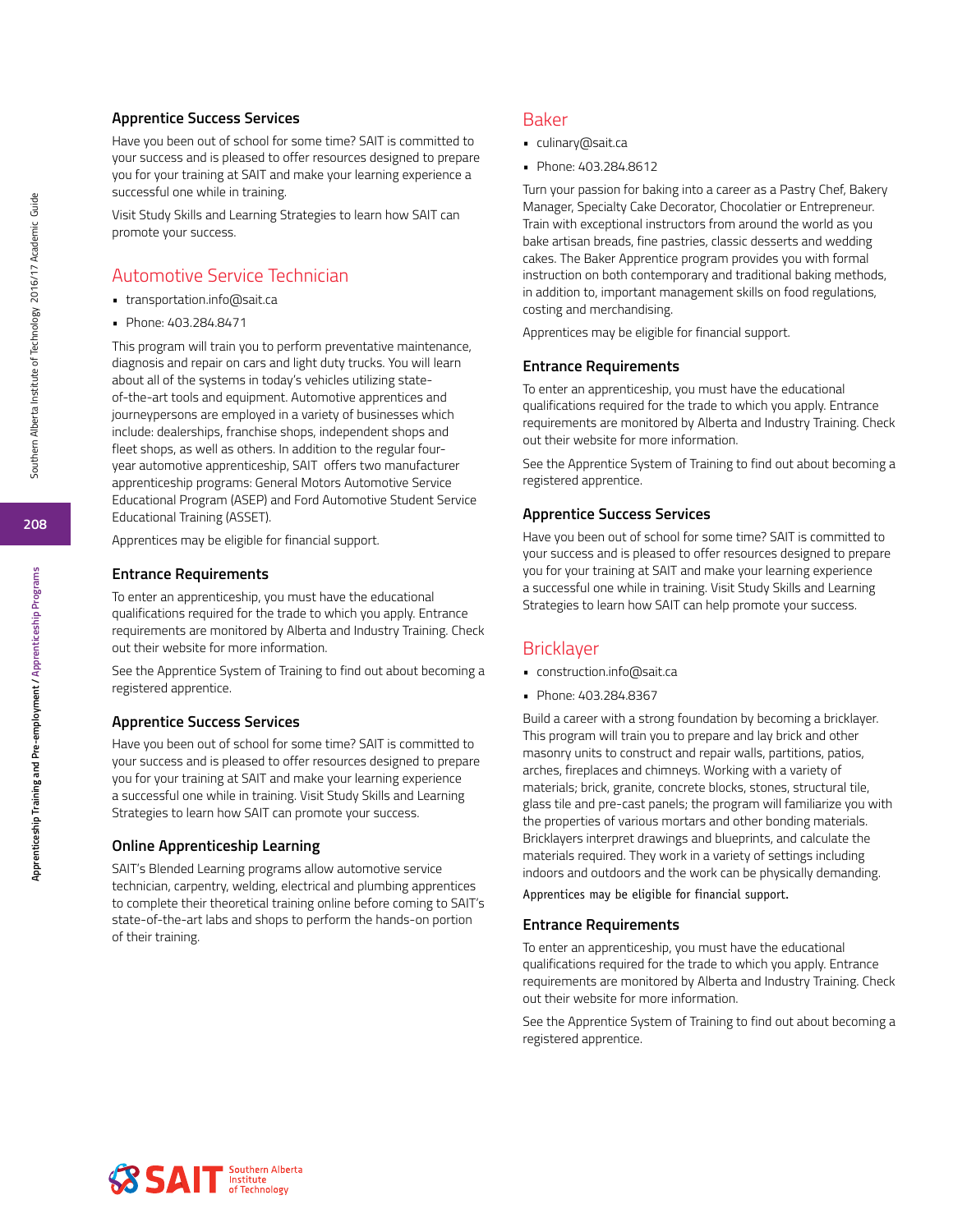# **Apprentice Success Services**

Have you been out of school for some time? SAIT is committed to your success and is pleased to offer resources designed to prepare you for your training at SAIT and make your learning experience a successful one while in training. Visit Study Skills and Learning Strategies to learn how SAIT can help promote your success.

# Cabinetmaker Apprentice

- construction.info@sait.ca
- Phone: 403.284.8367

Work in a commercial or residential setting, building or repairing fixtures or furniture as a Cabinetmaker. Working from blueprints, Cabinetmakers lay out and assemble products. You may be required to lift objects weighing in excess of 25 kilograms.

## **Apprentices may be eligible for financial support. Entrance Requirements**

To enter an apprenticeship, you must have the educational qualifications required for the trade to which you apply. Entrance requirements are monitored by Alberta and Industry Training. Check out their website for more information.

See the Apprentice System of Training to find out about becoming a registered apprentice.

# **Apprentice Success Services**

Have you been out of school for some time? SAIT is committed to your success and is pleased to offer resources designed to prepare you for your training at SAIT and make your learning experience a successful one while in training. Visit Study Skills and Learning Strategies to learn how SAIT can help promote your success.

# Carpenter Apprentice

- construction.info@sait.ca
- Phone: 403.284.8367

This industry-driven program will train you to construct, erect and repair buildings and other structures made of wood, wood substitutes, steel and other materials. Carpenters' duties vary depending on the industry in which they work; residential, commercial, and industrial or maintenance construction. They may be involved in cribbing the basement, building the house framework or exterior finish, or building bridges, tunnels and towers. Carpenters may also specialize in one type of work such as framing, bench work or finishing carpentry.

## **Apprentices may be eligible for financial support. Entrance Requirements**

To enter an apprenticeship, you must have the educational qualifications required for the trade to which you apply. Entrance requirements are monitored by Alberta and Industry Training. Check out their website for more information.

See the Apprentice System of Training to find out about becoming a registered apprentice.

# **Apprentice Success Services**

Have you been out of school for some time? SAIT is committed to your success and is pleased to offer resources designed to prepare you for your training at SAIT and make your learning experience a successful one while in training. Visit Study Skills and Learning Strategies to learn how SAIT can help promote your success.

# Concrete Finisher Apprentice

- construction.info@sait.ca
- Phone: 403.210.4101

Learn the art of applying architectural, exposed, patterned or stamped and smooth finishes on concrete surfaces. Concrete Finishers are skilled at repairing, waterproofing and restoring concrete surfaces. You will learn how to properly use dry pack grouting and epoxy materials, and understand how to cure concrete perfectly. Concrete Finishers work both indoors and outdoors in a variety of settings.

Apprentices may be eligible for financial support.

# **Entrance Requirements**

To enter an apprenticeship, you must have the educational qualifications required for the trade to which you apply. Entrance requirements are monitored by Alberta and Industry Training. Check out their website for more information.

See the Apprentice System of Training to find out about becoming a registered apprentice.

# **Apprentice Success Services**

Have you been out of school for some time? SAIT is committed to your success and is pleased to offer resources designed to prepare you for your training at SAIT and make your learning experience a successful one while in training. Visit Study Skills and Learning Strategies to learn how SAIT can help promote your success.

# Cook Apprentice

- culinary@sait.ca
- Phone: 403.284.8612

Prepare for an exciting and dynamic career in a kitchen brigade including Executive Chef, Sous Chef, Food Stylist and more. The Cook Apprentice program will train you in foundational cooking techniques, culinary perspectives, nutrition and food safety, in addition to, purchasing, receiving and cost control. Learn essential cooking skills and trends as you train alongside our award-winning chefs who are committed to your success.

Apprentices may be eligible for financial support.

# **Entrance Requirements**

To enter an apprenticeship, you must have the educational qualifications required for the trade to which you apply. Entrance requirements are monitored by Alberta and Industry Training. Check out their website for more information.

See the Apprentice System of Training to find out about becoming a registered apprentice.

**Apprenticeship Training and Pre-employment / Apprenticeship Programs**

Apprenticeship Training and Pre-employment / Apprenticeship Programs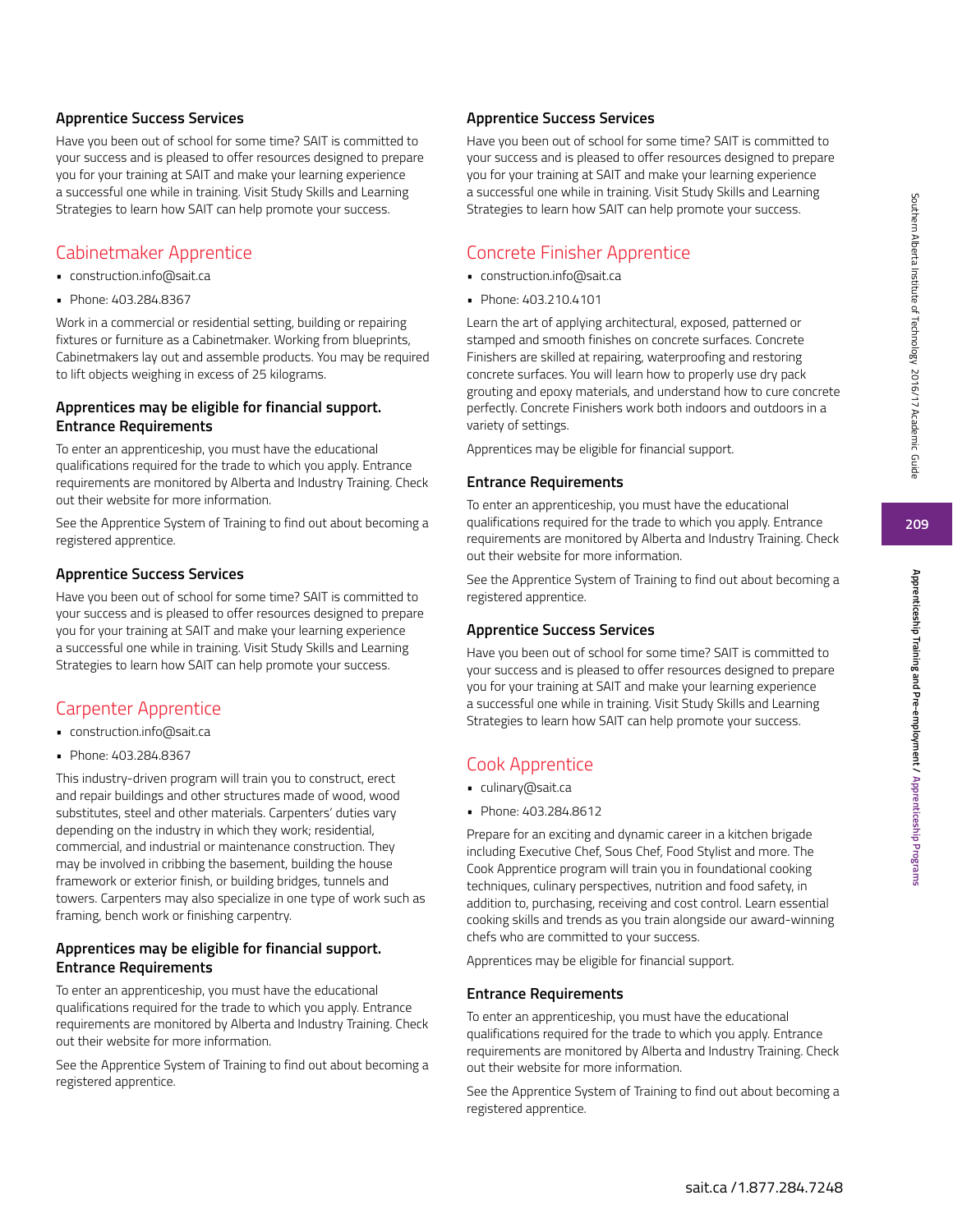#### **Apprentice Success Services**

Have you been out of school for some time? SAIT is committed to your success and is pleased to offer resources designed to prepare you for your training at SAIT and make your learning experience a successful one while in training. Visit Study Skills and Learning Strategies to learn how SAIT can help promote your success.

# Crane and Hoisting Equipment Operator – Boom Truck

- ma.info@sait.ca
- Phone: 403.284.8641

Crane and hoisting equipment operators service and operate the hoist and swing equipment used to move machinery, materials and other large objects. Boom truck operators set up, service and operate hydraulic booms that are mounted on turrets that are affixed to trucks and are capable of moving heavy loads.

Operators manipulate a number of pedals and levers to rotate the crane and raise and lower loads. They often perform all or some of these operations simultaneously.

#### **Entrance Requirements**

To enter an apprenticeship, you must have the educational qualifications required for the trade to which you apply. Entrance requirements are monitored by Alberta and Industry Training. Check out their website for more information.

See the Apprentice System of Training to find out about becoming a registered apprentice.

#### **Apprentice Success Services**

Have you been out of school for some time? SAIT is committed to your success and is pleased to offer resources designed to prepare you for your training at SAIT and make your learning experience a successful one while in training. Visit Study Skills and Learning Strategies to learn how SAIT can help promote your success.

# Crane and Hoisting Equipment Operator – Mobile Crane Apprentice

- ma.info@sait.ca
- Phone: 403.284.8641

Crane and hoisting equipment operators service and operate the hoist and swing equipment used to move machinery, materials and other large objects. Mobile crane operators service and operate booms that are mounted on crawlers or wheeled frames as well as traveling, fixed or climbing type hoisting equipment with a vertical mast or tower and a jib.

Operators manipulate a number of pedals and levers to rotate the crane, and raise and lower its boom and one or more load lines. Some or all of these operations may be performed simultaneously.

Mobile crane operators also may drive the crane to the job site, rig the machine up (pin the boom and pendant cables and pull the hoist cable in preparation for operation), and set up the machine for the lift (i.e., make it level and stable) using blocking and leveling materials.

Apprentices may be eligible for financial support.

#### **Entrance Requirements**

To enter an apprenticeship, you must have the educational qualifications required for the trade to which you apply. Entrance requirements are monitored by Alberta and Industry Training. Check out their website for more information.

See the Apprentice System of Training to find out about becoming a registered apprentice.

#### **Apprentice Success Services**

Have you been out of school for some time? SAIT is committed to your success and is pleased to offer resources designed to prepare you for your training at SAIT and make your learning experience a successful one while in training. Visit Study Skills and Learning Strategies to learn how SAIT can help promote your success.

# Electric Motor Systems Technician Apprentice

- ma.info@sait.ca
- Phone: 403.284.8641

Challenge your skills at taking apart and rebuilding electrical and mechanical equipment by pursuing a career as an electrical Motor Systems Technician. In this program you will learn to test, rebuild and repair electrical motors, generators, transformers, controllers and related electrical and mechanical equipment used in commercial, industrial and institutional establishments. Technicians diagnose problems and dismantle electric motors, transformers and generators. As an Electric Motor Systems Technician you may need to lift objects weighing in excess of 25 kilograms.

Apprentices may be eligible for financial support.

#### **Entrance Requirements**

To enter an apprenticeship, you must have the educational qualifications required for the trade to which you apply. Entrance requirements are monitored by Alberta and Industry Training. Check out their website for more information.

See the Apprentice System of Training to find out about becoming a registered apprentice.

#### **Apprentice Success Services**

Have you been out of school for some time? SAIT is committed to your success and is pleased to offer resources designed to prepare you for your training at SAIT and make your learning experience a successful one while in training. Visit Study Skills and Learning Strategies to learn how SAIT can help promote your success.

**Apprenticeship Training and Pre-employment / Apprenticeship Programs**

Apprenticeship Training and Pre-employment / Apprenticeship Programs

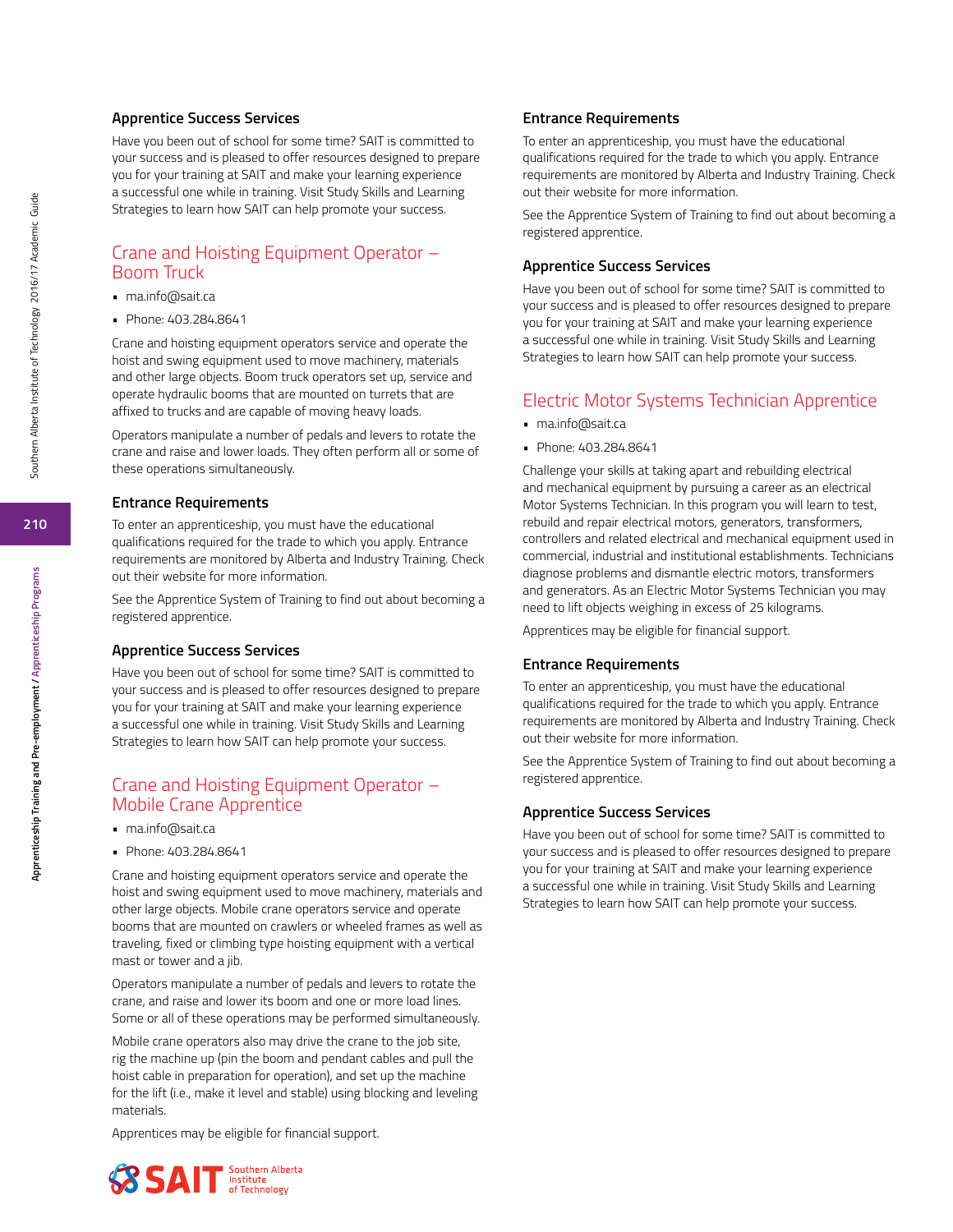# Electrician Apprentice

- ma.info@sait.ca
- Phone: 403.284.8641

A career as an electrician will see you working in residential, commercial, industrial or institutional environments, reading and interpreting electrical, mechanical and architectural drawings and electrical code specifications to determine their wiring requirements. This program will train you to install, alter, repair and maintain electrical systems. Electricians may be required to lift heavy objects.

Apprentices may be eligible for financial support.

# **Entrance Requirements**

To enter an apprenticeship, you must have the educational qualifications required for the trade to which you apply. Entrance requirements are monitored by Alberta and Industry Training. Check out their website for more information.

See the Apprentice System of Training to find out about becoming a registered apprentice.

# **Apprentice Success Services**

Have you been out of school for some time? SAIT is committed to your success and is pleased to offer resources designed to prepare you for your training at SAIT and make your learning experience a successful one while in training. Visit Study Skills and Learning Strategies to learn how SAIT can help promote your success.

## **Online Apprenticeship Learning**

SAIT's Blended Learning programs allow automotive service technician, carpentry, welding, electrical and plumbing apprentices to complete their theoretical training online before coming to SAIT's state-of-the-art labs and shops to perform the hands-on portion of their training.

# Gasfitter Apprentice

- construction.info@sait.ca
- Phone: 403.284.8367

Gasfitters size, install, test, adjust and service natural gas and propane equipment ranging from residential furnaces to industrial boilers. Gasfitters employed by utility companies repair and extend gas mains and install, repair and service pipes and fittings between mains and buildings. Those employed by propane distributors install and service propane vaporizers, temporary heating equipment, propane metering and dispensing equipment, and propane pumping equipment. Gasfitters employed by mechanical and service companies install and maintain piping and appliances in residential, commercial and industrial buildings. This program will train you to size, install, test, adjust and service natural gas and propane equipment. The equipment ranges from residential furnaces to commercial and industrial equipment. There are some hazards involved in working with flammable gases and power tools.

Apprentices may be eligible for financial support.

# **Entrance Requirements**

To enter an apprenticeship, you must have the educational qualifications required for the trade to which you apply. Entrance requirements are monitored by Alberta and Industry Training. Check out their website for more information.

See the Apprentice System of Training to find out about becoming a registered apprentice.

# **Apprentice Success Services**

Have you been out of school for some time? SAIT is committed to your success and is pleased to offer resources designed to prepare you for your training at SAIT and make your learning experience a successful one while in training. Visit Study Skills and Learning Strategies to learn how SAIT can help promote your success.

# Glazier Apprentice

- construction.info@sait.ca
- Phone: 403.284.8367

Train as a Glazier and learn to read and interpret drawings and specifications, determine the materials required and install all types of architectural aluminum windows, doorframes and hardware. This program trains you to install and replace glass, aluminum and related products in residential and commercial buildings. Glaziers may be required to lift heavy objects weighing in excess of 40 kilograms.

Apprentices may be eligible for financial support.

# **Entrance Requirements**

To enter an apprenticeship, you must have the educational qualifications required for the trade to which you apply. Entrance requirements are monitored by Alberta and Industry Training. Check out their website for more information.

See the Apprentice System of Training to find out about becoming a registered apprentice.

# **Apprentice Success Services**

Have you been out of school for some time? SAIT is committed to your success and is pleased to offer resources designed to prepare you for your training at SAIT and make your learning experience a successful one while in training. Visit Study Skills and Learning Strategies to learn how SAIT can help promote your success.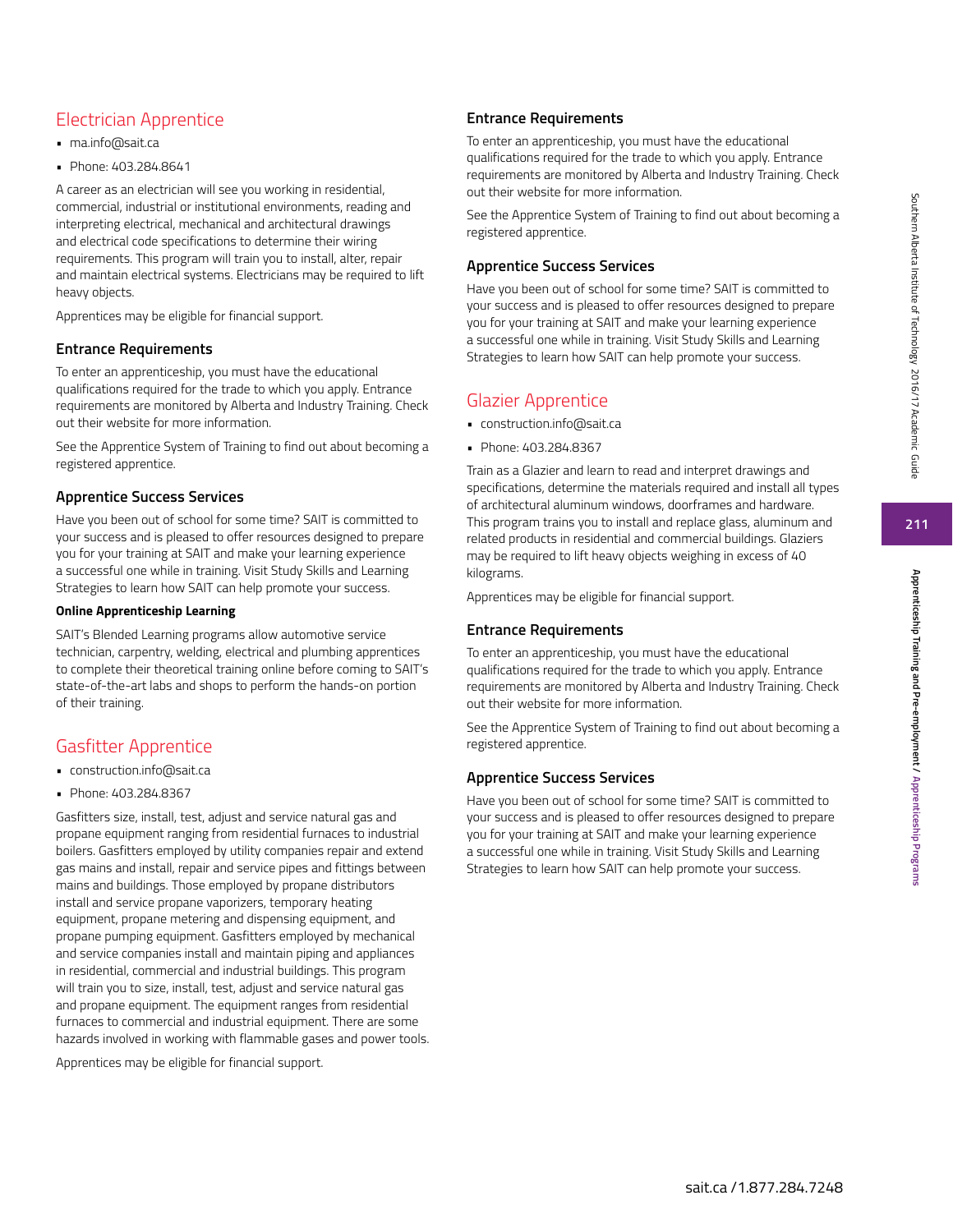# Heavy Equipment Technician Apprentice

- transportation.info@sait.ca
- Phone: 403.284.8471

A Heavy Equipment Technician is an interprovincial Red Seal trade. As a technician, you will maintain, repair, and overhaul transport vehicles and heavy equipment, both towed and self-propelled. Technicians may specialize in engine, transmission or drive train overhaul, hydraulic controls, electrical/electronic diagnostics, air conditioning repair and fuel injection servicing. The working environment is very diverse and may include employment in a variety of industries such as: construction, oil field support, forestry, mining, marine, on-highway transportation trucks, public utilities, gas compression, agriculture or any other industry that relies on heavy equipment or diesel engines.

Apprentices may be eligible for financial support.

#### **Entrance Requirements**

To enter an apprenticeship, you must have the educational qualifications required for the trade to which you apply. Entrance requirements are monitored by Alberta and Industry Training. Check out their website for more information.

See the Apprentice System of Training to find out about becoming a registered apprentice.

#### **Apprentice Success Services**

Have you been out of school for some time? SAIT is committed to your success and is pleased to offer resources designed to prepare you for your training at SAIT and make your learning experience a successful one while in training. Visit Study Skills and Learning Strategies to learn how SAIT can help promote your success.

## Instrument Technician Apprentice

- energy.info@sait.ca
- Phone: 403.284.8922

Work with a wide variety of pneumatic, electronic and microcomputer instruments used to measure and control variables such as pressure, flow, temperature, level, and chemical composition. In this program, you will learn to install, maintain and repair the measuring and control instruments used in industrial and commercial processing and manufacturing. Working conditions in this field can change dramatically from one job to another, and you should be prepared to lift heavy objects.

Apprentices may be eligible for financial support.

#### **Entrance Requirements**

To enter an apprenticeship, you must have the educational qualifications required for the trade to which you apply. Entrance requirements are monitored by Alberta and Industry Training. Check out their website for more information.

See the Apprentice System of Training to find out about becoming a registered apprentice.

#### **Apprentice Success Services**

Have you been out of school for some time? SAIT is committed to your success and is pleased to offer resources designed to prepare you for your training at SAIT and make your learning experience a successful one while in training. Visit Study Skills and Learning Strategies to learn how SAIT can help promote your success.

## Insulator Apprentice

- construction.info@sait.ca
- Phone: 403.284.8367

Insulators read blueprints and specifications to determine job requirements and select, install and secure a variety of insulation materials (calcium silicate, glass foam, mineral wool, Styrofoam, fiberglass) based on the size, surface characteristics and location of pipes, ductwork and other mechanical systems. Insulators possess the agility to work in confined spaces and are comfortable working at heights in both indoor and outdoor environments under potentially uncomfortable and hazardous conditions including the disposal of asbestos insulation. Insulators have an aptitude for precision work, demonstrate a high degree of manual dexterity, enjoy working with a minimum of supervision and when required are capable of lifting objects that weigh up to 20 kilograms.

Apprentices may be eligible for financial support.

#### **Entrance Requirements**

To enter an apprenticeship, you must have the educational qualifications required for the trade to which you apply. Entrance requirements are monitored by Alberta and Industry Training. Check out their website for more information.

See the Apprentice System of Training to find out about becoming a registered apprentice.

#### **Apprentice Success Services**

Have you been out of school for some time? SAIT is committed to your success and is pleased to offer resources designed to prepare you for your training at SAIT and make your learning experience a successful one while in training. Visit Study Skills and Learning Strategies to learn how SAIT can help promote your success.

## Ironworker Apprentice

- ma.info@sait.ca
- Phone: 403.284.8641

Ironworkers fabricate, construct and join metal scaffolding, structural steel buildings, bridges, ornamental ironwork and precast structures. This includes building structural steel components, reinforcing steel, posting tension tendons, installing conveyors and robotic equipment, and sometimes performing reconstructive work on existing structures. Ironworkers will also read blueprints; unload, stack and position steel units to prepare them for hoisting; build construction cranes, derricks and other hoisting equipment; assemble rigging (cables, pulleys, hooks); and select, cut, bend, position, and secure steel bars or wire mesh in concrete forms to reinforce concrete structures.

Apprentices may be eligible for financial support.

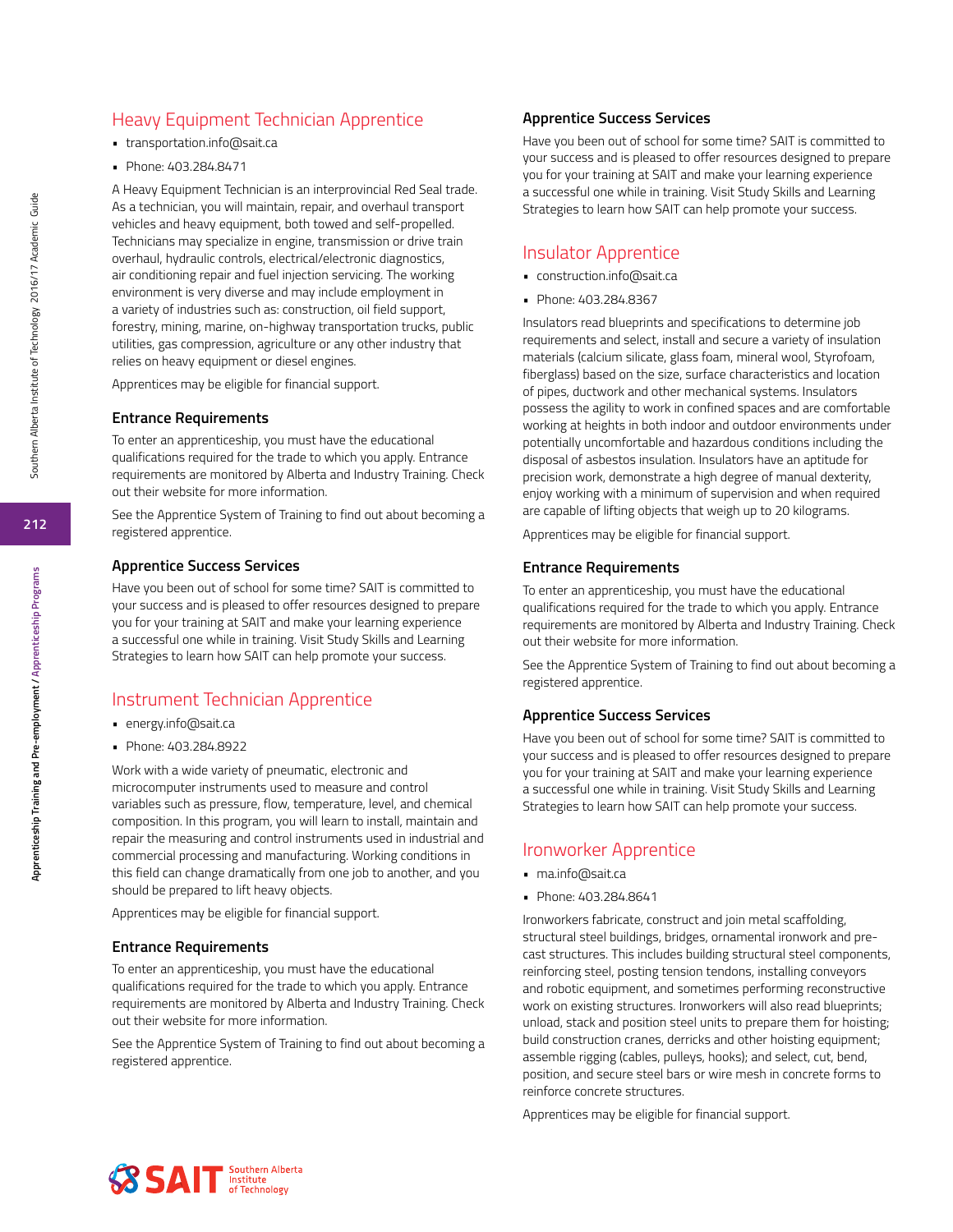# **Entrance Requirements**

To enter an apprenticeship, you must have the educational qualifications required for the trade to which you apply. Entrance requirements are monitored by Alberta and Industry Training. Check out their website for more information.

See the Apprentice System of Training to find out about becoming a registered apprentice.

## **Apprentice Success Services**

Have you been out of school for some time? SAIT is committed to your success and is pleased to offer resources designed to prepare you for your training at SAIT and make your learning experience a successful one while in training. Visit Study Skills and Learning Strategies to learn how SAIT can help promote your success.

# Machinist Apprentice

- ma.info@sait.ca
- Phone: 403.284.8641

Begin your career in this challenging and rewarding trade. Machinists set up and operate precision metal cutting and grinding machines, lathes, milling machines, drill presses and grinders. As modern machine tools are often computer driven, a Machinist can be involved in programming and operating high tech equipment. Machinists make metal parts and do repair work, custom fabrication and mass production manufacturing.

Apprentices may be eligible for financial support.

# **Entrance Requirements**

To enter an apprenticeship, you must have the educational qualifications required for the trade to which you apply. Entrance requirements are monitored by Alberta and Industry Training. Check out their website for more information.

See the Apprentice System of Training to find out about becoming a registered apprentice.

## **Apprentice Success Services**

Have you been out of school for some time? SAIT is committed to your success and is pleased to offer resources designed to prepare you for your training at SAIT and make your learning experience a successful one while in training. Visit Study Skills and Learning Strategies to learn how SAIT can help promote your success.

# Materials Technician Apprentice

- transportation.info@sait.ca
- Phone: 403.284.8471

Materials Technician apprenticeship training is a branch of the Parts Technician apprenticeship program.

- First and third period training are common with Parts Technician; therefore these apprentices would register into the Parts Technician course.
- Second period Materials Technician apprentices would register into the Materials Technician course (offered at NAIT at the present time).

Materials Technicians are involved in the movement of materials in a wide variety of industries including agricultural, forestry, health, manufacturing, mining, oil and gas, transportation, and wholesale/ retail industries. The duties and responsibilities of a Materials Technician can vary considerably. In general, a Materials Technician prepares, generates and picks orders, receives shipments, controls inventory, manages stocking and storage, and coordinates the transportation of materials.

# **Entrance Requirements**

To enter an apprenticeship, you must have the educational qualifications required for the trade to which you apply. Entrance requirements are monitored by Alberta and Industry Training. Check out their website for more information.

See the Apprentice System of Training to find out about becoming a registered apprentice.

# **Apprentice Success Services**

Have you been out of school for some time? SAIT is committed to your success and is pleased to offer resources designed to prepare you for your training at SAIT and make your learning experience a successful one while in training. Visit Study Skills and Learning Strategies to learn how SAIT can help promote your success.

# Millwright Apprentice

- ma.info@sait.ca
- Phone: 403.284.8641

Millwrights (also known as Industrial Mechanics) install, maintain and repair industrial equipment, such as compressors, pumps and turbines. While on the job, you may perform some of the following duties: reading diagrams, schematic drawings, and service manuals to determine work procedures; operate rigging equipment; install, test and adjust equipment; perform maintenance, and repair or replace defective parts when necessary; service and repair hydraulic, pneumatic, and mechanical systems; and perform metal fabrication. As a Millwright, you can work in the oil and gas industry, the manufacturing sector, or anywhere industrial equipment is being used. Experienced Millwrights may advance to positions such as supervisors or project managers, while some start their own businesses.

Apprentices may be eligible for financial support.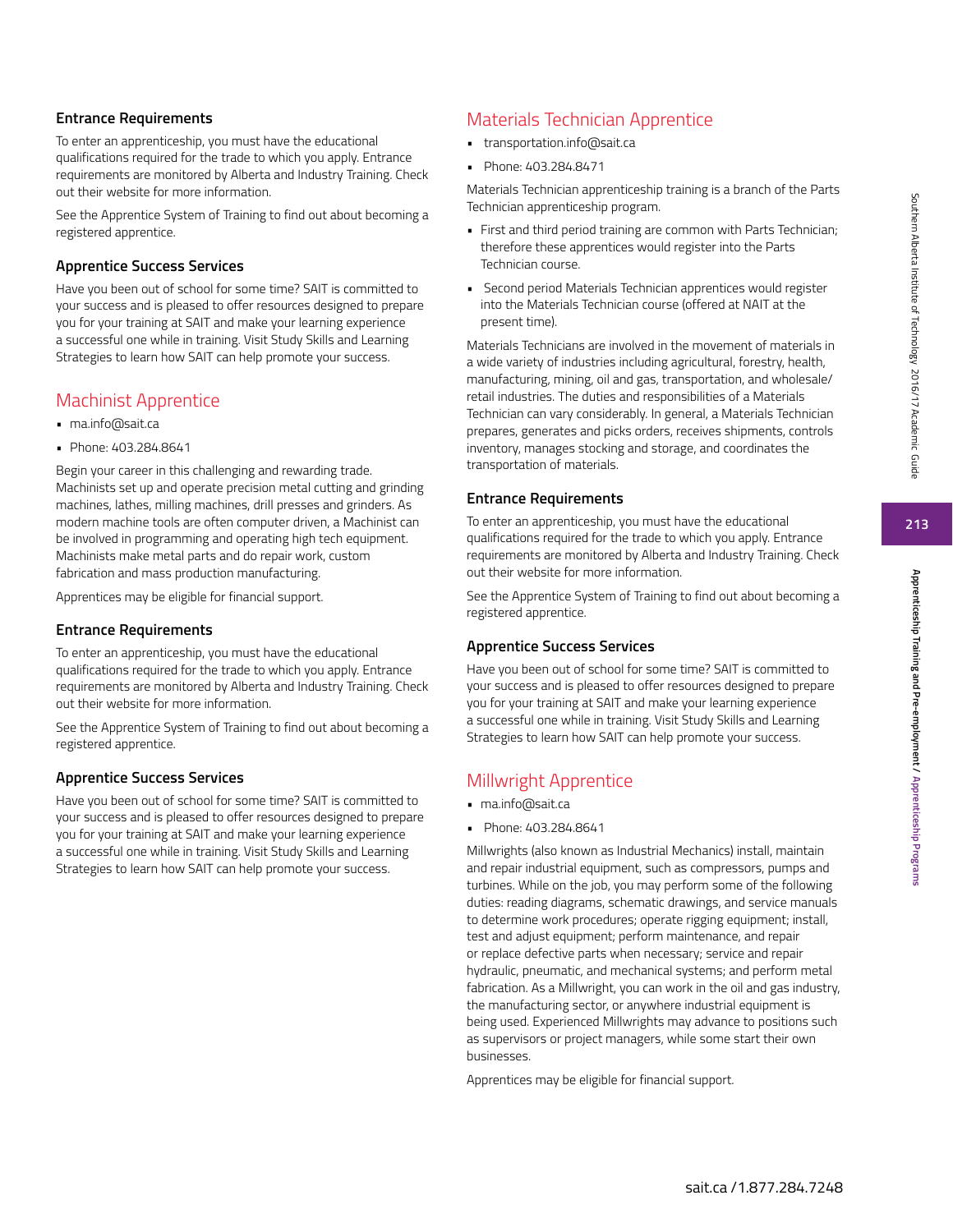#### **Entrance Requirements**

To enter an apprenticeship, you must have the educational qualifications required for the trade to which you apply. Entrance requirements are monitored by Alberta and Industry Training. Check out their website for more information.

See the Apprentice System of Training to find out about becoming a registered apprentice.

## Natural Gas Compression Technician Apprentice

- ma.info@sait.ca
- Phone: 403.284.8641

Natural gas compression technicians assemble, install, commission, maintain, repair and overhaul natural gas compression and related equipment. This includes reading and interpreting diagrams or schematic drawings to determine work procedures, and using a variety of electrical, mechanical and specialty diagnostic test equipment. They also complete reciprocating and rotating machinery analysis to determine equipment condition, prediction of failure, corrective and preventative measures, and equipment performance.

Natural gas compression technicians provide preventative and corrective field mechanical services on gas compression, processing and production equipment; troubleshoot and diagnose problems in compressor systems; inspect malfunctioning or damaged equipment to determine the nature and scope of the problem; and perform reliability analysis and risk assessments. Natural gas compression technicians identify and develop maintenance strategies and adhere to regulations and standards related to natural gas compression systems to ensure the safety of all workers, the environment and equipment.

Apprentices may be eligible for financial support.

#### **Entrance Requirements**

To enter an apprenticeship, you must have the educational qualifications required for the trade to which you apply. Entrance requirements are monitored by Alberta and Industry Training. Check out their website for more information.

See the Apprentice System of Training to find out about becoming a registered apprentice.

#### **Apprentice Success Services**

Have you been out of school for some time? SAIT is committed to your success and is pleased to offer resources designed to prepare you for your training at SAIT and make your learning experience a successful one while in training. Visit Study Skills and Learning Strategies to learn how SAIT can help promote your success.

# Painter And Decorator Apprentice

- construction.info@sait.ca
- Phone: 403.284.8367

Learn the art of painting and decorating and the techniques you will need to pursue a successful career as a Painter and Decorator. Painters and decorators try to arrange their work so they will be outdoors in late spring, summer and early fall, and indoors in the late fall and winter. Painters and decorators may be required to lift equipment and supplies up to 25 kilograms.

Apprentices may be eligible for financial support.

#### **Entrance Requirements**

To enter an apprenticeship, you must have the educational qualifications required for the trade to which you apply. Entrance requirements are monitored by Alberta and Industry Training. Check out their website for more information.

See the Apprentice System of Training to find out about becoming a registered apprentice.

#### **Apprentice Success Services**

Have you been out of school for some time? SAIT is committed to your success and is pleased to offer resources designed to prepare you for your training at SAIT and make your learning experience a successful one while in training. Visit Study Skills and Learning Strategies to learn how SAIT can help promote your success.

#### Parts Technician Apprentice

- transportation.info@sait.ca
- Phone: 403.284.8471

Parts Technicians manage and disperse parts inventories, which may include automotive, heavy duty, agricultural, industrial, recreational vehicle, after-market, plumbing, electrical, etc. As a Parts Technician, you could find yourself responsible for stock handling, warehousing, identifying and cataloguing parts and assemblies as well as ordering, receiving, inspecting, sorting, pricing and selling. Experienced Parts Technicians may advance to management positions or outside sales roles.

The Parts Technician trade is a three year Red Seal apprenticeship program.

Apprentices may be eligible for financial support.

#### **Materials Technician apprenticeship**

- Materials Technician apprenticeship training is a branch of the Parts Technician apprenticeship program.
- First and third period training is common with Parts Technician; therefore these apprentices would register into the Parts Technician course.
- Second period Materials Technician apprentices would register into the Materials Technician course (offered at NAIT at the present time).



**Apprenticeship Training and Pre-employment / Apprenticeship Programs**

Apprenticeship Training and Pre-employment / Apprenticeship Programs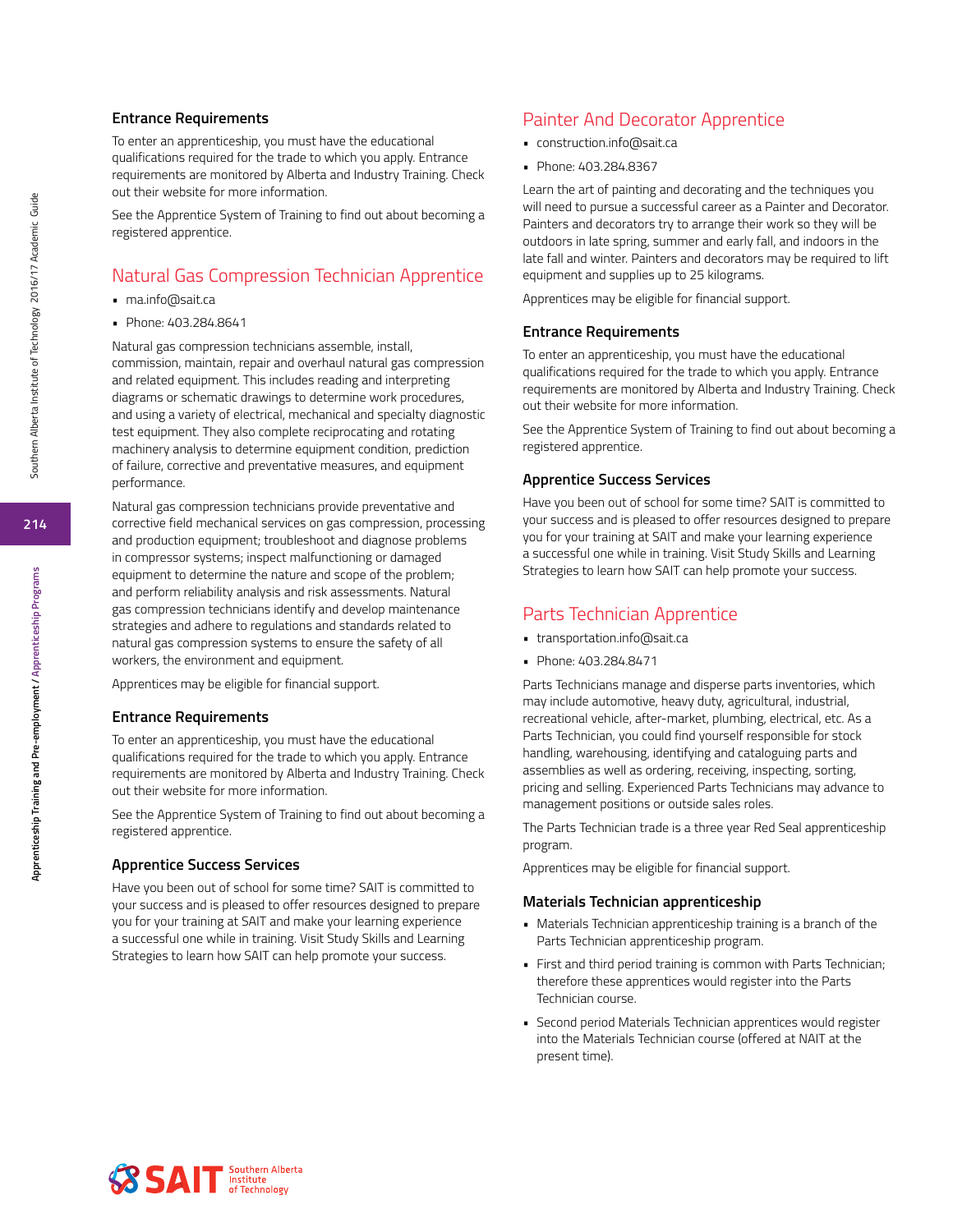# **Entrance Requirements**

To enter an apprenticeship, you must have the educational qualifications required for the trade to which you apply. Entrance requirements are monitored by Alberta and Industry Training. Check out their website for more information.

See the Apprentice System of Training to find out about becoming a registered apprentice.

# **Apprentice Success Services**

Have you been out of school for some time? SAIT is committed to your success and is pleased to offer resources designed to prepare you for your training at SAIT and make your learning experience a successful one while in training. Visit Study Skills and Learning Strategies to learn how SAIT can help promote your success.

# Plumber Apprentice

- construction.info@sait.ca
- Phone: 403.284.8367

Learn to plan, install and service plumbing systems, fixtures, piping equipment and controls for systems used to transport water, waste, gases or hot liquids. Plumbers may specialize in specific types of work such as installing water conditioners, plumbing in houses under construction, roughing-in after the frame and roof of a new building are in place and plumbing in commercial, institutional, industrial or public buildings. Heavy lifting may be required.

Apprentices may be eligible for financial support.

#### **Entrance Requirements**

To enter an apprenticeship, you must have the educational qualifications required for the trade to which you apply. Entrance requirements are monitored by Alberta and Industry Training. Check out their website for more information.

See the Apprentice System of Training to find out about becoming a registered apprentice.

# **Apprentice Success Services**

Have you been out of school for some time? SAIT is committed to your success and is pleased to offer resources designed to prepare you for your training at SAIT and make your learning experience a successful one while in training. Visit Study Skills and Learning Strategies to learn how SAIT can help promote your success.

# Recreation Vehicle Service Technician **Apprentice**

- transportation.info@sait.ca
- Phone: 403.284.8471

Learn to diagnose, repair and maintain all types of Recreation Vehicles from basic model trailers and campers to luxury motor homes. This training includes electrical (AC/DC), plumbing, propane appliances and systems, interior finishing and cabinetry, and exterior structure and components. Training is available at our Calgary RV Excellence Centre location.

Apprentices may be eligible for financial support.

#### **Entrance Requirements**

To enter an apprenticeship, you must have the educational qualifications required for the trade to which you apply. Entrance requirements are monitored by Alberta and Industry Training. Check out their website for more information.

See the Apprentice System of Training to find out about becoming a registered apprentice.

# **Apprentice Success Services**

Have you been out of school for some time? SAIT is committed to your success and is pleased to offer resources designed to prepare you for your training at SAIT and make your learning experience a successful one while in training. Visit Study Skills and Learning Strategies to learn how SAIT can help promote your success.

# Refrigeration and Air Conditioning Mechanic Apprentice

- construction.info@sait.ca
- Phone: 403.284.8367

Refrigeration and Air Conditioning Mechanics work from blueprints or instructions to mount or place system components, troubleshoot heating/cooling units and calibrated related controls. This program will train you to install, maintain, repair and overhaul industrial, commercial and residential refrigeration and air conditioning systems and their component parts.

Apprentices may be eligible for financial support.

#### **Entrance Requirements**

To enter an apprenticeship, you must have the educational qualifications required for the trade to which you apply. Entrance requirements are monitored by Alberta and Industry Training. Check out their website for more information.

See the Apprentice System of Training to find out about becoming a registered apprentice.

#### **Apprentice Success Services**

Have you been out of school for some time? SAIT is committed to your success and is pleased to offer resources designed to prepare you for your training at SAIT and make your learning experience a successful one while in training. Visit Study Skills and Learning Strategies to learn how SAIT can help promote your success.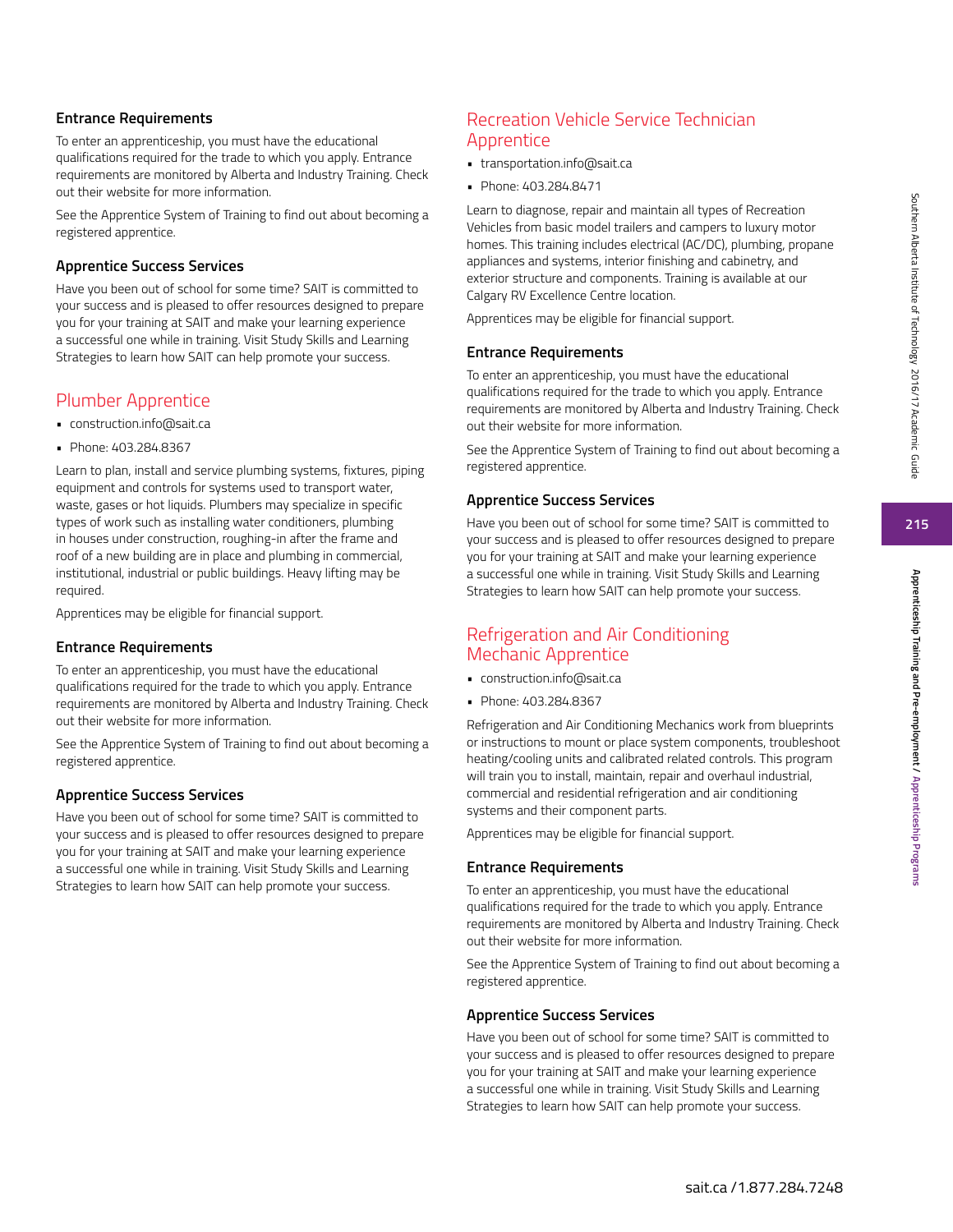# Rig Technician Apprentice

- energy.info@sait.ca
- Phone: 403.284.8284

Team-players who enjoy working with equipment and machinery will find a rewarding career as Rig Technician. This program trains you to operate drilling rigs for oil and gas companies. Job titles commonly associated with each of the three levels of apprenticeship are Motorhand (Level 1), Derrickhand (Level 2) and Driller (Level 3).

Apprentices may be eligible for financial support.

#### **Entrance Requirements**

To enter an apprenticeship, you must have the educational qualifications required for the trade to which you apply. Entrance requirements are monitored by Alberta and Industry Training. Check out their website for more information.

See the Apprentice System of Training to find out about becoming a registered apprentice.

#### **Apprentice Success Services**

Have you been out of school for some time? SAIT is committed to your success and is pleased to offer resources designed to prepare you for your training at SAIT and make your learning experience a successful one while in training. Visit Study Skills and Learning Strategies to learn how SAIT can help promote your success.

# Sheet Metal Worker Apprentice

- construction.info@sait.ca
- Phone: 403.284.8367

Sheet Metal Workers may work in a variety of industries including the residential, commercial and industrial construction and service sectors. This program will teach you to design, layout, fabricate, install, service and repair a variety of sheet metal products and equipment associated with the HVAC (Heating Ventilation and Air Conditioning) trade as well as custom Stainless Steel and Architectural features. During your career, you may work with many types of metal including galvanized and black iron, stainless steel, copper, brass, and aluminum. Heavy lifting may be required.

Apprentices may be eligible for financial support.

#### **Entrance Requirements**

To enter an apprenticeship, you must have the educational qualifications required for the trade to which you apply. Entrance requirements are monitored by Alberta and Industry Training. Check out their website for more information.

See the Apprentice System of Training to find out about becoming a registered apprentice.

#### **Apprentice Success Services**

Have you been out of school for some time? SAIT is committed to your success and is pleased to offer resources designed to prepare you for your training at SAIT and make your learning experience a successful one while in training. Visit Study Skills and Learning Strategies to learn how SAIT can help promote your success.

# Steamfitter-Pipefitter Apprentice

- construction.info@sait.ca
- Phone: 403.284.8367

To install a typical piping system in a commercial building or industrial plant, a Steamfitter-Pipefitter will study blueprints, drawings and specifications to determine the type of pipe and tools to use, and lay out the sequence of tasks. This program will train you to lay out, assemble, fabricate, maintain and repair piping systems which carry water, steam, chemicals or fuel used in heating, cooling, lubricating and other processes. Heavy lifting may be required.

Apprentices may be eligible for financial support.

#### **Entrance Requirements**

To enter an apprenticeship, you must have the educational qualifications required for the trade to which you apply. Entrance requirements are monitored by Alberta and Industry Training. Check out their website for more information.

See the Apprentice System of Training to find out about becoming a registered apprentice.

#### **Apprentice Success Services**

Have you been out of school for some time? SAIT is committed to your success and is pleased to offer resources designed to prepare you for your training at SAIT and make your learning experience a successful one while in training. Visit Study Skills and Learning Strategies to learn how SAIT can help promote your success.

# Transport Refrigeration Technician Apprentice

- transportation.info@sait.ca
- Phone: 403.284.8471

The Transport Refrigeration Technician program is the only program of its kind in Canada. During this three year program, you will train to be a specialist in the transportation industry. As a Transport Refrigeration Technician, you will be able to install, repair and maintain equipment that supplies and contains conditioned air in mobile units, used to transport perishable goods such as food and medical supplies. You may also be involved in assembling and installing refrigeration components, servicing and repairing diesel engines, piping, repairing and replacing parts and components, and performing routine maintenance checks.

Apprentices may be eligible for financial support.

#### **Entrance Requirements**

To enter an apprenticeship, you must have the educational qualifications required for the trade to which you apply. Entrance requirements are monitored by Alberta and Industry Training. Check out their website for more information.

See the Apprentice System of Training to find out about becoming a registered apprentice.

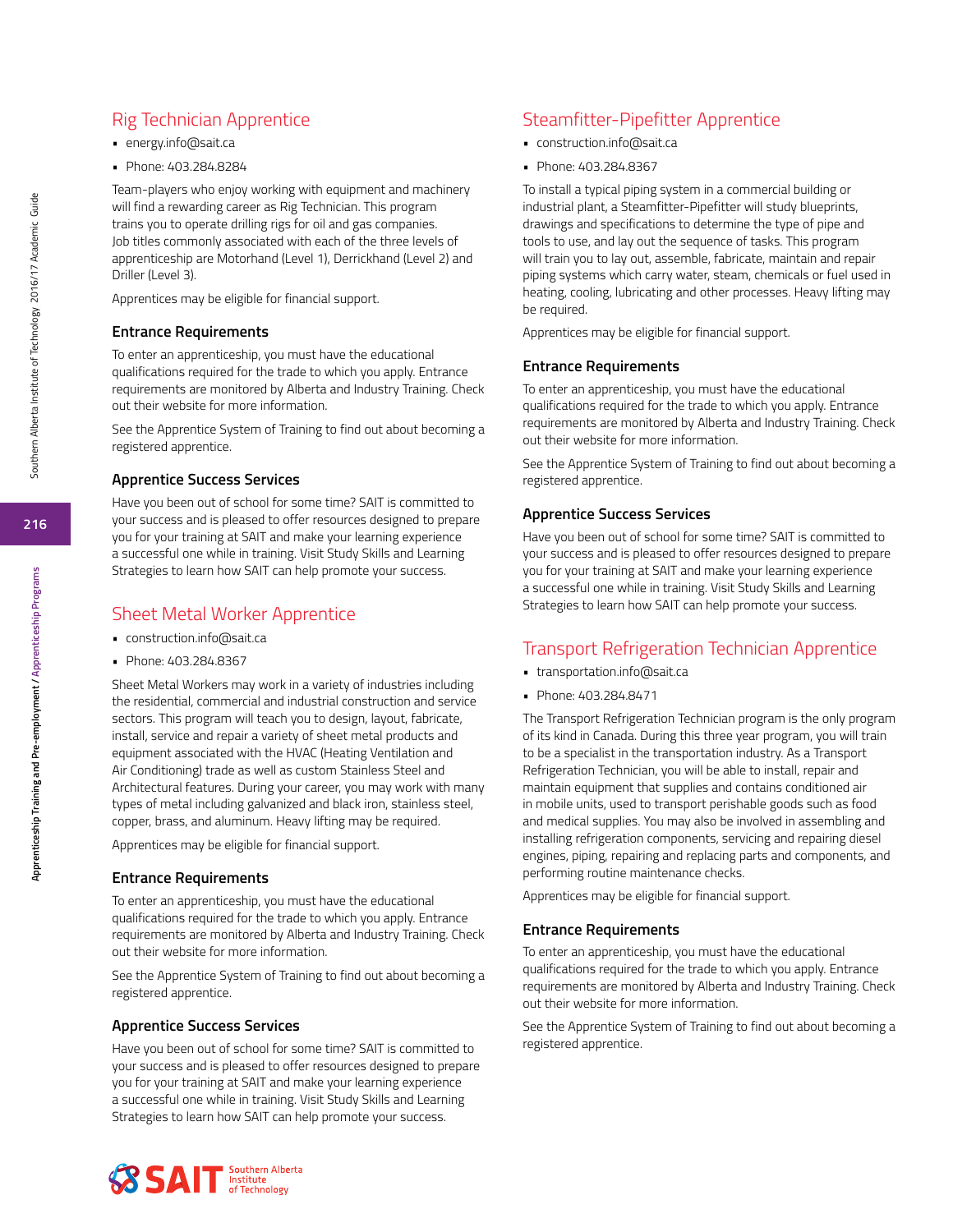**217**

# **Apprentice Success Services**

Have you been out of school for some time? SAIT is committed to your success and is pleased to offer resources designed to prepare you for your training at SAIT and make your learning experience a successful one while in training. Visit Study Skills and Learning Strategies to learn how SAIT can help promote your success.

# Welder Apprentice

- ma.info@sait.ca
- Phone: 403.284.8641

Welders use welding technology to join, shape and cut metal parts. They make pressure vessels and pipelines, work joining beams or girders in the construction industry, and manufacture industrial components and consumer goods. Many Welders in Alberta are employed in oil and gas related industries, particularly oil service and pipeline construction. Experienced Welders may advance to positions such as supervisors, welding inspectors and quality control inspectors or start their own businesses with either a shop or a mobile welder.

Apprentices may be eligible for financial support.

# **Entrance Requirements**

To enter an apprenticeship, you must have the educational qualifications required for the trade to which you apply. Entrance requirements are monitored by Alberta and Industry Training. Check out their website for more information.

See the Apprentice System of Training to find out about becoming a registered apprentice.

# **Apprentice Success Services**

Have you been out of school for some time? SAIT is committed to your success and is pleased to offer resources designed to prepare you for your training at SAIT and make your learning experience a successful one while in training. Visit Study Skills and Learning Strategies to learn how SAIT can help promote your success.

# **Online Apprenticeship Learning**

SAIT's Blended Learning programs allow automotive service technician, carpentry, welding, electrical and plumbing apprentices to complete their theoretical training online before coming to SAIT's state-of-the-art labs and shops to perform the hands-on portion of their training.

# Wire Process Operator Apprentice

- ma.info@sait.ca
- Phone: 403.284.8641

Wire Process Operators work primarily in production and manufacturing plants, joining components and sub-assemblies to make various items using a variety of construction materials. Welding is restricted to Gas Metal Arc Welding (GMAW), Flux Cored Arc Welding (FCAW), Submerged Arc Welding (SAW) and other semiautomatic wire feed welding processes. A Wire Process Operator uses different welding processes and filler metals depending upon the type of metal, its size and shape, and requirements for finished mechanical properties. For a typical welding project, they would join parts together; potentially build up worn parts by welding layers of high-strength hard-metal alloys onto them; follow directions given in layouts, blueprints and work orders; clean welds, check for defects and may use a cutting torch. Apprentices may be eligible for financial support.

# **Entrance Requirements**

To enter an apprenticeship, you must have the educational qualifications required for the trade to which you apply. Entrance requirements are monitored by Alberta and Industry Training. Check out their website for more information.

See the Apprentice System of Training to find out about becoming a registered apprentice.

#### **Apprentice Success Services**

Have you been out of school for some time? SAIT is committed to your success and is pleased to offer resources designed to prepare you for your training at SAIT and make your learning experience a successful one while in training. Visit Study Skills and Learning Strategies to learn how SAIT can help promote your success.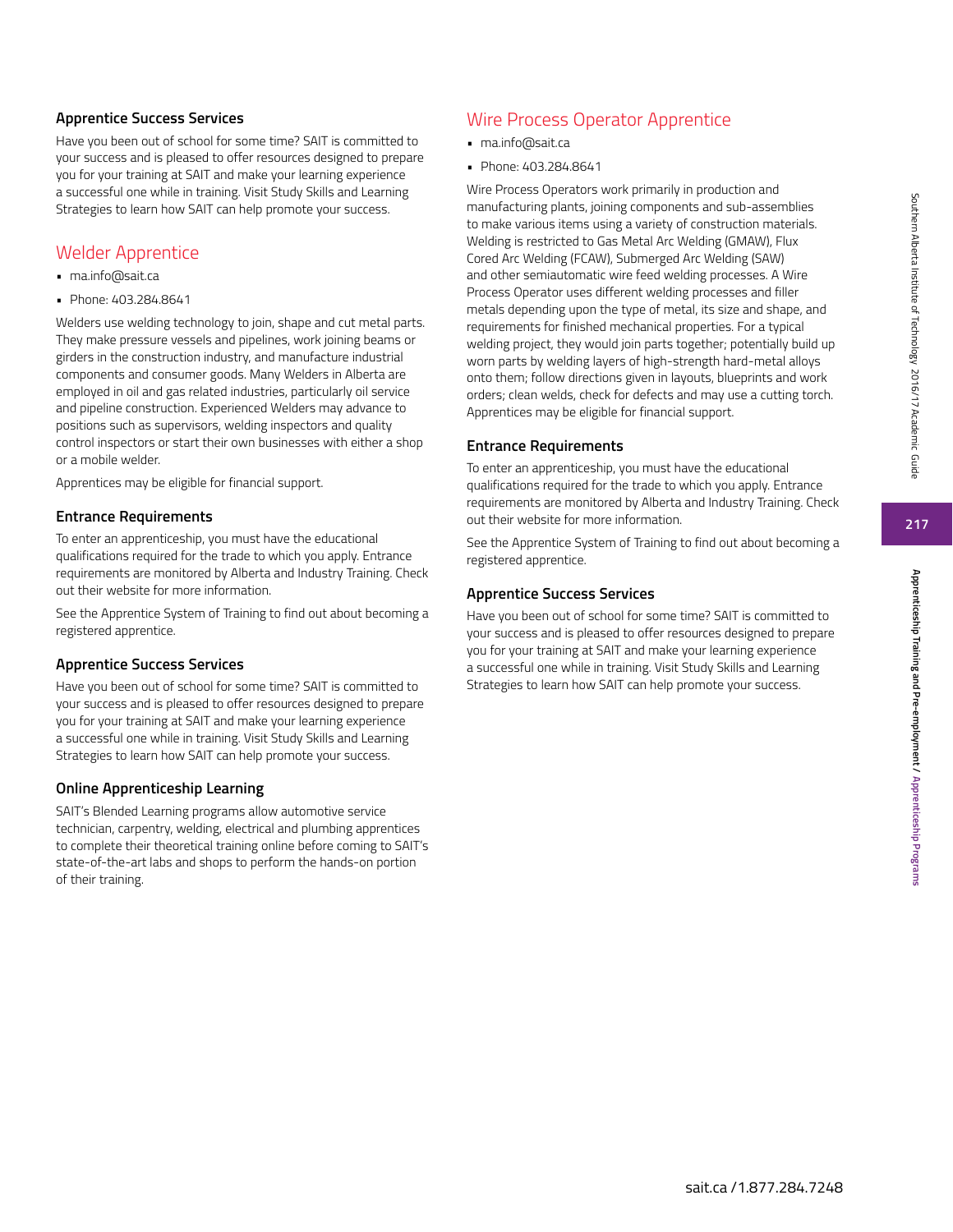# **<sup>218</sup>** Regulations

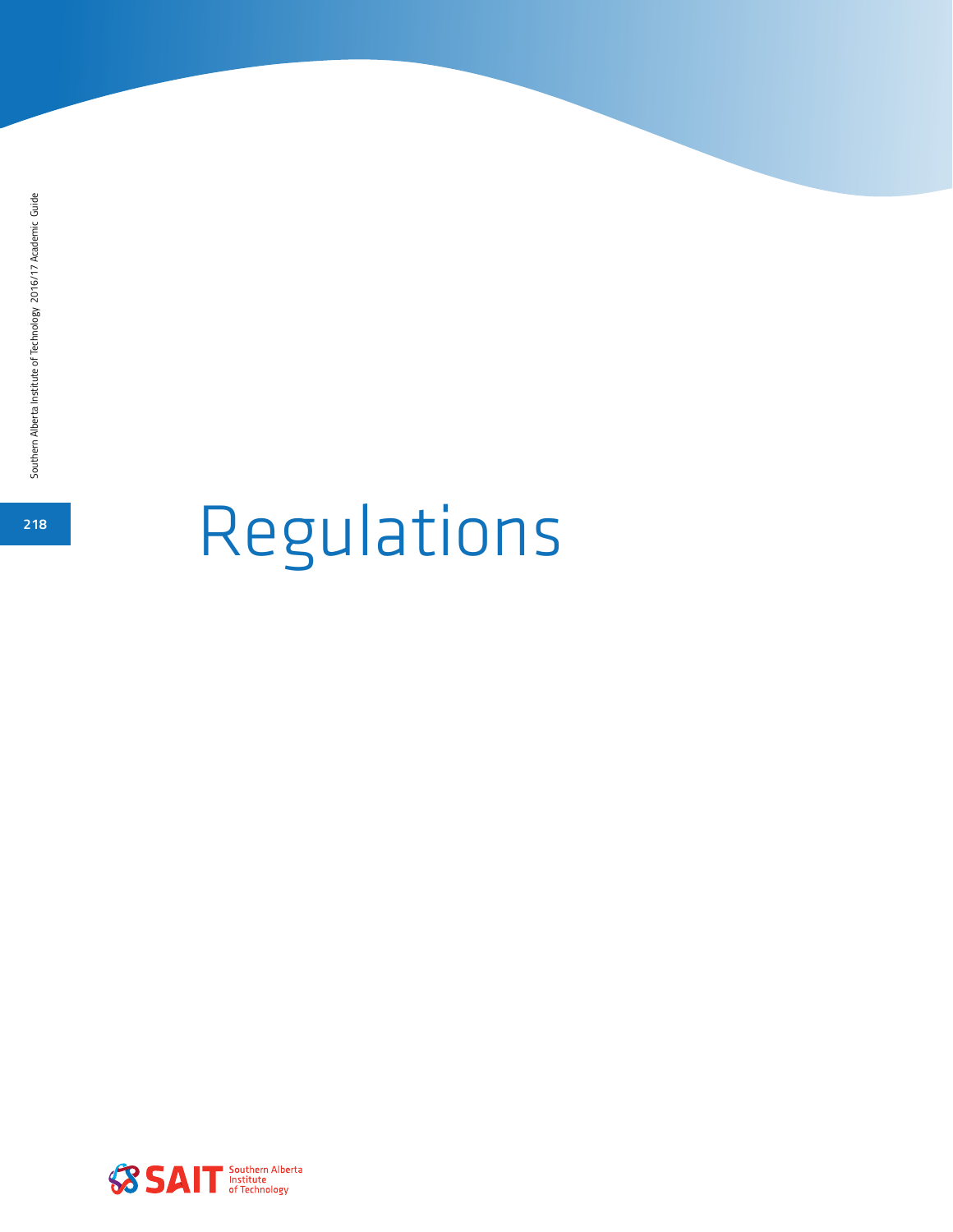- **• Academic Regulations**
- **• Institute Regulations**

# Academic Regulations

The descriptions below are a synopsis of the referenced SAIT policies and procedures which are available through sait.ca and in the SAIT Library [378.712.338]. Please refer to the full policy and procedure when dealing with specific situations.

- Academic Misconduct
- Transcript of Marks
- Non-Academic Misconduct
- **Grade Appeal**
- Accommodations for Students with Disabilities
- Remedy a Course Deficiency
- **Attendance**
- Upgrading Marks
- Student Achievement
- Program Transfer
- Grading System
- Transfer of Major
- GPA
- Drop and Add Courses
- Final Grades
- Withdrawals
- **Progression**
- Graduation Ceremony
- Academic Probation/Academic Withdrawal
- Prior Learner Assessment and Recognition
- Graduation Requirement
- Honours Designation
- University Transfer

#### **Academic Misconduct**

#### **• AC.3.4.1: Student Code of Conduct Procedure**

SAIT is committed to academic integrity, which is based on five fundamental values honoured by faculty members and students: honesty, responsibility, trust, fairness and respect. Reasonable measures are taken to inform students of the standards of academic honesty. All members of the SAIT community share the responsibility and authority to address acts of academic misconduct.

Academic misconduct is any action or attempted action that may result in creating an unfair academic advantage for a SAIT student and/or other SAIT students. This includes, but is not limited to, acts of plagiarism and cheating.

Plagiarism occurs when a student submits work in which he/she has taken ideas or words from another source and has presented them as if they are the student's own, without appropriate acknowledgement of the original source. It is the act of doing so that constitutes plagiarism, regardless of whether or not the student does so intentionally. Cheating occurs in situations where a student uses unauthorized materials or another student's work in examinations or other evaluations; falsifies data or documents; colludes with others on an assessment without the instructor's permission; pre-programs a device to contain answers or other unauthorized information for use during an evaluation process; or commits acts that in any way compromise the integrity of the evaluation process.

Any student who assists another student in the commission or attempted commission of academic dishonesty is also guilty of academic misconduct. Other types of academic misconduct are also set out in this procedure.

Consequences of academic misconduct depend on whether it is a first, second, or third academic misconduct offence. For a first offence, the student will ordinarily receive a zero (0) grade for the assignment/exam. For a second offence, the student will ordinarily receive a zero [fail] grade for the course and a one-year suspension from the Institute. For a third offence, the student will ordinarily receive a zero [fail] grade for the course and a permanent expulsion from the Institute. A student who is guilty of academic misconduct will have the Letter(s) of Offence remain on his/her file for a period of seven (7) years. A student who is expelled from SAIT as a result of academic misconduct will have this indicated indefinitely on his/ her permanent record [transcript].

#### **Non-Academic Misconduct**

#### **• AC.3.4.1: Student Code of Conduct Procedure**

Non-Academic Misconduct behaviour that is subject to disciplinary action under this procedure includes violations of established civil and criminal laws, conduct that threatens the safety or well-being of members of the SAIT community, and/or any behaviour that adversely affects SAIT or its educational mission.

Acts of Non-Academic Misconduct are summarized below, and are listed in more detail in the procedure. These include:

- 1. Intentionally or negligently disrupting any SAIT activity or SAIT sponsored activity, particularly learning activities.
- 2. Use of force or threat of force against any person or his/her property.
- 3. Sexual assault or threat of sexual assault.
- 4. Harassment in any form (spoken, written, graphical, on-line etc.).
- 5. Discrimination (including discrimination on the basis of place of race, religious beliefs, colour, gender (including pregnancy, sexual harassment and gender identity) , physical or mental disability, age, ancestry, place of origin, marital status, source of income, family status, or sexual orientation).
- 6. Unauthorized entry into SAIT facilities.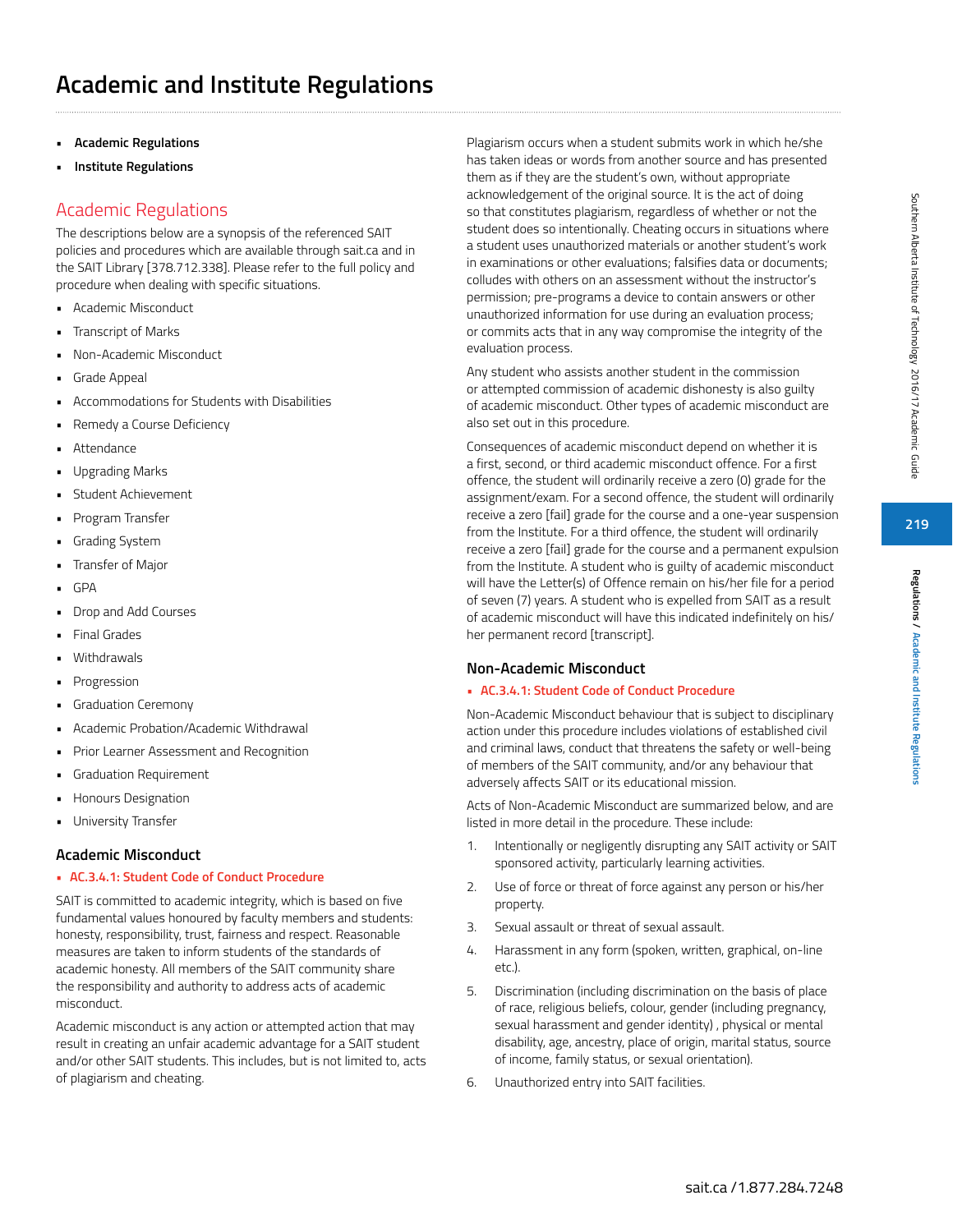- 7. Unauthorized use of or misuse of SAIT property or the property of others, including computers and data and voice communications networks (see policy/procedure AD.2.7.1 Information Services User Code).
- 8. Use, possession, tampering with or storage of a dangerous weapon or dangerous substance (including but not limited to guns, ammunition, chemicals, fireworks, flammable gas or explosives) on SAIT premises or at SAIT functions, whether or not a license has been issued to the possessor.
- 9. Inappropriate use of SAIT computer equipment.
- 10. Unlawful possession, distribution or use of narcotics or illegal drugs.
- 11. While under the influence of alcohol, narcotics or drugs, attending class or creating a disturbance while on SAIT premises or at SAIT functions.
- 12. Breaching AD.2.2.1 Alcohol Service and Consumption on Campus procedure.
- 13. Violating ethical codes governing applicable professions.
- 14. Violating civil or criminal statutes or applicable laws, court orders, or orders of any administrative tribunals having an effect on or related to SAIT or the SAIT community.
- 15. If a student is an apprenticeship student, the student's breach of the provincial government's non-academic rules or policies for apprenticeship students.
- 16. Unexcused failure or refusal to appear before any designated SAIT official(s) and/or failure to comply with directives from SAIT officials or instructors.
- 17. Disorderly conduct on SAIT premises or at SAIT activities.
- 18. Contravening SAIT's policies, procedures or rules.
- 19. Behaving in a manner that prejudices SAIT's name, reputation or standing.
- 20. Tampering with or rendering inoperable SAIT security devices or SAIT safety-related assets or property.
- 21. Making threats.
- 22. Knowingly or maliciously bringing a false charge against any member of the SAIT community under this procedure.
- 23. Knowingly divulging confidential or personal information relating to a SAIT matter or a member of the SAIT community.
- 24. Refusing to identify oneself when asked to do so by an authorized SAIT employee, security officer, etc.
- 25. Breaching SAIT's residence rules.

#### **Consequences**

Consequences for Non-Academic Misconduct fall into two categories: minor consequences and major consequences. Minor consequences include warning/admonition, community service, restitution, probation, restriction of privileges, and notation. Major consequences include suspension and expulsion. Consequences are defined in more detail in SAIT 's AC.3.4.1 Student Code of Conduct procedure, Schedule C.

Factors that SAIT may consider when choosing an appropriate consequence include, but are not limited to, whether there has been a previous finding of academic or non-academic misconduct with respect to the student; the severity of the misconduct; multiple allegations of misconduct; personal circumstances of the student; and court decisions related to the same case.

Either a major or minor consequence may be appropriate if there has been a previous finding of misconduct or if there are currently multiple allegations of misconduct, depending on the factors set out above and other relevant circumstances. A major consequence is most often appropriate where the misconduct is grievous or repeated and, in particular, in cases of physical or sexual aggression.

Any attempt to commit Non-Academic Misconduct will bear the same consequence as if the act occurred. A student who assists another student in an act or an attempted act of Non-Academic Misconduct will also be considered to have committed an offence.

#### **Accommodations for Students with Disabilities**

#### **• AC.3.16.1: Accommodations for Students with Disabilities Procedure**

SAIT is committed to providing a learning environment that supports students with disabilities and to ensuring that these students have equal opportunities at SAIT. SAIT upholds and implements the principle that students with disabilities must be reasonably accommodated, provided such accommodation does not cause undue hardship to SAIT. Accessibility Services, instructors and academic chairs will work with students to provide the reasonable accommodations requested in an accommodation plan.

Students with disabilities are expected to pursue their studies with the same diligence required of all SAIT students and to accept responsibility for their role in successfully completing courses/programs. Students should identify their specific needs to Accessibility Services prior to or at the start of their program of studies, or as soon thereafter as possible, if they wish to identify themselves as a person with a accessibility and to request a reasonable accommodation for such accessibility.

Students should be aware that they need to give sufficient notice, as determined by Accessibility Services' procedures, to allow SAIT to arrange any necessary reasonable accommodation(s) for the accessibility. Students will also be required to provide relevant and current documentation to Accessibility Services, in order to determine eligibility for reasonable accommodations and services.

#### **Attendance**

- **• AC.3.8.1: Attendance Requirement Procedure**
- **• AC.3.8.2: Attendance Requirements Apprentices**

Attendance in all scheduled activities of every course is expected. Students must comply with the requirements set by their school and communicated through the course outlines and/or program guidelines. Consequences for not adhering to attendance requirements are determined and applied according to program and school guidelines.

**SSAIT** Southern Alberta

**220**

**Regulations / Academic and Institute Regulations**

Regulations / Academic and Institute Regulations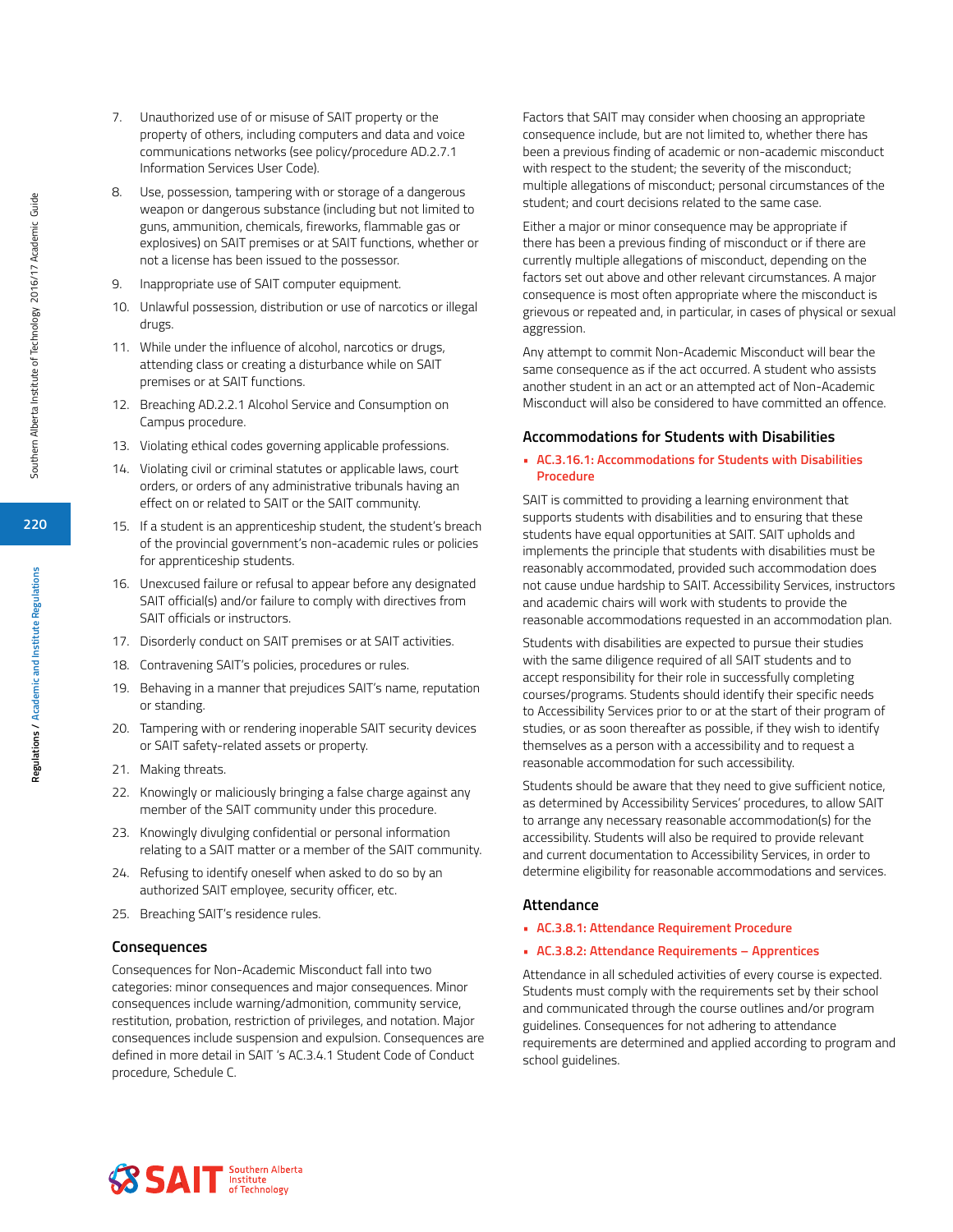# **221**

# **Student Achievement**

# **• AC.3.1.1: Grading and Progression Procedure**

Evaluation Methods – A student's final standing is determined by academic progress throughout the term and the entire year, taking into consideration classroom tests and examinations, laboratory work, essays, reports and projects, classroom participation, and/ or workplace experimental learning. The course outline is the approved document that identifies the learning outcomes and student evaluation methods of a course.

# **Grading System**

A student's grade in each course shall be denoted by a letter grade as follows:

| <b>Letter Grade</b> | <b>Grade Points</b> | Description         |
|---------------------|---------------------|---------------------|
| $A+$                | 4.0                 |                     |
| Α                   | 4.0                 |                     |
| $A-$                | 3.7                 |                     |
| $B+$                | 3.3                 |                     |
| B                   | 3.0                 |                     |
| <b>B-</b>           | 2.7                 |                     |
| $C+$                | 2.3                 |                     |
| C                   | 2.0                 |                     |
| $C-$                | 1.7                 |                     |
| D+                  | 1.3                 |                     |
| D                   | 1.0                 | <b>Minimal Pass</b> |
| F                   | 0.0                 |                     |

Progression and graduation: the semester program and cumulative Grade Point Average required for progression and graduation is 2.0. Other grades not used in calculating the Grade Point Average (GPA) include:

# **AEG Aegrotat Standing**

May be granted to a student who through serious illness or exceptional circumstances cannot complete the final evaluation, and where a supplemental evaluation or course deficiency remedy is not possible. The dean or designate must approve this grade.

# **ATT Attended/FA Failed to Attend**

Assigned to a student who is registered in a course for which no formal evaluation of the student's performance is provided, other than the student's attendance or failure to attend that course.

# **AUD Audit**

Assigned to a student who is registered in a course for which no formal evaluation of the student's performance is provided. The student will pay tuition for this course, but will not receive a mark in or credits for the course. The academic chair must approve a student's registration in the course.

# **CR Credit Rating**

Assigned to a student who has received recognition of his/her prior learning based on transfer credit or based on work experience, in accordance with AC.3.18 Recognition of Prior Learning policy and its accompanying procedures.

# **I Incomplete**

Assigned to a student who has been granted an extension, under extenuating circumstances to complete a course. The "I" grade is not a substitute for an "F" grade. The "I" grade must be cleared within 8 weeks from the end of the course or it reverts to "F." If the course is a pre-requisite course, the Academic Chair must approve the student's registration in the subsequent course(s).

# **P Pass / NP No Pass**

Student performance indicated by either "P" pass or "NP" no pass.

# **W Withdrawal**

Assigned to a student who officially withdraws from a course or program.

To be assigned a "W" grade in a course, a student must withdraw from that course prior to completing 70 per cent of that course.

To be assigned a "W" grade in a program, a student must withdraw from that program prior to completing 70 per cent of the program semester.

# **Grade Point Average (GPA)**

#### **• AC.3.1.1: Grading and Progression Procedure**

Grade Point Average (GPA) is the measure of a student's SAIT academic achievement in credit courses. It can be calculated in four ways.

- 1. Semester Program Grade Point Average (PGPA) is the weighted grade point average for all the courses that a student has completed in a particular semester and that are part of the program in which he/she is registered.
- 2. Semester Grade Point Average (SGPA) is the weighted grade point average for all of the credit courses that a student has completed in a particular semester, regardless of whether or not those courses are part of the program in which he/she is registered.
- 3. Cumulative Program Grade Point Average (CGPA) is the overall cumulative weighted grade point average for all those courses that the student has completed and that are part of the program in which he/she is registered.
- 4. Credential Grade Point Average is the overall cumulative weighted grade point average for all the courses the student has completed and that are used in awarding the credential for the program that he/she has completed.

Each course shall carry a course credit determined by the dean or designate of the school offering the program and which shall be published in the calendar.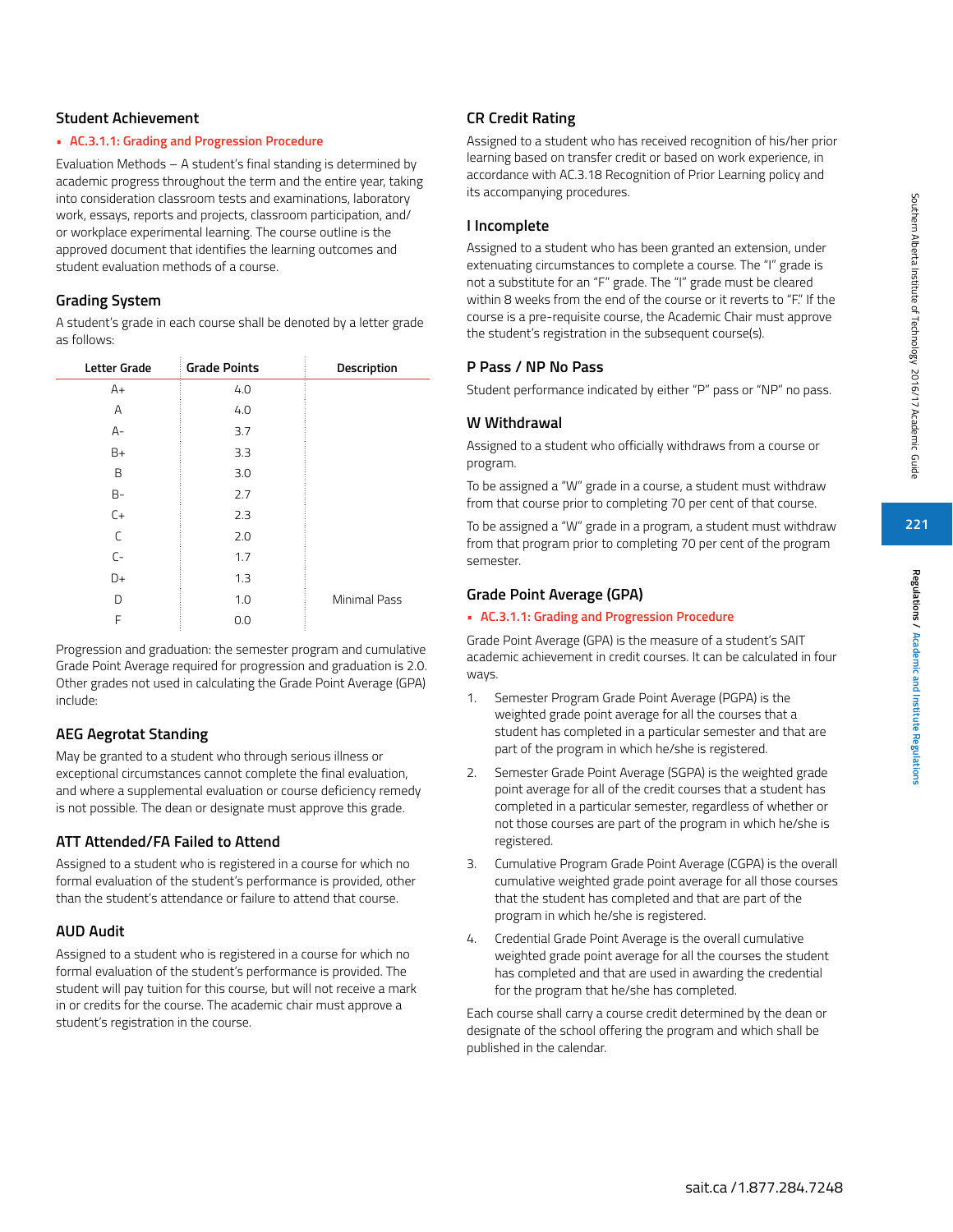The grade point averages are calculated as follows:

- Multiplying the grade point achieved by the credit value for that course, excluding P, NP, I, W, CR, AUD, ATT, FA and AEG grades
- Totaling the grade points from the bullet above
- Dividing the total above by the total of the course credit values

**Note:** Failures "F" will appear on the student's transcript and are used in the calculation of grade point averages as appropriate. In the case of subsequent repeat attempts of a failed course, both the original F grade and the new grades will be calculated in the student's Semester Program Grade Point Average (PGPA), but only the higher grade will be calculated in the student's Cumulative Program Grade Point Average (CPGA) in a subsequent semester. However, when a deficiency is remedied, the new grade will replace the original F grade and shall be calculated into the GPA for the academic semester in which the deficiency occurred.

**Sample Calculation:** Course Grade Points X Credits = Grade Points

| Course   | Grade                                            | Course<br>Grade<br><b>Points</b> | Credits        | Grade<br><b>Points</b> |
|----------|--------------------------------------------------|----------------------------------|----------------|------------------------|
| BCPT-240 | В                                                | 3.00                             | 1.50           | 4.50                   |
| COMM-238 | C                                                | 2.00                             | 3.00           | 6.00                   |
| COMP-220 | F                                                | 0.00                             | 3.00           | 0.00                   |
| MATH-235 | А                                                | 3.67                             | 3.00           | 11.01                  |
| MCMT-230 | D                                                | 1.00                             | 3.00           | 3.00                   |
| Totals   | N/A                                              | N/A                              | 13.50          | 24.51                  |
| $GPA =$  | <b>Total Grade Points</b><br><b>Total Credit</b> |                                  | 24.51<br>13.50 | 1.81                   |

#### **Final Grades**

#### **• AC.3.1.1: Grading and Progression Procedure**

Instructors shall submit final grades to the Registrar's Office/ Student Services by end of the third business day following the end of the course. Students can access their term marks and unofficial transcripts through mySAIT at any time.

Apprentice marks may only be obtained from the Apprenticeship and Trade Certification Board. Download the "Transcript Request Application Form" at Alberta Apprenticeship and Industry Training.

#### **Progression**

#### **• AC.3.1.1: Grading and Progression Procedure**

Students must attain a PGPA and/or a CGPA of 2.0 or better in each semester and pass the necessary prerequisite courses to progress through the program. To qualify for graduation, students must pass all courses, attain a CGPA of 2.0 or better and complete course requirements within the prescribed timelines.

#### **Academic Probation/Academic Withdrawal**

#### **• AC.3.1.1: Grading and Progression Procedure**

A student who fails to achieve the specified minimum semester program grade point average (PGPA) or cumulative program grade point average (CGPA) at the end of a semester will be placed on Academic Probation (AP). The Registrar's Office will advise the student to meet with his/her academic chair to develop strategies to improve academic standing and to determine course eligibility.

A student will remain on Academic Probation if he/she does not achieve one of either PGPA or a CGPA of 2.0 for the second time at the end of the following semester. If both the PGPA and CGPA of 2.0 are not met at the end of the following semester, the student will be academically withdrawn (AW) SAIT.

The consequences of academic withdrawal include the student being dropped from any subsequent courses in which he/she is registered in the next term and being ineligible for student loan funding. An academically withdrawn student must wait 8 calendar months before returning to SAIT. During this waiting period, the student cannot take any courses at SAIT. An academically withdrawn student who wishes to return to the program should meet with his/her academic chair to determine if space is available in the program to accommodate his/her return, and to determine changes to graduation requirements.

A student who returns to SAIT after having been academically withdrawn will return on academic probation. If the student fails to achieve PGPA for a third time, he/she will be permanently withdrawn from SAIT.

Academic probation and academic withdrawals are permanently noted on the student's official transcript.

**Note:** A student is granted only two attempts to successfully complete each course – the initial registration and one repeat. A withdrawal from a course is not considered an attempt. The academic chair/coordinator of the school responsible for delivering the course may, in significant extenuating circumstances, approve the student's registration in a course for a third attempt. The dean of the school responsible for delivering the course may, in significant extenuating circumstances, approve the student's registration in a course for a fourth attempt. If the student fails all attempts in the course or its equivalent, a SAIT credential shall not be issued for any program in which that course is a requirement. It is important to students to note that registration in a course for a second or subsequent time is subject to space availability in that course

#### **Graduation Requirement**

#### **• AC.3.1.1: Grading and Progression Procedure**

A student must achieve the required minimum Credential Grade Point Average for all courses used to meet the student's credential requirements, in order to graduate.



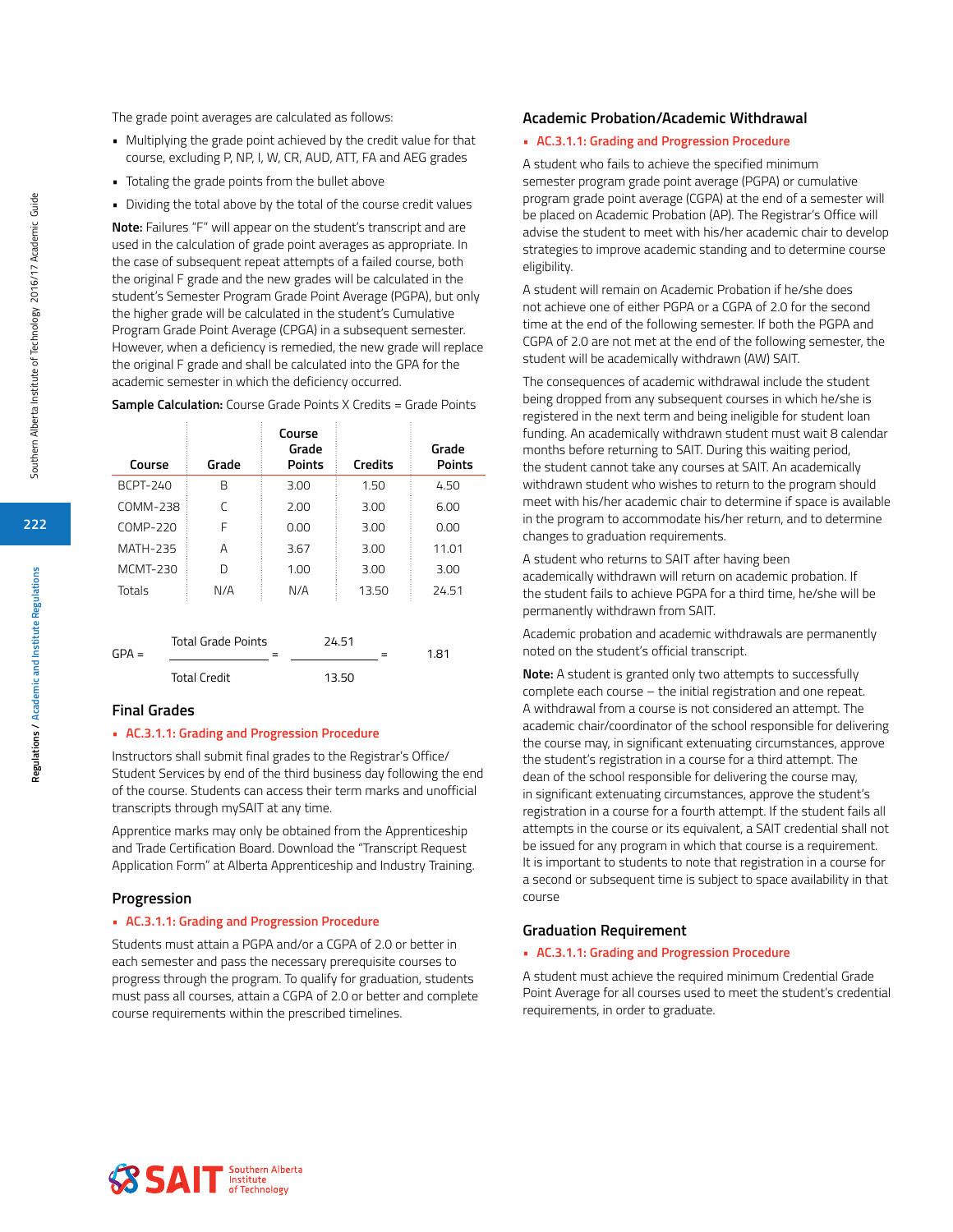# **Transcript of Marks**

#### **• AC.3.1.1: Grading and Progression Procedure**

A transcript is a complete and unabridged academic record of achievement at SAIT.

Students who attended classes at SAIT after 1995 have the option to order their official transcript through mySAIT.ca. Simply login, click on the myStudent tab, then select Student Records.

Students who attended classes at SAIT before 1995, must complete a Transcript Request Form and forward it to Student Services .

Each transcript costs \$10 (Subject to change).

Students sending transcripts from SAIT to an Alberta postsecondary school should request the transcript through ApplyAlberta. The transcript will be issued free of charge to any participating Alberta post-secondary schools (see ApplyAlberta for a list of participating institutions).

Student records are confidential; therefore, transcripts will only be issued on the student's written authority.

# **Grade Appeal (Final Grades Only)**

## **• AC.3.1.1: Grading and Progression Procedure**

Informal Appeals: Informal appeals must be made to the instructor concerned first. If a student is not satisfied with the outcome, he/ she may continue the informal appeal to the academic chair or equivalent, before proceeding with a formal grade appeal to the dean.

Formal Appeals: If a student is not satisfied with the outcome of the informal appeal, he/she may request that the dean of the school offering the course review the grade through a formal appeal.

Formal appeals must be submitted in writing to the Registrar/ Director, Student Services Department within 30 calendar days of the end of the course (or in the case of apprenticeship, within 10 days after receipt of marks) and be accompanied by a \$100\* fee for each grade appealed. The fee covers all levels of appeal and is refundable if the appeal is awarded in favour of the appellant.

#### \*Fee subject to change

The initial formal appeal must state: the student ID number, program, course code and title, the grade being appealed and the rationale for the appeal. Forms are available from Student Services. The basis for re-evaluation shall be the same work used to determine the original grade whenever possible. In those cases where the nature of the work, such as workplace experiential learning, laboratory, or other performance work, precludes its availability, the basis for re-evaluation shall be decided by the academic chair, in consultation with the student and the instructor.

Decisions on appeals shall be rendered within ten business days of the Office of the Registrar notifying the dean and academic chair of the appeal. The decision may be: 1) no change to the grade; 2) a higher grade; or 3) a lower grade. The dean's decision is final and binding.

Students who accept the method to remedy a course deficiency pursuant to AC.3.2.1: Course Deficiencies procedure are not eligible to appeal the original grade.

# **Remedy a Course Deficiency**

# **• AC.3.2.1: Course Deficiencies Procedure**

Students are eligible to remedy a course deficiency where:

- the deficient grade is within 5 per cent of the passing grade; and
- the failure is not due to academic misconduct.
- the course is one for which a course deficiency remedy is available, as determined by the school delivering that course.

Students must apply to their academic school using the Remedy (Clearance) of Deficiency form.

The academic chair shall determine the method of remedying the deficiency. The method may include:

- successful completion of a special assignment, or
- successful writing of a supplemental examination.

A student wishing to remedy a course deficiency shall apply to his/her academic chair or coordinator within 30 calendar days of the end of the course. The remedy must be completed within ten business days of the academic chair or coordinator having authorized the student to attempt the clearance of deficiency. Students are encouraged to attend classes in the subsequent course pending the outcome of the remedy.

The maximum grade that can be achieved is a "D" or a "P" grade, or the minimum passing grade for the course. This grade will replace the "F" or "NP" grade and shall be calculated into the PGPA for the academic term in which the deficiency occurred.

Students who accept the method to remedy a course deficiency are not eligible to appeal the original grade. Students wishing to achieve a grade higher than a "D" or the minimum passing grade for the course must re-take the course. A student's registration in a course for a second or subsequent time is subject to space availability in that course. In this case, the transcript will indicate both the original grade and the new course grade achieved.

# **Upgrading Marks**

Students wishing to upgrade a passing mark must re-register for the course. The transcript will indicate both the original grade and the new grade achieved.

# **Program Transfer**

**• AC.1.5.1: Admission Procedure**

An enrolled student may be permitted to transfer from one program to another if:

- the student is a qualified applicant and satisfies the admission and selection criteria of the new program; and,
- there is a seat available in the new program; and,
- the student pays the transfer fee; and,
- the student pays any difference in tuition fees arising from the transfer.

The timing of the program transfer request and its subsequent approval is at the discretion of the receiving academic chair/ coordinator. However, in order to be eligible to receive a credential from the new program into which the student has transferred, he/she must complete at least the final semester of that new program.

**Regulations / Academic and Institute Regulations**

Regulations / Academic and Institute Regulation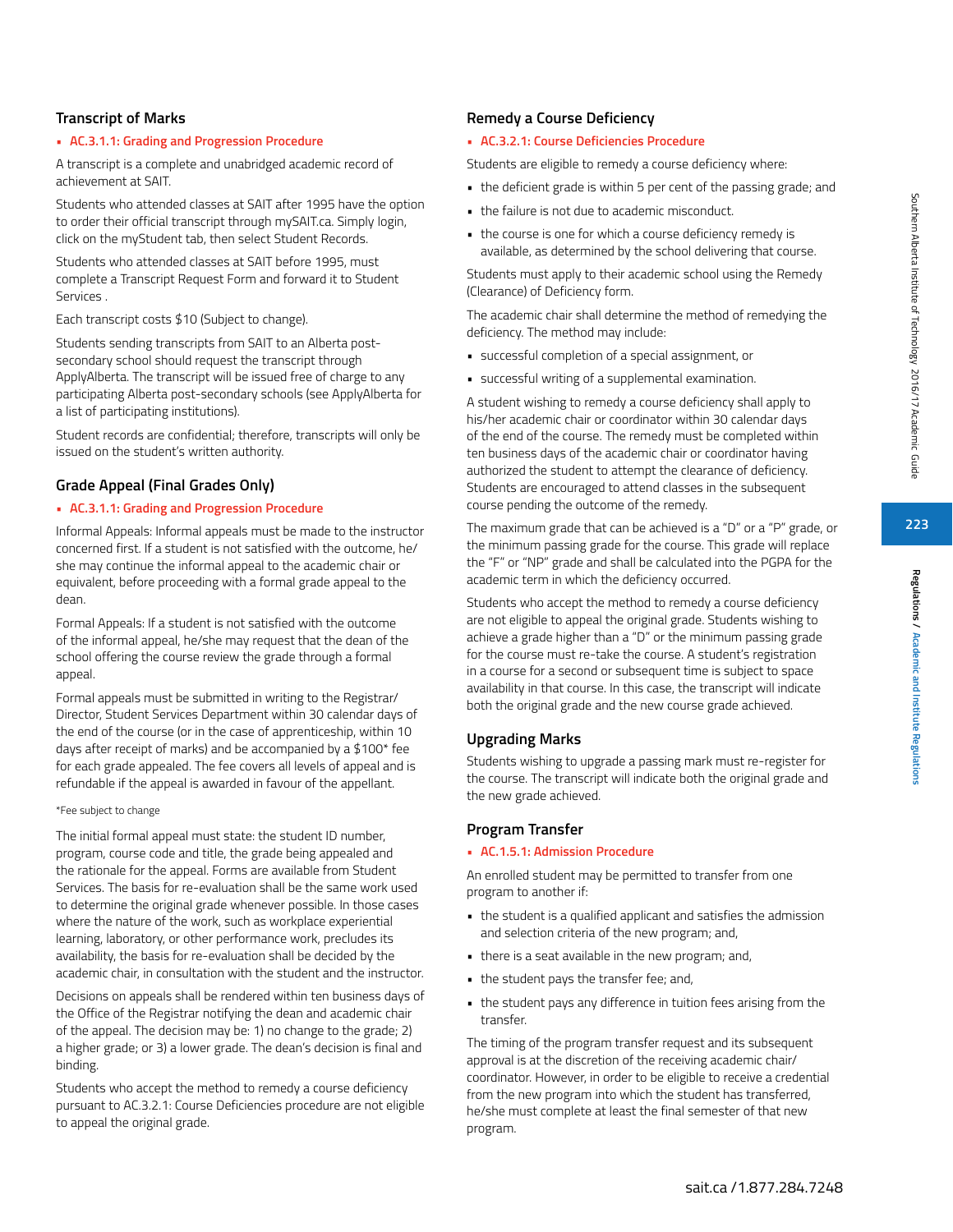#### **Transfer of Major**

#### **• AC.1.5.1: Admission Procedure**

An enrolled student may be permitted to transfer majors within a program of study, without reapplying, as per the Office of the Registrar's processes. Transfer of a major is subject to the student meeting course pre-requisites and a seat being available in the new major.

#### **Add and Drop**

(The drop and add dates for a program are based on the term length)

| Term length       | Add/Drop period                               |
|-------------------|-----------------------------------------------|
| 13 or more weeks  | Two (2) weeks from program<br>term start date |
| 8-12 weeks        | One (1) week from program term<br>start date  |
| 2-7 weeks         | Two (2) days from program term<br>start date  |
| Less than 2 weeks | There is no Add/Drop period                   |

Visit Start and End Dates - 2016/17 for program-specific dates.

#### **Withdrawals**

#### **• AC.3.1.1: Grading and Progression Procedure**

#### **Deadline**

The withdrawal deadline for a course or program is prior to 70 per cent of the course or program's duration. A student who withdraws from a course after the withdrawal deadline will receive an "F" grade which will be determined and reported to Student Services by the course school by the end of the second business day following the last day of the academic term.

#### **Withdrawal from a Course**

A student who wishes to withdraw from an individual course must:

• Notify Student Services Department prior to the Withdrawal Deadline (as outlined above) of the term to receive a grade of "W".

**Note:** Course withdrawals occurring past the official add/drop period will not be eligible for a refund. Unofficial withdrawals (no notification of withdrawal submitted to Student Services by the deadline) will result in 'F' grades.

#### **Withdrawal from the Program**

A student who wishes to withdraw from the program must:

- obtain and complete a Program Withdrawal Form; and,
- submit the completed form to the Student Services Department prior to the Withdrawal Deadline (as outlined above) of the term to receive "W" grades.

**Note:** A student who withdraws from the program without notifying Student Services in writing will not be eligible for any applicable refund of fees, and will be responsible for any fees owing or outstanding. The student's permanent record will show a "Fail" in all courses in which the student was registered.

#### **Graduation Ceremony**

#### **• AC.3.1.1: Grading and Progression Procedure**

Students are required to register for Graduation before the specified deadline date. Manual registration and online registration processes will be available.

#### **Credit Requirements for Graduation:**

Students must successfully complete all required courses to graduate. All course requirements must be completed within ten (10) years for a baccalaureate, seven (7) years for a diploma or applied degree, or five (5) years for a certificate program. This time limitation begins on the date that the student started the first course in the credential. If a student does not complete the graduation requirements within the graduation timelines, he/ she should meet with the academic chair/ coordinator to discuss options for completion.

Note: If the final attempt of a course results in failure, the student may continue in other courses; however, a SAIT credential will not be issued. This time limitation begins on the date that the student started the first course in the credential

#### **Grade Point Average Requirements:**

Students must achieve the required CGPA of 2.0 in order to graduate.

#### **Residency Requirements:**

To obtain a SAIT credential, students must complete at least 50% of the credential's courses through SAIT, and may use no more than a maximum of 50% transfer credit and/or challenge exams and/or prior information or non-formal learning towards that SAIT credential.

#### **Graduation Prior Learning Assessment and Recognition**

Policy AC.3.18 Recognition of Prior Learning and its accompanying procedures provide the guidelines for students to obtain credit based on previous learning, successful completion of a challenge exam, or previous informal and non-formal learning. Generally, the guidelines include compliance with the residency requirement, an 80 per cent content match with the SAIT course outline, a minimum grade of 65 per cent, and completion of credit courses within the last five years.



**224**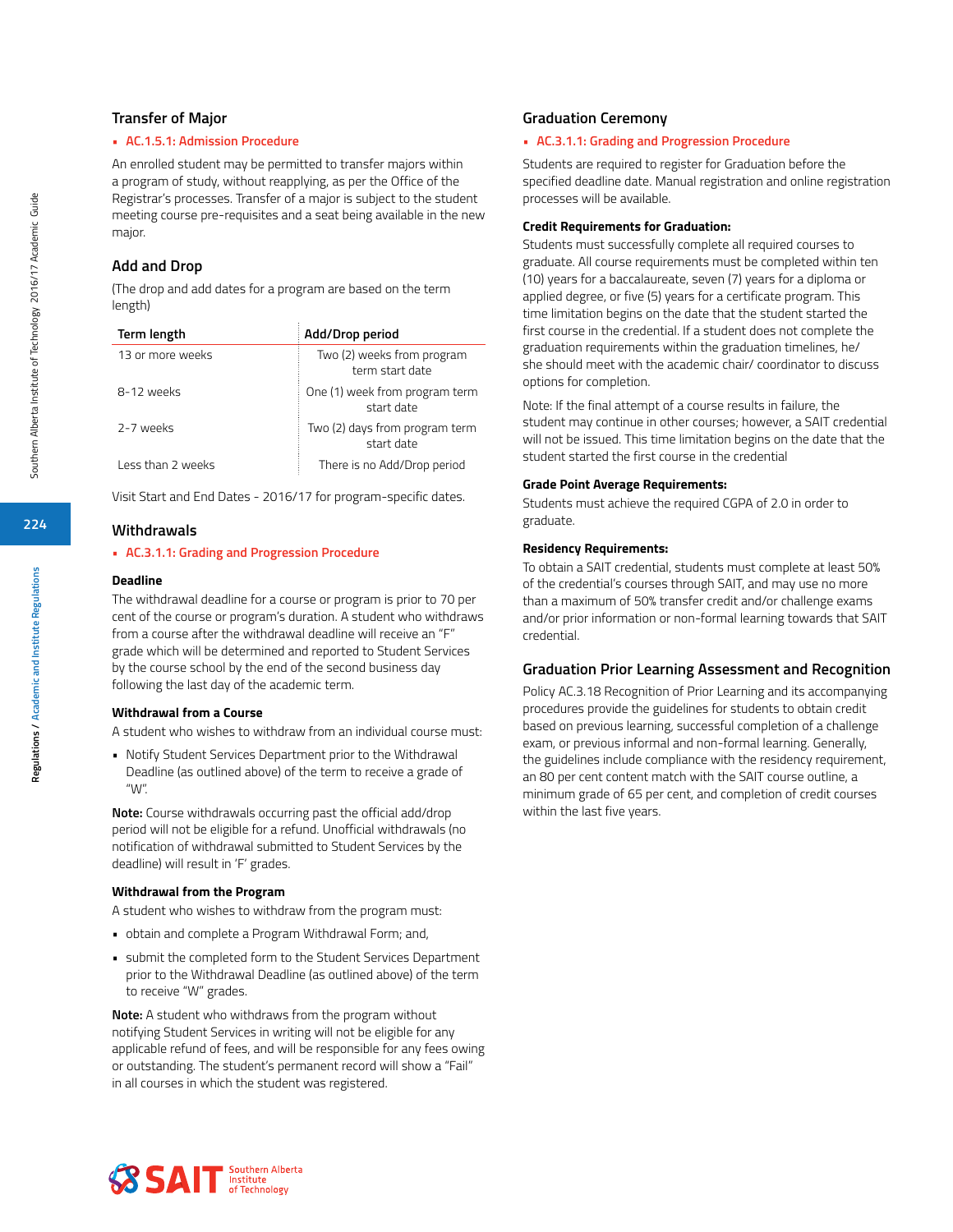# **Honours Designation**

## **• AC.3.1.1: Grading and Progression Procedure**

For a student to be awarded an Honours designation on a SAIT parchment, the following conditions must be met:

- the student has a cumulative program grade point average of 3.8; and,
- the student passed all courses on the first attempt; and,
- the student has completed the graduation requirements of the program within the specified time restriction (five years for a certificate and seven years for a diploma or applied degree or baccalaureate); and,
- the student has met the residency requirement and used a maximum of 50 per cent transfer credit towards a SAIT credential; transfer credit does not include any SAIT course previously used to obtain another SAIT credential; and,
- the program in which the student is enrolled is approved by the Alberta government.

## **Transfer to Other Post-Secondary Institutions**

A transfer option is the opportunity to use a credential earned at one institution for credit towards the completion of an advanced credential at another institution (e.g., a certificate towards a diploma, a diploma towards a degree, an applied degree towards an additional undergraduate or graduate degree, or a baccalaureate degree towards a master's degree).

A SAIT credential may be used as an admission requirement to an advanced program, or it may be used to meet curriculum requirements so that the student does not need to duplicate coursework: how it is used depends on the receiving institution.

To support this, articulation agreements are developed between two institutions (a sender and a receiver) that specify how the sending institution's course or program will be accepted for (transfer or advanced) credit at the receiving institution.

Information about these agreements is posted on the SAIT Transfer Options website and is updated regularly along with messages on SAITView, a SAIT Transfer Options Facebook page, and Twitter. A Transfer Options Fair is held annually in November where representatives from different universities across Canada and other countries come to SAIT to meet with students and faculty about degree completion opportunities.

Students must also be aware that they must meet the admission requirements of the receiving institution as well as the program requirements even though they have graduated from SAIT.

#### **Contact Us!**

For additional information, contact SAIT Transfer Options.

• Transfer Options Phone: 403.210.4238 Email: transfer.options@sait.ca Website: sait.ca/transferoptions

# Institute Regulations

The descriptions below are a synopsis of the referenced SAIT policies and procedures which are available throughsait.ca and in the SAIT Library [378.712.338]. Refer to the full policy and procedure when dealing with specific situations.

- Student Code of Conduct
- Harassment and Discrimination Confidential Hotline
- Disruptive Conduct
- Injury to Persons/Damage to Property
- Rights
- Liquor, Tobacco and Drugs
- Responsibilities
- Acceptable Use of SAIT's Computer System

#### **Student Code of Conduct**

#### **• AC.3.4.1: Student Code of Conduct Procedure**

Students are responsible for conducting themselves appropriately and in the best interests of the Institute. They are expected to apply themselves to their studies and are required to conform to the Institute's policies, rules and regulations.

#### **Disruptive Conduct**

#### **• AC.3.4.1: Student Code of Conduct Procedure**

Students are required to conduct themselves in a manner that does not interfere with the legitimate academic and/or business activities of the Institute. This does not diminish the student's assured rights as stated in the Canadian Charter of Rights and Freedoms. In particular, disruption of scholarly activities by abusive or threatening language or gestures, or physical interference with another person or their property may result in the immediate removal of the student from the class or activity and subsequent disciplinary action.

#### **Rights**

#### **• AC.3.4.1: Student Code of Conduct Procedure**

Students at SAIT can expect the following rights to be upheld:

- all rights and freedoms recognized by law;
- freedom from discrimination for any reason, including: place of origin, race, religion or gender. (Please refer to HR.4.5.1: Discrimination – Education Procedure and HR.4.6.1: Discrimination – Employee and Student Recourse Procedure);
- freedom from harassment, including any action or words which demean and/or deny dignity and respect. (Please refer to HR.4.5.1: Discrimination – Education Procedure and HR.4.6.1: Discrimination – Employee and Student Recourse Procedure);
- a community that supports intellectual inquiry, learning and growth;
- physical and psychological safety;
- academic integrity: students can expect full disclosure as to how their academic performance will be assessed, and to receive objective evaluation of their performance.

**Regulations / Academic and Institute Regulations**

**Regulations / Academic and Institute Regulations**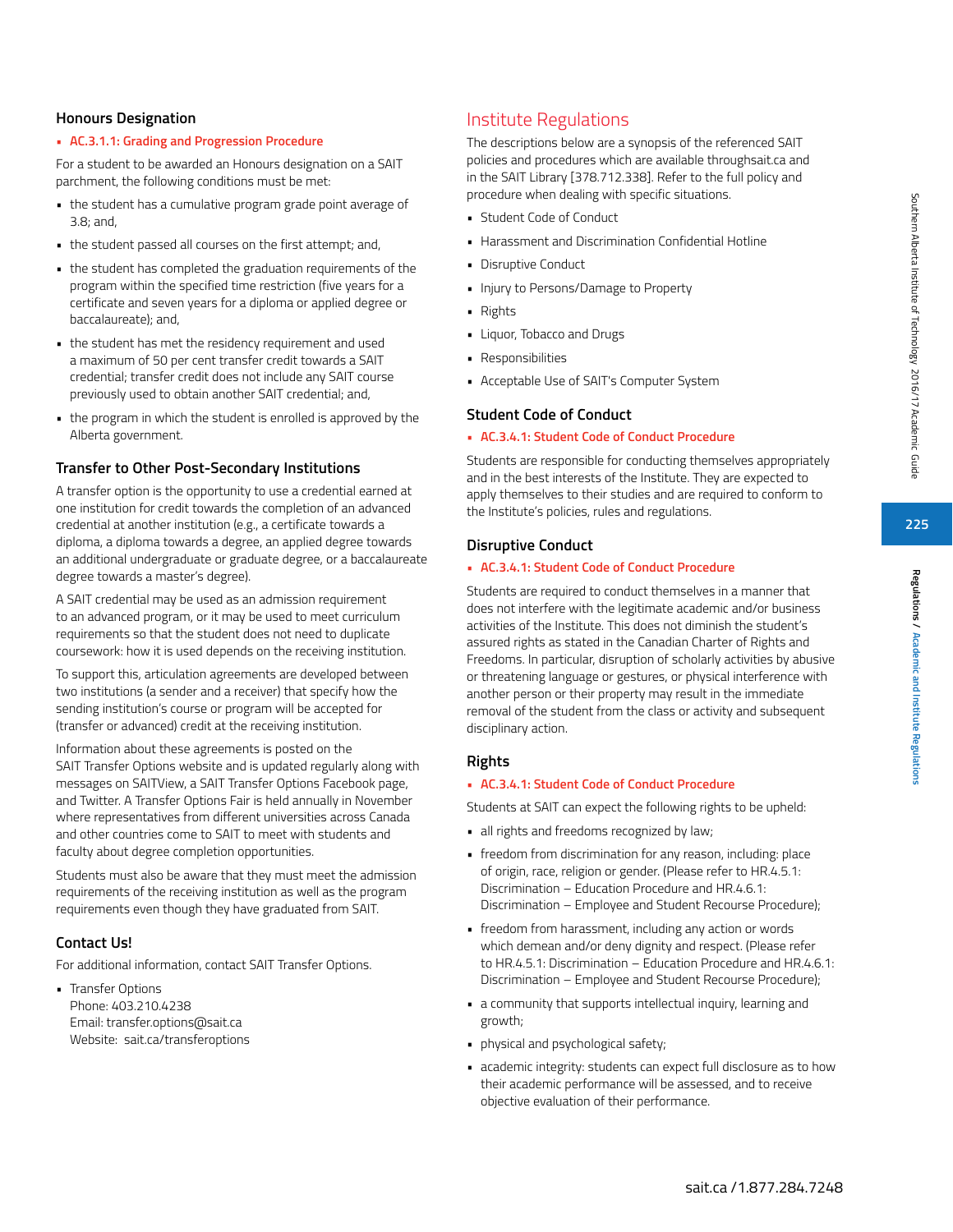#### **Responsibilities**

#### **• AC.3.4.1: Student Code of Conduct Procedure**

SAIT maintains that students have individual and group responsibility for:

- staying informed of and respecting SAIT policies and procedures and the exercise by SAIT of its legitimate authority;
- taking full advantage of the education, training and services that SAIT offers;
- maintaining academic integrity; work submitted for evaluation must be the student's own. Any material or ideas incorporated from other sources must be clearly identified and used sparingly.
- contributing to a working and learning environment free from discrimination, harassment, intimidation, and physical or psychological abuse;
- respecting the property of SAIT and members of the SAIT community;
- complying with applicable laws.

In cases of misconduct, SAIT may take disciplinary measures including, but not limited to, warning, community service, restitution, probation, restriction of privileges, notation, suspension, expulsion or legal action. Where disciplinary actions arise, students have a right of appeal as described in the procedure.

#### **Harassment and Discrimination Confidential Hotline**

**• Phone: 403.210.4406**

#### **• HR.4.6.1: Discrimination – Employee and Student Recourse Policy**

The Board of Governors of SAIT and the President's Standing Committee on Discrimination wish to ensure that students and employees of the Institute are treated as equal in dignity and rights and without discrimination. You have the right to study and work in an environment that is free from harassment and discrimination. You also have the responsibility not to harass any member of the SAIT community, including students, instructors and staff.

Discrimination on the grounds of race, religious beliefs, colour, gender, age, physical disability, mental disability, ancestry, place of origin, marital status, source of income, family status or sexual orientation constitutes a violation of SAIT's discrimination policy.

Harassment, a form of discrimination, is behaviour that disparages, humiliates or harms anyone on any of these grounds. Harassment may be verbal or non-verbal behaviour, occurring as one isolated event or as a series of events.

Sexual harassment is unwanted, unwarranted or inappropriate sexualizing of interaction, with intent and/or effect to demean, coerce or abuse someone. It can include behaviour such as: sexualizing physical contact; making suggestive remarks or other verbal abuse; making degrading gestures or leering at a person's body; making degrading remarks toward a gender or a sexual preference group; demanding sexual favors; or extending compromising invitations.

If you think you are experiencing harassment or discrimination, contact the Discrimination Hotline at 403.210.4406 and arrange to speak with one of SAIT's specially appointed representatives.

#### **Injury to Persons/Damage to Property**

#### **• AC.3.4.1: Student Code of Conduct Procedure**

Students are required to comply with safety measures identified by the Institute. Injury, damage or misappropriation of SAIT's property, or threats (written or verbal) of injury, damage or misappropriation to another person or his/her property may result in disciplinary action.

#### **Liquor, Tobacco and Drugs**

**• AD.2.2.1: Alcohol Service and Consumption on Campus Procedure**

#### **• AD.1.3: Tobacco Use Policy and procedure**

Disciplinary action will be taken in the following cases: students violating policy on the consumption and service of alcohol; students failing to comply with designated non-smoking areas; and/or students using or distributing illegal drugs.

#### **Acceptable Use of SAIT's Computer System**

#### **• AD.2.7.1: Information Services User Code Procedure**

All members of the SAIT community who have occasion to use any of the information services of the Institute, including all students, staff (full-time, part-time, contract and wages) and members of the general public are subject to the Information Services User Code procedure.

The descriptions above are a synopsis of the referenced SAIT policies and procedures which are available through sait.ca and in the SAIT Library [378.712.338]. Please refer to the full policy and procedure when dealing with specific situations.

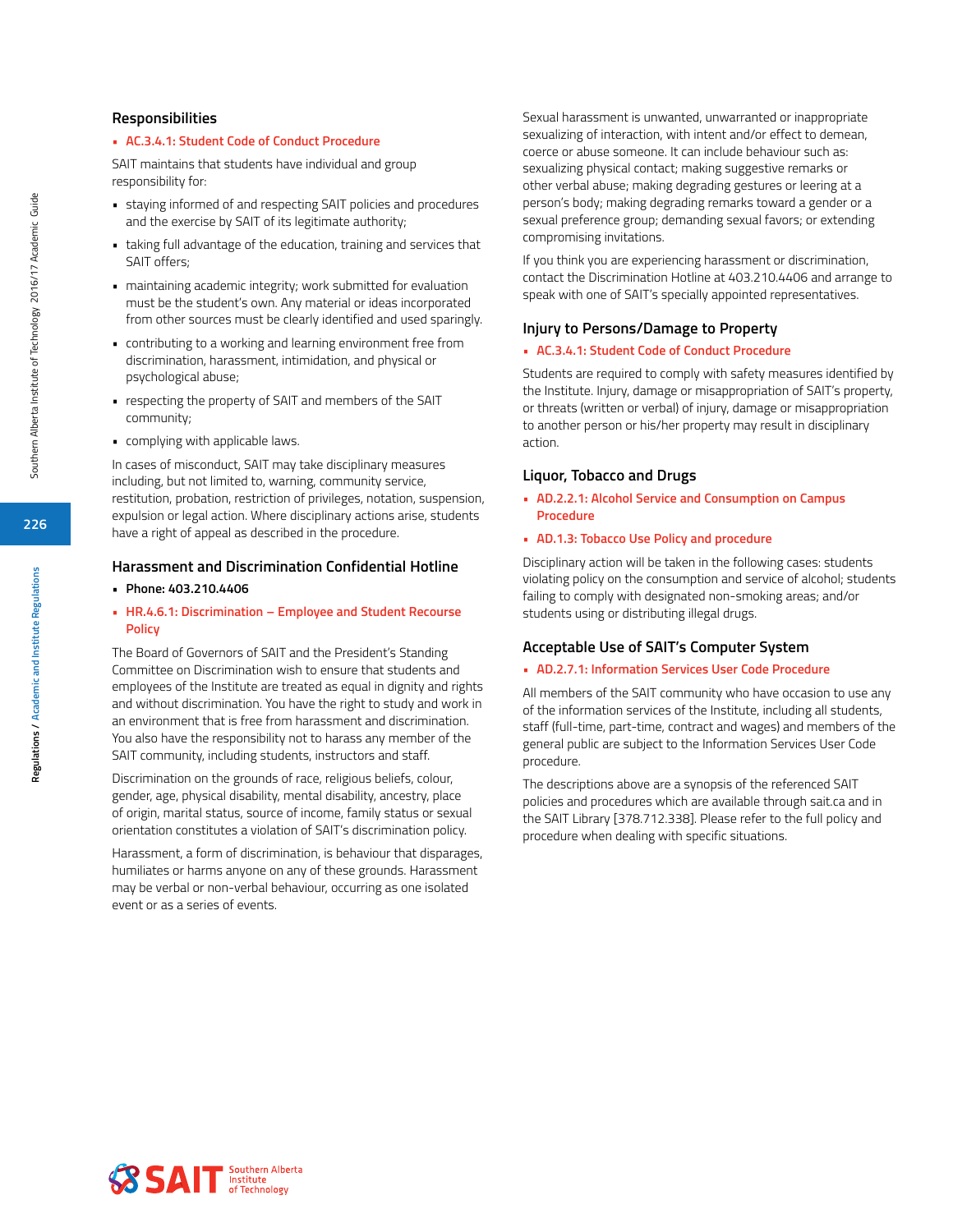# Financial Information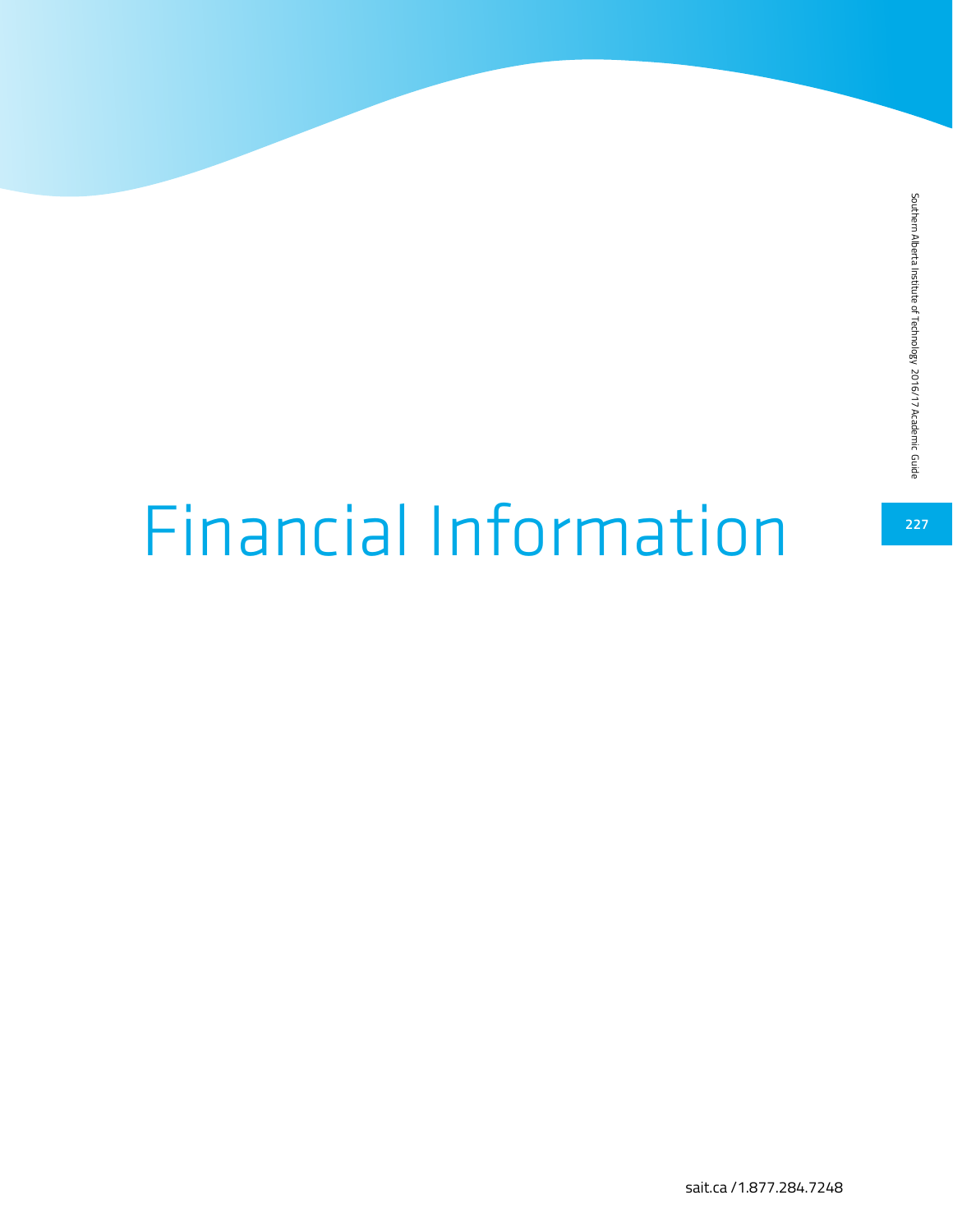# **Fees**

| <b>Estimated Fees for Full Time Students</b>                                              |                     | 2016-2017                |                                  |  |
|-------------------------------------------------------------------------------------------|---------------------|--------------------------|----------------------------------|--|
|                                                                                           | 2016/17<br>Domestic | Campus<br>Athletic/Rec   | Universal<br><b>Transit Pass</b> |  |
| Program                                                                                   | <b>Tuition Fee</b>  | Fee (Note 3)             | (Note 3)                         |  |
| Apprentice Programs                                                                       | \$98/week           | $\overline{\phantom{a}}$ | $\overline{\phantom{a}}$         |  |
| Academic Upgrading Yr 1                                                                   | 2,881               | 160                      | 260                              |  |
| Accounting Oil and Gas Production Yr 1                                                    | 14,200              | $\overline{\phantom{0}}$ | $\overline{\phantom{a}}$         |  |
| Administrative Information Management Yr 1                                                | 4,122               | 160                      | 260                              |  |
| Administrative Information Management Yr 2                                                | 4,328               | 160                      | 260                              |  |
| Aircraft Maintenance Engineering Technology Yr 1                                          | 4,405               | 160                      | 260                              |  |
| Aircraft Maintenance Engineering Technology Yr 2                                          | 4,405               | 160                      | 260                              |  |
| Aircraft Structures Technician Yr 1                                                       | 5,798               | 160                      | 260                              |  |
| Architectural Technologies - Architectural Yr 2                                           | 2,313               | 160                      | 260                              |  |
| Architectural Technologies - Bldg Dev Yr 2                                                | 2,313               | 160                      | 260                              |  |
| Architectural Technologies - General Yr 1                                                 | 5,046               | 160                      | 260                              |  |
| Architectural Technologies - General Yr 2                                                 | 2,103               | 160                      | 260                              |  |
| Automotive Service Technology Yr 1                                                        | 4,569               | 160                      | 260                              |  |
| Automotive Service Technology Yr 2                                                        | 4,569               | 160                      | 260                              |  |
| Avionics Technology Yr 1                                                                  | 5,130               | 160                      | 260                              |  |
| Avionics Technology Yr 2                                                                  | 4,664               | 160                      | 260                              |  |
| Bach. of Applied Tech. Geographic Info Sys Yr 3                                           | 5,074               | 160                      | 260                              |  |
| Bach. of Applied Tech. Geographic Info Sys Yr 4                                           | 969                 | 160                      | 260                              |  |
| Bach. of Applied Tech. Petroleum Eng. Yr 3                                                | 5,489               | 160                      | 260                              |  |
| Bach. of Applied Tech. Petroleum Eng. Yr 4                                                | 1,463               | 160                      | 260                              |  |
| Bachelor of Applied Business Administration - Accounting Yr 3                             | 6,113               | $\overline{\phantom{a}}$ | $\overline{\phantom{a}}$         |  |
| Bachelor of Applied Business Administration - Accounting Yr 4                             | 2,139               | $\overline{\phantom{a}}$ | $\overline{\phantom{m}}$         |  |
| Bachelor of Applied Technology Information Systems - Information Systems Development Yr 3 | 4,536               | 160                      | 260                              |  |
| Bachelor of Applied Technology Information Systems - Information Systems Development Yr 4 | 767                 | 160                      | 260                              |  |
| Bachelor of Applied Technology Information Systems - Network Management Yr 3              | 5,292               | 160                      | 260                              |  |
| Bachelor of Applied Technology Information Systems - Network Management Yr 4              | 767                 | 160                      | 260                              |  |
| Bachelor of Business Administration Yr 1 - General                                        | 5,682               | 160                      | 260                              |  |
| Bachelor of Business Administration Yr 2 - Accounting                                     | 5,682               | 160                      | 260                              |  |
| Bachelor of Business Administration Yr 2 - Financial Services                             | 5,682               | 160                      | 260                              |  |
| Bachelor of Business Administration Yr 2 - Human Resource Management                      | 5,682               | 160                      | 260                              |  |
| Bachelor of Business Administration Yr 2 - Management                                     | 5,682               | 160                      | 260                              |  |
| Bachelor of Business Administration Yr 2 - Marketing                                      | 5,682               | 160                      | 260                              |  |
|                                                                                           |                     |                          |                                  |  |
| Bachelor of Business Administration Yr 2 - Supply Chain Management                        | 5,682               | 160                      | 260                              |  |
| Bachelor of Business Administration Yr 3 - Accounting                                     | 5,682               | 160                      | 260                              |  |

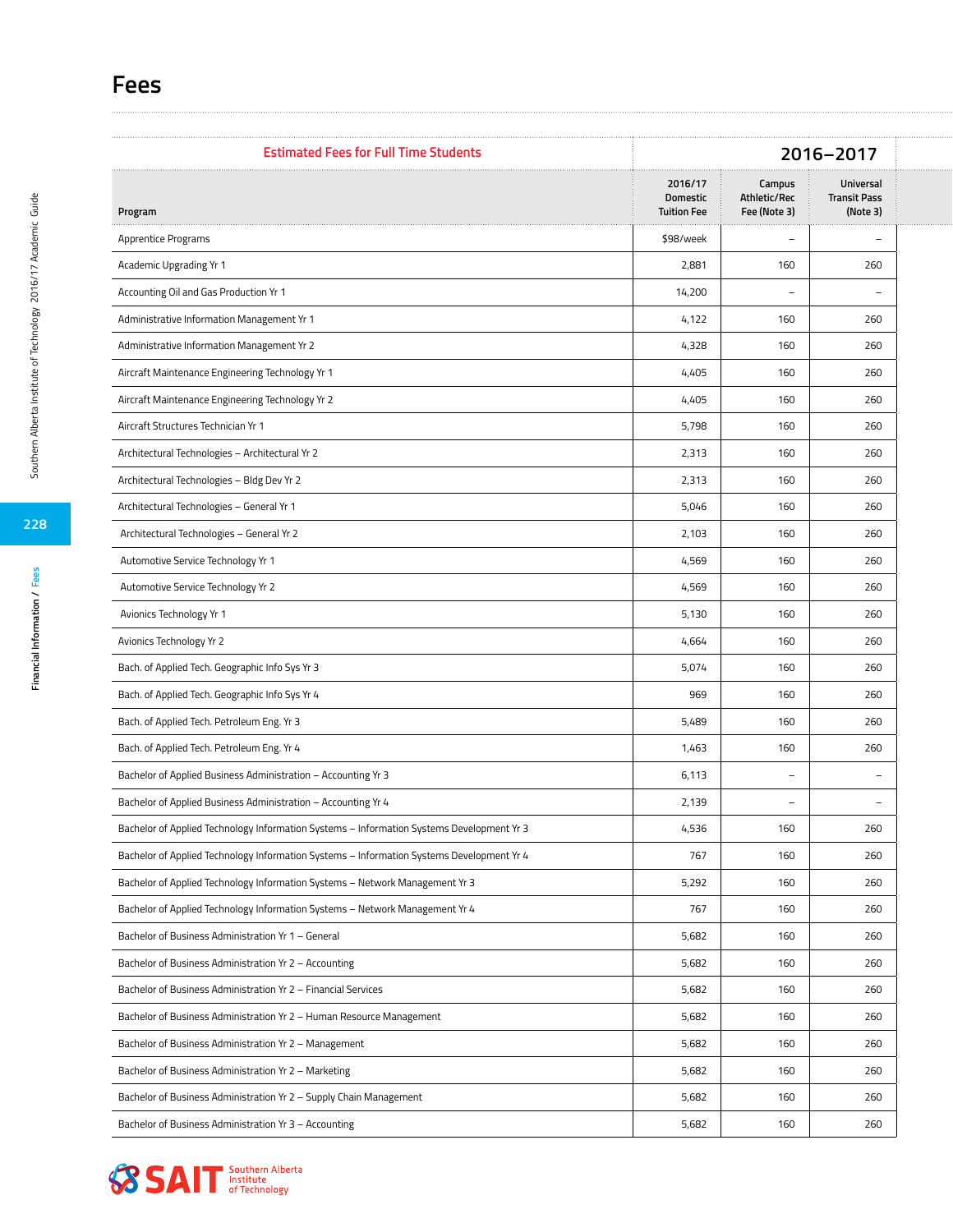|                                     |                                                      |                                    | 2016-2017                |                    |                                  |
|-------------------------------------|------------------------------------------------------|------------------------------------|--------------------------|--------------------|----------------------------------|
| 2016/17<br>Domestic<br><b>Total</b> | <b>Total Student</b><br>Association<br>Fees (Note 3) | Student<br>Association<br>(Note 3) | Dental Plan              | <b>Health Plan</b> | <b>Total</b><br><b>SAIT Fees</b> |
| \$98/week                           | $\equiv$                                             | $\sim$                             | $-$                      | $\sim$             | $\overline{\phantom{a}}$         |
| 3,824                               | 523                                                  | 288                                | 125                      | 110                | 420                              |
| 14,200                              | $\overline{\phantom{a}}$                             | $\sim$                             | $\overline{\phantom{a}}$ | $\sim$             | $\sim$                           |
| 5,065                               | 523                                                  | 288                                | 125                      | 110                | 420                              |
| 5,271                               | 523                                                  | 288                                | 125                      | 110                | 420                              |
| 5,348                               | 523                                                  | 288                                | 125                      | 110                | 420                              |
| 5,348                               | 523                                                  | 288                                | 125                      | 110                | 420                              |
| 6,741                               | 523                                                  | 288                                | 125                      | 110                | 420                              |
| 3,256                               | 523                                                  | 288                                | 125                      | 110                | 420                              |
| 3,256                               | 523                                                  | 288                                | 125                      | 110                | 420                              |
| 5,989                               | 523                                                  | 288                                | 125                      | 110                | 420                              |
| 3,045                               | 523                                                  | 288                                | 125                      | 110                | 420                              |
| 5,512                               | 523                                                  | 288                                | 125                      | 110                | 420                              |
| 5,512                               | 523                                                  | 288                                | 125                      | 110                | 420                              |
| 6,073                               | 523                                                  | 288                                | 125                      | 110                | 420                              |
| 5,606                               | 523                                                  | 288                                | 125                      | 110                | 420                              |
| 6,016                               | 523                                                  | 288                                | 125                      | 110                | 420                              |
| 1,912                               | 523                                                  | 288                                | 125                      | 110                | 420                              |
| 6,432                               | 523                                                  | 288                                | 125                      | 110                | 420                              |
| 2,406                               | 523                                                  | 288                                | 125                      | 110                | 420                              |
| 6,113                               | $\overline{\phantom{a}}$                             | $\sim$                             | $-$                      | $\sim$             | $\overline{\phantom{a}}$         |
| 2,139                               | $\sim$                                               | $\sim$                             | $\sim$                   | $\sim$             | $\sim$                           |
| 5,479                               | 523                                                  | 288                                | 125                      | 110                | 420                              |
| 1,709                               | 523                                                  | 288                                | 125                      | 110                | 420                              |
| 6,235                               | 523                                                  | 288                                | 125                      | 110                | 420                              |
| 1,709                               | 523                                                  | 288                                | 125                      | 110                | 420                              |
| 6,625                               | 523                                                  | 288                                | 125                      | 110                | 420                              |
| 6,625                               | 523                                                  | 288                                | 125                      | 110                | 420                              |
| 6,625                               | 523                                                  | 288                                | 125                      | 110                | 420                              |
| 6,625                               | 523                                                  | 288                                | 125                      | 110                | 420                              |
| 6,625                               | 523                                                  | 288                                | 125                      | 110                | 420                              |
| 6,625                               | 523                                                  | 288                                | 125                      | 110                | 420                              |
| 6,625                               | 523                                                  | 288                                | 125                      | 110                | 420                              |
| 6,625                               | 523                                                  | 288                                | 125                      | 110                | 420                              |
|                                     |                                                      |                                    |                          |                    |                                  |

Financial Information / Fees **Financial Information / Fees**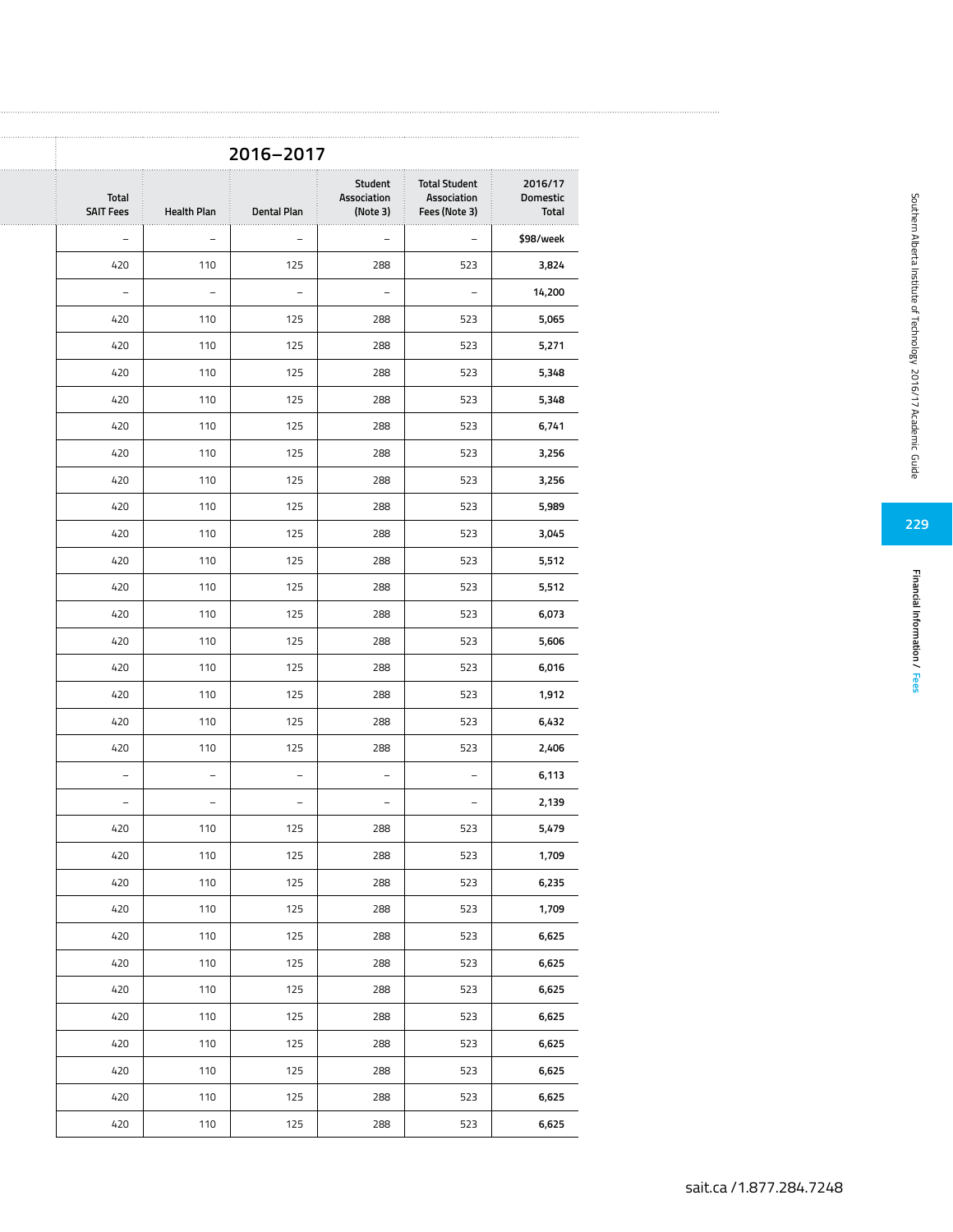| <b>Estimated Fees for Full Time Students</b>                         | 2016-2017           |                          |                                  |  |
|----------------------------------------------------------------------|---------------------|--------------------------|----------------------------------|--|
|                                                                      | 2016/17<br>Domestic | Campus<br>Athletic/Rec   | Universal<br><b>Transit Pass</b> |  |
| Program                                                              | <b>Tuition Fee</b>  | Fee (Note 3)             | (Note 3)                         |  |
| Bachelor of Business Administration Yr 3 - Financial Services        | 5,682               | 160                      | 260                              |  |
| Bachelor of Business Administration Yr 3 - Human Resource Management | 5,682               | 160                      | 260                              |  |
| Bachelor of Business Administration Yr 3 - Management                | 5,682               | 160                      | 260                              |  |
| Bachelor of Business Administration Yr 3 - Marketing                 | 5,682               | 160                      | 260                              |  |
| Bachelor of Business Administration Yr 3 - Supply Chain Management   | 5,682               | 160                      | 260                              |  |
| Bachelor of Business Administration Yr 4 - Accounting                | 5,682               | 160                      | 260                              |  |
| Bachelor of Business Administration Yr 4 - Financial Services        | 5,682               | 160                      | 260                              |  |
| Bachelor of Business Administration Yr 4 - Human Resource Management | 5,682               | 160                      | 260                              |  |
| Bachelor of Business Administration Yr 4 - Management                | 5,682               | 160                      | 260                              |  |
| Bachelor of Business Administration Yr 4 - Marketing                 | 5,682               | 160                      | 260                              |  |
| Bachelor of Business Administration Yr 4 - Supply Chain Management   | 5,682               | 160                      | 260                              |  |
| Bachelor of Science in Construction Project Management Yr 1          | 4,931               | 160                      | 260                              |  |
| Bachelor of Science in Construction Project Management Yr 2          | 4,931               | 160                      | 260                              |  |
| Bachelor of Science in Construction Project Management Yr 3          | 5,424               | 160                      | 260                              |  |
| Bachelor of Science in Construction Project Management Yr 4          | 4,931               | 160                      | 260                              |  |
| Baking and Pastry Arts Yr 1                                          | 5,103               | 160                      | 260                              |  |
| Baking and Pastry Arts Yr 2                                          | 4,639               | 160                      | 260                              |  |
| Broadcast Systems Technology Yr 1                                    | 4,993               | 160                      | 260                              |  |
| Broadcast Systems Technology Yr 2                                    | 4,993               | 160                      | 260                              |  |
| Business Administration - Accounting Yr 1                            | 4,587               | 160                      | 260                              |  |
| Business Administration - Accounting Yr 2                            | 4,587               | 160                      | 260                              |  |
| Business Administration - Financial Services Yr 1                    | 4,587               | 160                      | 260                              |  |
| Business Administration - Financial Services Yr 2                    | 4,587               | 160                      | 260                              |  |
| Business Administration - General Yr 1                               | 4,587               | 160                      | 260                              |  |
| Business Administration - Human Resources Yr 2                       | 4,587               | 160                      | 260                              |  |
| Business Administration - Management Yr 1                            | 4,587               | 160                      | 260                              |  |
| Business Administration - Management Yr 2                            | 4,587               | 160                      | 260                              |  |
| Business Administration - Marketing Yr 1                             | 4,587               | 160                      | 260                              |  |
| Business Administration - Marketing Yr 2                             | 4,587               | 160                      | 260                              |  |
| Business Administration - Supply Chain Management Yr 2               | 4,587               | 160                      | 260                              |  |
| Business Administration Automotive Management Yr 1                   | 4,197               | 160                      | 260                              |  |
| Business Administration Automotive Management Yr 2                   | 3,815               | 160                      | 260                              |  |
| Business Intelligence: Data Analysis and Reporting Yr 1              | 9,595               | $\overline{\phantom{m}}$ | $\overline{\phantom{a}}$         |  |
|                                                                      |                     |                          |                                  |  |
| Butchery and Charcuterie Management Yr 1                             | 5,105               | 160                      | 260                              |  |
| Chemical Engineering Technology Yr 1                                 | 4,217               | 160                      | 260                              |  |



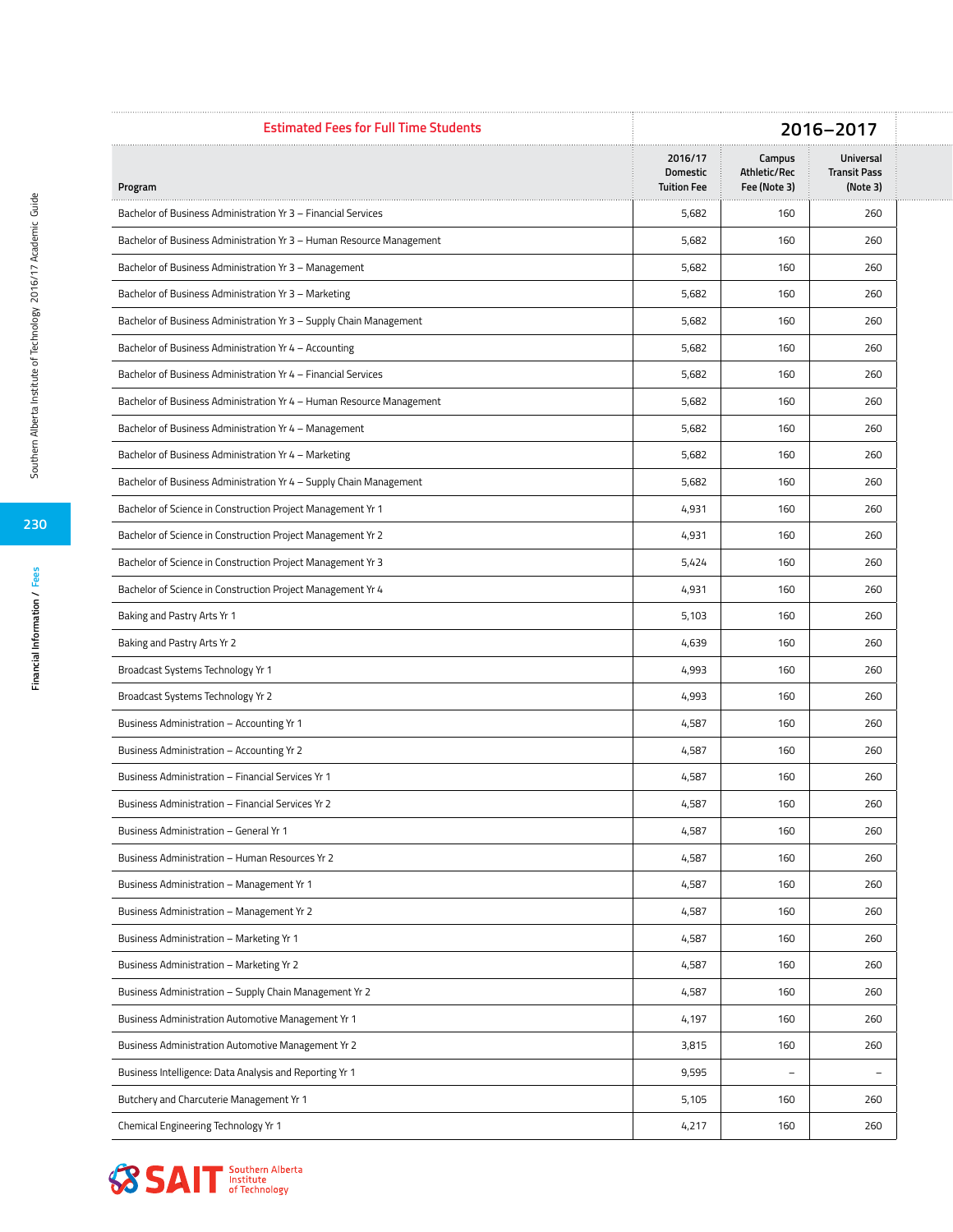|                                     |                                                      |                                    | 2016-2017   |                    |                                  |
|-------------------------------------|------------------------------------------------------|------------------------------------|-------------|--------------------|----------------------------------|
| 2016/17<br>Domestic<br><b>Total</b> | <b>Total Student</b><br>Association<br>Fees (Note 3) | Student<br>Association<br>(Note 3) | Dental Plan | <b>Health Plan</b> | <b>Total</b><br><b>SAIT Fees</b> |
| 523<br>6,625                        |                                                      | 288                                | 125         | 110                | 420                              |
| 523<br>6,625                        |                                                      | 288                                | 125         | 110                | 420                              |
| 523<br>6,625                        |                                                      | 288                                | 125         | 110                | 420                              |
| 523<br>6,625                        |                                                      | 288                                | 125         | 110                | 420                              |
| 523<br>6,625                        |                                                      | 288                                | 125         | 110                | 420                              |
| 523<br>6,625                        |                                                      | 288                                | 125         | 110                | 420                              |
| 523<br>6,625                        |                                                      | 288                                | 125         | 110                | 420                              |
| 523<br>6,625                        |                                                      | 288                                | 125         | 110                | 420                              |
| 523<br>6,625                        |                                                      | 288                                | 125         | 110                | 420                              |
| 523<br>6,625                        |                                                      | 288                                | 125         | 110                | 420                              |
| 6,625<br>523                        |                                                      | 288                                | 125         | 110                | 420                              |
| 523<br>5,874                        |                                                      | 288                                | 125         | 110                | 420                              |
| 523<br>5,874                        |                                                      | 288                                | 125         | 110                | 420                              |
| 523<br>6,367                        |                                                      | 288                                | 125         | 110                | 420                              |
| 523<br>5,874                        |                                                      | 288                                | 125         | 110                | 420                              |
| 523<br>6,046                        |                                                      | 288                                | 125         | 110                | 420                              |
| 523<br>5,582                        |                                                      | 288                                | 125         | 110                | 420                              |
| 523<br>5,936                        |                                                      | 288                                | 125         | 110                | 420                              |
| 523<br>5,936                        |                                                      | 288                                | 125         | 110                | 420                              |
| 523<br>5,530                        |                                                      | 288                                | 125         | 110                | 420                              |
| 523<br>5,530                        |                                                      | 288                                | 125         | 110                | 420                              |
| 523<br>5,530                        |                                                      | 288                                | 125         | 110                | 420                              |
| 523<br>5,530                        |                                                      | 288                                | 125         | 110                | 420                              |
| 523<br>5,530                        |                                                      | 288                                | 125         | 110                | 420                              |
| 523<br>5,530                        |                                                      | 288                                | 125         | 110                | 420                              |
| 523<br>5,530                        |                                                      | 288                                | 125         | 110                | 420                              |
| 523<br>5,530                        |                                                      | 288                                | 125         | 110                | 420                              |
| 523<br>5,530                        |                                                      | 288                                | 125         | 110                | 420                              |
| 523<br>5,530                        |                                                      | 288                                | 125         | 110                | 420                              |
| 523<br>5,530                        |                                                      | 288                                | 125         | 110                | 420                              |
| 523<br>5,140                        |                                                      | 288                                | 125         | 110                | 420                              |
| 4,758<br>523                        |                                                      | 288                                | 125         | 110                | 420                              |
| 9,595<br>$\equiv$                   |                                                      | $\sim$                             | $\equiv$    | $\equiv$           | $\sim$                           |
| 523<br>6,048                        |                                                      | 288                                | 125         | 110                | 420                              |
| 523<br>5,159                        |                                                      | 288                                | 125         | 110                | 420                              |
|                                     |                                                      |                                    |             |                    |                                  |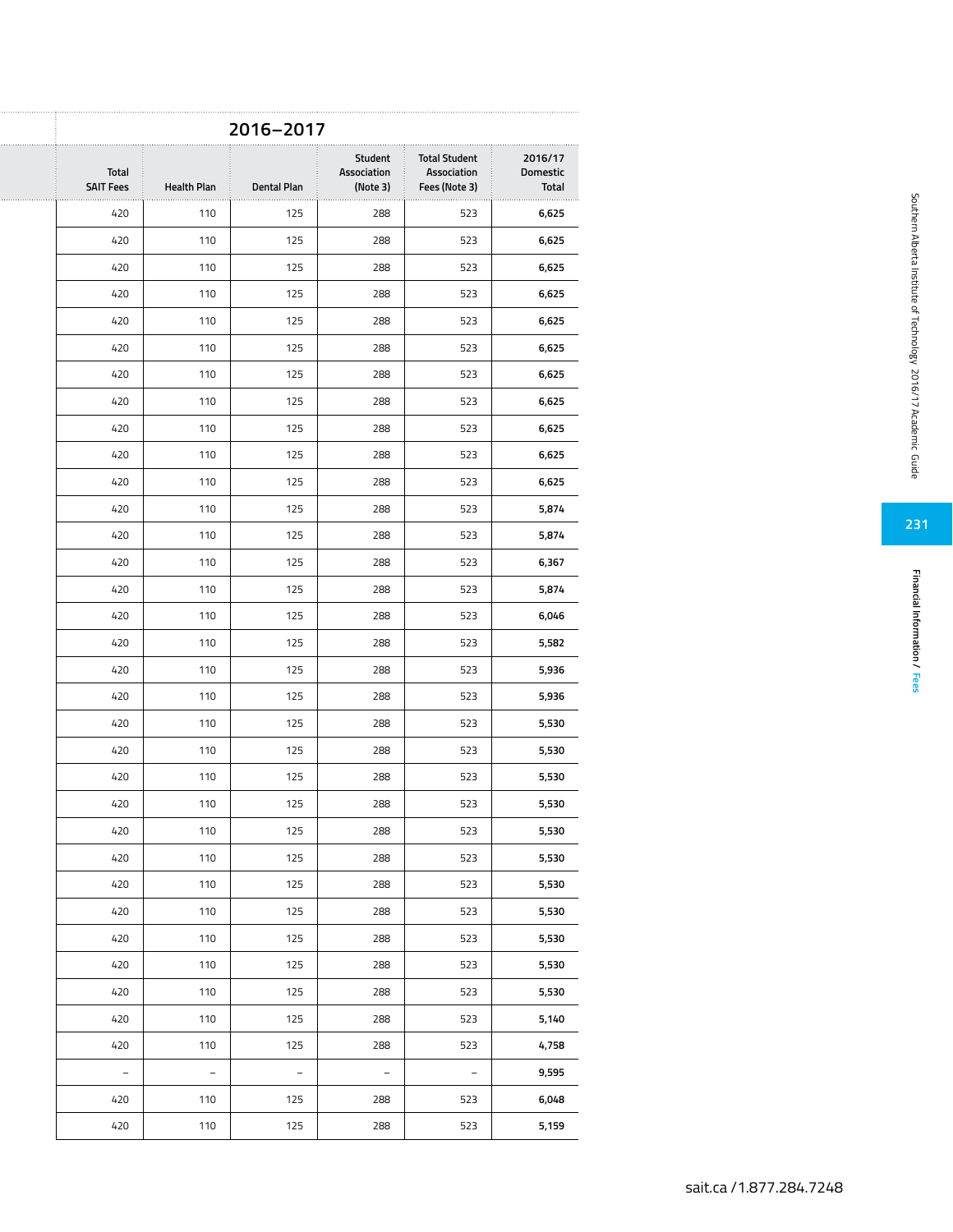| <b>Estimated Fees for Full Time Students</b>     | 2016-2017           |                          |                                  |  |
|--------------------------------------------------|---------------------|--------------------------|----------------------------------|--|
|                                                  | 2016/17<br>Domestic | Campus<br>Athletic/Rec   | Universal<br><b>Transit Pass</b> |  |
| Program                                          | <b>Tuition Fee</b>  | Fee (Note 3)             | (Note 3)                         |  |
| Chemical Engineering Technology Yr 2             | 4,016               | 160                      | 260                              |  |
| Chemical Laboratory Technology Yr 1              | 5,254               | 160                      | 260                              |  |
| Chemical Laboratory Technology Yr 2              | 5,004               | 160                      | 260                              |  |
| Civil Engineering Technology - Const. Mgmt Yr 2  | 4,130               | 160                      | 260                              |  |
| Civil Engineering Technology - General Yr 1      | 4,337               | 160                      | 260                              |  |
| Civil Engineering Technology - Municipal Yr 2    | 4,130               | 160                      | 260                              |  |
| Community Economic Development Yr 1              | 4,752               | $\overline{\phantom{m}}$ |                                  |  |
| Database Administrator Yr 1                      | 16,160              | $-$                      | $\overline{\phantom{a}}$         |  |
| Dental Assisting Yr 1                            | 6,052               | 160                      | 260                              |  |
| Diagnostic Medical Sonography Yr 1               | 5,094               | 160                      | 260                              |  |
| Diagnostic Medical Sonography Yr 2               | 4,881               | 160                      | 260                              |  |
| Diagnostic Medical Sonography Yr 3               | 1,273               | 160                      | 260                              |  |
| Diesel Equipment Technician Yr 1                 | 5,092               | 160                      | 260                              |  |
| Electrical Engineering Technology Yr 1           | 4,613               | 160                      | 260                              |  |
| Electrical Engineering Technology Yr 2           | 4,823               | 160                      | 260                              |  |
| Electronics Engineering Technology Yr 1          | 5,490               | 160                      | 260                              |  |
| Electronics Engineering Technology Yr 2          | 5,490               | 160                      | 260                              |  |
| Emergency Medical Technology - Ambulance Yr 1    | 3,928               | 160                      | 260                              |  |
| Emergency Medical Technology - Paramedic Yr 1    | 5,945               | 160                      | 260                              |  |
| Emergency Medical Technology - Paramedic Yr 2    | 5,096               | 160                      | 260                              |  |
| Energy Asset Management Yr 1                     | 9,033               | $\qquad \qquad -$        | $\qquad \qquad -$                |  |
| Energy Asset Management Yr 2                     | 9,033               | $\overline{\phantom{m}}$ | $\overline{\phantom{a}}$         |  |
| Eng. Design & Drafting Technology - General Yr 1 | 4,492               | 160                      | 260                              |  |
| Eng. Design & Drafting Technology - General Yr 2 | 4,492               | 160                      | 260                              |  |
| English Language Foundations Yr 1                | 6,570               | $\overline{\phantom{a}}$ | $\overline{\phantom{a}}$         |  |
| Environmental Technology Yr 1                    | 4,255               | 160                      | 260                              |  |
| Environmental Technology Yr 2                    | 4,255               | 160                      | 260                              |  |
| Film and Video Production Yr 1                   | 4,044               | 160                      | 260                              |  |
| Film and Video Production Yr 2                   | 4,246               | 160                      | 260                              |  |
| Geomatics Engineering Technology - General Yr 1  | 3,980               | 160                      | 260                              |  |
| Geomatics Engineering Technology - General Yr 2  | 3,980               | 160                      | 260                              |  |
|                                                  |                     | 160                      |                                  |  |
| Geoscience Information Technology Yr 1           | 4,234               |                          | 260                              |  |
| Geoscience Information Technology Yr 2           | 3,811               | 160                      | 260                              |  |
| Graphic Communications and Print Technology Yr 1 | 3,916               | 160                      | 260                              |  |
| Graphic Communications and Print Technology Yr 2 | 3,730               | 160                      | 260                              |  |



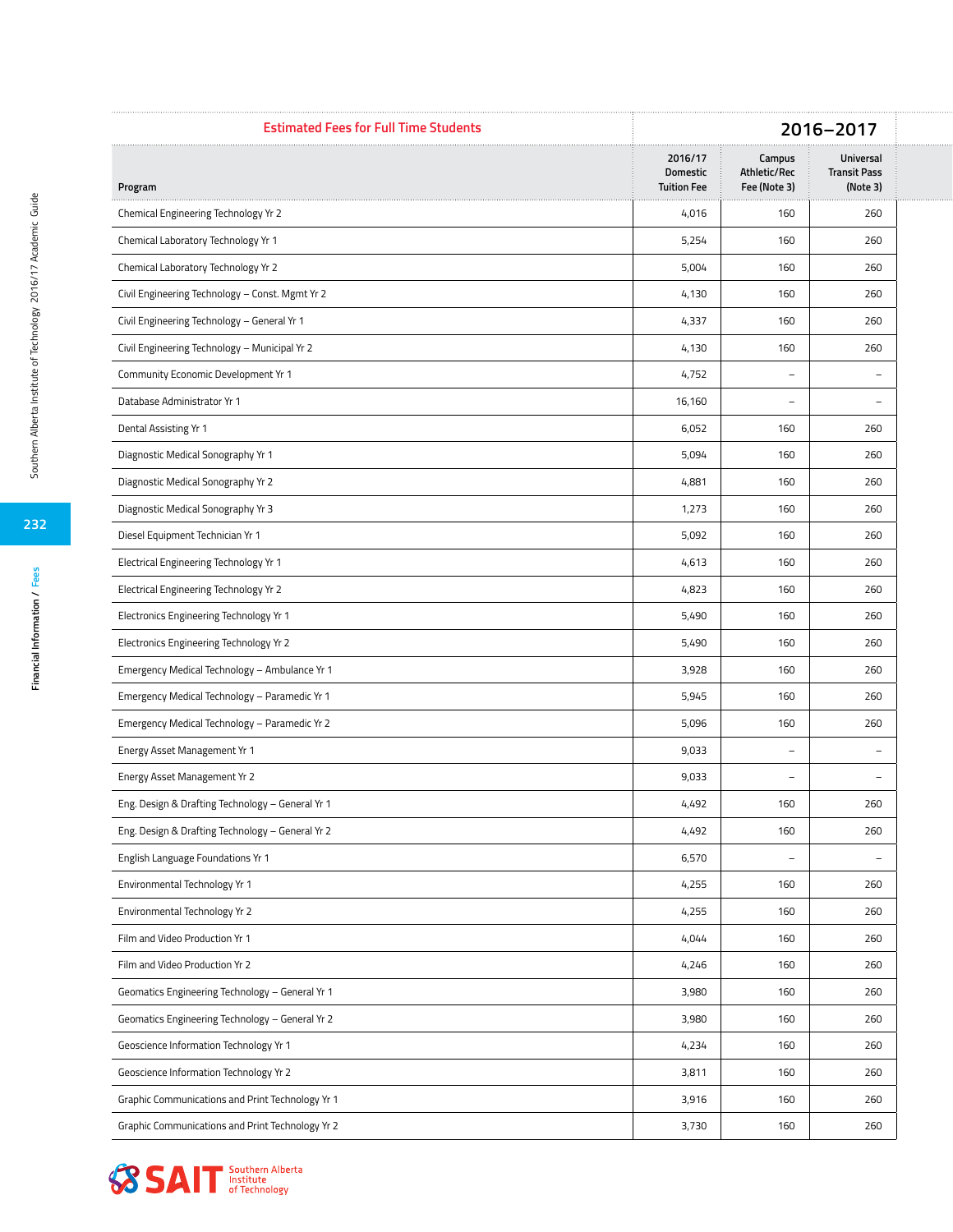|                              |                                                      |                                    | 2016-2017                |                          |                                  |
|------------------------------|------------------------------------------------------|------------------------------------|--------------------------|--------------------------|----------------------------------|
| 2016/17<br>Domestic<br>Total | <b>Total Student</b><br>Association<br>Fees (Note 3) | Student<br>Association<br>(Note 3) | Dental Plan              | <b>Health Plan</b>       | <b>Total</b><br><b>SAIT Fees</b> |
| 4,959                        | 523                                                  | 288                                | 125                      | 110                      | 420                              |
| 6,197                        | 523                                                  | 288                                | 125                      | 110                      | 420                              |
| 5,947                        | 523                                                  | 288                                | 125                      | 110                      | 420                              |
| 5,073                        | 523                                                  | 288                                | 125                      | 110                      | 420                              |
| 5,280                        | 523                                                  | 288                                | 125                      | 110                      | 420                              |
| 5,073                        | 523                                                  | 288                                | 125                      | 110                      | 420                              |
| 4,752                        | $\sim$                                               | $\equiv$                           | $\overline{\phantom{a}}$ | $\equiv$                 | $\sim$                           |
| 16,160                       | $\sim$                                               | $\sim$                             | $\sim$                   | $\overline{\phantom{a}}$ | $\overline{\phantom{a}}$         |
| 6,995                        | 523                                                  | 288                                | 125                      | 110                      | 420                              |
| 6,036                        | 523                                                  | 288                                | 125                      | 110                      | 420                              |
| 5,824                        | 523                                                  | 288                                | 125                      | 110                      | 420                              |
| 2,216                        | 523                                                  | 288                                | 125                      | 110                      | 420                              |
| 6,035                        | 523                                                  | 288                                | 125                      | 110                      | 420                              |
| 5,556                        | 523                                                  | 288                                | 125                      | 110                      | 420                              |
| 5,766                        | 523                                                  | 288                                | 125                      | 110                      | 420                              |
| 6,433                        | 523                                                  | 288                                | 125                      | 110                      | 420                              |
| 6,433                        | 523                                                  | 288                                | 125                      | 110                      | 420                              |
| 4,871                        | 523                                                  | 288                                | 125                      | 110                      | 420                              |
| 6,888                        | 523                                                  | 288                                | 125                      | 110                      | 420                              |
| 6,038                        | 523                                                  | 288                                | 125                      | 110                      | 420                              |
| 9,033                        | $\equiv$                                             | $\equiv$                           | $\equiv$                 | $\overline{\phantom{a}}$ | $\sim$                           |
| 9,033                        | $\sim$                                               | $\sim$                             | $\sim$                   | $ \,$                    | $\overline{\phantom{a}}$         |
| 5,435                        | 523                                                  | 288                                | 125                      | 110                      | 420                              |
| 5,435                        | 523                                                  | 288                                | 125                      | 110                      | 420                              |
| 6,570                        | $\equiv$                                             | $\sim$                             | $\equiv$                 | $\equiv$                 | $\sim$                           |
| 5,198                        | 523                                                  | 288                                | 125                      | 110                      | 420                              |
| 5,198                        | 523                                                  | 288                                | 125                      | 110                      | 420                              |
| 4,987                        | 523                                                  | 288                                | 125                      | 110                      | 420                              |
| 5,189                        | 523                                                  | 288                                | 125                      | 110                      | 420                              |
| 4,922                        | 523                                                  | 288                                | 125                      | 110                      | 420                              |
| 4,922                        | 523                                                  | 288                                | 125                      | 110                      | 420                              |
| 5,177                        | 523                                                  | 288                                | 125                      | 110                      | 420                              |
| 4,753                        | 523                                                  | 288                                | 125                      | 110                      | 420                              |
| 4,859                        | 523                                                  | 288                                | 125                      | 110                      | 420                              |
| 4,673                        | 523                                                  | 288                                | 125                      | 110                      | 420                              |
|                              |                                                      |                                    |                          |                          |                                  |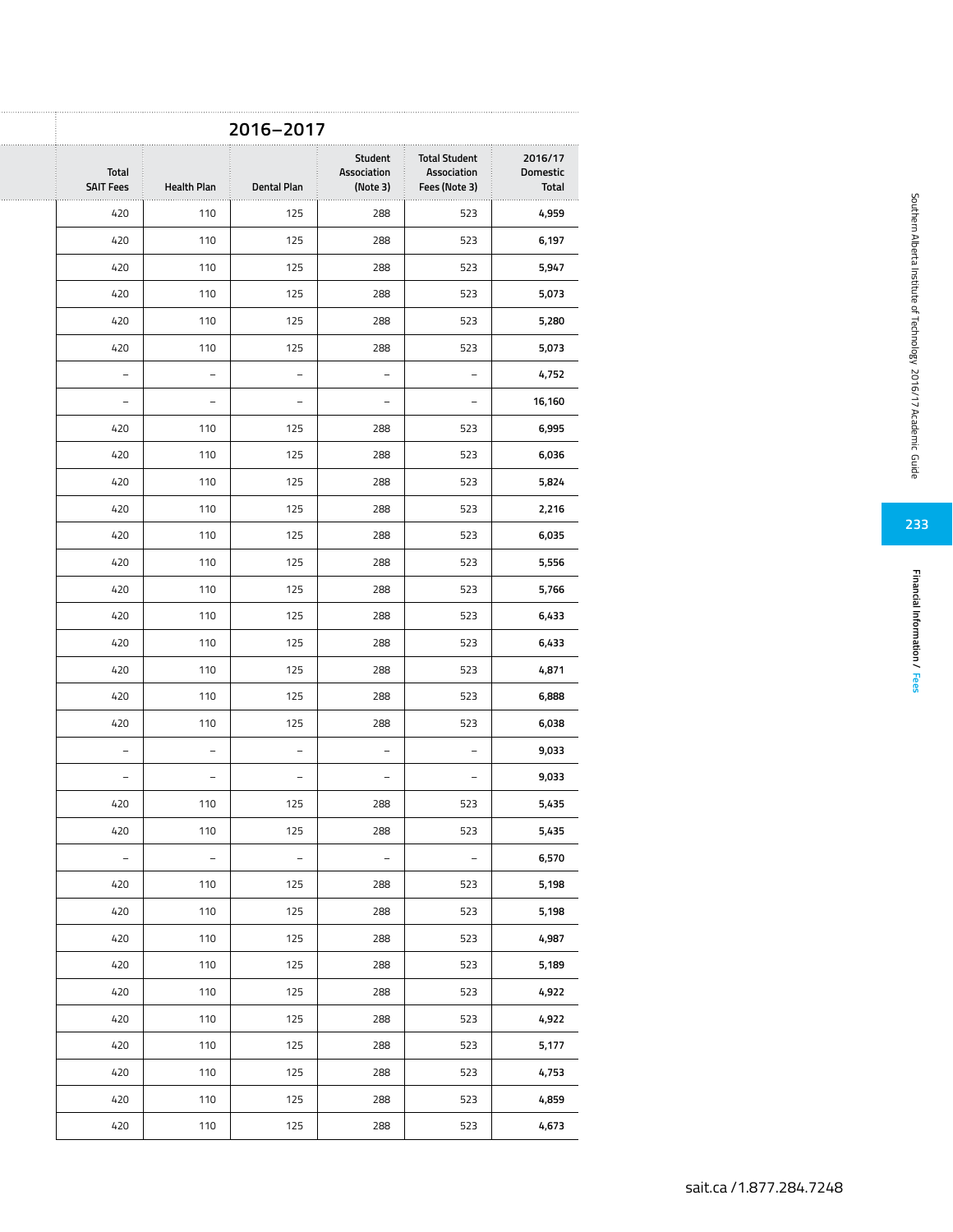| <b>Estimated Fees for Full Time Students</b>                | 2016-2017                                 |                                        |                                              |  |
|-------------------------------------------------------------|-------------------------------------------|----------------------------------------|----------------------------------------------|--|
|                                                             | 2016/17<br>Domestic<br><b>Tuition Fee</b> | Campus<br>Athletic/Rec<br>Fee (Note 3) | Universal<br><b>Transit Pass</b><br>(Note 3) |  |
| Program<br>Health Information Management Yr 1               | 4,235                                     | 160                                    | 260                                          |  |
|                                                             |                                           |                                        |                                              |  |
| Health Information Management Yr 2                          | 4,033                                     | 160                                    | 260                                          |  |
| Hospitality Management Yr 1                                 | 4,374                                     | 160                                    | 260                                          |  |
| Hospitality Management Yr 2                                 | 3,977                                     | 160                                    | 260                                          |  |
| Information Technology - Common Yr 1                        | 5,870                                     | 160                                    | 260                                          |  |
| Information Technology - Computer Systems Yr 1              | 5,870                                     | 160                                    | 260                                          |  |
| Information Technology - Computer Systems Yr 2              | 5,870                                     | 160                                    | 260                                          |  |
| Information Technology - Network Systems Yr 1               | 5,870                                     | 160                                    | 260                                          |  |
| Information Technology - Network Systems Yr 2               | 5,870                                     | 160                                    | 260                                          |  |
| Information Technology - SW Development Yr 1                | 5,870                                     | 160                                    | 260                                          |  |
| Information Technology - SW Development Yr 2                | 5,870                                     | 160                                    | 260                                          |  |
| Information Technology - Telecom Systems Yr 1               | 5,870                                     | 160                                    | 260                                          |  |
| Information Technology - Telecom Systems Yr 2               | 5,870                                     | 160                                    | 260                                          |  |
| Instrumentation Engineering Technology Yr 1                 | 4,107                                     | 160                                    | 260                                          |  |
| Instrumentation Engineering Technology Yr 2                 | 4,107                                     | 160                                    | 260                                          |  |
| Journalism - General Yr 1                                   | 5,023                                     | 160                                    | 260                                          |  |
| Journalism - Photojournalism Yr 2                           | 5,023                                     | 160                                    | 260                                          |  |
| Journalism - Print Media Yr 2                               | 5,023                                     | 160                                    | 260                                          |  |
| Legal Assistant Yr 1                                        | 3,611                                     | 160                                    | 260                                          |  |
| Legal Assistant Yr 2                                        | 3,791                                     | 160                                    | 260                                          |  |
| Library Information Technology Yr 1                         | 3,960                                     | 160                                    | 260                                          |  |
| Library Information Technology Yr 2                         | 3,771                                     | 160                                    | 260                                          |  |
| Machinist Technician Yr 1                                   | 4,519                                     | 160                                    | 260                                          |  |
| Mechanical Engineering Technology Yr 1                      | 4,284                                     | 160                                    | 260                                          |  |
| Mechanical Engineering Technology Yr 2                      | 4,284                                     | 160                                    | 260                                          |  |
| Mechanical Engineering Technology-Design & Analysis Yr 2    | 4,284                                     | 160                                    | 260                                          |  |
| Mechanical Engineering Technology-Design & Automation Yr 2  | 4,284                                     | 160                                    | 260                                          |  |
| Mechanical Engineering Technology-Design & Development Yr 2 | 4,284                                     | 160                                    | 260                                          |  |
| Medical Device Reprocessing Technician Yr 1                 | 5,863                                     | $\overline{\phantom{a}}$               | $\overline{\phantom{0}}$                     |  |
|                                                             |                                           |                                        |                                              |  |
| Medical Laboratory Assistant Yr 1                           | 3,255                                     | 160                                    | 260                                          |  |
| Medical Laboratory Technology Yr 1                          | 5,877                                     | 160                                    | 260                                          |  |
| Medical Laboratory Technology Yr 2                          | 4,030                                     | 160                                    | 260                                          |  |
| Medical Office Assistant and Unit Clerk Yr 1                | 5,660                                     | $\overline{\phantom{a}}$               | $\overline{\phantom{a}}$                     |  |
| Medical Radiologic Technology Yr 1                          | 6,633                                     | 160                                    | 260                                          |  |
| Medical Radiologic Technology Yr 2                          | 5,479                                     | 160                                    | 260                                          |  |

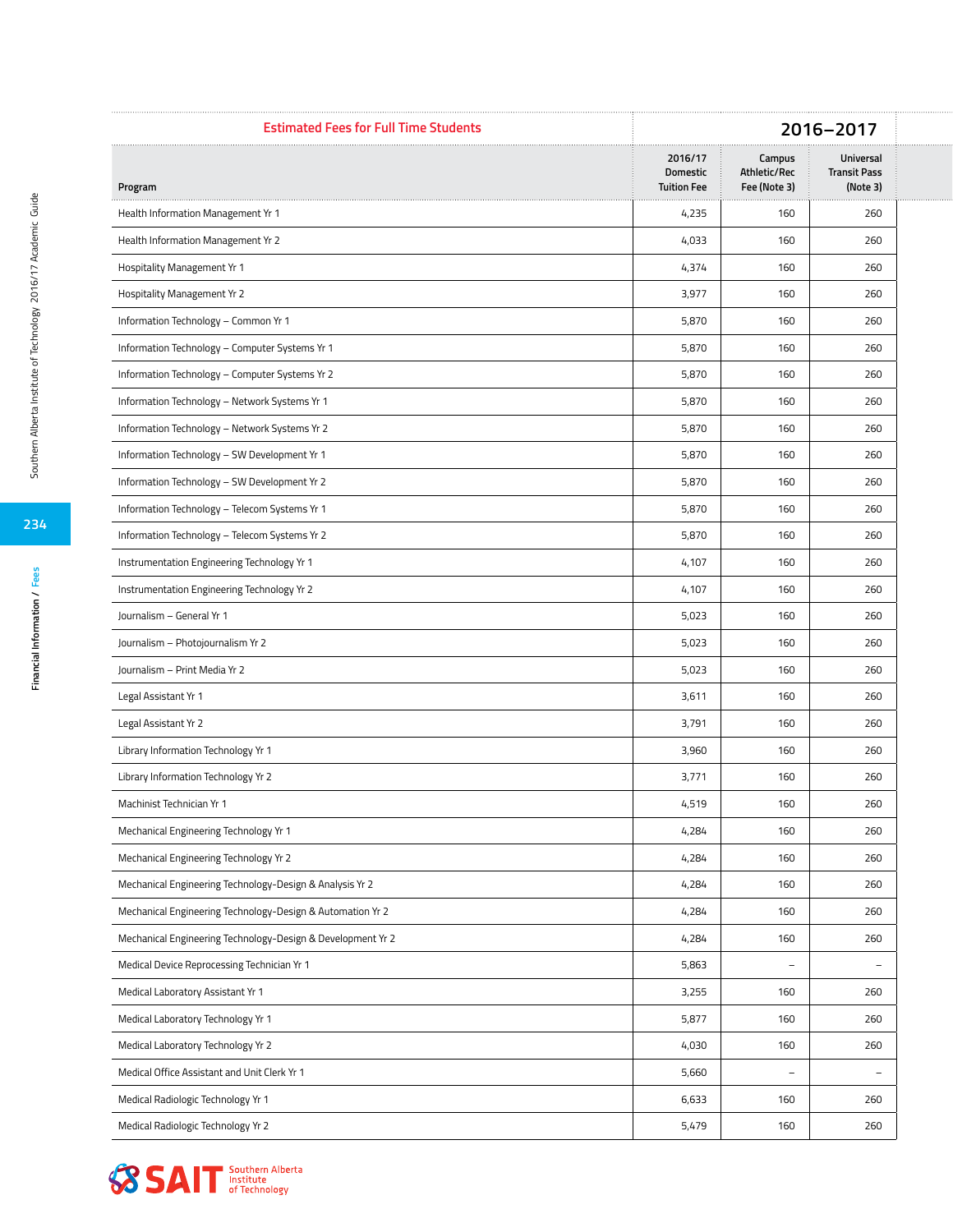|                    |  | 2016-2017   |                                    |                                                      |                                     |
|--------------------|--|-------------|------------------------------------|------------------------------------------------------|-------------------------------------|
| <b>Health Plan</b> |  | Dental Plan | Student<br>Association<br>(Note 3) | <b>Total Student</b><br>Association<br>Fees (Note 3) | 2016/17<br>Domestic<br><b>Total</b> |
| 110                |  | 125         | 288                                | 523                                                  | 5,178                               |
| 110                |  | 125         | 288                                | 523                                                  | 4,976                               |
| 110                |  | 125         | 288                                | 523                                                  | 5,317                               |
| 110                |  | 125         | 288                                | 523                                                  | 4,920                               |
| 110                |  | 125         | 288                                | 523                                                  | 6,813                               |
| 110                |  | 125         | 288                                | 523                                                  | 6,813                               |
| 110                |  | 125         | 288                                | 523                                                  | 6,813                               |
| 110                |  | 125         | 288                                | 523                                                  | 6,813                               |
| 110                |  | 125         | 288                                | 523                                                  | 6,813                               |
| 110                |  | 125         | 288                                | 523                                                  | 6,813                               |
| 110                |  | 125         | 288                                | 523                                                  | 6,813                               |
| 110                |  | 125         | 288                                | 523                                                  | 6,813                               |
| 110                |  | 125         | 288                                | 523                                                  | 6,813                               |
| 110                |  | 125         | 288                                | 523                                                  | 5,050                               |
| 110                |  | 125         | 288                                | 523                                                  | 5,050                               |
| 110                |  | 125         | 288                                | 523                                                  | 5,966                               |
| 110                |  | 125         | 288                                | 523                                                  | 5,966                               |
| 110                |  | 125         | 288                                | 523                                                  | 5,966                               |
| 110                |  | 125         | 288                                | 523                                                  | 4,554                               |
| 110                |  | 125         | 288                                | 523                                                  | 4,734                               |
| 110                |  | 125         | 288                                | 523                                                  | 4,902                               |
| 110                |  | 125         | 288                                | 523                                                  | 4,714                               |
| 110                |  | 125         | 288                                | 523                                                  | 5,461                               |
| 110                |  | 125         | 288                                | 523                                                  | 5,227                               |
| 110                |  | 125         | 288                                | 523                                                  | 5,227                               |
| 110                |  | 125         | 288                                | 523                                                  | 5,227                               |
| 110                |  | 125         | 288                                | 523                                                  | 5,227                               |
| 110                |  | 125         | 288                                | 523                                                  | 5,227                               |
| $\equiv$           |  | $\equiv$    | $\sim$                             | $\equiv$                                             | 5,863                               |
| 110                |  | 125         | 288                                | 523                                                  | 4,198                               |
| 110                |  | 125         | 288                                | 523                                                  | 6,820                               |
| 110                |  | 125         | 288                                | 523                                                  | 4,973                               |
| $\sim$             |  | $\equiv$    | $\sim$                             | $\equiv$                                             | 5,660                               |
| 110                |  | 125         | 288                                | 523                                                  | 7,576                               |
| 110                |  | 125         | 288                                | 523                                                  | 6,422                               |
|                    |  |             |                                    |                                                      |                                     |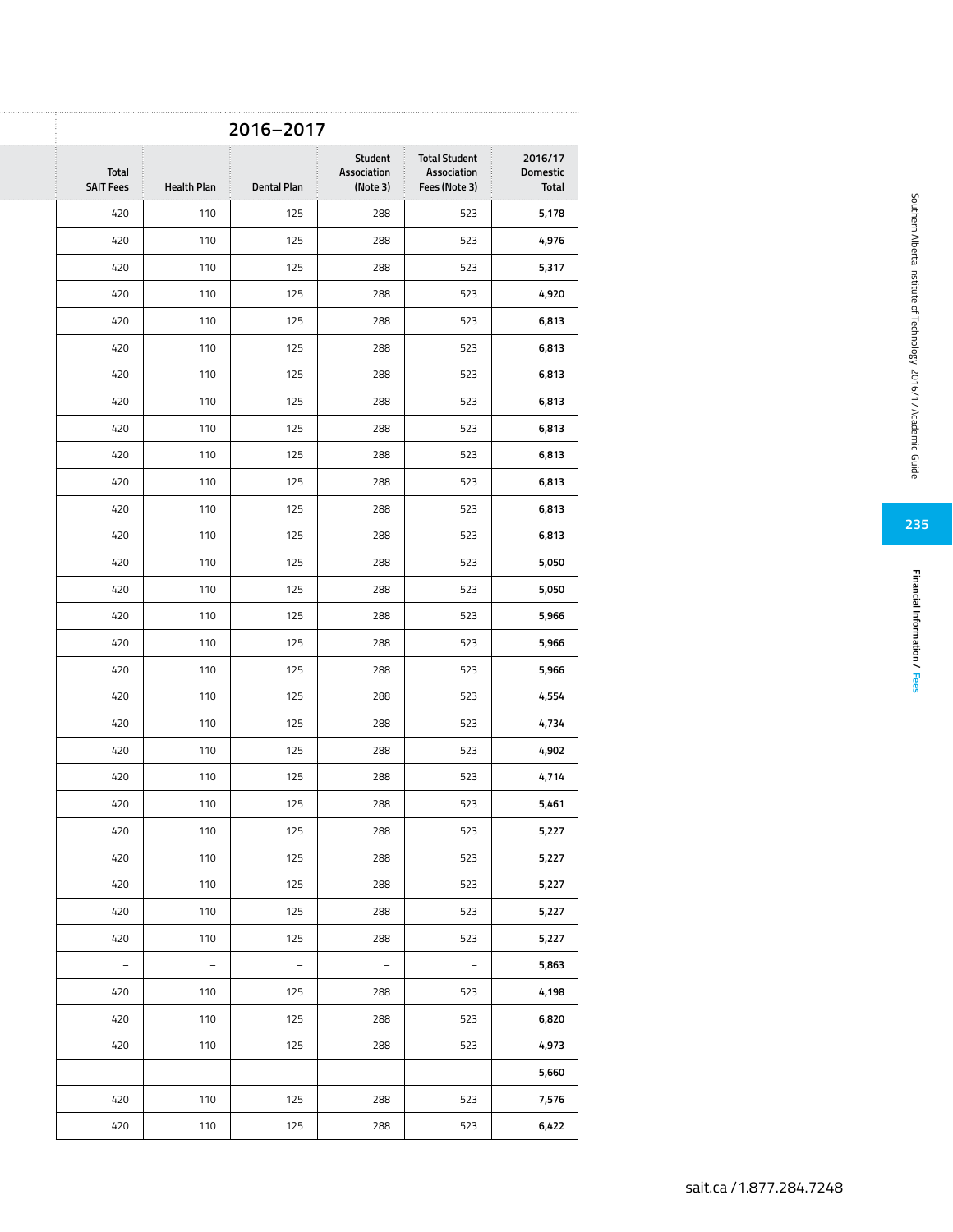| <b>Estimated Fees for Full Time Students</b>              | 2016-2017           |                                        |                                  |  |
|-----------------------------------------------------------|---------------------|----------------------------------------|----------------------------------|--|
|                                                           | 2016/17<br>Domestic | Campus<br>Athletic/Rec<br>Fee (Note 3) | Universal<br><b>Transit Pass</b> |  |
| Program                                                   | <b>Tuition Fee</b>  |                                        | (Note 3)                         |  |
| Medical Transcriptionist Yr 1                             | 4,609               | 160                                    | 260                              |  |
| Network Technician Yr 1                                   | 12,120              | $\overline{\phantom{m}}$               | $\overline{\phantom{0}}$         |  |
| New Media Production and Design Yr 1                      | 4,102               | 160                                    | 260                              |  |
| New Media Production and Design Yr 2                      | 4,102               | 160                                    | 260                              |  |
| Non-Destructive Testing Foundations Yr 1                  | 8,070               | $\qquad \qquad -$                      |                                  |  |
| Nuclear Medicine Technology Yr 1                          | 5,979               | 160                                    | 260                              |  |
| Nuclear Medicine Technology Yr 2                          | 4,829               | 160                                    | 260                              |  |
| Nutrition for Healthy Lifestyles Yr 1                     | 7,534               | $\overline{\phantom{0}}$               | $\overline{\phantom{0}}$         |  |
| Object-Oriented Software Development Yr 1                 | 12,120              | $\overline{\phantom{a}}$               | $\overline{\phantom{a}}$         |  |
| Office Professional Yr 1                                  | 4,122               | 160                                    | 260                              |  |
| Petroleum Engineering Technology Yr 1                     | 3,977               | 160                                    | 260                              |  |
| Petroleum Engineering Technology Yr 2                     | 3,977               | 160                                    | 260                              |  |
| Petroleum Land Administration Yr 1                        | 4,975               | $\qquad \qquad -$                      |                                  |  |
| Pharmacy Assistant Yr 1                                   | 5,667               | $\overline{\phantom{a}}$               | $\overline{\phantom{0}}$         |  |
| Power & Process Operations Yr 1                           | 4,156               | 160                                    | 260                              |  |
| Power Engineering Technology Yr 1                         | 4,630               | 160                                    | 260                              |  |
| Power Engineering Technology Yr 2                         | 4,862               | 160                                    | 260                              |  |
| Pre-Employment - Cabinetmaker Yr 1                        | 4,300               | $\overline{\phantom{m}}$               | $\overline{\phantom{0}}$         |  |
| Pre-Employment - Carpenter Yr 1                           | 4,450               | $\overline{\phantom{a}}$               | $\overline{\phantom{a}}$         |  |
| Pre-Employment - Electrician Yr 1                         | 4,848               | $\overline{\phantom{0}}$               | $\overline{\phantom{0}}$         |  |
| Pre-Employment - Heavy Equipment Technician Yr 1          | 1,342               | $\qquad \qquad -$                      | $\overline{\phantom{m}}$         |  |
| Pre-Employment - Millwright Yr 1                          | 5,909               | $\overline{\phantom{0}}$               | $\overline{\phantom{0}}$         |  |
| Pre-Employment - Plumber Yr 1                             | 4,650               | $\overline{\phantom{a}}$               | $ \,$                            |  |
| Pre-Employment - Refrigeration Yr 1                       | 4,650               | $\overline{\phantom{0}}$               | $-$                              |  |
| Pre-employment - Sheet Metal Yr 1                         | 5,800               | $\qquad \qquad -$                      | $\overline{\phantom{a}}$         |  |
| Pre-Employment - Steamfitter-Pipefitter Yr 1              | 4,800               | $\overline{\phantom{0}}$               | $\overline{\phantom{0}}$         |  |
|                                                           |                     |                                        |                                  |  |
| Pre-Employment - Welding Yr 1                             | 5,454               | $\overline{\phantom{a}}$               | $\overline{\phantom{a}}$         |  |
| Process Piping Drafting Yr 1                              | 15,596              | $-$                                    | $\overline{\phantom{a}}$         |  |
| Professional Cooking Yr 1                                 | 5,539               | 160                                    | 260                              |  |
| Professional Cooking Yr 2                                 | 5,036               | 160                                    | 260                              |  |
| Radio Television and Broadcast News - Broadcast News Yr 1 | 4,843               | 160                                    | 260                              |  |
| Radio Television and Broadcast News - Broadcast News Yr 2 | 4,403               | 160                                    | 260                              |  |
| Radio Television and Broadcast News - Radio Yr 1          | 5,284               | 160                                    | 260                              |  |
| Radio Television and Broadcast News - Radio Yr 2          | 4,183               | 160                                    | 260                              |  |
| Radio Television and Broadcast News - Television Yr 1     | 4,403               | 160                                    | 260                              |  |

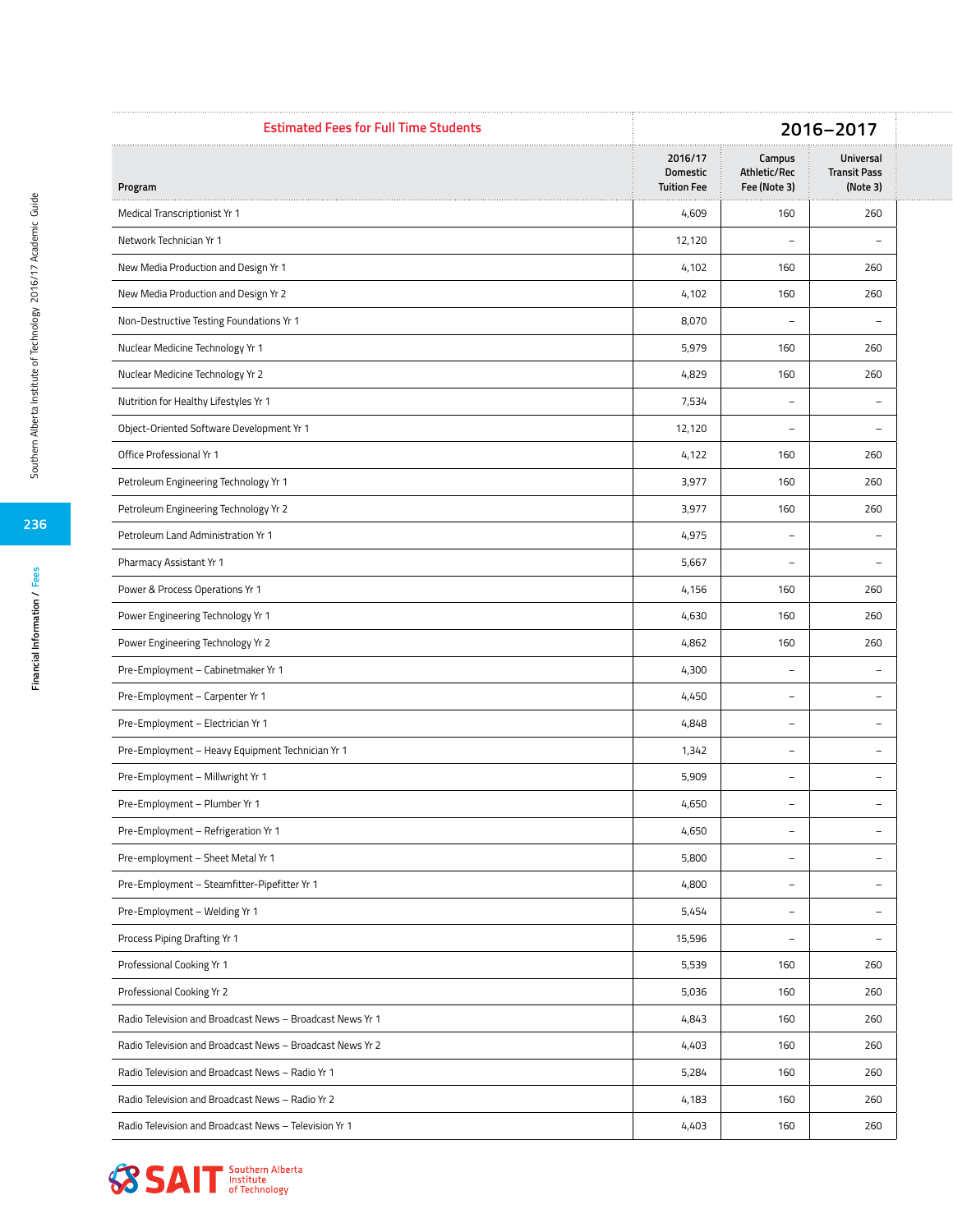|                              |                                                      |                                    | 2016-2017                |                          |                                  |
|------------------------------|------------------------------------------------------|------------------------------------|--------------------------|--------------------------|----------------------------------|
| 2016/17<br>Domestic<br>Total | <b>Total Student</b><br>Association<br>Fees (Note 3) | Student<br>Association<br>(Note 3) | Dental Plan              | <b>Health Plan</b>       | <b>Total</b><br><b>SAIT Fees</b> |
| 5,552                        | 523                                                  | 288                                | 125                      | 110                      | 420                              |
| 12,120                       | $\sim$                                               | $\sim$                             | $\equiv$                 | $\sim$                   | $\sim$                           |
| 5,044                        | 523                                                  | 288                                | 125                      | 110                      | 420                              |
| 5,044                        | 523                                                  | 288                                | 125                      | 110                      | 420                              |
| 8,070                        | $\sim$                                               | $\sim$                             | $\equiv$                 | $\equiv$                 | $\overline{\phantom{a}}$         |
| 6,921                        | 523                                                  | 288                                | 125                      | 110                      | 420                              |
| 5,772                        | 523                                                  | 288                                | 125                      | 110                      | 420                              |
| 7,534                        | $\sim$                                               | $\sim$                             | $\equiv$                 | $\overline{\phantom{a}}$ | $\hspace{0.1mm}-\hspace{0.1mm}$  |
| 12,120                       | $\sim$                                               | $\equiv$                           | $\overline{\phantom{a}}$ | $\overline{\phantom{a}}$ | $\sim$                           |
| 5,065                        | 523                                                  | 288                                | 125                      | 110                      | 420                              |
| 4,920                        | 523                                                  | 288                                | 125                      | 110                      | 420                              |
| 4,920                        | 523                                                  | 288                                | 125                      | 110                      | 420                              |
| 4,975                        | $\sim$                                               | $\hspace{0.1mm}-\hspace{0.1mm}$    | $\equiv$                 | $\overline{\phantom{a}}$ | $\sim$                           |
| 5,667                        | $\sim$                                               | $\sim$                             | $\sim$                   | $\sim$                   | $\sim$                           |
| 5,099                        | 523                                                  | 288                                | 125                      | 110                      | 420                              |
| 5,573                        | 523                                                  | 288                                | 125                      | 110                      | 420                              |
| 5,804                        | 523                                                  | 288                                | 125                      | 110                      | 420                              |
| 4,300                        | $\sim$                                               | $\sim$                             | $\sim$                   | $\overline{\phantom{a}}$ | $\sim$                           |
| 4,450                        | $\sim$                                               | $\equiv$                           | $\sim$                   | $\overline{\phantom{a}}$ | $\overline{\phantom{a}}$         |
| 4,848                        | $\sim$                                               | $\equiv$                           | $\sim$                   | $\equiv$                 | $\equiv$                         |
| 1,342                        | $\equiv$                                             | $\sim$                             | $\overline{\phantom{a}}$ | $\overline{\phantom{a}}$ | $\sim$                           |
| 5,909                        | $\sim$                                               | $\sim$                             | $\sim$                   | $\overline{\phantom{a}}$ | $\sim$                           |
| 4,650                        | $\sim$                                               | $\equiv$                           | $\sim$                   | $ \,$                    | $\overline{\phantom{a}}$         |
| 4,650                        | $\sim$                                               | $\sim$                             | $\sim$                   | $\equiv$                 | $\sim$                           |
| 5,800                        | $\sim$                                               | $\equiv$                           | $\sim$                   | $\equiv$                 | $\sim$                           |
| 4,800                        | $\sim$                                               | $\sim$                             | $\sim$                   | $\equiv$                 | $\sim$                           |
| 5,454                        | $\sim$                                               | $\equiv$                           | $\equiv$                 | $\equiv$                 | $\sim$                           |
| 15,596                       | $\sim$                                               | $\sim$                             | $\sim$                   | $\equiv$                 | $\sim$                           |
| 6,482                        | 523                                                  | 288                                | 125                      | 110                      | 420                              |
| 5,978                        | 523                                                  | 288                                | 125                      | 110                      | 420                              |
| 5,786                        | 523                                                  | 288                                | 125                      | 110                      | 420                              |
| 5,346                        | 523                                                  | 288                                | 125                      | 110                      | 420                              |
| 6,226                        | 523                                                  | 288                                | 125                      | 110                      | 420                              |
| 5,126                        | 523                                                  | 288                                | 125                      | 110                      | 420                              |
| 5,346                        | 523                                                  | 288                                | 125                      | 110                      | 420                              |
|                              |                                                      |                                    |                          |                          |                                  |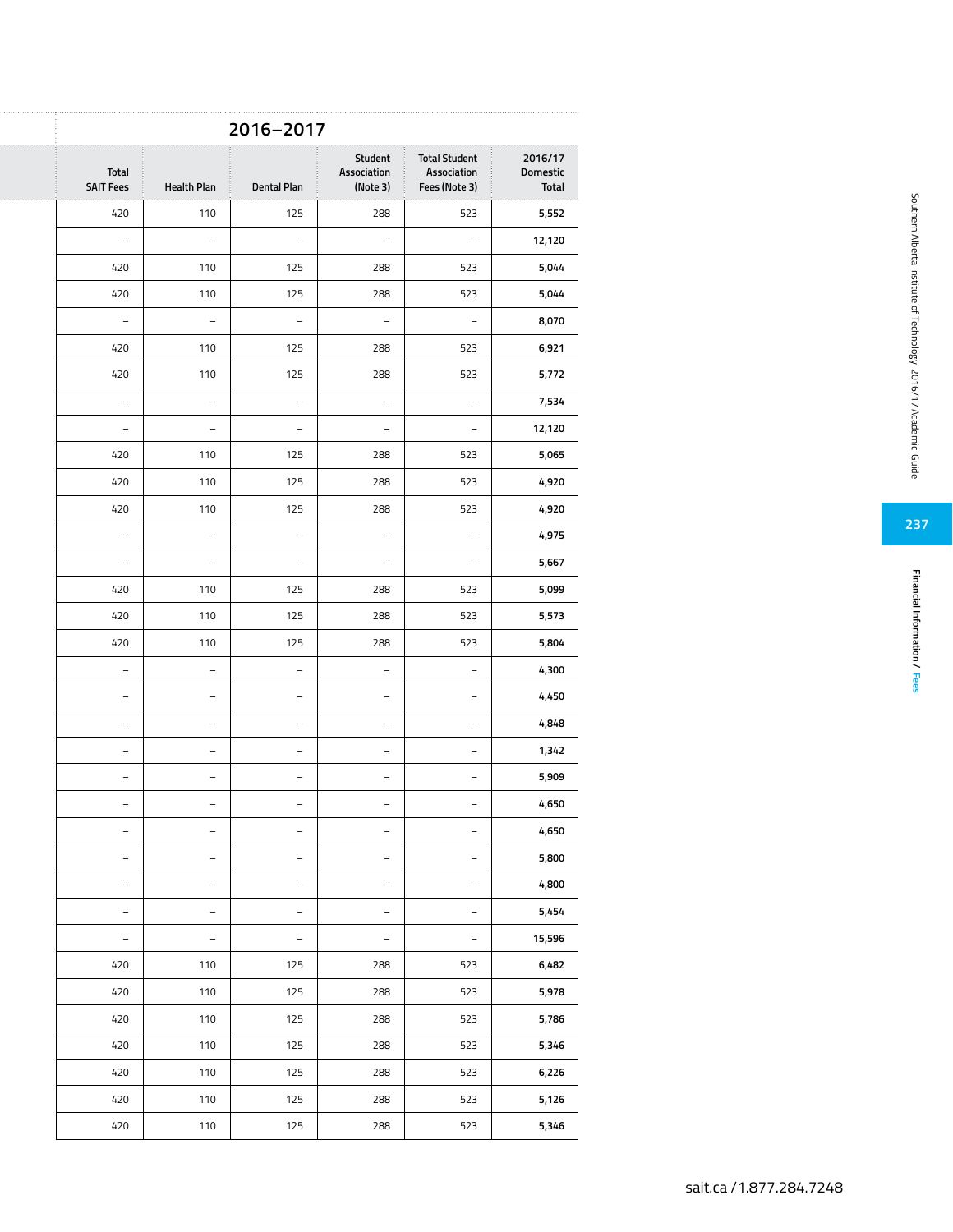| <b>Estimated Fees for Full Time Students</b>          | 2016-2017                                 |                                        |                                              |
|-------------------------------------------------------|-------------------------------------------|----------------------------------------|----------------------------------------------|
| Program                                               | 2016/17<br>Domestic<br><b>Tuition Fee</b> | Campus<br>Athletic/Rec<br>Fee (Note 3) | Universal<br><b>Transit Pass</b><br>(Note 3) |
| Radio Television and Broadcast News - Television Yr 2 | 4,403                                     | 160                                    | 260                                          |
| Railway Conductor Yr 1                                | 9,815                                     | $-$                                    | $\overline{\phantom{0}}$                     |
| Rehabilitation Therapy Assistant Yr 1                 | 2,646                                     | 160                                    | 260                                          |
| Rehabilitation Therapy Assistant Yr 2                 | 2,165                                     | 160                                    | 260                                          |
| Respiratory Therapy Yr 1                              | 3,114                                     | 160                                    | 260                                          |
| Respiratory Therapy Yr 2                              | 3,114                                     | 160                                    | 260                                          |
| Respiratory Therapy Yr 3                              | 3,737                                     | 160                                    | 260                                          |
| Technology Infrastructure Management Yr 1             | 17,170                                    | $-$                                    | $\overline{\phantom{0}}$                     |
| Travel and Tourism Yr 1                               | 4,249                                     | 160                                    | 260                                          |
| Travel and Tourism Yr 2                               | 3,863                                     | 160                                    | 260                                          |
| Water Treatment Operator Yr 1                         | 18,863                                    | $-$                                    | $-$                                          |
| Web Developer Yr 1                                    | 7,575                                     | $\overline{\phantom{0}}$               | $-$                                          |
| Welding Engineering Technology Yr 1                   | 5,059                                     | 160                                    | 260                                          |
| Welding Engineering Technology Yr 2                   | 5,059                                     | 160                                    | 260                                          |
| Welding Technician Yr 1                               | 10,050                                    | $-$                                    | $\overline{\phantom{a}}$                     |

#### **Notes**

- 1. Fees are estimated for full time students. Actual tuition fees are calculated based on the number of courses in which the student is registered.
- 2. Fees are subject to change without notice
- 3. Additional SAIT and SAITSA fees may be levied for programs with Spring and Summer Terms.
- 4. Optional courses are not included in this tuition fee calculation. Additional courses will result in higher tuition fees.
- 5. Laptop Learning programs require a \$400 security deposit.
- 6. Additional external fees may be applicable to the program.

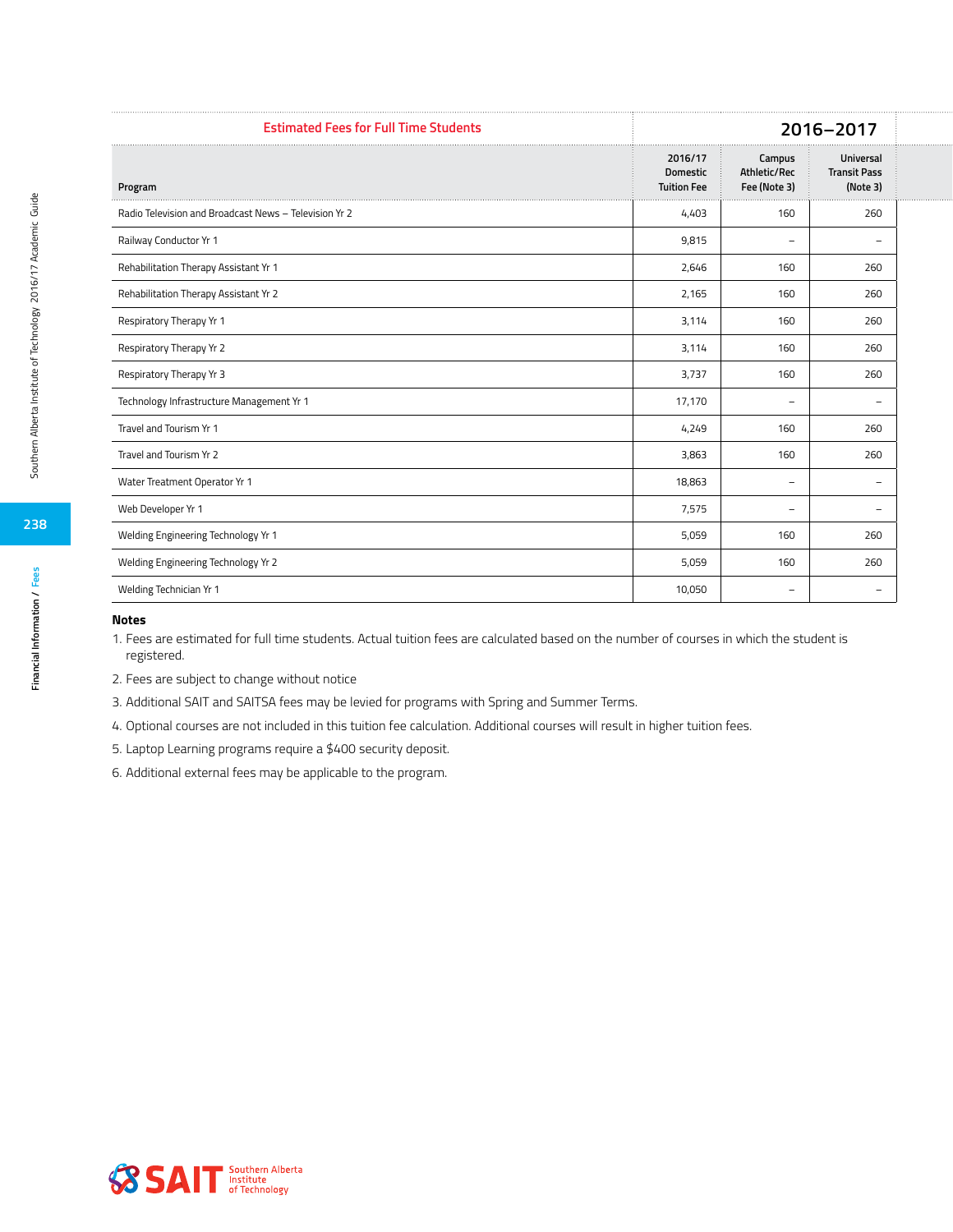|                                     |                                                      |                                    | 2016-2017          |                    |                                  |
|-------------------------------------|------------------------------------------------------|------------------------------------|--------------------|--------------------|----------------------------------|
| 2016/17<br>Domestic<br><b>Total</b> | <b>Total Student</b><br>Association<br>Fees (Note 3) | Student<br>Association<br>(Note 3) | <b>Dental Plan</b> | <b>Health Plan</b> | <b>Total</b><br><b>SAIT Fees</b> |
| 5,346                               | 523                                                  | 288                                | 125                | 110                | 420                              |
| 9,815                               | $\sim$                                               | $\sim$                             | $\sim$             | $\sim$             | $\sim$                           |
| 3,589                               | 523                                                  | 288                                | 125                | 110                | 420                              |
| 3,108                               | 523                                                  | 288                                | 125                | 110                | 420                              |
| 4,057                               | 523                                                  | 288                                | 125                | 110                | 420                              |
| 4,057                               | 523                                                  | 288                                | 125                | 110                | 420                              |
| 4,680                               | 523                                                  | 288                                | 125                | 110                | 420                              |
| 17,170                              | $\sim$                                               | $\sim$                             | $\overline{a}$     | $\sim$             | $ \,$                            |
| 5,192                               | 523                                                  | 288                                | 125                | 110                | 420                              |
| 4,806                               | 523                                                  | 288                                | 125                | 110                | 420                              |
| 18,863                              | $\sim$                                               | $\sim$                             | $\sim$             | $\sim$             | $\sim$                           |
| 7,575                               | $\sim$                                               | $\sim$                             | $\sim$             | $\sim$             | $\sim$                           |
| 6,002                               | 523                                                  | 288                                | 125                | 110                | 420                              |
| 6,002                               | 523                                                  | 288                                | 125                | 110                | 420                              |
| 10,050                              | $\sim$                                               | $\sim$                             | $\sim$             | $\sim$             | $\sim$                           |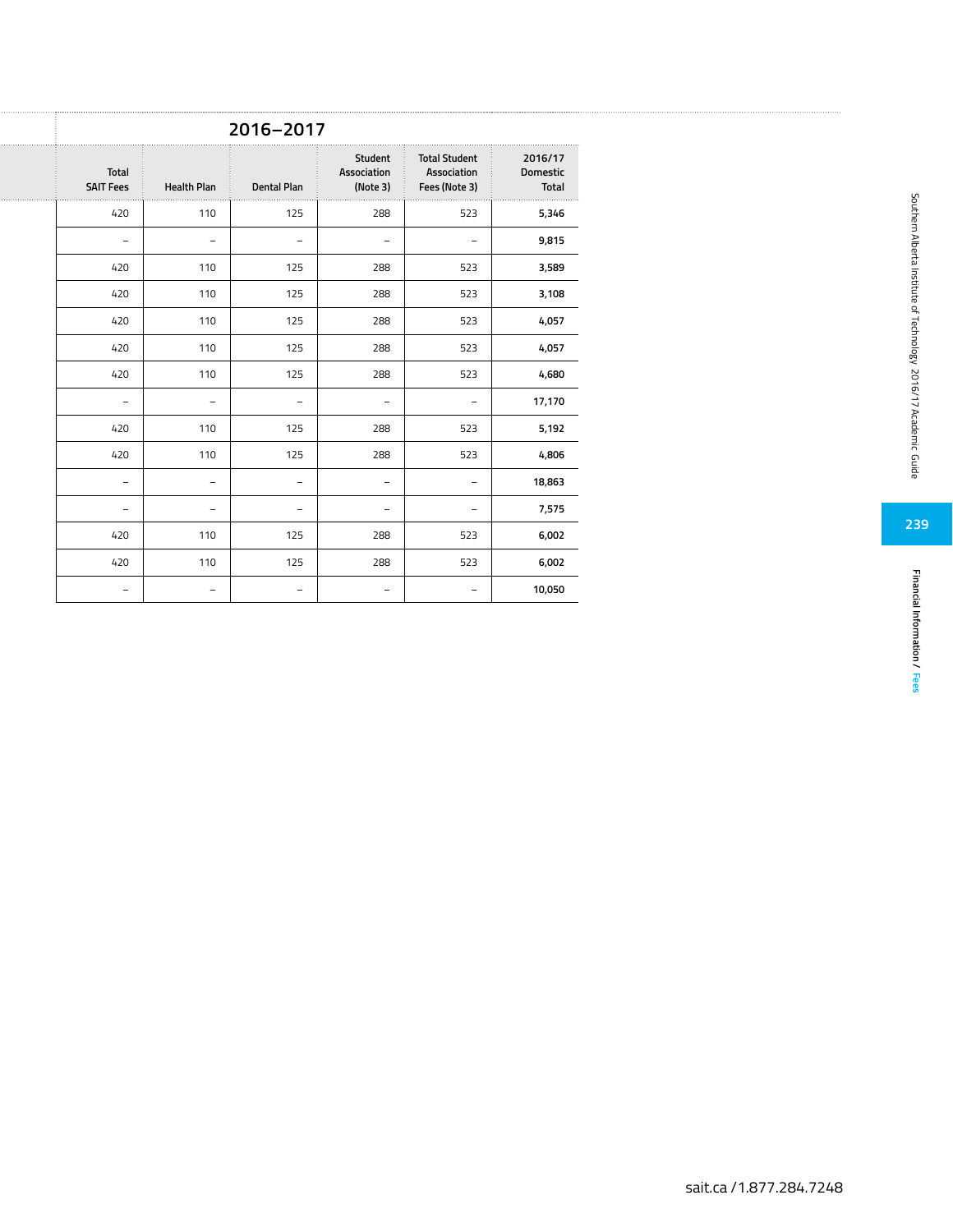

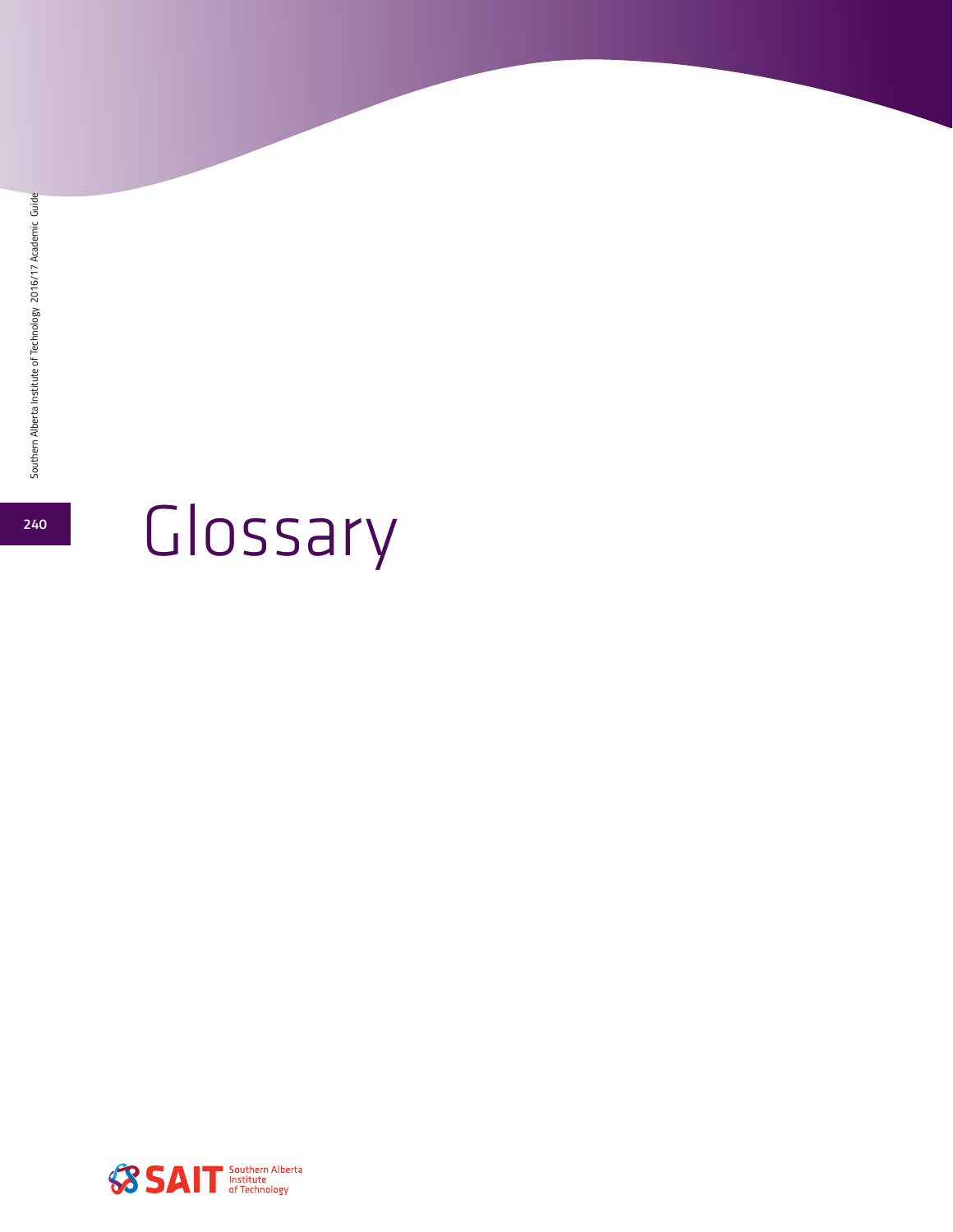**241**

**Glossary / Glossary of Terms**

Glossary / Glossary of Terms

# **Glossary of Terms**

**Add/Drop** – The period of time that registration adjustments can be made within specified start and end dates. Courses dropped do not appear on transcripts.

**ASN** – Alberta Student Number unique to each student studying in Alberta.

**Academic Misconduct** – The commission or attempted commission of any action which falsely indicates the student's level of academic achievement, e.g. plagiarism or cheating.

**Academic Probation** – The status assigned to a student who did not meet the progression requirements set by his/her program.

**Admission Requirements** – The minimum specific subject requirements considered for admission to a SAIT program.

**Anticipated Final Grade** – Applicants registered in grade 12 or upgrading admission requirements can self-declare an anticipated final grade. Students are required to meet or exceed the selfdeclared grade or this could result in the conditional offer being withdrawn.

**Appeal** – The act or process of requesting the review of a decision by an official of SAIT. Students may appeal decisions on grades, disciplinary action, etc. All appeals must first be made to the person responsible for overseeing the initial decision. Formal appeal processes are outlined in specific SAIT policies and procedures.

**Applicant** – A person who has submitted a SAIT admission application for a program.

**Applied Degree** – A post-Diploma or post-Degree credential, formally approved by the Alberta government. It is generally a fouryear program, with the prerequisite Diploma or Degree considered as the first two years of the program. It combines theoretical learning and applied training.

**Audit** – A value assigned to a student who is registered in a course for which no formal evaluation of the student's performance is provided.

**Baccalaureate Degree** – A SAIT credential formally approved by the Alberta government. It is generally a four-year program.

**Certificate** – A SAIT credential formally approved by the Alberta government. It is generally a one-year program.

**Certificate of Achievement** – A SAIT-approved credential to recognize completion of a course or program which includes a formal evaluation of performance, and which is a minimum of 144 hours.

**Certificate of Accomplishment** – A SAIT-approved credential to recognize completion of the technical training portion of an apprenticeship program. The apprentice must complete the final period and at least one other period of study at SAIT to qualify for this credential.

**Challenge Exam** – The challenge for credit option allows students to demonstrate that they have acquired a command of the general subject matter, knowledge, and intellectual and other skills that would normally be found in a course. Challenge exams are administered through the academic schools and result in an assigned grade.

**Communication** – Asynchronous communication describes communication that does not occur simultaneously, for example, computer conferences and email. Synchronous communication is "live." It describes communication that occurs simultaneously, for example, in chat rooms, by teleconference and videoconference.

**Complaint** – A written and signed statement as a result of which proceedings may be initiated.

**Continuing Student Status** – This applies to any student who has not been absent from a SAIT program or non-credit certificate for more than one semester.

**Convocation** – Refers to the annual formal graduation ceremony, at which SAIT formerly recognizes academic achievement and confers credentials and other academic awards.

**Co-requisite** – A course that is required to be taken concurrently (in the same semester) with another course.

**Credit Course** – A course that is part of a program approved by the Alberta government, and that has a credit value associated with it. It is included in the calculation of the student's grade point average.

**Credential** – In general, it refers to a baccalaureate, applied degree, diploma, certificate, certificate of achievement or certificate of accomplishment awarded upon successful completion of a program or, in some cases, a course. Not all SAIT programs lead to a credential.

**Credential Regulations** – The regulations that specify the requirements students must meet in order to be awarded a credential; for example, the total credits required, and the minimum credits that must be completed at SAIT.

**CRN (Course Reference Number)** – The five-digit course reference number assigned to a course section.

**Dean** – The academic member responsible for overseeing all credentials within a particular academic school.

**Diploma** – A SAIT credential formally approved by the Alberta government. It is generally a two-year program.

**Distance Education** – Correspondence/distance education courses offered at SAIT.

**Expulsion** – Permanent withdrawal of a student from SAIT, generally a result of student misconduct.

**Full-time Student** – A student who is registered in a minimum 60 per cent of the program credits.

**Grade** – The final grade for the course expressed as a value.

**Mark** – Values given to individual quizzes, assignments, tests, exams, etc., that reflect the degree of understanding that the student has shown for the course materials.

**mySAIT.ca** – A secure website for students to view academic, financial and campus information via the web. Students can apply online, check their application status, view class schedules and make changes during the drop/add period, check grades, print unofficial transcripts, view financial accounts, print the Student Tax Receipt (T2202A form), check their SAIT email, and more.